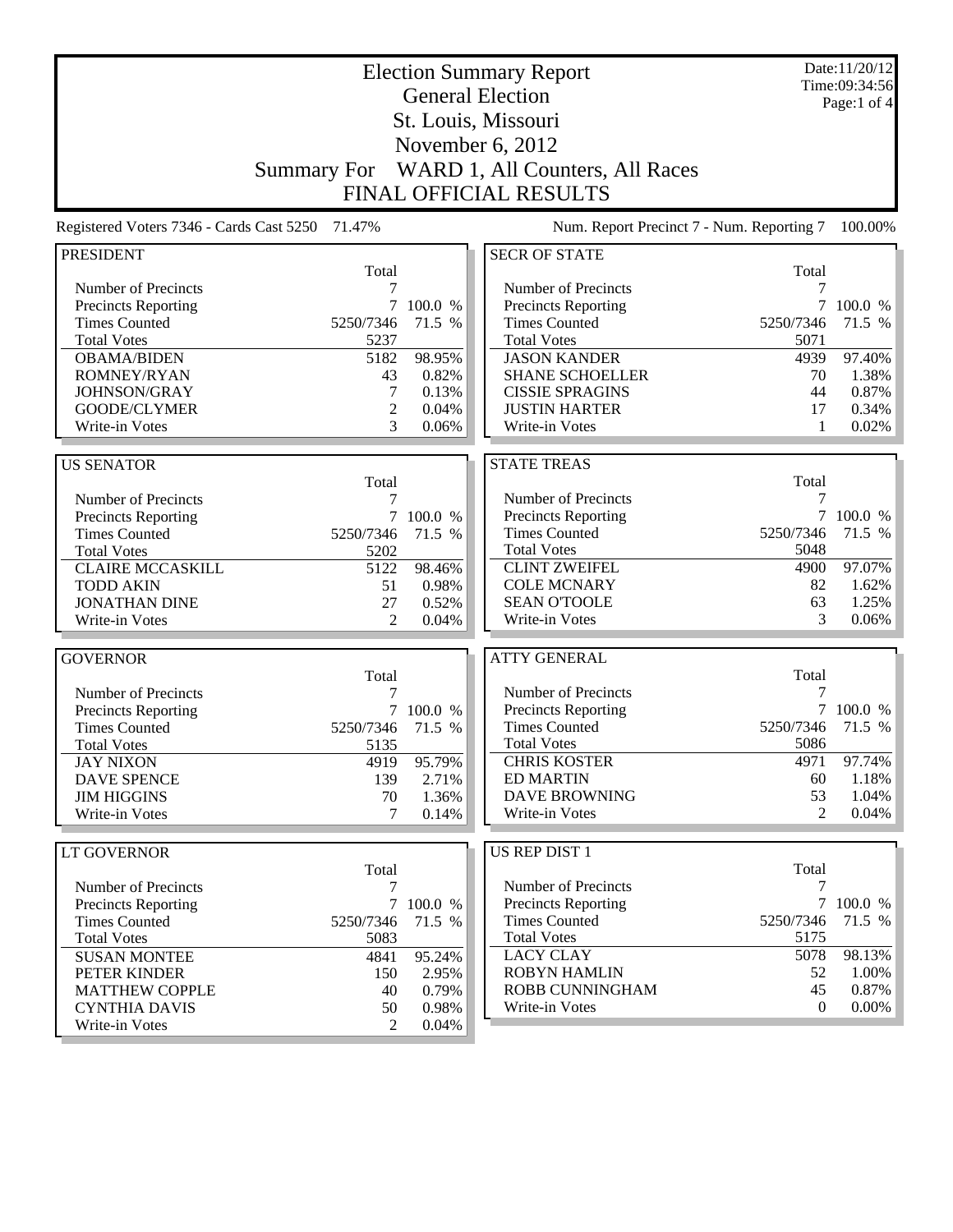|                                                 |                          |                   | <b>Election Summary Report</b><br><b>General Election</b> |                   | Date:11/20/12<br>Time:09:34:56<br>Page:2 of 4 |
|-------------------------------------------------|--------------------------|-------------------|-----------------------------------------------------------|-------------------|-----------------------------------------------|
|                                                 |                          |                   | St. Louis, Missouri                                       |                   |                                               |
|                                                 |                          |                   | November 6, 2012                                          |                   |                                               |
|                                                 | <b>Summary For</b>       |                   | WARD 1, All Counters, All Races                           |                   |                                               |
|                                                 |                          |                   | <b>FINAL OFFICIAL RESULTS</b>                             |                   |                                               |
| Registered Voters 7346 - Cards Cast 5250 71.47% |                          |                   | Num. Report Precinct 7 - Num. Reporting 7                 |                   | 100.00%                                       |
| ST SEN DIST 5                                   |                          |                   | <b>SHERIFF</b>                                            |                   |                                               |
| Number of Precincts                             | Total<br>3               |                   | Number of Precincts                                       | Total<br>7        |                                               |
| Precincts Reporting                             | 3                        | 100.0 %           | Precincts Reporting                                       |                   | 100.0 %                                       |
| <b>Times Counted</b>                            | 1937/2439                | 79.4 %            | <b>Times Counted</b>                                      | 5250/7346         | 71.5 %                                        |
| <b>Total Votes</b>                              | 1835                     |                   | <b>Total Votes</b>                                        | 4895              |                                               |
| <b>JAMILAH NASHEED</b>                          | 1832                     | 99.84%            | <b>JIM MURPHY</b>                                         | 4726              | 96.55%                                        |
| Write-in Votes                                  | 3                        | 0.16%             | <b>ROBERT STERNBERG</b><br>Write-in Votes                 | 150<br>19         | 3.06%<br>0.39%                                |
| ST REP DIST 76                                  |                          |                   |                                                           |                   |                                               |
|                                                 | Total                    |                   | <b>CITY TREAS</b>                                         |                   |                                               |
| Number of Precincts                             | 6                        |                   |                                                           | Total             |                                               |
| Precincts Reporting                             | 6                        | 100.0 %           | Number of Precincts                                       | 7                 |                                               |
| <b>Times Counted</b>                            | 4295/6015                | 71.4 %            | <b>Precincts Reporting</b>                                | 7                 | 100.0 %                                       |
| <b>Total Votes</b><br><b>CHRIS CARTER</b>       | 4006<br>3998             | 99.80%            | <b>Times Counted</b><br><b>Total Votes</b>                | 5250/7346<br>5060 | 71.5 %                                        |
| Write-in Votes                                  | 8                        | 0.20%             | <b>TISHAURA JONES</b>                                     | 4944              | 97.71%                                        |
|                                                 |                          |                   | TIM BACHMANN                                              | 46                | 0.91%                                         |
| ST REP DIST 84                                  |                          |                   | <b>ANTHONY STEVENS</b>                                    | 69                | 1.36%                                         |
|                                                 | Total                    |                   | Write-in Votes                                            |                   | 0.02%                                         |
| Number of Precincts                             | 1                        |                   |                                                           |                   |                                               |
| Precincts Reporting<br><b>Times Counted</b>     | $\mathbf{1}$<br>955/1331 | 100.0 %<br>71.8 % | <b>GEORGE DRAPER III</b>                                  | Total             |                                               |
| <b>Total Votes</b>                              | 894                      |                   | Number of Precincts                                       | 7                 |                                               |
| <b>KARLA MAY</b>                                | 892                      | 99.78%            | <b>Precincts Reporting</b>                                |                   | 7 100.0 %                                     |
| Write-in Votes                                  | $\overline{2}$           | 0.22%             | <b>Times Counted</b>                                      | 5250/7346         | 71.5 %                                        |
|                                                 |                          |                   | <b>Total Votes</b>                                        | 4607              |                                               |
| <b>CIRC ATTY</b>                                |                          |                   | <b>YES</b><br>NO                                          | 3736<br>871       | 81.09%                                        |
|                                                 | Total                    |                   |                                                           |                   | 18.91%                                        |
| Number of Precincts<br>Precincts Reporting      | 7                        | 7 100.0 %         | GARY GAERTNER, JR.                                        |                   |                                               |
| <b>Times Counted</b>                            | 5250/7346                | 71.5 %            |                                                           | Total             |                                               |
| <b>Total Votes</b>                              | 4847                     |                   | Number of Precincts                                       | 7                 |                                               |
| <b>JENNIFER JOYCE</b>                           | 4832                     | 99.69%            | Precincts Reporting                                       |                   | 7 100.0 %                                     |
| Write-in Votes                                  | 15                       | 0.31%             | <b>Times Counted</b>                                      | 5250/7346         | 71.5 %                                        |
|                                                 |                          |                   | <b>Total Votes</b><br><b>YES</b>                          | 4457<br>3290      | 73.82%                                        |
| PUBLIC ADMIN                                    | Total                    |                   | NO                                                        | 1167              | 26.18%                                        |
| Number of Precincts                             | 7                        |                   |                                                           |                   |                                               |
| Precincts Reporting                             |                          | 7 100.0 %         | SHERRI SULLIVAN                                           |                   |                                               |
| <b>Times Counted</b>                            | 5250/7346                | 71.5 %            |                                                           | Total             |                                               |
| <b>Total Votes</b>                              | 4912                     |                   | Number of Precincts                                       | 7                 |                                               |
| <b>GERARD NESTER</b><br><b>JUSTIN STROHM</b>    | 4742                     | 96.54%            | <b>Precincts Reporting</b><br><b>Times Counted</b>        | 5250/7346         | 7 100.0 %<br>71.5 %                           |
| <b>ELSTON MCCOWAN</b>                           | 83<br>81                 | 1.69%<br>1.65%    | <b>Total Votes</b>                                        | 4416              |                                               |
| Write-in Votes                                  | 6                        | 0.12%             | <b>YES</b>                                                | 3489              | 79.01%                                        |
|                                                 |                          |                   | NO                                                        | 927               | 20.99%                                        |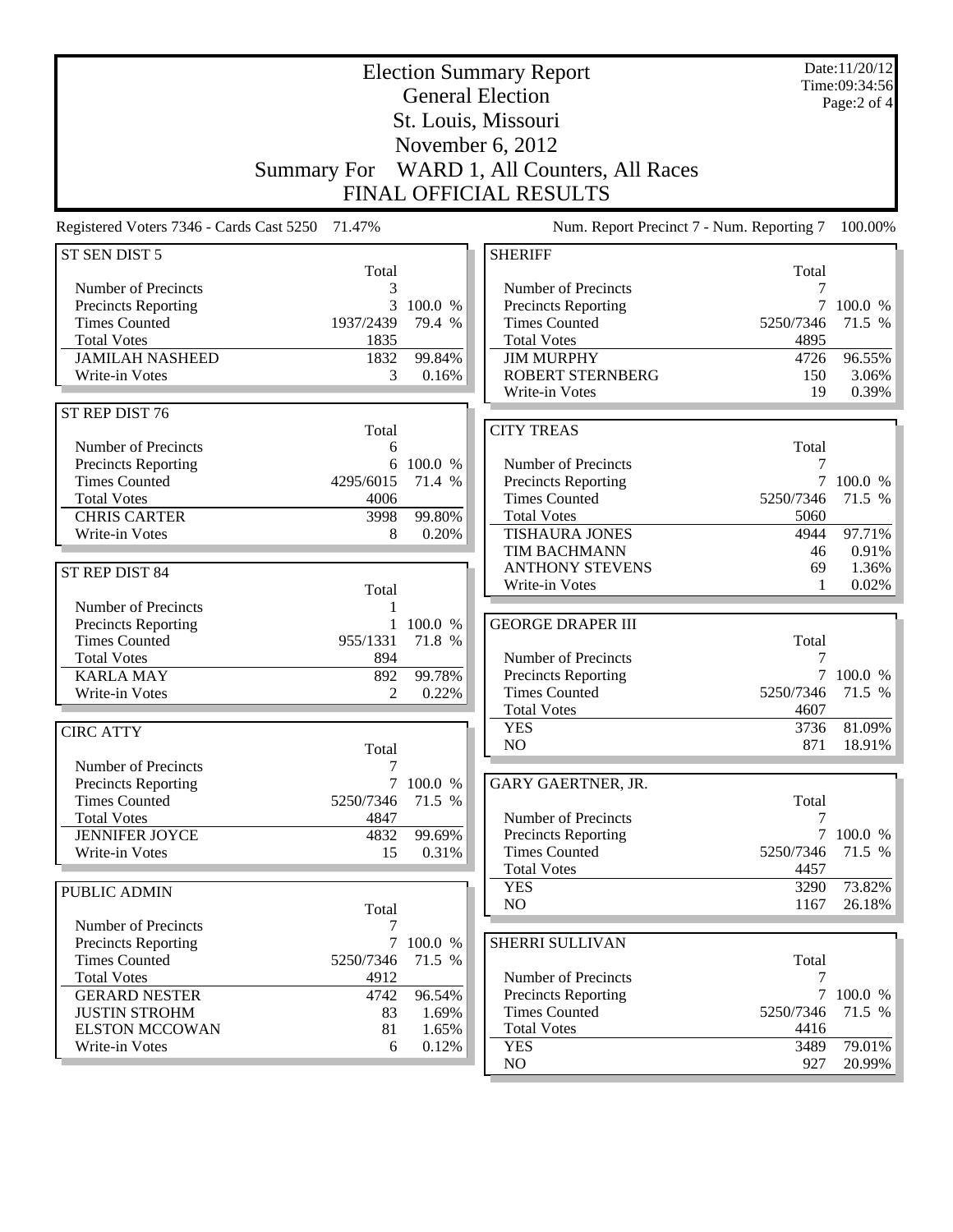|                                          |                    |           | <b>Election Summary Report</b><br><b>General Election</b> |              | Date:11/20/12<br>Time:09:34:56 |
|------------------------------------------|--------------------|-----------|-----------------------------------------------------------|--------------|--------------------------------|
|                                          |                    |           | St. Louis, Missouri                                       |              | Page: 3 of 4                   |
|                                          |                    |           | November 6, 2012                                          |              |                                |
|                                          |                    |           | WARD 1, All Counters, All Races                           |              |                                |
|                                          | <b>Summary For</b> |           |                                                           |              |                                |
|                                          |                    |           | <b>FINAL OFFICIAL RESULTS</b>                             |              |                                |
| Registered Voters 7346 - Cards Cast 5250 | 71.47%             |           | Num. Report Precinct 7 - Num. Reporting 7                 |              | 100.00%                        |
| <b>ROBERT CLAYTON</b>                    | Total              |           | <b>EDWARD SWEENEY</b>                                     | Total        |                                |
| Number of Precincts                      | 7                  |           | Number of Precincts                                       | 7            |                                |
| <b>Precincts Reporting</b>               | 7                  | 100.0 %   | <b>Precincts Reporting</b>                                | 7            | 100.0 %                        |
| <b>Times Counted</b>                     | 5250/7346          | 71.5 %    | <b>Times Counted</b>                                      | 5250/7346    | 71.5 %                         |
| <b>Total Votes</b>                       | 4378               |           | <b>Total Votes</b>                                        | 4285         |                                |
| <b>YES</b>                               | 3319               | 75.81%    | <b>YES</b>                                                | 3134         | 73.14%                         |
| NO                                       | 1059               | 24.19%    | NO                                                        | 1151         | 26.86%                         |
|                                          |                    |           |                                                           |              |                                |
| <b>LAWRENCE MOONEY</b>                   | Total              |           | <b>ROBERT DIERKER</b>                                     | Total        |                                |
| Number of Precincts                      | 7                  |           | Number of Precincts                                       | 7            |                                |
| Precincts Reporting                      | 7                  | 100.0 %   | <b>Precincts Reporting</b>                                | 7            | 100.0 %                        |
| <b>Times Counted</b>                     | 5250/7346          | 71.5 %    | <b>Times Counted</b>                                      | 5250/7346    | 71.5 %                         |
| <b>Total Votes</b>                       | 4223               |           | <b>Total Votes</b>                                        | 4285         |                                |
| <b>YES</b>                               | 3190               | 75.54%    | <b>YES</b>                                                | 3053         | 71.25%                         |
| N <sub>O</sub>                           | 1033               | 24.46%    | NO                                                        | 1232         | 28.75%                         |
|                                          |                    |           |                                                           |              |                                |
| MICHAEL DAVID                            | Total              |           | <b>JOHN GARVEY</b>                                        | Total        |                                |
| Number of Precincts                      | 7                  |           | Number of Precincts                                       | 7            |                                |
| <b>Precincts Reporting</b>               |                    | 7 100.0 % | Precincts Reporting                                       |              | 7 100.0 %                      |
| <b>Times Counted</b>                     | 5250/7346          | 71.5 %    | <b>Times Counted</b>                                      | 5250/7346    | 71.5 %                         |
| <b>Total Votes</b>                       | 4444               |           | <b>Total Votes</b>                                        | 4269         |                                |
| <b>YES</b>                               | 3570               | 80.33%    | <b>YES</b>                                                | 3117         | 73.01%                         |
| N <sub>O</sub>                           | 874                | 19.67%    | NO                                                        | 1152         | 26.99%                         |
| <b>MARGARET NEILL</b>                    |                    |           | <b>JIMMIE EDWARDS</b>                                     |              |                                |
|                                          | Total              |           |                                                           | Total        |                                |
| Number of Precincts                      | 7                  |           | Number of Precincts                                       | 7            |                                |
| <b>Precincts Reporting</b>               |                    | 7 100.0 % | Precincts Reporting                                       |              | 7 100.0 %                      |
| <b>Times Counted</b>                     | 5250/7346          | 71.5 %    | <b>Times Counted</b>                                      | 5250/7346    | 71.5 %                         |
| <b>Total Votes</b><br><b>YES</b>         | 4292<br>3268       | 76.14%    | <b>Total Votes</b><br><b>YES</b>                          | 4544<br>3763 | 82.81%                         |
| NO                                       | 1024               | 23.86%    | NO                                                        | 781          | $17.19\%$                      |
|                                          |                    |           |                                                           |              |                                |
| <b>REX BURLISON</b>                      |                    |           | <b>JOAN MORIARTY</b>                                      |              |                                |
|                                          | Total              |           |                                                           | Total        |                                |
| Number of Precincts                      | 7                  |           | Number of Precincts                                       | 7            |                                |
| <b>Precincts Reporting</b>               | 7                  | 100.0 %   | <b>Precincts Reporting</b>                                |              | 100.0 %                        |
| <b>Times Counted</b>                     | 5250/7346          | 71.5 %    | <b>Times Counted</b>                                      | 5250/7346    | 71.5 %                         |
| <b>Total Votes</b><br><b>YES</b>         | 4241<br>2958       | 69.75%    | <b>Total Votes</b><br><b>YES</b>                          | 4254<br>3163 | 74.35%                         |
| NO                                       | 1283               | 30.25%    | NO                                                        | 1091         | 25.65%                         |
|                                          |                    |           |                                                           |              |                                |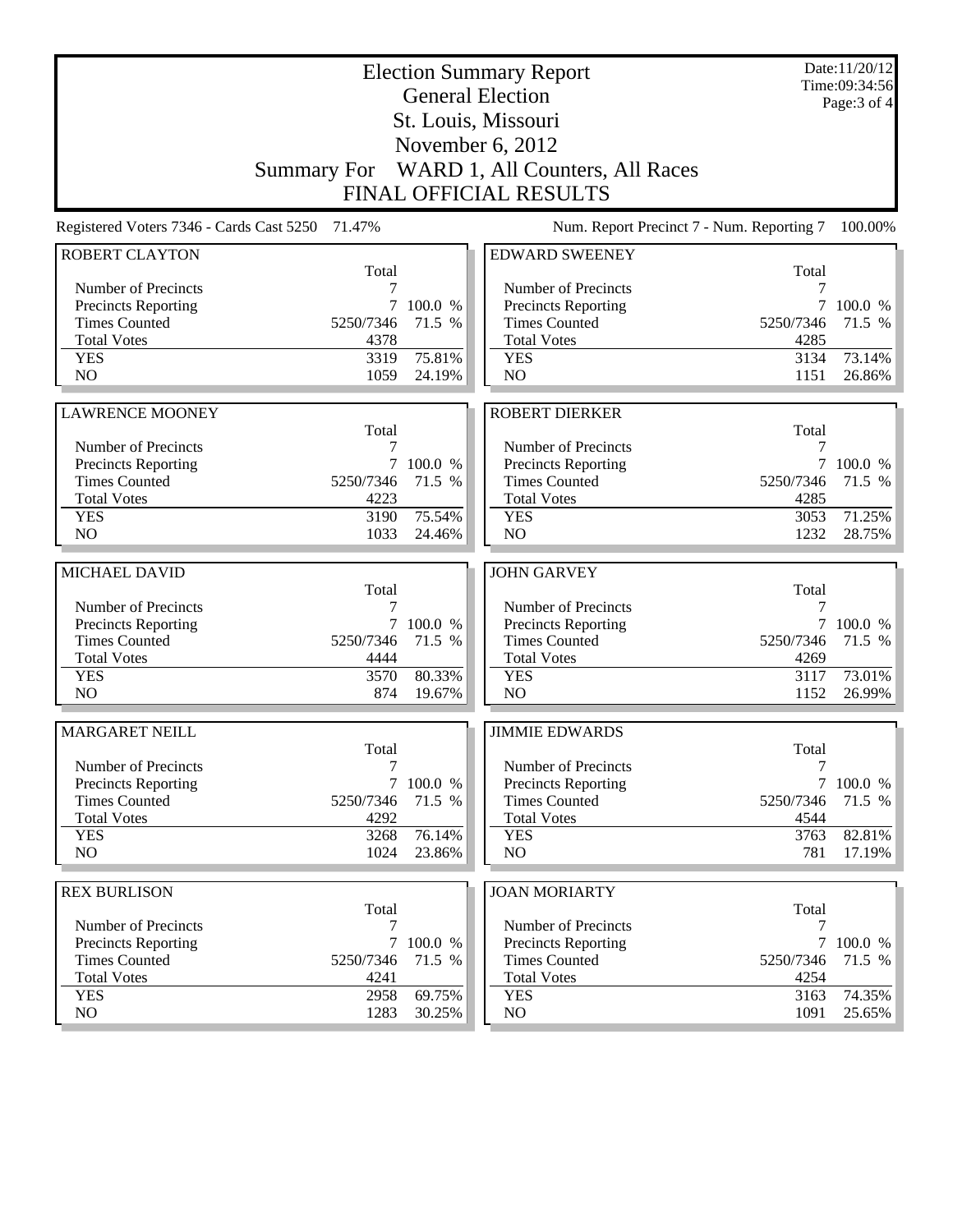|                                                 |                    |           | <b>Election Summary Report</b><br><b>General Election</b> |             | Date:11/20/12<br>Time:09:34:56<br>Page:4 of 4 |
|-------------------------------------------------|--------------------|-----------|-----------------------------------------------------------|-------------|-----------------------------------------------|
|                                                 |                    |           | St. Louis, Missouri                                       |             |                                               |
|                                                 |                    |           | November 6, 2012                                          |             |                                               |
|                                                 | <b>Summary For</b> |           | WARD 1, All Counters, All Races                           |             |                                               |
|                                                 |                    |           | FINAL OFFICIAL RESULTS                                    |             |                                               |
| Registered Voters 7346 - Cards Cast 5250 71.47% |                    |           | Num. Report Precinct 7 - Num. Reporting 7                 |             | 100.00%                                       |
| <b>CALEA STOVALL-REID</b>                       |                    |           | <b>PROPE</b>                                              |             |                                               |
|                                                 | Total              |           |                                                           | Total       |                                               |
| Number of Precincts<br>Precincts Reporting      | 7<br>$\tau$        | 100.0 %   | Number of Precincts<br>Precincts Reporting                | 7<br>$\tau$ | 100.0 %                                       |
| <b>Times Counted</b>                            | 5250/7346          | 71.5 %    | <b>Times Counted</b>                                      | 5250/7346   | 71.5 %                                        |
| <b>Total Votes</b>                              | 4408               |           | <b>Total Votes</b>                                        | 4812        |                                               |
| <b>YES</b>                                      | 3597               | 81.60%    | <b>YES</b>                                                | 1744        | 36.24%                                        |
| NO                                              | 811                | 18.40%    | NO                                                        | 3068        | 63.76%                                        |
|                                                 |                    |           |                                                           |             |                                               |
| THOMAS CLARK II                                 |                    |           | <b>PROPR</b>                                              |             |                                               |
|                                                 | Total              |           |                                                           | Total       |                                               |
| Number of Precincts                             | 7                  |           | Number of Precincts                                       | 7           |                                               |
| Precincts Reporting                             | 7                  | 100.0 %   | Precincts Reporting                                       | 7           | 100.0 %                                       |
| <b>Times Counted</b>                            | 5250/7346          | 71.5 %    | <b>Times Counted</b>                                      | 5250/7346   | 71.5 %                                        |
| <b>Total Votes</b>                              | 4288               |           | <b>Total Votes</b>                                        | 4816        |                                               |
| <b>YES</b>                                      | 3247               | 75.72%    | <b>YES</b>                                                | 1983        | 41.18%                                        |
| NO.                                             | 1041               | 24.28%    | NO                                                        | 2833        | 58.82%                                        |
|                                                 |                    |           |                                                           |             |                                               |
| CON AMEND 3                                     |                    |           |                                                           |             |                                               |
| Number of Precincts                             | Total<br>7         |           |                                                           |             |                                               |
| Precincts Reporting                             | 7                  | 100.0 %   |                                                           |             |                                               |
| <b>Times Counted</b>                            | 5250/7346          | 71.5 %    |                                                           |             |                                               |
| <b>Total Votes</b>                              | 4702               |           |                                                           |             |                                               |
| <b>YES</b>                                      | 1364               | 29.01%    |                                                           |             |                                               |
| NO                                              | 3338               | 70.99%    |                                                           |             |                                               |
|                                                 |                    |           |                                                           |             |                                               |
| <b>PROPA</b>                                    |                    |           |                                                           |             |                                               |
|                                                 | Total              |           |                                                           |             |                                               |
| Number of Precincts                             | 7                  |           |                                                           |             |                                               |
| Precincts Reporting                             |                    | 7 100.0 % |                                                           |             |                                               |
| <b>Times Counted</b><br><b>Total Votes</b>      | 5250/7346          | 71.5 %    |                                                           |             |                                               |
| <b>YES</b>                                      | 4925<br>1879       | 38.15%    |                                                           |             |                                               |
| NO.                                             | 3046               | 61.85%    |                                                           |             |                                               |
|                                                 |                    |           |                                                           |             |                                               |
| <b>PROP B</b>                                   |                    |           |                                                           |             |                                               |
|                                                 | Total              |           |                                                           |             |                                               |
| Number of Precincts                             | 7                  |           |                                                           |             |                                               |
| Precincts Reporting                             | 7                  | 100.0 %   |                                                           |             |                                               |
| <b>Times Counted</b>                            | 5250/7346          | 71.5 %    |                                                           |             |                                               |
| <b>Total Votes</b>                              | 4965               |           |                                                           |             |                                               |
| <b>YES</b>                                      | 2998               | 60.38%    |                                                           |             |                                               |
| NO                                              | 1967               | 39.62%    |                                                           |             |                                               |
|                                                 |                    |           |                                                           |             |                                               |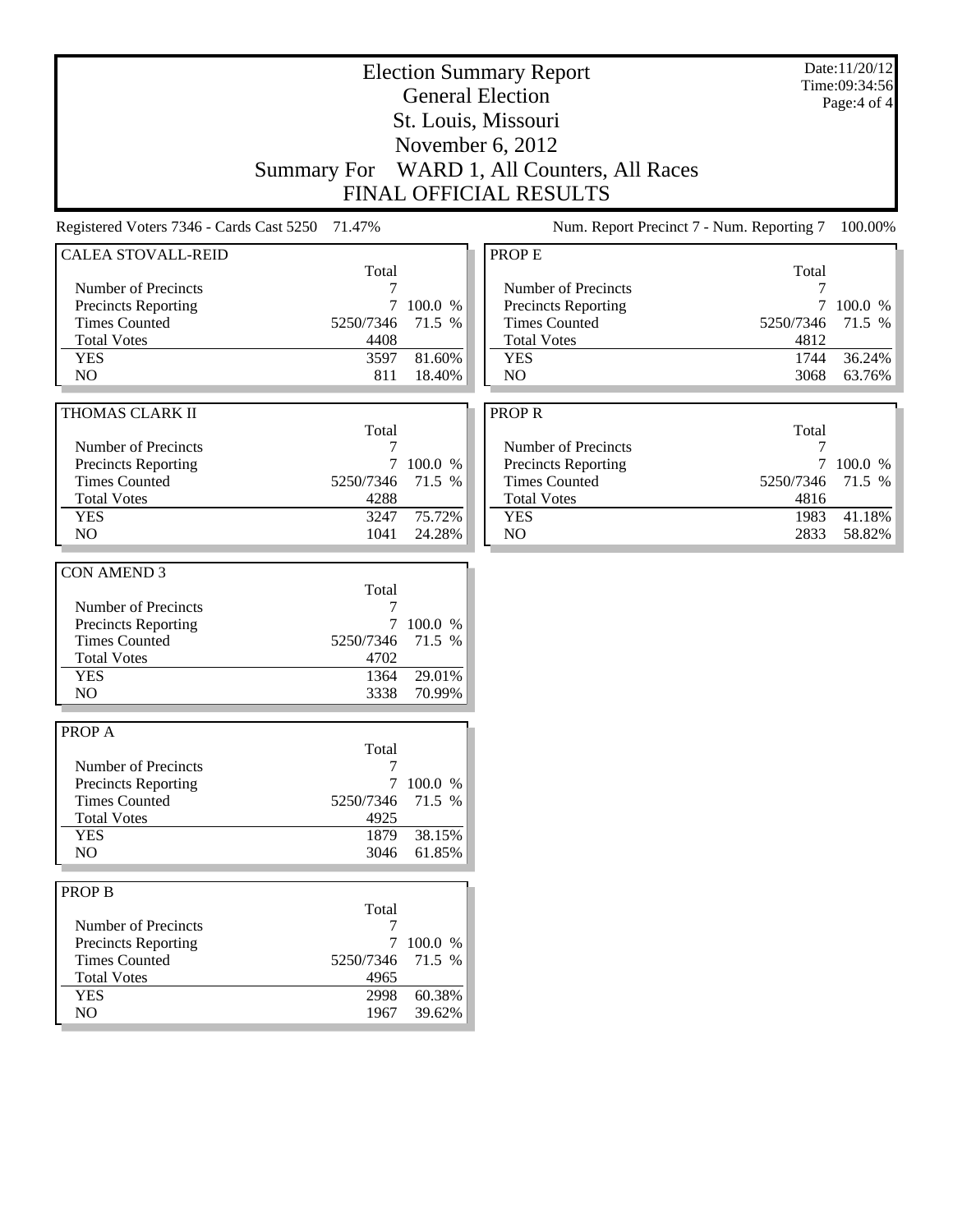| <b>General Election</b><br>Page:1 of $4$<br>St. Louis, Missouri<br>November 6, 2012<br>WARD 2, All Counters, All Races<br><b>Summary For</b><br><b>FINAL OFFICIAL RESULTS</b><br>72.84%<br>Num. Report Precinct 8 - Num. Reporting 8<br>Registered Voters 6345 - Cards Cast 4622<br>100.00%<br><b>SECR OF STATE</b><br>Total<br>Total<br>Number of Precincts<br>Number of Precincts<br>8<br>8<br>8<br>100.0 %<br>8<br>100.0 %<br>Precincts Reporting<br><b>Precincts Reporting</b><br><b>Times Counted</b><br><b>Times Counted</b><br>4622/6345<br>72.8 %<br>4622/6345<br>72.8 %<br><b>Total Votes</b><br><b>Total Votes</b><br>4610<br>4506<br>97.18%<br>95.72%<br><b>OBAMA/BIDEN</b><br>4480<br><b>JASON KANDER</b><br>4313<br>ROMNEY/RYAN<br>113<br>2.45%<br><b>SHANE SCHOELLER</b><br>129<br>2.86%<br>JOHNSON/GRAY<br>7<br>0.15%<br><b>CISSIE SPRAGINS</b><br>39<br>0.87%<br>7<br>GOODE/CLYMER<br>0.15%<br><b>JUSTIN HARTER</b><br>19<br>0.42%<br>3<br>0.07%<br>0.13%<br>Write-in Votes<br>Write-in Votes<br>6<br><b>STATE TREAS</b><br><b>US SENATOR</b><br>Total<br>Total<br>Number of Precincts<br>8<br>Number of Precincts<br>8<br>8<br><b>Precincts Reporting</b><br>8<br>100.0 %<br>Precincts Reporting<br>100.0 %<br><b>Times Counted</b><br>4622/6345<br>72.8 %<br><b>Times Counted</b><br>4622/6345<br>72.8 %<br><b>Total Votes</b><br>4483<br><b>Total Votes</b><br>4585<br>95.07%<br><b>CLINT ZWEIFEL</b><br><b>CLAIRE MCCASKILL</b><br>97.06%<br>4262<br>4450<br>3.37%<br><b>COLE MCNARY</b><br>151<br><b>TODD AKIN</b><br>101<br>2.20%<br><b>SEAN O'TOOLE</b><br>65<br>1.45%<br><b>JONATHAN DINE</b><br>31<br>0.68%<br>Write-in Votes<br>5<br>0.11%<br>Write-in Votes<br>3<br>0.07%<br><b>ATTY GENERAL</b><br>Total<br>Total<br>Number of Precincts<br>8<br>Number of Precincts<br>8<br>8<br><b>Precincts Reporting</b><br>100.0 %<br>8<br>Precincts Reporting<br>100.0 %<br><b>Times Counted</b><br>4622/6345<br>72.8 %<br><b>Times Counted</b><br>72.8 %<br>4622/6345<br>4518<br><b>Total Votes</b><br>4527<br><b>Total Votes</b><br><b>CHRIS KOSTER</b><br><b>JAY NIXON</b><br>4308<br>95.16%<br>4348<br><b>ED MARTIN</b><br>109<br><b>DAVE SPENCE</b><br>153<br>3.38%<br><b>DAVE BROWNING</b><br>56<br><b>JIM HIGGINS</b><br>63<br>1.39%<br>Write-in Votes<br>5<br>0.11%<br>Write-in Votes<br>0.07%<br>3<br><b>US REP DIST 1</b><br><b>LT GOVERNOR</b><br>Total<br>Total<br>Number of Precincts<br>8<br>Number of Precincts<br>8<br>8<br>$\,8\,$<br>100.0 %<br><b>Precincts Reporting</b><br>100.0 %<br><b>Precincts Reporting</b><br><b>Times Counted</b><br>4622/6345<br>72.8 %<br><b>Times Counted</b><br>4622/6345<br>72.8 %<br><b>Total Votes</b><br>4548<br><b>Total Votes</b><br>4507<br><b>LACY CLAY</b><br>95.73%<br>93.77%<br>4354<br><b>SUSAN MONTEE</b><br>4226<br><b>ROBYN HAMLIN</b><br>125<br>2.75%<br>4.28%<br>PETER KINDER<br>193<br>ROBB CUNNINGHAM<br>1.43%<br><b>MATTHEW COPPLE</b><br>38<br>0.84%<br>65<br><b>CYNTHIA DAVIS</b><br>Write-in Votes<br>4<br>45<br>1.00% |                  |   |       | <b>Election Summary Report</b> | Date:11/20/12<br>Time:09:35:05 |
|-----------------------------------------------------------------------------------------------------------------------------------------------------------------------------------------------------------------------------------------------------------------------------------------------------------------------------------------------------------------------------------------------------------------------------------------------------------------------------------------------------------------------------------------------------------------------------------------------------------------------------------------------------------------------------------------------------------------------------------------------------------------------------------------------------------------------------------------------------------------------------------------------------------------------------------------------------------------------------------------------------------------------------------------------------------------------------------------------------------------------------------------------------------------------------------------------------------------------------------------------------------------------------------------------------------------------------------------------------------------------------------------------------------------------------------------------------------------------------------------------------------------------------------------------------------------------------------------------------------------------------------------------------------------------------------------------------------------------------------------------------------------------------------------------------------------------------------------------------------------------------------------------------------------------------------------------------------------------------------------------------------------------------------------------------------------------------------------------------------------------------------------------------------------------------------------------------------------------------------------------------------------------------------------------------------------------------------------------------------------------------------------------------------------------------------------------------------------------------------------------------------------------------------------------------------------------------------------------------------------------------------------------------------------------------------------------------------------------------------------------------------------------------------------------------------------------------------------------------------------------------------------------------------------------------------------------------------------------------------------------------------------|------------------|---|-------|--------------------------------|--------------------------------|
|                                                                                                                                                                                                                                                                                                                                                                                                                                                                                                                                                                                                                                                                                                                                                                                                                                                                                                                                                                                                                                                                                                                                                                                                                                                                                                                                                                                                                                                                                                                                                                                                                                                                                                                                                                                                                                                                                                                                                                                                                                                                                                                                                                                                                                                                                                                                                                                                                                                                                                                                                                                                                                                                                                                                                                                                                                                                                                                                                                                                                 |                  |   |       |                                |                                |
|                                                                                                                                                                                                                                                                                                                                                                                                                                                                                                                                                                                                                                                                                                                                                                                                                                                                                                                                                                                                                                                                                                                                                                                                                                                                                                                                                                                                                                                                                                                                                                                                                                                                                                                                                                                                                                                                                                                                                                                                                                                                                                                                                                                                                                                                                                                                                                                                                                                                                                                                                                                                                                                                                                                                                                                                                                                                                                                                                                                                                 |                  |   |       |                                |                                |
|                                                                                                                                                                                                                                                                                                                                                                                                                                                                                                                                                                                                                                                                                                                                                                                                                                                                                                                                                                                                                                                                                                                                                                                                                                                                                                                                                                                                                                                                                                                                                                                                                                                                                                                                                                                                                                                                                                                                                                                                                                                                                                                                                                                                                                                                                                                                                                                                                                                                                                                                                                                                                                                                                                                                                                                                                                                                                                                                                                                                                 |                  |   |       |                                |                                |
|                                                                                                                                                                                                                                                                                                                                                                                                                                                                                                                                                                                                                                                                                                                                                                                                                                                                                                                                                                                                                                                                                                                                                                                                                                                                                                                                                                                                                                                                                                                                                                                                                                                                                                                                                                                                                                                                                                                                                                                                                                                                                                                                                                                                                                                                                                                                                                                                                                                                                                                                                                                                                                                                                                                                                                                                                                                                                                                                                                                                                 |                  |   |       |                                |                                |
|                                                                                                                                                                                                                                                                                                                                                                                                                                                                                                                                                                                                                                                                                                                                                                                                                                                                                                                                                                                                                                                                                                                                                                                                                                                                                                                                                                                                                                                                                                                                                                                                                                                                                                                                                                                                                                                                                                                                                                                                                                                                                                                                                                                                                                                                                                                                                                                                                                                                                                                                                                                                                                                                                                                                                                                                                                                                                                                                                                                                                 |                  |   |       |                                |                                |
|                                                                                                                                                                                                                                                                                                                                                                                                                                                                                                                                                                                                                                                                                                                                                                                                                                                                                                                                                                                                                                                                                                                                                                                                                                                                                                                                                                                                                                                                                                                                                                                                                                                                                                                                                                                                                                                                                                                                                                                                                                                                                                                                                                                                                                                                                                                                                                                                                                                                                                                                                                                                                                                                                                                                                                                                                                                                                                                                                                                                                 |                  |   |       |                                |                                |
|                                                                                                                                                                                                                                                                                                                                                                                                                                                                                                                                                                                                                                                                                                                                                                                                                                                                                                                                                                                                                                                                                                                                                                                                                                                                                                                                                                                                                                                                                                                                                                                                                                                                                                                                                                                                                                                                                                                                                                                                                                                                                                                                                                                                                                                                                                                                                                                                                                                                                                                                                                                                                                                                                                                                                                                                                                                                                                                                                                                                                 |                  |   |       |                                |                                |
|                                                                                                                                                                                                                                                                                                                                                                                                                                                                                                                                                                                                                                                                                                                                                                                                                                                                                                                                                                                                                                                                                                                                                                                                                                                                                                                                                                                                                                                                                                                                                                                                                                                                                                                                                                                                                                                                                                                                                                                                                                                                                                                                                                                                                                                                                                                                                                                                                                                                                                                                                                                                                                                                                                                                                                                                                                                                                                                                                                                                                 | <b>PRESIDENT</b> |   |       |                                |                                |
|                                                                                                                                                                                                                                                                                                                                                                                                                                                                                                                                                                                                                                                                                                                                                                                                                                                                                                                                                                                                                                                                                                                                                                                                                                                                                                                                                                                                                                                                                                                                                                                                                                                                                                                                                                                                                                                                                                                                                                                                                                                                                                                                                                                                                                                                                                                                                                                                                                                                                                                                                                                                                                                                                                                                                                                                                                                                                                                                                                                                                 |                  |   |       |                                |                                |
|                                                                                                                                                                                                                                                                                                                                                                                                                                                                                                                                                                                                                                                                                                                                                                                                                                                                                                                                                                                                                                                                                                                                                                                                                                                                                                                                                                                                                                                                                                                                                                                                                                                                                                                                                                                                                                                                                                                                                                                                                                                                                                                                                                                                                                                                                                                                                                                                                                                                                                                                                                                                                                                                                                                                                                                                                                                                                                                                                                                                                 |                  |   |       |                                |                                |
|                                                                                                                                                                                                                                                                                                                                                                                                                                                                                                                                                                                                                                                                                                                                                                                                                                                                                                                                                                                                                                                                                                                                                                                                                                                                                                                                                                                                                                                                                                                                                                                                                                                                                                                                                                                                                                                                                                                                                                                                                                                                                                                                                                                                                                                                                                                                                                                                                                                                                                                                                                                                                                                                                                                                                                                                                                                                                                                                                                                                                 |                  |   |       |                                |                                |
|                                                                                                                                                                                                                                                                                                                                                                                                                                                                                                                                                                                                                                                                                                                                                                                                                                                                                                                                                                                                                                                                                                                                                                                                                                                                                                                                                                                                                                                                                                                                                                                                                                                                                                                                                                                                                                                                                                                                                                                                                                                                                                                                                                                                                                                                                                                                                                                                                                                                                                                                                                                                                                                                                                                                                                                                                                                                                                                                                                                                                 |                  |   |       |                                |                                |
|                                                                                                                                                                                                                                                                                                                                                                                                                                                                                                                                                                                                                                                                                                                                                                                                                                                                                                                                                                                                                                                                                                                                                                                                                                                                                                                                                                                                                                                                                                                                                                                                                                                                                                                                                                                                                                                                                                                                                                                                                                                                                                                                                                                                                                                                                                                                                                                                                                                                                                                                                                                                                                                                                                                                                                                                                                                                                                                                                                                                                 |                  |   |       |                                |                                |
|                                                                                                                                                                                                                                                                                                                                                                                                                                                                                                                                                                                                                                                                                                                                                                                                                                                                                                                                                                                                                                                                                                                                                                                                                                                                                                                                                                                                                                                                                                                                                                                                                                                                                                                                                                                                                                                                                                                                                                                                                                                                                                                                                                                                                                                                                                                                                                                                                                                                                                                                                                                                                                                                                                                                                                                                                                                                                                                                                                                                                 |                  |   |       |                                |                                |
|                                                                                                                                                                                                                                                                                                                                                                                                                                                                                                                                                                                                                                                                                                                                                                                                                                                                                                                                                                                                                                                                                                                                                                                                                                                                                                                                                                                                                                                                                                                                                                                                                                                                                                                                                                                                                                                                                                                                                                                                                                                                                                                                                                                                                                                                                                                                                                                                                                                                                                                                                                                                                                                                                                                                                                                                                                                                                                                                                                                                                 |                  |   |       |                                |                                |
|                                                                                                                                                                                                                                                                                                                                                                                                                                                                                                                                                                                                                                                                                                                                                                                                                                                                                                                                                                                                                                                                                                                                                                                                                                                                                                                                                                                                                                                                                                                                                                                                                                                                                                                                                                                                                                                                                                                                                                                                                                                                                                                                                                                                                                                                                                                                                                                                                                                                                                                                                                                                                                                                                                                                                                                                                                                                                                                                                                                                                 |                  |   |       |                                |                                |
|                                                                                                                                                                                                                                                                                                                                                                                                                                                                                                                                                                                                                                                                                                                                                                                                                                                                                                                                                                                                                                                                                                                                                                                                                                                                                                                                                                                                                                                                                                                                                                                                                                                                                                                                                                                                                                                                                                                                                                                                                                                                                                                                                                                                                                                                                                                                                                                                                                                                                                                                                                                                                                                                                                                                                                                                                                                                                                                                                                                                                 |                  |   |       |                                |                                |
|                                                                                                                                                                                                                                                                                                                                                                                                                                                                                                                                                                                                                                                                                                                                                                                                                                                                                                                                                                                                                                                                                                                                                                                                                                                                                                                                                                                                                                                                                                                                                                                                                                                                                                                                                                                                                                                                                                                                                                                                                                                                                                                                                                                                                                                                                                                                                                                                                                                                                                                                                                                                                                                                                                                                                                                                                                                                                                                                                                                                                 |                  |   |       |                                |                                |
|                                                                                                                                                                                                                                                                                                                                                                                                                                                                                                                                                                                                                                                                                                                                                                                                                                                                                                                                                                                                                                                                                                                                                                                                                                                                                                                                                                                                                                                                                                                                                                                                                                                                                                                                                                                                                                                                                                                                                                                                                                                                                                                                                                                                                                                                                                                                                                                                                                                                                                                                                                                                                                                                                                                                                                                                                                                                                                                                                                                                                 |                  |   |       |                                |                                |
|                                                                                                                                                                                                                                                                                                                                                                                                                                                                                                                                                                                                                                                                                                                                                                                                                                                                                                                                                                                                                                                                                                                                                                                                                                                                                                                                                                                                                                                                                                                                                                                                                                                                                                                                                                                                                                                                                                                                                                                                                                                                                                                                                                                                                                                                                                                                                                                                                                                                                                                                                                                                                                                                                                                                                                                                                                                                                                                                                                                                                 |                  |   |       |                                |                                |
|                                                                                                                                                                                                                                                                                                                                                                                                                                                                                                                                                                                                                                                                                                                                                                                                                                                                                                                                                                                                                                                                                                                                                                                                                                                                                                                                                                                                                                                                                                                                                                                                                                                                                                                                                                                                                                                                                                                                                                                                                                                                                                                                                                                                                                                                                                                                                                                                                                                                                                                                                                                                                                                                                                                                                                                                                                                                                                                                                                                                                 |                  |   |       |                                |                                |
|                                                                                                                                                                                                                                                                                                                                                                                                                                                                                                                                                                                                                                                                                                                                                                                                                                                                                                                                                                                                                                                                                                                                                                                                                                                                                                                                                                                                                                                                                                                                                                                                                                                                                                                                                                                                                                                                                                                                                                                                                                                                                                                                                                                                                                                                                                                                                                                                                                                                                                                                                                                                                                                                                                                                                                                                                                                                                                                                                                                                                 |                  |   |       |                                |                                |
|                                                                                                                                                                                                                                                                                                                                                                                                                                                                                                                                                                                                                                                                                                                                                                                                                                                                                                                                                                                                                                                                                                                                                                                                                                                                                                                                                                                                                                                                                                                                                                                                                                                                                                                                                                                                                                                                                                                                                                                                                                                                                                                                                                                                                                                                                                                                                                                                                                                                                                                                                                                                                                                                                                                                                                                                                                                                                                                                                                                                                 |                  |   |       |                                |                                |
|                                                                                                                                                                                                                                                                                                                                                                                                                                                                                                                                                                                                                                                                                                                                                                                                                                                                                                                                                                                                                                                                                                                                                                                                                                                                                                                                                                                                                                                                                                                                                                                                                                                                                                                                                                                                                                                                                                                                                                                                                                                                                                                                                                                                                                                                                                                                                                                                                                                                                                                                                                                                                                                                                                                                                                                                                                                                                                                                                                                                                 |                  |   |       |                                |                                |
|                                                                                                                                                                                                                                                                                                                                                                                                                                                                                                                                                                                                                                                                                                                                                                                                                                                                                                                                                                                                                                                                                                                                                                                                                                                                                                                                                                                                                                                                                                                                                                                                                                                                                                                                                                                                                                                                                                                                                                                                                                                                                                                                                                                                                                                                                                                                                                                                                                                                                                                                                                                                                                                                                                                                                                                                                                                                                                                                                                                                                 |                  |   |       |                                |                                |
|                                                                                                                                                                                                                                                                                                                                                                                                                                                                                                                                                                                                                                                                                                                                                                                                                                                                                                                                                                                                                                                                                                                                                                                                                                                                                                                                                                                                                                                                                                                                                                                                                                                                                                                                                                                                                                                                                                                                                                                                                                                                                                                                                                                                                                                                                                                                                                                                                                                                                                                                                                                                                                                                                                                                                                                                                                                                                                                                                                                                                 |                  |   |       |                                |                                |
|                                                                                                                                                                                                                                                                                                                                                                                                                                                                                                                                                                                                                                                                                                                                                                                                                                                                                                                                                                                                                                                                                                                                                                                                                                                                                                                                                                                                                                                                                                                                                                                                                                                                                                                                                                                                                                                                                                                                                                                                                                                                                                                                                                                                                                                                                                                                                                                                                                                                                                                                                                                                                                                                                                                                                                                                                                                                                                                                                                                                                 |                  |   |       |                                |                                |
|                                                                                                                                                                                                                                                                                                                                                                                                                                                                                                                                                                                                                                                                                                                                                                                                                                                                                                                                                                                                                                                                                                                                                                                                                                                                                                                                                                                                                                                                                                                                                                                                                                                                                                                                                                                                                                                                                                                                                                                                                                                                                                                                                                                                                                                                                                                                                                                                                                                                                                                                                                                                                                                                                                                                                                                                                                                                                                                                                                                                                 |                  |   |       |                                |                                |
|                                                                                                                                                                                                                                                                                                                                                                                                                                                                                                                                                                                                                                                                                                                                                                                                                                                                                                                                                                                                                                                                                                                                                                                                                                                                                                                                                                                                                                                                                                                                                                                                                                                                                                                                                                                                                                                                                                                                                                                                                                                                                                                                                                                                                                                                                                                                                                                                                                                                                                                                                                                                                                                                                                                                                                                                                                                                                                                                                                                                                 |                  |   |       |                                |                                |
|                                                                                                                                                                                                                                                                                                                                                                                                                                                                                                                                                                                                                                                                                                                                                                                                                                                                                                                                                                                                                                                                                                                                                                                                                                                                                                                                                                                                                                                                                                                                                                                                                                                                                                                                                                                                                                                                                                                                                                                                                                                                                                                                                                                                                                                                                                                                                                                                                                                                                                                                                                                                                                                                                                                                                                                                                                                                                                                                                                                                                 | <b>GOVERNOR</b>  |   |       |                                |                                |
|                                                                                                                                                                                                                                                                                                                                                                                                                                                                                                                                                                                                                                                                                                                                                                                                                                                                                                                                                                                                                                                                                                                                                                                                                                                                                                                                                                                                                                                                                                                                                                                                                                                                                                                                                                                                                                                                                                                                                                                                                                                                                                                                                                                                                                                                                                                                                                                                                                                                                                                                                                                                                                                                                                                                                                                                                                                                                                                                                                                                                 |                  |   |       |                                |                                |
|                                                                                                                                                                                                                                                                                                                                                                                                                                                                                                                                                                                                                                                                                                                                                                                                                                                                                                                                                                                                                                                                                                                                                                                                                                                                                                                                                                                                                                                                                                                                                                                                                                                                                                                                                                                                                                                                                                                                                                                                                                                                                                                                                                                                                                                                                                                                                                                                                                                                                                                                                                                                                                                                                                                                                                                                                                                                                                                                                                                                                 |                  |   |       |                                |                                |
| 96.24%<br>2.41%<br>1.24%<br>0.09%                                                                                                                                                                                                                                                                                                                                                                                                                                                                                                                                                                                                                                                                                                                                                                                                                                                                                                                                                                                                                                                                                                                                                                                                                                                                                                                                                                                                                                                                                                                                                                                                                                                                                                                                                                                                                                                                                                                                                                                                                                                                                                                                                                                                                                                                                                                                                                                                                                                                                                                                                                                                                                                                                                                                                                                                                                                                                                                                                                               |                  |   |       |                                |                                |
|                                                                                                                                                                                                                                                                                                                                                                                                                                                                                                                                                                                                                                                                                                                                                                                                                                                                                                                                                                                                                                                                                                                                                                                                                                                                                                                                                                                                                                                                                                                                                                                                                                                                                                                                                                                                                                                                                                                                                                                                                                                                                                                                                                                                                                                                                                                                                                                                                                                                                                                                                                                                                                                                                                                                                                                                                                                                                                                                                                                                                 |                  |   |       |                                |                                |
|                                                                                                                                                                                                                                                                                                                                                                                                                                                                                                                                                                                                                                                                                                                                                                                                                                                                                                                                                                                                                                                                                                                                                                                                                                                                                                                                                                                                                                                                                                                                                                                                                                                                                                                                                                                                                                                                                                                                                                                                                                                                                                                                                                                                                                                                                                                                                                                                                                                                                                                                                                                                                                                                                                                                                                                                                                                                                                                                                                                                                 |                  |   |       |                                |                                |
|                                                                                                                                                                                                                                                                                                                                                                                                                                                                                                                                                                                                                                                                                                                                                                                                                                                                                                                                                                                                                                                                                                                                                                                                                                                                                                                                                                                                                                                                                                                                                                                                                                                                                                                                                                                                                                                                                                                                                                                                                                                                                                                                                                                                                                                                                                                                                                                                                                                                                                                                                                                                                                                                                                                                                                                                                                                                                                                                                                                                                 |                  |   |       |                                |                                |
|                                                                                                                                                                                                                                                                                                                                                                                                                                                                                                                                                                                                                                                                                                                                                                                                                                                                                                                                                                                                                                                                                                                                                                                                                                                                                                                                                                                                                                                                                                                                                                                                                                                                                                                                                                                                                                                                                                                                                                                                                                                                                                                                                                                                                                                                                                                                                                                                                                                                                                                                                                                                                                                                                                                                                                                                                                                                                                                                                                                                                 |                  |   |       |                                |                                |
|                                                                                                                                                                                                                                                                                                                                                                                                                                                                                                                                                                                                                                                                                                                                                                                                                                                                                                                                                                                                                                                                                                                                                                                                                                                                                                                                                                                                                                                                                                                                                                                                                                                                                                                                                                                                                                                                                                                                                                                                                                                                                                                                                                                                                                                                                                                                                                                                                                                                                                                                                                                                                                                                                                                                                                                                                                                                                                                                                                                                                 |                  |   |       |                                |                                |
|                                                                                                                                                                                                                                                                                                                                                                                                                                                                                                                                                                                                                                                                                                                                                                                                                                                                                                                                                                                                                                                                                                                                                                                                                                                                                                                                                                                                                                                                                                                                                                                                                                                                                                                                                                                                                                                                                                                                                                                                                                                                                                                                                                                                                                                                                                                                                                                                                                                                                                                                                                                                                                                                                                                                                                                                                                                                                                                                                                                                                 |                  |   |       |                                |                                |
|                                                                                                                                                                                                                                                                                                                                                                                                                                                                                                                                                                                                                                                                                                                                                                                                                                                                                                                                                                                                                                                                                                                                                                                                                                                                                                                                                                                                                                                                                                                                                                                                                                                                                                                                                                                                                                                                                                                                                                                                                                                                                                                                                                                                                                                                                                                                                                                                                                                                                                                                                                                                                                                                                                                                                                                                                                                                                                                                                                                                                 |                  |   |       |                                |                                |
|                                                                                                                                                                                                                                                                                                                                                                                                                                                                                                                                                                                                                                                                                                                                                                                                                                                                                                                                                                                                                                                                                                                                                                                                                                                                                                                                                                                                                                                                                                                                                                                                                                                                                                                                                                                                                                                                                                                                                                                                                                                                                                                                                                                                                                                                                                                                                                                                                                                                                                                                                                                                                                                                                                                                                                                                                                                                                                                                                                                                                 |                  |   |       |                                |                                |
|                                                                                                                                                                                                                                                                                                                                                                                                                                                                                                                                                                                                                                                                                                                                                                                                                                                                                                                                                                                                                                                                                                                                                                                                                                                                                                                                                                                                                                                                                                                                                                                                                                                                                                                                                                                                                                                                                                                                                                                                                                                                                                                                                                                                                                                                                                                                                                                                                                                                                                                                                                                                                                                                                                                                                                                                                                                                                                                                                                                                                 |                  |   |       |                                |                                |
|                                                                                                                                                                                                                                                                                                                                                                                                                                                                                                                                                                                                                                                                                                                                                                                                                                                                                                                                                                                                                                                                                                                                                                                                                                                                                                                                                                                                                                                                                                                                                                                                                                                                                                                                                                                                                                                                                                                                                                                                                                                                                                                                                                                                                                                                                                                                                                                                                                                                                                                                                                                                                                                                                                                                                                                                                                                                                                                                                                                                                 |                  |   |       |                                |                                |
|                                                                                                                                                                                                                                                                                                                                                                                                                                                                                                                                                                                                                                                                                                                                                                                                                                                                                                                                                                                                                                                                                                                                                                                                                                                                                                                                                                                                                                                                                                                                                                                                                                                                                                                                                                                                                                                                                                                                                                                                                                                                                                                                                                                                                                                                                                                                                                                                                                                                                                                                                                                                                                                                                                                                                                                                                                                                                                                                                                                                                 |                  |   |       |                                |                                |
|                                                                                                                                                                                                                                                                                                                                                                                                                                                                                                                                                                                                                                                                                                                                                                                                                                                                                                                                                                                                                                                                                                                                                                                                                                                                                                                                                                                                                                                                                                                                                                                                                                                                                                                                                                                                                                                                                                                                                                                                                                                                                                                                                                                                                                                                                                                                                                                                                                                                                                                                                                                                                                                                                                                                                                                                                                                                                                                                                                                                                 |                  |   |       |                                |                                |
|                                                                                                                                                                                                                                                                                                                                                                                                                                                                                                                                                                                                                                                                                                                                                                                                                                                                                                                                                                                                                                                                                                                                                                                                                                                                                                                                                                                                                                                                                                                                                                                                                                                                                                                                                                                                                                                                                                                                                                                                                                                                                                                                                                                                                                                                                                                                                                                                                                                                                                                                                                                                                                                                                                                                                                                                                                                                                                                                                                                                                 |                  |   |       |                                |                                |
|                                                                                                                                                                                                                                                                                                                                                                                                                                                                                                                                                                                                                                                                                                                                                                                                                                                                                                                                                                                                                                                                                                                                                                                                                                                                                                                                                                                                                                                                                                                                                                                                                                                                                                                                                                                                                                                                                                                                                                                                                                                                                                                                                                                                                                                                                                                                                                                                                                                                                                                                                                                                                                                                                                                                                                                                                                                                                                                                                                                                                 |                  |   |       |                                |                                |
|                                                                                                                                                                                                                                                                                                                                                                                                                                                                                                                                                                                                                                                                                                                                                                                                                                                                                                                                                                                                                                                                                                                                                                                                                                                                                                                                                                                                                                                                                                                                                                                                                                                                                                                                                                                                                                                                                                                                                                                                                                                                                                                                                                                                                                                                                                                                                                                                                                                                                                                                                                                                                                                                                                                                                                                                                                                                                                                                                                                                                 |                  |   |       |                                |                                |
|                                                                                                                                                                                                                                                                                                                                                                                                                                                                                                                                                                                                                                                                                                                                                                                                                                                                                                                                                                                                                                                                                                                                                                                                                                                                                                                                                                                                                                                                                                                                                                                                                                                                                                                                                                                                                                                                                                                                                                                                                                                                                                                                                                                                                                                                                                                                                                                                                                                                                                                                                                                                                                                                                                                                                                                                                                                                                                                                                                                                                 |                  |   |       |                                |                                |
|                                                                                                                                                                                                                                                                                                                                                                                                                                                                                                                                                                                                                                                                                                                                                                                                                                                                                                                                                                                                                                                                                                                                                                                                                                                                                                                                                                                                                                                                                                                                                                                                                                                                                                                                                                                                                                                                                                                                                                                                                                                                                                                                                                                                                                                                                                                                                                                                                                                                                                                                                                                                                                                                                                                                                                                                                                                                                                                                                                                                                 | Write-in Votes   | 5 | 0.11% |                                |                                |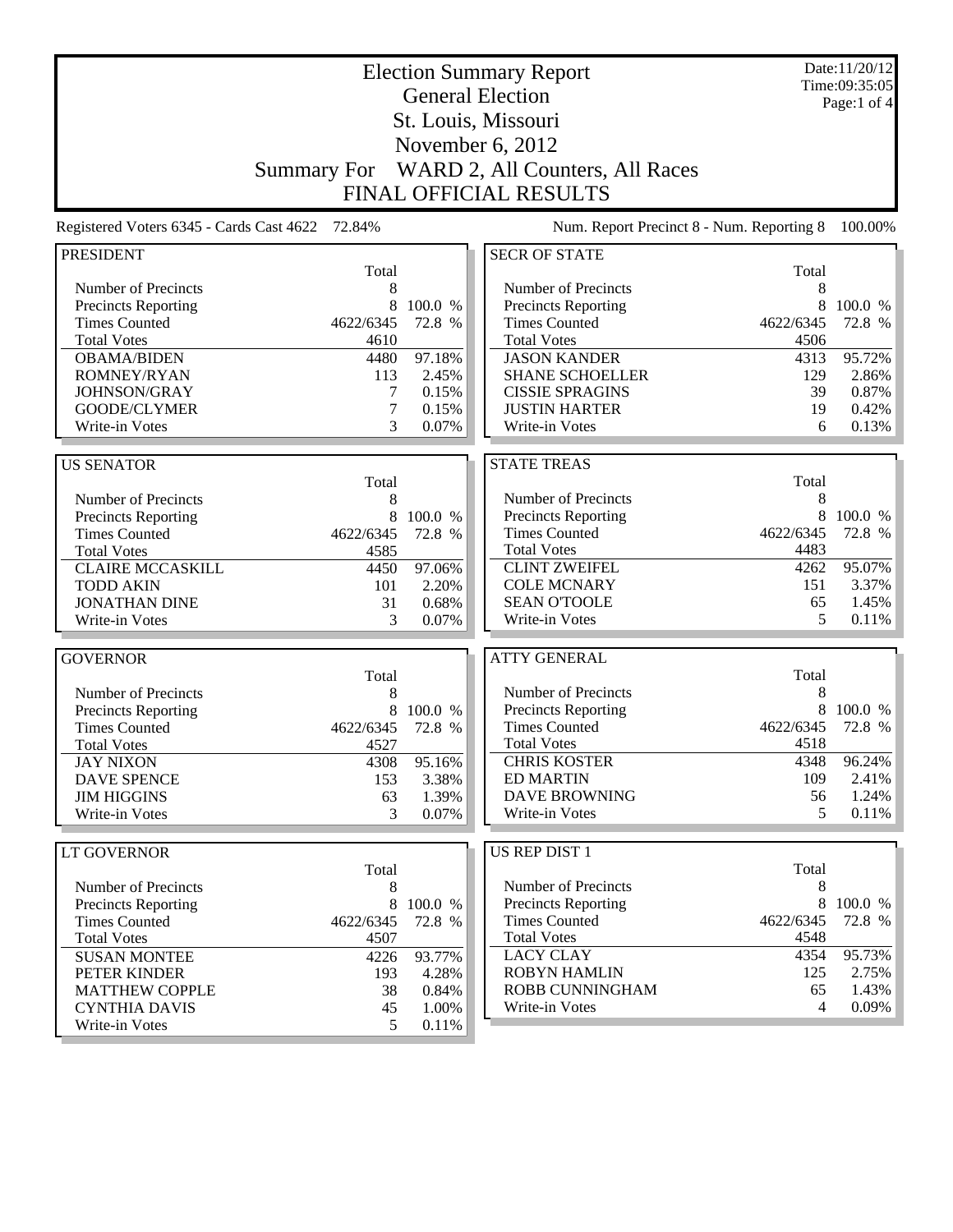|                                                 |                    |                 | <b>Election Summary Report</b>              |                | Date:11/20/12<br>Time:09:35:05                   |
|-------------------------------------------------|--------------------|-----------------|---------------------------------------------|----------------|--------------------------------------------------|
|                                                 |                    |                 | <b>General Election</b>                     |                | Page:2 of 4                                      |
|                                                 |                    |                 | St. Louis, Missouri                         |                |                                                  |
|                                                 |                    |                 | November 6, 2012                            |                |                                                  |
|                                                 | <b>Summary For</b> |                 | WARD 2, All Counters, All Races             |                |                                                  |
|                                                 |                    |                 | <b>FINAL OFFICIAL RESULTS</b>               |                |                                                  |
| Registered Voters 6345 - Cards Cast 4622 72.84% |                    |                 | Num. Report Precinct 8 - Num. Reporting 8   |                | 100.00%                                          |
| ST SEN DIST 5                                   | Total              |                 | <b>CIRC ATTY</b>                            | Total          |                                                  |
| Number of Precincts                             | 4                  |                 | Number of Precincts                         | 8              |                                                  |
| <b>Precincts Reporting</b>                      |                    | 4 100.0 %       | Precincts Reporting                         | 8              | 100.0 %                                          |
| <b>Times Counted</b>                            | 1022/1471          | 69.5 %          | <b>Times Counted</b>                        | 4622/6345      | 72.8 %                                           |
| <b>Total Votes</b>                              | 963                |                 | <b>Total Votes</b>                          | 4266           |                                                  |
| <b>JAMILAH NASHEED</b><br>Write-in Votes        | 957<br>6           | 99.38%<br>0.62% | <b>JENNIFER JOYCE</b><br>Write-in Votes     | 4236<br>30     | 99.30%<br>0.70%                                  |
|                                                 |                    |                 |                                             |                |                                                  |
| ST REP DIST 66                                  |                    |                 | PUBLIC ADMIN                                |                |                                                  |
| Number of Precincts                             | Total<br>2         |                 | Number of Precincts                         | Total<br>8     |                                                  |
| Precincts Reporting                             |                    | 2 100.0 $\%$    | Precincts Reporting                         |                | 8 100.0 %                                        |
| <b>Times Counted</b>                            | 1882/2606          | 72.2 %          | <b>Times Counted</b>                        | 4622/6345      | 72.8 %                                           |
| <b>Total Votes</b>                              | 1787               |                 | <b>Total Votes</b>                          | 4412           |                                                  |
| <b>TOMMIE PIERSON</b>                           | 1703               | 95.30%          | <b>GERARD NESTER</b>                        | 4175           | 94.63%                                           |
| <b>JULIE STONE</b>                              | 83                 | 4.64%           | <b>JUSTIN STROHM</b>                        | 142            | 3.22%                                            |
| Write-in Votes                                  | 1                  | 0.06%           | <b>ELSTON MCCOWAN</b><br>Write-in Votes     | 87<br>8        | 1.97%<br>0.18%                                   |
| ST REP DIST 76                                  |                    |                 |                                             |                |                                                  |
|                                                 | Total              |                 | <b>SHERIFF</b>                              |                |                                                  |
| Number of Precincts                             | 4                  |                 |                                             | Total          |                                                  |
| <b>Precincts Reporting</b>                      |                    | 4 100.0 %       | Number of Precincts                         | 8              |                                                  |
|                                                 |                    |                 |                                             |                |                                                  |
| <b>Times Counted</b>                            | 2532/3422          | 74.0 %          | Precincts Reporting                         | 8              |                                                  |
| <b>Total Votes</b>                              | 2392               |                 | <b>Times Counted</b>                        | 4622/6345      |                                                  |
| <b>CHRIS CARTER</b><br>Write-in Votes           | 2385<br>7          | 99.71%<br>0.29% | <b>Total Votes</b><br><b>JIM MURPHY</b>     | 4404<br>4161   |                                                  |
|                                                 |                    |                 | <b>ROBERT STERNBERG</b>                     | 224            |                                                  |
| ST REP DIST 77                                  |                    |                 | Write-in Votes                              | 19             |                                                  |
|                                                 | Total              |                 |                                             |                |                                                  |
| Number of Precincts                             |                    |                 | <b>CITY TREAS</b>                           |                |                                                  |
| <b>Precincts Reporting</b>                      | $\mathbf{1}$       | 100.0 %         |                                             | Total          |                                                  |
| <b>Times Counted</b>                            | 201/297            | 67.7 %          | Number of Precincts                         | 8              | 100.0 %<br>0.43%                                 |
| <b>Total Votes</b><br>KIMBERLY GARDNER          | 182<br>179         | 98.35%          | Precincts Reporting<br><b>Times Counted</b> | 8<br>4622/6345 |                                                  |
| Write-in Votes                                  | 3                  | 1.65%           | <b>Total Votes</b>                          | 4478           | 72.8 %<br>94.48%<br>5.09%<br>72.8 %              |
|                                                 |                    |                 | TISHAURA JONES                              | 4273           | 95.42%                                           |
| ST REP DIST 78                                  |                    |                 | <b>TIM BACHMANN</b>                         | 144            |                                                  |
|                                                 | Total              |                 | <b>ANTHONY STEVENS</b>                      | 56             |                                                  |
| Number of Precincts                             | 1                  |                 | Write-in Votes                              | 5              |                                                  |
| Precincts Reporting                             |                    | 1 100.0 %       |                                             |                |                                                  |
| <b>Times Counted</b><br><b>Total Votes</b>      | 7/20<br>5          | 35.0 %          | <b>GEORGE DRAPER III</b>                    | Total          |                                                  |
| PENNY HUBBARD                                   | 5                  | 100.00%         | Number of Precincts                         | 8              |                                                  |
| Write-in Votes                                  | 0                  | 0.00%           | Precincts Reporting                         | 8              | 100.0 %<br>3.22%<br>1.25%<br>$0.11\%$<br>100.0 % |
|                                                 |                    |                 | <b>Times Counted</b>                        | 4622/6345      | 72.8 %                                           |
|                                                 |                    |                 | <b>Total Votes</b><br><b>YES</b>            | 4032<br>3045   | 75.52%                                           |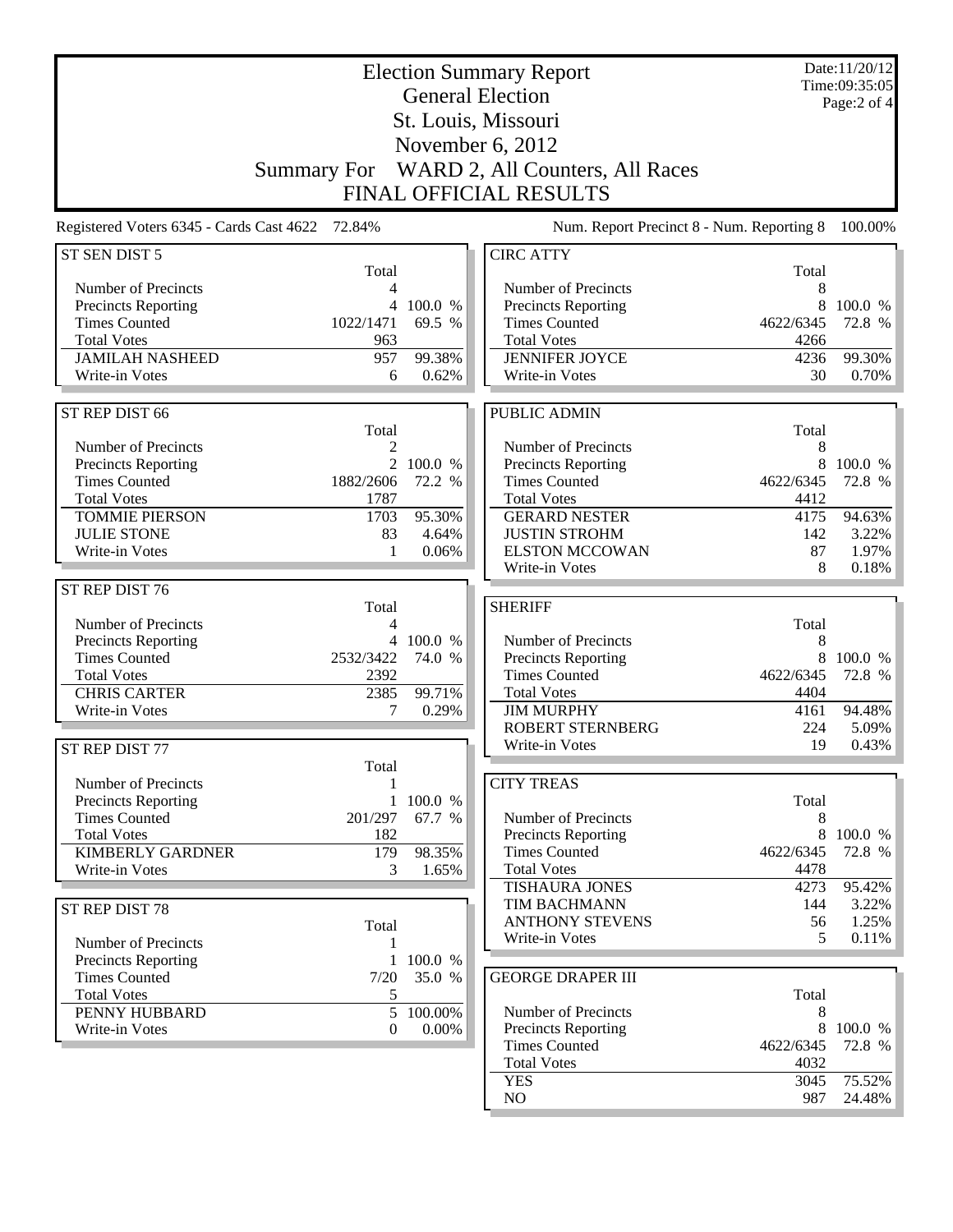|                                          |                    |                  | <b>Election Summary Report</b><br><b>General Election</b> |              | Date:11/20/12<br>Time:09:35:05 |
|------------------------------------------|--------------------|------------------|-----------------------------------------------------------|--------------|--------------------------------|
|                                          |                    |                  | St. Louis, Missouri                                       |              | Page: 3 of 4                   |
|                                          |                    |                  | November 6, 2012                                          |              |                                |
|                                          |                    |                  |                                                           |              |                                |
|                                          | <b>Summary For</b> |                  | WARD 2, All Counters, All Races                           |              |                                |
|                                          |                    |                  | <b>FINAL OFFICIAL RESULTS</b>                             |              |                                |
| Registered Voters 6345 - Cards Cast 4622 | 72.84%             |                  | Num. Report Precinct 8 - Num. Reporting 8                 |              | 100.00%                        |
| GARY GAERTNER, JR.                       | Total              |                  | <b>MARGARET NEILL</b>                                     | Total        |                                |
| Number of Precincts                      | 8                  |                  | Number of Precincts                                       | 8            |                                |
| <b>Precincts Reporting</b>               | 8                  | 100.0 %          | Precincts Reporting                                       | 8            | 100.0 %                        |
| <b>Times Counted</b>                     | 4622/6345          | 72.8 %           | <b>Times Counted</b>                                      | 4622/6345    | 72.8 %                         |
| <b>Total Votes</b>                       | 4014               |                  | <b>Total Votes</b>                                        | 3895         |                                |
| <b>YES</b>                               | 2973               | 74.07%           | <b>YES</b>                                                | 3011         | 77.30%                         |
| N <sub>O</sub>                           | 1041               | 25.93%           | NO                                                        | 884          | 22.70%                         |
|                                          |                    |                  |                                                           |              |                                |
| <b>SHERRI SULLIVAN</b>                   |                    |                  | <b>REX BURLISON</b>                                       |              |                                |
| Number of Precincts                      | Total              |                  |                                                           | Total        |                                |
| <b>Precincts Reporting</b>               | 8<br>8             | 100.0 %          | Number of Precincts<br>Precincts Reporting                | 8<br>8       | 100.0 %                        |
| <b>Times Counted</b>                     | 4622/6345          | 72.8 %           | <b>Times Counted</b>                                      | 4622/6345    | 72.8 %                         |
| <b>Total Votes</b>                       | 3989               |                  | <b>Total Votes</b>                                        | 3858         |                                |
| <b>YES</b>                               | 3123               | 78.29%           | <b>YES</b>                                                | 2780         | 72.06%                         |
| N <sub>O</sub>                           | 866                | 21.71%           | NO                                                        | 1078         | 27.94%                         |
|                                          |                    |                  |                                                           |              |                                |
| <b>ROBERT CLAYTON</b>                    | Total              |                  | <b>EDWARD SWEENEY</b>                                     | Total        |                                |
| Number of Precincts                      | 8                  |                  | Number of Precincts                                       | 8            |                                |
| <b>Precincts Reporting</b>               | 8                  | 100.0 %          | Precincts Reporting                                       | 8            | 100.0 %                        |
| <b>Times Counted</b>                     | 4622/6345          | 72.8 %           | <b>Times Counted</b>                                      | 4622/6345    | 72.8 %                         |
| <b>Total Votes</b>                       | 3964               |                  | <b>Total Votes</b>                                        | 3890         |                                |
| <b>YES</b>                               | 2991               | 75.45%           | <b>YES</b>                                                | 2925         | 75.19%                         |
| N <sub>O</sub>                           | 973                | 24.55%           | N <sub>O</sub>                                            | 965          | 24.81%                         |
| <b>LAWRENCE MOONEY</b>                   |                    |                  | <b>ROBERT DIERKER</b>                                     |              |                                |
|                                          | Total              |                  |                                                           | Total        |                                |
| Number of Precincts                      | 8                  |                  | Number of Precincts                                       | 8            |                                |
| <b>Precincts Reporting</b>               | 8                  | 100.0 %          | Precincts Reporting                                       | 8            | 100.0 %                        |
| <b>Times Counted</b>                     | 4622/6345          | 72.8 %           | <b>Times Counted</b>                                      | 4622/6345    | 72.8 %                         |
| <b>Total Votes</b>                       | 3838               |                  | <b>Total Votes</b>                                        | 3902         |                                |
| <b>YES</b><br>NO.                        | 2921<br>917        | 76.11%<br>23.89% | <b>YES</b><br>NO                                          | 2876<br>1026 | 73.71%<br>26.29%               |
|                                          |                    |                  |                                                           |              |                                |
| MICHAEL DAVID                            |                    |                  | <b>JOHN GARVEY</b>                                        |              |                                |
|                                          | Total              |                  |                                                           | Total        |                                |
| Number of Precincts                      | 8                  |                  | Number of Precincts                                       | 8            |                                |
| Precincts Reporting                      | 8                  | 100.0 %          | <b>Precincts Reporting</b>                                | 8            | 100.0 %                        |
| <b>Times Counted</b>                     | 4622/6345          | 72.8 %           | <b>Times Counted</b>                                      | 4622/6345    | 72.8 %                         |
| <b>Total Votes</b>                       | 3919               |                  | <b>Total Votes</b>                                        | 3880         |                                |
| <b>YES</b><br>NO                         | 2962<br>957        | 75.58%<br>24.42% | <b>YES</b><br>NO                                          | 2900<br>980  | 74.74%<br>25.26%               |
|                                          |                    |                  |                                                           |              |                                |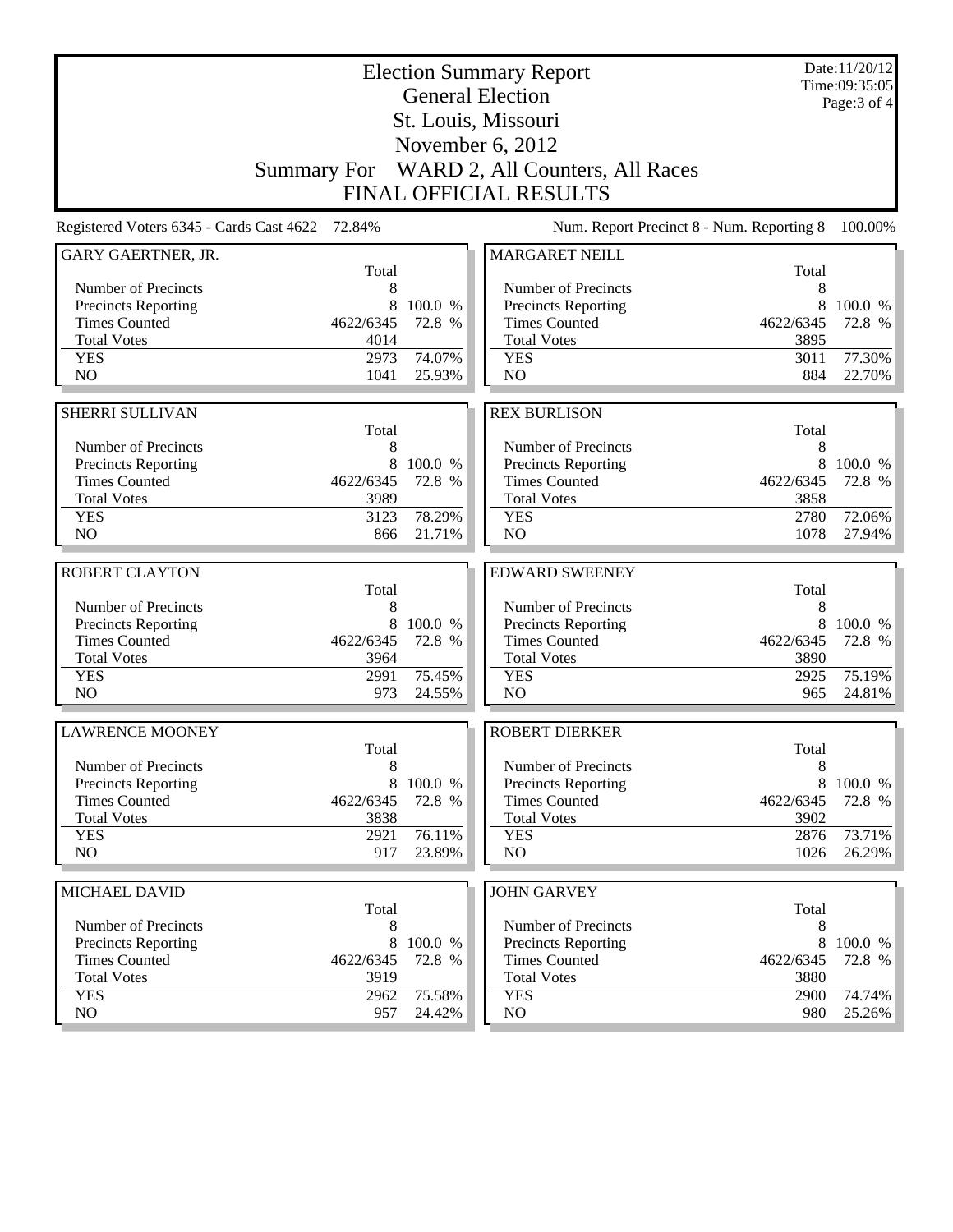| <b>Election Summary Report</b><br><b>General Election</b>                                 |                                           | Date:11/20/12<br>Time:09:35:05 |
|-------------------------------------------------------------------------------------------|-------------------------------------------|--------------------------------|
|                                                                                           |                                           | Page:4 of 4                    |
| St. Louis, Missouri                                                                       |                                           |                                |
| November 6, 2012                                                                          |                                           |                                |
| WARD 2, All Counters, All Races<br><b>Summary For</b>                                     |                                           |                                |
| <b>FINAL OFFICIAL RESULTS</b>                                                             |                                           |                                |
| Registered Voters 6345 - Cards Cast 4622<br>72.84%                                        | Num. Report Precinct 8 - Num. Reporting 8 | 100.00%                        |
| <b>JIMMIE EDWARDS</b><br>PROP A                                                           |                                           |                                |
| Total<br>Number of Precincts<br>Number of Precincts<br>8                                  | Total<br>8                                |                                |
| 8<br>100.0 %<br><b>Precincts Reporting</b><br><b>Precincts Reporting</b>                  | 8                                         | 100.0 %                        |
| <b>Times Counted</b><br>4622/6345<br>72.8 %<br><b>Times Counted</b>                       | 4622/6345                                 | 72.8 %                         |
| <b>Total Votes</b><br>3988<br><b>Total Votes</b>                                          | 4377                                      |                                |
| 79.99%<br><b>YES</b><br>3190<br><b>YES</b>                                                | 2558                                      | 58.44%                         |
| NO<br>N <sub>O</sub><br>798<br>20.01%                                                     | 1819                                      | 41.56%                         |
| <b>PROP B</b><br><b>JOAN MORIARTY</b>                                                     |                                           |                                |
| Total                                                                                     | Total                                     |                                |
| Number of Precincts<br>8<br>Number of Precincts                                           | 8                                         |                                |
| 8<br>100.0 %<br><b>Precincts Reporting</b><br>Precincts Reporting                         | 8                                         | 100.0 %                        |
| <b>Times Counted</b><br>4622/6345<br>72.8 %<br><b>Times Counted</b>                       | 4622/6345                                 | 72.8 %                         |
| <b>Total Votes</b><br>3904<br><b>Total Votes</b>                                          | 4406                                      |                                |
| 75.54%<br><b>YES</b><br>2949<br><b>YES</b>                                                | 2563                                      | 58.17%                         |
| NO<br>955<br>N <sub>O</sub><br>24.46%                                                     | 1843                                      | 41.83%                         |
| <b>CALEA STOVALL-REID</b><br>PROP E                                                       |                                           |                                |
|                                                                                           |                                           |                                |
|                                                                                           |                                           |                                |
| Total<br>Number of Precincts<br>Number of Precincts<br>8                                  | Total<br>8                                |                                |
| 8<br>Precincts Reporting<br>100.0 %<br><b>Precincts Reporting</b>                         | 8                                         | 100.0 %                        |
| <b>Times Counted</b><br>4622/6345<br><b>Times Counted</b><br>72.8 %                       | 4622/6345                                 | 72.8 %                         |
| <b>Total Votes</b><br>3881<br><b>Total Votes</b>                                          | 4266                                      |                                |
| 78.02%<br>3028<br><b>YES</b><br><b>YES</b>                                                | 1776                                      | 41.63%                         |
| N <sub>O</sub><br>853<br>N <sub>O</sub><br>21.98%                                         | 2490                                      | 58.37%                         |
| THOMAS CLARK II<br><b>PROPR</b>                                                           |                                           |                                |
| Total                                                                                     | Total                                     |                                |
| 8<br>Number of Precincts<br>Number of Precincts                                           | $\,8\,$                                   |                                |
| 8<br><b>Precincts Reporting</b><br>100.0 %<br>Precincts Reporting                         |                                           | 8 100.0 %                      |
| <b>Times Counted</b><br><b>Times Counted</b><br>4622/6345<br>72.8 %                       | 4622/6345                                 | 72.8 %                         |
| <b>Total Votes</b><br>3874<br><b>Total Votes</b>                                          | 4276                                      |                                |
| 77.23%<br><b>YES</b><br>2992<br><b>YES</b><br>NO.<br>882<br>NO.<br>22.77%                 | 1977<br>2299                              | 46.23%<br>53.77%               |
|                                                                                           |                                           |                                |
| <b>CON AMEND 3</b>                                                                        |                                           |                                |
| Total                                                                                     |                                           |                                |
| Number of Precincts<br>8                                                                  |                                           |                                |
| 8<br><b>Precincts Reporting</b><br>100.0 %<br><b>Times Counted</b><br>4622/6345<br>72.8 % |                                           |                                |
| <b>Total Votes</b><br>4161                                                                |                                           |                                |
| 29.90%<br><b>YES</b><br>1244<br>NO<br>2917<br>70.10%                                      |                                           |                                |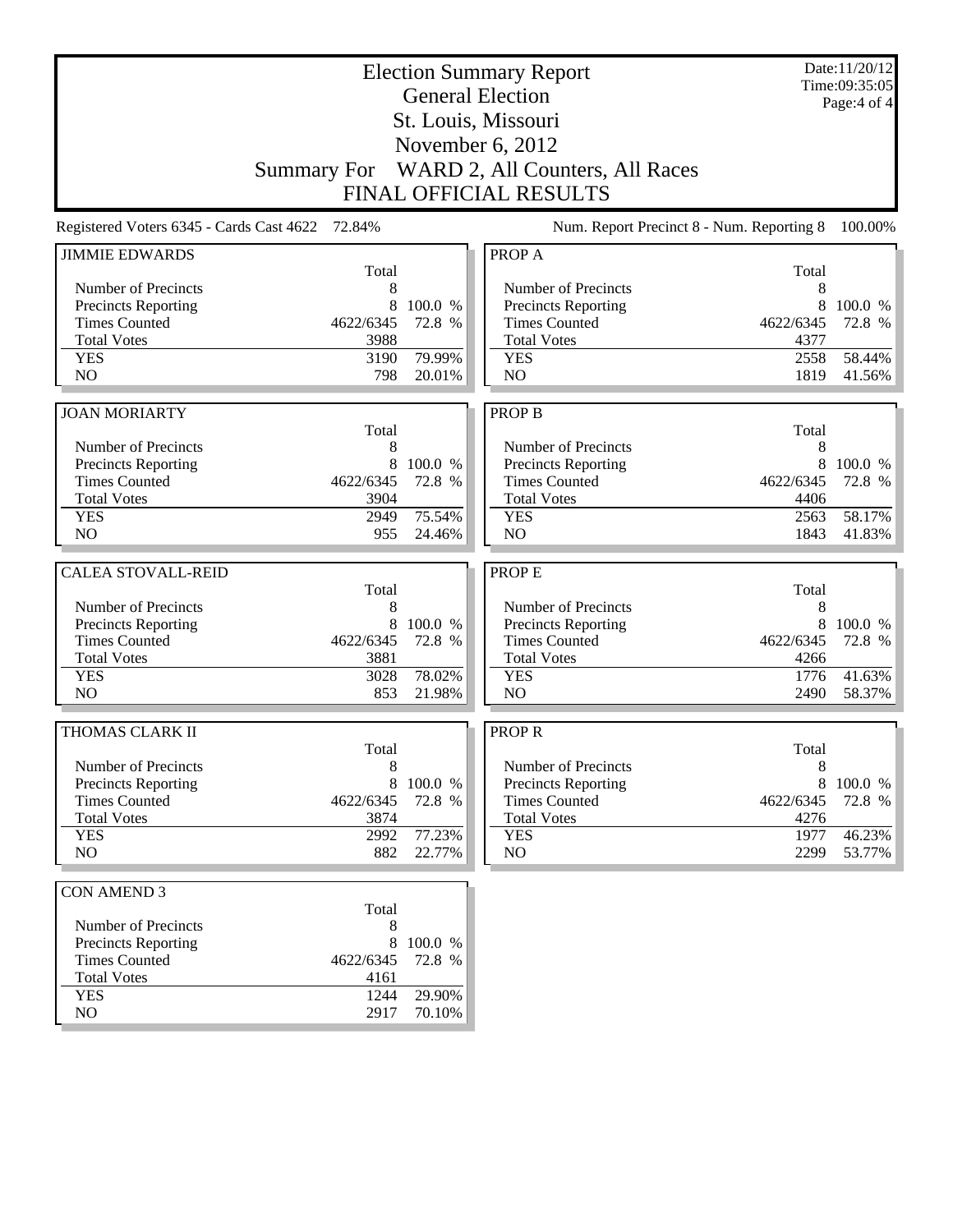|                                          |                    |         | <b>Election Summary Report</b>            |           | Date:11/20/12<br>Time:09:35:11 |
|------------------------------------------|--------------------|---------|-------------------------------------------|-----------|--------------------------------|
|                                          |                    |         | <b>General Election</b>                   |           | Page:1 of $4$                  |
|                                          |                    |         | St. Louis, Missouri                       |           |                                |
|                                          |                    |         | November 6, 2012                          |           |                                |
|                                          |                    |         |                                           |           |                                |
|                                          | <b>Summary For</b> |         | WARD 3, All Counters, All Races           |           |                                |
|                                          |                    |         | <b>FINAL OFFICIAL RESULTS</b>             |           |                                |
| Registered Voters 6743 - Cards Cast 4702 | 69.73%             |         | Num. Report Precinct 9 - Num. Reporting 9 |           | 100.00%                        |
| <b>PRESIDENT</b>                         |                    |         | <b>SECR OF STATE</b>                      |           |                                |
|                                          | Total              |         |                                           | Total     |                                |
| Number of Precincts                      | 9                  |         | Number of Precincts                       | 9         |                                |
| Precincts Reporting                      | 9                  | 100.0 % | Precincts Reporting                       | 9         | 100.0 %                        |
| <b>Times Counted</b>                     | 4702/6743          | 69.7 %  | <b>Times Counted</b>                      | 4702/6743 | 69.7 %                         |
| <b>Total Votes</b>                       | 4692               |         | <b>Total Votes</b>                        | 4538      |                                |
| <b>OBAMA/BIDEN</b>                       | 4560               | 97.19%  | <b>JASON KANDER</b>                       | 4316      | 95.11%                         |
| ROMNEY/RYAN                              | 116                | 2.47%   | <b>SHANE SCHOELLER</b>                    | 137       | 3.02%                          |
| JOHNSON/GRAY                             | 12                 | 0.26%   | <b>CISSIE SPRAGINS</b>                    | 59        | 1.30%                          |
| GOODE/CLYMER                             | $\mathbf{0}$       | 0.00%   | <b>JUSTIN HARTER</b>                      | 20        | 0.44%                          |
| Write-in Votes                           | 4                  | 0.09%   | Write-in Votes                            | 6         | 0.13%                          |
| <b>US SENATOR</b>                        |                    |         | <b>STATE TREAS</b>                        |           |                                |
|                                          | Total              |         |                                           | Total     |                                |
| Number of Precincts                      | 9                  |         | Number of Precincts                       | 9         |                                |
| Precincts Reporting                      | 9                  | 100.0 % | <b>Precincts Reporting</b>                | 9         | 100.0 %                        |
| <b>Times Counted</b>                     | 4702/6743          | 69.7 %  | <b>Times Counted</b>                      | 4702/6743 | 69.7 %                         |
| <b>Total Votes</b>                       | 4657               |         | <b>Total Votes</b>                        | 4539      |                                |
| <b>CLAIRE MCCASKILL</b>                  | 4502               | 96.67%  | <b>CLINT ZWEIFEL</b>                      | 4308      | 94.91%                         |
| <b>TODD AKIN</b>                         | 102                | 2.19%   | <b>COLE MCNARY</b>                        | 154       | 3.39%                          |
| <b>JONATHAN DINE</b>                     | 48                 | 1.03%   | <b>SEAN O'TOOLE</b>                       | 76        | 1.67%                          |
| Write-in Votes                           | 5                  | 0.11%   | Write-in Votes                            | 1         | 0.02%                          |
|                                          |                    |         |                                           |           |                                |
| <b>GOVERNOR</b>                          |                    |         | <b>ATTY GENERAL</b>                       |           |                                |
|                                          | Total              |         |                                           | Total     |                                |
| Number of Precincts                      | 9                  |         | Number of Precincts                       | 9         |                                |
| Precincts Reporting                      | 9                  | 100.0 % | Precincts Reporting                       | 9         | 100.0 %                        |
| <b>Times Counted</b>                     | 4702/6743          | 69.7 %  | <b>Times Counted</b>                      | 4702/6743 | 69.7 %                         |
| <b>Total Votes</b>                       | 4583               |         | <b>Total Votes</b>                        | 4565      |                                |
| <b>JAY NIXON</b>                         | 4297               | 93.76%  | <b>CHRIS KOSTER</b>                       | 4363      | 95.58%                         |
| <b>DAVE SPENCE</b>                       | 179                | 3.91%   | <b>ED MARTIN</b>                          | 121       | $2.65\%$                       |
| <b>JIM HIGGINS</b>                       | 102                | 2.23%   | <b>DAVE BROWNING</b>                      | 78        | 1.71%                          |
| Write-in Votes                           | 5                  | 0.11%   | Write-in Votes                            | 3         | $0.07\%$                       |
| <b>LT GOVERNOR</b>                       |                    |         | US REP DIST 1                             |           |                                |
|                                          | Total              |         |                                           | Total     |                                |
| Number of Precincts                      | 9                  |         | Number of Precincts                       | 9         |                                |
| <b>Precincts Reporting</b>               | 9                  | 100.0 % | <b>Precincts Reporting</b>                | 9         | 100.0 %                        |
| <b>Times Counted</b>                     | 4702/6743          | 69.7 %  | <b>Times Counted</b>                      | 4702/6743 | 69.7 %                         |
| <b>Total Votes</b>                       | 4548               |         | <b>Total Votes</b>                        | 4586      |                                |
| <b>SUSAN MONTEE</b>                      | 4227               | 92.94%  | <b>LACY CLAY</b>                          | 4397      | 95.88%                         |
| PETER KINDER                             | 196                | 4.31%   | <b>ROBYN HAMLIN</b>                       | 128       | 2.79%                          |
| <b>MATTHEW COPPLE</b>                    | 60                 | 1.32%   | ROBB CUNNINGHAM                           | 56        | 1.22%                          |
| <b>CYNTHIA DAVIS</b>                     | 61                 | 1.34%   | Write-in Votes                            | 5         | $0.11\%$                       |
| Write-in Votes                           | 4                  | 0.09%   |                                           |           |                                |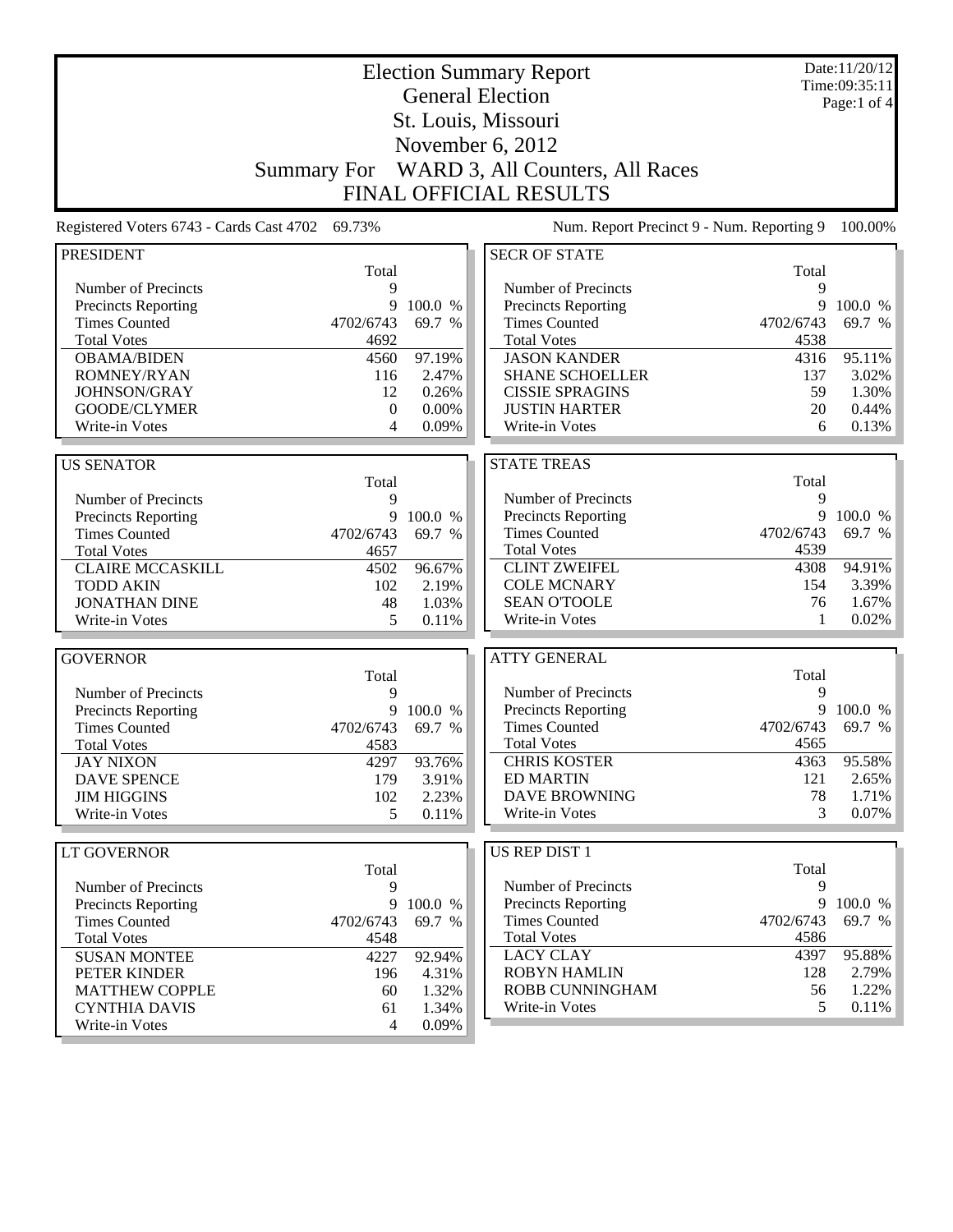|                                                 |                    |              | <b>Election Summary Report</b><br><b>General Election</b> |                | Date:11/20/12<br>Time:09:35:11<br>Page:2 of 4 |
|-------------------------------------------------|--------------------|--------------|-----------------------------------------------------------|----------------|-----------------------------------------------|
|                                                 |                    |              | St. Louis, Missouri                                       |                |                                               |
|                                                 |                    |              |                                                           |                |                                               |
|                                                 |                    |              | November 6, 2012                                          |                |                                               |
|                                                 | <b>Summary For</b> |              | WARD 3, All Counters, All Races                           |                |                                               |
|                                                 |                    |              | FINAL OFFICIAL RESULTS                                    |                |                                               |
| Registered Voters 6743 - Cards Cast 4702 69.73% |                    |              | Num. Report Precinct 9 - Num. Reporting 9                 |                | 100.00%                                       |
| ST SEN DIST 5                                   |                    |              | <b>PUBLIC ADMIN</b>                                       |                |                                               |
|                                                 | Total              |              |                                                           | Total          |                                               |
| Number of Precincts                             | 9                  |              | Number of Precincts                                       | 9              |                                               |
| Precincts Reporting                             | 9                  | 100.0 %      | <b>Precincts Reporting</b>                                | 9              | 100.0 %                                       |
| <b>Times Counted</b>                            | 4702/6743          | 69.7 %       | <b>Times Counted</b>                                      | 4702/6743      | 69.7 %                                        |
| <b>Total Votes</b>                              | 4406               |              | <b>Total Votes</b>                                        | 4439           |                                               |
| <b>JAMILAH NASHEED</b>                          | 4378               | 99.36%       | <b>GERARD NESTER</b>                                      | 4198           | 94.57%                                        |
| Write-in Votes                                  | 28                 | 0.64%        | <b>JUSTIN STROHM</b><br><b>ELSTON MCCOWAN</b>             | 143<br>96      | 3.22%                                         |
|                                                 |                    |              | Write-in Votes                                            | $\overline{2}$ | 2.16%<br>0.05%                                |
| ST REP DIST 77                                  |                    |              |                                                           |                |                                               |
| Number of Precincts                             | Total<br>2         |              | <b>SHERIFF</b>                                            |                |                                               |
| Precincts Reporting                             | $\overline{2}$     | 100.0 %      |                                                           | Total          |                                               |
| <b>Times Counted</b>                            | 951/1378           | 69.0 %       | Number of Precincts                                       | 9              |                                               |
| <b>Total Votes</b>                              | 893                |              | <b>Precincts Reporting</b>                                | 9              | 100.0 %                                       |
| <b>KIMBERLY GARDNER</b>                         | 889                | 99.55%       | <b>Times Counted</b>                                      | 4702/6743      | 69.7 %                                        |
| Write-in Votes                                  | $\overline{4}$     | 0.45%        | <b>Total Votes</b>                                        | 4423           |                                               |
|                                                 |                    |              | <b>JIM MURPHY</b>                                         | 4198           | 94.91%                                        |
|                                                 |                    |              | <b>ROBERT STERNBERG</b>                                   | 208            | 4.70%                                         |
| ST REP DIST 78                                  | Total              |              | Write-in Votes                                            | 17             | 0.38%                                         |
| Number of Precincts                             | 2                  |              |                                                           |                |                                               |
| Precincts Reporting                             | $\overline{2}$     | 100.0 %      | <b>CITY TREAS</b>                                         |                |                                               |
| <b>Times Counted</b>                            | 616/854            | 72.1 %       |                                                           | Total          |                                               |
| <b>Total Votes</b>                              | 511                |              | Number of Precincts                                       | 9              |                                               |
| PENNY HUBBARD                                   | 496                | 97.06%       | Precincts Reporting                                       | 9              | 100.0 %                                       |
| Write-in Votes                                  | 15                 | 2.94%        | <b>Times Counted</b>                                      | 4702/6743      | 69.7 %                                        |
|                                                 |                    |              | <b>Total Votes</b>                                        | 4512           |                                               |
| ST REP DIST 79                                  |                    |              | <b>TISHAURA JONES</b>                                     | 4281           | 94.88%                                        |
|                                                 | Total              |              | <b>TIM BACHMANN</b>                                       | 139            | 3.08%                                         |
| Number of Precincts                             | $\mathfrak s$      |              | <b>ANTHONY STEVENS</b>                                    | 87             | 1.93%                                         |
| Precincts Reporting                             |                    | 5 100.0 $\%$ | Write-in Votes                                            | 5              | 0.11%                                         |
| <b>Times Counted</b>                            | 3135/4511          | 69.5 %       |                                                           |                |                                               |
| <b>Total Votes</b>                              | 2893               |              | <b>GEORGE DRAPER III</b>                                  |                |                                               |
| <b>MICHAEL BUTLER</b>                           | 2883               | 99.65%       |                                                           | Total          |                                               |
| Write-in Votes                                  | 10                 | 0.35%        | Number of Precincts                                       | 9              |                                               |
|                                                 |                    |              | Precincts Reporting                                       |                | 9 100.0 %                                     |
| <b>CIRC ATTY</b>                                |                    |              | <b>Times Counted</b>                                      | 4702/6743      | 69.7 %                                        |
|                                                 | Total              |              | <b>Total Votes</b>                                        | 4086           |                                               |
| Number of Precincts                             | 9                  |              | <b>YES</b>                                                | 3035           | 74.28%                                        |
| Precincts Reporting                             | 9                  | 100.0 %      | NO                                                        | 1051           | 25.72%                                        |
| <b>Times Counted</b>                            | 4702/6743          | 69.7 %       |                                                           |                |                                               |
| <b>Total Votes</b>                              | 4340               |              | GARY GAERTNER, JR.                                        |                |                                               |
| <b>JENNIFER JOYCE</b>                           | 4320               | 99.54%       |                                                           | Total          |                                               |
| Write-in Votes                                  | 20                 | 0.46%        | Number of Precincts                                       | 9              |                                               |
|                                                 |                    |              | <b>Precincts Reporting</b>                                | 9              | 100.0 %                                       |
|                                                 |                    |              | <b>Times Counted</b>                                      | 4702/6743      | 69.7 %                                        |
|                                                 |                    |              | <b>Total Votes</b>                                        | 4056           |                                               |
|                                                 |                    |              | <b>YES</b>                                                | 2998           | 73.92%                                        |
|                                                 |                    |              | NO                                                        | 1058           | 26.08%                                        |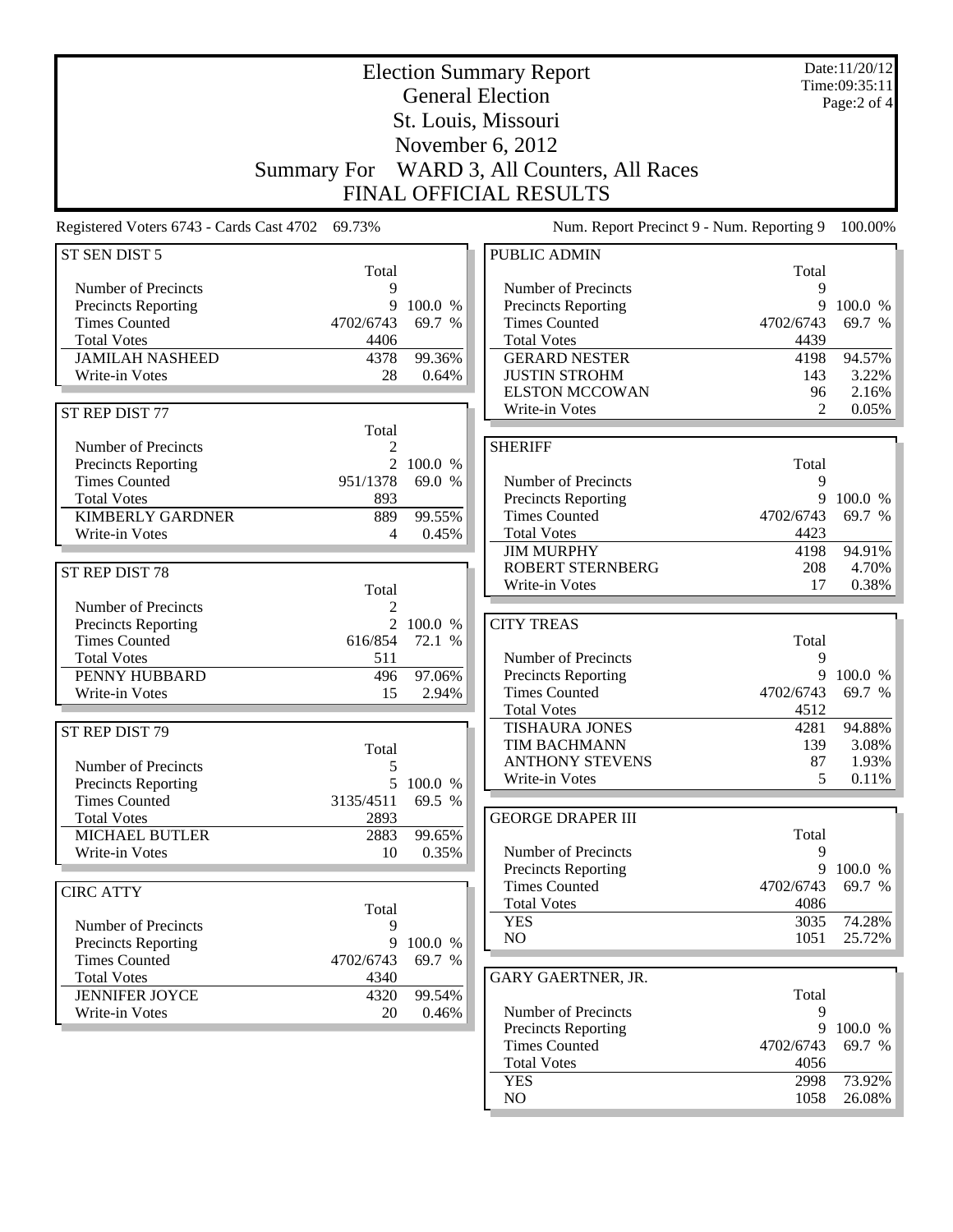|                                                 |                    |         | <b>Election Summary Report</b><br><b>General Election</b> |            | Date:11/20/12<br>Time:09:35:11<br>Page: $3$ of $4$ |
|-------------------------------------------------|--------------------|---------|-----------------------------------------------------------|------------|----------------------------------------------------|
|                                                 |                    |         | St. Louis, Missouri                                       |            |                                                    |
|                                                 |                    |         | November 6, 2012                                          |            |                                                    |
|                                                 | <b>Summary For</b> |         | WARD 3, All Counters, All Races                           |            |                                                    |
|                                                 |                    |         | <b>FINAL OFFICIAL RESULTS</b>                             |            |                                                    |
|                                                 |                    |         |                                                           |            |                                                    |
| Registered Voters 6743 - Cards Cast 4702 69.73% |                    |         | Num. Report Precinct 9 - Num. Reporting 9                 |            | 100.00%                                            |
| SHERRI SULLIVAN                                 | Total              |         | <b>REX BURLISON</b>                                       | Total      |                                                    |
| Number of Precincts                             | 9                  |         | Number of Precincts                                       | 9          |                                                    |
| Precincts Reporting                             | 9                  | 100.0 % | <b>Precincts Reporting</b>                                | 9          | 100.0 %                                            |
| <b>Times Counted</b>                            | 4702/6743          | 69.7 %  | <b>Times Counted</b>                                      | 4702/6743  | 69.7 %                                             |
| <b>Total Votes</b>                              | 4043               |         | <b>Total Votes</b>                                        | 3916       |                                                    |
| <b>YES</b>                                      | 3171               | 78.43%  | <b>YES</b>                                                | 2816       | 71.91%                                             |
| NO                                              | 872                | 21.57%  | NO                                                        | 1100       | 28.09%                                             |
|                                                 |                    |         |                                                           |            |                                                    |
| <b>ROBERT CLAYTON</b>                           |                    |         | <b>EDWARD SWEENEY</b>                                     |            |                                                    |
| Number of Precincts                             | Total<br>9         |         | Number of Precincts                                       | Total<br>9 |                                                    |
| Precincts Reporting                             | 9                  | 100.0 % | Precincts Reporting                                       | 9          | 100.0 %                                            |
| <b>Times Counted</b>                            | 4702/6743          | 69.7 %  | <b>Times Counted</b>                                      | 4702/6743  | 69.7 %                                             |
| <b>Total Votes</b>                              | 4002               |         | <b>Total Votes</b>                                        | 3946       |                                                    |
| <b>YES</b>                                      | 3022               | 75.51%  | <b>YES</b>                                                | 2959       | 74.99%                                             |
| NO                                              | 980                | 24.49%  | N <sub>O</sub>                                            | 987        | 25.01%                                             |
|                                                 |                    |         |                                                           |            |                                                    |
| <b>LAWRENCE MOONEY</b>                          | Total              |         | <b>ROBERT DIERKER</b>                                     |            |                                                    |
| Number of Precincts                             | 9                  |         | Number of Precincts                                       | Total<br>9 |                                                    |
| Precincts Reporting                             | 9                  | 100.0 % | Precincts Reporting                                       | 9          | 100.0 %                                            |
| <b>Times Counted</b>                            | 4702/6743          | 69.7 %  | <b>Times Counted</b>                                      | 4702/6743  | 69.7 %                                             |
| <b>Total Votes</b>                              | 3945               |         | <b>Total Votes</b>                                        | 3929       |                                                    |
| <b>YES</b>                                      | 2979               | 75.51%  | <b>YES</b>                                                | 2889       | 73.53%                                             |
| N <sub>O</sub>                                  | 966                | 24.49%  | NO                                                        | 1040       | 26.47%                                             |
|                                                 |                    |         |                                                           |            |                                                    |
| MICHAEL DAVID                                   | Total              |         | <b>JOHN GARVEY</b>                                        | Total      |                                                    |
| Number of Precincts                             | 9                  |         | Number of Precincts                                       | 9          |                                                    |
| <b>Precincts Reporting</b>                      | 9                  | 100.0 % | Precincts Reporting                                       | 9          | 100.0 %                                            |
| <b>Times Counted</b>                            | 4702/6743          | 69.7 %  | <b>Times Counted</b>                                      | 4702/6743  | 69.7 %                                             |
| <b>Total Votes</b>                              | 3978               |         | <b>Total Votes</b>                                        | 3921       |                                                    |
| <b>YES</b>                                      | 3065               | 77.05%  | <b>YES</b>                                                | 2912       | 74.27%                                             |
| NO                                              | 913                | 22.95%  | NO                                                        | 1009       | 25.73%                                             |
| <b>MARGARET NEILL</b>                           |                    |         | <b>JIMMIE EDWARDS</b>                                     |            |                                                    |
|                                                 | Total              |         |                                                           | Total      |                                                    |
| Number of Precincts                             | 9                  |         | Number of Precincts                                       | 9          |                                                    |
| <b>Precincts Reporting</b>                      | 9                  | 100.0 % | <b>Precincts Reporting</b>                                | 9          | 100.0 %                                            |
| <b>Times Counted</b>                            | 4702/6743          | 69.7 %  | <b>Times Counted</b>                                      | 4702/6743  | 69.7 %                                             |
| <b>Total Votes</b>                              | 3946               |         | <b>Total Votes</b>                                        | 4019       |                                                    |
| <b>YES</b>                                      | 3048               | 77.24%  | <b>YES</b>                                                | 3172       | 78.93%                                             |
| NO                                              | 898                | 22.76%  | NO.                                                       | 847        | 21.07%                                             |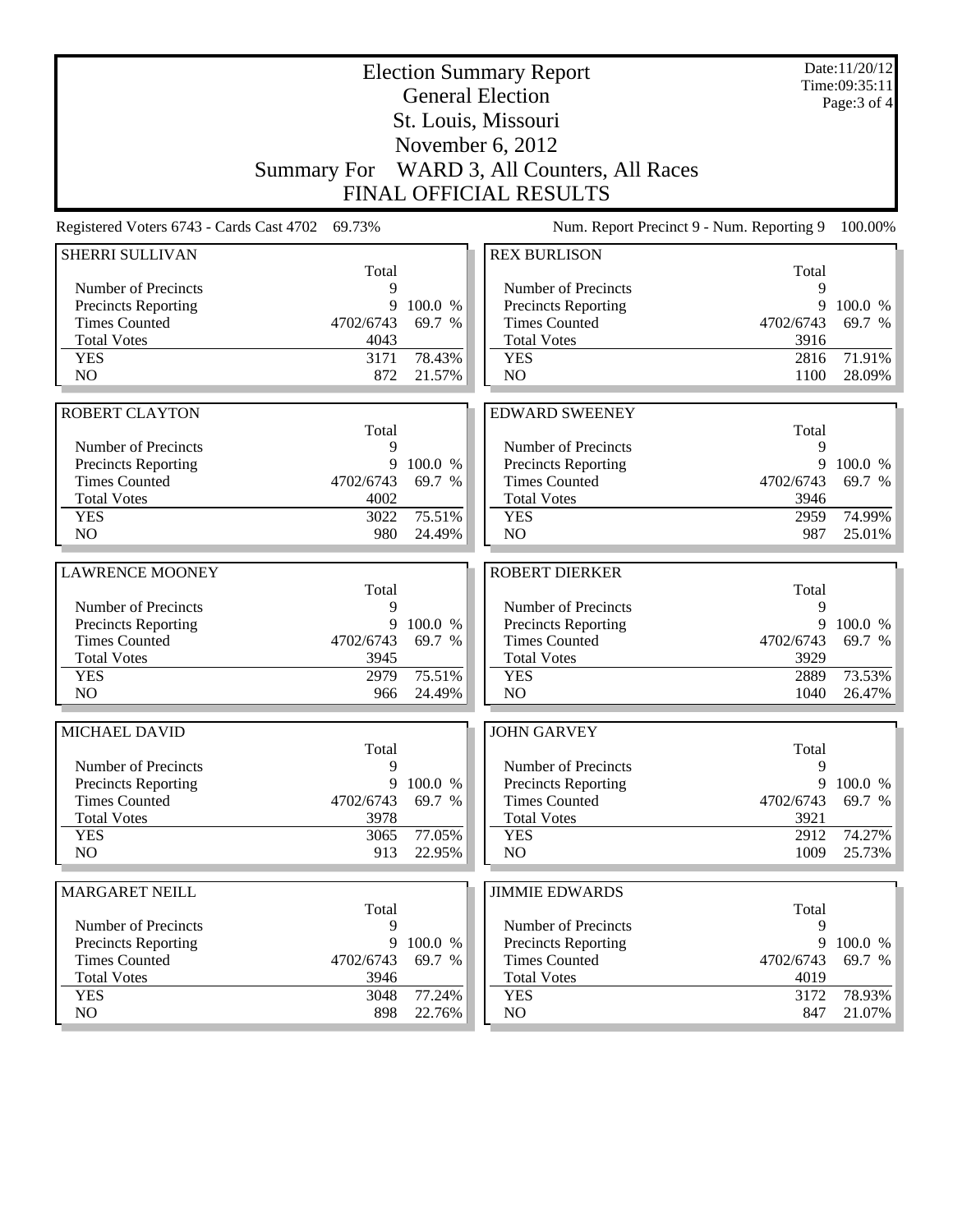|                                             |                                                 |                  | <b>Election Summary Report</b>              |           | Date:11/20/12<br>Time:09:35:11 |
|---------------------------------------------|-------------------------------------------------|------------------|---------------------------------------------|-----------|--------------------------------|
|                                             |                                                 |                  | <b>General Election</b>                     |           | Page: 4 of 4                   |
|                                             |                                                 |                  | St. Louis, Missouri                         |           |                                |
|                                             |                                                 |                  | November 6, 2012                            |           |                                |
|                                             |                                                 |                  |                                             |           |                                |
|                                             | <b>Summary For</b>                              |                  | WARD 3, All Counters, All Races             |           |                                |
|                                             |                                                 |                  | <b>FINAL OFFICIAL RESULTS</b>               |           |                                |
|                                             | Registered Voters 6743 - Cards Cast 4702 69.73% |                  | Num. Report Precinct 9 - Num. Reporting 9   |           | 100.00%                        |
| <b>JOAN MORIARTY</b>                        |                                                 |                  | <b>PROP B</b>                               |           |                                |
|                                             | Total                                           |                  |                                             | Total     |                                |
| Number of Precincts                         | 9                                               | 100.0 %          | Number of Precincts                         | 9<br>9    |                                |
| Precincts Reporting<br><b>Times Counted</b> | 9<br>4702/6743                                  | 69.7 %           | Precincts Reporting<br><b>Times Counted</b> | 4702/6743 | 100.0 %<br>69.7 %              |
| <b>Total Votes</b>                          | 3922                                            |                  | <b>Total Votes</b>                          | 4448      |                                |
| <b>YES</b>                                  | 2960                                            | 75.47%           | <b>YES</b>                                  | 2687      | 60.41%                         |
| N <sub>O</sub>                              | 962                                             | 24.53%           | N <sub>O</sub>                              | 1761      | 39.59%                         |
|                                             |                                                 |                  |                                             |           |                                |
| <b>CALEA STOVALL-REID</b>                   |                                                 |                  | PROP E                                      |           |                                |
|                                             | Total                                           |                  |                                             | Total     |                                |
| Number of Precincts                         | 9                                               |                  | Number of Precincts                         | 9         |                                |
| <b>Precincts Reporting</b>                  | 9                                               | 100.0 %          | Precincts Reporting                         | 9         | 100.0 %                        |
| <b>Times Counted</b>                        | 4702/6743                                       | 69.7 %           | <b>Times Counted</b>                        | 4702/6743 | 69.7 %                         |
| <b>Total Votes</b>                          | 3939                                            |                  | <b>Total Votes</b>                          | 4330      |                                |
| <b>YES</b>                                  | 3043                                            | 77.25%           | <b>YES</b>                                  | 1621      | 37.44%                         |
| N <sub>O</sub>                              | 896                                             | 22.75%           | N <sub>O</sub>                              | 2709      | 62.56%                         |
| THOMAS CLARK II                             |                                                 |                  | <b>PROPR</b>                                |           |                                |
|                                             | Total                                           |                  |                                             | Total     |                                |
|                                             |                                                 |                  |                                             |           |                                |
| Number of Precincts                         | 9                                               |                  | Number of Precincts                         | 9         |                                |
| Precincts Reporting                         | 9                                               | 100.0 %          | Precincts Reporting                         | 9         | 100.0 %                        |
| <b>Times Counted</b>                        | 4702/6743                                       | 69.7 %           | <b>Times Counted</b>                        | 4702/6743 | 69.7 %                         |
| <b>Total Votes</b>                          | 3934                                            |                  | <b>Total Votes</b>                          | 4306      |                                |
| <b>YES</b>                                  | 3023                                            | 76.84%           | <b>YES</b>                                  | 1935      | 44.94%                         |
| N <sub>O</sub>                              | 911                                             | 23.16%           | NO                                          | 2371      | 55.06%                         |
| <b>CON AMEND 3</b>                          |                                                 |                  |                                             |           |                                |
|                                             | Total                                           |                  |                                             |           |                                |
| Number of Precincts                         | 9                                               |                  |                                             |           |                                |
| Precincts Reporting                         | 9                                               | 100.0 %          |                                             |           |                                |
| <b>Times Counted</b>                        | 4702/6743                                       | 69.7 %           |                                             |           |                                |
| <b>Total Votes</b>                          | 4207                                            |                  |                                             |           |                                |
| <b>YES</b>                                  | 1293                                            | 30.73%           |                                             |           |                                |
| N <sub>O</sub>                              | 2914                                            | 69.27%           |                                             |           |                                |
| PROP A                                      |                                                 |                  |                                             |           |                                |
|                                             | Total                                           |                  |                                             |           |                                |
| Number of Precincts                         | 9                                               |                  |                                             |           |                                |
| Precincts Reporting                         | 9                                               | 100.0 %          |                                             |           |                                |
| <b>Times Counted</b>                        | 4702/6743                                       | 69.7 %           |                                             |           |                                |
| <b>Total Votes</b>                          | 4406                                            |                  |                                             |           |                                |
| <b>YES</b><br>NO                            | 2680<br>1726                                    | 60.83%<br>39.17% |                                             |           |                                |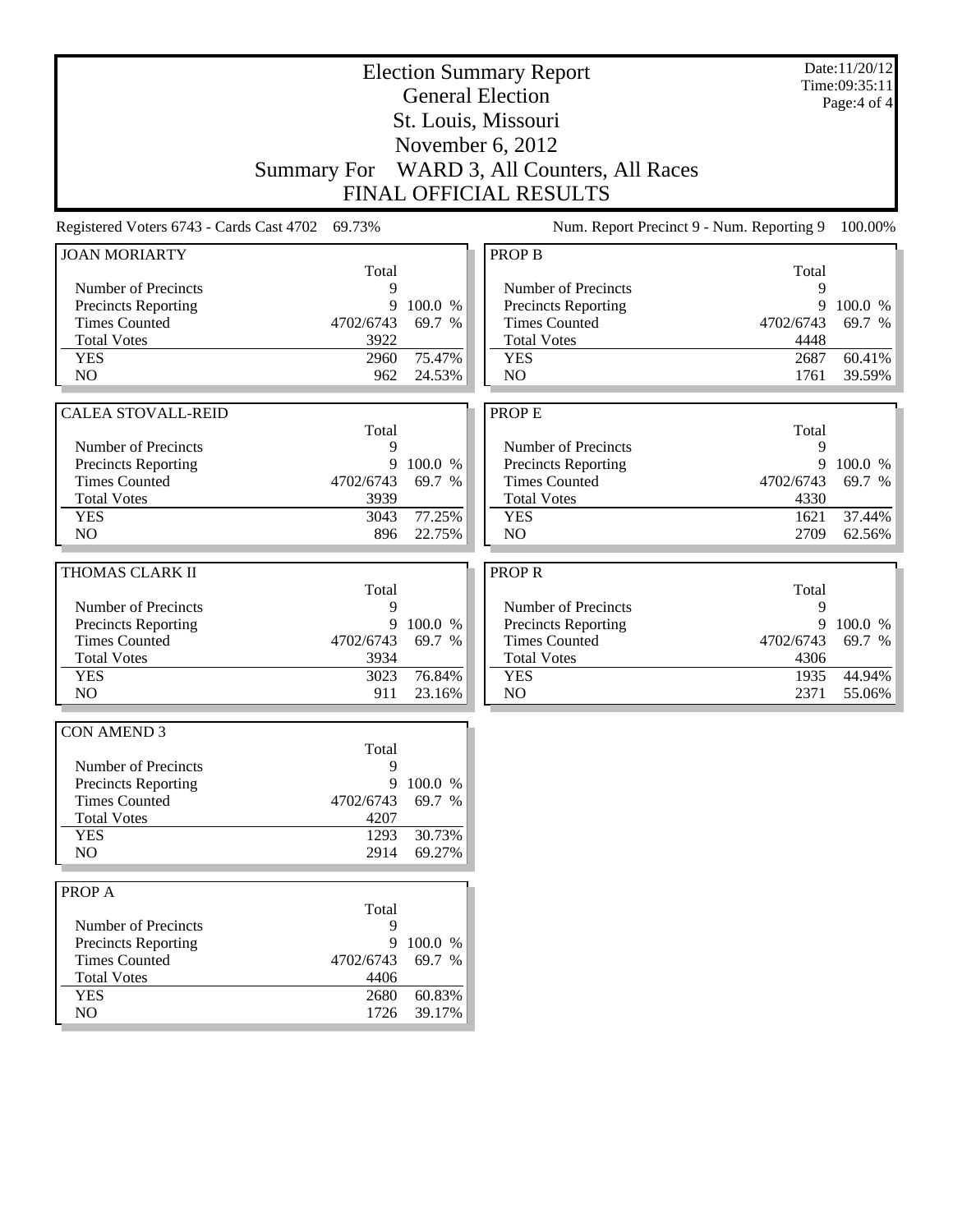| <b>Election Summary Report</b><br><b>General Election</b> |                    |                   |                                             |                 | Date:11/20/12<br>Time:09:35:18<br>Page:1 of 4 |  |
|-----------------------------------------------------------|--------------------|-------------------|---------------------------------------------|-----------------|-----------------------------------------------|--|
|                                                           |                    |                   | St. Louis, Missouri                         |                 |                                               |  |
|                                                           |                    |                   | November 6, 2012                            |                 |                                               |  |
|                                                           | <b>Summary For</b> |                   | WARD 4, All Counters, All Races             |                 |                                               |  |
|                                                           |                    |                   | <b>FINAL OFFICIAL RESULTS</b>               |                 |                                               |  |
| Registered Voters 7243 - Cards Cast 5066                  | 69.94%             |                   | Num. Report Precinct 10 - Num. Reporting 10 |                 | 100.00%                                       |  |
| <b>PRESIDENT</b>                                          |                    |                   | <b>SECR OF STATE</b>                        |                 |                                               |  |
|                                                           | Total              |                   |                                             | Total           |                                               |  |
| Number of Precincts                                       | 10<br>10           |                   | Number of Precincts                         | 10              |                                               |  |
| Precincts Reporting<br><b>Times Counted</b>               | 5066/7243          | 100.0 %<br>69.9 % | Precincts Reporting<br><b>Times Counted</b> | 10<br>5066/7243 | 100.0 %<br>69.9 %                             |  |
| <b>Total Votes</b>                                        | 5060               |                   | <b>Total Votes</b>                          | 4913            |                                               |  |
| <b>OBAMA/BIDEN</b>                                        | 5010               | 99.01%            | <b>JASON KANDER</b>                         | 4776            | 97.21%                                        |  |
| <b>ROMNEY/RYAN</b>                                        | 34                 | 0.67%             | <b>SHANE SCHOELLER</b>                      | 71              | 1.45%                                         |  |
| <b>JOHNSON/GRAY</b>                                       | 9                  | 0.18%             | <b>CISSIE SPRAGINS</b>                      | 41              | 0.83%                                         |  |
| GOODE/CLYMER                                              | 3                  | 0.06%             | <b>JUSTIN HARTER</b>                        | 18              | 0.37%                                         |  |
| Write-in Votes                                            | 4                  | 0.08%             | Write-in Votes                              | 7               | 0.14%                                         |  |
| <b>US SENATOR</b>                                         |                    |                   | <b>STATE TREAS</b>                          |                 |                                               |  |
|                                                           | Total              |                   |                                             | Total           |                                               |  |
| Number of Precincts                                       | 10                 |                   | Number of Precincts                         | 10              |                                               |  |
| Precincts Reporting                                       |                    | 10 100.0 %        | <b>Precincts Reporting</b>                  | 10              | 100.0 %                                       |  |
| <b>Times Counted</b>                                      | 5066/7243          | 69.9 %            | <b>Times Counted</b>                        | 5066/7243       | 69.9 %                                        |  |
| <b>Total Votes</b>                                        | 5031               |                   | <b>Total Votes</b>                          | 4909            |                                               |  |
| <b>CLAIRE MCCASKILL</b>                                   | 4957               | 98.53%            | <b>CLINT ZWEIFEL</b>                        | 4751            | 96.78%                                        |  |
| <b>TODD AKIN</b>                                          | 40                 | 0.80%             | <b>COLE MCNARY</b>                          | 89              | 1.81%                                         |  |
| <b>JONATHAN DINE</b>                                      | 30                 | 0.60%             | <b>SEAN O'TOOLE</b>                         | 63              | 1.28%                                         |  |
| Write-in Votes                                            | 4                  | 0.08%             | Write-in Votes                              | 6               | 0.12%                                         |  |
| <b>GOVERNOR</b>                                           |                    |                   | <b>ATTY GENERAL</b>                         |                 |                                               |  |
|                                                           | Total              |                   |                                             | Total           |                                               |  |
| Number of Precincts                                       | 10                 |                   | Number of Precincts                         | 10              |                                               |  |
| <b>Precincts Reporting</b>                                | 10                 | 100.0 %           | Precincts Reporting                         | 10              | 100.0 %                                       |  |
| <b>Times Counted</b>                                      | 5066/7243          | 69.9 %            | <b>Times Counted</b>                        | 5066/7243       | 69.9 %                                        |  |
| <b>Total Votes</b>                                        | 4968               |                   | <b>Total Votes</b>                          | 4923            |                                               |  |
| <b>JAY NIXON</b><br><b>DAVE SPENCE</b>                    | 4774               | 96.10%            | <b>CHRIS KOSTER</b><br><b>ED MARTIN</b>     | 4803<br>62      | 97.56%<br>1.26%                               |  |
| <b>JIM HIGGINS</b>                                        | 109<br>77          | 2.19%<br>1.55%    | <b>DAVE BROWNING</b>                        | 54              | 1.10%                                         |  |
| Write-in Votes                                            | 8                  | 0.16%             | Write-in Votes                              | 4               | 0.08%                                         |  |
|                                                           |                    |                   |                                             |                 |                                               |  |
| LT GOVERNOR                                               | Total              |                   | US REP DIST 1                               | Total           |                                               |  |
| Number of Precincts                                       | 10                 |                   | Number of Precincts                         | 10              |                                               |  |
| <b>Precincts Reporting</b>                                | 10                 | 100.0 %           | <b>Precincts Reporting</b>                  | 10              | 100.0 %                                       |  |
| <b>Times Counted</b>                                      | 5066/7243          | 69.9 %            | <b>Times Counted</b>                        | 5066/7243       | 69.9 %                                        |  |
| <b>Total Votes</b>                                        | 4921               |                   | <b>Total Votes</b>                          | 5003            |                                               |  |
| <b>SUSAN MONTEE</b>                                       | 4708               | 95.67%            | <b>LACY CLAY</b>                            | 4892            | 97.78%                                        |  |
| PETER KINDER                                              | 116                | 2.36%             | <b>ROBYN HAMLIN</b>                         | 48              | 0.96%                                         |  |
| <b>MATTHEW COPPLE</b>                                     | 46                 | 0.93%             | ROBB CUNNINGHAM                             | 55              | 1.10%                                         |  |
| <b>CYNTHIA DAVIS</b>                                      | 46                 | 0.93%             | Write-in Votes                              | 8               | 0.16%                                         |  |
| Write-in Votes                                            | 5                  | 0.10%             |                                             |                 |                                               |  |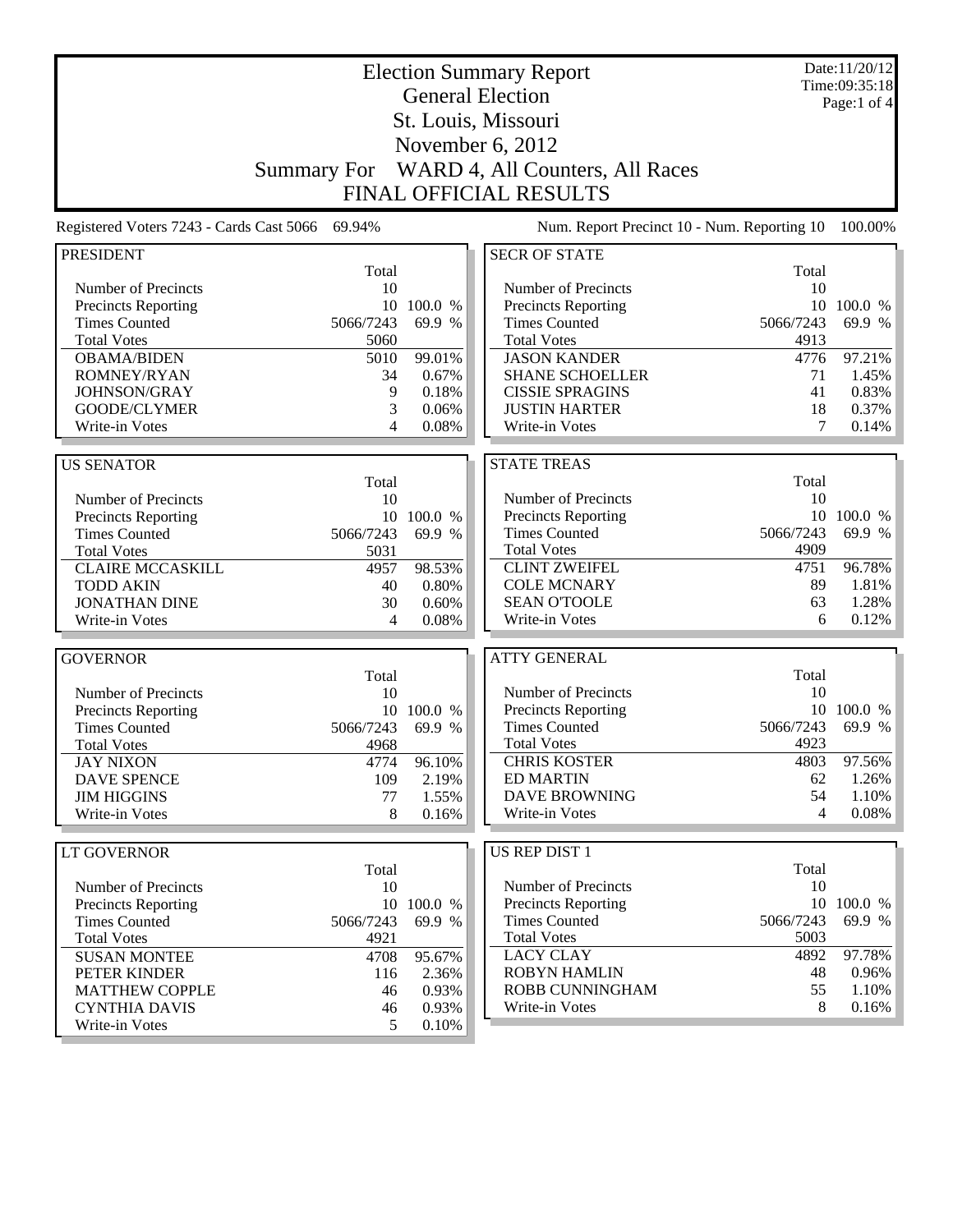|                                                 |                    |                 | <b>Election Summary Report</b>              |                   | Date:11/20/12<br>Time:09:35:18 |
|-------------------------------------------------|--------------------|-----------------|---------------------------------------------|-------------------|--------------------------------|
|                                                 |                    |                 | <b>General Election</b>                     |                   | Page:2 of 4                    |
|                                                 |                    |                 | St. Louis, Missouri                         |                   |                                |
|                                                 |                    |                 | November 6, 2012                            |                   |                                |
|                                                 |                    |                 |                                             |                   |                                |
|                                                 | <b>Summary For</b> |                 | WARD 4, All Counters, All Races             |                   |                                |
|                                                 |                    |                 | <b>FINAL OFFICIAL RESULTS</b>               |                   |                                |
| Registered Voters 7243 - Cards Cast 5066 69.94% |                    |                 | Num. Report Precinct 10 - Num. Reporting 10 |                   | 100.00%                        |
| ST SEN DIST 5                                   |                    |                 | <b>CIRC ATTY</b>                            |                   |                                |
|                                                 | Total              |                 |                                             | Total             |                                |
| Number of Precincts                             | 7                  |                 | Number of Precincts                         | 10                |                                |
| <b>Precincts Reporting</b>                      | 7                  | 100.0 %         | <b>Precincts Reporting</b>                  |                   | 10 100.0 %                     |
| <b>Times Counted</b>                            | 4050/5821          | 69.6 %          | <b>Times Counted</b>                        | 5066/7243         | 69.9 %                         |
| <b>Total Votes</b>                              | 3872               |                 | <b>Total Votes</b>                          | 4739              |                                |
| <b>JAMILAH NASHEED</b><br>Write-in Votes        | 3860<br>12         | 99.69%<br>0.31% | <b>JENNIFER JOYCE</b><br>Write-in Votes     | 4710<br>29        | 99.39%<br>0.61%                |
|                                                 |                    |                 |                                             |                   |                                |
| ST REP DIST 76                                  |                    |                 | PUBLIC ADMIN                                |                   |                                |
|                                                 | Total              |                 |                                             | Total             |                                |
| Number of Precincts                             | 3                  |                 | Number of Precincts                         | 10                |                                |
| Precincts Reporting                             | 3                  | 100.0 %         | Precincts Reporting                         |                   | 10 100.0 %                     |
| <b>Times Counted</b>                            | 1843/2611          | 70.6 %          | <b>Times Counted</b>                        | 5066/7243         | 69.9 %                         |
| <b>Total Votes</b>                              | 1714               |                 | <b>Total Votes</b>                          | 4791              |                                |
| <b>CHRIS CARTER</b>                             | 1705               | 99.47%          | <b>GERARD NESTER</b>                        | 4613              | 96.28%                         |
| Write-in Votes                                  | 9                  | 0.53%           | <b>JUSTIN STROHM</b>                        | 75                | 1.57%                          |
|                                                 |                    |                 | <b>ELSTON MCCOWAN</b>                       | 96                | 2.00%                          |
| ST REP DIST 77                                  |                    |                 | Write-in Votes                              | 7                 | 0.15%                          |
|                                                 | Total              |                 |                                             |                   |                                |
| Number of Precincts                             | 5                  |                 | <b>SHERIFF</b>                              |                   |                                |
| <b>Precincts Reporting</b>                      | 5                  | 100.0 %         |                                             | Total             |                                |
| <b>Times Counted</b>                            | 2906/4175          | 69.6 %          | Number of Precincts                         | 10                |                                |
| <b>Total Votes</b>                              | 2717               |                 | Precincts Reporting                         |                   | 10 100.0 %                     |
| <b>KIMBERLY GARDNER</b>                         | 2710               | 99.74%          | <b>Times Counted</b>                        | 5066/7243<br>4789 | 69.9 %                         |
| Write-in Votes                                  | 7                  | 0.26%           | <b>Total Votes</b><br><b>JIM MURPHY</b>     | 4627              | 96.62%                         |
|                                                 |                    |                 | <b>ROBERT STERNBERG</b>                     | 138               | 2.88%                          |
| ST REP DIST 79                                  |                    |                 | Write-in Votes                              | 24                | 0.50%                          |
|                                                 | Total              |                 |                                             |                   |                                |
| Number of Precincts                             | $\mathbf{1}$       |                 |                                             |                   |                                |
| Precincts Reporting                             |                    | 1 100.0 %       | <b>CITY TREAS</b>                           |                   |                                |
| <b>Times Counted</b><br><b>Total Votes</b>      | 179/271            | 66.1 %          | Number of Precincts                         | Total<br>10       |                                |
| <b>MICHAEL BUTLER</b>                           | 161                | 99.38%          | Precincts Reporting                         |                   | 10 100.0 %                     |
| Write-in Votes                                  | 160<br>1           | 0.62%           | <b>Times Counted</b>                        | 5066/7243         | 69.9 %                         |
|                                                 |                    |                 | <b>Total Votes</b>                          | 4893              |                                |
|                                                 |                    |                 | <b>TISHAURA JONES</b>                       | 4777              | 97.63%                         |
| ST REP DIST 84                                  |                    |                 | TIM BACHMANN                                | 58                | 1.19%                          |
|                                                 | Total              |                 | <b>ANTHONY STEVENS</b>                      | 52                | 1.06%                          |
| Number of Precincts                             | 1                  | 1 100.0 %       | Write-in Votes                              | 6                 | 0.12%                          |
| Precincts Reporting<br><b>Times Counted</b>     | 138/186            | 74.2 %          |                                             |                   |                                |
| <b>Total Votes</b>                              | 135                |                 | <b>GEORGE DRAPER III</b>                    |                   |                                |
| <b>KARLA MAY</b>                                |                    | 135 100.00%     |                                             | Total             |                                |
| Write-in Votes                                  | 0                  | 0.00%           | Number of Precincts                         | 10                |                                |
|                                                 |                    |                 | Precincts Reporting                         |                   | 10 100.0 %                     |
|                                                 |                    |                 | <b>Times Counted</b>                        | 5066/7243         | 69.9 %                         |
|                                                 |                    |                 | <b>Total Votes</b>                          | 4449              |                                |
|                                                 |                    |                 | <b>YES</b>                                  | 3250              | 73.05%                         |
|                                                 |                    |                 | NO                                          | 1199              | 26.95%                         |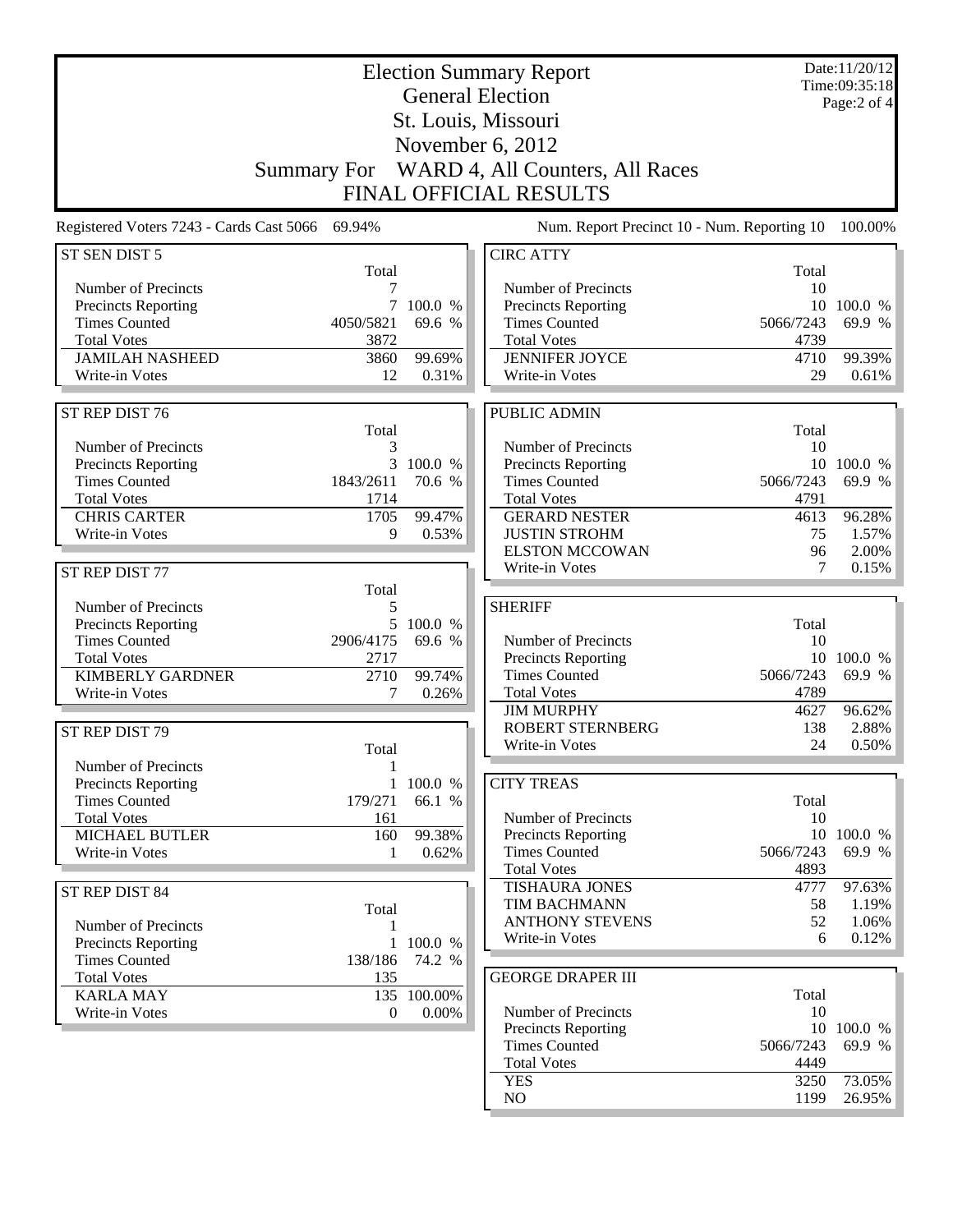|                                                    |                    |                   | <b>Election Summary Report</b><br><b>General Election</b> |                   | Date:11/20/12<br>Time:09:35:18 |
|----------------------------------------------------|--------------------|-------------------|-----------------------------------------------------------|-------------------|--------------------------------|
|                                                    |                    |                   | St. Louis, Missouri                                       |                   | Page: 3 of 4                   |
|                                                    |                    |                   | November 6, 2012                                          |                   |                                |
|                                                    |                    |                   |                                                           |                   |                                |
|                                                    | <b>Summary For</b> |                   | WARD 4, All Counters, All Races                           |                   |                                |
|                                                    |                    |                   | <b>FINAL OFFICIAL RESULTS</b>                             |                   |                                |
| Registered Voters 7243 - Cards Cast 5066           | 69.94%             |                   | Num. Report Precinct 10 - Num. Reporting 10               |                   | 100.00%                        |
| GARY GAERTNER, JR.                                 | Total              |                   | <b>MARGARET NEILL</b>                                     | Total             |                                |
| Number of Precincts                                | 10                 |                   | Number of Precincts                                       | 10                |                                |
| <b>Precincts Reporting</b>                         |                    | 10 100.0 %        | Precincts Reporting                                       |                   | 10 100.0 %                     |
| <b>Times Counted</b>                               | 5066/7243          | 69.9 %            | <b>Times Counted</b>                                      | 5066/7243         | 69.9 %                         |
| <b>Total Votes</b>                                 | 4412               |                   | <b>Total Votes</b>                                        | 4273              |                                |
| <b>YES</b>                                         | 3129               | 70.92%            | <b>YES</b>                                                | 3107              | 72.71%                         |
| N <sub>O</sub>                                     | 1283               | 29.08%            | NO                                                        | 1166              | 27.29%                         |
|                                                    |                    |                   |                                                           |                   |                                |
| <b>SHERRI SULLIVAN</b>                             | Total              |                   | <b>REX BURLISON</b>                                       | Total             |                                |
| Number of Precincts                                | 10                 |                   | Number of Precincts                                       | 10                |                                |
| <b>Precincts Reporting</b>                         |                    | 10 100.0 %        | Precincts Reporting                                       |                   | 10 100.0 %                     |
| <b>Times Counted</b>                               | 5066/7243          | 69.9 %            | <b>Times Counted</b>                                      | 5066/7243         | 69.9 %                         |
| <b>Total Votes</b>                                 | 4406               |                   | <b>Total Votes</b>                                        | 4255              |                                |
| <b>YES</b>                                         | 3313               | 75.19%            | <b>YES</b>                                                | 2875              | 67.57%                         |
| N <sub>O</sub>                                     | 1093               | 24.81%            | NO                                                        | 1380              | 32.43%                         |
|                                                    |                    |                   |                                                           |                   |                                |
| <b>ROBERT CLAYTON</b>                              | Total              |                   | <b>EDWARD SWEENEY</b>                                     | Total             |                                |
| Number of Precincts                                | 10                 |                   | Number of Precincts                                       | 10                |                                |
| <b>Precincts Reporting</b>                         |                    | 10 100.0 %        | Precincts Reporting                                       |                   | 10 100.0 %                     |
| <b>Times Counted</b>                               | 5066/7243          | 69.9 %            | <b>Times Counted</b>                                      | 5066/7243         | 69.9 %                         |
| <b>Total Votes</b>                                 | 4310               |                   | <b>Total Votes</b>                                        | 4286              |                                |
| <b>YES</b>                                         | 3109               | 72.13%            | <b>YES</b>                                                | 3022              | 70.51%                         |
| N <sub>O</sub>                                     | 1201               | 27.87%            | NO                                                        | 1264              | 29.49%                         |
| <b>LAWRENCE MOONEY</b>                             |                    |                   | <b>ROBERT DIERKER</b>                                     |                   |                                |
|                                                    | Total              |                   |                                                           | Total             |                                |
| Number of Precincts                                | 10                 |                   | Number of Precincts                                       | 10                |                                |
| <b>Precincts Reporting</b>                         |                    | 10 100.0 %        | Precincts Reporting                                       |                   | 10 100.0 %                     |
| <b>Times Counted</b>                               | 5066/7243          | 69.9 %            | <b>Times Counted</b>                                      | 5066/7243         | 69.9 %                         |
| <b>Total Votes</b><br><b>YES</b>                   | 4248<br>3056       | 71.94%            | <b>Total Votes</b><br><b>YES</b>                          | 4254<br>2903      | 68.24%                         |
| NO.                                                | 1192               | 28.06%            | NO                                                        | 1351              | 31.76%                         |
|                                                    |                    |                   |                                                           |                   |                                |
| MICHAEL DAVID                                      |                    |                   | <b>JOHN GARVEY</b>                                        |                   |                                |
|                                                    | Total              |                   |                                                           | Total             |                                |
| Number of Precincts                                | 10                 |                   | Number of Precincts                                       | 10                |                                |
| <b>Precincts Reporting</b><br><b>Times Counted</b> | 10                 | 100.0 %<br>69.9 % | <b>Precincts Reporting</b><br><b>Times Counted</b>        | 10                | 100.0 %<br>69.9 %              |
| <b>Total Votes</b>                                 | 5066/7243<br>4338  |                   | <b>Total Votes</b>                                        | 5066/7243<br>4265 |                                |
| <b>YES</b>                                         | 3251               | 74.94%            | <b>YES</b>                                                | 2990              | 70.11%                         |
| NO                                                 | 1087               | 25.06%            | NO                                                        | 1275              | 29.89%                         |
|                                                    |                    |                   |                                                           |                   |                                |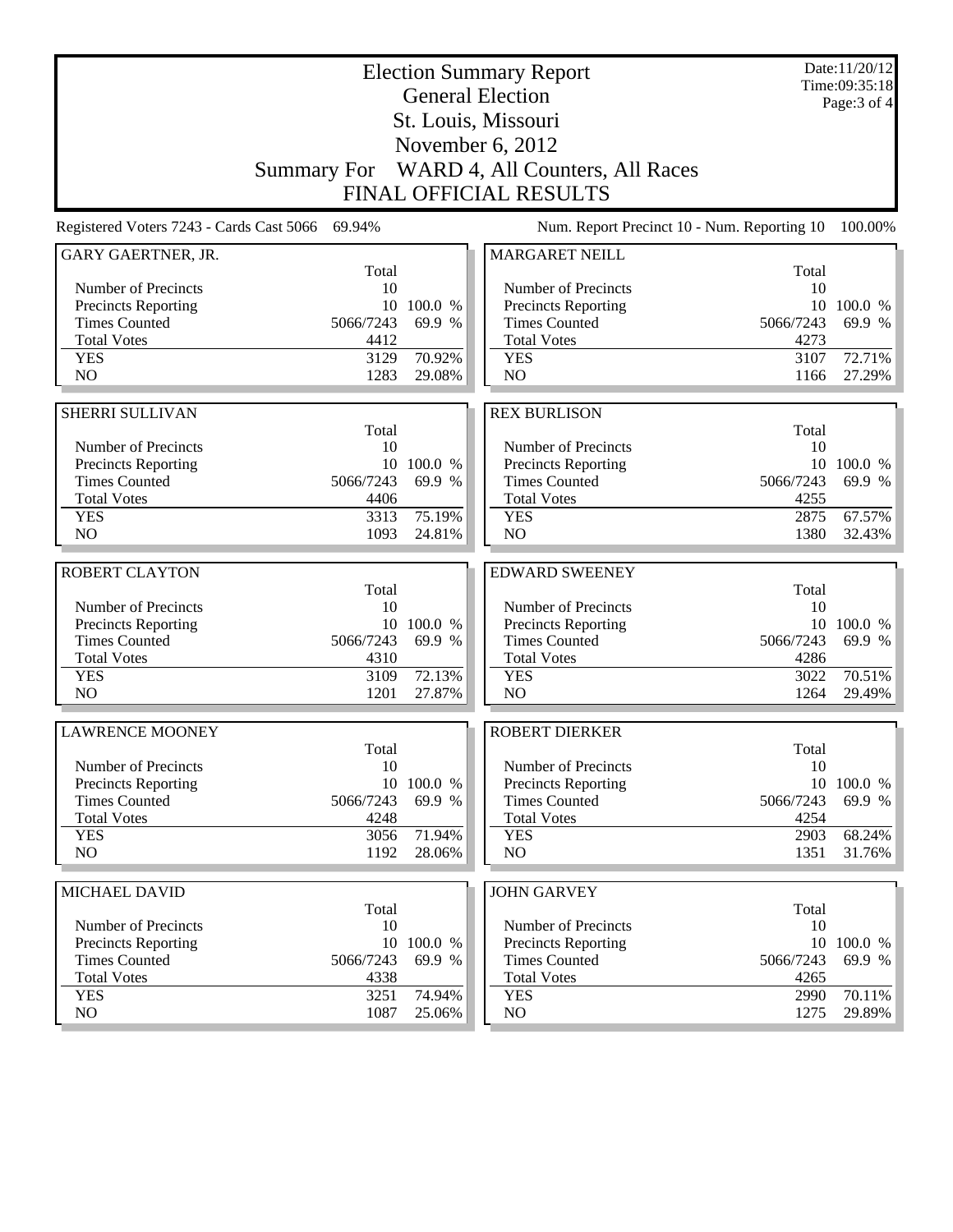|                            |                                                 |            | <b>Election Summary Report</b>              |              | Date:11/20/12<br>Time:09:35:18 |
|----------------------------|-------------------------------------------------|------------|---------------------------------------------|--------------|--------------------------------|
|                            |                                                 |            | <b>General Election</b>                     |              | Page:4 of 4                    |
|                            |                                                 |            | St. Louis, Missouri                         |              |                                |
|                            |                                                 |            | November 6, 2012                            |              |                                |
|                            |                                                 |            | Summary For WARD 4, All Counters, All Races |              |                                |
|                            |                                                 |            | <b>FINAL OFFICIAL RESULTS</b>               |              |                                |
|                            |                                                 |            |                                             |              |                                |
|                            | Registered Voters 7243 - Cards Cast 5066 69.94% |            | Num. Report Precinct 10 - Num. Reporting 10 |              | 100.00%                        |
| <b>JIMMIE EDWARDS</b>      | Total                                           |            | PROP A                                      | Total        |                                |
| Number of Precincts        | 10                                              |            | Number of Precincts                         | 10           |                                |
| <b>Precincts Reporting</b> | 10                                              | 100.0 %    | Precincts Reporting                         | 10           | 100.0 %                        |
| <b>Times Counted</b>       | 5066/7243                                       | 69.9 %     | <b>Times Counted</b>                        | 5066/7243    | 69.9 %                         |
| <b>Total Votes</b>         | 4406                                            |            | <b>Total Votes</b>                          | 4728         |                                |
| <b>YES</b>                 | 3435                                            | 77.96%     | <b>YES</b>                                  | 2368         | 50.08%                         |
| N <sub>O</sub>             | 971                                             | 22.04%     | NO                                          | 2360         | 49.92%                         |
|                            |                                                 |            |                                             |              |                                |
| <b>JOAN MORIARTY</b>       |                                                 |            | <b>PROP B</b>                               |              |                                |
|                            | Total                                           |            |                                             | Total        |                                |
| Number of Precincts        | 10                                              |            | Number of Precincts                         | 10           |                                |
| <b>Precincts Reporting</b> |                                                 | 10 100.0 % | <b>Precincts Reporting</b>                  | 10           | 100.0 %<br>69.9 %              |
| <b>Times Counted</b>       | 5066/7243                                       | 69.9 %     | <b>Times Counted</b>                        | 5066/7243    |                                |
| <b>Total Votes</b>         | 4253                                            | 71.78%     | <b>Total Votes</b>                          | 4775         | 55.23%                         |
| <b>YES</b><br>NO           | 3053<br>1200                                    | 28.22%     | <b>YES</b><br>NO                            | 2637<br>2138 | 44.77%                         |
|                            |                                                 |            |                                             |              |                                |
| <b>CALEA STOVALL-REID</b>  |                                                 |            | <b>PROPE</b>                                |              |                                |
|                            | Total                                           |            |                                             | Total        |                                |
| Number of Precincts        | 10                                              |            | Number of Precincts                         | 10           |                                |
| Precincts Reporting        |                                                 | 10 100.0 % | <b>Precincts Reporting</b>                  |              | 10 100.0 %                     |
| <b>Times Counted</b>       | 5066/7243                                       | 69.9 %     | <b>Times Counted</b>                        | 5066/7243    | 69.9 %                         |
| <b>Total Votes</b>         | 4311                                            |            | <b>Total Votes</b>                          | 4622         |                                |
| <b>YES</b>                 | 3287                                            | 76.25%     | <b>YES</b>                                  | 1875         | 40.57%                         |
| N <sub>O</sub>             | 1024                                            | 23.75%     | N <sub>O</sub>                              | 2747         | 59.43%                         |
| THOMAS CLARK II            |                                                 |            | <b>PROPR</b>                                |              |                                |
|                            | Total                                           |            |                                             | Total        |                                |
| Number of Precincts        | 10                                              |            | Number of Precincts                         | 10           |                                |
| <b>Precincts Reporting</b> |                                                 | 10 100.0 % | Precincts Reporting                         |              | 10 100.0 %                     |
| <b>Times Counted</b>       | 5066/7243                                       | 69.9 %     | <b>Times Counted</b>                        | 5066/7243    | 69.9 %                         |
| <b>Total Votes</b>         | 4242                                            |            | <b>Total Votes</b>                          | 4624         |                                |
| <b>YES</b>                 | 3066                                            | 72.28%     | <b>YES</b>                                  | 2104         | 45.50%                         |
| NO.                        | 1176                                            | 27.72%     | NO                                          | 2520         | 54.50%                         |
| <b>CON AMEND 3</b>         |                                                 |            |                                             |              |                                |
|                            | Total                                           |            |                                             |              |                                |
| Number of Precincts        | 10                                              |            |                                             |              |                                |
| <b>Precincts Reporting</b> |                                                 | 10 100.0 % |                                             |              |                                |
| <b>Times Counted</b>       | 5066/7243                                       | 69.9 %     |                                             |              |                                |
| <b>Total Votes</b>         | 4512                                            |            |                                             |              |                                |
| <b>YES</b>                 | 1441                                            | 31.94%     |                                             |              |                                |
| NO                         | 3071                                            | 68.06%     |                                             |              |                                |
|                            |                                                 |            |                                             |              |                                |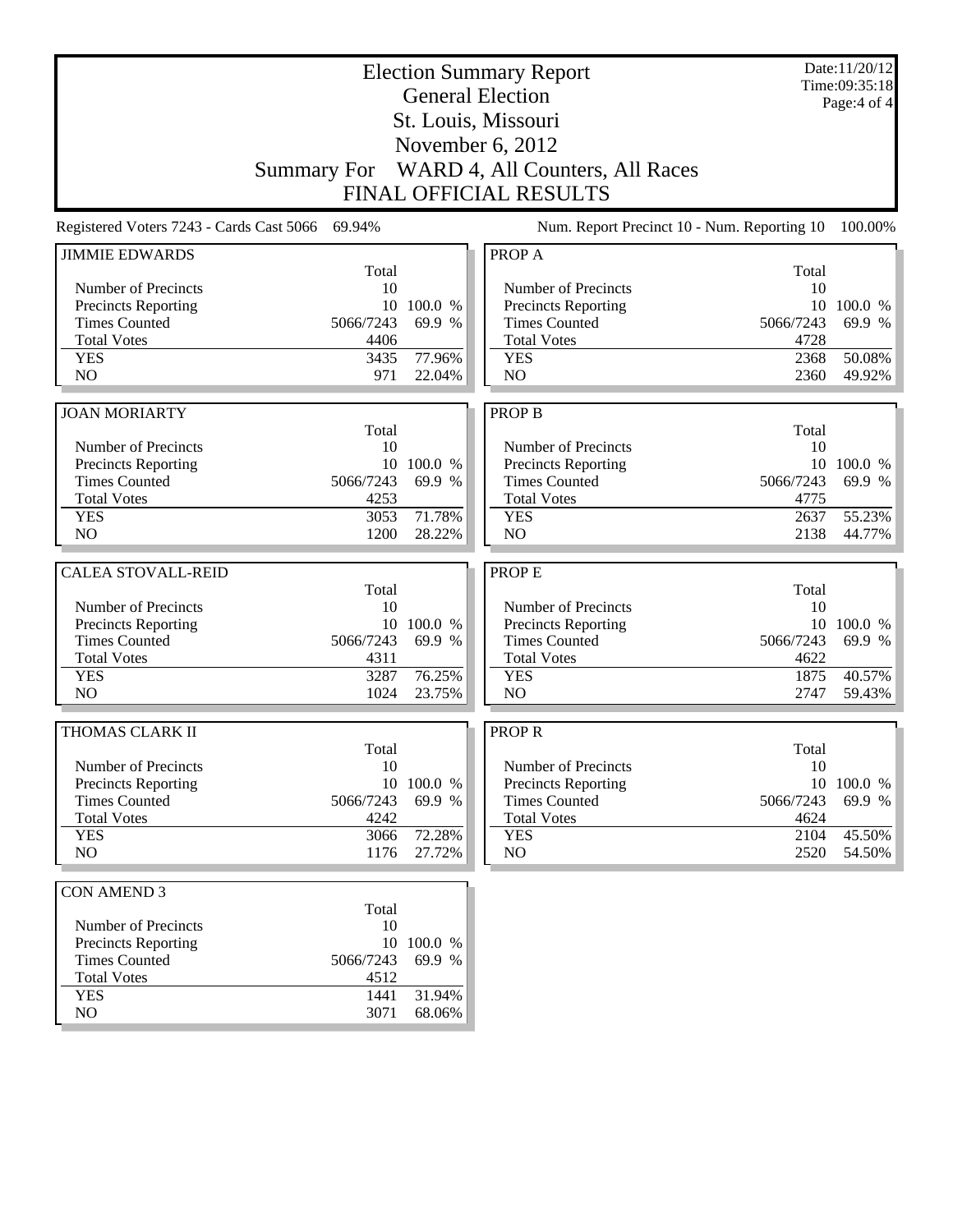| <b>Election Summary Report</b>                  |                    |         |                                           |            | Date:11/20/12<br>Time:09:35:23 |
|-------------------------------------------------|--------------------|---------|-------------------------------------------|------------|--------------------------------|
|                                                 |                    |         | <b>General Election</b>                   |            | Page:1 of $4$                  |
|                                                 |                    |         | St. Louis, Missouri                       |            |                                |
|                                                 |                    |         | November 6, 2012                          |            |                                |
|                                                 | <b>Summary For</b> |         | WARD 5, All Counters, All Races           |            |                                |
|                                                 |                    |         | <b>FINAL OFFICIAL RESULTS</b>             |            |                                |
|                                                 |                    |         |                                           |            |                                |
| Registered Voters 6191 - Cards Cast 4470 72.20% |                    |         | Num. Report Precinct 8 - Num. Reporting 8 |            | 100.00%                        |
| <b>PRESIDENT</b>                                |                    |         | <b>SECR OF STATE</b>                      |            |                                |
| Number of Precincts                             | Total<br>8         |         | Number of Precincts                       | Total<br>8 |                                |
| Precincts Reporting                             | 8                  | 100.0 % | Precincts Reporting                       | 8          | 100.0 %                        |
| <b>Times Counted</b>                            | 4470/6191          | 72.2 %  | <b>Times Counted</b>                      | 4470/6191  | 72.2 %                         |
| <b>Total Votes</b>                              | 4458               |         | <b>Total Votes</b>                        | 4317       |                                |
| <b>OBAMA/BIDEN</b>                              | 4062               | 91.12%  | <b>JASON KANDER</b>                       | 3864       | 89.51%                         |
| ROMNEY/RYAN                                     | 359                | 8.05%   | <b>SHANE SCHOELLER</b>                    | 349        | 8.08%                          |
| JOHNSON/GRAY                                    | 22                 | 0.49%   | <b>CISSIE SPRAGINS</b>                    | 81         | 1.88%                          |
| GOODE/CLYMER                                    | 4                  | 0.09%   | <b>JUSTIN HARTER</b>                      | 19         | $0.44\%$                       |
| Write-in Votes                                  | 11                 | 0.25%   | Write-in Votes                            | 4          | 0.09%                          |
|                                                 |                    |         | <b>STATE TREAS</b>                        |            |                                |
| <b>US SENATOR</b>                               | Total              |         |                                           | Total      |                                |
| Number of Precincts                             | 8                  |         | Number of Precincts                       | 8          |                                |
| Precincts Reporting                             | 8                  | 100.0 % | Precincts Reporting                       | 8          | 100.0 %                        |
| <b>Times Counted</b>                            | 4470/6191          | 72.2 %  | <b>Times Counted</b>                      | 4470/6191  | 72.2 %                         |
| <b>Total Votes</b>                              | 4419               |         | <b>Total Votes</b>                        | 4294       |                                |
| <b>CLAIRE MCCASKILL</b>                         | 4077               | 92.26%  | <b>CLINT ZWEIFEL</b>                      | 3832       | 89.24%                         |
| <b>TODD AKIN</b>                                | 244                | 5.52%   | <b>COLE MCNARY</b>                        | 358        | 8.34%                          |
| <b>JONATHAN DINE</b>                            | 91                 | 2.06%   | <b>SEAN O'TOOLE</b>                       | 100        | 2.33%                          |
| Write-in Votes                                  | 7                  | 0.16%   | Write-in Votes                            | 4          | $0.09\%$                       |
| <b>GOVERNOR</b>                                 |                    |         | <b>ATTY GENERAL</b>                       |            |                                |
|                                                 | Total              |         |                                           | Total      |                                |
| Number of Precincts                             | 8                  |         | Number of Precincts                       | 8          |                                |
| <b>Precincts Reporting</b>                      | 8                  | 100.0 % | <b>Precincts Reporting</b>                | 8          | 100.0 %                        |
| <b>Times Counted</b>                            | 4470/6191          | 72.2 %  | <b>Times Counted</b>                      | 4470/6191  | 72.2 %                         |
| <b>Total Votes</b>                              | 4367               |         | <b>Total Votes</b>                        | 4328       |                                |
| <b>JAY NIXON</b>                                | 3884               | 88.94%  | <b>CHRIS KOSTER</b>                       | 3912       | 90.39%                         |
| <b>DAVE SPENCE</b>                              | 384                | 8.79%   | <b>ED MARTIN</b>                          | 330        | 7.62%                          |
| <b>JIM HIGGINS</b>                              | 90                 | 2.06%   | <b>DAVE BROWNING</b>                      | 78         | 1.80%                          |
| Write-in Votes                                  | 9                  | 0.21%   | Write-in Votes                            | 8          | 0.18%                          |
| LT GOVERNOR                                     |                    |         | US REP DIST 1                             |            |                                |
|                                                 | Total              |         |                                           | Total      |                                |
| Number of Precincts                             | 8                  |         | Number of Precincts                       | 8          |                                |
| <b>Precincts Reporting</b>                      | 8                  | 100.0 % | <b>Precincts Reporting</b>                | 8          | 100.0 %                        |
| <b>Times Counted</b>                            | 4470/6191          | 72.2 %  | <b>Times Counted</b>                      | 4470/6191  | 72.2 %                         |
| <b>Total Votes</b>                              | 4326               |         | <b>Total Votes</b>                        | 4343       |                                |
| <b>SUSAN MONTEE</b>                             | 3774               | 87.24%  | <b>LACY CLAY</b>                          | 3885       | 89.45%                         |
| PETER KINDER                                    | 429                | 9.92%   | <b>ROBYN HAMLIN</b>                       | 347        | 7.99%                          |
| <b>MATTHEW COPPLE</b>                           | 68                 | 1.57%   | ROBB CUNNINGHAM                           | 105        | 2.42%                          |
| <b>CYNTHIA DAVIS</b>                            | 47                 | 1.09%   | Write-in Votes                            | 6          | 0.14%                          |
| Write-in Votes                                  | 8                  | 0.18%   |                                           |            |                                |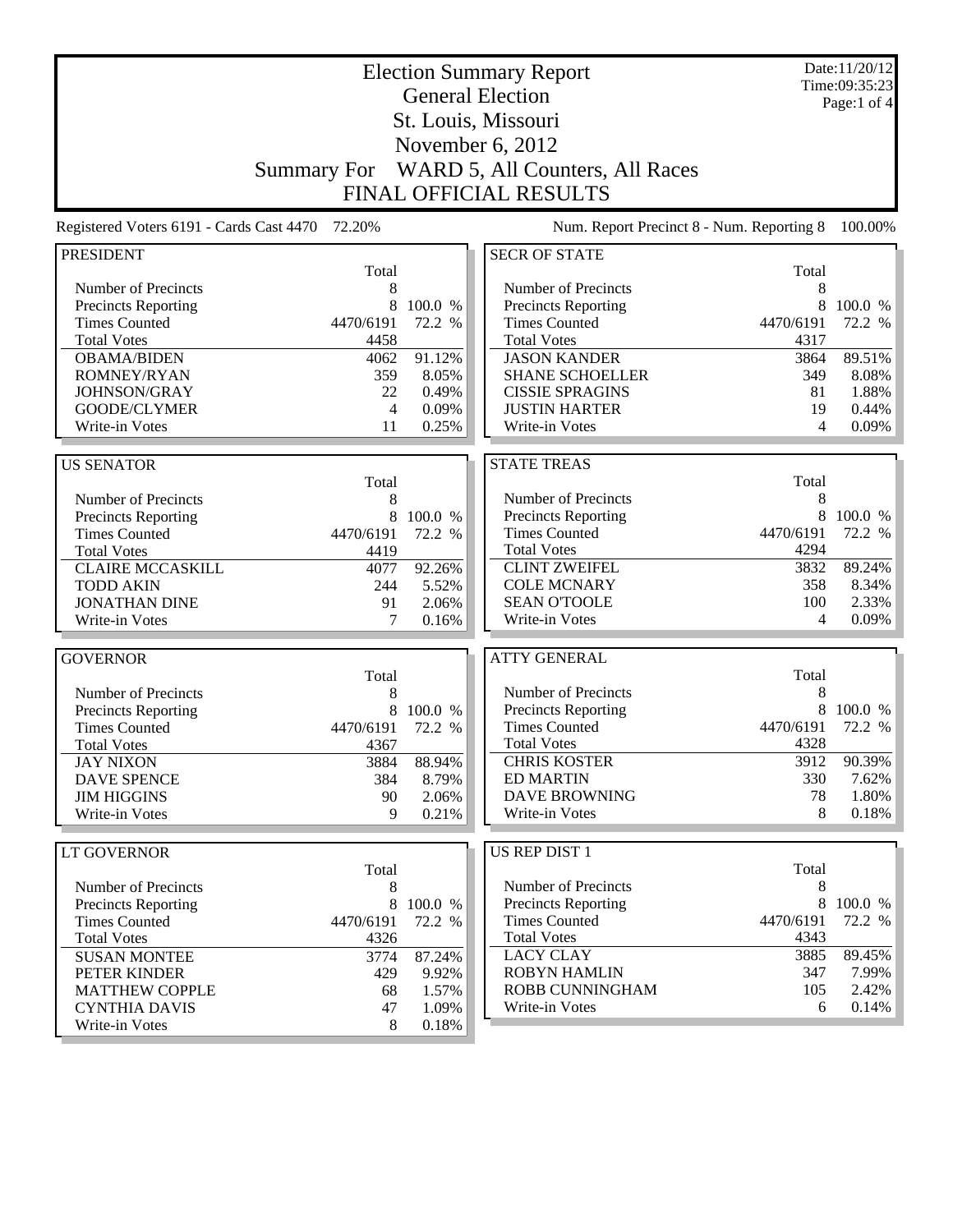|                                                 |                             | Date:11/20/12<br>Time:09:35:23<br>Page:2 of 4 |                                                    |            |         |
|-------------------------------------------------|-----------------------------|-----------------------------------------------|----------------------------------------------------|------------|---------|
|                                                 |                             |                                               | St. Louis, Missouri                                |            |         |
|                                                 |                             |                                               | November 6, 2012                                   |            |         |
|                                                 |                             |                                               |                                                    |            |         |
|                                                 | <b>Summary For</b>          |                                               | WARD 5, All Counters, All Races                    |            |         |
|                                                 |                             |                                               | FINAL OFFICIAL RESULTS                             |            |         |
| Registered Voters 6191 - Cards Cast 4470 72.20% |                             |                                               | Num. Report Precinct 8 - Num. Reporting 8          |            | 100.00% |
| ST SEN DIST 5                                   |                             |                                               | <b>SHERIFF</b>                                     |            |         |
| Number of Precincts                             | Total<br>8                  |                                               | Number of Precincts                                | Total<br>8 |         |
| Precincts Reporting                             | 8                           | 100.0 %                                       | Precincts Reporting                                | 8          | 100.0 % |
| <b>Times Counted</b>                            | 4470/6191                   | 72.2 %                                        | <b>Times Counted</b>                               | 4470/6191  | 72.2 %  |
| <b>Total Votes</b>                              | 4016                        |                                               | <b>Total Votes</b>                                 | 4175       |         |
| <b>JAMILAH NASHEED</b>                          | 3973                        | 98.93%                                        | <b>JIM MURPHY</b>                                  | 3715       | 88.98%  |
| Write-in Votes                                  | 43                          | 1.07%                                         | <b>ROBERT STERNBERG</b>                            | 429        | 10.28%  |
|                                                 |                             |                                               | Write-in Votes                                     | 31         | 0.74%   |
| ST REP DIST 78                                  |                             |                                               |                                                    |            |         |
| Number of Precincts                             | Total                       |                                               | <b>CITY TREAS</b>                                  |            |         |
| Precincts Reporting                             | 6<br>6                      | 100.0 %                                       | Number of Precincts                                | Total<br>8 |         |
| <b>Times Counted</b>                            | 3195/4444                   | 71.9 %                                        | Precincts Reporting                                | 8          | 100.0 % |
| <b>Total Votes</b>                              | 2917                        |                                               | <b>Times Counted</b>                               | 4470/6191  | 72.2 %  |
| PENNY HUBBARD                                   | 2875                        | 98.56%                                        | <b>Total Votes</b>                                 | 4257       |         |
| Write-in Votes                                  | 42                          | 1.44%                                         | <b>TISHAURA JONES</b>                              | 3737       | 87.78%  |
|                                                 |                             |                                               | TIM BACHMANN                                       | 409        | 9.61%   |
| ST REP DIST 79                                  |                             |                                               | <b>ANTHONY STEVENS</b>                             | 102        | 2.40%   |
|                                                 | Total                       |                                               | Write-in Votes                                     | 9          | 0.21%   |
| Number of Precincts                             | 2                           |                                               |                                                    |            |         |
| Precincts Reporting<br><b>Times Counted</b>     | $\overline{2}$<br>1275/1747 | 100.0 %<br>73.0 %                             | <b>GEORGE DRAPER III</b>                           | Total      |         |
| <b>Total Votes</b>                              | 1025                        |                                               | Number of Precincts                                | 8          |         |
| <b>MICHAEL BUTLER</b>                           | 1008                        | 98.34%                                        | <b>Precincts Reporting</b>                         | 8          | 100.0 % |
| Write-in Votes                                  | 17                          | 1.66%                                         | <b>Times Counted</b>                               | 4470/6191  | 72.2 %  |
|                                                 |                             |                                               | <b>Total Votes</b>                                 | 3780       |         |
| <b>CIRC ATTY</b>                                |                             |                                               | <b>YES</b>                                         | 2712       | 71.75%  |
|                                                 | Total                       |                                               | NO                                                 | 1068       | 28.25%  |
| Number of Precincts                             | $\,$ 8 $\,$                 |                                               |                                                    |            |         |
| Precincts Reporting                             | 8                           | 100.0 %                                       | GARY GAERTNER, JR.                                 |            |         |
| <b>Times Counted</b>                            | 4470/6191                   | 72.2 %                                        | Number of Precincts                                | Total      |         |
| <b>Total Votes</b><br><b>JENNIFER JOYCE</b>     | 3954<br>3913                | 98.96%                                        | Precincts Reporting                                | 8<br>8     | 100.0 % |
| Write-in Votes                                  | 41                          | 1.04%                                         | <b>Times Counted</b>                               | 4470/6191  | 72.2 %  |
|                                                 |                             |                                               | <b>Total Votes</b>                                 | 3767       |         |
| PUBLIC ADMIN                                    |                             |                                               | <b>YES</b>                                         | 2741       | 72.76%  |
|                                                 | Total                       |                                               | NO                                                 | 1026       | 27.24%  |
| Number of Precincts                             | 8                           |                                               |                                                    |            |         |
| Precincts Reporting                             | 8                           | 100.0 %                                       | SHERRI SULLIVAN                                    |            |         |
| <b>Times Counted</b>                            | 4470/6191                   | 72.2 %                                        |                                                    | Total      |         |
| <b>Total Votes</b>                              | 4185                        |                                               | Number of Precincts                                | 8<br>8     | 100.0 % |
| <b>GERARD NESTER</b><br><b>JUSTIN STROHM</b>    | 3696<br>363                 | 88.32%<br>8.67%                               | <b>Precincts Reporting</b><br><b>Times Counted</b> | 4470/6191  | 72.2 %  |
| <b>ELSTON MCCOWAN</b>                           | 117                         | 2.80%                                         | <b>Total Votes</b>                                 | 3753       |         |
| Write-in Votes                                  | 9                           | 0.22%                                         | <b>YES</b>                                         | 2899       | 77.24%  |
|                                                 |                             |                                               | NO                                                 | 854        | 22.76%  |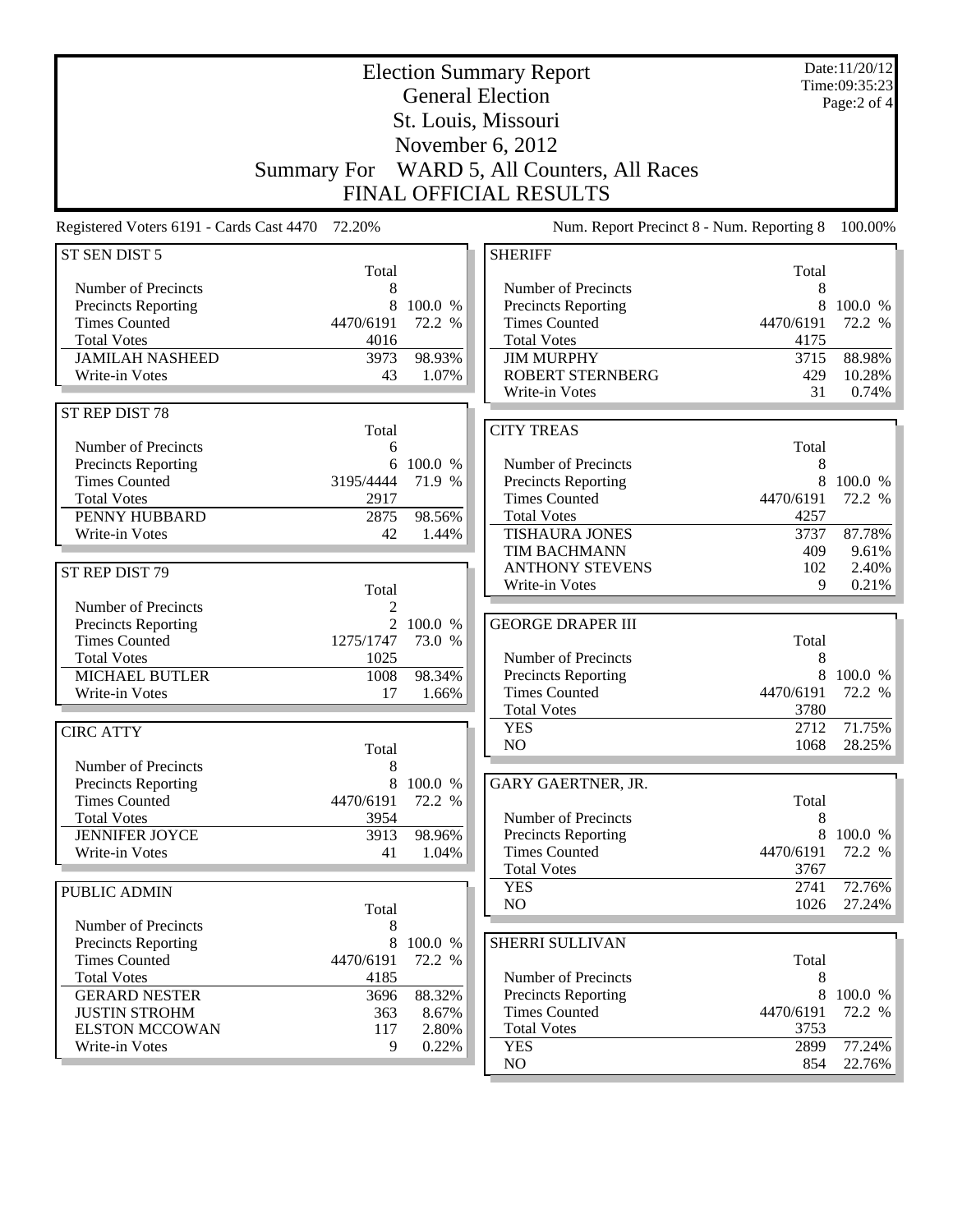|                                                    |                    |                   | <b>Election Summary Report</b><br><b>General Election</b> |             | Date:11/20/12<br>Time:09:35:23<br>Page: 3 of 4 |
|----------------------------------------------------|--------------------|-------------------|-----------------------------------------------------------|-------------|------------------------------------------------|
|                                                    |                    |                   | St. Louis, Missouri                                       |             |                                                |
|                                                    |                    |                   | November 6, 2012                                          |             |                                                |
|                                                    | <b>Summary For</b> |                   | WARD 5, All Counters, All Races                           |             |                                                |
|                                                    |                    |                   | <b>FINAL OFFICIAL RESULTS</b>                             |             |                                                |
| Registered Voters 6191 - Cards Cast 4470           | 72.20%             |                   | Num. Report Precinct 8 - Num. Reporting 8                 |             | 100.00%                                        |
| <b>ROBERT CLAYTON</b>                              |                    |                   | <b>EDWARD SWEENEY</b>                                     |             |                                                |
|                                                    | Total              |                   |                                                           | Total       |                                                |
| Number of Precincts<br><b>Precincts Reporting</b>  | 8<br>8             | 100.0 %           | Number of Precincts<br><b>Precincts Reporting</b>         | 8<br>8      |                                                |
| <b>Times Counted</b>                               | 4470/6191          | 72.2 %            | <b>Times Counted</b>                                      | 4470/6191   | 100.0 %<br>72.2 %                              |
| <b>Total Votes</b>                                 | 3684               |                   | <b>Total Votes</b>                                        | 3638        |                                                |
| <b>YES</b>                                         | 2657               | 72.12%            | <b>YES</b>                                                | 2625        | 72.16%                                         |
| NO                                                 | 1027               | 27.88%            | NO                                                        | 1013        | 27.84%                                         |
|                                                    |                    |                   |                                                           |             |                                                |
| <b>LAWRENCE MOONEY</b>                             |                    |                   | <b>ROBERT DIERKER</b>                                     |             |                                                |
| Number of Precincts                                | Total<br>8         |                   | Number of Precincts                                       | Total<br>8  |                                                |
| Precincts Reporting                                | 8                  | 100.0 %           | Precincts Reporting                                       | 8           | 100.0 %                                        |
| <b>Times Counted</b>                               | 4470/6191          | 72.2 %            | <b>Times Counted</b>                                      | 4470/6191   | 72.2 %                                         |
| <b>Total Votes</b>                                 | 3658               |                   | <b>Total Votes</b>                                        | 3620        |                                                |
| <b>YES</b>                                         | 2645               | 72.31%            | <b>YES</b>                                                | 2553        | 70.52%                                         |
| NO                                                 | 1013               | 27.69%            | NO                                                        | 1067        | 29.48%                                         |
| MICHAEL DAVID                                      |                    |                   | <b>JOHN GARVEY</b>                                        |             |                                                |
|                                                    | Total              |                   |                                                           | Total       |                                                |
| Number of Precincts                                | 8                  |                   | Number of Precincts                                       | 8           |                                                |
| <b>Precincts Reporting</b>                         | 8                  | 100.0 %           | Precincts Reporting                                       | 8           | 100.0 %                                        |
| <b>Times Counted</b>                               | 4470/6191          | 72.2 %            | <b>Times Counted</b>                                      | 4470/6191   | 72.2 %                                         |
| <b>Total Votes</b>                                 | 3634               |                   | <b>Total Votes</b>                                        | 3610        |                                                |
| <b>YES</b>                                         | 2681               | 73.78%            | <b>YES</b><br>NO                                          | 2590        | 71.75%<br>28.25%                               |
| N <sub>O</sub>                                     | 953                | 26.22%            |                                                           | 1020        |                                                |
| <b>MARGARET NEILL</b>                              |                    |                   | <b>JIMMIE EDWARDS</b>                                     |             |                                                |
|                                                    | Total              |                   |                                                           | Total       |                                                |
| Number of Precincts                                | 8<br>8             | 100.0 %           | Number of Precincts<br><b>Precincts Reporting</b>         | 8<br>8      |                                                |
| <b>Precincts Reporting</b>                         |                    |                   |                                                           |             | 100.0 %                                        |
|                                                    |                    |                   |                                                           |             |                                                |
| <b>Times Counted</b>                               | 4470/6191          | 72.2 %            | <b>Times Counted</b>                                      | 4470/6191   | 72.2 %                                         |
| <b>Total Votes</b>                                 | 3636               |                   | <b>Total Votes</b>                                        | 3677        |                                                |
| <b>YES</b><br>NO                                   | 2728<br>908        | 75.03%<br>24.97%  | <b>YES</b><br>NO                                          | 2775<br>902 | 75.47%<br>24.53%                               |
|                                                    |                    |                   |                                                           |             |                                                |
| <b>REX BURLISON</b>                                |                    |                   | <b>JOAN MORIARTY</b>                                      |             |                                                |
|                                                    | Total              |                   |                                                           | Total       |                                                |
| Number of Precincts                                | 8<br>8             |                   | Number of Precincts                                       | 8<br>8      |                                                |
| <b>Precincts Reporting</b><br><b>Times Counted</b> | 4470/6191          | 100.0 %<br>72.2 % | Precincts Reporting<br><b>Times Counted</b>               | 4470/6191   | 100.0 %<br>72.2 %                              |
| <b>Total Votes</b>                                 | 3608               |                   | <b>Total Votes</b>                                        | 3611        |                                                |
| <b>YES</b><br>NO                                   | 2531<br>1077       | 70.15%<br>29.85%  | <b>YES</b><br>NO                                          | 2631<br>980 | 72.86%<br>27.14%                               |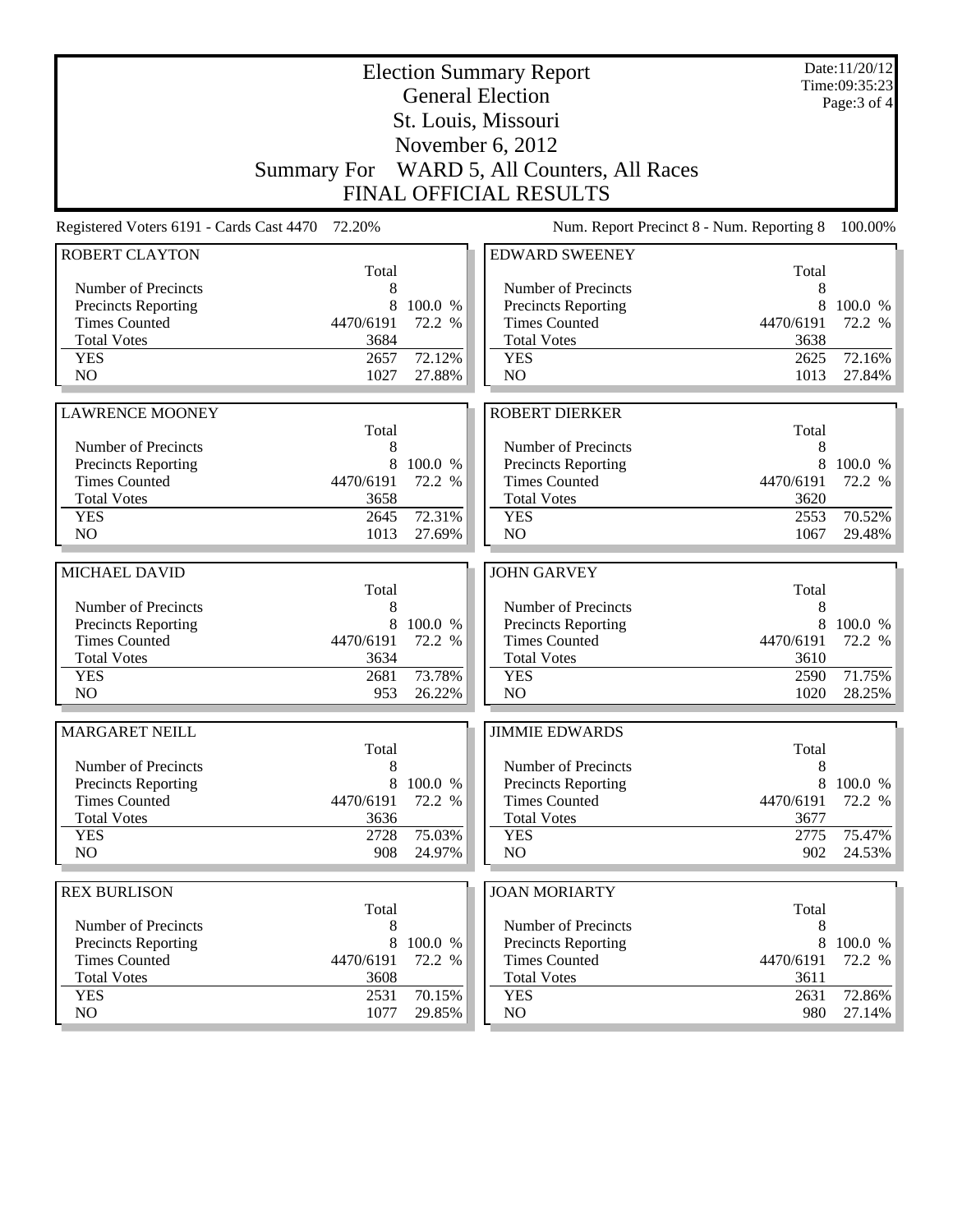| <b>Election Summary Report</b>                  |                    |                  |                                           |           | Date:11/20/12<br>Time:09:35:23 |
|-------------------------------------------------|--------------------|------------------|-------------------------------------------|-----------|--------------------------------|
|                                                 |                    |                  | <b>General Election</b>                   |           | Page:4 of 4                    |
|                                                 |                    |                  | St. Louis, Missouri                       |           |                                |
|                                                 |                    |                  | November 6, 2012                          |           |                                |
|                                                 | <b>Summary For</b> |                  | WARD 5, All Counters, All Races           |           |                                |
|                                                 |                    |                  | <b>FINAL OFFICIAL RESULTS</b>             |           |                                |
| Registered Voters 6191 - Cards Cast 4470 72.20% |                    |                  | Num. Report Precinct 8 - Num. Reporting 8 |           | 100.00%                        |
|                                                 |                    |                  |                                           |           |                                |
| <b>CALEA STOVALL-REID</b>                       | Total              |                  | <b>PROPE</b>                              | Total     |                                |
| Number of Precincts                             | 8                  |                  | Number of Precincts                       | 8         |                                |
| Precincts Reporting                             | 8                  | 100.0 %          | <b>Precincts Reporting</b>                | 8         | 100.0 %                        |
| <b>Times Counted</b>                            | 4470/6191          | 72.2 %           | <b>Times Counted</b>                      | 4470/6191 | 72.2 %                         |
| <b>Total Votes</b>                              | 3623               |                  | <b>Total Votes</b>                        | 4061      |                                |
| <b>YES</b>                                      | 2695               | 74.39%           | <b>YES</b>                                | 1642      | 40.43%                         |
| NO                                              | 928                | 25.61%           | NO                                        | 2419      | 59.57%                         |
|                                                 |                    |                  |                                           |           |                                |
| THOMAS CLARK II                                 |                    |                  | <b>PROPR</b>                              |           |                                |
|                                                 | Total              |                  |                                           | Total     |                                |
| Number of Precincts                             | 8                  |                  | Number of Precincts                       | 8         |                                |
| Precincts Reporting                             | 8                  | 100.0 %          | Precincts Reporting                       | 8         | 100.0 %                        |
| <b>Times Counted</b>                            | 4470/6191          | 72.2 %           | <b>Times Counted</b>                      | 4470/6191 | 72.2 %                         |
| <b>Total Votes</b>                              | 3610               |                  | <b>Total Votes</b>                        | 4003      |                                |
| <b>YES</b>                                      | 2651               | 73.43%           | <b>YES</b>                                | 2103      | 52.54%                         |
| N <sub>O</sub>                                  | 959                | 26.57%           | N <sub>O</sub>                            | 1900      | 47.46%                         |
|                                                 |                    |                  |                                           |           |                                |
| <b>CON AMEND 3</b>                              |                    |                  |                                           |           |                                |
|                                                 | Total              |                  |                                           |           |                                |
| Number of Precincts                             | 8                  |                  |                                           |           |                                |
| Precincts Reporting                             | 8                  | 100.0 %          |                                           |           |                                |
| <b>Times Counted</b>                            | 4470/6191          | 72.2 %           |                                           |           |                                |
| <b>Total Votes</b>                              | 3973               |                  |                                           |           |                                |
| <b>YES</b>                                      | 1198               | 30.15%           |                                           |           |                                |
| NO                                              | 2775               | 69.85%           |                                           |           |                                |
|                                                 |                    |                  |                                           |           |                                |
| PROP A                                          |                    |                  |                                           |           |                                |
|                                                 | Total              |                  |                                           |           |                                |
| Number of Precincts                             | 8                  |                  |                                           |           |                                |
| <b>Precincts Reporting</b>                      | 8                  | 100.0 %          |                                           |           |                                |
| <b>Times Counted</b>                            | 4470/6191          | 72.2 %           |                                           |           |                                |
| <b>Total Votes</b>                              | 4173               |                  |                                           |           |                                |
| <b>YES</b><br>NO                                | 2902<br>1271       | 69.54%<br>30.46% |                                           |           |                                |
|                                                 |                    |                  |                                           |           |                                |
| <b>PROP B</b>                                   |                    |                  |                                           |           |                                |
|                                                 | Total              |                  |                                           |           |                                |
| Number of Precincts                             | 8                  |                  |                                           |           |                                |
| <b>Precincts Reporting</b>                      | 8                  | 100.0 %          |                                           |           |                                |
| <b>Times Counted</b>                            | 4470/6191          | 72.2 %           |                                           |           |                                |
| <b>Total Votes</b>                              | 4226               |                  |                                           |           |                                |
| <b>YES</b>                                      | 2836               | 67.11%           |                                           |           |                                |
| $\rm NO$                                        | 1390               | 32.89%           |                                           |           |                                |
|                                                 |                    |                  |                                           |           |                                |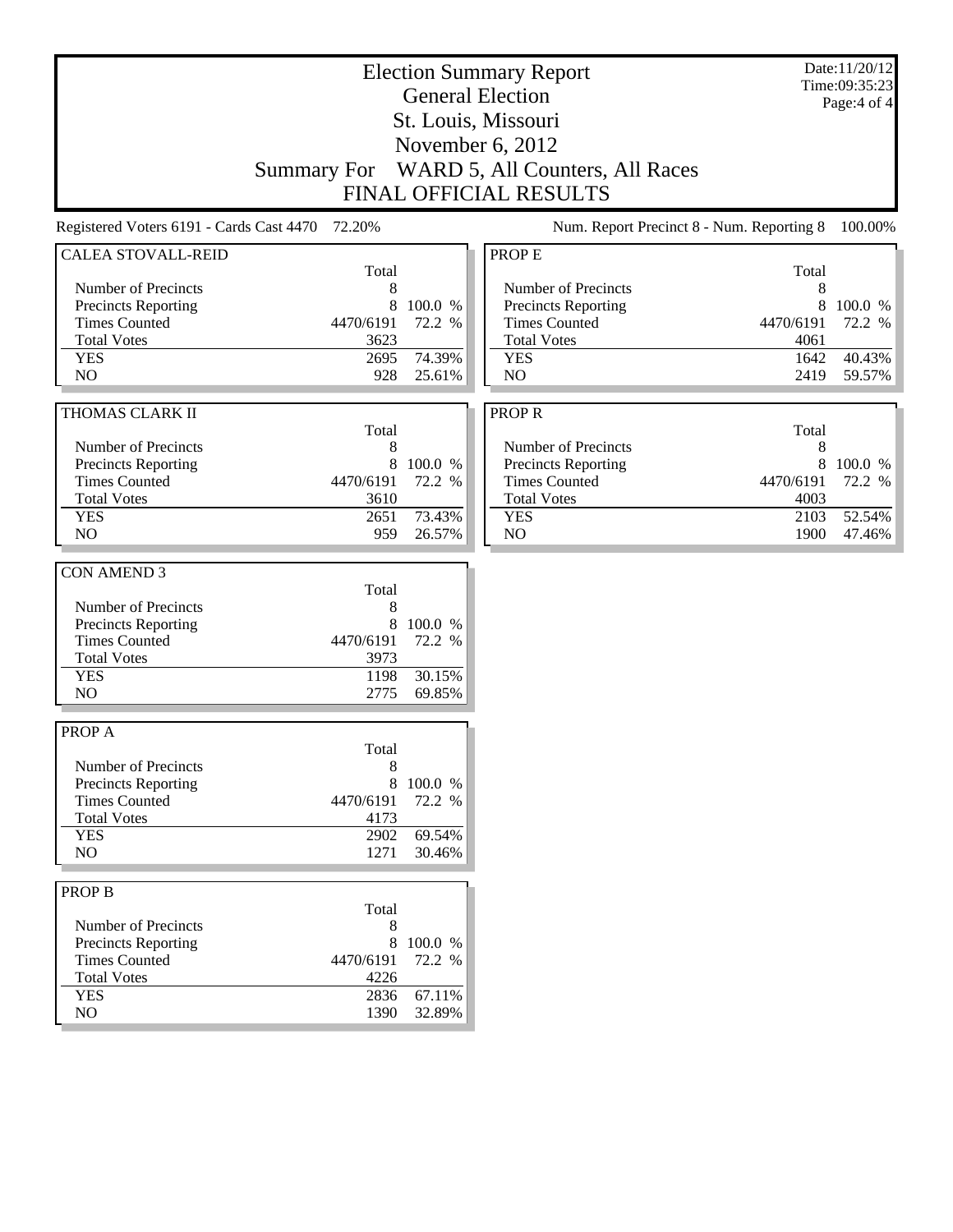| <b>Election Summary Report</b>           |                    |              |                                           |           | Date:11/20/12<br>Time:09:35:29 |  |
|------------------------------------------|--------------------|--------------|-------------------------------------------|-----------|--------------------------------|--|
|                                          |                    |              | <b>General Election</b>                   |           | Page:1 of $4$                  |  |
|                                          |                    |              | St. Louis, Missouri                       |           |                                |  |
|                                          |                    |              | November 6, 2012                          |           |                                |  |
|                                          |                    |              |                                           |           |                                |  |
|                                          | <b>Summary For</b> |              | WARD 6, All Counters, All Races           |           |                                |  |
|                                          |                    |              | <b>FINAL OFFICIAL RESULTS</b>             |           |                                |  |
| Registered Voters 7535 - Cards Cast 5887 | 78.13%             |              | Num. Report Precinct 9 - Num. Reporting 9 |           | 100.00%                        |  |
| <b>PRESIDENT</b>                         |                    |              | <b>SECR OF STATE</b>                      |           |                                |  |
|                                          | Total              |              |                                           | Total     |                                |  |
| Number of Precincts                      | 9                  |              | Number of Precincts                       | 9         |                                |  |
| Precincts Reporting                      | 9                  | 100.0 %      | <b>Precincts Reporting</b>                | 9         | 100.0 %                        |  |
| <b>Times Counted</b>                     | 5887/7535          | 78.1 %       | <b>Times Counted</b>                      | 5887/7535 | 78.1 %                         |  |
| <b>Total Votes</b>                       | 5873               |              | <b>Total Votes</b>                        | 5653      |                                |  |
| <b>OBAMA/BIDEN</b>                       | 5237               | 89.17%       | <b>JASON KANDER</b>                       | 4963      | 87.79%                         |  |
| ROMNEY/RYAN                              | 563                | 9.59%        | <b>SHANE SCHOELLER</b>                    | 520       | 9.20%                          |  |
| JOHNSON/GRAY                             | 50                 | 0.85%        | <b>CISSIE SPRAGINS</b>                    | 134       | 2.37%                          |  |
| GOODE/CLYMER                             | 6                  | 0.10%        | <b>JUSTIN HARTER</b>                      | 31        | 0.55%                          |  |
| Write-in Votes                           | 17                 | 0.29%        | Write-in Votes                            | 5         | 0.09%                          |  |
|                                          |                    |              |                                           |           |                                |  |
| <b>US SENATOR</b>                        |                    |              | <b>STATE TREAS</b>                        |           |                                |  |
|                                          | Total              |              |                                           | Total     |                                |  |
| Number of Precincts                      | 9                  |              | Number of Precincts                       | 9         |                                |  |
| Precincts Reporting                      | 9                  | 100.0 %      | Precincts Reporting                       | 9         | 100.0 %                        |  |
| <b>Times Counted</b>                     | 5887/7535          | 78.1 %       | <b>Times Counted</b>                      | 5887/7535 | 78.1 %                         |  |
| <b>Total Votes</b>                       | 5837               |              | <b>Total Votes</b>                        | 5642      |                                |  |
| <b>CLAIRE MCCASKILL</b>                  | 5314               | 91.04%       | <b>CLINT ZWEIFEL</b>                      | 4911      | 87.04%                         |  |
| <b>TODD AKIN</b>                         | 391                | 6.70%        | <b>COLE MCNARY</b>                        | 545       | 9.66%                          |  |
| <b>JONATHAN DINE</b>                     | 127                | 2.18%        | <b>SEAN O'TOOLE</b>                       | 178       | 3.15%                          |  |
| Write-in Votes                           | 5                  | 0.09%        | Write-in Votes                            | 8         | 0.14%                          |  |
|                                          |                    |              |                                           |           |                                |  |
| <b>GOVERNOR</b>                          |                    |              | <b>ATTY GENERAL</b>                       |           |                                |  |
|                                          | Total              |              |                                           | Total     |                                |  |
| Number of Precincts                      | 9                  |              | Number of Precincts                       | 9         |                                |  |
| <b>Precincts Reporting</b>               | 9                  | 100.0 %      | Precincts Reporting                       | 9         | 100.0 %                        |  |
| <b>Times Counted</b>                     | 5887/7535          | 78.1<br>$\%$ | <b>Times Counted</b>                      | 5887/7535 | 78.1 %                         |  |
| <b>Total Votes</b>                       | 5756               |              | <b>Total Votes</b>                        | 5679      |                                |  |
| <b>JAY NIXON</b>                         | 5084               | 88.33%       | <b>CHRIS KOSTER</b>                       | 5065      | 89.19%                         |  |
| <b>DAVE SPENCE</b>                       | 531                | 9.23%        | <b>ED MARTIN</b>                          | 462       | 8.14%                          |  |
| <b>JIM HIGGINS</b>                       | 135                | 2.35%        | <b>DAVE BROWNING</b>                      | 151       | 2.66%                          |  |
| Write-in Votes                           | 6                  | 0.10%        | Write-in Votes                            | 1         | 0.02%                          |  |
|                                          |                    |              |                                           |           |                                |  |
| LT GOVERNOR                              |                    |              | <b>US REP DIST 1</b>                      |           |                                |  |
|                                          | Total              |              |                                           | Total     |                                |  |
| Number of Precincts                      | 9                  |              | Number of Precincts                       | 9         |                                |  |
| Precincts Reporting                      |                    | 9 100.0 %    | <b>Precincts Reporting</b>                | 9         | 100.0 %                        |  |
| <b>Times Counted</b>                     | 5887/7535          | 78.1 %       | <b>Times Counted</b>                      | 5887/7535 | 78.1 %                         |  |
| <b>Total Votes</b>                       | 5708               |              | <b>Total Votes</b>                        | 5660      |                                |  |
| <b>SUSAN MONTEE</b>                      | 4856               | 85.07%       | <b>LACY CLAY</b>                          | 4878      | 86.18%                         |  |
| PETER KINDER                             | 665                | 11.65%       | <b>ROBYN HAMLIN</b>                       | 559       | 9.88%                          |  |
| <b>MATTHEW COPPLE</b>                    | 120                | 2.10%        | ROBB CUNNINGHAM                           | 213       | 3.76%                          |  |
| <b>CYNTHIA DAVIS</b>                     | 65                 | 1.14%        | Write-in Votes                            | 10        | 0.18%                          |  |
| Write-in Votes                           | 2                  | 0.04%        |                                           |           |                                |  |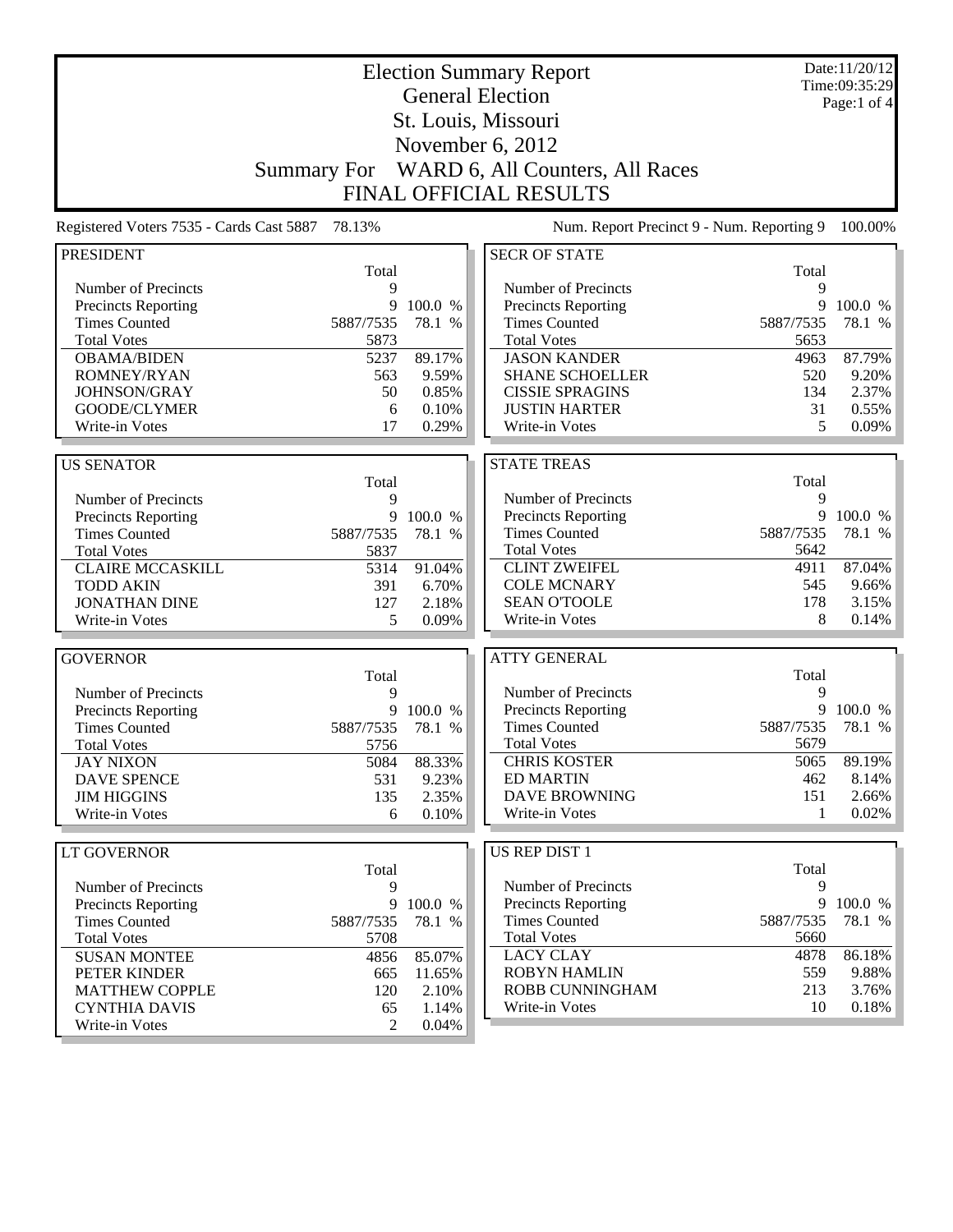| <b>Election Summary Report</b><br><b>General Election</b> |                    |                 |                                                    |                   | Date:11/20/12<br>Time:09:35:29<br>Page:2 of 4 |
|-----------------------------------------------------------|--------------------|-----------------|----------------------------------------------------|-------------------|-----------------------------------------------|
|                                                           |                    |                 | St. Louis, Missouri                                |                   |                                               |
|                                                           |                    |                 | November 6, 2012                                   |                   |                                               |
|                                                           |                    |                 |                                                    |                   |                                               |
|                                                           | <b>Summary For</b> |                 | WARD 6, All Counters, All Races                    |                   |                                               |
|                                                           |                    |                 | FINAL OFFICIAL RESULTS                             |                   |                                               |
| Registered Voters 7535 - Cards Cast 5887                  | 78.13%             |                 | Num. Report Precinct 9 - Num. Reporting 9          |                   | 100.00%                                       |
| ST SEN DIST 5                                             |                    |                 | <b>SHERIFF</b>                                     |                   |                                               |
|                                                           | Total              |                 |                                                    | Total             |                                               |
| Number of Precincts<br><b>Precincts Reporting</b>         | $\mathbf Q$<br>9   | 100.0 %         | Number of Precincts<br>Precincts Reporting         | 9<br>9            | 100.0 %                                       |
| <b>Times Counted</b>                                      | 5887/7535          | 78.1 %          | <b>Times Counted</b>                               | 5887/7535         | 78.1 %                                        |
| <b>Total Votes</b>                                        | 5165               |                 | <b>Total Votes</b>                                 | 5451              |                                               |
| <b>JAMILAH NASHEED</b>                                    | 5067               | 98.10%          | <b>JIM MURPHY</b>                                  | 4731              | 86.79%                                        |
| Write-in Votes                                            | 98                 | 1.90%           | <b>ROBERT STERNBERG</b>                            | 690               | 12.66%                                        |
|                                                           |                    |                 | Write-in Votes                                     | 30                | 0.55%                                         |
| ST REP DIST 78                                            |                    |                 | <b>CITY TREAS</b>                                  |                   |                                               |
| Number of Precincts                                       | Total<br>2         |                 |                                                    | Total             |                                               |
| <b>Precincts Reporting</b>                                | $\overline{2}$     | 100.0 %         | Number of Precincts                                | 9                 |                                               |
| <b>Times Counted</b>                                      | 892/1170           | 76.2 %          | <b>Precincts Reporting</b>                         | 9                 | 100.0 %                                       |
| <b>Total Votes</b>                                        | 817                |                 | <b>Times Counted</b>                               | 5887/7535         | 78.1 %                                        |
| PENNY HUBBARD                                             | 813                | 99.51%          | <b>Total Votes</b>                                 | 5568              |                                               |
| Write-in Votes                                            | $\overline{4}$     | 0.49%           | <b>TISHAURA JONES</b>                              | 4637              | 83.28%                                        |
|                                                           |                    |                 | TIM BACHMANN<br><b>ANTHONY STEVENS</b>             | 664<br>259        | 11.93%<br>4.65%                               |
| ST REP DIST 79                                            | Total              |                 | Write-in Votes                                     | 8                 | 0.14%                                         |
| Number of Precincts                                       | 7                  |                 |                                                    |                   |                                               |
| <b>Precincts Reporting</b>                                | 7                  | 100.0 %         | <b>GEORGE DRAPER III</b>                           |                   |                                               |
| <b>Times Counted</b>                                      | 4995/6365          | 78.5 %          |                                                    | Total             |                                               |
| <b>Total Votes</b>                                        | 4272               |                 | Number of Precincts                                | 9                 |                                               |
| <b>MICHAEL BUTLER</b>                                     | 4204               | 98.41%          | Precincts Reporting                                | 9                 | 100.0 %                                       |
| Write-in Votes                                            | 68                 | 1.59%           | <b>Times Counted</b><br><b>Total Votes</b>         | 5887/7535<br>4938 | 78.1 %                                        |
|                                                           |                    |                 | <b>YES</b>                                         | 3812              | 77.20%                                        |
| <b>CIRC ATTY</b>                                          | Total              |                 | NO                                                 | 1126              | 22.80%                                        |
| Number of Precincts                                       | 9                  |                 |                                                    |                   |                                               |
| <b>Precincts Reporting</b>                                | 9                  | 100.0 %         | GARY GAERTNER, JR.                                 |                   |                                               |
| <b>Times Counted</b>                                      | 5887/7535          | 78.1 %          |                                                    | Total             |                                               |
| <b>Total Votes</b>                                        | 5187               |                 | Number of Precincts                                | 9                 |                                               |
| <b>JENNIFER JOYCE</b>                                     | 5137               | 99.04%          | Precincts Reporting                                | 9                 | 100.0 %                                       |
| Write-in Votes                                            | 50                 | 0.96%           | <b>Times Counted</b><br><b>Total Votes</b>         | 5887/7535<br>4892 | 78.1 %                                        |
|                                                           |                    |                 | <b>YES</b>                                         | 3715              | 75.94%                                        |
| PUBLIC ADMIN                                              | Total              |                 | NO                                                 | 1177              | 24.06%                                        |
| Number of Precincts                                       | 9                  |                 |                                                    |                   |                                               |
| <b>Precincts Reporting</b>                                | 9                  | 100.0 %         | SHERRI SULLIVAN                                    |                   |                                               |
| <b>Times Counted</b>                                      | 5887/7535          | 78.1 %          |                                                    | Total             |                                               |
| <b>Total Votes</b>                                        | 5482               |                 | Number of Precincts                                | 9                 |                                               |
| <b>GERARD NESTER</b>                                      | 4655               | 84.91%          | <b>Precincts Reporting</b><br><b>Times Counted</b> | 9                 | 100.0 %                                       |
| <b>JUSTIN STROHM</b><br><b>ELSTON MCCOWAN</b>             | 560<br>254         | 10.22%<br>4.63% | <b>Total Votes</b>                                 | 5887/7535<br>4874 | 78.1 %                                        |
| Write-in Votes                                            | 13                 | 0.24%           | <b>YES</b>                                         | 3872              | 79.44%                                        |
|                                                           |                    |                 | NO                                                 | 1002              | 20.56%                                        |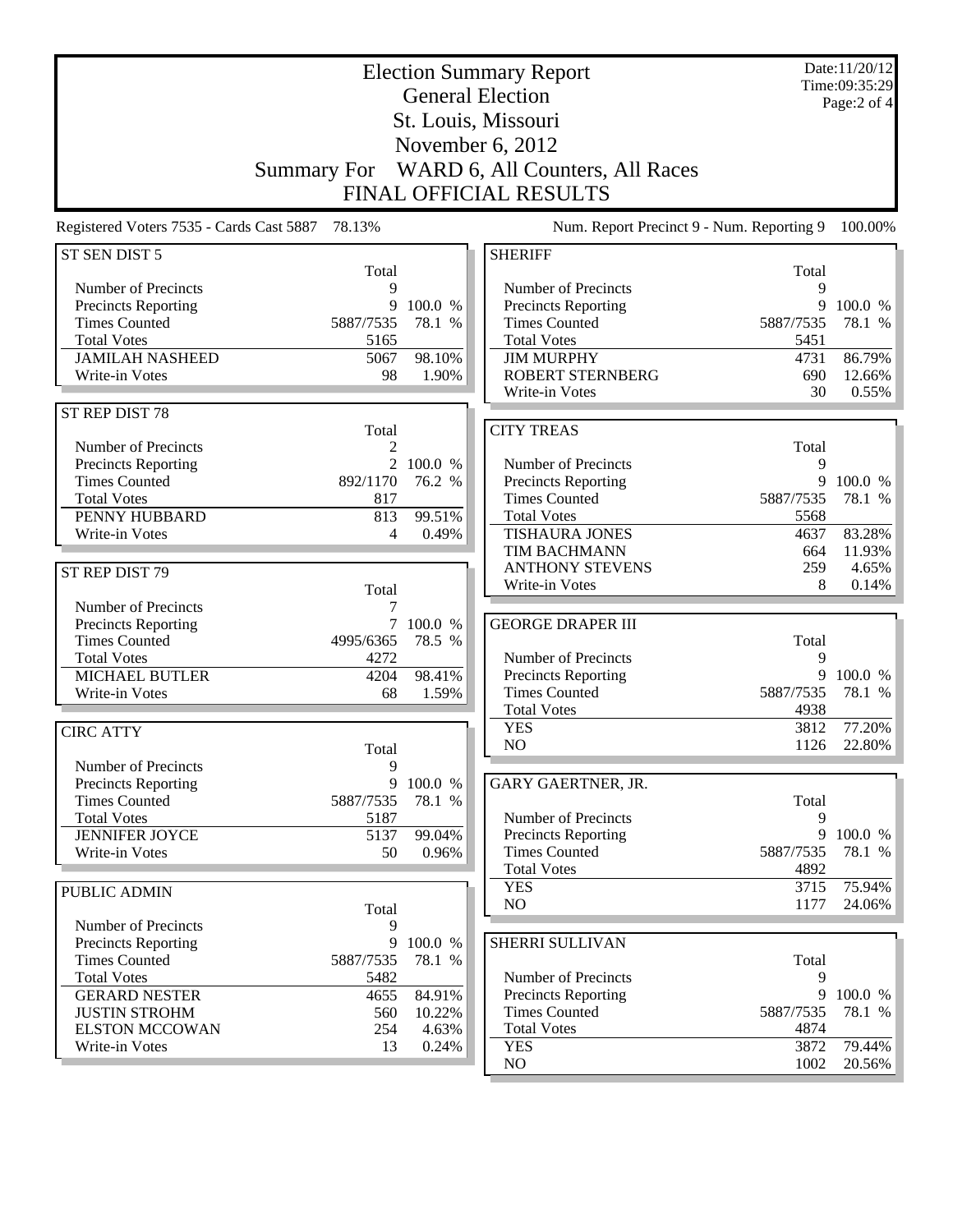| St. Louis, Missouri<br>November 6, 2012<br>WARD 6, All Counters, All Races<br><b>Summary For</b><br><b>FINAL OFFICIAL RESULTS</b><br>78.13%<br>Num. Report Precinct 9 - Num. Reporting 9<br>Registered Voters 7535 - Cards Cast 5887<br><b>ROBERT CLAYTON</b><br><b>EDWARD SWEENEY</b><br>Total<br>Total<br>9<br>Number of Precincts<br>9<br>Number of Precincts<br>9<br>Precincts Reporting<br>9<br>100.0 %<br>Precincts Reporting<br><b>Times Counted</b><br><b>Times Counted</b><br>5887/7535<br>78.1 %<br>5887/7535<br>78.1 %<br><b>Total Votes</b><br>4797<br><b>Total Votes</b><br>4759<br>76.21%<br><b>YES</b><br>3686<br>76.84%<br><b>YES</b><br>3627<br>NO<br>NO<br>1111<br>23.16%<br>1132<br><b>ROBERT DIERKER</b><br><b>LAWRENCE MOONEY</b><br>Total<br>Total<br>Number of Precincts<br>9<br>Number of Precincts<br>9<br>9<br>9<br>Precincts Reporting<br>100.0 %<br>Precincts Reporting<br><b>Times Counted</b><br><b>Times Counted</b><br>5887/7535<br>78.1 %<br>5887/7535<br>78.1 %<br><b>Total Votes</b><br><b>Total Votes</b><br>4770<br>4742<br>76.81%<br><b>YES</b><br>3664<br><b>YES</b><br>3537<br>74.59%<br>NO<br>NO<br>1106<br>23.19%<br>1205<br><b>JOHN GARVEY</b><br>MICHAEL DAVID<br>Total<br>Total<br>Number of Precincts<br>9<br>Number of Precincts<br>9<br>Precincts Reporting<br>9<br>100.0 %<br>Precincts Reporting<br>9<br>100.0 %<br><b>Times Counted</b><br><b>Times Counted</b><br>5887/7535<br>78.1 %<br>5887/7535<br>78.1 %<br><b>Total Votes</b><br>4750<br><b>Total Votes</b><br>4730<br>77.77%<br><b>YES</b><br>3694<br><b>YES</b><br>3590<br>75.90%<br>NO<br>NO<br>1056<br>22.23%<br>1140<br><b>MARGARET NEILL</b><br><b>JIMMIE EDWARDS</b><br>Total<br>Total<br>Number of Precincts<br>9<br>Number of Precincts<br>9<br>Precincts Reporting<br>9<br>100.0 %<br>9<br><b>Precincts Reporting</b><br><b>Times Counted</b><br><b>Times Counted</b><br>5887/7535<br>78.1 %<br>5887/7535<br><b>Total Votes</b><br><b>Total Votes</b><br>4745<br>4822<br><b>YES</b><br>77.87%<br>3695<br><b>YES</b><br>3799<br>NO<br>1050<br>NO<br>1023<br>22.13%<br><b>REX BURLISON</b><br><b>JOAN MORIARTY</b><br>Total<br>Total<br>Number of Precincts<br>9<br>Number of Precincts<br>9<br>9<br>100.0 %<br>9<br><b>Precincts Reporting</b><br><b>Precincts Reporting</b><br><b>Times Counted</b><br><b>Times Counted</b><br>5887/7535<br>78.1 %<br>5887/7535<br><b>Total Votes</b><br><b>Total Votes</b><br>4704<br>4728<br><b>YES</b><br>3493<br>74.26%<br><b>YES</b><br>3630<br>NO<br>NO<br>1211<br>1098<br>25.74% |  | <b>Election Summary Report</b><br><b>General Election</b> | Date:11/20/12<br>Time:09:35:29 |
|--------------------------------------------------------------------------------------------------------------------------------------------------------------------------------------------------------------------------------------------------------------------------------------------------------------------------------------------------------------------------------------------------------------------------------------------------------------------------------------------------------------------------------------------------------------------------------------------------------------------------------------------------------------------------------------------------------------------------------------------------------------------------------------------------------------------------------------------------------------------------------------------------------------------------------------------------------------------------------------------------------------------------------------------------------------------------------------------------------------------------------------------------------------------------------------------------------------------------------------------------------------------------------------------------------------------------------------------------------------------------------------------------------------------------------------------------------------------------------------------------------------------------------------------------------------------------------------------------------------------------------------------------------------------------------------------------------------------------------------------------------------------------------------------------------------------------------------------------------------------------------------------------------------------------------------------------------------------------------------------------------------------------------------------------------------------------------------------------------------------------------------------------------------------------------------------------------------------------------------------------------------------------------------------------------------------------------------------------------------------------------------------------------------------------------------------------------------------------------------------------------------------------------------------|--|-----------------------------------------------------------|--------------------------------|
|                                                                                                                                                                                                                                                                                                                                                                                                                                                                                                                                                                                                                                                                                                                                                                                                                                                                                                                                                                                                                                                                                                                                                                                                                                                                                                                                                                                                                                                                                                                                                                                                                                                                                                                                                                                                                                                                                                                                                                                                                                                                                                                                                                                                                                                                                                                                                                                                                                                                                                                                            |  |                                                           | Page: 3 of 4                   |
|                                                                                                                                                                                                                                                                                                                                                                                                                                                                                                                                                                                                                                                                                                                                                                                                                                                                                                                                                                                                                                                                                                                                                                                                                                                                                                                                                                                                                                                                                                                                                                                                                                                                                                                                                                                                                                                                                                                                                                                                                                                                                                                                                                                                                                                                                                                                                                                                                                                                                                                                            |  |                                                           |                                |
| 100.00%                                                                                                                                                                                                                                                                                                                                                                                                                                                                                                                                                                                                                                                                                                                                                                                                                                                                                                                                                                                                                                                                                                                                                                                                                                                                                                                                                                                                                                                                                                                                                                                                                                                                                                                                                                                                                                                                                                                                                                                                                                                                                                                                                                                                                                                                                                                                                                                                                                                                                                                                    |  |                                                           |                                |
|                                                                                                                                                                                                                                                                                                                                                                                                                                                                                                                                                                                                                                                                                                                                                                                                                                                                                                                                                                                                                                                                                                                                                                                                                                                                                                                                                                                                                                                                                                                                                                                                                                                                                                                                                                                                                                                                                                                                                                                                                                                                                                                                                                                                                                                                                                                                                                                                                                                                                                                                            |  |                                                           |                                |
|                                                                                                                                                                                                                                                                                                                                                                                                                                                                                                                                                                                                                                                                                                                                                                                                                                                                                                                                                                                                                                                                                                                                                                                                                                                                                                                                                                                                                                                                                                                                                                                                                                                                                                                                                                                                                                                                                                                                                                                                                                                                                                                                                                                                                                                                                                                                                                                                                                                                                                                                            |  |                                                           |                                |
| 100.0 %<br>23.79%<br>100.0 %<br>78.78%<br>78.1 %<br>76.78%                                                                                                                                                                                                                                                                                                                                                                                                                                                                                                                                                                                                                                                                                                                                                                                                                                                                                                                                                                                                                                                                                                                                                                                                                                                                                                                                                                                                                                                                                                                                                                                                                                                                                                                                                                                                                                                                                                                                                                                                                                                                                                                                                                                                                                                                                                                                                                                                                                                                                 |  |                                                           |                                |
|                                                                                                                                                                                                                                                                                                                                                                                                                                                                                                                                                                                                                                                                                                                                                                                                                                                                                                                                                                                                                                                                                                                                                                                                                                                                                                                                                                                                                                                                                                                                                                                                                                                                                                                                                                                                                                                                                                                                                                                                                                                                                                                                                                                                                                                                                                                                                                                                                                                                                                                                            |  |                                                           |                                |
|                                                                                                                                                                                                                                                                                                                                                                                                                                                                                                                                                                                                                                                                                                                                                                                                                                                                                                                                                                                                                                                                                                                                                                                                                                                                                                                                                                                                                                                                                                                                                                                                                                                                                                                                                                                                                                                                                                                                                                                                                                                                                                                                                                                                                                                                                                                                                                                                                                                                                                                                            |  |                                                           |                                |
|                                                                                                                                                                                                                                                                                                                                                                                                                                                                                                                                                                                                                                                                                                                                                                                                                                                                                                                                                                                                                                                                                                                                                                                                                                                                                                                                                                                                                                                                                                                                                                                                                                                                                                                                                                                                                                                                                                                                                                                                                                                                                                                                                                                                                                                                                                                                                                                                                                                                                                                                            |  |                                                           |                                |
|                                                                                                                                                                                                                                                                                                                                                                                                                                                                                                                                                                                                                                                                                                                                                                                                                                                                                                                                                                                                                                                                                                                                                                                                                                                                                                                                                                                                                                                                                                                                                                                                                                                                                                                                                                                                                                                                                                                                                                                                                                                                                                                                                                                                                                                                                                                                                                                                                                                                                                                                            |  |                                                           |                                |
| 100.0 %                                                                                                                                                                                                                                                                                                                                                                                                                                                                                                                                                                                                                                                                                                                                                                                                                                                                                                                                                                                                                                                                                                                                                                                                                                                                                                                                                                                                                                                                                                                                                                                                                                                                                                                                                                                                                                                                                                                                                                                                                                                                                                                                                                                                                                                                                                                                                                                                                                                                                                                                    |  |                                                           |                                |
|                                                                                                                                                                                                                                                                                                                                                                                                                                                                                                                                                                                                                                                                                                                                                                                                                                                                                                                                                                                                                                                                                                                                                                                                                                                                                                                                                                                                                                                                                                                                                                                                                                                                                                                                                                                                                                                                                                                                                                                                                                                                                                                                                                                                                                                                                                                                                                                                                                                                                                                                            |  |                                                           |                                |
| 25.41%<br>24.10%<br>100.0 %<br>78.1 %<br>21.22%<br>23.22%                                                                                                                                                                                                                                                                                                                                                                                                                                                                                                                                                                                                                                                                                                                                                                                                                                                                                                                                                                                                                                                                                                                                                                                                                                                                                                                                                                                                                                                                                                                                                                                                                                                                                                                                                                                                                                                                                                                                                                                                                                                                                                                                                                                                                                                                                                                                                                                                                                                                                  |  |                                                           |                                |
|                                                                                                                                                                                                                                                                                                                                                                                                                                                                                                                                                                                                                                                                                                                                                                                                                                                                                                                                                                                                                                                                                                                                                                                                                                                                                                                                                                                                                                                                                                                                                                                                                                                                                                                                                                                                                                                                                                                                                                                                                                                                                                                                                                                                                                                                                                                                                                                                                                                                                                                                            |  |                                                           |                                |
|                                                                                                                                                                                                                                                                                                                                                                                                                                                                                                                                                                                                                                                                                                                                                                                                                                                                                                                                                                                                                                                                                                                                                                                                                                                                                                                                                                                                                                                                                                                                                                                                                                                                                                                                                                                                                                                                                                                                                                                                                                                                                                                                                                                                                                                                                                                                                                                                                                                                                                                                            |  |                                                           |                                |
|                                                                                                                                                                                                                                                                                                                                                                                                                                                                                                                                                                                                                                                                                                                                                                                                                                                                                                                                                                                                                                                                                                                                                                                                                                                                                                                                                                                                                                                                                                                                                                                                                                                                                                                                                                                                                                                                                                                                                                                                                                                                                                                                                                                                                                                                                                                                                                                                                                                                                                                                            |  |                                                           |                                |
|                                                                                                                                                                                                                                                                                                                                                                                                                                                                                                                                                                                                                                                                                                                                                                                                                                                                                                                                                                                                                                                                                                                                                                                                                                                                                                                                                                                                                                                                                                                                                                                                                                                                                                                                                                                                                                                                                                                                                                                                                                                                                                                                                                                                                                                                                                                                                                                                                                                                                                                                            |  |                                                           |                                |
|                                                                                                                                                                                                                                                                                                                                                                                                                                                                                                                                                                                                                                                                                                                                                                                                                                                                                                                                                                                                                                                                                                                                                                                                                                                                                                                                                                                                                                                                                                                                                                                                                                                                                                                                                                                                                                                                                                                                                                                                                                                                                                                                                                                                                                                                                                                                                                                                                                                                                                                                            |  |                                                           |                                |
|                                                                                                                                                                                                                                                                                                                                                                                                                                                                                                                                                                                                                                                                                                                                                                                                                                                                                                                                                                                                                                                                                                                                                                                                                                                                                                                                                                                                                                                                                                                                                                                                                                                                                                                                                                                                                                                                                                                                                                                                                                                                                                                                                                                                                                                                                                                                                                                                                                                                                                                                            |  |                                                           |                                |
|                                                                                                                                                                                                                                                                                                                                                                                                                                                                                                                                                                                                                                                                                                                                                                                                                                                                                                                                                                                                                                                                                                                                                                                                                                                                                                                                                                                                                                                                                                                                                                                                                                                                                                                                                                                                                                                                                                                                                                                                                                                                                                                                                                                                                                                                                                                                                                                                                                                                                                                                            |  |                                                           |                                |
|                                                                                                                                                                                                                                                                                                                                                                                                                                                                                                                                                                                                                                                                                                                                                                                                                                                                                                                                                                                                                                                                                                                                                                                                                                                                                                                                                                                                                                                                                                                                                                                                                                                                                                                                                                                                                                                                                                                                                                                                                                                                                                                                                                                                                                                                                                                                                                                                                                                                                                                                            |  |                                                           |                                |
|                                                                                                                                                                                                                                                                                                                                                                                                                                                                                                                                                                                                                                                                                                                                                                                                                                                                                                                                                                                                                                                                                                                                                                                                                                                                                                                                                                                                                                                                                                                                                                                                                                                                                                                                                                                                                                                                                                                                                                                                                                                                                                                                                                                                                                                                                                                                                                                                                                                                                                                                            |  |                                                           |                                |
|                                                                                                                                                                                                                                                                                                                                                                                                                                                                                                                                                                                                                                                                                                                                                                                                                                                                                                                                                                                                                                                                                                                                                                                                                                                                                                                                                                                                                                                                                                                                                                                                                                                                                                                                                                                                                                                                                                                                                                                                                                                                                                                                                                                                                                                                                                                                                                                                                                                                                                                                            |  |                                                           |                                |
|                                                                                                                                                                                                                                                                                                                                                                                                                                                                                                                                                                                                                                                                                                                                                                                                                                                                                                                                                                                                                                                                                                                                                                                                                                                                                                                                                                                                                                                                                                                                                                                                                                                                                                                                                                                                                                                                                                                                                                                                                                                                                                                                                                                                                                                                                                                                                                                                                                                                                                                                            |  |                                                           |                                |
|                                                                                                                                                                                                                                                                                                                                                                                                                                                                                                                                                                                                                                                                                                                                                                                                                                                                                                                                                                                                                                                                                                                                                                                                                                                                                                                                                                                                                                                                                                                                                                                                                                                                                                                                                                                                                                                                                                                                                                                                                                                                                                                                                                                                                                                                                                                                                                                                                                                                                                                                            |  |                                                           |                                |
|                                                                                                                                                                                                                                                                                                                                                                                                                                                                                                                                                                                                                                                                                                                                                                                                                                                                                                                                                                                                                                                                                                                                                                                                                                                                                                                                                                                                                                                                                                                                                                                                                                                                                                                                                                                                                                                                                                                                                                                                                                                                                                                                                                                                                                                                                                                                                                                                                                                                                                                                            |  |                                                           |                                |
|                                                                                                                                                                                                                                                                                                                                                                                                                                                                                                                                                                                                                                                                                                                                                                                                                                                                                                                                                                                                                                                                                                                                                                                                                                                                                                                                                                                                                                                                                                                                                                                                                                                                                                                                                                                                                                                                                                                                                                                                                                                                                                                                                                                                                                                                                                                                                                                                                                                                                                                                            |  |                                                           |                                |
|                                                                                                                                                                                                                                                                                                                                                                                                                                                                                                                                                                                                                                                                                                                                                                                                                                                                                                                                                                                                                                                                                                                                                                                                                                                                                                                                                                                                                                                                                                                                                                                                                                                                                                                                                                                                                                                                                                                                                                                                                                                                                                                                                                                                                                                                                                                                                                                                                                                                                                                                            |  |                                                           |                                |
|                                                                                                                                                                                                                                                                                                                                                                                                                                                                                                                                                                                                                                                                                                                                                                                                                                                                                                                                                                                                                                                                                                                                                                                                                                                                                                                                                                                                                                                                                                                                                                                                                                                                                                                                                                                                                                                                                                                                                                                                                                                                                                                                                                                                                                                                                                                                                                                                                                                                                                                                            |  |                                                           |                                |
|                                                                                                                                                                                                                                                                                                                                                                                                                                                                                                                                                                                                                                                                                                                                                                                                                                                                                                                                                                                                                                                                                                                                                                                                                                                                                                                                                                                                                                                                                                                                                                                                                                                                                                                                                                                                                                                                                                                                                                                                                                                                                                                                                                                                                                                                                                                                                                                                                                                                                                                                            |  |                                                           |                                |
|                                                                                                                                                                                                                                                                                                                                                                                                                                                                                                                                                                                                                                                                                                                                                                                                                                                                                                                                                                                                                                                                                                                                                                                                                                                                                                                                                                                                                                                                                                                                                                                                                                                                                                                                                                                                                                                                                                                                                                                                                                                                                                                                                                                                                                                                                                                                                                                                                                                                                                                                            |  |                                                           |                                |
|                                                                                                                                                                                                                                                                                                                                                                                                                                                                                                                                                                                                                                                                                                                                                                                                                                                                                                                                                                                                                                                                                                                                                                                                                                                                                                                                                                                                                                                                                                                                                                                                                                                                                                                                                                                                                                                                                                                                                                                                                                                                                                                                                                                                                                                                                                                                                                                                                                                                                                                                            |  |                                                           |                                |
|                                                                                                                                                                                                                                                                                                                                                                                                                                                                                                                                                                                                                                                                                                                                                                                                                                                                                                                                                                                                                                                                                                                                                                                                                                                                                                                                                                                                                                                                                                                                                                                                                                                                                                                                                                                                                                                                                                                                                                                                                                                                                                                                                                                                                                                                                                                                                                                                                                                                                                                                            |  |                                                           |                                |
|                                                                                                                                                                                                                                                                                                                                                                                                                                                                                                                                                                                                                                                                                                                                                                                                                                                                                                                                                                                                                                                                                                                                                                                                                                                                                                                                                                                                                                                                                                                                                                                                                                                                                                                                                                                                                                                                                                                                                                                                                                                                                                                                                                                                                                                                                                                                                                                                                                                                                                                                            |  |                                                           |                                |
|                                                                                                                                                                                                                                                                                                                                                                                                                                                                                                                                                                                                                                                                                                                                                                                                                                                                                                                                                                                                                                                                                                                                                                                                                                                                                                                                                                                                                                                                                                                                                                                                                                                                                                                                                                                                                                                                                                                                                                                                                                                                                                                                                                                                                                                                                                                                                                                                                                                                                                                                            |  |                                                           |                                |
|                                                                                                                                                                                                                                                                                                                                                                                                                                                                                                                                                                                                                                                                                                                                                                                                                                                                                                                                                                                                                                                                                                                                                                                                                                                                                                                                                                                                                                                                                                                                                                                                                                                                                                                                                                                                                                                                                                                                                                                                                                                                                                                                                                                                                                                                                                                                                                                                                                                                                                                                            |  |                                                           |                                |
|                                                                                                                                                                                                                                                                                                                                                                                                                                                                                                                                                                                                                                                                                                                                                                                                                                                                                                                                                                                                                                                                                                                                                                                                                                                                                                                                                                                                                                                                                                                                                                                                                                                                                                                                                                                                                                                                                                                                                                                                                                                                                                                                                                                                                                                                                                                                                                                                                                                                                                                                            |  |                                                           |                                |
|                                                                                                                                                                                                                                                                                                                                                                                                                                                                                                                                                                                                                                                                                                                                                                                                                                                                                                                                                                                                                                                                                                                                                                                                                                                                                                                                                                                                                                                                                                                                                                                                                                                                                                                                                                                                                                                                                                                                                                                                                                                                                                                                                                                                                                                                                                                                                                                                                                                                                                                                            |  |                                                           |                                |
|                                                                                                                                                                                                                                                                                                                                                                                                                                                                                                                                                                                                                                                                                                                                                                                                                                                                                                                                                                                                                                                                                                                                                                                                                                                                                                                                                                                                                                                                                                                                                                                                                                                                                                                                                                                                                                                                                                                                                                                                                                                                                                                                                                                                                                                                                                                                                                                                                                                                                                                                            |  |                                                           |                                |
|                                                                                                                                                                                                                                                                                                                                                                                                                                                                                                                                                                                                                                                                                                                                                                                                                                                                                                                                                                                                                                                                                                                                                                                                                                                                                                                                                                                                                                                                                                                                                                                                                                                                                                                                                                                                                                                                                                                                                                                                                                                                                                                                                                                                                                                                                                                                                                                                                                                                                                                                            |  |                                                           |                                |
|                                                                                                                                                                                                                                                                                                                                                                                                                                                                                                                                                                                                                                                                                                                                                                                                                                                                                                                                                                                                                                                                                                                                                                                                                                                                                                                                                                                                                                                                                                                                                                                                                                                                                                                                                                                                                                                                                                                                                                                                                                                                                                                                                                                                                                                                                                                                                                                                                                                                                                                                            |  |                                                           |                                |
|                                                                                                                                                                                                                                                                                                                                                                                                                                                                                                                                                                                                                                                                                                                                                                                                                                                                                                                                                                                                                                                                                                                                                                                                                                                                                                                                                                                                                                                                                                                                                                                                                                                                                                                                                                                                                                                                                                                                                                                                                                                                                                                                                                                                                                                                                                                                                                                                                                                                                                                                            |  |                                                           |                                |
|                                                                                                                                                                                                                                                                                                                                                                                                                                                                                                                                                                                                                                                                                                                                                                                                                                                                                                                                                                                                                                                                                                                                                                                                                                                                                                                                                                                                                                                                                                                                                                                                                                                                                                                                                                                                                                                                                                                                                                                                                                                                                                                                                                                                                                                                                                                                                                                                                                                                                                                                            |  |                                                           |                                |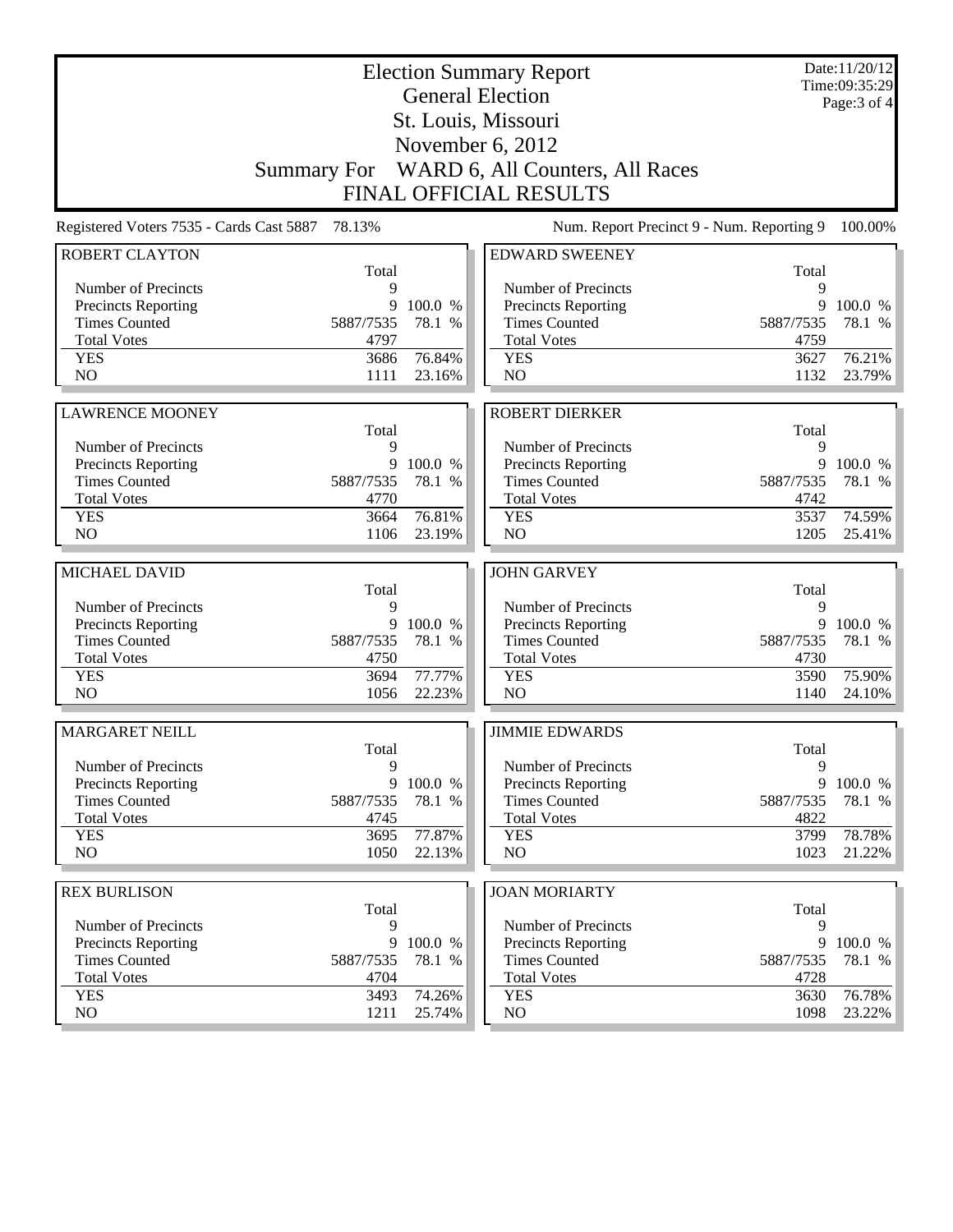| <b>Election Summary Report</b><br><b>General Election</b><br>St. Louis, Missouri |              |                  |                                           |              | Date:11/20/12<br>Time:09:35:29<br>Page:4 of 4 |
|----------------------------------------------------------------------------------|--------------|------------------|-------------------------------------------|--------------|-----------------------------------------------|
|                                                                                  |              |                  | November 6, 2012                          |              |                                               |
| <b>Summary For</b>                                                               |              |                  | WARD 6, All Counters, All Races           |              |                                               |
|                                                                                  |              |                  | <b>FINAL OFFICIAL RESULTS</b>             |              |                                               |
| Registered Voters 7535 - Cards Cast 5887 78.13%                                  |              |                  | Num. Report Precinct 9 - Num. Reporting 9 |              |                                               |
|                                                                                  |              |                  |                                           |              | 100.00%                                       |
| <b>CALEA STOVALL-REID</b>                                                        | Total        |                  | PROP E                                    | Total        |                                               |
| Number of Precincts                                                              | 9            |                  | Number of Precincts                       | 9            |                                               |
| Precincts Reporting                                                              | 9            | 100.0 %          | Precincts Reporting                       | 9            | 100.0 %                                       |
| <b>Times Counted</b>                                                             | 5887/7535    | 78.1 %           | <b>Times Counted</b>                      | 5887/7535    | 78.1 %                                        |
| <b>Total Votes</b>                                                               | 4736         |                  | <b>Total Votes</b>                        | 5444         |                                               |
| <b>YES</b>                                                                       | 3722         | 78.59%           | <b>YES</b>                                | 2140         | 39.31%                                        |
| NO                                                                               | 1014         | 21.41%           | N <sub>O</sub>                            | 3304         | 60.69%                                        |
|                                                                                  |              |                  |                                           |              |                                               |
| THOMAS CLARK II                                                                  |              |                  | <b>PROPR</b>                              |              |                                               |
|                                                                                  | Total        |                  |                                           | Total        |                                               |
| Number of Precincts                                                              | 9            |                  | Number of Precincts                       | 9            |                                               |
| Precincts Reporting                                                              | 9            | 100.0 %          | Precincts Reporting                       | 9            | 100.0 %                                       |
| <b>Times Counted</b>                                                             | 5887/7535    | 78.1 %           | <b>Times Counted</b>                      | 5887/7535    | 78.1 %                                        |
| <b>Total Votes</b>                                                               | 4694         |                  | <b>Total Votes</b>                        | 5352         |                                               |
| <b>YES</b><br>NO                                                                 | 3626<br>1068 | 77.25%<br>22.75% | <b>YES</b><br>NO                          | 3352<br>2000 | 62.63%<br>37.37%                              |
|                                                                                  |              |                  |                                           |              |                                               |
| <b>CON AMEND 3</b>                                                               |              |                  |                                           |              |                                               |
|                                                                                  | Total        |                  |                                           |              |                                               |
| Number of Precincts                                                              | 9            |                  |                                           |              |                                               |
| Precincts Reporting                                                              | 9            | 100.0 %          |                                           |              |                                               |
| <b>Times Counted</b>                                                             | 5887/7535    | 78.1 %           |                                           |              |                                               |
| <b>Total Votes</b>                                                               | 5337         |                  |                                           |              |                                               |
| <b>YES</b>                                                                       | 1314         | 24.62%           |                                           |              |                                               |
| NO                                                                               | 4023         | 75.38%           |                                           |              |                                               |
|                                                                                  |              |                  |                                           |              |                                               |
| PROP A                                                                           |              |                  |                                           |              |                                               |
|                                                                                  | Total        |                  |                                           |              |                                               |
| Number of Precincts                                                              | 9            |                  |                                           |              |                                               |
| <b>Precincts Reporting</b>                                                       | 9            | 100.0 %          |                                           |              |                                               |
| <b>Times Counted</b>                                                             | 5887/7535    | 78.1 %           |                                           |              |                                               |
| <b>Total Votes</b>                                                               | 5558         |                  |                                           |              |                                               |
| <b>YES</b><br>NO                                                                 | 2985<br>2573 | 53.71%<br>46.29% |                                           |              |                                               |
|                                                                                  |              |                  |                                           |              |                                               |
| <b>PROP B</b>                                                                    |              |                  |                                           |              |                                               |
|                                                                                  | Total        |                  |                                           |              |                                               |
| Number of Precincts                                                              | 9            |                  |                                           |              |                                               |
| Precincts Reporting                                                              | 9            | 100.0 %          |                                           |              |                                               |
| <b>Times Counted</b>                                                             | 5887/7535    | 78.1 %           |                                           |              |                                               |
| <b>Total Votes</b>                                                               | 5683         |                  |                                           |              |                                               |
| <b>YES</b>                                                                       | 3789         | 66.67%           |                                           |              |                                               |
| $\rm NO$                                                                         | 1894         | 33.33%           |                                           |              |                                               |
|                                                                                  |              |                  |                                           |              |                                               |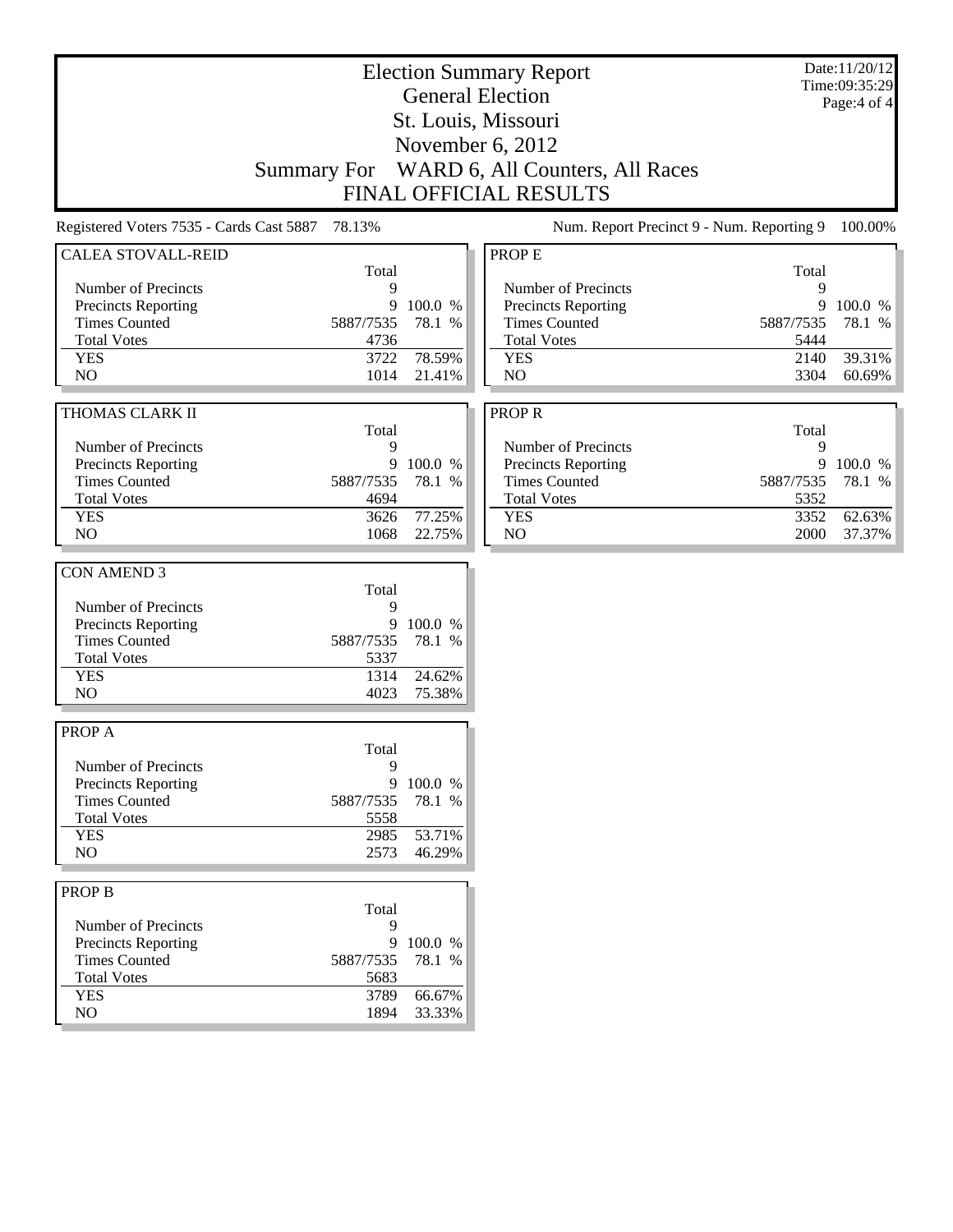| <b>Election Summary Report</b>                  |                    |           |                                           |           | Date:11/20/12<br>Time:09:36:04 |
|-------------------------------------------------|--------------------|-----------|-------------------------------------------|-----------|--------------------------------|
|                                                 |                    |           | <b>General Election</b>                   |           | Page:1 of 4                    |
|                                                 |                    |           | St. Louis, Missouri                       |           |                                |
|                                                 |                    |           |                                           |           |                                |
|                                                 |                    |           | November 6, 2012                          |           |                                |
|                                                 | <b>Summary For</b> |           | WARD 7, All Counters, All Races           |           |                                |
|                                                 |                    |           | <b>FINAL OFFICIAL RESULTS</b>             |           |                                |
| Registered Voters 6820 - Cards Cast 5302 77.74% |                    |           | Num. Report Precinct 6 - Num. Reporting 6 |           | 100.00%                        |
| <b>PRESIDENT</b>                                |                    |           | <b>SECR OF STATE</b>                      |           |                                |
|                                                 | Total              |           |                                           | Total     |                                |
| Number of Precincts                             | 6                  |           | Number of Precincts                       | 6         |                                |
| Precincts Reporting                             | 6                  | 100.0 %   | Precincts Reporting                       | 6         | 100.0 %                        |
| <b>Times Counted</b>                            | 5302/6820          | 77.7 %    | <b>Times Counted</b>                      | 5302/6820 | 77.7 %                         |
| <b>Total Votes</b>                              | 5292               |           | <b>Total Votes</b>                        | 5022      |                                |
| <b>OBAMA/BIDEN</b>                              | 4097               | 77.42%    | <b>JASON KANDER</b>                       | 3880      | 77.26%                         |
| ROMNEY/RYAN                                     | 1078               | 20.37%    | <b>SHANE SCHOELLER</b>                    | 922       | 18.36%                         |
| JOHNSON/GRAY                                    | 98                 | 1.85%     | <b>CISSIE SPRAGINS</b>                    | 193       | 3.84%                          |
| <b>GOODE/CLYMER</b>                             | 3                  | 0.06%     | <b>JUSTIN HARTER</b>                      | 20        | 0.40%                          |
| Write-in Votes                                  | 16                 | 0.30%     | Write-in Votes                            | 7         | 0.14%                          |
|                                                 |                    |           | <b>STATE TREAS</b>                        |           |                                |
| <b>US SENATOR</b>                               | Total              |           |                                           | Total     |                                |
| Number of Precincts                             | 6                  |           | Number of Precincts                       | 6         |                                |
| Precincts Reporting                             | 6                  | 100.0 %   | Precincts Reporting                       | 6         | 100.0 %                        |
| <b>Times Counted</b>                            | 5302/6820          | 77.7 %    | <b>Times Counted</b>                      | 5302/6820 | 77.7 %                         |
| <b>Total Votes</b>                              | 5229               |           | <b>Total Votes</b>                        | 5012      |                                |
| <b>CLAIRE MCCASKILL</b>                         | 4306               | 82.35%    | <b>CLINT ZWEIFEL</b>                      | 3841      | 76.64%                         |
| <b>TODD AKIN</b>                                | 701                | 13.41%    | <b>COLE MCNARY</b>                        | 948       | 18.91%                         |
| <b>JONATHAN DINE</b>                            | 211                | 4.04%     | <b>SEAN O'TOOLE</b>                       | 215       | 4.29%                          |
| Write-in Votes                                  | 11                 | 0.21%     | Write-in Votes                            | 8         | 0.16%                          |
|                                                 |                    |           |                                           |           |                                |
| <b>GOVERNOR</b>                                 |                    |           | <b>ATTY GENERAL</b>                       |           |                                |
|                                                 | Total              |           |                                           | Total     |                                |
| Number of Precincts                             | 6                  |           | Number of Precincts                       | 6         |                                |
| <b>Precincts Reporting</b>                      | 6                  | 100.0 %   | Precincts Reporting                       |           | 6 100.0 %                      |
| <b>Times Counted</b>                            | 5302/6820          | 77.7 %    | <b>Times Counted</b>                      | 5302/6820 | 77.7 %                         |
| <b>Total Votes</b>                              | 5174               |           | <b>Total Votes</b>                        | 5044      |                                |
| <b>JAY NIXON</b>                                | 4066               | 78.59%    | <b>CHRIS KOSTER</b>                       | 3998      | 79.26%                         |
| <b>DAVE SPENCE</b>                              | 941                | 18.19%    | <b>ED MARTIN</b>                          | 854       | 16.93%                         |
| <b>JIM HIGGINS</b>                              | 162                | 3.13%     | <b>DAVE BROWNING</b>                      | 186       | $3.69\%$                       |
| Write-in Votes                                  | 5                  | 0.10%     | Write-in Votes                            | 6         | 0.12%                          |
|                                                 |                    |           |                                           |           |                                |
| <b>LT GOVERNOR</b>                              |                    |           | <b>US REP DIST 1</b>                      |           |                                |
|                                                 | Total              |           |                                           | Total     |                                |
| Number of Precincts                             | 6                  |           | Number of Precincts                       | 6         |                                |
| <b>Precincts Reporting</b>                      |                    | 6 100.0 % | <b>Precincts Reporting</b>                |           | 6 100.0 %                      |
| <b>Times Counted</b>                            | 5302/6820          | 77.7 %    | <b>Times Counted</b>                      | 5302/6820 | 77.7 %                         |
| <b>Total Votes</b>                              | 5053               |           | <b>Total Votes</b>                        | 5002      |                                |
| <b>SUSAN MONTEE</b>                             | 3705               | 73.32%    | <b>LACY CLAY</b>                          | 3726      | 74.49%                         |
| PETER KINDER                                    | 1098               | 21.73%    | <b>ROBYN HAMLIN</b>                       | 1016      | 20.31%                         |
| <b>MATTHEW COPPLE</b>                           | 186                | 3.68%     | ROBB CUNNINGHAM                           | 241       | 4.82%                          |
| <b>CYNTHIA DAVIS</b>                            | 57                 | 1.13%     | Write-in Votes                            | 19        | 0.38%                          |
| Write-in Votes                                  | 7                  | 0.14%     |                                           |           |                                |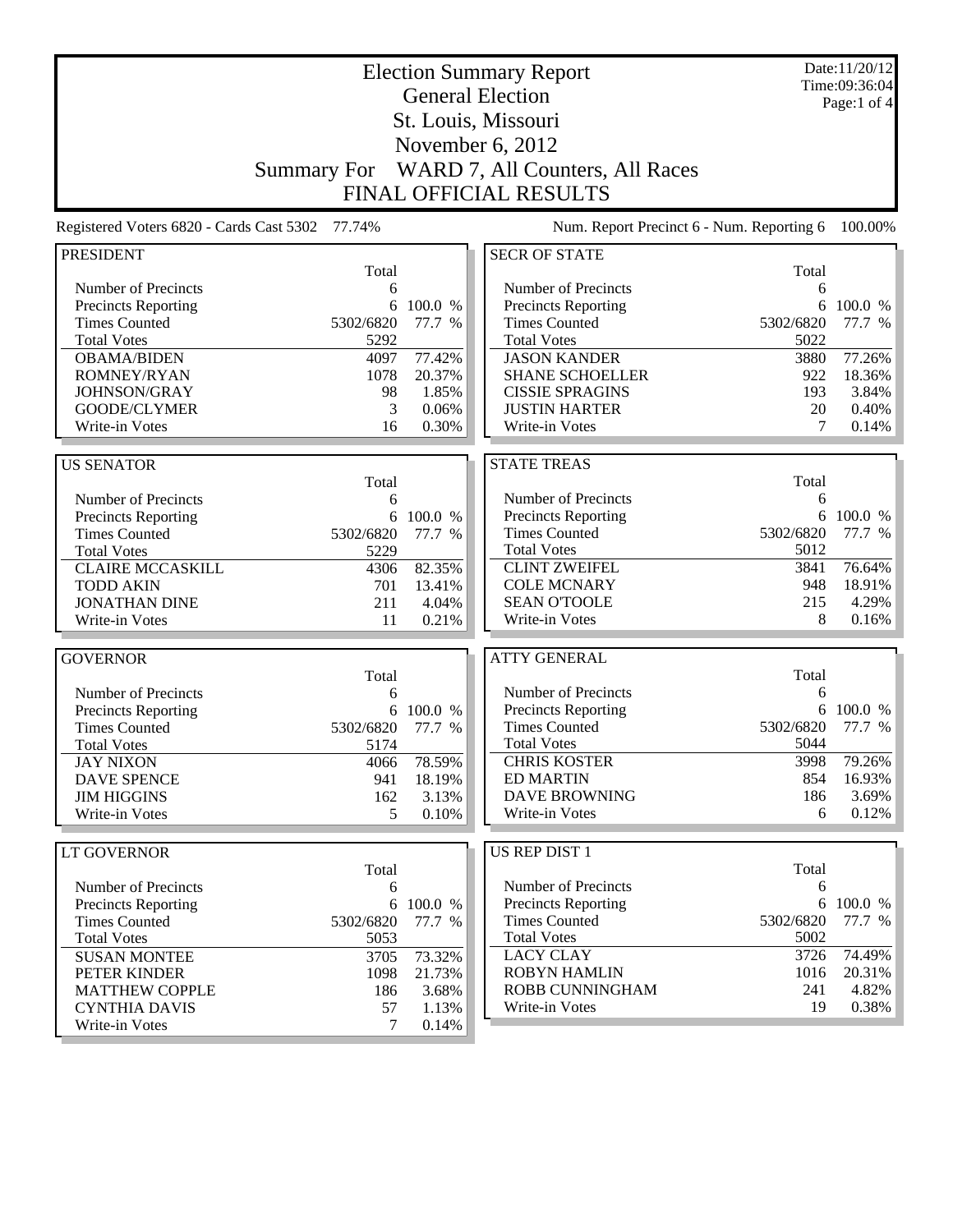| <b>Election Summary Report</b>                  |                    |                  |                                                    |                   | Date:11/20/12<br>Time:09:36:04 |
|-------------------------------------------------|--------------------|------------------|----------------------------------------------------|-------------------|--------------------------------|
|                                                 |                    |                  | <b>General Election</b>                            |                   | Page:2 of 4                    |
|                                                 |                    |                  | St. Louis, Missouri                                |                   |                                |
|                                                 |                    |                  | November 6, 2012                                   |                   |                                |
|                                                 | <b>Summary For</b> |                  | WARD 7, All Counters, All Races                    |                   |                                |
|                                                 |                    |                  |                                                    |                   |                                |
|                                                 |                    |                  | FINAL OFFICIAL RESULTS                             |                   |                                |
| Registered Voters 6820 - Cards Cast 5302 77.74% |                    |                  | Num. Report Precinct 6 - Num. Reporting 6          |                   | 100.00%                        |
| ST SEN DIST 5                                   | Total              |                  | <b>SHERIFF</b>                                     | Total             |                                |
| Number of Precincts                             | 6                  |                  | Number of Precincts                                | 6                 |                                |
| <b>Precincts Reporting</b>                      | 6                  | 100.0 %          | Precincts Reporting                                | 6                 | 100.0 %                        |
| <b>Times Counted</b>                            | 5302/6820          | 77.7 %           | <b>Times Counted</b>                               | 5302/6820         | 77.7 %                         |
| <b>Total Votes</b>                              | 4306               |                  | <b>Total Votes</b>                                 | 4774              |                                |
| <b>JAMILAH NASHEED</b><br>Write-in Votes        | 4194<br>112        | 97.40%<br>2.60%  | <b>JIM MURPHY</b><br><b>ROBERT STERNBERG</b>       | 3669<br>1085      | 76.85%<br>22.73%               |
|                                                 |                    |                  | Write-in Votes                                     | 20                | 0.42%                          |
| ST REP DIST 78                                  |                    |                  |                                                    |                   |                                |
|                                                 | Total              |                  | <b>CITY TREAS</b>                                  |                   |                                |
| Number of Precincts                             | 3                  |                  |                                                    | Total             |                                |
| Precincts Reporting                             | 3                  | 100.0 %          | Number of Precincts                                | 6                 |                                |
| <b>Times Counted</b>                            | 3805/4887          | 77.9 %           | <b>Precincts Reporting</b>                         | 6                 | 100.0 %                        |
| <b>Total Votes</b><br>PENNY HUBBARD             | 3019<br>2949       | 97.68%           | <b>Times Counted</b><br><b>Total Votes</b>         | 5302/6820<br>4865 | 77.7 %                         |
| Write-in Votes                                  | 70                 | 2.32%            | <b>TISHAURA JONES</b>                              | 3459              | 71.10%                         |
|                                                 |                    |                  | TIM BACHMANN                                       | 1179              | 24.23%                         |
| ST REP DIST 79                                  |                    |                  | <b>ANTHONY STEVENS</b>                             | 218               | 4.48%                          |
|                                                 | Total              |                  | Write-in Votes                                     | 9                 | 0.18%                          |
| Number of Precincts                             | 3                  |                  |                                                    |                   |                                |
| Precincts Reporting                             | 3                  | 100.0 %          | <b>GEORGE DRAPER III</b>                           |                   |                                |
| <b>Times Counted</b>                            | 1497/1933          | 77.4 %           |                                                    | Total             |                                |
| <b>Total Votes</b><br>MICHAEL BUTLER            | 1200<br>1177       | 98.08%           | Number of Precincts<br><b>Precincts Reporting</b>  | 6<br>6            | 100.0 %                        |
| Write-in Votes                                  | 23                 | 1.92%            | <b>Times Counted</b>                               | 5302/6820         | 77.7 %                         |
|                                                 |                    |                  | <b>Total Votes</b>                                 | 4305              |                                |
| <b>CIRC ATTY</b>                                |                    |                  | <b>YES</b>                                         | 3341              | 77.61%                         |
|                                                 | Total              |                  | NO                                                 | 964               | 22.39%                         |
| Number of Precincts                             | 6                  |                  |                                                    |                   |                                |
| <b>Precincts Reporting</b>                      | 6                  | 100.0 %          | GARY GAERTNER, JR.                                 |                   |                                |
| <b>Times Counted</b>                            | 5302/6820          | 77.7 %           |                                                    | Total             |                                |
| <b>Total Votes</b>                              | 4359               |                  | Number of Precincts                                | 6<br>6            | 100.0 %                        |
| <b>JENNIFER JOYCE</b><br>Write-in Votes         | 4293<br>66         | 98.49%<br>1.51%  | <b>Precincts Reporting</b><br><b>Times Counted</b> | 5302/6820         | 77.7 %                         |
|                                                 |                    |                  | <b>Total Votes</b>                                 | 4261              |                                |
| PUBLIC ADMIN                                    |                    |                  | <b>YES</b>                                         | 3280              | 76.98%                         |
|                                                 | Total              |                  | NO                                                 | 981               | $23.02\%$                      |
| Number of Precincts                             | 6                  |                  |                                                    |                   |                                |
| Precincts Reporting                             | 6                  | 100.0 %          | SHERRI SULLIVAN                                    |                   |                                |
| <b>Times Counted</b>                            | 5302/6820          | 77.7 %           |                                                    | Total             |                                |
| <b>Total Votes</b>                              | 4757               |                  | Number of Precincts                                | 6                 |                                |
| <b>GERARD NESTER</b><br><b>JUSTIN STROHM</b>    | 3544<br>980        | 74.50%<br>20.60% | <b>Precincts Reporting</b><br><b>Times Counted</b> | 6<br>5302/6820    | 100.0 %<br>77.7 %              |
| <b>ELSTON MCCOWAN</b>                           | 222                | 4.67%            | <b>Total Votes</b>                                 | 4256              |                                |
| Write-in Votes                                  | 11                 | 0.23%            | <b>YES</b>                                         | 3360              | 78.95%                         |
|                                                 |                    |                  | NO                                                 | 896               | $21.05\%$                      |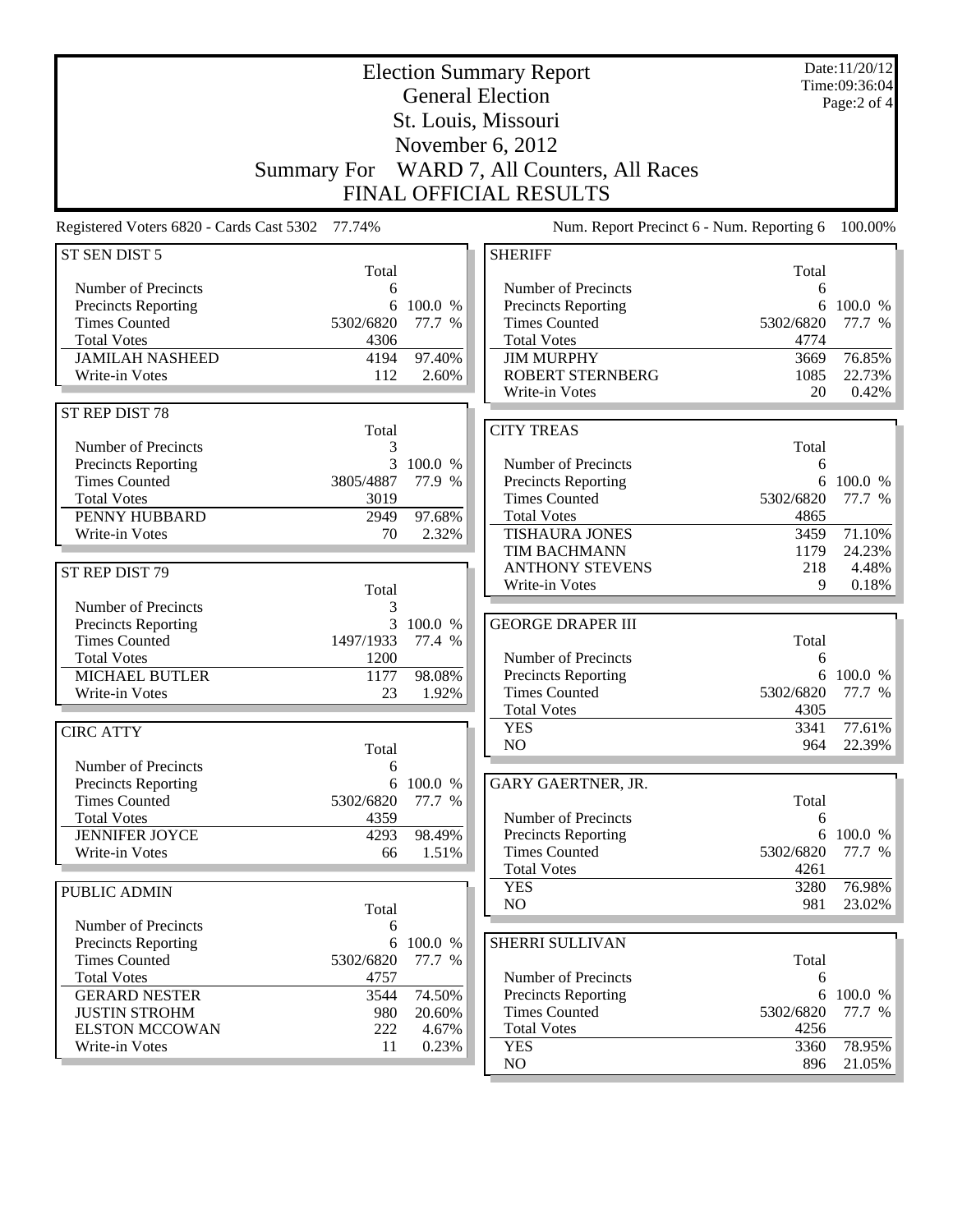|                                                 |             | Date:11/20/12<br>Time:09:36:04<br>Page: 3 of 4 |                                                                  |             |                  |  |  |
|-------------------------------------------------|-------------|------------------------------------------------|------------------------------------------------------------------|-------------|------------------|--|--|
|                                                 |             |                                                | <b>General Election</b><br>St. Louis, Missouri                   |             |                  |  |  |
|                                                 |             |                                                | November $6, 2012$                                               |             |                  |  |  |
| <b>Summary For</b>                              |             |                                                |                                                                  |             |                  |  |  |
|                                                 |             |                                                | WARD 7, All Counters, All Races<br><b>FINAL OFFICIAL RESULTS</b> |             |                  |  |  |
| Num. Report Precinct 6 - Num. Reporting 6       |             |                                                |                                                                  |             |                  |  |  |
| Registered Voters 6820 - Cards Cast 5302 77.74% |             |                                                |                                                                  |             | 100.00%          |  |  |
| <b>ROBERT CLAYTON</b>                           | Total       |                                                | <b>EDWARD SWEENEY</b>                                            | Total       |                  |  |  |
| Number of Precincts                             | 6           |                                                | Number of Precincts                                              | 6           |                  |  |  |
| Precincts Reporting                             | 6           | 100.0 %                                        | <b>Precincts Reporting</b>                                       | 6           | 100.0 %          |  |  |
| <b>Times Counted</b>                            | 5302/6820   | 77.7 %                                         | <b>Times Counted</b>                                             | 5302/6820   | 77.7 %           |  |  |
| <b>Total Votes</b>                              | 4164        |                                                | <b>Total Votes</b>                                               | 4063        |                  |  |  |
| <b>YES</b>                                      | 3205        | 76.97%                                         | <b>YES</b>                                                       | 3143        | 77.36%           |  |  |
| NO                                              | 959         | 23.03%                                         | NO                                                               | 920         | 22.64%           |  |  |
|                                                 |             |                                                | <b>ROBERT DIERKER</b>                                            |             |                  |  |  |
| <b>LAWRENCE MOONEY</b>                          | Total       |                                                |                                                                  | Total       |                  |  |  |
| Number of Precincts                             | 6           |                                                | Number of Precincts                                              | 6           |                  |  |  |
| <b>Precincts Reporting</b>                      | 6           | 100.0 %                                        | Precincts Reporting                                              | 6           | 100.0 %          |  |  |
| <b>Times Counted</b>                            | 5302/6820   | 77.7 %                                         | <b>Times Counted</b>                                             | 5302/6820   | 77.7 %           |  |  |
| <b>Total Votes</b>                              | 4157        |                                                | <b>Total Votes</b>                                               | 4057        |                  |  |  |
| <b>YES</b>                                      | 3209        | 77.20%                                         | <b>YES</b>                                                       | 3061        | 75.45%           |  |  |
| NO                                              | 948         | 22.80%                                         | NO                                                               | 996         | 24.55%           |  |  |
|                                                 |             |                                                |                                                                  |             |                  |  |  |
| MICHAEL DAVID                                   | Total       |                                                | <b>JOHN GARVEY</b>                                               | Total       |                  |  |  |
| Number of Precincts                             | 6           |                                                | Number of Precincts                                              | 6           |                  |  |  |
| <b>Precincts Reporting</b>                      | 6           | 100.0 %                                        | Precincts Reporting                                              | 6           | 100.0 %          |  |  |
| <b>Times Counted</b>                            | 5302/6820   | 77.7 %                                         | <b>Times Counted</b>                                             | 5302/6820   | 77.7 %           |  |  |
| <b>Total Votes</b>                              | 4074        |                                                | <b>Total Votes</b>                                               | 4054        |                  |  |  |
| <b>YES</b>                                      | 3202        | 78.60%                                         |                                                                  |             |                  |  |  |
| N <sub>O</sub>                                  |             |                                                | <b>YES</b>                                                       | 3117        | 76.89%           |  |  |
|                                                 | 872         | 21.40%                                         | N <sub>O</sub>                                                   | 937         | 23.11%           |  |  |
|                                                 |             |                                                |                                                                  |             |                  |  |  |
| <b>MARGARET NEILL</b>                           | Total       |                                                | <b>JIMMIE EDWARDS</b>                                            | Total       |                  |  |  |
| Number of Precincts                             | 6           |                                                | Number of Precincts                                              | 6           |                  |  |  |
| <b>Precincts Reporting</b>                      | 6           | 100.0 %                                        | Precincts Reporting                                              | 6           | 100.0 %          |  |  |
| <b>Times Counted</b>                            | 5302/6820   | 77.7 %                                         | <b>Times Counted</b>                                             | 5302/6820   | 77.7 %           |  |  |
| <b>Total Votes</b>                              | 4075        |                                                | <b>Total Votes</b>                                               | 4084        |                  |  |  |
| <b>YES</b>                                      | 3228        | 79.21%                                         | <b>YES</b>                                                       | 3203        | 78.43%           |  |  |
| NO                                              | 847         | 20.79%                                         | NO                                                               | 881         | 21.57%           |  |  |
|                                                 |             |                                                |                                                                  |             |                  |  |  |
| <b>REX BURLISON</b>                             | Total       |                                                | <b>JOAN MORIARTY</b>                                             | Total       |                  |  |  |
| Number of Precincts                             | 6           |                                                | Number of Precincts                                              | 6           |                  |  |  |
| <b>Precincts Reporting</b>                      | 6           | 100.0 %                                        | Precincts Reporting                                              | 6           | 100.0 %          |  |  |
| <b>Times Counted</b>                            | 5302/6820   | 77.7 %                                         | <b>Times Counted</b>                                             | 5302/6820   | 77.7 %           |  |  |
| <b>Total Votes</b>                              | 4048        |                                                | <b>Total Votes</b>                                               | 4061        |                  |  |  |
| <b>YES</b><br>NO                                | 3076<br>972 | 75.99%<br>24.01%                               | <b>YES</b><br>NO.                                                | 3143<br>918 | 77.39%<br>22.61% |  |  |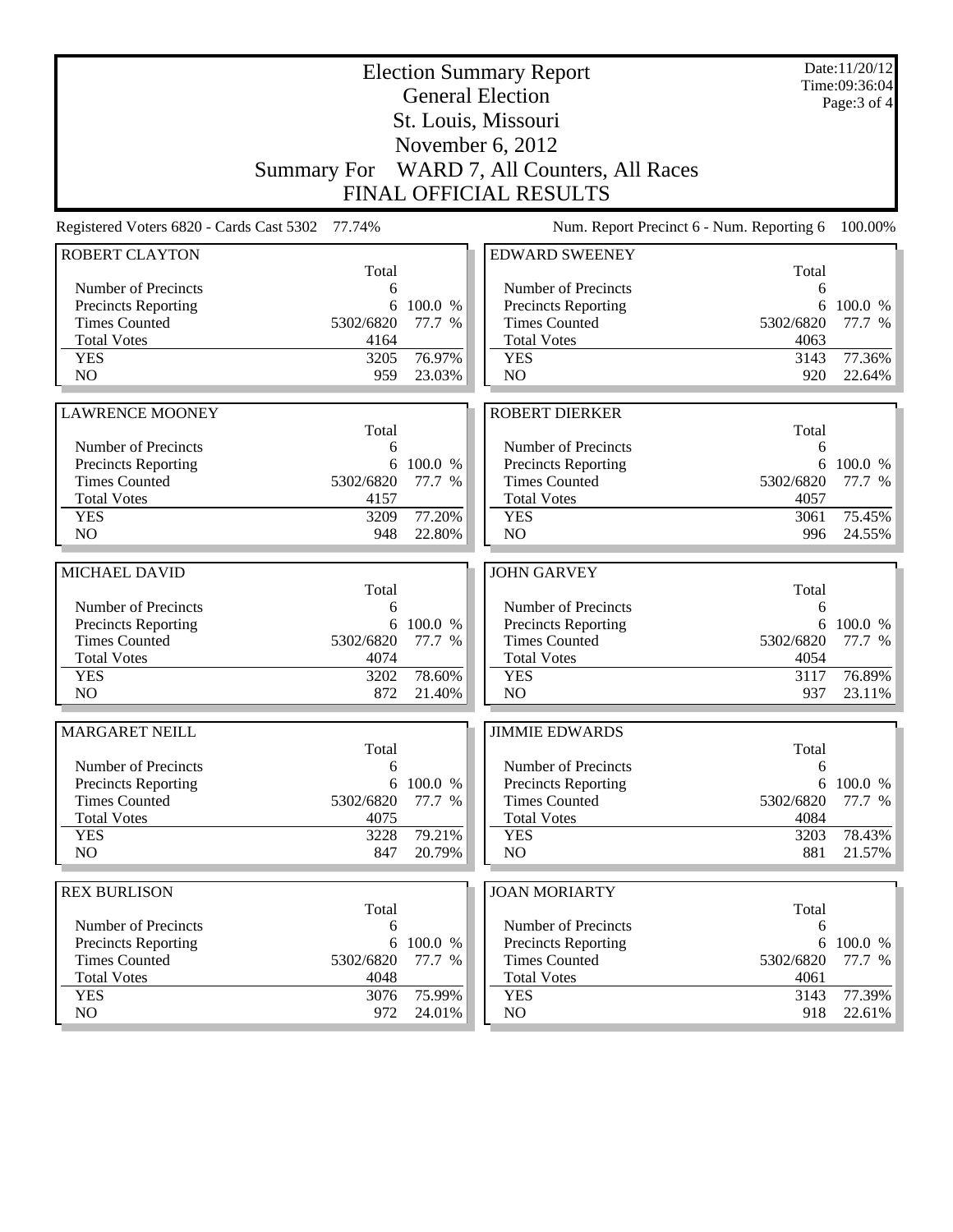| <b>Election Summary Report</b><br><b>General Election</b><br>St. Louis, Missouri<br>November 6, 2012                            |                                                      |                                       |                                                                                                                          |                                                      | Date:11/20/12<br>Time:09:36:04<br>Page: $4$ of $4$ |
|---------------------------------------------------------------------------------------------------------------------------------|------------------------------------------------------|---------------------------------------|--------------------------------------------------------------------------------------------------------------------------|------------------------------------------------------|----------------------------------------------------|
|                                                                                                                                 | <b>Summary For</b>                                   |                                       | WARD 7, All Counters, All Races<br>FINAL OFFICIAL RESULTS                                                                |                                                      |                                                    |
| Registered Voters 6820 - Cards Cast 5302 77.74%                                                                                 |                                                      |                                       | Num. Report Precinct 6 - Num. Reporting 6                                                                                |                                                      | 100.00%                                            |
| <b>CALEA STOVALL-REID</b>                                                                                                       | Total                                                |                                       | PROP E                                                                                                                   | Total                                                |                                                    |
| Number of Precincts<br>Precincts Reporting<br><b>Times Counted</b><br><b>Total Votes</b><br><b>YES</b><br>N <sub>O</sub>        | 6<br>6<br>5302/6820<br>4049<br>3130<br>919           | 100.0 %<br>77.7 %<br>77.30%<br>22.70% | Number of Precincts<br>Precincts Reporting<br><b>Times Counted</b><br><b>Total Votes</b><br><b>YES</b><br>N <sub>O</sub> | 6<br>6<br>5302/6820<br>4880<br>2149<br>2731          | 100.0 %<br>77.7 %<br>44.04%<br>55.96%              |
| THOMAS CLARK II                                                                                                                 |                                                      |                                       | <b>PROPR</b>                                                                                                             |                                                      |                                                    |
| Number of Precincts<br><b>Precincts Reporting</b><br><b>Times Counted</b><br><b>Total Votes</b><br><b>YES</b><br>N <sub>O</sub> | Total<br>6<br>6<br>5302/6820<br>4020<br>3096<br>924  | 100.0 %<br>77.7 %<br>77.01%<br>22.99% | Number of Precincts<br>Precincts Reporting<br><b>Times Counted</b><br><b>Total Votes</b><br><b>YES</b><br>NO             | Total<br>6<br>6<br>5302/6820<br>4719<br>3491<br>1228 | 100.0 %<br>77.7 %<br>73.98%<br>26.02%              |
| <b>CON AMEND 3</b>                                                                                                              |                                                      |                                       |                                                                                                                          |                                                      |                                                    |
| Number of Precincts<br>Precincts Reporting<br><b>Times Counted</b><br><b>Total Votes</b><br><b>YES</b><br>NO                    | Total<br>6<br>6<br>5302/6820<br>4786<br>1090<br>3696 | 100.0 %<br>77.7 %<br>22.77%<br>77.23% |                                                                                                                          |                                                      |                                                    |
| PROP A                                                                                                                          |                                                      |                                       |                                                                                                                          |                                                      |                                                    |
| Number of Precincts<br><b>Precincts Reporting</b><br><b>Times Counted</b><br><b>Total Votes</b><br><b>YES</b>                   | Total<br>6<br>5302/6820<br>4957<br>3317              | 6 100.0 %<br>77.7 %<br>66.92%         |                                                                                                                          |                                                      |                                                    |
| NO                                                                                                                              | 1640                                                 | 33.08%                                |                                                                                                                          |                                                      |                                                    |
| <b>PROP B</b><br>Number of Precincts<br><b>Precincts Reporting</b><br><b>Times Counted</b><br><b>Total Votes</b>                | Total<br>6<br>6<br>5302/6820<br>5133                 | 100.0 %<br>77.7 %                     |                                                                                                                          |                                                      |                                                    |
| <b>YES</b><br>$\rm NO$                                                                                                          | 3454<br>1679                                         | 67.29%<br>32.71%                      |                                                                                                                          |                                                      |                                                    |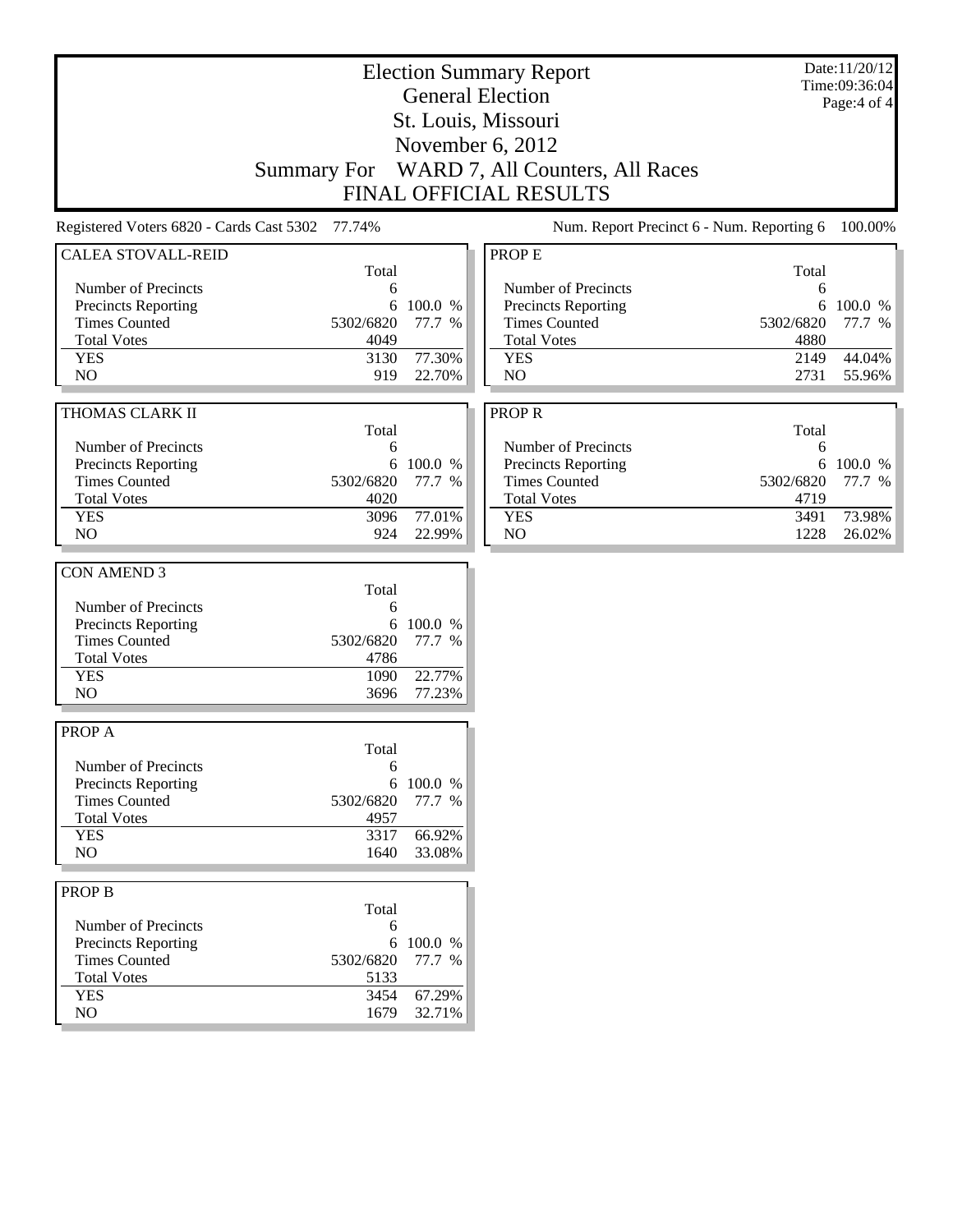| <b>Election Summary Report</b>           |                    |           |                                             | Date:11/20/12<br>Time:09:36:00 |                  |
|------------------------------------------|--------------------|-----------|---------------------------------------------|--------------------------------|------------------|
|                                          |                    |           | <b>General Election</b>                     |                                | Page:1 of $4$    |
|                                          |                    |           | St. Louis, Missouri                         |                                |                  |
|                                          |                    |           | November 6, 2012                            |                                |                  |
|                                          |                    |           |                                             |                                |                  |
|                                          | <b>Summary For</b> |           | WARD 8, All Counters, All Races             |                                |                  |
|                                          |                    |           | <b>FINAL OFFICIAL RESULTS</b>               |                                |                  |
| Registered Voters 7925 - Cards Cast 6212 | 78.38%             |           | Num. Report Precinct 9 - Num. Reporting 9   |                                | 100.00%          |
| <b>PRESIDENT</b>                         |                    |           | <b>SECR OF STATE</b>                        |                                |                  |
|                                          | Total              |           |                                             | Total                          |                  |
| Number of Precincts                      | 9                  |           | Number of Precincts                         | 9                              |                  |
| Precincts Reporting                      | 9                  | 100.0 %   | Precincts Reporting                         | 9                              | 100.0 %          |
| <b>Times Counted</b>                     | 6212/7925          | 78.4 %    | <b>Times Counted</b>                        | 6212/7925                      | 78.4 %           |
| <b>Total Votes</b>                       | 6191               |           | <b>Total Votes</b>                          | 5931                           |                  |
| <b>OBAMA/BIDEN</b>                       | 5178               | 83.64%    | <b>JASON KANDER</b>                         | 4948                           | 83.43%           |
| ROMNEY/RYAN                              | 861                | 13.91%    | <b>SHANE SCHOELLER</b>                      | 719                            | 12.12%           |
| JOHNSON/GRAY                             | 102                | 1.65%     | <b>CISSIE SPRAGINS</b>                      | 224                            | 3.78%            |
| GOODE/CLYMER                             | 5                  | 0.08%     | <b>JUSTIN HARTER</b>                        | 35                             | 0.59%            |
| Write-in Votes                           | 45                 | 0.73%     | Write-in Votes                              | 5                              | 0.08%            |
|                                          |                    |           |                                             |                                |                  |
| <b>US SENATOR</b>                        |                    |           | <b>STATE TREAS</b>                          |                                |                  |
|                                          | Total              |           |                                             | Total                          |                  |
| Number of Precincts                      | 9                  |           | Number of Precincts                         | 9<br>9                         |                  |
| Precincts Reporting                      |                    | 9 100.0 % | Precincts Reporting<br><b>Times Counted</b> | 6212/7925                      | 100.0 %          |
| <b>Times Counted</b>                     | 6212/7925          | 78.4 %    |                                             | 5899                           | 78.4 %           |
| <b>Total Votes</b>                       | 6135               |           | <b>Total Votes</b><br><b>CLINT ZWEIFEL</b>  | 4888                           |                  |
| <b>CLAIRE MCCASKILL</b>                  | 5372               | 87.56%    | <b>COLE MCNARY</b>                          | 737                            | 82.86%<br>12.49% |
| <b>TODD AKIN</b>                         | 564                | 9.19%     | <b>SEAN O'TOOLE</b>                         |                                | 4.51%            |
| <b>JONATHAN DINE</b>                     | 183                | 2.98%     |                                             | 266<br>8                       |                  |
| Write-in Votes                           | 16                 | 0.26%     | Write-in Votes                              |                                | 0.14%            |
| <b>GOVERNOR</b>                          |                    |           | <b>ATTY GENERAL</b>                         |                                |                  |
|                                          | Total              |           |                                             | Total                          |                  |
| Number of Precincts                      | 9                  |           | Number of Precincts                         | 9                              |                  |
| <b>Precincts Reporting</b>               | 9                  | 100.0 %   | Precincts Reporting                         | 9                              | 100.0 %          |
| <b>Times Counted</b>                     | 6212/7925          | 78.4 %    | <b>Times Counted</b>                        | 6212/7925                      | 78.4 %           |
| <b>Total Votes</b>                       | 6076               |           | <b>Total Votes</b>                          | 5964                           |                  |
| <b>JAY NIXON</b>                         | 5123               | 84.32%    | <b>CHRIS KOSTER</b>                         | 5025                           | 84.26%           |
| <b>DAVE SPENCE</b>                       | 754                | 12.41%    | <b>ED MARTIN</b>                            | 706                            | 11.84%           |
| <b>JIM HIGGINS</b>                       | 189                | 3.11%     | <b>DAVE BROWNING</b>                        | 224                            | 3.76%            |
| Write-in Votes                           | 10                 | 0.16%     | Write-in Votes                              | 9                              | 0.15%            |
|                                          |                    |           |                                             |                                |                  |
| <b>LT GOVERNOR</b>                       |                    |           | US REP DIST 1                               |                                |                  |
|                                          | Total              |           |                                             | Total                          |                  |
| Number of Precincts                      | 9                  |           | Number of Precincts                         | 9                              |                  |
| <b>Precincts Reporting</b>               |                    | 9 100.0 % | <b>Precincts Reporting</b>                  | 9                              | 100.0 %          |
| <b>Times Counted</b>                     | 6212/7925          | 78.4 %    | <b>Times Counted</b>                        | 6212/7925                      | 78.4 %           |
| <b>Total Votes</b>                       | 5967               |           | <b>Total Votes</b>                          | 5913                           |                  |
| <b>SUSAN MONTEE</b>                      | 4804               | 80.51%    | <b>LACY CLAY</b>                            | 4763                           | 80.55%           |
| PETER KINDER                             | 911                | 15.27%    | <b>ROBYN HAMLIN</b>                         | 839                            | 14.19%           |
| <b>MATTHEW COPPLE</b>                    | 174                | 2.92%     | ROBB CUNNINGHAM                             | 291                            | 4.92%            |
| <b>CYNTHIA DAVIS</b>                     | 70                 | 1.17%     | Write-in Votes                              | 20                             | 0.34%            |
| Write-in Votes                           | 8                  | 0.13%     |                                             |                                |                  |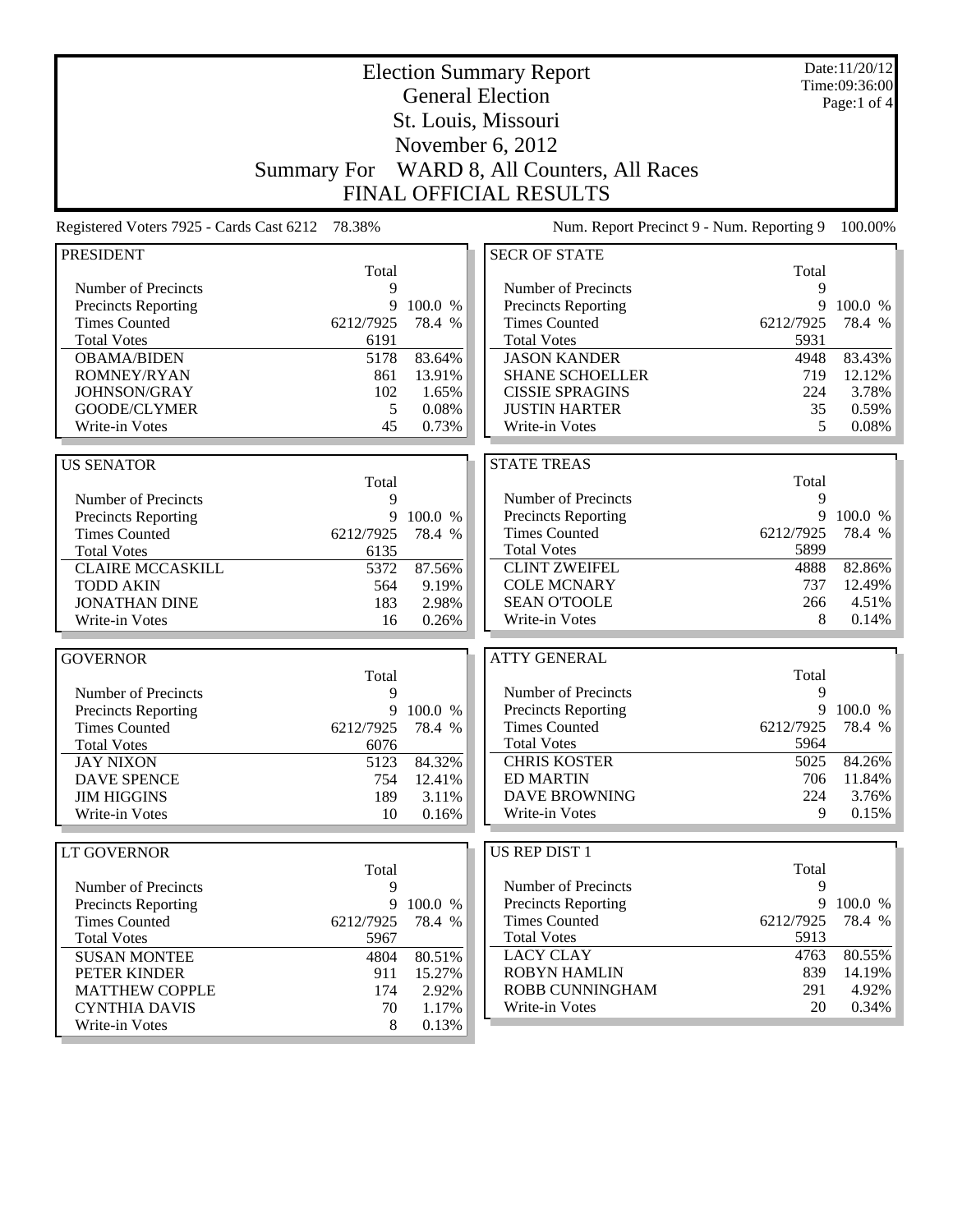|                                                   | <b>Election Summary Report</b><br><b>General Election</b> |           |                                           |            |             |
|---------------------------------------------------|-----------------------------------------------------------|-----------|-------------------------------------------|------------|-------------|
|                                                   |                                                           |           |                                           |            | Page:2 of 4 |
|                                                   |                                                           |           | St. Louis, Missouri                       |            |             |
|                                                   |                                                           |           | November 6, 2012                          |            |             |
|                                                   | <b>Summary For</b>                                        |           | WARD 8, All Counters, All Races           |            |             |
|                                                   |                                                           |           | <b>FINAL OFFICIAL RESULTS</b>             |            |             |
|                                                   |                                                           |           |                                           |            |             |
| Registered Voters 7925 - Cards Cast 6212          | 78.38%                                                    |           | Num. Report Precinct 9 - Num. Reporting 9 |            | 100.00%     |
| ST SEN DIST 5                                     | Total                                                     |           | <b>PUBLIC ADMIN</b>                       | Total      |             |
| Number of Precincts                               | 8                                                         |           | Number of Precincts                       | 9          |             |
| Precincts Reporting                               | 8                                                         | 100.0 %   | Precincts Reporting                       | 9          | 100.0 %     |
| <b>Times Counted</b>                              | 5631/7171                                                 | 78.5 %    | <b>Times Counted</b>                      | 6212/7925  | 78.4 %      |
| <b>Total Votes</b>                                | 4760                                                      |           | <b>Total Votes</b>                        | 5659       |             |
| <b>JAMILAH NASHEED</b>                            | 4654                                                      | 97.77%    | <b>GERARD NESTER</b>                      | 4493       | 79.40%      |
| Write-in Votes                                    | 106                                                       | 2.23%     | <b>JUSTIN STROHM</b>                      | 782        | 13.82%      |
|                                                   |                                                           |           | <b>ELSTON MCCOWAN</b>                     | 370        | 6.54%       |
| ST REP DIST 78                                    |                                                           |           | Write-in Votes                            | 14         | 0.25%       |
|                                                   | Total                                                     |           |                                           |            |             |
| Number of Precincts<br><b>Precincts Reporting</b> | 1<br>$\mathbf{1}$                                         | 100.0 %   | <b>SHERIFF</b>                            |            |             |
| <b>Times Counted</b>                              | 55/101                                                    | 54.5 %    | Number of Precincts                       | Total<br>9 |             |
| <b>Total Votes</b>                                | 53                                                        |           | Precincts Reporting                       | 9          | 100.0 %     |
| PENNY HUBBARD                                     | 53                                                        | 100.00%   | <b>Times Counted</b>                      | 6212/7925  | 78.4 %      |
| Write-in Votes                                    | $\theta$                                                  | $0.00\%$  | <b>Total Votes</b>                        | 5647       |             |
|                                                   |                                                           |           | <b>JIM MURPHY</b>                         | 4656       | 82.45%      |
| ST REP DIST 79                                    |                                                           |           | <b>ROBERT STERNBERG</b>                   | 950        | 16.82%      |
|                                                   | Total                                                     |           | Write-in Votes                            | 41         | 0.73%       |
| Number of Precincts                               | $\overline{c}$                                            |           |                                           |            |             |
| Precincts Reporting                               | $\overline{2}$                                            | 100.0 %   | <b>CITY TREAS</b>                         |            |             |
| <b>Times Counted</b>                              | 961/1222                                                  | 78.6 %    |                                           | Total      |             |
| <b>Total Votes</b>                                | 825                                                       |           | Number of Precincts                       | 9          |             |
| <b>MICHAEL BUTLER</b>                             | 805                                                       | 97.58%    | <b>Precincts Reporting</b>                | 9          | 100.0 %     |
| Write-in Votes                                    | 20                                                        | 2.42%     | <b>Times Counted</b>                      | 6212/7925  | 78.4 %      |
|                                                   |                                                           |           | <b>Total Votes</b>                        | 5760       |             |
| ST REP DIST 80                                    |                                                           |           | <b>TISHAURA JONES</b>                     | 4422       | 76.77%      |
|                                                   | Total                                                     |           | <b>TIM BACHMANN</b>                       | 971        | 16.86%      |
| Number of Precincts                               | 6                                                         |           | <b>ANTHONY STEVENS</b>                    | 361        | 6.27%       |
| Precincts Reporting                               |                                                           | 6 100.0 % | Write-in Votes                            | 6          | 0.10%       |
| <b>Times Counted</b>                              | 5196/6602                                                 | 78.7 %    |                                           |            |             |
| <b>Total Votes</b>                                | 4356                                                      |           | <b>GEORGE DRAPER III</b>                  |            |             |
| MIKE COLONA                                       | 4302                                                      | 98.76%    |                                           | Total      |             |
| Write-in Votes                                    | 54                                                        | 1.24%     | Number of Precincts                       | 9          |             |
|                                                   |                                                           |           | <b>Precincts Reporting</b>                |            | 9 100.0 %   |
| <b>CIRC ATTY</b>                                  |                                                           |           | <b>Times Counted</b>                      | 6212/7925  | 78.4 %      |
|                                                   | Total                                                     |           | <b>Total Votes</b>                        | 4995       |             |
| Number of Precincts                               | 9                                                         |           | <b>YES</b>                                | 3879       | 77.66%      |
| Precincts Reporting                               | $\overline{9}$                                            | 100.0 %   | NO                                        | 1116       | 22.34%      |
| <b>Times Counted</b>                              | 6212/7925                                                 | 78.4 %    |                                           |            |             |
| <b>Total Votes</b>                                | 5316                                                      |           | GARY GAERTNER, JR.                        |            |             |
| <b>JENNIFER JOYCE</b>                             | 5256                                                      | 98.87%    |                                           | Total      |             |
| Write-in Votes                                    | 60                                                        | 1.13%     | Number of Precincts                       | 9          |             |
|                                                   |                                                           |           | Precincts Reporting                       |            | 9 100.0 %   |
|                                                   |                                                           |           | <b>Times Counted</b>                      | 6212/7925  | 78.4 %      |
|                                                   |                                                           |           | <b>Total Votes</b>                        | 4923       |             |
|                                                   |                                                           |           | <b>YES</b>                                | 3787       | 76.92%      |
|                                                   |                                                           |           | NO                                        | 1136       | 23.08%      |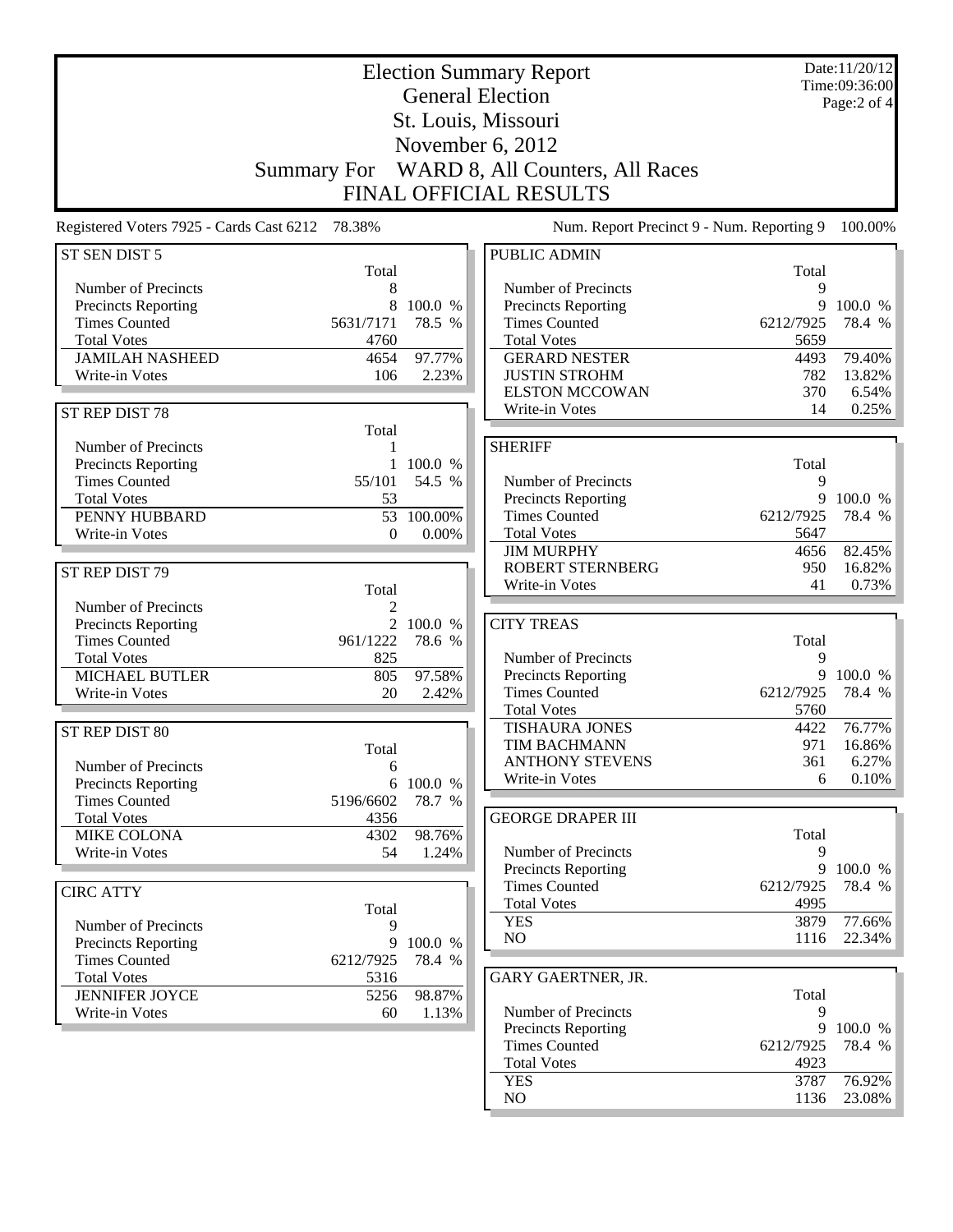|                                                 |                    | Date:11/20/12<br>Time:09:36:00<br>Page: $3$ of $4$ |                                                |                |                   |  |
|-------------------------------------------------|--------------------|----------------------------------------------------|------------------------------------------------|----------------|-------------------|--|
|                                                 |                    |                                                    | <b>General Election</b><br>St. Louis, Missouri |                |                   |  |
|                                                 | November 6, 2012   |                                                    |                                                |                |                   |  |
|                                                 | <b>Summary For</b> |                                                    | WARD 8, All Counters, All Races                |                |                   |  |
|                                                 |                    |                                                    | <b>FINAL OFFICIAL RESULTS</b>                  |                |                   |  |
| Registered Voters 7925 - Cards Cast 6212 78.38% |                    |                                                    | Num. Report Precinct 9 - Num. Reporting 9      |                | 100.00%           |  |
| SHERRI SULLIVAN                                 |                    |                                                    | <b>REX BURLISON</b>                            |                |                   |  |
|                                                 | Total              |                                                    |                                                | Total          |                   |  |
| Number of Precincts                             | 9<br>9             | 100.0 %                                            | Number of Precincts                            | 9<br>9         |                   |  |
| Precincts Reporting<br><b>Times Counted</b>     | 6212/7925          | 78.4 %                                             | Precincts Reporting<br><b>Times Counted</b>    | 6212/7925      | 100.0 %<br>78.4 % |  |
| <b>Total Votes</b>                              | 4921               |                                                    | <b>Total Votes</b>                             | 4689           |                   |  |
| <b>YES</b>                                      | 3908               | 79.41%                                             | <b>YES</b>                                     | 3503           | 74.71%            |  |
| N <sub>O</sub>                                  | 1013               | 20.59%                                             | N <sub>O</sub>                                 | 1186           | 25.29%            |  |
|                                                 |                    |                                                    |                                                |                |                   |  |
| <b>ROBERT CLAYTON</b>                           |                    |                                                    | <b>EDWARD SWEENEY</b>                          |                |                   |  |
| Number of Precincts                             | Total              |                                                    | Number of Precincts                            | Total<br>9     |                   |  |
| Precincts Reporting                             | 9<br>9             | 100.0 %                                            | <b>Precincts Reporting</b>                     | 9              | 100.0 %           |  |
| <b>Times Counted</b>                            | 6212/7925          | 78.4 %                                             | <b>Times Counted</b>                           | 6212/7925      | 78.4 %            |  |
| <b>Total Votes</b>                              | 4811               |                                                    | <b>Total Votes</b>                             | 4838           |                   |  |
| <b>YES</b>                                      | 3724               | 77.41%                                             | <b>YES</b>                                     | 3830           | 79.16%            |  |
| NO                                              | 1087               | 22.59%                                             | NO                                             | 1008           | 20.84%            |  |
|                                                 |                    |                                                    |                                                |                |                   |  |
| <b>LAWRENCE MOONEY</b>                          | Total              |                                                    | <b>ROBERT DIERKER</b>                          | Total          |                   |  |
| Number of Precincts                             | 9                  |                                                    | Number of Precincts                            | 9              |                   |  |
| Precincts Reporting                             | 9                  | 100.0 %                                            | Precincts Reporting                            | 9              | 100.0 %           |  |
| <b>Times Counted</b>                            | 6212/7925          | 78.4 %                                             | <b>Times Counted</b>                           | 6212/7925      | 78.4 %            |  |
| <b>Total Votes</b>                              | 4790               |                                                    | <b>Total Votes</b>                             | 4747           |                   |  |
| <b>YES</b>                                      | 3703               | 77.31%                                             | <b>YES</b>                                     | 3550           | 74.78%            |  |
| NO                                              | 1087               | 22.69%                                             | NO                                             | 1197           | 25.22%            |  |
| MICHAEL DAVID                                   |                    |                                                    | <b>JOHN GARVEY</b>                             |                |                   |  |
|                                                 | Total              |                                                    |                                                | Total          |                   |  |
| Number of Precincts                             | 9                  |                                                    | Number of Precincts                            | 9              |                   |  |
| Precincts Reporting<br><b>Times Counted</b>     | 9<br>6212/7925     | 100.0 %<br>78.4 %                                  | Precincts Reporting<br><b>Times Counted</b>    | 9<br>6212/7925 | 100.0 %<br>78.4 % |  |
| <b>Total Votes</b>                              | 4749               |                                                    | <b>Total Votes</b>                             | 4718           |                   |  |
| <b>YES</b>                                      | 3655               | 76.96%                                             | <b>YES</b>                                     | 3609           | 76.49%            |  |
| NO                                              | 1094               | 23.04%                                             | NO                                             | 1109           | 23.51%            |  |
|                                                 |                    |                                                    |                                                |                |                   |  |
| <b>MARGARET NEILL</b>                           | Total              |                                                    | <b>JIMMIE EDWARDS</b>                          | Total          |                   |  |
| Number of Precincts                             | 9                  |                                                    | Number of Precincts                            | 9              |                   |  |
| <b>Precincts Reporting</b>                      | 9                  | 100.0 %                                            | <b>Precincts Reporting</b>                     | 9              | 100.0 %           |  |
| <b>Times Counted</b>                            | 6212/7925          | 78.4 %                                             | <b>Times Counted</b>                           | 6212/7925      | 78.4 %            |  |
| <b>Total Votes</b>                              | 4830               |                                                    | <b>Total Votes</b>                             | 4808           |                   |  |
| <b>YES</b>                                      | 3899               | 80.72%                                             | <b>YES</b>                                     | 3748           | 77.95%            |  |
| NO                                              | 931                | 19.28%                                             | NO                                             | 1060           | 22.05%            |  |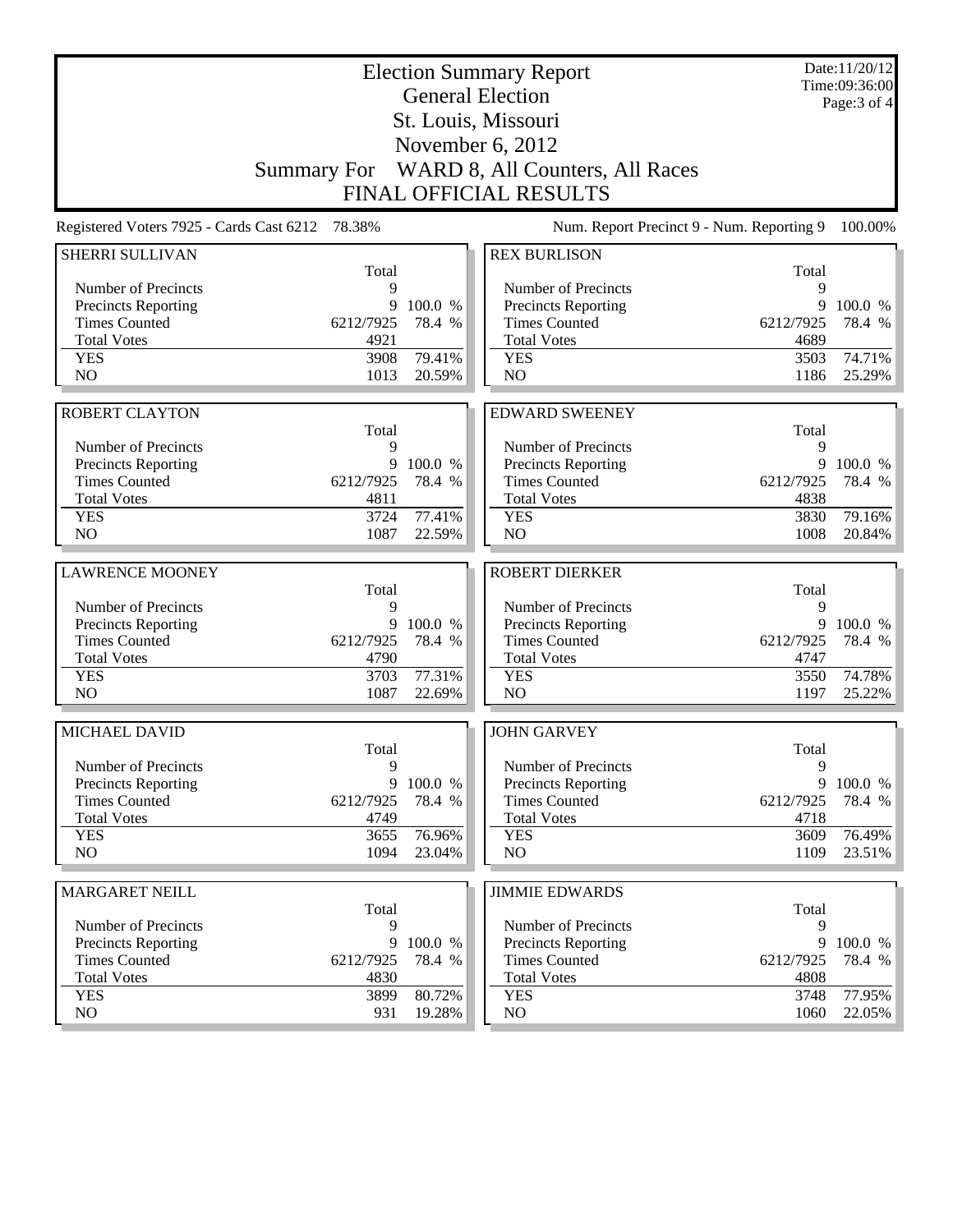|                                                   |                                                 | Date:11/20/12<br>Time:09:36:00 |                                            |           |             |
|---------------------------------------------------|-------------------------------------------------|--------------------------------|--------------------------------------------|-----------|-------------|
|                                                   |                                                 |                                | <b>General Election</b>                    |           | Page:4 of 4 |
|                                                   |                                                 |                                | St. Louis, Missouri                        |           |             |
|                                                   |                                                 |                                | November 6, 2012                           |           |             |
|                                                   | <b>Summary For</b>                              |                                | WARD 8, All Counters, All Races            |           |             |
|                                                   |                                                 |                                | <b>FINAL OFFICIAL RESULTS</b>              |           |             |
|                                                   | Registered Voters 7925 - Cards Cast 6212 78.38% |                                | Num. Report Precinct 9 - Num. Reporting 9  |           | 100.00%     |
| <b>JOAN MORIARTY</b>                              |                                                 |                                | <b>PROP B</b>                              |           |             |
|                                                   | Total                                           |                                |                                            | Total     |             |
| Number of Precincts                               | 9                                               |                                | Number of Precincts                        | 9         |             |
| <b>Precincts Reporting</b>                        | 9                                               | 100.0 %                        | Precincts Reporting                        | 9         | 100.0 %     |
| <b>Times Counted</b>                              | 6212/7925                                       | 78.4 %                         | <b>Times Counted</b>                       | 6212/7925 | 78.4 %      |
| <b>Total Votes</b>                                | 4762                                            |                                | <b>Total Votes</b>                         | 6028      |             |
| <b>YES</b>                                        | 3690                                            | 77.49%                         | <b>YES</b>                                 | 4235      | 70.26%      |
| N <sub>O</sub>                                    | 1072                                            | 22.51%                         | NO                                         | 1793      | 29.74%      |
|                                                   |                                                 |                                |                                            |           |             |
| <b>CALEA STOVALL-REID</b>                         |                                                 |                                | <b>PROPE</b>                               |           |             |
|                                                   | Total                                           |                                |                                            | Total     |             |
| Number of Precincts<br><b>Precincts Reporting</b> | 9                                               | 9 100.0 %                      | Number of Precincts<br>Precincts Reporting | 9<br>9    | 100.0 %     |
| <b>Times Counted</b>                              | 6212/7925                                       | 78.4 %                         | <b>Times Counted</b>                       | 6212/7925 | 78.4 %      |
| <b>Total Votes</b>                                | 4719                                            |                                | <b>Total Votes</b>                         | 5780      |             |
| <b>YES</b>                                        | 3648                                            | 77.30%                         | <b>YES</b>                                 | 2127      | 36.80%      |
| NO.                                               | 1071                                            | 22.70%                         | N <sub>O</sub>                             | 3653      | 63.20%      |
|                                                   |                                                 |                                |                                            |           |             |
|                                                   |                                                 |                                |                                            |           |             |
| THOMAS CLARK II                                   |                                                 |                                | <b>PROPR</b>                               |           |             |
|                                                   | Total                                           |                                |                                            | Total     |             |
| Number of Precincts                               | 9                                               |                                | Number of Precincts                        | 9         |             |
| Precincts Reporting                               | 9                                               | 100.0 %                        | Precincts Reporting                        | 9         | 100.0 %     |
| <b>Times Counted</b>                              | 6212/7925                                       | 78.4 %                         | <b>Times Counted</b>                       | 6212/7925 | 78.4 %      |
| <b>Total Votes</b>                                | 4704                                            |                                | <b>Total Votes</b>                         | 5615      |             |
| <b>YES</b>                                        | 3631                                            | 77.19%                         | <b>YES</b>                                 | 4156      | 74.02%      |
| N <sub>O</sub>                                    | 1073                                            | 22.81%                         | NO                                         | 1459      | 25.98%      |
| <b>CON AMEND 3</b>                                |                                                 |                                |                                            |           |             |
|                                                   | Total                                           |                                |                                            |           |             |
| Number of Precincts                               | 9                                               |                                |                                            |           |             |
| <b>Precincts Reporting</b>                        |                                                 | 9 100.0 %                      |                                            |           |             |
| <b>Times Counted</b>                              | 6212/7925                                       | 78.4 %                         |                                            |           |             |
| <b>Total Votes</b>                                | 5672                                            |                                |                                            |           |             |
| <b>YES</b>                                        | 1002                                            | 17.67%                         |                                            |           |             |
| NO                                                | 4670                                            | 82.33%                         |                                            |           |             |
|                                                   |                                                 |                                |                                            |           |             |
| PROP A                                            | Total                                           |                                |                                            |           |             |
| Number of Precincts                               | 9                                               |                                |                                            |           |             |
| Precincts Reporting                               | 9                                               | 100.0 %                        |                                            |           |             |
| <b>Times Counted</b>                              | 6212/7925                                       | 78.4 %                         |                                            |           |             |
| <b>Total Votes</b>                                | 5885                                            |                                |                                            |           |             |
| <b>YES</b><br>NO                                  | 3287<br>2598                                    | 55.85%<br>44.15%               |                                            |           |             |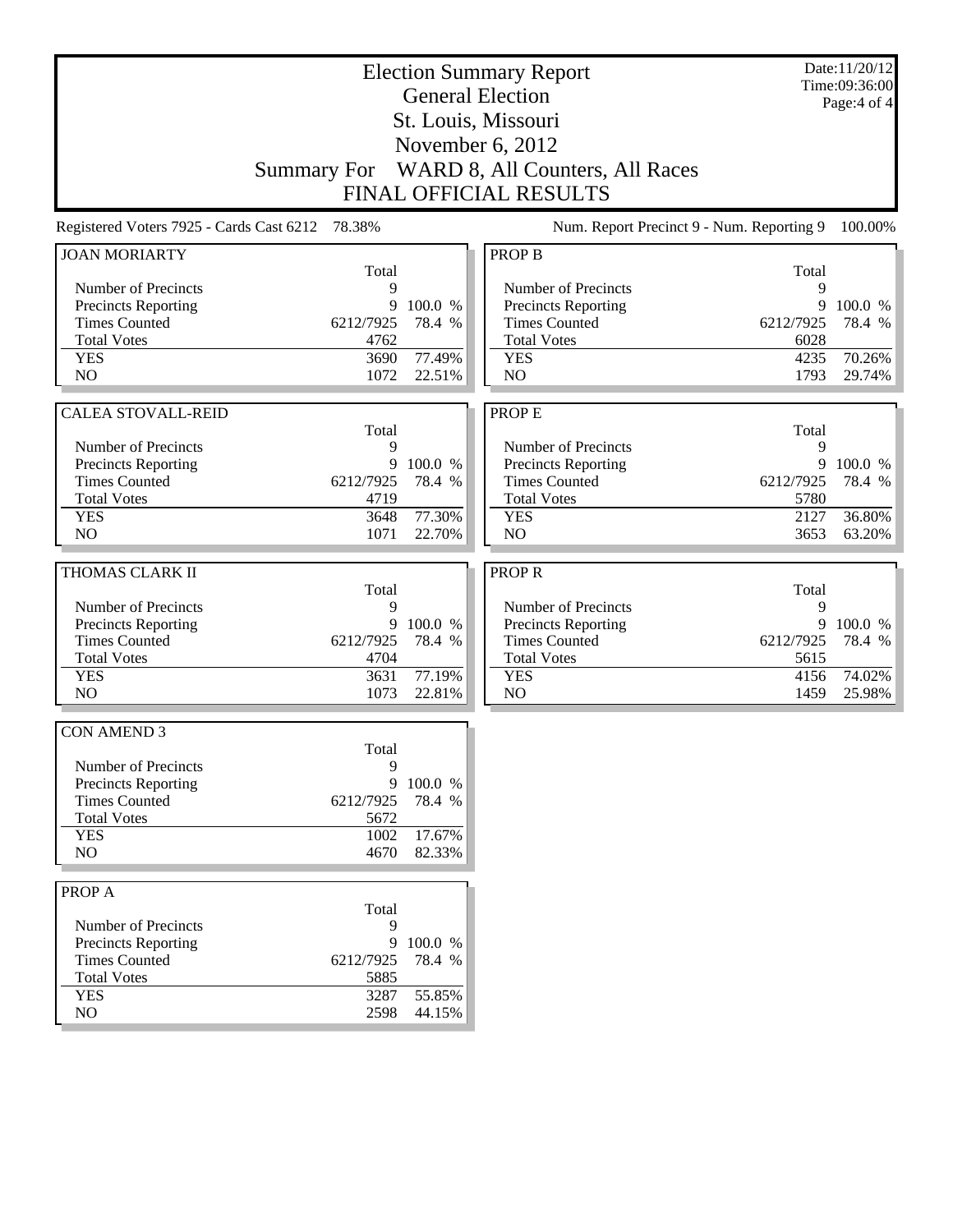| <b>Election Summary Report</b>                  |                    |           |                                           |           | Date:11/20/12<br>Time:09:35:47 |
|-------------------------------------------------|--------------------|-----------|-------------------------------------------|-----------|--------------------------------|
|                                                 |                    |           | <b>General Election</b>                   |           | Page:1 of 4                    |
|                                                 |                    |           | St. Louis, Missouri                       |           |                                |
|                                                 |                    |           |                                           |           |                                |
|                                                 |                    |           | November 6, 2012                          |           |                                |
|                                                 | <b>Summary For</b> |           | WARD 9, All Counters, All Races           |           |                                |
|                                                 |                    |           | <b>FINAL OFFICIAL RESULTS</b>             |           |                                |
| Registered Voters 6319 - Cards Cast 4507 71.32% |                    |           | Num. Report Precinct 9 - Num. Reporting 9 |           | 100.00%                        |
| <b>PRESIDENT</b>                                |                    |           | <b>SECR OF STATE</b>                      |           |                                |
|                                                 | Total              |           |                                           | Total     |                                |
| Number of Precincts                             | 9                  |           | Number of Precincts                       | 9         |                                |
| Precincts Reporting                             | 9                  | 100.0 %   | Precincts Reporting                       | 9         | 100.0 %                        |
| <b>Times Counted</b>                            | 4507/6319          | 71.3 %    | <b>Times Counted</b>                      | 4507/6319 | 71.3 %                         |
| <b>Total Votes</b>                              | 4493               |           | <b>Total Votes</b>                        | 4339      |                                |
| <b>OBAMA/BIDEN</b>                              | 3745               | 83.35%    | <b>JASON KANDER</b>                       | 3556      | 81.95%                         |
| ROMNEY/RYAN                                     | 620                | 13.80%    | <b>SHANE SCHOELLER</b>                    | 552       | 12.72%                         |
| JOHNSON/GRAY                                    | 95                 | 2.11%     | <b>CISSIE SPRAGINS</b>                    | 189       | 4.36%                          |
| GOODE/CLYMER                                    | 6                  | 0.13%     | <b>JUSTIN HARTER</b>                      | 35        | $0.81\%$                       |
| Write-in Votes                                  | 27                 | 0.60%     | Write-in Votes                            | 7         | $0.16\%$                       |
|                                                 |                    |           |                                           |           |                                |
| <b>US SENATOR</b>                               |                    |           | <b>STATE TREAS</b>                        | Total     |                                |
| Number of Precincts                             | Total<br>9         |           | Number of Precincts                       | 9         |                                |
| <b>Precincts Reporting</b>                      | 9                  | 100.0 %   | Precincts Reporting                       | 9         | 100.0 %                        |
| <b>Times Counted</b>                            | 4507/6319          | 71.3 %    | <b>Times Counted</b>                      | 4507/6319 | 71.3 %                         |
| <b>Total Votes</b>                              | 4466               |           | <b>Total Votes</b>                        | 4323      |                                |
| <b>CLAIRE MCCASKILL</b>                         | 3858               | 86.39%    | <b>CLINT ZWEIFEL</b>                      | 3541      | 81.91%                         |
| <b>TODD AKIN</b>                                | 447                | 10.01%    | <b>COLE MCNARY</b>                        | 563       | 13.02%                         |
| <b>JONATHAN DINE</b>                            | 153                | 3.43%     | <b>SEAN O'TOOLE</b>                       | 212       | 4.90%                          |
| Write-in Votes                                  | 8                  | 0.18%     | Write-in Votes                            | 7         | 0.16%                          |
|                                                 |                    |           |                                           |           |                                |
| <b>GOVERNOR</b>                                 |                    |           | <b>ATTY GENERAL</b>                       |           |                                |
|                                                 | Total              |           |                                           | Total     |                                |
| Number of Precincts                             | 9                  |           | Number of Precincts                       | 9         |                                |
| Precincts Reporting                             | 9                  | 100.0 %   | Precincts Reporting                       | 9         | 100.0 %                        |
| <b>Times Counted</b>                            | 4507/6319          | 71.3 %    | <b>Times Counted</b>                      | 4507/6319 | 71.3 %                         |
| <b>Total Votes</b>                              | 4426               |           | <b>Total Votes</b>                        | 4358      |                                |
| <b>JAY NIXON</b>                                | 3682               | 83.19%    | <b>CHRIS KOSTER</b>                       | 3642      | 83.57%                         |
| <b>DAVE SPENCE</b>                              | 565                | 12.77%    | <b>ED MARTIN</b>                          | 507       | 11.63%                         |
| <b>JIM HIGGINS</b>                              | 171                | 3.86%     | <b>DAVE BROWNING</b>                      | 206       | 4.73%                          |
| Write-in Votes                                  | 8                  | 0.18%     | Write-in Votes                            | 3         | 0.07%                          |
|                                                 |                    |           |                                           |           |                                |
| LT GOVERNOR                                     |                    |           | US REP DIST 1                             |           |                                |
|                                                 | Total              |           |                                           | Total     |                                |
| Number of Precincts                             | 9                  |           | Number of Precincts                       | 9         |                                |
| <b>Precincts Reporting</b>                      |                    | 9 100.0 % | <b>Precincts Reporting</b>                | 9         | 100.0 %                        |
| <b>Times Counted</b>                            | 4507/6319          | 71.3 %    | <b>Times Counted</b>                      | 4507/6319 | 71.3 %                         |
| <b>Total Votes</b>                              | 4369               |           | <b>Total Votes</b>                        | 4330      |                                |
| <b>SUSAN MONTEE</b>                             | 3451               | 78.99%    | <b>LACY CLAY</b>                          | 3443      | 79.52%                         |
| PETER KINDER                                    | 679                | 15.54%    | <b>ROBYN HAMLIN</b>                       | 612       | 14.13%                         |
| <b>MATTHEW COPPLE</b>                           | 150                | 3.43%     | ROBB CUNNINGHAM                           | 263       | 6.07%                          |
| <b>CYNTHIA DAVIS</b>                            | 82                 | 1.88%     | Write-in Votes                            | 12        | 0.28%                          |
| Write-in Votes                                  | 7                  | 0.16%     |                                           |           |                                |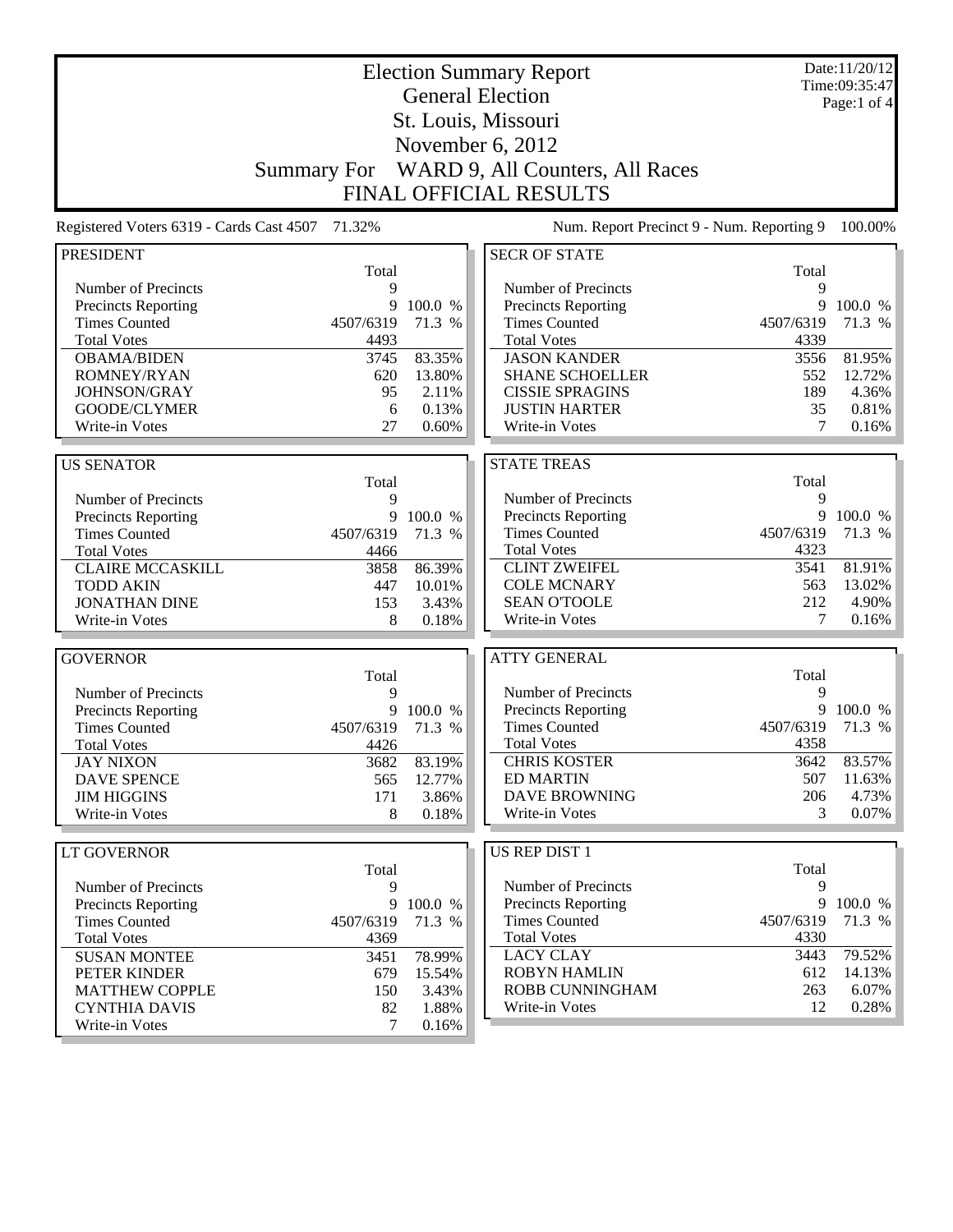|                                                                                                                       |              | Date:11/20/12<br>Time:09:35:47                                     |
|-----------------------------------------------------------------------------------------------------------------------|--------------|--------------------------------------------------------------------|
| <b>General Election</b>                                                                                               |              | Page: 2 of 4                                                       |
| St. Louis, Missouri                                                                                                   |              |                                                                    |
| November 6, 2012                                                                                                      |              |                                                                    |
| WARD 9, All Counters, All Races<br><b>Summary For</b>                                                                 |              |                                                                    |
| <b>FINAL OFFICIAL RESULTS</b>                                                                                         |              |                                                                    |
| Registered Voters 6319 - Cards Cast 4507 71.32%<br>Num. Report Precinct 9 - Num. Reporting 9                          |              | 100.00%                                                            |
| <b>CIRC ATTY</b><br>ST SEN DIST 5<br>Total                                                                            | Total        |                                                                    |
| Number of Precincts<br>Number of Precincts<br>9                                                                       | 9            |                                                                    |
| 9<br>100.0 %<br><b>Precincts Reporting</b><br>Precincts Reporting                                                     | 9            | 100.0 %                                                            |
| <b>Times Counted</b><br>4507/6319<br>71.3 %<br><b>Times Counted</b>                                                   | 4507/6319    | 71.3 %                                                             |
| <b>Total Votes</b><br>3852<br><b>Total Votes</b>                                                                      | 3907         |                                                                    |
| <b>JAMILAH NASHEED</b><br>97.77%<br><b>JENNIFER JOYCE</b><br>3766<br>Write-in Votes<br>86<br>2.23%<br>Write-in Votes  | 3854<br>53   | 98.64%                                                             |
|                                                                                                                       |              | 1.36%                                                              |
| ST REP DIST 78<br>PUBLIC ADMIN                                                                                        |              |                                                                    |
| Total<br>Number of Precincts<br>Number of Precincts                                                                   | Total<br>9   |                                                                    |
| 5<br>5 100.0 %<br><b>Precincts Reporting</b><br>Precincts Reporting                                                   | 9            | 100.0 %                                                            |
| <b>Times Counted</b><br>2992/4151<br>72.1 %<br><b>Times Counted</b>                                                   | 4507/6319    | 71.3 %                                                             |
| <b>Total Votes</b><br>2477<br><b>Total Votes</b>                                                                      | 4177         |                                                                    |
| PENNY HUBBARD<br>97.94%<br><b>GERARD NESTER</b><br>2426                                                               | 3347         | 80.13%                                                             |
| 51<br><b>JUSTIN STROHM</b><br>Write-in Votes<br>2.06%                                                                 | 563          | 13.48%                                                             |
| <b>ELSTON MCCOWAN</b>                                                                                                 | 261          | 6.25%                                                              |
| Write-in Votes                                                                                                        | 6            | 0.14%                                                              |
| ST REP DIST 79                                                                                                        |              |                                                                    |
| Total                                                                                                                 |              |                                                                    |
| <b>SHERIFF</b><br>Number of Precincts                                                                                 |              |                                                                    |
| Precincts Reporting<br>1 100.0 %                                                                                      | Total        |                                                                    |
| <b>Times Counted</b><br>234/321<br>72.9 %<br>Number of Precincts                                                      | 9<br>9       |                                                                    |
| <b>Total Votes</b><br>185<br>Precincts Reporting<br><b>MICHAEL BUTLER</b><br><b>Times Counted</b><br>180<br>97.30%    | 4507/6319    |                                                                    |
| <b>Total Votes</b><br>Write-in Votes<br>5<br>2.70%                                                                    | 4213         |                                                                    |
| <b>JIM MURPHY</b>                                                                                                     | 3573         |                                                                    |
| ROBERT STERNBERG<br>ST REP DIST 80                                                                                    | 623          |                                                                    |
| Write-in Votes<br>Total                                                                                               | 17           |                                                                    |
| Number of Precincts<br>1                                                                                              |              |                                                                    |
| 1 100.0 %<br><b>CITY TREAS</b><br><b>Precincts Reporting</b>                                                          |              |                                                                    |
| <b>Times Counted</b><br>66/78<br>84.6 %                                                                               | Total        |                                                                    |
| Number of Precincts<br><b>Total Votes</b><br>59                                                                       | 9<br>9       |                                                                    |
| 59<br>100.00%<br>Precincts Reporting<br>MIKE COLONA<br><b>Times Counted</b><br>Write-in Votes<br>$0.00\%$<br>$\theta$ | 4507/6319    |                                                                    |
| <b>Total Votes</b>                                                                                                    | 4236         |                                                                    |
| <b>TISHAURA JONES</b><br>ST REP DIST 81                                                                               | 3265         |                                                                    |
| <b>TIM BACHMANN</b><br>Total                                                                                          | 688          | 100.0 %<br>84.81%<br>0.40%<br>71.3 %<br>77.08%                     |
| <b>ANTHONY STEVENS</b><br>Number of Precincts<br>2                                                                    | 275          |                                                                    |
| Write-in Votes<br>$\overline{2}$<br>Precincts Reporting<br>100.0 %                                                    | 8            |                                                                    |
| <b>Times Counted</b><br>1215/1769<br>68.7 %                                                                           |              |                                                                    |
| <b>GEORGE DRAPER III</b><br><b>Total Votes</b><br>1064                                                                |              |                                                                    |
| 98.97%<br><b>JACOB HUMMEL</b><br>1053                                                                                 | Total        |                                                                    |
| Number of Precincts<br>Write-in Votes<br>11<br>1.03%                                                                  | 9<br>9       |                                                                    |
| Precincts Reporting<br><b>Times Counted</b>                                                                           | 4507/6319    | 71.3 %<br>14.79%<br>100.0 %<br>16.24%<br>6.49%<br>0.19%<br>100.0 % |
| <b>Total Votes</b>                                                                                                    | 3799         | 71.3 %                                                             |
| <b>YES</b><br>NO                                                                                                      | 2779<br>1020 | 73.15%<br>26.85%                                                   |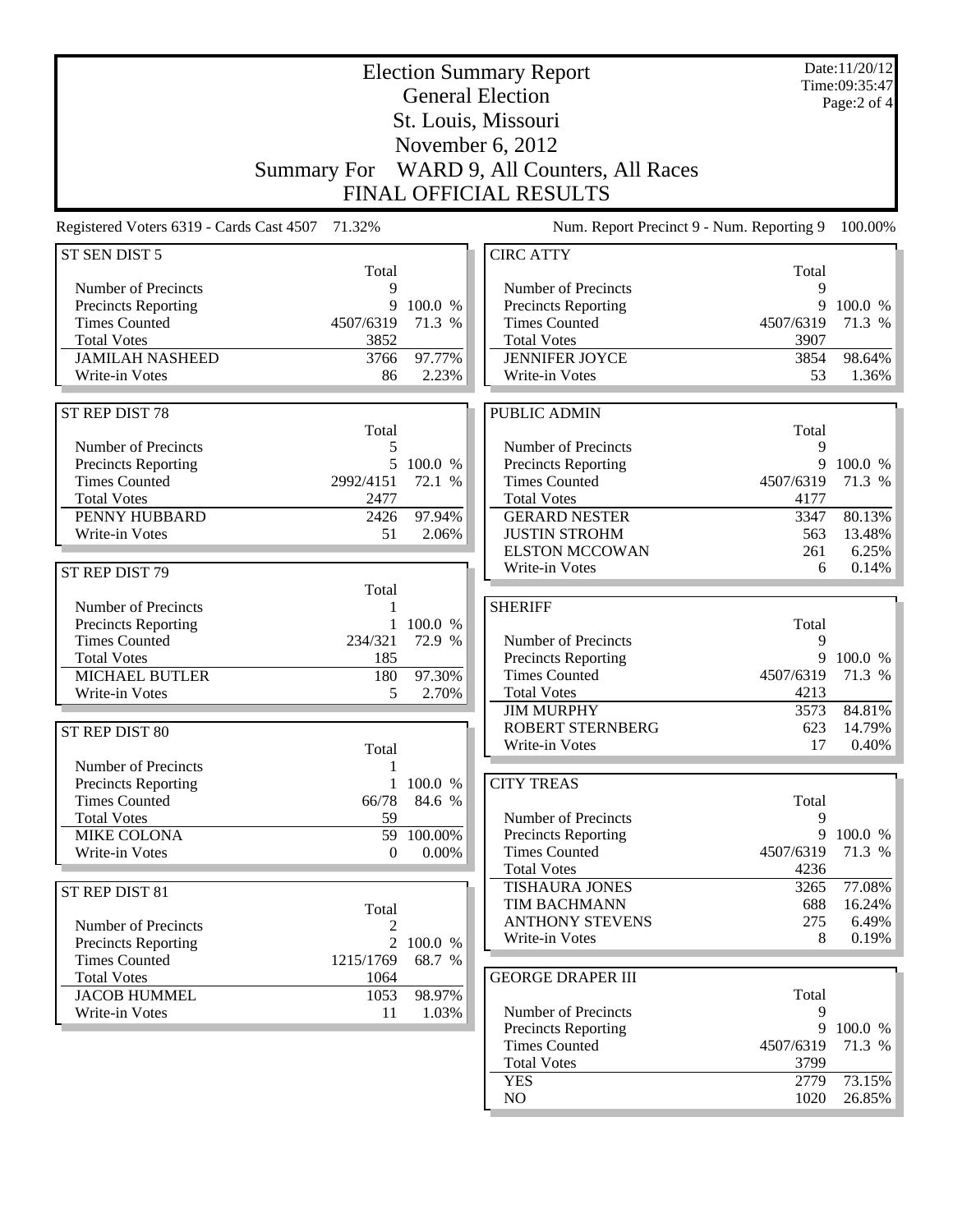|                                                 |                   | Date:11/20/12<br>Time:09:35:47 |                                             |                   |              |
|-------------------------------------------------|-------------------|--------------------------------|---------------------------------------------|-------------------|--------------|
|                                                 |                   |                                | <b>General Election</b>                     |                   | Page: 3 of 4 |
|                                                 |                   |                                | St. Louis, Missouri                         |                   |              |
|                                                 |                   |                                | November 6, 2012                            |                   |              |
|                                                 |                   |                                | Summary For WARD 9, All Counters, All Races |                   |              |
|                                                 |                   |                                | <b>FINAL OFFICIAL RESULTS</b>               |                   |              |
| Registered Voters 6319 - Cards Cast 4507 71.32% |                   |                                | Num. Report Precinct 9 - Num. Reporting 9   |                   | 100.00%      |
| GARY GAERTNER, JR.                              |                   |                                | <b>MARGARET NEILL</b>                       |                   |              |
| Number of Precincts                             | Total<br>9        |                                | Number of Precincts                         | Total<br>9        |              |
| <b>Precincts Reporting</b>                      | 9                 | 100.0 %                        | Precincts Reporting                         | 9                 | 100.0 %      |
| <b>Times Counted</b>                            | 4507/6319         | 71.3 %                         | <b>Times Counted</b>                        | 4507/6319         | 71.3 %       |
| <b>Total Votes</b>                              | 3781              |                                | <b>Total Votes</b>                          | 3675              |              |
| <b>YES</b>                                      | 2736              | 72.36%                         | <b>YES</b>                                  | 2761              | 75.13%       |
| NO                                              | 1045              | 27.64%                         | NO                                          | 914               | 24.87%       |
|                                                 |                   |                                |                                             |                   |              |
| <b>SHERRI SULLIVAN</b>                          | Total             |                                | <b>REX BURLISON</b>                         | Total             |              |
| Number of Precincts                             | 9                 |                                | Number of Precincts                         | 9                 |              |
| <b>Precincts Reporting</b>                      | 9                 | 100.0 %                        | Precincts Reporting                         | 9                 | 100.0 %      |
| <b>Times Counted</b>                            | 4507/6319         | 71.3 %                         | <b>Times Counted</b>                        | 4507/6319         | 71.3 %       |
| <b>Total Votes</b>                              | 3767              |                                | <b>Total Votes</b>                          | 3642              |              |
| <b>YES</b>                                      | 2860              | 75.92%                         | <b>YES</b>                                  | 2559              | 70.26%       |
| NO                                              | 907               | 24.08%                         | NO                                          | 1083              | 29.74%       |
| <b>ROBERT CLAYTON</b>                           |                   |                                | <b>EDWARD SWEENEY</b>                       |                   |              |
|                                                 | Total             |                                |                                             | Total             |              |
| Number of Precincts                             | 9                 |                                | Number of Precincts                         | 9                 |              |
| <b>Precincts Reporting</b>                      | 9                 | 100.0 %                        | Precincts Reporting                         | 9                 | 100.0 %      |
| <b>Times Counted</b>                            | 4507/6319         | 71.3 %                         | <b>Times Counted</b>                        | 4507/6319         | 71.3 %       |
| <b>Total Votes</b>                              | 3720              |                                | <b>Total Votes</b>                          | 3658              |              |
| <b>YES</b>                                      | 2691              | 72.34%                         | <b>YES</b>                                  | 2653              | 72.53%       |
| N <sub>O</sub>                                  | 1029              | 27.66%                         | N <sub>O</sub>                              | 1005              | 27.47%       |
| <b>LAWRENCE MOONEY</b>                          |                   |                                | <b>ROBERT DIERKER</b>                       |                   |              |
|                                                 | Total             |                                |                                             | Total             |              |
| Number of Precincts                             | 9                 |                                | Number of Precincts                         | 9                 |              |
| <b>Precincts Reporting</b>                      | 9                 | 100.0 %                        | <b>Precincts Reporting</b>                  | 9                 | 100.0 %      |
| <b>Times Counted</b><br><b>Total Votes</b>      | 4507/6319<br>3701 | 71.3 %                         | <b>Times Counted</b><br><b>Total Votes</b>  | 4507/6319<br>3666 | 71.3 %       |
| <b>YES</b>                                      | 2673              | 72.22%                         | <b>YES</b>                                  | 2604              | 71.03%       |
| NO.                                             | 1028              | 27.78%                         | NO                                          | 1062              | 28.97%       |
|                                                 |                   |                                |                                             |                   |              |
| MICHAEL DAVID                                   |                   |                                | <b>JOHN GARVEY</b>                          |                   |              |
|                                                 | Total             |                                |                                             | Total             |              |
| Number of Precincts                             | 9                 |                                | Number of Precincts                         | 9                 |              |
| <b>Precincts Reporting</b>                      | 9                 | 100.0 %                        | <b>Precincts Reporting</b>                  | 9                 | 100.0 %      |
| <b>Times Counted</b><br><b>Total Votes</b>      | 4507/6319<br>3661 | 71.3 %                         | <b>Times Counted</b><br><b>Total Votes</b>  | 4507/6319<br>3655 | 71.3 %       |
| <b>YES</b>                                      |                   | 73.67%                         | <b>YES</b>                                  | 2666              | 72.94%       |
|                                                 |                   |                                |                                             |                   |              |
| NO                                              | 2697<br>964       | 26.33%                         | NO                                          | 989               | 27.06%       |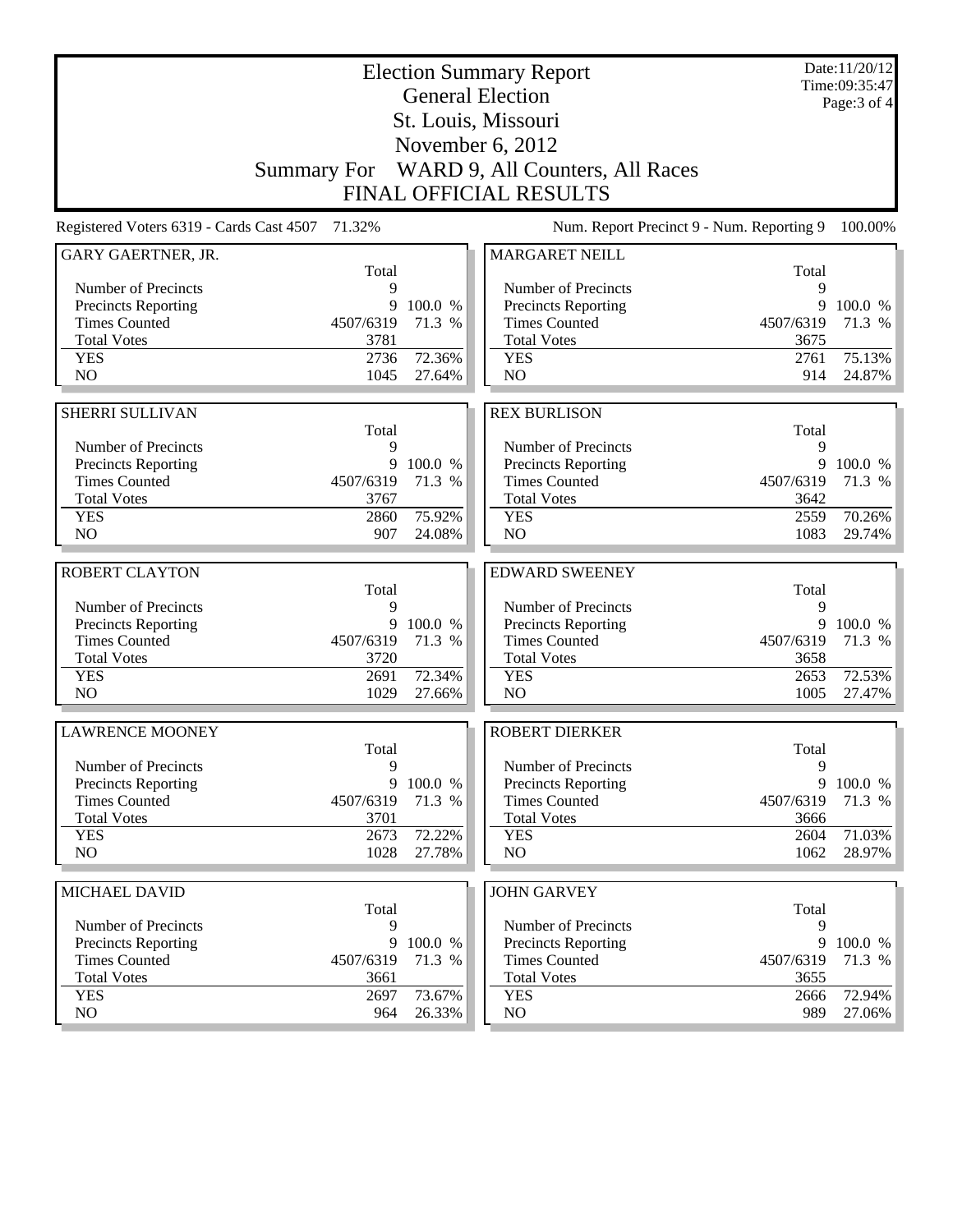| <b>Election Summary Report</b>                  |                    |         |                                                   |           | Date:11/20/12<br>Time:09:35:47 |
|-------------------------------------------------|--------------------|---------|---------------------------------------------------|-----------|--------------------------------|
|                                                 |                    |         | <b>General Election</b>                           |           | Page:4 of 4                    |
|                                                 |                    |         | St. Louis, Missouri                               |           |                                |
|                                                 |                    |         | November 6, 2012                                  |           |                                |
|                                                 |                    |         |                                                   |           |                                |
|                                                 | <b>Summary For</b> |         | WARD 9, All Counters, All Races                   |           |                                |
|                                                 |                    |         | <b>FINAL OFFICIAL RESULTS</b>                     |           |                                |
| Registered Voters 6319 - Cards Cast 4507 71.32% |                    |         | Num. Report Precinct 9 - Num. Reporting 9         |           | 100.00%                        |
| <b>JIMMIE EDWARDS</b>                           |                    |         | PROP A                                            |           |                                |
|                                                 | Total              |         |                                                   | Total     |                                |
| Number of Precincts<br>Precincts Reporting      | 9<br>9             | 100.0 % | Number of Precincts<br><b>Precincts Reporting</b> | 9         | 9 100.0 %                      |
| <b>Times Counted</b>                            | 4507/6319          | 71.3 %  | <b>Times Counted</b>                              | 4507/6319 | 71.3 %                         |
| <b>Total Votes</b>                              | 3685               |         | <b>Total Votes</b>                                | 4276      |                                |
| <b>YES</b>                                      | 2747               | 74.55%  | <b>YES</b>                                        | 2460      | 57.53%                         |
| N <sub>O</sub>                                  | 938                | 25.45%  | N <sub>O</sub>                                    | 1816      | 42.47%                         |
|                                                 |                    |         |                                                   |           |                                |
| <b>JOAN MORIARTY</b>                            |                    |         | <b>PROP B</b>                                     |           |                                |
|                                                 | Total              |         |                                                   | Total     |                                |
| Number of Precincts                             | 9                  |         | Number of Precincts                               | 9         |                                |
| Precincts Reporting                             | 9                  | 100.0 % | Precincts Reporting                               |           | 9 100.0 %                      |
| <b>Times Counted</b>                            | 4507/6319          | 71.3 %  | <b>Times Counted</b>                              | 4507/6319 | 71.3 %                         |
| <b>Total Votes</b>                              | 3665               |         | <b>Total Votes</b>                                | 4374      |                                |
| <b>YES</b>                                      | 2702               | 73.72%  | <b>YES</b>                                        | 2494      | 57.02%                         |
| NO.                                             | 963                | 26.28%  | N <sub>O</sub>                                    | 1880      | 42.98%                         |
| <b>CALEA STOVALL-REID</b>                       |                    |         | <b>PROPE</b>                                      |           |                                |
|                                                 | Total              |         |                                                   | Total     |                                |
| Number of Precincts                             | 9                  |         | Number of Precincts                               | 9         |                                |
| <b>Precincts Reporting</b>                      | 9                  | 100.0 % | <b>Precincts Reporting</b>                        |           | 9 100.0 %                      |
| <b>Times Counted</b>                            | 4507/6319          | 71.3 %  | <b>Times Counted</b>                              | 4507/6319 | 71.3 %                         |
| <b>Total Votes</b>                              | 3651               |         | <b>Total Votes</b>                                | 4207      |                                |
| <b>YES</b>                                      | 2683               | 73.49%  | <b>YES</b>                                        | 1865      | 44.33%                         |
| N <sub>O</sub>                                  | 968                | 26.51%  | N <sub>O</sub>                                    | 2342      | 55.67%                         |
| THOMAS CLARK II                                 |                    |         | <b>PROPR</b>                                      |           |                                |
|                                                 | Total              |         |                                                   | Total     |                                |
| Number of Precincts                             | 9                  |         | Number of Precincts                               | 9         |                                |
| <b>Precincts Reporting</b>                      | 9                  | 100.0 % | <b>Precincts Reporting</b>                        |           | 9 100.0 %                      |
| <b>Times Counted</b>                            | 4507/6319          | 71.3 %  | <b>Times Counted</b>                              | 4507/6319 | 71.3 %                         |
| <b>Total Votes</b>                              | 3645               |         | <b>Total Votes</b>                                | 4126      |                                |
| <b>YES</b>                                      | 2670               | 73.25%  | <b>YES</b>                                        | 2643      | 64.06%                         |
| NO                                              | 975                | 26.75%  | NO                                                | 1483      | 35.94%                         |
|                                                 |                    |         |                                                   |           |                                |
| <b>CON AMEND 3</b>                              | Total              |         |                                                   |           |                                |
| Number of Precincts                             | 9                  |         |                                                   |           |                                |
| Precincts Reporting                             | 9                  | 100.0 % |                                                   |           |                                |
| <b>Times Counted</b>                            | 4507/6319          | 71.3 %  |                                                   |           |                                |
| <b>Total Votes</b>                              | 4115               |         |                                                   |           |                                |
| <b>YES</b>                                      | 1073               | 26.08%  |                                                   |           |                                |
| NO                                              | 3042               | 73.92%  |                                                   |           |                                |
|                                                 |                    |         |                                                   |           |                                |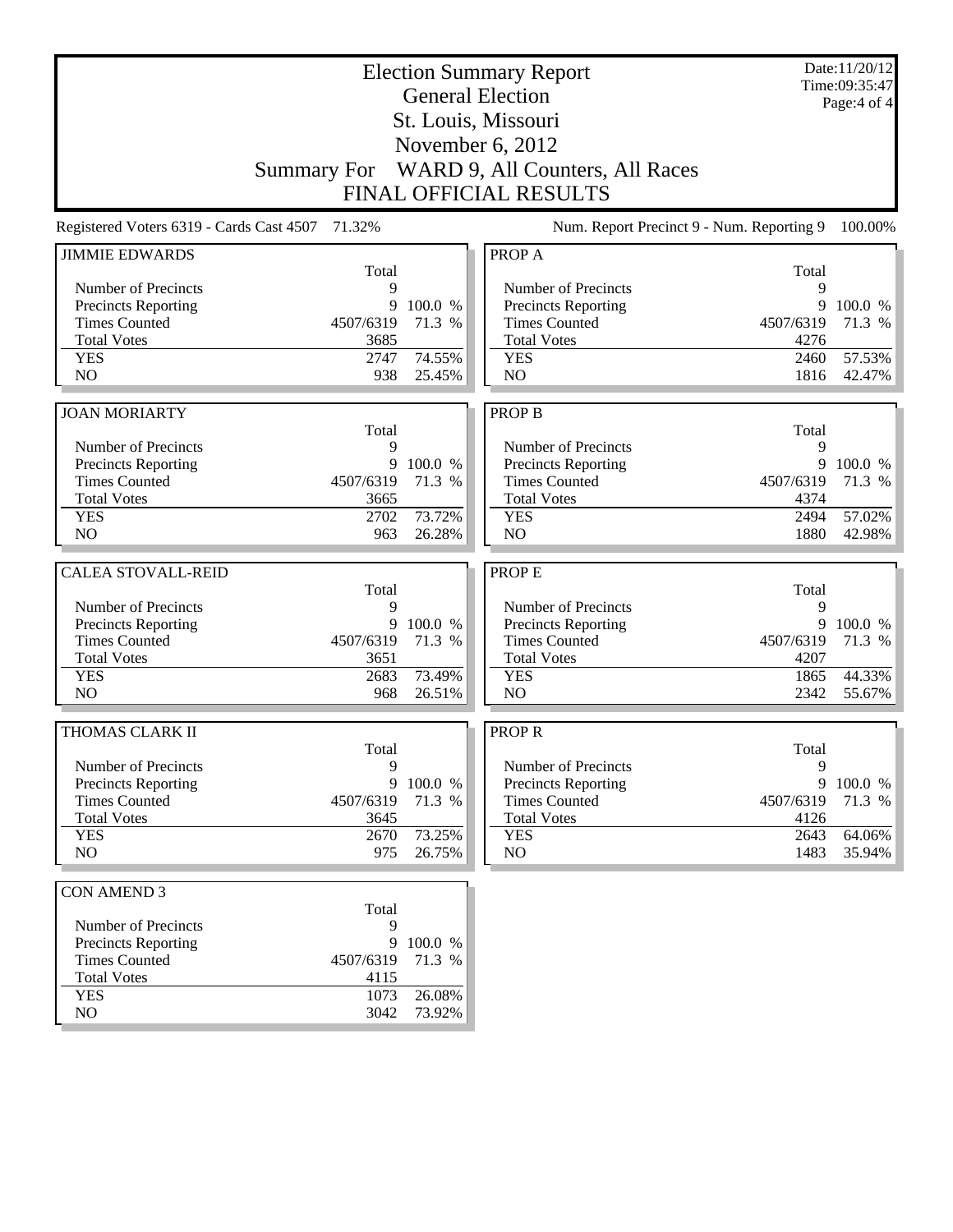| <b>Election Summary Report</b>                  |                    |           |                                           | Date:11/20/12<br>Time:09:35:46 |             |
|-------------------------------------------------|--------------------|-----------|-------------------------------------------|--------------------------------|-------------|
|                                                 |                    |           | <b>General Election</b>                   |                                | Page:1 of 4 |
|                                                 |                    |           | St. Louis, Missouri                       |                                |             |
|                                                 |                    |           |                                           |                                |             |
|                                                 |                    |           | November 6, 2012                          |                                |             |
|                                                 | <b>Summary For</b> |           | WARD 10, All Counters, All Races          |                                |             |
|                                                 |                    |           | <b>FINAL OFFICIAL RESULTS</b>             |                                |             |
| Registered Voters 6809 - Cards Cast 5136 75.43% |                    |           | Num. Report Precinct 9 - Num. Reporting 9 |                                | 100.00%     |
| <b>PRESIDENT</b>                                |                    |           | <b>SECR OF STATE</b>                      |                                |             |
|                                                 | Total              |           |                                           | Total                          |             |
| Number of Precincts                             | 9                  |           | Number of Precincts                       | 9                              |             |
| Precincts Reporting                             | 9                  | 100.0 %   | Precincts Reporting                       | 9                              | 100.0 %     |
| <b>Times Counted</b>                            | 5136/6809          | 75.4 %    | <b>Times Counted</b>                      | 5136/6809                      | 75.4 %      |
| <b>Total Votes</b>                              | 5097               |           | <b>Total Votes</b>                        | 4875                           |             |
| <b>OBAMA/BIDEN</b>                              | 3507               | 68.81%    | <b>JASON KANDER</b>                       | 3511                           | 72.02%      |
| ROMNEY/RYAN                                     | 1427               | 28.00%    | <b>SHANE SCHOELLER</b>                    | 1138                           | 23.34%      |
| JOHNSON/GRAY                                    | 117                | 2.30%     | <b>CISSIE SPRAGINS</b>                    | 196                            | 4.02%       |
| GOODE/CLYMER                                    | 18                 | 0.35%     | <b>JUSTIN HARTER</b>                      | 25                             | 0.51%       |
| Write-in Votes                                  | 28                 | 0.55%     | Write-in Votes                            | 5                              | 0.10%       |
|                                                 |                    |           |                                           |                                |             |
| <b>US SENATOR</b>                               |                    |           | <b>STATE TREAS</b>                        |                                |             |
|                                                 | Total              |           |                                           | Total                          |             |
| Number of Precincts                             | 9                  |           | Number of Precincts                       | 9                              |             |
| Precincts Reporting                             |                    | 9 100.0 % | <b>Precincts Reporting</b>                | 9                              | 100.0 %     |
| <b>Times Counted</b>                            | 5136/6809          | 75.4 %    | <b>Times Counted</b>                      | 5136/6809                      | 75.4 %      |
| <b>Total Votes</b>                              | 5041               |           | <b>Total Votes</b>                        | 4862                           |             |
| <b>CLAIRE MCCASKILL</b>                         | 3847               | 76.31%    | <b>CLINT ZWEIFEL</b>                      | 3503                           | 72.05%      |
| <b>TODD AKIN</b>                                | 921                | 18.27%    | <b>COLE MCNARY</b>                        | 1075                           | 22.11%      |
| <b>JONATHAN DINE</b>                            | 268                | 5.32%     | <b>SEAN O'TOOLE</b>                       | 276                            | 5.68%       |
| Write-in Votes                                  | 5                  | 0.10%     | Write-in Votes                            | 8                              | 0.16%       |
|                                                 |                    |           |                                           |                                |             |
| <b>GOVERNOR</b>                                 |                    |           | <b>ATTY GENERAL</b>                       |                                |             |
|                                                 | Total              |           |                                           | Total                          |             |
| Number of Precincts                             | 9                  |           | Number of Precincts                       | 9                              |             |
| Precincts Reporting                             | 9                  | 100.0 %   | Precincts Reporting                       |                                | 9 100.0 %   |
| <b>Times Counted</b>                            | 5136/6809          | 75.4 %    | <b>Times Counted</b>                      | 5136/6809                      | 75.4 %      |
| <b>Total Votes</b>                              | 5015               |           | <b>Total Votes</b>                        | 4915                           |             |
| <b>JAY NIXON</b>                                | 3694               | 73.66%    | <b>CHRIS KOSTER</b>                       | 3654                           | 74.34%      |
| <b>DAVE SPENCE</b>                              | 1131               | 22.55%    | <b>ED MARTIN</b>                          | 1041                           | 21.18%      |
| <b>JIM HIGGINS</b>                              | 186                | 3.71%     | <b>DAVE BROWNING</b>                      | 215                            | 4.37%       |
| Write-in Votes                                  | 4                  | 0.08%     | Write-in Votes                            | 5                              | 0.10%       |
|                                                 |                    |           |                                           |                                |             |
| <b>LT GOVERNOR</b>                              |                    |           | US REP DIST 1                             |                                |             |
|                                                 | Total              |           |                                           | Total                          |             |
| Number of Precincts                             | 9                  |           | Number of Precincts                       | 9                              |             |
| Precincts Reporting                             |                    | 9 100.0 % | <b>Precincts Reporting</b>                | 9                              | 100.0 %     |
| <b>Times Counted</b>                            | 5136/6809          | 75.4 %    | <b>Times Counted</b>                      | 5136/6809                      | 75.4 %      |
| <b>Total Votes</b>                              | 4915               |           | <b>Total Votes</b>                        | 4821                           |             |
| <b>SUSAN MONTEE</b>                             | 3312               | 67.39%    | <b>LACY CLAY</b>                          | 3284                           | 68.12%      |
| PETER KINDER                                    | 1339               | 27.24%    | <b>ROBYN HAMLIN</b>                       | 1246                           | 25.85%      |
| <b>MATTHEW COPPLE</b>                           | 187                | 3.80%     | ROBB CUNNINGHAM                           | 282                            | 5.85%       |
| <b>CYNTHIA DAVIS</b>                            | 72                 | 1.46%     | Write-in Votes                            | 9                              | 0.19%       |
| Write-in Votes                                  | 5                  | 0.10%     |                                           |                                |             |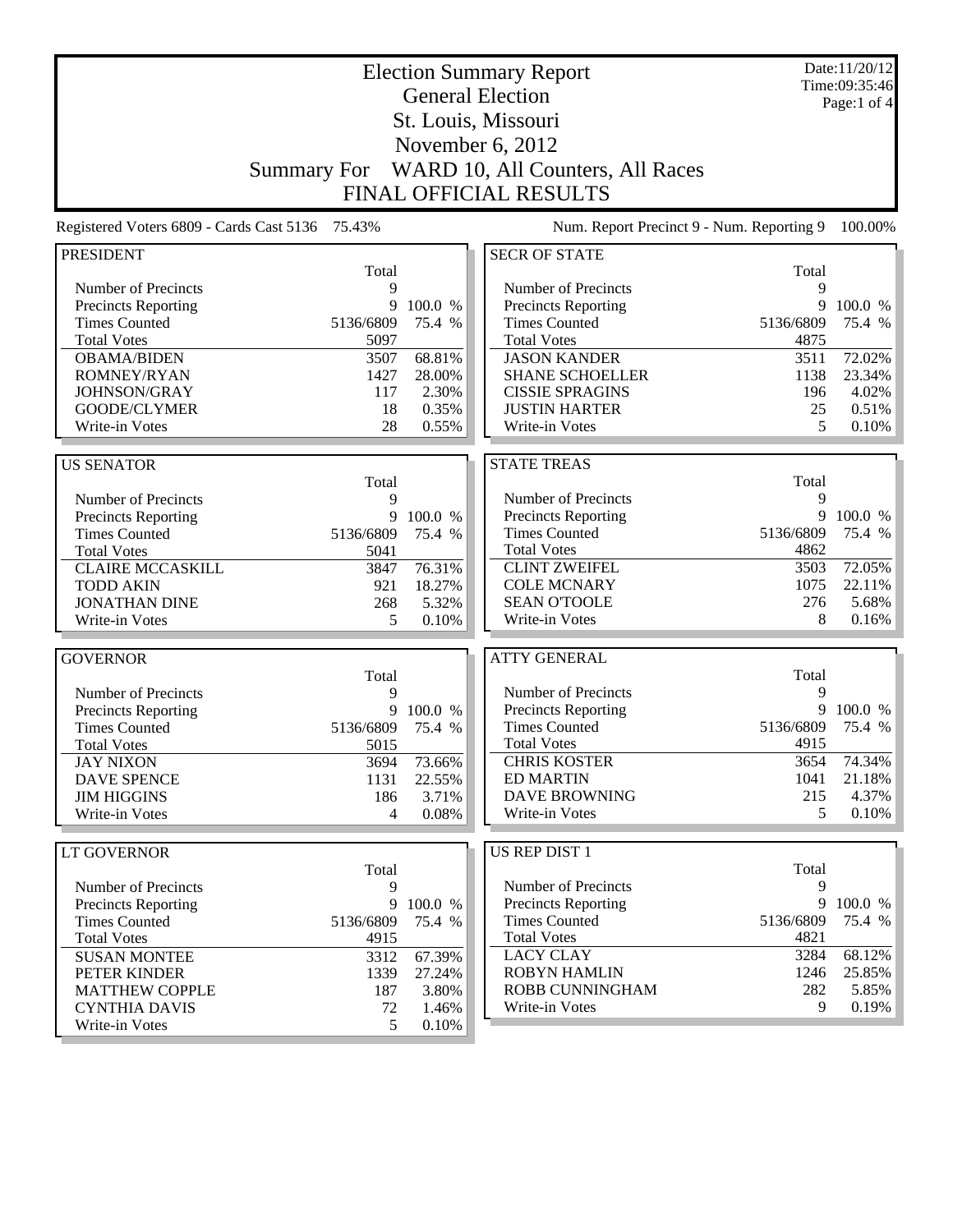| <b>Election Summary Report</b><br><b>General Election</b> |                    |                 |                                                   |                   | Date:11/20/12<br>Time:09:35:46 |
|-----------------------------------------------------------|--------------------|-----------------|---------------------------------------------------|-------------------|--------------------------------|
|                                                           |                    |                 | St. Louis, Missouri                               |                   | Page:2 of 4                    |
|                                                           |                    |                 |                                                   |                   |                                |
|                                                           |                    |                 | November 6, 2012                                  |                   |                                |
|                                                           | <b>Summary For</b> |                 | WARD 10, All Counters, All Races                  |                   |                                |
|                                                           |                    |                 | <b>FINAL OFFICIAL RESULTS</b>                     |                   |                                |
| Registered Voters 6809 - Cards Cast 5136 75.43%           |                    |                 | Num. Report Precinct 9 - Num. Reporting 9         |                   | 100.00%                        |
| ST SEN DIST 5                                             | Total              |                 | <b>SHERIFF</b>                                    | Total             |                                |
| Number of Precincts                                       | 1                  |                 | Number of Precincts                               | 9                 |                                |
| Precincts Reporting                                       |                    | 100.0 %         | Precincts Reporting                               | 9                 | 100.0 %                        |
| <b>Times Counted</b>                                      | 782/1089           | 71.8 %          | <b>Times Counted</b>                              | 5136/6809         | 75.4 %                         |
| <b>Total Votes</b>                                        | 657                |                 | <b>Total Votes</b>                                | 4722              |                                |
| <b>JAMILAH NASHEED</b><br>Write-in Votes                  | 642<br>15          | 97.72%<br>2.28% | <b>JIM MURPHY</b><br><b>ROBERT STERNBERG</b>      | 3669<br>1042      | 77.70%<br>22.07%               |
|                                                           |                    |                 | Write-in Votes                                    | 11                | 0.23%                          |
| ST REP DIST 80                                            |                    |                 |                                                   |                   |                                |
|                                                           | Total              |                 | <b>CITY TREAS</b>                                 |                   |                                |
| Number of Precincts                                       | 7                  |                 |                                                   | Total             |                                |
| Precincts Reporting                                       | 7                  | 100.0 %         | Number of Precincts                               | 9                 |                                |
| <b>Times Counted</b>                                      | 4065/5494          | 74.0 %          | Precincts Reporting                               | 9                 | 100.0 %                        |
| <b>Total Votes</b><br><b>MIKE COLONA</b>                  | 3367<br>3312       | 98.37%          | <b>Times Counted</b><br><b>Total Votes</b>        | 5136/6809<br>4704 | 75.4 %                         |
| Write-in Votes                                            | 55                 | 1.63%           | <b>TISHAURA JONES</b>                             | 2942              | 62.54%                         |
|                                                           |                    |                 | TIM BACHMANN                                      | 1446              | 30.74%                         |
| ST REP DIST 83                                            |                    |                 | <b>ANTHONY STEVENS</b>                            | 312               | 6.63%                          |
|                                                           | Total              |                 | Write-in Votes                                    | 4                 | 0.09%                          |
| Number of Precincts                                       | 2                  |                 |                                                   |                   |                                |
| Precincts Reporting                                       | 2                  | 100.0 %         | <b>GEORGE DRAPER III</b>                          |                   |                                |
| <b>Times Counted</b>                                      | 1071/1315          | 81.4 %          |                                                   | Total             |                                |
| <b>Total Votes</b><br><b>GINA MITTEN</b>                  | 831<br>819         | 98.56%          | Number of Precincts<br>Precincts Reporting        | 9<br>9            | 100.0 %                        |
| Write-in Votes                                            | 12                 | 1.44%           | <b>Times Counted</b>                              | 5136/6809         | 75.4 %                         |
|                                                           |                    |                 | <b>Total Votes</b>                                | 4183              |                                |
| <b>CIRC ATTY</b>                                          |                    |                 | <b>YES</b>                                        | 3026              | 72.34%                         |
|                                                           | Total              |                 | NO                                                | 1157              | 27.66%                         |
| Number of Precincts                                       | 9                  |                 |                                                   |                   |                                |
| Precincts Reporting                                       | 9                  | 100.0 %         | GARY GAERTNER, JR.                                |                   |                                |
| <b>Times Counted</b>                                      | 5136/6809          | 75.4 %          |                                                   | Total             |                                |
| <b>Total Votes</b><br><b>JENNIFER JOYCE</b>               | 4242<br>4182       | 98.59%          | Number of Precincts<br>Precincts Reporting        | 9<br>9            | 100.0 %                        |
| Write-in Votes                                            | 60                 | 1.41%           | <b>Times Counted</b>                              | 5136/6809         | 75.4 %                         |
|                                                           |                    |                 | <b>Total Votes</b>                                | 4174              |                                |
| <b>PUBLIC ADMIN</b>                                       |                    |                 | <b>YES</b>                                        | 3028              | 72.54%                         |
|                                                           | Total              |                 | NO                                                | 1146              | 27.46%                         |
| Number of Precincts                                       | 9                  |                 |                                                   |                   |                                |
| Precincts Reporting                                       | 9                  | 100.0 %         | SHERRI SULLIVAN                                   |                   |                                |
| <b>Times Counted</b>                                      | 5136/6809          | 75.4 %          |                                                   | Total             |                                |
| <b>Total Votes</b><br><b>GERARD NESTER</b>                | 4646<br>3300       | 71.03%          | Number of Precincts<br><b>Precincts Reporting</b> | 9<br>9            | 100.0 %                        |
| <b>JUSTIN STROHM</b>                                      | 1095               | 23.57%          | <b>Times Counted</b>                              | 5136/6809         | 75.4 %                         |
| <b>ELSTON MCCOWAN</b>                                     | 243                | 5.23%           | <b>Total Votes</b>                                | 4143              |                                |
| Write-in Votes                                            | 8                  | 0.17%           | <b>YES</b>                                        | 3060              | 73.86%                         |
|                                                           |                    |                 | NO                                                | 1083              | $26.14\%$                      |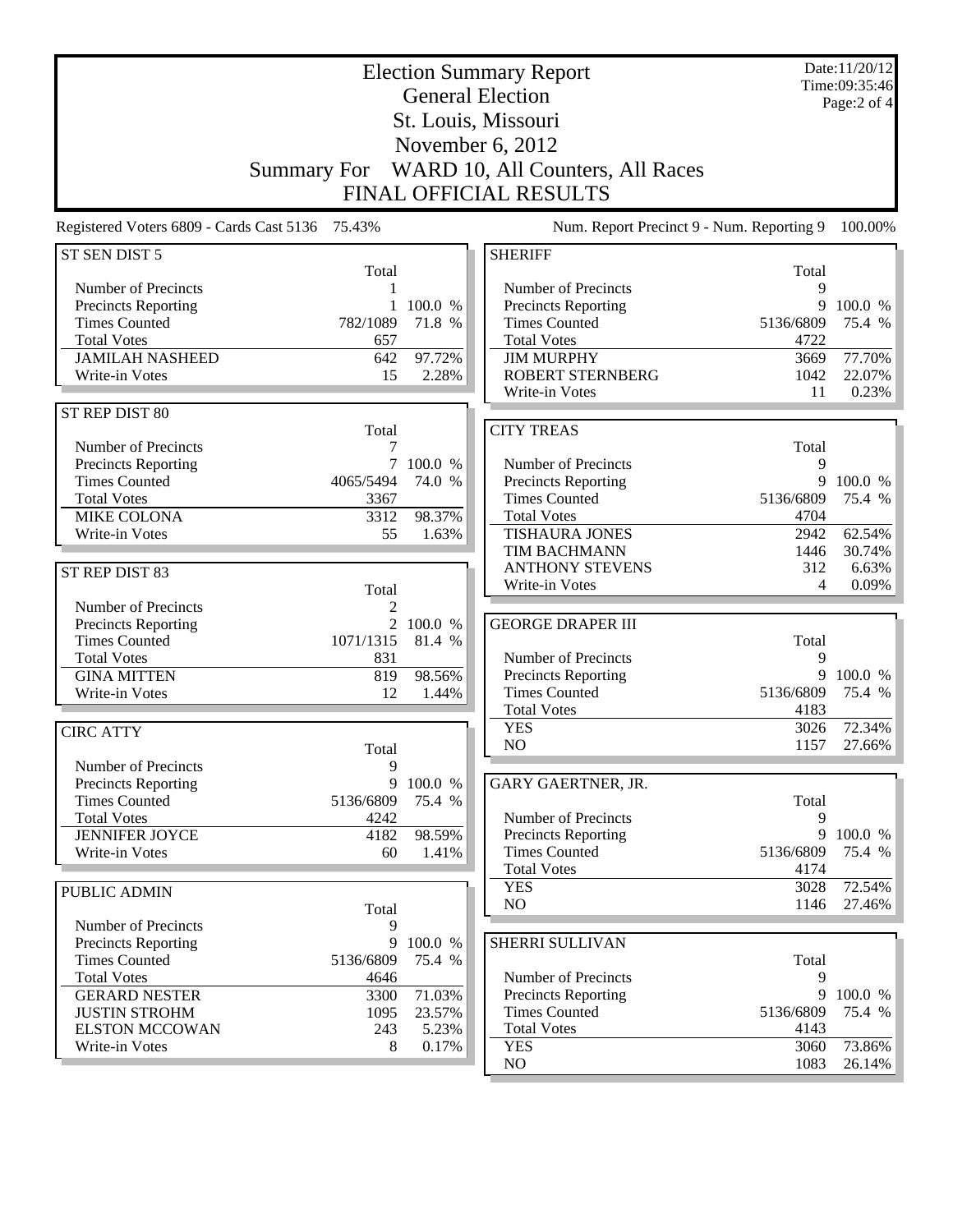|                                                    |                   |                   | <b>Election Summary Report</b><br><b>General Election</b> |                   | Date:11/20/12<br>Time:09:35:46 |
|----------------------------------------------------|-------------------|-------------------|-----------------------------------------------------------|-------------------|--------------------------------|
|                                                    |                   |                   | St. Louis, Missouri                                       |                   | Page: 3 of 4                   |
|                                                    |                   |                   | November $6, 2012$                                        |                   |                                |
|                                                    |                   |                   | Summary For WARD 10, All Counters, All Races              |                   |                                |
|                                                    |                   |                   | <b>FINAL OFFICIAL RESULTS</b>                             |                   |                                |
| Registered Voters 6809 - Cards Cast 5136 75.43%    |                   |                   | Num. Report Precinct 9 - Num. Reporting 9                 |                   | 100.00%                        |
| <b>ROBERT CLAYTON</b>                              |                   |                   | <b>EDWARD SWEENEY</b>                                     |                   |                                |
|                                                    | Total             |                   |                                                           | Total             |                                |
| Number of Precincts                                | 9                 |                   | Number of Precincts                                       | 9                 |                                |
| <b>Precincts Reporting</b>                         | 9                 | 100.0 %           | <b>Precincts Reporting</b>                                | 9                 | 100.0 %                        |
| <b>Times Counted</b><br><b>Total Votes</b>         | 5136/6809<br>4129 | 75.4 %            | <b>Times Counted</b><br><b>Total Votes</b>                | 5136/6809<br>4037 | 75.4 %                         |
| <b>YES</b>                                         | 2942              | 71.25%            | <b>YES</b>                                                | 2921              | 72.36%                         |
| NO                                                 | 1187              | 28.75%            | NO                                                        | 1116              | 27.64%                         |
|                                                    |                   |                   |                                                           |                   |                                |
| <b>LAWRENCE MOONEY</b>                             |                   |                   | <b>ROBERT DIERKER</b>                                     |                   |                                |
|                                                    | Total             |                   |                                                           | Total             |                                |
| Number of Precincts                                | 9                 |                   | Number of Precincts                                       | 9<br>9            |                                |
| Precincts Reporting<br><b>Times Counted</b>        | 9<br>5136/6809    | 100.0 %<br>75.4 % | Precincts Reporting<br><b>Times Counted</b>               | 5136/6809         | 100.0 %<br>75.4 %              |
| <b>Total Votes</b>                                 | 3998              |                   | <b>Total Votes</b>                                        | 4052              |                                |
| <b>YES</b>                                         | 2864              | 71.64%            | <b>YES</b>                                                | 2881              | 71.10%                         |
| N <sub>O</sub>                                     | 1134              | 28.36%            | NO                                                        | 1171              | 28.90%                         |
| MICHAEL DAVID                                      |                   |                   | <b>JOHN GARVEY</b>                                        |                   |                                |
|                                                    | Total             |                   |                                                           | Total             |                                |
| Number of Precincts                                | 9                 |                   | Number of Precincts                                       | 9                 |                                |
| <b>Precincts Reporting</b>                         | 9                 | 100.0 %           | Precincts Reporting                                       | 9                 | 100.0 %                        |
| <b>Times Counted</b>                               | 5136/6809         | 75.4 %            | <b>Times Counted</b>                                      | 5136/6809         | 75.4 %                         |
| <b>Total Votes</b>                                 | 4059              |                   | <b>Total Votes</b>                                        | 4034              |                                |
| <b>YES</b><br>N <sub>O</sub>                       | 2932<br>1127      | 72.23%<br>27.77%  | <b>YES</b><br>NO                                          | 2911<br>1123      | 72.16%<br>27.84%               |
|                                                    |                   |                   |                                                           |                   |                                |
| <b>MARGARET NEILL</b>                              |                   |                   | <b>JIMMIE EDWARDS</b>                                     |                   |                                |
| Number of Precincts                                | Total<br>9        |                   | Number of Precincts                                       | Total<br>9        |                                |
| <b>Precincts Reporting</b>                         | 9                 | 100.0 %           | Precincts Reporting                                       | 9                 | 100.0 %                        |
| <b>Times Counted</b>                               | 5136/6809         | 75.4 %            | <b>Times Counted</b>                                      | 5136/6809         | 75.4 %                         |
| <b>Total Votes</b>                                 |                   |                   |                                                           |                   |                                |
|                                                    | 4068              |                   | <b>Total Votes</b>                                        | 4047              |                                |
| <b>YES</b>                                         | 2990              | 73.50%            | <b>YES</b>                                                | 2929              | 72.37%                         |
| NO                                                 | 1078              | 26.50%            | NO                                                        | 1118              | 27.63%                         |
|                                                    |                   |                   |                                                           |                   |                                |
| <b>REX BURLISON</b>                                |                   |                   | <b>JOAN MORIARTY</b>                                      |                   |                                |
|                                                    | Total<br>9        |                   |                                                           | Total<br>9        |                                |
| Number of Precincts                                | 9                 | 100.0 %           | Number of Precincts                                       | 9                 | 100.0 %                        |
| <b>Precincts Reporting</b><br><b>Times Counted</b> | 5136/6809         | 75.4 %            | Precincts Reporting<br><b>Times Counted</b>               | 5136/6809         | 75.4 %                         |
| <b>Total Votes</b>                                 | 3999              |                   | <b>Total Votes</b>                                        | 4039              |                                |
| <b>YES</b><br>NO                                   | 2787<br>1212      | 69.69%<br>30.31%  | <b>YES</b><br>NO                                          | 2948<br>1091      | 72.99%<br>27.01%               |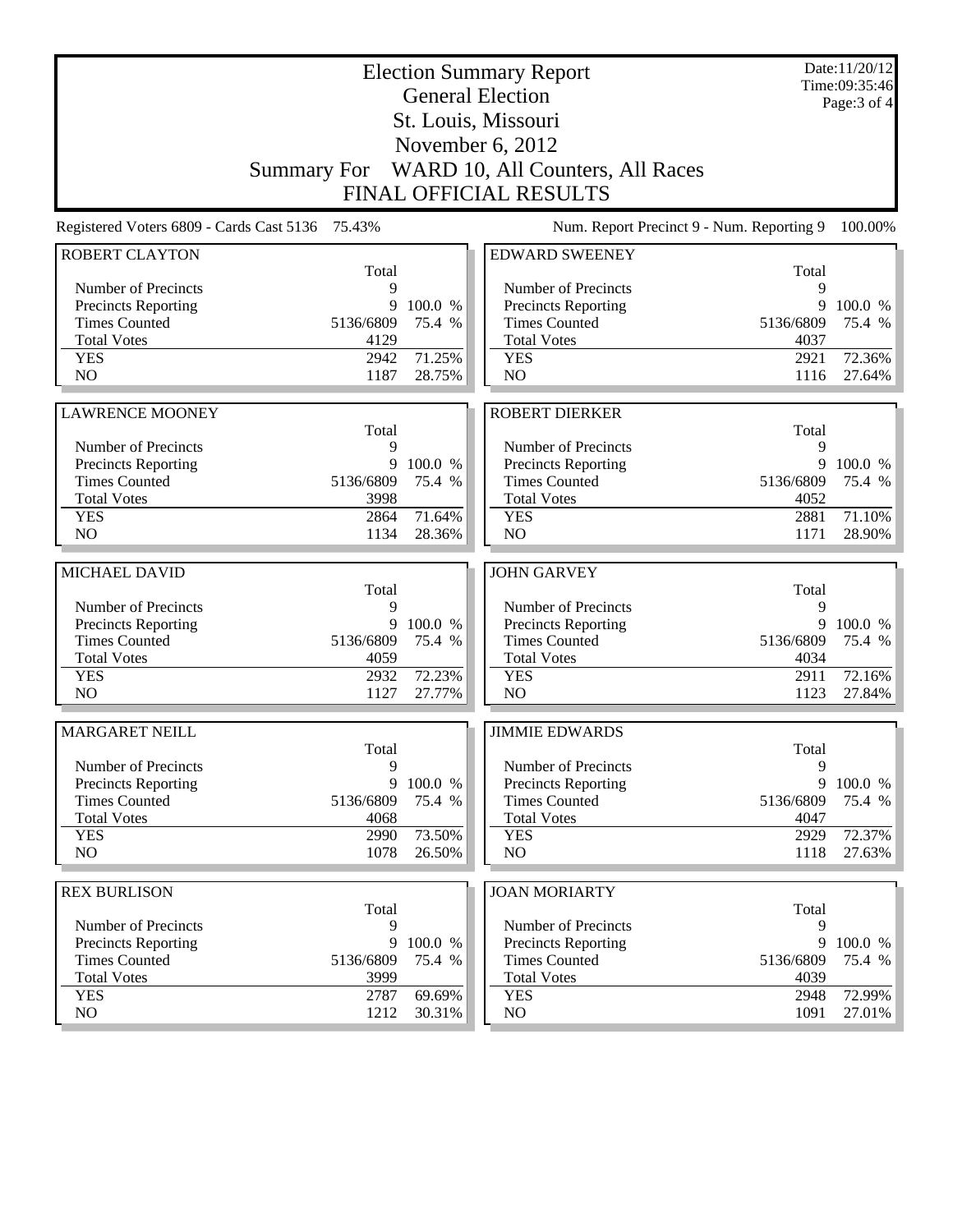| <b>Election Summary Report</b>                  |                    |         |                                           |            | Date:11/20/12<br>Time:09:35:46 |  |
|-------------------------------------------------|--------------------|---------|-------------------------------------------|------------|--------------------------------|--|
|                                                 |                    |         | <b>General Election</b>                   |            | Page:4 of 4                    |  |
|                                                 |                    |         | St. Louis, Missouri                       |            |                                |  |
|                                                 |                    |         | November 6, 2012                          |            |                                |  |
|                                                 |                    |         | WARD 10, All Counters, All Races          |            |                                |  |
|                                                 | <b>Summary For</b> |         |                                           |            |                                |  |
|                                                 |                    |         | <b>FINAL OFFICIAL RESULTS</b>             |            |                                |  |
| Registered Voters 6809 - Cards Cast 5136 75.43% |                    |         | Num. Report Precinct 9 - Num. Reporting 9 |            | 100.00%                        |  |
| <b>CALEA STOVALL-REID</b>                       |                    |         | <b>PROPE</b>                              |            |                                |  |
| Number of Precincts                             | Total<br>9         |         | Number of Precincts                       | Total<br>9 |                                |  |
| Precincts Reporting                             | 9                  | 100.0 % | Precincts Reporting                       | 9          | 100.0 %                        |  |
| <b>Times Counted</b>                            | 5136/6809          | 75.4 %  | <b>Times Counted</b>                      | 5136/6809  | 75.4 %                         |  |
| <b>Total Votes</b>                              | 4009               |         | <b>Total Votes</b>                        | 4717       |                                |  |
| <b>YES</b>                                      | 2834               | 70.69%  | <b>YES</b>                                | 2293       | 48.61%                         |  |
| NO                                              | 1175               | 29.31%  | NO                                        | 2424       | 51.39%                         |  |
|                                                 |                    |         |                                           |            |                                |  |
| THOMAS CLARK II                                 |                    |         | <b>PROPR</b>                              |            |                                |  |
|                                                 | Total              |         |                                           | Total      |                                |  |
| Number of Precincts                             | 9                  |         | Number of Precincts                       | 9          |                                |  |
| Precincts Reporting                             | 9                  | 100.0 % | Precincts Reporting                       | 9          | 100.0 %                        |  |
| <b>Times Counted</b>                            | 5136/6809          | 75.4 %  | <b>Times Counted</b>                      | 5136/6809  | 75.4 %                         |  |
| <b>Total Votes</b>                              | 3994               |         | <b>Total Votes</b>                        | 4584       |                                |  |
| <b>YES</b>                                      | 2863               | 71.68%  | <b>YES</b>                                | 3239       | 70.66%                         |  |
| NO                                              | 1131               | 28.32%  | NO                                        | 1345       | 29.34%                         |  |
|                                                 |                    |         |                                           |            |                                |  |
| <b>CON AMEND 3</b>                              |                    |         |                                           |            |                                |  |
|                                                 | Total              |         |                                           |            |                                |  |
| Number of Precincts                             | 9                  |         |                                           |            |                                |  |
| Precincts Reporting                             | 9                  | 100.0 % |                                           |            |                                |  |
| <b>Times Counted</b>                            | 5136/6809          | 75.4 %  |                                           |            |                                |  |
| <b>Total Votes</b>                              | 4643               |         |                                           |            |                                |  |
| <b>YES</b>                                      | 954                | 20.55%  |                                           |            |                                |  |
| N <sub>O</sub>                                  | 3689               | 79.45%  |                                           |            |                                |  |
| <b>PROPA</b>                                    |                    |         |                                           |            |                                |  |
|                                                 | Total              |         |                                           |            |                                |  |
| Number of Precincts                             | 9                  |         |                                           |            |                                |  |
| <b>Precincts Reporting</b>                      | 9                  | 100.0 % |                                           |            |                                |  |
| <b>Times Counted</b>                            | 5136/6809          | 75.4 %  |                                           |            |                                |  |
| <b>Total Votes</b>                              | 4862               |         |                                           |            |                                |  |
| <b>YES</b>                                      | 2590               | 53.27%  |                                           |            |                                |  |
| NO                                              | 2272               | 46.73%  |                                           |            |                                |  |
|                                                 |                    |         |                                           |            |                                |  |
| <b>PROP B</b>                                   |                    |         |                                           |            |                                |  |
|                                                 | Total              |         |                                           |            |                                |  |
| Number of Precincts                             | 9                  |         |                                           |            |                                |  |
| Precincts Reporting                             | 9                  | 100.0 % |                                           |            |                                |  |
| <b>Times Counted</b>                            | 5136/6809          | 75.4 %  |                                           |            |                                |  |
| <b>Total Votes</b>                              | 4983               |         |                                           |            |                                |  |
| <b>YES</b>                                      | 2852               | 57.23%  |                                           |            |                                |  |
| NO.                                             | 2131               | 42.77%  |                                           |            |                                |  |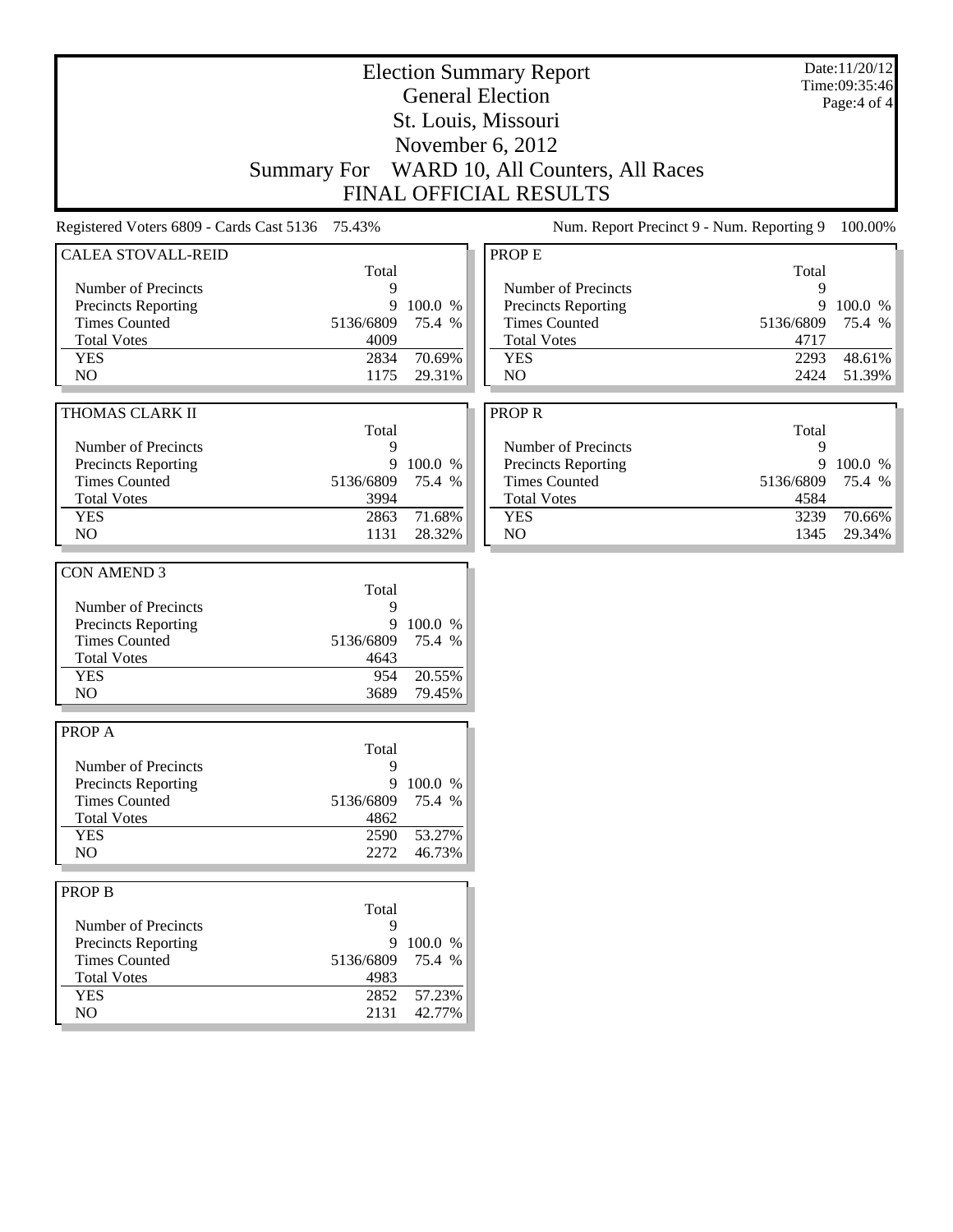| <b>Election Summary Report</b><br><b>General Election</b> |                    |           |                                           | Date:11/20/12<br>Time:09:37:19 |             |
|-----------------------------------------------------------|--------------------|-----------|-------------------------------------------|--------------------------------|-------------|
|                                                           |                    |           |                                           |                                | Page:1 of 4 |
|                                                           |                    |           | St. Louis, Missouri                       |                                |             |
|                                                           |                    |           | November 6, 2012                          |                                |             |
|                                                           | <b>Summary For</b> |           | WARD 11, All Counters, All Races          |                                |             |
|                                                           |                    |           | <b>FINAL OFFICIAL RESULTS</b>             |                                |             |
| Registered Voters 6172 - Cards Cast 4182                  | 67.76%             |           | Num. Report Precinct 6 - Num. Reporting 6 |                                | 100.00%     |
| <b>PRESIDENT</b>                                          |                    |           | <b>SECR OF STATE</b>                      |                                |             |
|                                                           | Total              |           |                                           | Total                          |             |
| Number of Precincts                                       | 6                  |           | Number of Precincts                       | 6                              |             |
| Precincts Reporting                                       | 6                  | 100.0 %   | Precincts Reporting                       | 6                              | 100.0 %     |
| <b>Times Counted</b>                                      | 4182/6172          | 67.8 %    | <b>Times Counted</b>                      | 4182/6172                      | 67.8 %      |
| <b>Total Votes</b>                                        | 4170               |           | <b>Total Votes</b>                        | 4032                           |             |
| <b>OBAMA/BIDEN</b>                                        | 3067               | 73.55%    | <b>JASON KANDER</b>                       | 3040                           | 75.40%      |
| ROMNEY/RYAN                                               | 995                | 23.86%    | <b>SHANE SCHOELLER</b>                    | 824                            | 20.44%      |
| JOHNSON/GRAY                                              | 75                 | 1.80%     | <b>CISSIE SPRAGINS</b>                    | 136                            | 3.37%       |
| GOODE/CLYMER                                              | 13                 | 0.31%     | <b>JUSTIN HARTER</b>                      | 27                             | 0.67%       |
| Write-in Votes                                            | 20                 | 0.48%     | Write-in Votes                            | 5                              | 0.12%       |
| <b>US SENATOR</b>                                         |                    |           | <b>STATE TREAS</b>                        |                                |             |
|                                                           | Total              |           |                                           | Total                          |             |
| Number of Precincts                                       | 6                  |           | Number of Precincts                       | 6                              |             |
| Precincts Reporting                                       |                    | 6 100.0 % | <b>Precincts Reporting</b>                | 6                              | 100.0 %     |
| <b>Times Counted</b>                                      | 4182/6172          | 67.8 %    | <b>Times Counted</b>                      | 4182/6172                      | 67.8 %      |
| <b>Total Votes</b>                                        | 4137               |           | <b>Total Votes</b>                        | 4031                           |             |
| <b>CLAIRE MCCASKILL</b>                                   | 3238               | 78.27%    | <b>CLINT ZWEIFEL</b>                      | 3041                           | 75.44%      |
| <b>TODD AKIN</b>                                          | 725                | 17.52%    | <b>COLE MCNARY</b>                        | 794                            | 19.70%      |
| <b>JONATHAN DINE</b>                                      | 163                | 3.94%     | <b>SEAN O'TOOLE</b>                       | 189                            | 4.69%       |
| Write-in Votes                                            | 11                 | 0.27%     | Write-in Votes                            | 7                              | 0.17%       |
|                                                           |                    |           |                                           |                                |             |
| <b>GOVERNOR</b>                                           |                    |           | <b>ATTY GENERAL</b>                       |                                |             |
|                                                           | Total              |           |                                           | Total                          |             |
| Number of Precincts                                       | 6                  |           | Number of Precincts                       | 6                              |             |
| Precincts Reporting                                       | 6                  | 100.0 %   | Precincts Reporting                       |                                | 6 100.0 %   |
| <b>Times Counted</b>                                      | 4182/6172          | 67.8 %    | <b>Times Counted</b>                      | 4182/6172                      | 67.8 %      |
| <b>Total Votes</b>                                        | 4108               |           | <b>Total Votes</b>                        | 4040                           |             |
| <b>JAY NIXON</b>                                          | 3130               | 76.19%    | <b>CHRIS KOSTER</b>                       | 3141                           | 77.75%      |
| <b>DAVE SPENCE</b>                                        | 826                | 20.11%    | <b>ED MARTIN</b>                          | 755                            | 18.69%      |
| <b>JIM HIGGINS</b>                                        | 141                | 3.43%     | <b>DAVE BROWNING</b>                      | 139                            | 3.44%       |
| Write-in Votes                                            | 11                 | 0.27%     | Write-in Votes                            | 5                              | 0.12%       |
|                                                           |                    |           |                                           |                                |             |
| LT GOVERNOR                                               | Total              |           | US REP DIST 1                             | Total                          |             |
| Number of Precincts                                       |                    |           | Number of Precincts                       | 6                              |             |
| Precincts Reporting                                       | 6                  | 6 100.0 % | <b>Precincts Reporting</b>                |                                | 6 100.0 %   |
| <b>Times Counted</b>                                      | 4182/6172          | 67.8 %    | <b>Times Counted</b>                      | 4182/6172                      | 67.8 %      |
| <b>Total Votes</b>                                        | 4050               |           | <b>Total Votes</b>                        | 4001                           |             |
| <b>SUSAN MONTEE</b>                                       | 2846               | 70.27%    | <b>LACY CLAY</b>                          | 2834                           | 70.83%      |
| PETER KINDER                                              | 977                | 24.12%    | <b>ROBYN HAMLIN</b>                       | 924                            | 23.09%      |
| <b>MATTHEW COPPLE</b>                                     | 126                | 3.11%     | ROBB CUNNINGHAM                           | 231                            | 5.77%       |
| <b>CYNTHIA DAVIS</b>                                      | 95                 | 2.35%     | Write-in Votes                            | 12                             | 0.30%       |
| Write-in Votes                                            | 6                  | 0.15%     |                                           |                                |             |

Write-in Votes 6 0.15%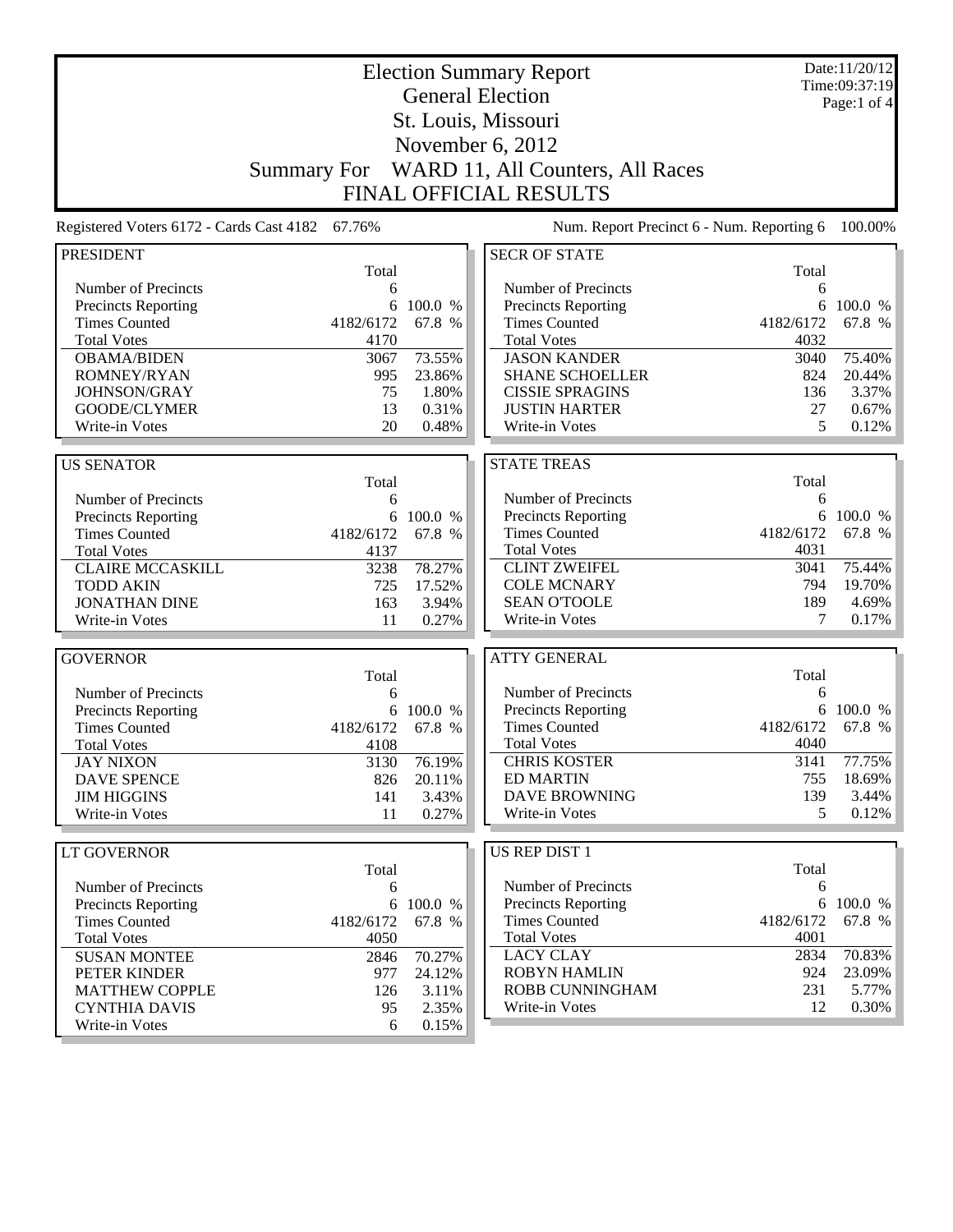| <b>Election Summary Report</b><br><b>General Election</b> |                    |                 |                                              |                   | Date:11/20/12<br>Time:09:37:19 |
|-----------------------------------------------------------|--------------------|-----------------|----------------------------------------------|-------------------|--------------------------------|
|                                                           |                    |                 |                                              |                   | Page: $2$ of $4$               |
| St. Louis, Missouri                                       |                    |                 |                                              |                   |                                |
|                                                           |                    |                 | November 6, 2012                             |                   |                                |
|                                                           | <b>Summary For</b> |                 | WARD 11, All Counters, All Races             |                   |                                |
|                                                           |                    |                 |                                              |                   |                                |
|                                                           |                    |                 | FINAL OFFICIAL RESULTS                       |                   |                                |
| Registered Voters 6172 - Cards Cast 4182 67.76%           |                    |                 | Num. Report Precinct 6 - Num. Reporting 6    |                   | 100.00%                        |
| ST SEN DIST 5                                             | Total              |                 | <b>SHERIFF</b>                               | Total             |                                |
| Number of Precincts                                       | 5                  |                 | Number of Precincts                          | 6                 |                                |
| <b>Precincts Reporting</b>                                | 5                  | 100.0 %         | Precincts Reporting                          | 6                 | 100.0 %                        |
| <b>Times Counted</b>                                      | 3346/5095          | 65.7 %          | <b>Times Counted</b>                         | 4182/6172         | 67.8 %                         |
| <b>Total Votes</b>                                        | 2761               |                 | <b>Total Votes</b>                           | 3944              |                                |
| <b>JAMILAH NASHEED</b><br>Write-in Votes                  | 2695<br>66         | 97.61%<br>2.39% | <b>JIM MURPHY</b><br><b>ROBERT STERNBERG</b> | 3193<br>734       | 80.96%<br>18.61%               |
|                                                           |                    |                 | Write-in Votes                               | 17                | 0.43%                          |
| ST REP DIST 81                                            |                    |                 |                                              |                   |                                |
|                                                           | Total              |                 | <b>CITY TREAS</b>                            |                   |                                |
| Number of Precincts                                       | 4                  |                 |                                              | Total             |                                |
| <b>Precincts Reporting</b>                                |                    | 4 100.0 %       | Number of Precincts                          | 6                 |                                |
| <b>Times Counted</b>                                      | 3285/4623          | 71.1 %          | Precincts Reporting                          |                   | 6 100.0 %                      |
| <b>Total Votes</b>                                        | 2754               |                 | <b>Times Counted</b><br><b>Total Votes</b>   | 4182/6172<br>3922 | 67.8 %                         |
| <b>JACOB HUMMEL</b><br>Write-in Votes                     | 2716<br>38         | 98.62%<br>1.38% | <b>TISHAURA JONES</b>                        | 2668              | 68.03%                         |
|                                                           |                    |                 | TIM BACHMANN                                 | 994               | 25.34%                         |
| ST REP DIST 93                                            |                    |                 | <b>ANTHONY STEVENS</b>                       | 249               | 6.35%                          |
|                                                           | Total              |                 | Write-in Votes                               | 11                | 0.28%                          |
| Number of Precincts                                       | 2                  |                 |                                              |                   |                                |
| <b>Precincts Reporting</b>                                | 2                  | 100.0 %         | <b>GEORGE DRAPER III</b>                     |                   |                                |
| <b>Times Counted</b>                                      | 897/1549           | 57.9 %          |                                              | Total             |                                |
| <b>Total Votes</b>                                        | 822                |                 | Number of Precincts                          | 6                 |                                |
| <b>BOB BURNS</b>                                          | 628                | 76.40%          | Precincts Reporting<br><b>Times Counted</b>  | 6<br>4182/6172    | 100.0 %<br>67.8 %              |
| <b>TONY LEECH</b><br>Write-in Votes                       | 189<br>5           | 22.99%<br>0.61% | <b>Total Votes</b>                           | 3564              |                                |
|                                                           |                    |                 | <b>YES</b>                                   | 2527              | 70.90%                         |
| <b>CIRC ATTY</b>                                          |                    |                 | N <sub>O</sub>                               | 1037              | 29.10%                         |
|                                                           | Total              |                 |                                              |                   |                                |
| Number of Precincts                                       | 6                  |                 | GARY GAERTNER, JR.                           |                   |                                |
| Precincts Reporting                                       | 6                  | 100.0 %         |                                              | Total             |                                |
| <b>Times Counted</b>                                      | 4182/6172          | 67.8 %          | Number of Precincts                          | 6                 |                                |
| <b>Total Votes</b>                                        | 3582               |                 | Precincts Reporting                          |                   | 6 100.0 %                      |
| <b>JENNIFER JOYCE</b><br>Write-in Votes                   | 3524<br>58         | 98.38%          | <b>Times Counted</b><br><b>Total Votes</b>   | 4182/6172<br>3554 | 67.8 %                         |
|                                                           |                    | 1.62%           | <b>YES</b>                                   | 2488              | 70.01%                         |
| PUBLIC ADMIN                                              |                    |                 | NO                                           | 1066              | 29.99%                         |
|                                                           | Total              |                 |                                              |                   |                                |
| Number of Precincts                                       | 6                  |                 | SHERRI SULLIVAN                              |                   |                                |
| Precincts Reporting                                       | 6                  | 100.0 %         |                                              | Total             |                                |
| <b>Times Counted</b>                                      | 4182/6172          | 67.8 %          | Number of Precincts                          | 6                 |                                |
| <b>Total Votes</b>                                        | 3896               |                 | <b>Precincts Reporting</b>                   |                   | 6 100.0 %                      |
| <b>GERARD NESTER</b>                                      | 2885               | 74.05%          | <b>Times Counted</b><br><b>Total Votes</b>   | 4182/6172<br>3536 | 67.8 %                         |
| <b>JUSTIN STROHM</b><br><b>ELSTON MCCOWAN</b>             | 808<br>191         | 20.74%<br>4.90% | <b>YES</b>                                   | 2559              | 72.37%                         |
| Write-in Votes                                            | 12                 | 0.31%           | NO                                           | 977               | 27.63%                         |
|                                                           |                    |                 |                                              |                   |                                |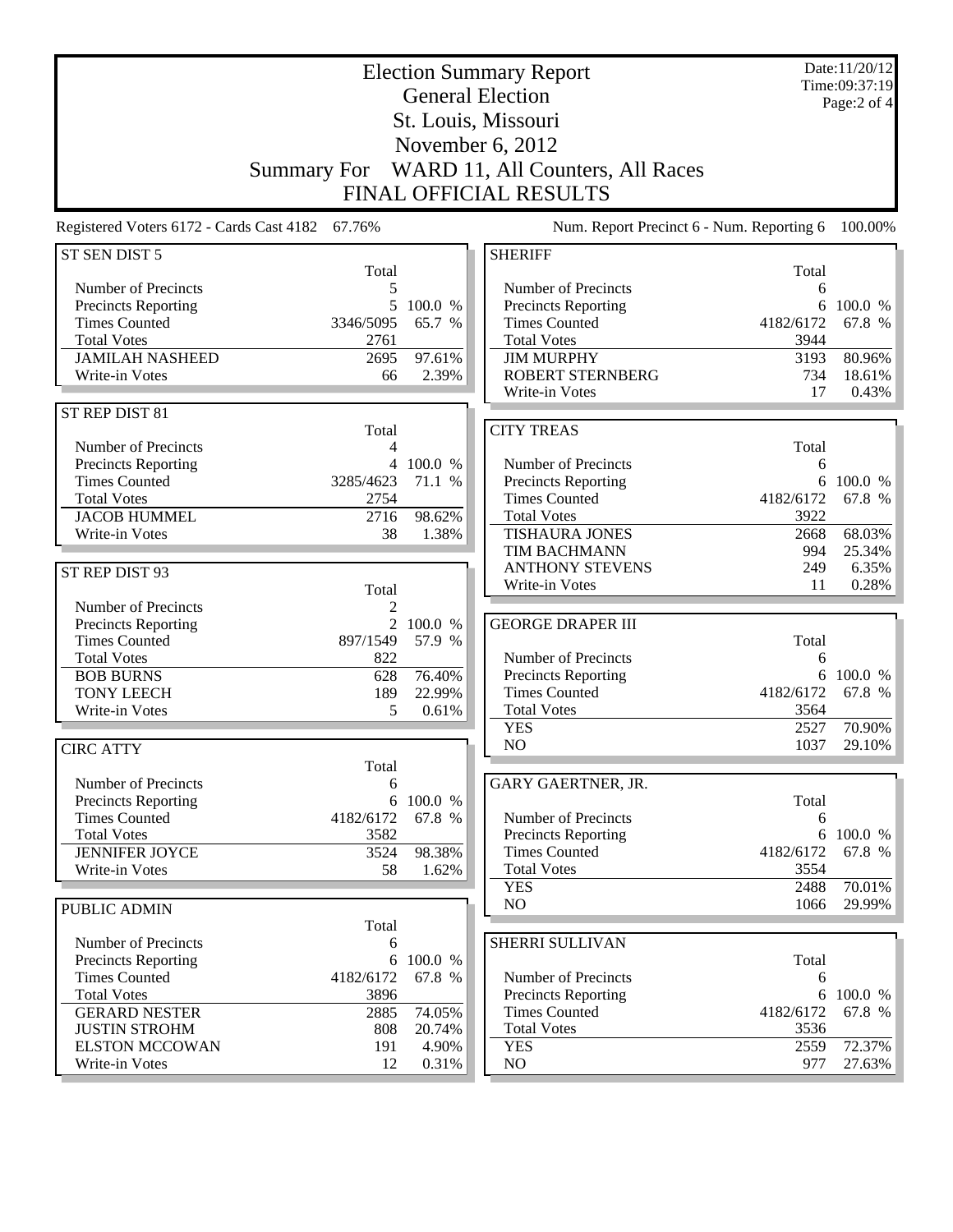|                                                 |             |                  | <b>Election Summary Report</b><br><b>General Election</b> |             | Date:11/20/12<br>Time:09:37:19<br>Page: 3 of 4 |
|-------------------------------------------------|-------------|------------------|-----------------------------------------------------------|-------------|------------------------------------------------|
|                                                 |             |                  | St. Louis, Missouri                                       |             |                                                |
|                                                 |             |                  | November 6, 2012                                          |             |                                                |
|                                                 |             |                  | Summary For WARD 11, All Counters, All Races              |             |                                                |
|                                                 |             |                  | <b>FINAL OFFICIAL RESULTS</b>                             |             |                                                |
|                                                 |             |                  |                                                           |             |                                                |
| Registered Voters 6172 - Cards Cast 4182 67.76% |             |                  | Num. Report Precinct 6 - Num. Reporting 6                 |             | 100.00%                                        |
| <b>ROBERT CLAYTON</b>                           | Total       |                  | <b>EDWARD SWEENEY</b>                                     | Total       |                                                |
| Number of Precincts                             | 6           |                  | Number of Precincts                                       | 6           |                                                |
| <b>Precincts Reporting</b>                      | 6           | 100.0 %          | <b>Precincts Reporting</b>                                | 6           | 100.0 %                                        |
| <b>Times Counted</b>                            | 4182/6172   | 67.8 %           | <b>Times Counted</b>                                      | 4182/6172   | 67.8 %                                         |
| <b>Total Votes</b>                              | 3487        |                  | <b>Total Votes</b>                                        | 3457        |                                                |
| <b>YES</b>                                      | 2414        | 69.23%           | <b>YES</b>                                                | 2415        | 69.86%                                         |
| N <sub>O</sub>                                  | 1073        | 30.77%           | NO                                                        | 1042        | 30.14%                                         |
|                                                 |             |                  | <b>ROBERT DIERKER</b>                                     |             |                                                |
| <b>LAWRENCE MOONEY</b>                          | Total       |                  |                                                           | Total       |                                                |
| Number of Precincts                             | 6           |                  | Number of Precincts                                       | 6           |                                                |
| <b>Precincts Reporting</b>                      | 6           | 100.0 %          | <b>Precincts Reporting</b>                                | 6           | 100.0 %                                        |
| <b>Times Counted</b>                            | 4182/6172   | 67.8 %           | <b>Times Counted</b>                                      | 4182/6172   | 67.8 %                                         |
| <b>Total Votes</b>                              | 3449        |                  | <b>Total Votes</b>                                        | 3457        |                                                |
| <b>YES</b>                                      | 2391        | 69.32%           | <b>YES</b>                                                | 2424        | 70.12%                                         |
| NO                                              | 1058        | 30.68%           | NO                                                        | 1033        | 29.88%                                         |
|                                                 |             |                  | <b>JOHN GARVEY</b>                                        |             |                                                |
| MICHAEL DAVID                                   | Total       |                  |                                                           | Total       |                                                |
| Number of Precincts                             | 6           |                  | Number of Precincts                                       | 6           |                                                |
| <b>Precincts Reporting</b>                      | 6           | 100.0 %          | Precincts Reporting                                       | 6           | 100.0 %                                        |
| <b>Times Counted</b>                            | 4182/6172   | 67.8 %           | <b>Times Counted</b>                                      | 4182/6172   | 67.8 %                                         |
| <b>Total Votes</b>                              | 3458        |                  | <b>Total Votes</b>                                        | 3458        |                                                |
| <b>YES</b>                                      | 2469        | 71.40%           | <b>YES</b>                                                | 2444        | 70.68%                                         |
| N <sub>O</sub>                                  | 989         | 28.60%           | NO                                                        | 1014        | 29.32%                                         |
| <b>MARGARET NEILL</b>                           |             |                  | <b>JIMMIE EDWARDS</b>                                     |             |                                                |
|                                                 | Total       |                  |                                                           | Total       |                                                |
| Number of Precincts                             | 6           |                  | Number of Precincts                                       | 6           |                                                |
| <b>Precincts Reporting</b>                      |             | 6 100.0 %        | <b>Precincts Reporting</b>                                | 6           | 100.0 %                                        |
| <b>Times Counted</b>                            | 4182/6172   | 67.8 %           | <b>Times Counted</b>                                      | 4182/6172   | 67.8 %                                         |
| <b>Total Votes</b>                              | 3449        |                  | <b>Total Votes</b>                                        | 3471        |                                                |
| <b>YES</b><br>NO                                | 2466<br>983 | 71.50%<br>28.50% | <b>YES</b><br>NO                                          | 2482<br>989 | 71.51%<br>28.49%                               |
|                                                 |             |                  |                                                           |             |                                                |
| <b>REX BURLISON</b>                             |             |                  | <b>JOAN MORIARTY</b>                                      |             |                                                |
|                                                 | Total       |                  |                                                           | Total       |                                                |
| Number of Precincts                             | 6           |                  | Number of Precincts                                       | 6           |                                                |
| <b>Precincts Reporting</b>                      | 6           | 100.0 %          | <b>Precincts Reporting</b>                                | 6           | 100.0 %                                        |
| <b>Times Counted</b>                            | 4182/6172   | 67.8 %           | <b>Times Counted</b>                                      | 4182/6172   | 67.8 %                                         |
| <b>Total Votes</b>                              | 3436        |                  | <b>Total Votes</b>                                        | 3455        |                                                |
| <b>YES</b>                                      | 2332        | 67.87%           | <b>YES</b>                                                | 2451        | 70.94%                                         |
| NO.                                             | 1104        | 32.13%           | NO                                                        | 1004        | 29.06%                                         |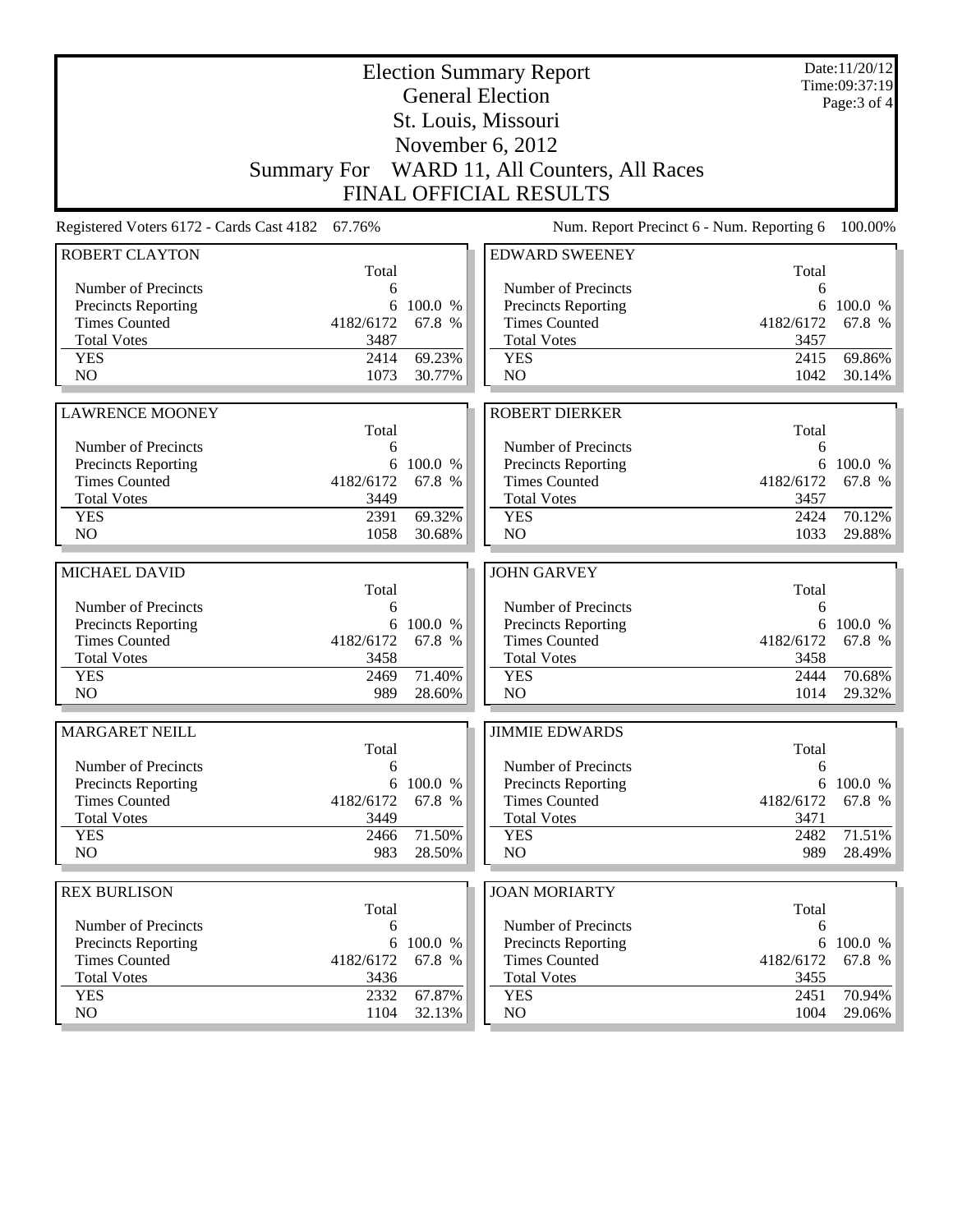| <b>Election Summary Report</b><br><b>General Election</b> |                    |           |                                           | Date:11/20/12<br>Time:09:37:19 |             |
|-----------------------------------------------------------|--------------------|-----------|-------------------------------------------|--------------------------------|-------------|
|                                                           |                    |           |                                           |                                | Page:4 of 4 |
|                                                           |                    |           | St. Louis, Missouri                       |                                |             |
|                                                           |                    |           | November 6, 2012                          |                                |             |
|                                                           | <b>Summary For</b> |           | WARD 11, All Counters, All Races          |                                |             |
|                                                           |                    |           | FINAL OFFICIAL RESULTS                    |                                |             |
| Registered Voters 6172 - Cards Cast 4182 67.76%           |                    |           | Num. Report Precinct 6 - Num. Reporting 6 |                                | 100.00%     |
| <b>CALEA STOVALL-REID</b>                                 |                    |           | PROP E                                    |                                |             |
| Number of Precincts                                       | Total              |           | Number of Precincts                       | Total                          |             |
| Precincts Reporting                                       | 6<br>6             | 100.0 %   | Precincts Reporting                       | 6<br>6                         | 100.0 %     |
| <b>Times Counted</b>                                      | 4182/6172          | 67.8 %    | <b>Times Counted</b>                      | 4182/6172                      | 67.8 %      |
| <b>Total Votes</b>                                        | 3430               |           | <b>Total Votes</b>                        | 3913                           |             |
| <b>YES</b>                                                | 2391               | 69.71%    | <b>YES</b>                                | 1873                           | 47.87%      |
| NO                                                        | 1039               | 30.29%    | NO                                        | 2040                           | 52.13%      |
|                                                           |                    |           |                                           |                                |             |
| THOMAS CLARK II                                           | Total              |           | <b>PROPR</b>                              | Total                          |             |
| Number of Precincts                                       | 6                  |           | Number of Precincts                       | 6                              |             |
| Precincts Reporting                                       | 6                  | 100.0 %   | Precincts Reporting                       | 6                              | 100.0 %     |
| <b>Times Counted</b>                                      | 4182/6172          | 67.8 %    | <b>Times Counted</b>                      | 4182/6172                      | 67.8 %      |
| <b>Total Votes</b>                                        | 3420               |           | <b>Total Votes</b>                        | 3828                           |             |
| <b>YES</b>                                                | 2395               | 70.03%    | <b>YES</b>                                | 2332                           | 60.92%      |
| NO                                                        | 1025               | 29.97%    | NO                                        | 1496                           | 39.08%      |
|                                                           |                    |           |                                           |                                |             |
| <b>CON AMEND 3</b>                                        |                    |           |                                           |                                |             |
|                                                           | Total<br>6         |           |                                           |                                |             |
| Number of Precincts<br>Precincts Reporting                |                    | 6 100.0 % |                                           |                                |             |
| <b>Times Counted</b>                                      | 4182/6172          | 67.8 %    |                                           |                                |             |
| <b>Total Votes</b>                                        | 3819               |           |                                           |                                |             |
| <b>YES</b>                                                | 969                | 25.37%    |                                           |                                |             |
| N <sub>O</sub>                                            | 2850               | 74.63%    |                                           |                                |             |
|                                                           |                    |           |                                           |                                |             |
| PROP A                                                    |                    |           |                                           |                                |             |
|                                                           | Total              |           |                                           |                                |             |
| Number of Precincts                                       | 6                  |           |                                           |                                |             |
| Precincts Reporting                                       | 6                  | 100.0 %   |                                           |                                |             |
| <b>Times Counted</b>                                      | 4182/6172          | 67.8 %    |                                           |                                |             |
| <b>Total Votes</b><br><b>YES</b>                          | 3997<br>2106       | 52.69%    |                                           |                                |             |
| NO                                                        | 1891               | 47.31%    |                                           |                                |             |
|                                                           |                    |           |                                           |                                |             |
| <b>PROP B</b>                                             |                    |           |                                           |                                |             |
| Number of Precincts                                       | Total<br>6         |           |                                           |                                |             |
| Precincts Reporting                                       |                    | 6 100.0 % |                                           |                                |             |
| <b>Times Counted</b>                                      | 4182/6172          | 67.8 %    |                                           |                                |             |
| <b>Total Votes</b>                                        | 4046               |           |                                           |                                |             |
| <b>YES</b>                                                | 2050               | 50.67%    |                                           |                                |             |
| NO                                                        | 1996               | 49.33%    |                                           |                                |             |
|                                                           |                    |           |                                           |                                |             |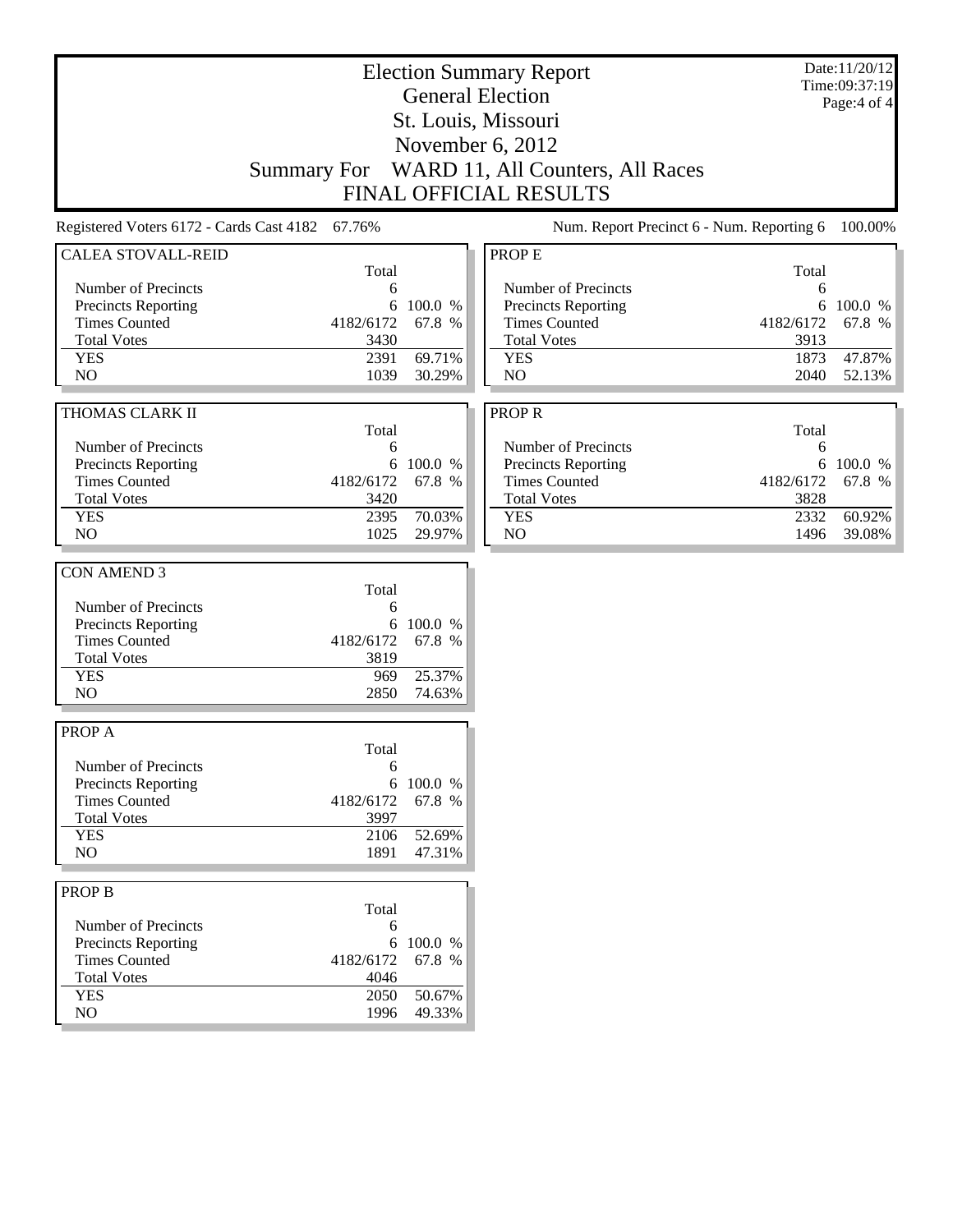| <b>Election Summary Report</b><br><b>General Election</b> |                    |                   |                                             | Date:11/20/12<br>Time:09:37:02 |                   |
|-----------------------------------------------------------|--------------------|-------------------|---------------------------------------------|--------------------------------|-------------------|
|                                                           |                    |                   |                                             |                                | Page:1 of 4       |
|                                                           |                    |                   | St. Louis, Missouri                         |                                |                   |
|                                                           |                    |                   | November 6, 2012                            |                                |                   |
|                                                           | <b>Summary For</b> |                   | WARD 12, All Counters, All Races            |                                |                   |
|                                                           |                    |                   | <b>FINAL OFFICIAL RESULTS</b>               |                                |                   |
|                                                           |                    |                   |                                             |                                |                   |
| Registered Voters 7689 - Cards Cast 5919                  | 76.98%             |                   | Num. Report Precinct 8 - Num. Reporting 8   |                                | 100.00%           |
| <b>PRESIDENT</b>                                          |                    |                   | <b>SECR OF STATE</b>                        |                                |                   |
|                                                           | Total              |                   |                                             | Total                          |                   |
| Number of Precincts                                       | 8                  |                   | Number of Precincts                         | 8                              |                   |
| Precincts Reporting<br><b>Times Counted</b>               | 8<br>5919/7689     | 100.0 %<br>77.0 % | Precincts Reporting<br><b>Times Counted</b> | 8<br>5919/7689                 | 100.0 %<br>77.0 % |
|                                                           |                    |                   |                                             |                                |                   |
| <b>Total Votes</b>                                        | 5875<br>3413       | 58.09%            | <b>Total Votes</b><br><b>JASON KANDER</b>   | 5620                           | 65.20%            |
| <b>OBAMA/BIDEN</b><br>ROMNEY/RYAN                         | 2313               | 39.37%            | <b>SHANE SCHOELLER</b>                      | 3664<br>1727                   | 30.73%            |
| JOHNSON/GRAY                                              | 116                | 1.97%             | <b>CISSIE SPRAGINS</b>                      | 178                            | 3.17%             |
| GOODE/CLYMER                                              | 11                 | 0.19%             | <b>JUSTIN HARTER</b>                        | 48                             | 0.85%             |
| Write-in Votes                                            | 22                 | 0.37%             | Write-in Votes                              | 3                              | 0.05%             |
|                                                           |                    |                   |                                             |                                |                   |
| <b>US SENATOR</b>                                         |                    |                   | <b>STATE TREAS</b>                          |                                |                   |
|                                                           | Total              |                   |                                             | Total                          |                   |
| Number of Precincts                                       | 8                  |                   | Number of Precincts                         | 8                              |                   |
| <b>Precincts Reporting</b>                                | 8                  | 100.0 %           | Precincts Reporting                         | 8                              | 100.0 %           |
| <b>Times Counted</b>                                      | 5919/7689          | 77.0 %            | <b>Times Counted</b>                        | 5919/7689                      | 77.0 %            |
| <b>Total Votes</b>                                        | 5812               |                   | <b>Total Votes</b>                          | 5644                           |                   |
| <b>CLAIRE MCCASKILL</b>                                   | 3964               | 68.20%            | <b>CLINT ZWEIFEL</b>                        | 3754                           | 66.51%            |
| <b>TODD AKIN</b>                                          | 1530               | 26.32%            | <b>COLE MCNARY</b>                          | 1617                           | 28.65%            |
| <b>JONATHAN DINE</b>                                      | 301                | 5.18%             | <b>SEAN O'TOOLE</b>                         | 268                            | 4.75%             |
| Write-in Votes                                            | 17                 | 0.29%             | Write-in Votes                              | 5                              | 0.09%             |
|                                                           |                    |                   | <b>ATTY GENERAL</b>                         |                                |                   |
| <b>GOVERNOR</b>                                           | Total              |                   |                                             | Total                          |                   |
| Number of Precincts                                       | 8                  |                   | Number of Precincts                         | 8                              |                   |
| <b>Precincts Reporting</b>                                | 8                  | 100.0 %           | Precincts Reporting                         | 8                              | 100.0 %           |
| <b>Times Counted</b>                                      | 5919/7689          | 77.0 %            | <b>Times Counted</b>                        | 5919/7689                      | 77.0 %            |
| <b>Total Votes</b>                                        | 5799               |                   | <b>Total Votes</b>                          | 5699                           |                   |
| <b>JAY NIXON</b>                                          | 3960               | 68.29%            | <b>CHRIS KOSTER</b>                         | 3865                           | 67.82%            |
| <b>DAVE SPENCE</b>                                        | 1679               | 28.95%            | <b>ED MARTIN</b>                            | 1652                           | 28.99%            |
| <b>JIM HIGGINS</b>                                        | 155                | 2.67%             | <b>DAVE BROWNING</b>                        | 181                            | 3.18%             |
| Write-in Votes                                            | 5                  | 0.09%             | Write-in Votes                              | 1                              | 0.02%             |
|                                                           |                    |                   |                                             |                                |                   |
| <b>LT GOVERNOR</b>                                        |                    |                   | US REP DIST 1                               | Total                          |                   |
| Number of Precincts                                       | Total              |                   | Number of Precincts                         | 8                              |                   |
| Precincts Reporting                                       | 8<br>8             | 100.0 %           | <b>Precincts Reporting</b>                  | 8                              | 100.0 %           |
| <b>Times Counted</b>                                      | 5919/7689          | 77.0 %            | <b>Times Counted</b>                        | 5919/7689                      | 77.0 %            |
| <b>Total Votes</b>                                        | 5687               |                   | <b>Total Votes</b>                          | 5555                           |                   |
| <b>SUSAN MONTEE</b>                                       | 3263               | 57.38%            | <b>LACY CLAY</b>                            | 3150                           | 56.71%            |
| PETER KINDER                                              | 2131               | 37.47%            | <b>ROBYN HAMLIN</b>                         | 2113                           | 38.04%            |
| <b>MATTHEW COPPLE</b>                                     | 190                | 3.34%             | ROBB CUNNINGHAM                             | 285                            | 5.13%             |
| <b>CYNTHIA DAVIS</b>                                      | 96                 | 1.69%             | Write-in Votes                              | $\tau$                         | 0.13%             |
| Write-in Votes                                            | 7                  | $0.12\%$          |                                             |                                |                   |

Write-in Votes 7 0.12%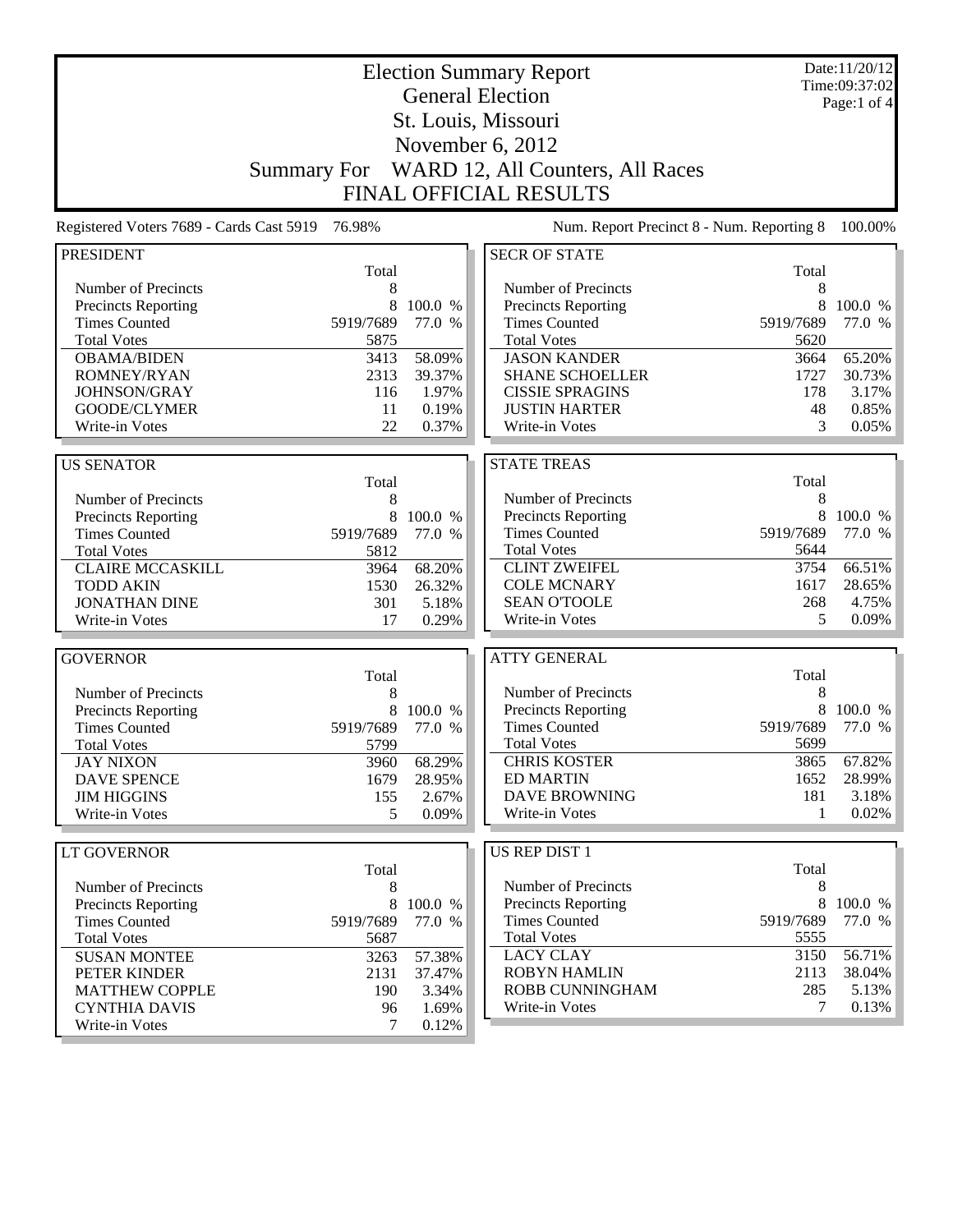|                                                 | <b>Election Summary Report</b> |                         |                                                    |                   |                                   |  |  |  |
|-------------------------------------------------|--------------------------------|-------------------------|----------------------------------------------------|-------------------|-----------------------------------|--|--|--|
|                                                 |                                | <b>General Election</b> |                                                    |                   | Time:09:37:02<br>Page: $2$ of $4$ |  |  |  |
|                                                 |                                |                         | St. Louis, Missouri                                |                   |                                   |  |  |  |
|                                                 |                                |                         | November 6, 2012                                   |                   |                                   |  |  |  |
| <b>Summary For</b>                              |                                |                         | WARD 12, All Counters, All Races                   |                   |                                   |  |  |  |
|                                                 | FINAL OFFICIAL RESULTS         |                         |                                                    |                   |                                   |  |  |  |
| Registered Voters 7689 - Cards Cast 5919 76.98% |                                |                         | Num. Report Precinct 8 - Num. Reporting 8          |                   | 100.00%                           |  |  |  |
| ST SEN DIST 5                                   |                                |                         | <b>PUBLIC ADMIN</b>                                |                   |                                   |  |  |  |
|                                                 | Total                          |                         |                                                    | Total             |                                   |  |  |  |
| Number of Precincts                             | $\mathfrak{D}$                 |                         | Number of Precincts                                | 8                 |                                   |  |  |  |
| Precincts Reporting                             | $\overline{2}$                 | 100.0 %                 | <b>Precincts Reporting</b>                         | 8                 | 100.0 %                           |  |  |  |
| <b>Times Counted</b><br><b>Total Votes</b>      | 107/155                        | 69.0 %                  | <b>Times Counted</b><br><b>Total Votes</b>         | 5919/7689<br>5330 | 77.0 %                            |  |  |  |
| <b>JAMILAH NASHEED</b>                          | 76<br>74                       | 97.37%                  | <b>GERARD NESTER</b>                               | 3393              | 63.66%                            |  |  |  |
| Write-in Votes                                  | 2                              | 2.63%                   | <b>JUSTIN STROHM</b>                               | 1701              | 31.91%                            |  |  |  |
|                                                 |                                |                         | <b>ELSTON MCCOWAN</b>                              | 230               | 4.32%                             |  |  |  |
| ST REP DIST 81                                  |                                |                         | Write-in Votes                                     | 6                 | 0.11%                             |  |  |  |
|                                                 | Total                          |                         |                                                    |                   |                                   |  |  |  |
| Number of Precincts                             | 2                              |                         | <b>SHERIFF</b>                                     |                   |                                   |  |  |  |
| <b>Precincts Reporting</b>                      | $\overline{2}$                 | 100.0 %                 |                                                    | Total             |                                   |  |  |  |
| <b>Times Counted</b>                            | 1138/1457                      | 78.1 %                  | Number of Precincts                                | 8                 |                                   |  |  |  |
| <b>Total Votes</b>                              | 903                            |                         | Precincts Reporting                                | 8                 | 100.0 %                           |  |  |  |
| <b>JACOB HUMMEL</b>                             | 884                            | 97.90%                  | <b>Times Counted</b>                               | 5919/7689         | 77.0 %                            |  |  |  |
| Write-in Votes                                  | 19                             | 2.10%                   | <b>Total Votes</b>                                 | 5584              |                                   |  |  |  |
|                                                 |                                |                         | <b>JIM MURPHY</b>                                  | 4158              | 74.46%                            |  |  |  |
| ST REP DIST 82                                  |                                |                         | <b>ROBERT STERNBERG</b>                            | 1421              | 25.45%                            |  |  |  |
|                                                 | Total                          |                         | Write-in Votes                                     | 5                 | 0.09%                             |  |  |  |
| Number of Precincts                             | 3                              |                         |                                                    |                   |                                   |  |  |  |
| Precincts Reporting                             |                                | 3 100.0 %               | <b>CITY TREAS</b>                                  |                   |                                   |  |  |  |
| <b>Times Counted</b>                            | 3028/3927                      | 77.1 %                  |                                                    | Total             |                                   |  |  |  |
| <b>Total Votes</b>                              | 2821                           |                         | Number of Precincts                                | 8                 |                                   |  |  |  |
| <b>MICHELE KRATKY</b>                           | 2009                           | 71.22%                  | <b>Precincts Reporting</b><br><b>Times Counted</b> | 5919/7689         | 100.0 %<br>77.0 %                 |  |  |  |
| <b>EDWARD HARLOW</b><br>Write-in Votes          | 805<br>7                       | 28.54%<br>0.25%         | <b>Total Votes</b>                                 | 5435              |                                   |  |  |  |
|                                                 |                                |                         | <b>TISHAURA JONES</b>                              | 2746              | 50.52%                            |  |  |  |
|                                                 |                                |                         | <b>TIM BACHMANN</b>                                | 2376              | 43.72%                            |  |  |  |
| ST REP DIST 93                                  | Total                          |                         | <b>ANTHONY STEVENS</b>                             | 306               | 5.63%                             |  |  |  |
| Number of Precincts                             |                                |                         | Write-in Votes                                     | 7                 | 0.13%                             |  |  |  |
| <b>Precincts Reporting</b>                      | $\overline{3}$                 | 100.0 %                 |                                                    |                   |                                   |  |  |  |
| <b>Times Counted</b>                            | 1753/2305                      | 76.1 %                  | <b>GEORGE DRAPER III</b>                           |                   |                                   |  |  |  |
| <b>Total Votes</b>                              | 1577                           |                         |                                                    | Total             |                                   |  |  |  |
| <b>BOB BURNS</b>                                | 1048                           | 66.46%                  | Number of Precincts                                | 8                 |                                   |  |  |  |
| <b>TONY LEECH</b>                               | 527                            | 33.42%                  | Precincts Reporting                                | 8                 | 100.0 %                           |  |  |  |
| Write-in Votes                                  | 2                              | 0.13%                   | <b>Times Counted</b>                               | 5919/7689         | 77.0 %                            |  |  |  |
|                                                 |                                |                         | <b>Total Votes</b>                                 | 4856              |                                   |  |  |  |
| <b>CIRC ATTY</b>                                |                                |                         | <b>YES</b>                                         | 3390              | 69.81%                            |  |  |  |
|                                                 | Total                          |                         | $\rm NO$                                           | 1466              | 30.19%                            |  |  |  |
| Number of Precincts                             | 8                              |                         |                                                    |                   |                                   |  |  |  |
| Precincts Reporting                             | 8                              | 100.0 %                 | GARY GAERTNER, JR.                                 |                   |                                   |  |  |  |
| <b>Times Counted</b>                            | 5919/7689                      | 77.0 %                  |                                                    | Total             |                                   |  |  |  |
| <b>Total Votes</b>                              | 4854                           |                         | Number of Precincts                                | 8                 |                                   |  |  |  |
| <b>JENNIFER JOYCE</b>                           | 4767                           | 98.21%                  | Precincts Reporting                                | 8                 | 100.0 %                           |  |  |  |
| Write-in Votes                                  | 87                             | 1.79%                   | <b>Times Counted</b>                               | 5919/7689         | 77.0 %                            |  |  |  |
|                                                 |                                |                         | <b>Total Votes</b>                                 | 4837              |                                   |  |  |  |
|                                                 |                                |                         | <b>YES</b><br>NO                                   | 3380<br>1457      | 69.88%                            |  |  |  |
|                                                 |                                |                         |                                                    |                   | 30.12%                            |  |  |  |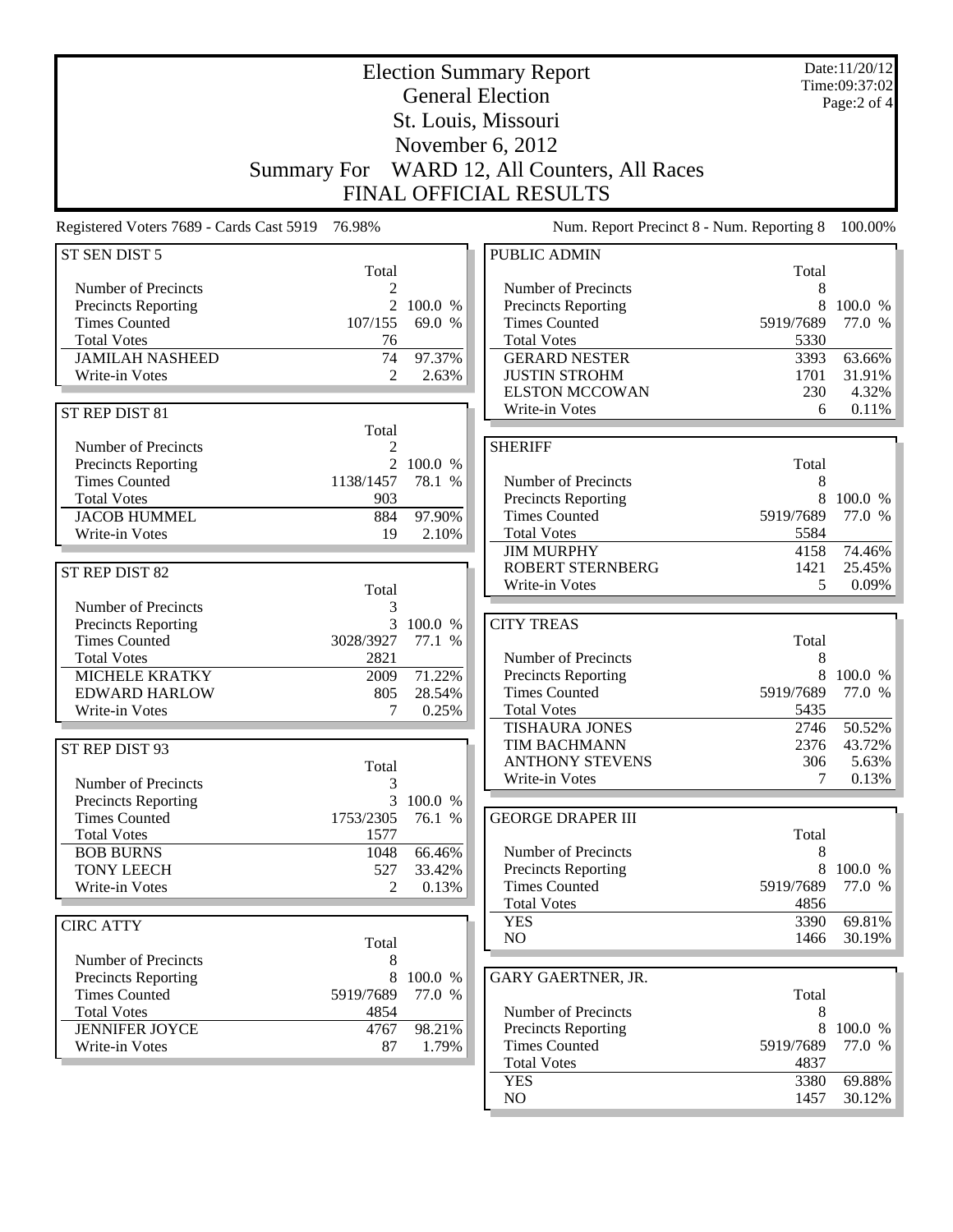|                                                    |                   |                   | <b>Election Summary Report</b><br><b>General Election</b> |                   | Date:11/20/12<br>Time:09:37:02 |
|----------------------------------------------------|-------------------|-------------------|-----------------------------------------------------------|-------------------|--------------------------------|
|                                                    |                   |                   | St. Louis, Missouri                                       |                   | Page: 3 of 4                   |
|                                                    |                   |                   | November 6, 2012                                          |                   |                                |
|                                                    |                   |                   | Summary For WARD 12, All Counters, All Races              |                   |                                |
|                                                    |                   |                   | <b>FINAL OFFICIAL RESULTS</b>                             |                   |                                |
|                                                    |                   |                   |                                                           |                   |                                |
| Registered Voters 7689 - Cards Cast 5919           | 76.98%            |                   | Num. Report Precinct 8 - Num. Reporting 8                 |                   | 100.00%                        |
| <b>SHERRI SULLIVAN</b>                             | Total             |                   | <b>REX BURLISON</b>                                       | Total             |                                |
| Number of Precincts                                | 8                 |                   | Number of Precincts                                       | 8                 |                                |
| <b>Precincts Reporting</b>                         | 8                 | 100.0 %           | <b>Precincts Reporting</b>                                | 8                 | 100.0 %                        |
| <b>Times Counted</b>                               | 5919/7689         | 77.0 %            | <b>Times Counted</b>                                      | 5919/7689         | 77.0 %                         |
| <b>Total Votes</b>                                 | 4785              |                   | <b>Total Votes</b>                                        | 4651              |                                |
| <b>YES</b>                                         | 3362              | 70.26%            | <b>YES</b>                                                | 3116              | 67.00%                         |
| NO                                                 | 1423              | 29.74%            | NO                                                        | 1535              | 33.00%                         |
|                                                    |                   |                   |                                                           |                   |                                |
| <b>ROBERT CLAYTON</b>                              |                   |                   | <b>EDWARD SWEENEY</b>                                     |                   |                                |
|                                                    | Total             |                   |                                                           | Total             |                                |
| Number of Precincts                                | 8                 |                   | Number of Precincts                                       | 8                 |                                |
| Precincts Reporting                                | 8                 | 100.0 %           | Precincts Reporting                                       | 8                 | 100.0 %                        |
| <b>Times Counted</b>                               | 5919/7689         | 77.0 %            | <b>Times Counted</b>                                      | 5919/7689         | 77.0 %                         |
| <b>Total Votes</b>                                 | 4766              |                   | <b>Total Votes</b>                                        | 4718              |                                |
| <b>YES</b><br>NO                                   | 3254              | 68.28%            | <b>YES</b><br>NO                                          | 3277              | 69.46%                         |
|                                                    | 1512              | 31.72%            |                                                           | 1441              | 30.54%                         |
| <b>LAWRENCE MOONEY</b>                             |                   |                   | <b>ROBERT DIERKER</b>                                     |                   |                                |
|                                                    | Total             |                   |                                                           | Total             |                                |
| Number of Precincts                                | 8                 |                   | Number of Precincts                                       | 8                 |                                |
| <b>Precincts Reporting</b>                         | 8                 | 100.0 %           | Precincts Reporting                                       | 8                 | 100.0 %                        |
| <b>Times Counted</b>                               | 5919/7689         | 77.0 %            | <b>Times Counted</b>                                      | 5919/7689         | 77.0 %                         |
| <b>Total Votes</b>                                 | 4617              |                   | <b>Total Votes</b>                                        | 4740              |                                |
| <b>YES</b>                                         | 3149              | 68.20%            | <b>YES</b>                                                | 3369              | 71.08%                         |
| N <sub>O</sub>                                     | 1468              | 31.80%            | NO                                                        | 1371              | 28.92%                         |
|                                                    |                   |                   |                                                           |                   |                                |
| MICHAEL DAVID                                      |                   |                   | <b>JOHN GARVEY</b>                                        |                   |                                |
|                                                    | Total             |                   |                                                           | Total             |                                |
| Number of Precincts                                | 8                 |                   | Number of Precincts                                       | 8                 |                                |
| <b>Precincts Reporting</b><br><b>Times Counted</b> | 8<br>5919/7689    | 100.0 %<br>77.0 % | <b>Precincts Reporting</b><br><b>Times Counted</b>        | 8<br>5919/7689    | 100.0 %<br>77.0 %              |
| <b>Total Votes</b>                                 | 4720              |                   | <b>Total Votes</b>                                        | 4712              |                                |
| <b>YES</b>                                         | 3313              | 70.19%            | <b>YES</b>                                                | 3317              | 70.39%                         |
| NO                                                 | 1407              | 29.81%            | NO                                                        | 1395              | 29.61%                         |
|                                                    |                   |                   |                                                           |                   |                                |
| <b>MARGARET NEILL</b>                              |                   |                   | <b>JIMMIE EDWARDS</b>                                     |                   |                                |
|                                                    | Total             |                   |                                                           | Total             |                                |
| Number of Precincts                                | 8                 |                   | Number of Precincts                                       | 8                 |                                |
| Precincts Reporting                                | 8                 | 100.0 %           | <b>Precincts Reporting</b>                                | 8                 | 100.0 %                        |
| <b>Times Counted</b><br><b>Total Votes</b>         | 5919/7689<br>4726 | 77.0 %            | <b>Times Counted</b><br><b>Total Votes</b>                | 5919/7689<br>4694 | 77.0 %                         |
| <b>YES</b>                                         | 3339              | 70.65%            | <b>YES</b>                                                | 3215              | 68.49%                         |
| NO                                                 | 1387              | 29.35%            | NO                                                        | 1479              | 31.51%                         |
|                                                    |                   |                   |                                                           |                   |                                |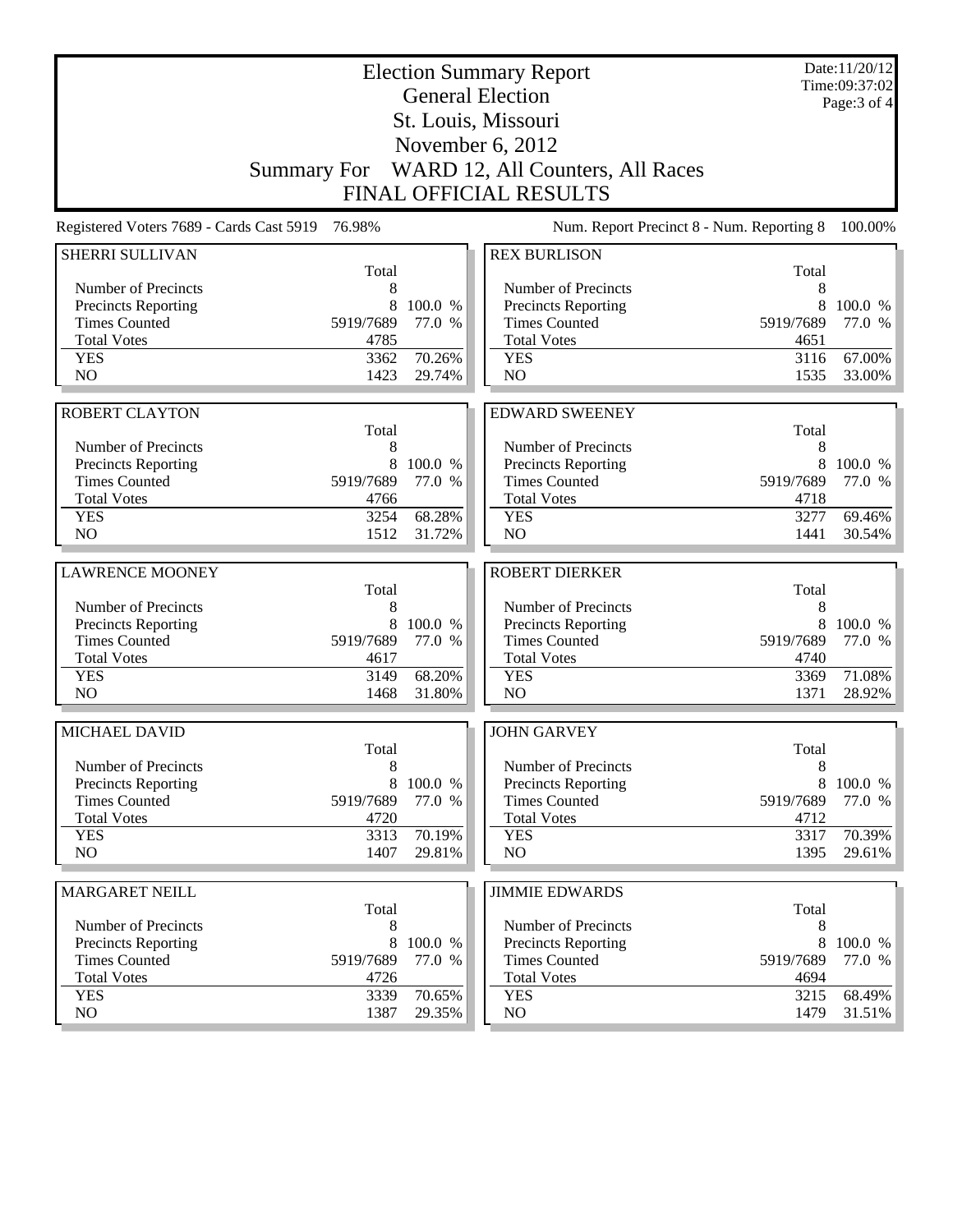|                                                    | <b>Election Summary Report</b><br><b>General Election</b> |                   |                                              |              |                  |
|----------------------------------------------------|-----------------------------------------------------------|-------------------|----------------------------------------------|--------------|------------------|
|                                                    |                                                           |                   |                                              |              | Page: $4$ of $4$ |
|                                                    |                                                           |                   | St. Louis, Missouri                          |              |                  |
|                                                    |                                                           |                   | November 6, 2012                             |              |                  |
|                                                    |                                                           |                   | Summary For WARD 12, All Counters, All Races |              |                  |
|                                                    |                                                           |                   | <b>FINAL OFFICIAL RESULTS</b>                |              |                  |
| Registered Voters 7689 - Cards Cast 5919 76.98%    |                                                           |                   | Num. Report Precinct 8 - Num. Reporting 8    |              | 100.00%          |
| <b>JOAN MORIARTY</b>                               |                                                           |                   | <b>PROP B</b>                                |              |                  |
|                                                    | Total                                                     |                   |                                              | Total        |                  |
| Number of Precincts<br>Precincts Reporting         | 8<br>8                                                    | 100.0 %           | Number of Precincts<br>Precincts Reporting   | 8<br>8       | 100.0 %          |
| <b>Times Counted</b>                               | 5919/7689                                                 | 77.0 %            | <b>Times Counted</b>                         | 5919/7689    | 77.0 %           |
| <b>Total Votes</b>                                 | 4711                                                      |                   | <b>Total Votes</b>                           | 5759         |                  |
| <b>YES</b>                                         | 3269                                                      | 69.39%            | <b>YES</b>                                   | 3091         | 53.67%           |
| N <sub>O</sub>                                     | 1442                                                      | 30.61%            | N <sub>O</sub>                               | 2668         | 46.33%           |
|                                                    |                                                           |                   |                                              |              |                  |
| <b>CALEA STOVALL-REID</b>                          |                                                           |                   | <b>PROPE</b>                                 |              |                  |
|                                                    | Total                                                     |                   |                                              | Total        |                  |
| Number of Precincts                                | 8                                                         |                   | Number of Precincts                          | $\,8\,$      |                  |
| Precincts Reporting                                | 8                                                         | 100.0 %           | Precincts Reporting                          | 8            | 100.0 %          |
| <b>Times Counted</b>                               | 5919/7689                                                 | 77.0 %            | <b>Times Counted</b>                         | 5919/7689    | 77.0 %           |
| <b>Total Votes</b><br><b>YES</b>                   | 4664<br>3036                                              | 65.09%            | <b>Total Votes</b><br><b>YES</b>             | 5506<br>3026 | 54.96%           |
| NO                                                 | 1628                                                      | 34.91%            | N <sub>O</sub>                               | 2480         | 45.04%           |
|                                                    |                                                           |                   |                                              |              |                  |
| THOMAS CLARK II                                    |                                                           |                   | <b>PROPR</b>                                 |              |                  |
|                                                    | Total                                                     |                   |                                              | Total        |                  |
| Number of Precincts                                | 8                                                         |                   | Number of Precincts                          | 8            |                  |
| Precincts Reporting                                | 8                                                         | 100.0 %           | Precincts Reporting                          | 8            | 100.0 %          |
| <b>Times Counted</b>                               | 5919/7689                                                 | 77.0 %            | <b>Times Counted</b>                         | 5919/7689    | 77.0 %           |
| <b>Total Votes</b>                                 | 4647                                                      |                   | <b>Total Votes</b>                           | 5403         |                  |
| <b>YES</b>                                         | 3163                                                      | 68.07%            | <b>YES</b>                                   | 3918         | 72.52%           |
| N <sub>O</sub>                                     | 1484                                                      | 31.93%            | N <sub>O</sub>                               | 1485         | 27.48%           |
| <b>CON AMEND 3</b>                                 |                                                           |                   |                                              |              |                  |
|                                                    | Total                                                     |                   |                                              |              |                  |
| Number of Precincts                                | 8                                                         |                   |                                              |              |                  |
| Precincts Reporting                                | 8                                                         | 100.0 %           |                                              |              |                  |
| <b>Times Counted</b>                               | 5919/7689                                                 | 77.0 %            |                                              |              |                  |
| <b>Total Votes</b>                                 | 5390                                                      |                   |                                              |              |                  |
| <b>YES</b>                                         | 1101                                                      | 20.43%            |                                              |              |                  |
| NO                                                 | 4289                                                      | 79.57%            |                                              |              |                  |
| PROP A                                             |                                                           |                   |                                              |              |                  |
|                                                    | Total                                                     |                   |                                              |              |                  |
| Number of Precincts                                | 8                                                         |                   |                                              |              |                  |
| <b>Precincts Reporting</b><br><b>Times Counted</b> | 8<br>5919/7689                                            | 100.0 %<br>77.0 % |                                              |              |                  |
| <b>Total Votes</b>                                 | 5685                                                      |                   |                                              |              |                  |
| <b>YES</b>                                         | 2543                                                      | 44.73%            |                                              |              |                  |
| NO                                                 | 3142                                                      | 55.27%            |                                              |              |                  |
|                                                    |                                                           |                   |                                              |              |                  |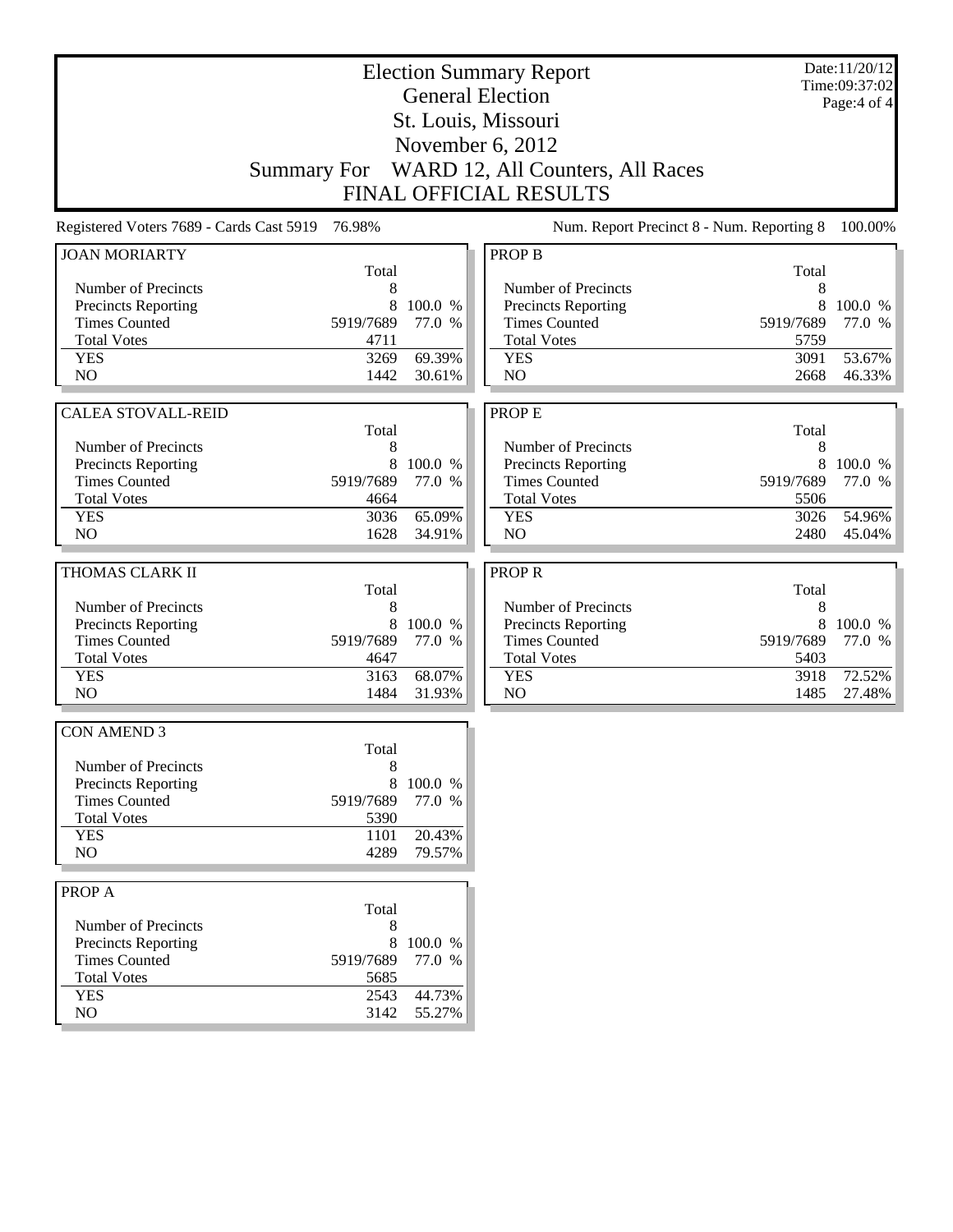| <b>Election Summary Report</b>           |                    |           |                                           |           | Date:11/20/12<br>Time:09:36:58 |
|------------------------------------------|--------------------|-----------|-------------------------------------------|-----------|--------------------------------|
|                                          |                    |           | <b>General Election</b>                   |           | Page:1 of 4                    |
|                                          |                    |           | St. Louis, Missouri                       |           |                                |
|                                          |                    |           |                                           |           |                                |
|                                          |                    |           | November 6, 2012                          |           |                                |
|                                          | <b>Summary For</b> |           | WARD 13, All Counters, All Races          |           |                                |
|                                          |                    |           | <b>FINAL OFFICIAL RESULTS</b>             |           |                                |
| Registered Voters 6613 - Cards Cast 4811 | 72.75%             |           | Num. Report Precinct 6 - Num. Reporting 6 |           | 100.00%                        |
| <b>PRESIDENT</b>                         |                    |           | <b>SECR OF STATE</b>                      |           |                                |
|                                          | Total              |           |                                           | Total     |                                |
| Number of Precincts                      | 6                  |           | Number of Precincts                       | 6         |                                |
| <b>Precincts Reporting</b>               | 6                  | 100.0 %   | <b>Precincts Reporting</b>                | 6         | 100.0 %                        |
| <b>Times Counted</b>                     | 4811/6613          | 72.8 %    | <b>Times Counted</b>                      | 4811/6613 | 72.8 %                         |
| <b>Total Votes</b>                       | 4795               |           | <b>Total Votes</b>                        | 4569      |                                |
| <b>OBAMA/BIDEN</b>                       | 3142               | 65.53%    | <b>JASON KANDER</b>                       | 3165      | 69.27%                         |
| ROMNEY/RYAN                              | 1526               | 31.82%    | <b>SHANE SCHOELLER</b>                    | 1177      | 25.76%                         |
| JOHNSON/GRAY                             | 92                 | 1.92%     | <b>CISSIE SPRAGINS</b>                    | 190       | 4.16%                          |
| GOODE/CLYMER                             | 13                 | 0.27%     | <b>JUSTIN HARTER</b>                      | 33        | 0.72%                          |
| Write-in Votes                           | 22                 | 0.46%     | Write-in Votes                            | 4         | 0.09%                          |
| <b>US SENATOR</b>                        |                    |           | <b>STATE TREAS</b>                        |           |                                |
|                                          | Total              |           |                                           | Total     |                                |
| Number of Precincts                      | 6                  |           | Number of Precincts                       | 6         |                                |
| Precincts Reporting                      |                    | 6 100.0 % | Precincts Reporting                       | 6         | 100.0 %                        |
| <b>Times Counted</b>                     | 4811/6613          | 72.8 %    | <b>Times Counted</b>                      | 4811/6613 | 72.8 %                         |
| <b>Total Votes</b>                       | 4736               |           | <b>Total Votes</b>                        | 4571      |                                |
| <b>CLAIRE MCCASKILL</b>                  | 3459               | 73.04%    | <b>CLINT ZWEIFEL</b>                      | 3248      | 71.06%                         |
| <b>TODD AKIN</b>                         | 1034               | 21.83%    | <b>COLE MCNARY</b>                        | 1096      | 23.98%                         |
| <b>JONATHAN DINE</b>                     | 231                | 4.88%     | <b>SEAN O'TOOLE</b>                       | 222       | 4.86%                          |
| Write-in Votes                           | 12                 | 0.25%     | Write-in Votes                            | 5         | $0.11\%$                       |
|                                          |                    |           |                                           |           |                                |
| <b>GOVERNOR</b>                          |                    |           | <b>ATTY GENERAL</b>                       |           |                                |
|                                          | Total              |           |                                           | Total     |                                |
| Number of Precincts                      | 6                  |           | Number of Precincts                       | 6         |                                |
| <b>Precincts Reporting</b>               | 6                  | 100.0 %   | <b>Precincts Reporting</b>                |           | 6 100.0 %                      |
| <b>Times Counted</b>                     | 4811/6613          | 72.8 %    | <b>Times Counted</b>                      | 4811/6613 | 72.8 %                         |
| <b>Total Votes</b>                       | 4706               |           | <b>Total Votes</b>                        | 4600      |                                |
| <b>JAY NIXON</b>                         | 3361               | 71.42%    | <b>CHRIS KOSTER</b>                       | 3314      | 72.04%                         |
| <b>DAVE SPENCE</b>                       | 1192               | 25.33%    | <b>ED MARTIN</b>                          | 1112      | 24.17%                         |
| <b>JIM HIGGINS</b>                       | 149                | 3.17%     | <b>DAVE BROWNING</b>                      | 170       | 3.70%                          |
| Write-in Votes                           | 4                  | 0.08%     | Write-in Votes                            | 4         | $0.09\%$                       |
| <b>LT GOVERNOR</b>                       |                    |           | <b>US REP DIST 1</b>                      |           |                                |
|                                          | Total              |           |                                           | Total     |                                |
| Number of Precincts                      | 6                  |           | Number of Precincts                       | 6         |                                |
| <b>Precincts Reporting</b>               |                    | 6 100.0 % | <b>Precincts Reporting</b>                |           | 6 100.0 %                      |
| <b>Times Counted</b>                     | 4811/6613          | 72.8 %    | <b>Times Counted</b>                      | 4811/6613 | 72.8 %                         |
| <b>Total Votes</b>                       | 4623               |           | <b>Total Votes</b>                        | 4524      |                                |
| <b>SUSAN MONTEE</b>                      | 2941               | 63.62%    | <b>LACY CLAY</b>                          | 2911      | 64.35%                         |
| PETER KINDER                             | 1447               | 31.30%    | <b>ROBYN HAMLIN</b>                       | 1342      | 29.66%                         |
| <b>MATTHEW COPPLE</b>                    | 166                | 3.59%     | ROBB CUNNINGHAM                           | 265       | 5.86%                          |
| <b>CYNTHIA DAVIS</b>                     | 64                 | 1.38%     | Write-in Votes                            | 6         | 0.13%                          |
| Write-in Votes                           | 5                  | 0.11%     |                                           |           |                                |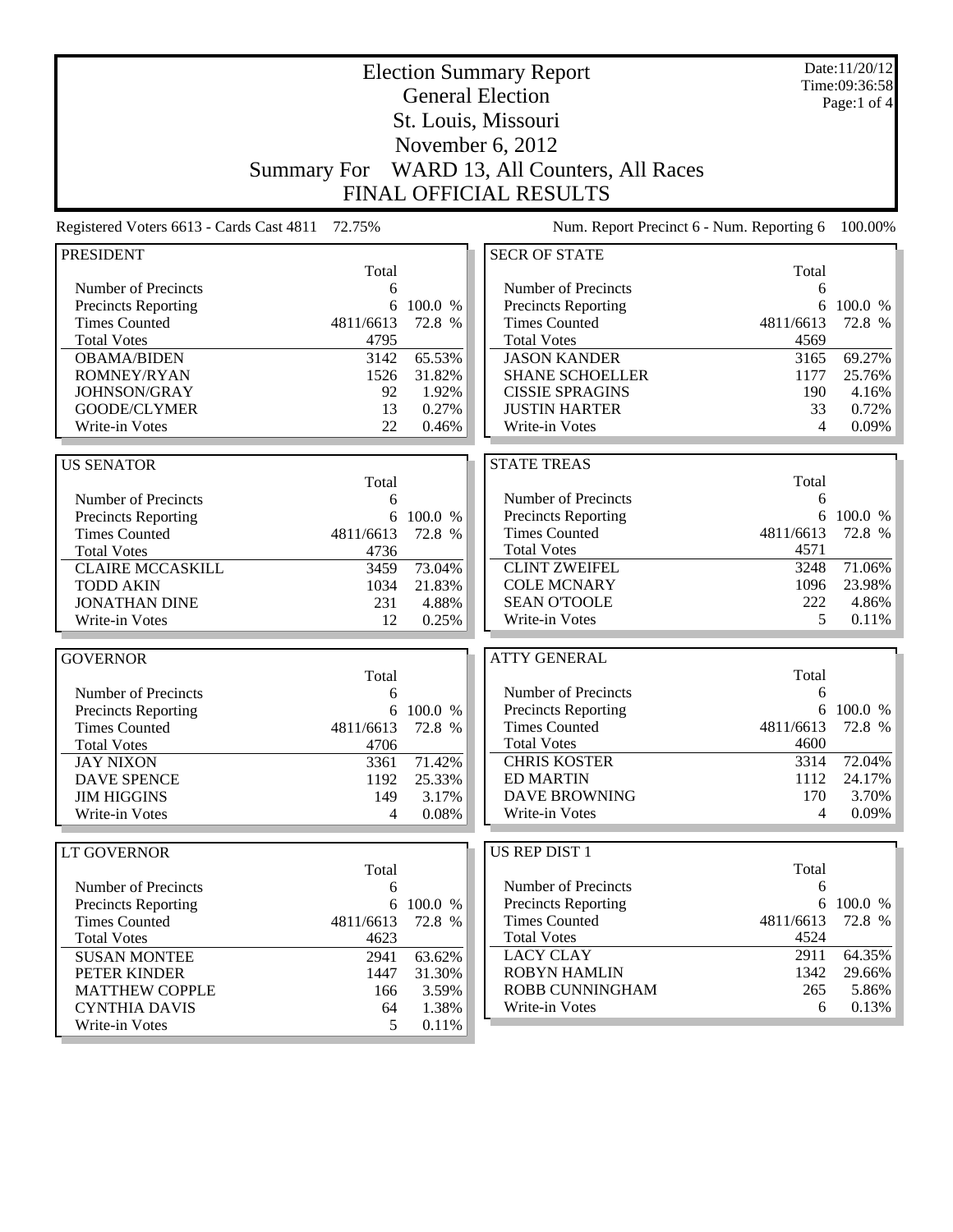| <b>Election Summary Report</b><br><b>General Election</b> |                         |                   |                                                   |              | Date:11/20/12<br>Time:09:36:58 |
|-----------------------------------------------------------|-------------------------|-------------------|---------------------------------------------------|--------------|--------------------------------|
|                                                           |                         |                   |                                                   |              | Page:2 of 4                    |
|                                                           |                         |                   | St. Louis, Missouri                               |              |                                |
|                                                           |                         |                   | November 6, 2012                                  |              |                                |
|                                                           | <b>Summary For</b>      |                   | WARD 13, All Counters, All Races                  |              |                                |
|                                                           |                         |                   |                                                   |              |                                |
|                                                           |                         |                   | FINAL OFFICIAL RESULTS                            |              |                                |
| Registered Voters 6613 - Cards Cast 4811 72.75%           |                         |                   | Num. Report Precinct 6 - Num. Reporting 6         |              | 100.00%                        |
| ST SEN DIST 5                                             |                         |                   | <b>SHERIFF</b>                                    |              |                                |
| Number of Precincts                                       | Total<br>$\overline{c}$ |                   | Number of Precincts                               | Total<br>6   |                                |
| Precincts Reporting                                       | $\overline{2}$          | 100.0 %           | Precincts Reporting                               |              | 6 100.0 %                      |
| <b>Times Counted</b>                                      | 904/1223                | 73.9 %            | <b>Times Counted</b>                              | 4811/6613    | 72.8 %                         |
| <b>Total Votes</b>                                        | 759                     |                   | <b>Total Votes</b>                                | 4461         |                                |
| <b>JAMILAH NASHEED</b>                                    | 743                     | 97.89%            | <b>JIM MURPHY</b>                                 | 3347         | 75.03%                         |
| Write-in Votes                                            | 16                      | 2.11%             | <b>ROBERT STERNBERG</b>                           | 1100         | 24.66%                         |
|                                                           |                         |                   | Write-in Votes                                    | 14           | 0.31%                          |
| ST REP DIST 81                                            |                         |                   |                                                   |              |                                |
|                                                           | Total                   |                   | <b>CITY TREAS</b>                                 |              |                                |
| Number of Precincts                                       | 5                       |                   |                                                   | Total        |                                |
| Precincts Reporting<br><b>Times Counted</b>               | 5<br>3725/5076          | 100.0 %<br>73.4 % | Number of Precincts                               | 6            | 6 100.0 %                      |
| <b>Total Votes</b>                                        | 3007                    |                   | Precincts Reporting<br><b>Times Counted</b>       | 4811/6613    | 72.8 %                         |
| <b>JACOB HUMMEL</b>                                       | 2932                    | 97.51%            | <b>Total Votes</b>                                | 4427         |                                |
| Write-in Votes                                            | 75                      | 2.49%             | <b>TISHAURA JONES</b>                             | 2544         | 57.47%                         |
|                                                           |                         |                   | TIM BACHMANN                                      | 1579         | 35.67%                         |
| ST REP DIST 82                                            |                         |                   | <b>ANTHONY STEVENS</b>                            | 293          | 6.62%                          |
|                                                           | Total                   |                   | Write-in Votes                                    | 11           | 0.25%                          |
| Number of Precincts                                       | 1                       |                   |                                                   |              |                                |
| Precincts Reporting                                       |                         | 1 100.0 %         | <b>GEORGE DRAPER III</b>                          |              |                                |
| <b>Times Counted</b>                                      | 1086/1537               | 70.7 %            |                                                   | Total        |                                |
| <b>Total Votes</b>                                        | 976                     |                   | Number of Precincts                               | 6            |                                |
| <b>MICHELE KRATKY</b>                                     | 764                     | 78.28%            | Precincts Reporting                               |              | 6 100.0 %                      |
| <b>EDWARD HARLOW</b>                                      | 210                     | 21.52%            | <b>Times Counted</b>                              | 4811/6613    | 72.8 %                         |
| Write-in Votes                                            | 2                       | 0.20%             | <b>Total Votes</b><br><b>YES</b>                  | 3957<br>2849 | 72.00%                         |
|                                                           |                         |                   | NO                                                | 1108         | 28.00%                         |
| <b>CIRC ATTY</b>                                          | Total                   |                   |                                                   |              |                                |
| Number of Precincts                                       | 6                       |                   | <b>GARY GAERTNER, JR.</b>                         |              |                                |
| Precincts Reporting                                       | 6                       | 100.0 %           |                                                   | Total        |                                |
| <b>Times Counted</b>                                      | 4811/6613               | 72.8 %            | Number of Precincts                               | 6            |                                |
| <b>Total Votes</b>                                        | 3963                    |                   | Precincts Reporting                               |              | 6 100.0 %                      |
| <b>JENNIFER JOYCE</b>                                     | 3898                    | 98.36%            | <b>Times Counted</b>                              | 4811/6613    | 72.8 %                         |
| Write-in Votes                                            | 65                      | 1.64%             | <b>Total Votes</b>                                | 3942         |                                |
|                                                           |                         |                   | <b>YES</b>                                        | 2834         | 71.89%                         |
| <b>PUBLIC ADMIN</b>                                       |                         |                   | N <sub>O</sub>                                    | 1108         | 28.11%                         |
|                                                           | Total                   |                   |                                                   |              |                                |
| Number of Precincts                                       | 6                       |                   | <b>SHERRI SULLIVAN</b>                            |              |                                |
| Precincts Reporting                                       | 6                       | 100.0 %           |                                                   | Total        |                                |
| <b>Times Counted</b><br><b>Total Votes</b>                | 4811/6613<br>4352       | 72.8 %            | Number of Precincts<br><b>Precincts Reporting</b> | 6            | 6 100.0 %                      |
| <b>GERARD NESTER</b>                                      | 2960                    | 68.01%            | <b>Times Counted</b>                              | 4811/6613    | 72.8 %                         |
| <b>JUSTIN STROHM</b>                                      | 1151                    | 26.45%            | <b>Total Votes</b>                                | 3915         |                                |
| <b>ELSTON MCCOWAN</b>                                     | 234                     | 5.38%             | <b>YES</b>                                        | 2859         | 73.03%                         |
| Write-in Votes                                            | 7                       | 0.16%             | NO                                                | 1056         | 26.97%                         |
|                                                           |                         |                   |                                                   |              |                                |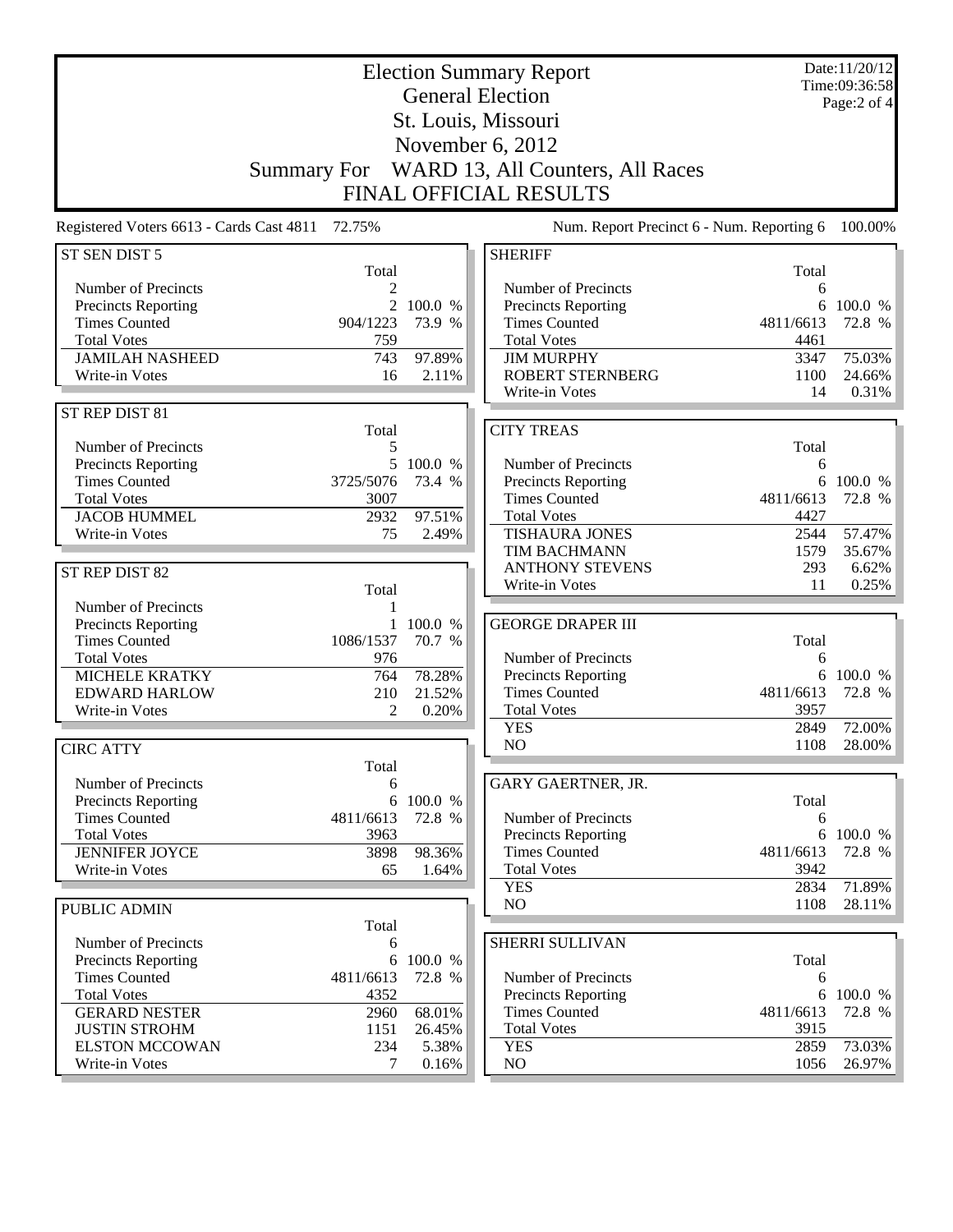|                                          |              |                  | <b>Election Summary Report</b><br><b>General Election</b> |              | Date:11/20/12<br>Time:09:36:58<br>Page: 3 of 4 |
|------------------------------------------|--------------|------------------|-----------------------------------------------------------|--------------|------------------------------------------------|
|                                          |              |                  | St. Louis, Missouri                                       |              |                                                |
|                                          |              |                  | November $6, 2012$                                        |              |                                                |
|                                          |              |                  | Summary For WARD 13, All Counters, All Races              |              |                                                |
|                                          |              |                  | <b>FINAL OFFICIAL RESULTS</b>                             |              |                                                |
|                                          |              |                  |                                                           |              |                                                |
| Registered Voters 6613 - Cards Cast 4811 | 72.75%       |                  | Num. Report Precinct 6 - Num. Reporting 6                 |              | 100.00%                                        |
| <b>ROBERT CLAYTON</b>                    | Total        |                  | <b>EDWARD SWEENEY</b>                                     | Total        |                                                |
| Number of Precincts                      | 6            |                  | Number of Precincts                                       | 6            |                                                |
| <b>Precincts Reporting</b>               | 6            | 100.0 %          | <b>Precincts Reporting</b>                                | 6            | 100.0 %                                        |
| <b>Times Counted</b>                     | 4811/6613    | 72.8 %           | <b>Times Counted</b>                                      | 4811/6613    | 72.8 %                                         |
| <b>Total Votes</b>                       | 3892         |                  | <b>Total Votes</b>                                        | 3827         |                                                |
| <b>YES</b>                               | 2755         | 70.79%           | <b>YES</b>                                                | 2761         | 72.15%                                         |
| NO                                       | 1137         | 29.21%           | NO                                                        | 1066         | 27.85%                                         |
|                                          |              |                  |                                                           |              |                                                |
| <b>LAWRENCE MOONEY</b>                   | Total        |                  | <b>ROBERT DIERKER</b>                                     | Total        |                                                |
| Number of Precincts                      | 6            |                  | Number of Precincts                                       | 6            |                                                |
| Precincts Reporting                      | 6            | 100.0 %          | Precincts Reporting                                       | 6            | 100.0 %                                        |
| <b>Times Counted</b>                     | 4811/6613    | 72.8 %           | <b>Times Counted</b>                                      | 4811/6613    | 72.8 %                                         |
| <b>Total Votes</b>                       | 3788         |                  | <b>Total Votes</b>                                        | 3845         |                                                |
| <b>YES</b>                               | 2675         | 70.62%           | <b>YES</b>                                                | 2750         | 71.52%                                         |
| N <sub>O</sub>                           | 1113         | 29.38%           | NO                                                        | 1095         | 28.48%                                         |
| MICHAEL DAVID                            |              |                  | <b>JOHN GARVEY</b>                                        |              |                                                |
|                                          | Total        |                  |                                                           | Total        |                                                |
| Number of Precincts                      | 6            |                  | Number of Precincts                                       | 6            |                                                |
| <b>Precincts Reporting</b>               |              | 6 100.0 %        | Precincts Reporting                                       | 6            | 100.0 %                                        |
| <b>Times Counted</b>                     | 4811/6613    | 72.8 %           | <b>Times Counted</b>                                      | 4811/6613    | 72.8 %                                         |
| <b>Total Votes</b>                       | 3826         |                  | <b>Total Votes</b>                                        | 3840         |                                                |
| <b>YES</b>                               | 2744         | 71.72%           | <b>YES</b>                                                | 2759         | 71.85%                                         |
| N <sub>O</sub>                           | 1082         | 28.28%           | NO                                                        | 1081         | 28.15%                                         |
| <b>MARGARET NEILL</b>                    |              |                  | <b>JIMMIE EDWARDS</b>                                     |              |                                                |
|                                          | Total        |                  |                                                           | Total        |                                                |
| Number of Precincts                      | 6            |                  | Number of Precincts                                       | 6            |                                                |
| <b>Precincts Reporting</b>               |              | 6 100.0 %        | <b>Precincts Reporting</b>                                | 6            | 100.0 %                                        |
| <b>Times Counted</b>                     | 4811/6613    | 72.8 %           | <b>Times Counted</b>                                      | 4811/6613    | 72.8 %                                         |
| <b>Total Votes</b>                       | 3828         |                  | <b>Total Votes</b>                                        | 3815         |                                                |
| <b>YES</b><br>NO                         | 2786<br>1042 | 72.78%<br>27.22% | <b>YES</b><br>NO                                          | 2717<br>1098 | 71.22%<br>28.78%                               |
|                                          |              |                  |                                                           |              |                                                |
| <b>REX BURLISON</b>                      |              |                  | <b>JOAN MORIARTY</b>                                      |              |                                                |
|                                          | Total        |                  |                                                           | Total        |                                                |
| Number of Precincts                      | 6            |                  | Number of Precincts                                       | 6            |                                                |
| <b>Precincts Reporting</b>               | 6            | 100.0 %          | Precincts Reporting                                       | 6            | 100.0 %                                        |
| <b>Times Counted</b>                     | 4811/6613    | 72.8 %           | <b>Times Counted</b>                                      | 4811/6613    | 72.8 %                                         |
| <b>Total Votes</b>                       | 3788         |                  | <b>Total Votes</b>                                        | 3819         |                                                |
| <b>YES</b><br>NO                         | 2614<br>1174 | 69.01%<br>30.99% | <b>YES</b><br>NO                                          | 2739<br>1080 | 71.72%<br>28.28%                               |
|                                          |              |                  |                                                           |              |                                                |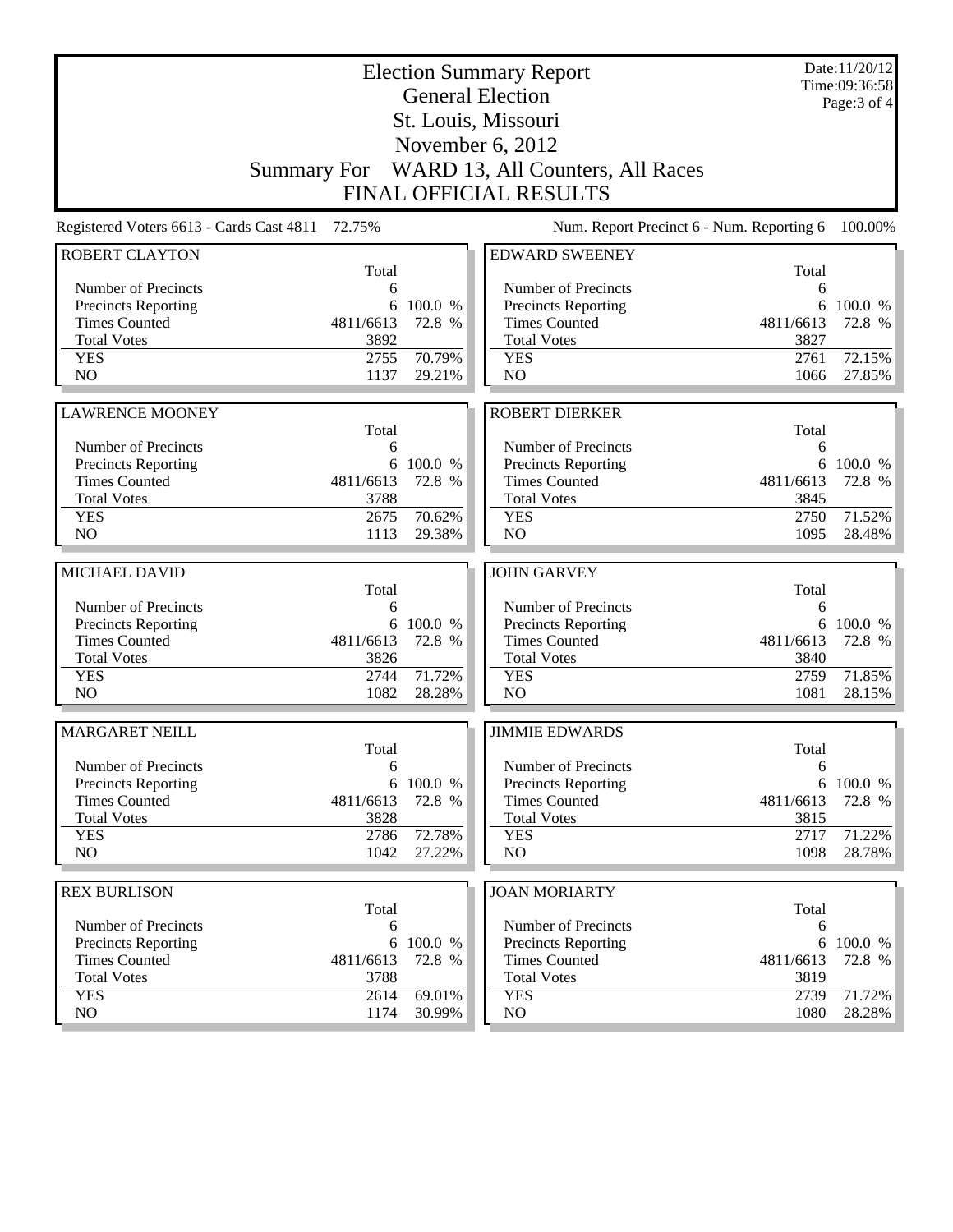|                                                                                                                                                |                                                      |                                         | <b>Election Summary Report</b><br><b>General Election</b><br>St. Louis, Missouri<br>November 6, 2012                         |                                                 | Date:11/20/12<br>Time:09:36:58<br>Page:4 of 4 |
|------------------------------------------------------------------------------------------------------------------------------------------------|------------------------------------------------------|-----------------------------------------|------------------------------------------------------------------------------------------------------------------------------|-------------------------------------------------|-----------------------------------------------|
|                                                                                                                                                | <b>Summary For</b>                                   |                                         | WARD 13, All Counters, All Races<br><b>FINAL OFFICIAL RESULTS</b>                                                            |                                                 |                                               |
| Registered Voters 6613 - Cards Cast 4811                                                                                                       | 72.75%                                               |                                         | Num. Report Precinct 6 - Num. Reporting 6                                                                                    |                                                 | 100.00%                                       |
| <b>CALEA STOVALL-REID</b><br>Number of Precincts<br><b>Precincts Reporting</b><br><b>Times Counted</b><br><b>Total Votes</b>                   | Total<br>6<br>6<br>4811/6613<br>3792                 | 100.0 %<br>72.8 %                       | PROP E<br>Number of Precincts<br>Precincts Reporting<br><b>Times Counted</b><br><b>Total Votes</b>                           | Total<br>6<br>4811/6613<br>4476                 | 6 100.0 %<br>72.8 %                           |
| <b>YES</b><br>NO                                                                                                                               | 2586<br>1206                                         | 68.20%<br>31.80%                        | <b>YES</b><br>N <sub>O</sub>                                                                                                 | 2280<br>2196                                    | 50.94%<br>49.06%                              |
| THOMAS CLARK II<br>Number of Precincts<br>Precincts Reporting<br><b>Times Counted</b><br><b>Total Votes</b><br><b>YES</b><br>NO                | Total<br>6<br>4811/6613<br>3777<br>2668<br>1109      | 6 100.0 %<br>72.8 %<br>70.64%<br>29.36% | <b>PROPR</b><br>Number of Precincts<br>Precincts Reporting<br><b>Times Counted</b><br><b>Total Votes</b><br><b>YES</b><br>NO | Total<br>6<br>4811/6613<br>4407<br>3082<br>1325 | 6 100.0 %<br>72.8 %<br>69.93%<br>30.07%       |
| <b>CON AMEND 3</b><br>Number of Precincts<br>Precincts Reporting<br><b>Times Counted</b><br><b>Total Votes</b><br><b>YES</b><br>N <sub>O</sub> | Total<br>6<br>6<br>4811/6613<br>4403<br>883<br>3520  | 100.0 %<br>72.8 %<br>20.05%<br>79.95%   |                                                                                                                              |                                                 |                                               |
| PROP A<br>Number of Precincts<br><b>Precincts Reporting</b><br><b>Times Counted</b><br><b>Total Votes</b><br><b>YES</b><br>NO                  | Total<br>6<br>4811/6613<br>4585<br>2167<br>2418      | 6 100.0 %<br>72.8 %<br>47.26%<br>52.74% |                                                                                                                              |                                                 |                                               |
| <b>PROP B</b><br>Number of Precincts<br><b>Precincts Reporting</b><br><b>Times Counted</b><br><b>Total Votes</b><br><b>YES</b><br>NO           | Total<br>6<br>6<br>4811/6613<br>4678<br>2497<br>2181 | 100.0 %<br>72.8 %<br>53.38%<br>46.62%   |                                                                                                                              |                                                 |                                               |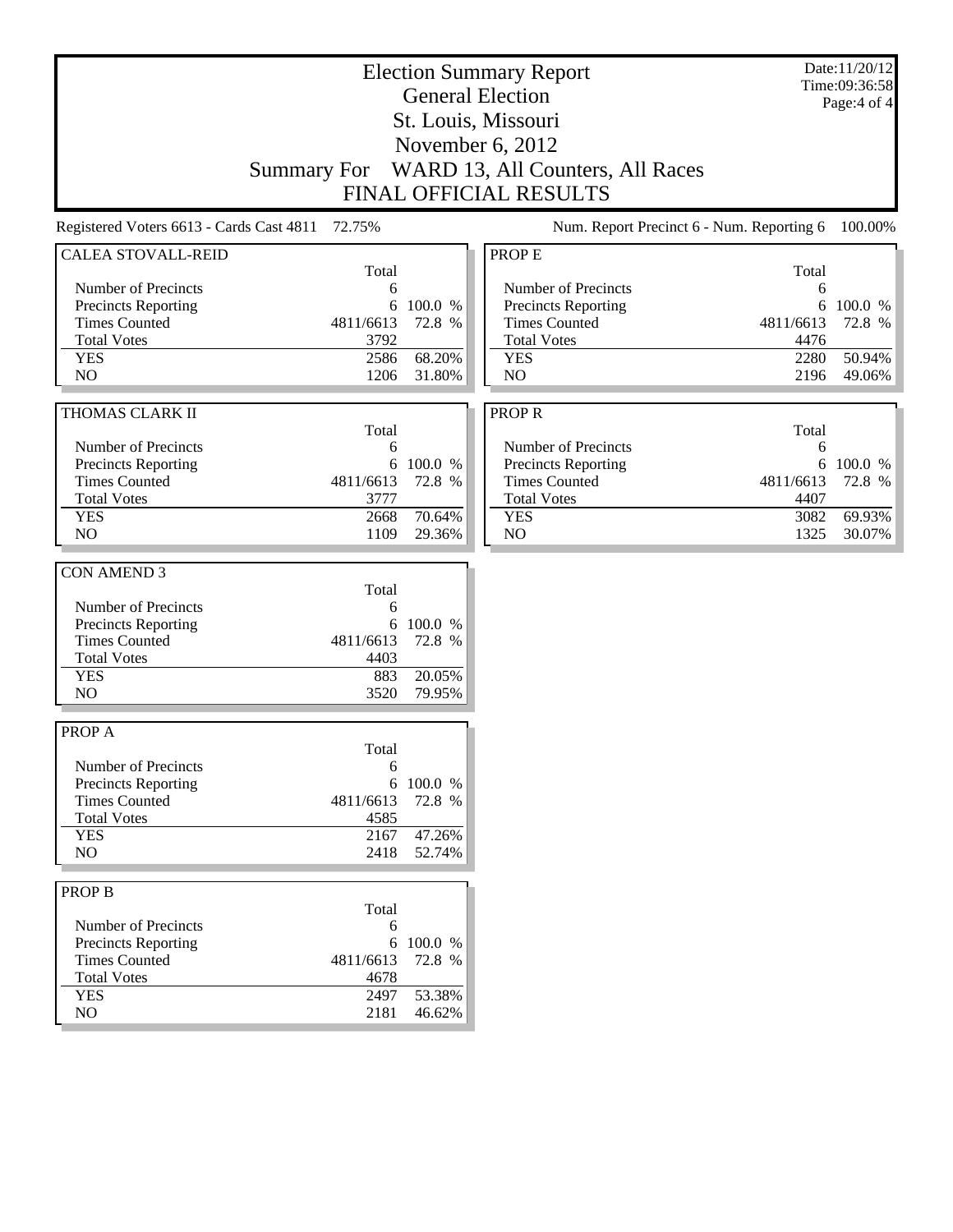| <b>Election Summary Report</b>           |                    |           |                                           |           | Date:11/20/12<br>Time:09:36:51 |
|------------------------------------------|--------------------|-----------|-------------------------------------------|-----------|--------------------------------|
|                                          |                    |           | <b>General Election</b>                   |           | Page:1 of $4$                  |
|                                          |                    |           | St. Louis, Missouri                       |           |                                |
|                                          |                    |           |                                           |           |                                |
|                                          |                    |           | November 6, 2012                          |           |                                |
|                                          | <b>Summary For</b> |           | WARD 14, All Counters, All Races          |           |                                |
|                                          |                    |           | <b>FINAL OFFICIAL RESULTS</b>             |           |                                |
| Registered Voters 6093 - Cards Cast 4394 | 72.12%             |           | Num. Report Precinct 9 - Num. Reporting 9 |           | 100.00%                        |
| <b>PRESIDENT</b>                         |                    |           | <b>SECR OF STATE</b>                      |           |                                |
|                                          | Total              |           |                                           | Total     |                                |
| Number of Precincts                      | 9                  |           | Number of Precincts                       | 9         |                                |
| <b>Precincts Reporting</b>               | 9                  | 100.0 %   | <b>Precincts Reporting</b>                | 9         | 100.0 %                        |
| <b>Times Counted</b>                     | 4394/6093          | 72.1 %    | <b>Times Counted</b>                      | 4394/6093 | 72.1 %                         |
| <b>Total Votes</b>                       | 4381               |           | <b>Total Votes</b>                        | 4182      |                                |
| <b>OBAMA/BIDEN</b>                       | 3107               | 70.92%    | <b>JASON KANDER</b>                       | 3088      | 73.84%                         |
| ROMNEY/RYAN                              | 1124               | 25.66%    | <b>SHANE SCHOELLER</b>                    | 891       | 21.31%                         |
| JOHNSON/GRAY                             | 103                | 2.35%     | <b>CISSIE SPRAGINS</b>                    | 164       | 3.92%                          |
| GOODE/CLYMER                             | 15                 | 0.34%     | <b>JUSTIN HARTER</b>                      | 34        | 0.81%                          |
| Write-in Votes                           | 32                 | 0.73%     | Write-in Votes                            | 5         | 0.12%                          |
|                                          |                    |           |                                           |           |                                |
| <b>US SENATOR</b>                        |                    |           | <b>STATE TREAS</b>                        |           |                                |
|                                          | Total              |           |                                           | Total     |                                |
| Number of Precincts                      | 9                  |           | Number of Precincts                       | 9<br>9    |                                |
| Precincts Reporting                      | 9                  | 100.0 %   | Precincts Reporting                       |           | 100.0 %                        |
| <b>Times Counted</b>                     | 4394/6093          | 72.1 %    | <b>Times Counted</b>                      | 4394/6093 | 72.1 %                         |
| <b>Total Votes</b>                       | 4326               |           | <b>Total Votes</b>                        | 4175      |                                |
| <b>CLAIRE MCCASKILL</b>                  | 3384               | 78.22%    | <b>CLINT ZWEIFEL</b>                      | 3115      | 74.61%                         |
| <b>TODD AKIN</b>                         | 711                | 16.44%    | <b>COLE MCNARY</b>                        | 845       | 20.24%                         |
| <b>JONATHAN DINE</b>                     | 220                | 5.09%     | <b>SEAN O'TOOLE</b>                       | 208       | 4.98%                          |
| Write-in Votes                           | 11                 | 0.25%     | Write-in Votes                            | 7         | 0.17%                          |
| <b>GOVERNOR</b>                          |                    |           | <b>ATTY GENERAL</b>                       |           |                                |
|                                          | Total              |           |                                           | Total     |                                |
| Number of Precincts                      | 9                  |           | Number of Precincts                       | 9         |                                |
| <b>Precincts Reporting</b>               | 9                  | 100.0 %   | <b>Precincts Reporting</b>                | 9         | 100.0 %                        |
| <b>Times Counted</b>                     | 4394/6093          | 72.1 %    | <b>Times Counted</b>                      | 4394/6093 | 72.1 %                         |
| <b>Total Votes</b>                       | 4299               |           | <b>Total Votes</b>                        | 4207      |                                |
| <b>JAY NIXON</b>                         | 3234               | 75.23%    | <b>CHRIS KOSTER</b>                       | 3230      | 76.78%                         |
| <b>DAVE SPENCE</b>                       | 902                | 20.98%    | <b>ED MARTIN</b>                          | 806       | 19.16%                         |
| <b>JIM HIGGINS</b>                       | 156                | 3.63%     | <b>DAVE BROWNING</b>                      | 166       | 3.95%                          |
| Write-in Votes                           | 7                  | 0.16%     | Write-in Votes                            | 5         | 0.12%                          |
|                                          |                    |           |                                           |           |                                |
| <b>LT GOVERNOR</b>                       |                    |           | US REP DIST 1                             |           |                                |
|                                          | Total              |           |                                           | Total     |                                |
| Number of Precincts                      | 9                  |           | Number of Precincts                       | 9         |                                |
| <b>Precincts Reporting</b>               |                    | 9 100.0 % | <b>Precincts Reporting</b>                | 9         | 100.0 %                        |
| <b>Times Counted</b>                     | 4394/6093          | 72.1 %    | <b>Times Counted</b>                      | 4394/6093 | 72.1 %                         |
| <b>Total Votes</b>                       | 4218               |           | <b>Total Votes</b>                        | 4140      |                                |
| <b>SUSAN MONTEE</b>                      | 2917               | 69.16%    | <b>LACY CLAY</b>                          | 2873      | 69.40%                         |
| PETER KINDER                             | 1064               | 25.23%    | <b>ROBYN HAMLIN</b>                       | 1030      | 24.88%                         |
| <b>MATTHEW COPPLE</b>                    | 147                | 3.49%     | ROBB CUNNINGHAM                           | 228       | 5.51%                          |
| <b>CYNTHIA DAVIS</b>                     | 84                 | 1.99%     | Write-in Votes                            | 9         | 0.22%                          |
| Write-in Votes                           | 6                  | 0.14%     |                                           |           |                                |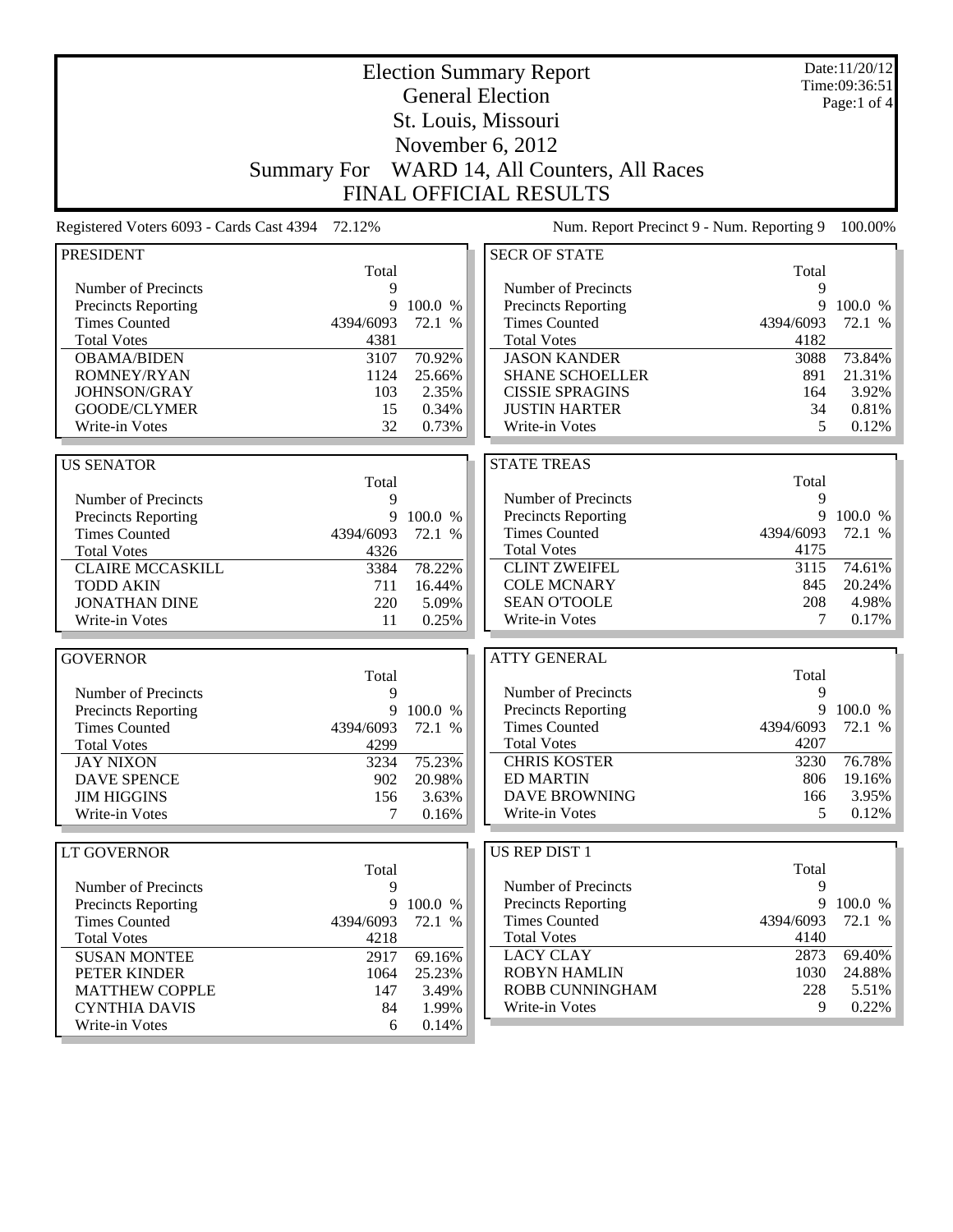| <b>Election Summary Report</b>                  |                    |                 |                                            |                   | Date:11/20/12<br>Time:09:36:51 |
|-------------------------------------------------|--------------------|-----------------|--------------------------------------------|-------------------|--------------------------------|
|                                                 |                    |                 | <b>General Election</b>                    |                   | Page: 2 of 4                   |
| St. Louis, Missouri                             |                    |                 |                                            |                   |                                |
|                                                 |                    |                 | November 6, 2012                           |                   |                                |
|                                                 |                    |                 |                                            |                   |                                |
|                                                 | <b>Summary For</b> |                 | WARD 14, All Counters, All Races           |                   |                                |
|                                                 |                    |                 | FINAL OFFICIAL RESULTS                     |                   |                                |
| Registered Voters 6093 - Cards Cast 4394 72.12% |                    |                 | Num. Report Precinct 9 - Num. Reporting 9  |                   | 100.00%                        |
| ST SEN DIST 5                                   |                    |                 | <b>SHERIFF</b>                             |                   |                                |
| Number of Precincts                             | Total<br>4         |                 | Number of Precincts                        | Total<br>9        |                                |
| <b>Precincts Reporting</b>                      | 4                  | 100.0 %         | <b>Precincts Reporting</b>                 | 9                 | 100.0 %                        |
| <b>Times Counted</b>                            | 1432/2056          | 69.6 %          | <b>Times Counted</b>                       | 4394/6093         | 72.1 %                         |
| <b>Total Votes</b>                              | 1169               |                 | <b>Total Votes</b>                         | 4075              |                                |
| <b>JAMILAH NASHEED</b>                          | 1137               | 97.26%          | <b>JIM MURPHY</b>                          | 3091              | 75.85%                         |
| Write-in Votes                                  | 32                 | 2.74%           | <b>ROBERT STERNBERG</b>                    | 975               | 23.93%                         |
|                                                 |                    |                 | Write-in Votes                             | 9                 | 0.22%                          |
| ST REP DIST 81                                  |                    |                 |                                            |                   |                                |
|                                                 | Total              |                 | <b>CITY TREAS</b>                          |                   |                                |
| Number of Precincts                             | 3                  | 100.0 %         |                                            | Total             |                                |
| Precincts Reporting<br><b>Times Counted</b>     | 3<br>839/1217      | 68.9 %          | Number of Precincts<br>Precincts Reporting | 9<br>9            | 100.0 %                        |
| <b>Total Votes</b>                              | 649                |                 | <b>Times Counted</b>                       | 4394/6093         | 72.1 %                         |
| <b>JACOB HUMMEL</b>                             | 638                | 98.31%          | <b>Total Votes</b>                         | 4025              |                                |
| Write-in Votes                                  | 11                 | 1.69%           | <b>TISHAURA JONES</b>                      | 2566              | 63.75%                         |
|                                                 |                    |                 | TIM BACHMANN                               | 1202              | 29.86%                         |
| ST REP DIST 82                                  |                    |                 | <b>ANTHONY STEVENS</b>                     | 247               | 6.14%                          |
|                                                 | Total              |                 | Write-in Votes                             | 10                | 0.25%                          |
| Number of Precincts                             | 6                  |                 |                                            |                   |                                |
| Precincts Reporting                             |                    | 6 100.0 %       | <b>GEORGE DRAPER III</b>                   |                   |                                |
| <b>Times Counted</b>                            | 3555/4876          | 72.9 %          |                                            | Total             |                                |
| <b>Total Votes</b><br>MICHELE KRATKY            | 3282<br>2606       | 79.40%          | Number of Precincts<br>Precincts Reporting | 9<br>9            | 100.0 %                        |
| <b>EDWARD HARLOW</b>                            | 670                | 20.41%          | <b>Times Counted</b>                       | 4394/6093         | 72.1 %                         |
| Write-in Votes                                  | 6                  | 0.18%           | <b>Total Votes</b>                         | 3587              |                                |
|                                                 |                    |                 | <b>YES</b>                                 | 2637              | 73.52%                         |
| <b>CIRC ATTY</b>                                |                    |                 | NO                                         | 950               | 26.48%                         |
|                                                 | Total              |                 |                                            |                   |                                |
| Number of Precincts                             | 9                  |                 | <b>GARY GAERTNER, JR.</b>                  |                   |                                |
| Precincts Reporting                             |                    | 9 100.0 %       |                                            | Total             |                                |
| <b>Times Counted</b>                            | 4394/6093          | 72.1 %          | Number of Precincts                        | 9                 |                                |
| <b>Total Votes</b>                              | 3720               |                 | <b>Precincts Reporting</b>                 | 9                 | 100.0 %                        |
| <b>JENNIFER JOYCE</b><br>Write-in Votes         | 3673<br>47         | 98.74%<br>1.26% | <b>Times Counted</b><br><b>Total Votes</b> | 4394/6093<br>3594 | 72.1 %                         |
|                                                 |                    |                 | <b>YES</b>                                 | 2617              | 72.82%                         |
| <b>PUBLIC ADMIN</b>                             |                    |                 | NO                                         | 977               | 27.18%                         |
|                                                 | Total              |                 |                                            |                   |                                |
| Number of Precincts                             | 9                  |                 | SHERRI SULLIVAN                            |                   |                                |
| Precincts Reporting                             |                    | 9 100.0 %       |                                            | Total             |                                |
| <b>Times Counted</b>                            | 4394/6093          | 72.1 %          | Number of Precincts                        | 9                 |                                |
| <b>Total Votes</b>                              | 4000               |                 | <b>Precincts Reporting</b>                 | 9                 | 100.0 %                        |
| <b>GERARD NESTER</b>                            | 2890               | 72.25%          | <b>Times Counted</b>                       | 4394/6093         | 72.1 %                         |
| <b>JUSTIN STROHM</b>                            | 885                | 22.13%          | <b>Total Votes</b>                         | 3554              |                                |
| <b>ELSTON MCCOWAN</b>                           | 223                | 5.58%           | <b>YES</b>                                 | 2654              | 74.68%                         |
| Write-in Votes                                  | 2                  | 0.05%           | NO                                         | 900               | 25.32%                         |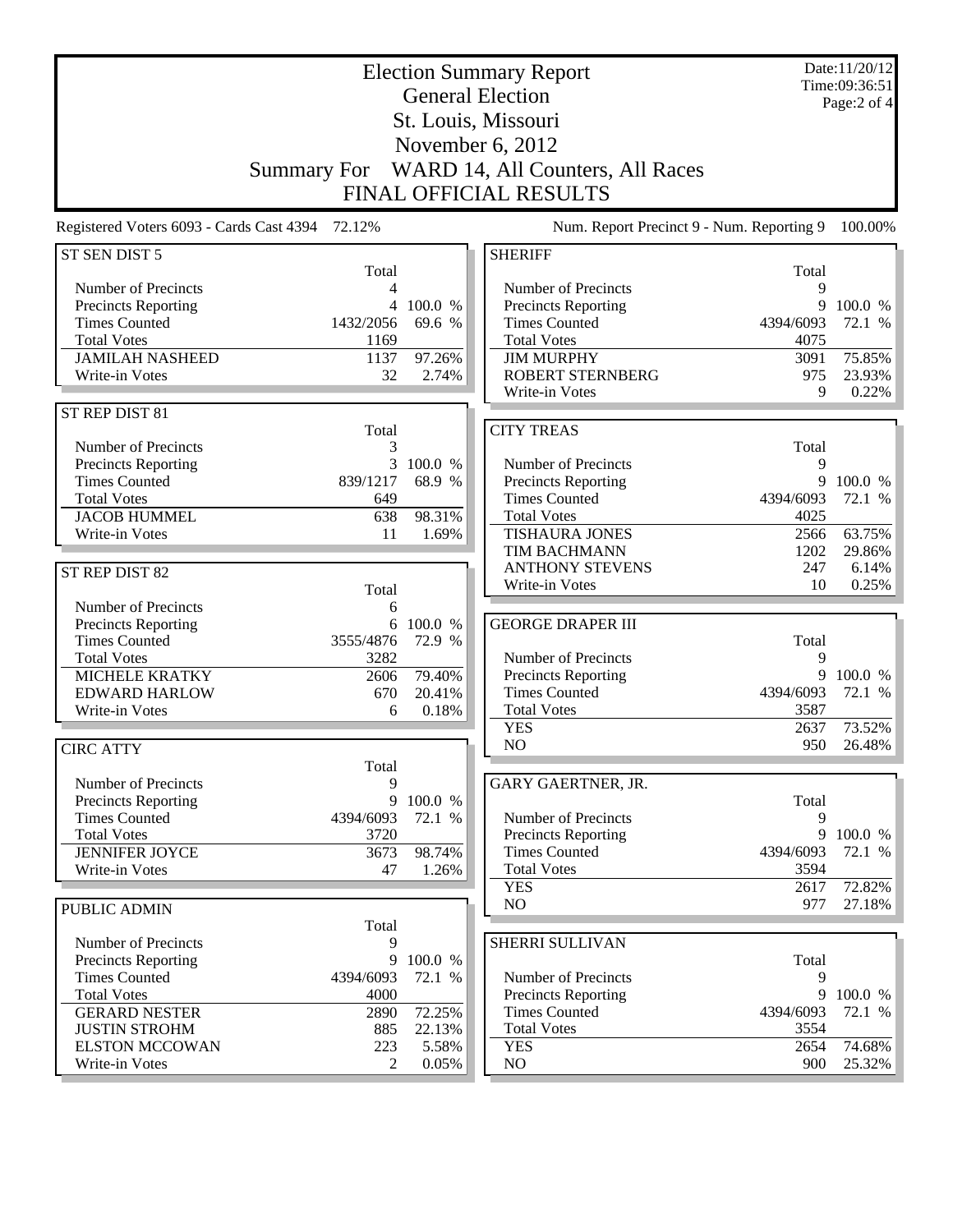|                                                    |              |                   | <b>Election Summary Report</b><br><b>General Election</b> |             | Date:11/20/12<br>Time:09:36:51 |
|----------------------------------------------------|--------------|-------------------|-----------------------------------------------------------|-------------|--------------------------------|
|                                                    |              |                   | St. Louis, Missouri                                       |             | Page: $3$ of $4$               |
|                                                    |              |                   | November 6, 2012                                          |             |                                |
|                                                    |              |                   | Summary For WARD 14, All Counters, All Races              |             |                                |
|                                                    |              |                   | <b>FINAL OFFICIAL RESULTS</b>                             |             |                                |
|                                                    |              |                   |                                                           |             |                                |
| Registered Voters 6093 - Cards Cast 4394           | 72.12%       |                   | Num. Report Precinct 9 - Num. Reporting 9                 |             | 100.00%                        |
| <b>ROBERT CLAYTON</b>                              | Total        |                   | <b>EDWARD SWEENEY</b>                                     | Total       |                                |
| Number of Precincts                                | 9            |                   | Number of Precincts                                       | 9           |                                |
| <b>Precincts Reporting</b>                         | 9            | 100.0 %           | Precincts Reporting                                       | 9           | 100.0 %                        |
| <b>Times Counted</b>                               | 4394/6093    | 72.1 %            | <b>Times Counted</b>                                      | 4394/6093   | 72.1 %                         |
| <b>Total Votes</b>                                 | 3525         |                   | <b>Total Votes</b>                                        | 3482        |                                |
| <b>YES</b>                                         | 2559         | 72.60%            | <b>YES</b>                                                | 2560        | 73.52%                         |
| N <sub>O</sub>                                     | 966          | 27.40%            | NO                                                        | 922         | 26.48%                         |
|                                                    |              |                   |                                                           |             |                                |
| <b>LAWRENCE MOONEY</b>                             | Total        |                   | <b>ROBERT DIERKER</b>                                     | Total       |                                |
| Number of Precincts                                | 9            |                   | Number of Precincts                                       | 9           |                                |
| <b>Precincts Reporting</b>                         | 9            | 100.0 %           | Precincts Reporting                                       | 9           | 100.0 %                        |
| <b>Times Counted</b>                               | 4394/6093    | 72.1 %            | <b>Times Counted</b>                                      | 4394/6093   | 72.1 %                         |
| <b>Total Votes</b>                                 | 3433         |                   | <b>Total Votes</b>                                        | 3482        |                                |
| <b>YES</b>                                         | 2477         | 72.15%            | <b>YES</b>                                                | 2520        | 72.37%                         |
| N <sub>O</sub>                                     | 956          | 27.85%            | NO                                                        | 962         | 27.63%                         |
|                                                    |              |                   |                                                           |             |                                |
| MICHAEL DAVID                                      | Total        |                   | <b>JOHN GARVEY</b>                                        | Total       |                                |
| Number of Precincts                                | 9            |                   | Number of Precincts                                       | 9           |                                |
| <b>Precincts Reporting</b>                         |              | 9 100.0 %         | Precincts Reporting                                       | 9           | 100.0 %                        |
| <b>Times Counted</b>                               | 4394/6093    | 72.1 %            | <b>Times Counted</b>                                      | 4394/6093   | 72.1 %                         |
| <b>Total Votes</b>                                 | 3482         |                   | <b>Total Votes</b>                                        | 3517        |                                |
| <b>YES</b>                                         | 2554         | 73.35%            |                                                           |             |                                |
| N <sub>O</sub>                                     |              |                   | <b>YES</b>                                                | 2613        | 74.30%                         |
|                                                    | 928          | 26.65%            | NO                                                        | 904         | 25.70%                         |
|                                                    |              |                   |                                                           |             |                                |
| <b>MARGARET NEILL</b>                              |              |                   | <b>JIMMIE EDWARDS</b>                                     |             |                                |
|                                                    | Total<br>9   |                   |                                                           | Total       |                                |
| Number of Precincts                                |              | 9 100.0 %         | Number of Precincts                                       | 9<br>9      | 100.0 %                        |
| <b>Precincts Reporting</b><br><b>Times Counted</b> | 4394/6093    | 72.1 %            | <b>Precincts Reporting</b><br><b>Times Counted</b>        | 4394/6093   | 72.1 %                         |
| <b>Total Votes</b>                                 | 3470         |                   | <b>Total Votes</b>                                        | 3466        |                                |
| <b>YES</b>                                         | 2581         | 74.38%            | <b>YES</b>                                                | 2512        | 72.48%                         |
| NO.                                                | 889          | 25.62%            | NO                                                        | 954         | 27.52%                         |
|                                                    |              |                   |                                                           |             |                                |
| <b>REX BURLISON</b>                                |              |                   | <b>JOAN MORIARTY</b>                                      |             |                                |
| Number of Precincts                                | Total<br>9   |                   | Number of Precincts                                       | Total<br>9  |                                |
|                                                    | 9            |                   |                                                           | 9           |                                |
| Precincts Reporting<br><b>Times Counted</b>        | 4394/6093    | 100.0 %<br>72.1 % | <b>Precincts Reporting</b><br><b>Times Counted</b>        | 4394/6093   | 100.0 %<br>72.1 %              |
| <b>Total Votes</b>                                 | 3438         |                   | <b>Total Votes</b>                                        | 3459        |                                |
| <b>YES</b><br>NO.                                  | 2423<br>1015 | 70.48%<br>29.52%  | <b>YES</b><br>NO                                          | 2534<br>925 | 73.26%<br>26.74%               |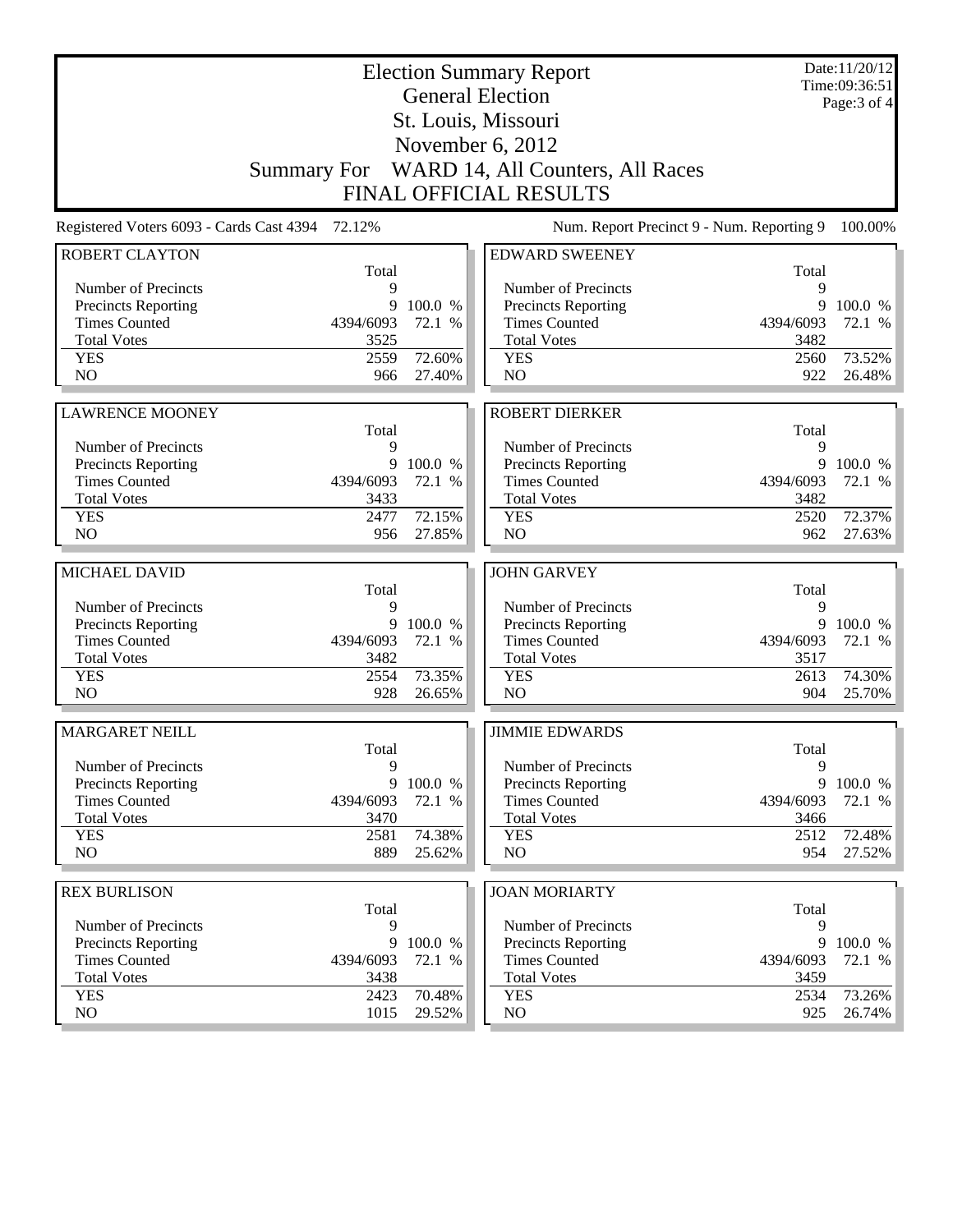| <b>Election Summary Report</b>                  |                    |           |                                           | Date:11/20/12<br>Time:09:36:51 |                  |
|-------------------------------------------------|--------------------|-----------|-------------------------------------------|--------------------------------|------------------|
|                                                 |                    |           | <b>General Election</b>                   |                                | Page:4 of 4      |
|                                                 |                    |           | St. Louis, Missouri                       |                                |                  |
|                                                 |                    |           | November 6, 2012                          |                                |                  |
|                                                 | <b>Summary For</b> |           | WARD 14, All Counters, All Races          |                                |                  |
|                                                 |                    |           | <b>FINAL OFFICIAL RESULTS</b>             |                                |                  |
| Registered Voters 6093 - Cards Cast 4394 72.12% |                    |           | Num. Report Precinct 9 - Num. Reporting 9 |                                | 100.00%          |
| <b>CALEA STOVALL-REID</b>                       |                    |           | PROP E                                    |                                |                  |
|                                                 | Total              |           |                                           | Total                          |                  |
| Number of Precincts                             | 9                  |           | Number of Precincts                       | 9                              |                  |
| <b>Precincts Reporting</b>                      | 9                  | 100.0 %   | Precincts Reporting                       | 9                              | 100.0 %          |
| <b>Times Counted</b>                            | 4394/6093          | 72.1 %    | <b>Times Counted</b>                      | 4394/6093                      | 72.1 %           |
| <b>Total Votes</b>                              | 3439               |           | <b>Total Votes</b>                        | 3955                           |                  |
| <b>YES</b>                                      | 2452               | 71.30%    | <b>YES</b>                                | 1993                           | 50.39%           |
| NO                                              | 987                | 28.70%    | N <sub>O</sub>                            | 1962                           | 49.61%           |
|                                                 |                    |           |                                           |                                |                  |
| THOMAS CLARK II                                 |                    |           | <b>PROPR</b>                              |                                |                  |
|                                                 | Total              |           |                                           | Total                          |                  |
| Number of Precincts                             | 9                  |           | Number of Precincts                       | 9                              |                  |
| Precincts Reporting                             | 9                  | 100.0 %   | Precincts Reporting                       |                                | 9 100.0 %        |
| <b>Times Counted</b>                            | 4394/6093          | 72.1 %    | <b>Times Counted</b>                      | 4394/6093                      | 72.1 %           |
| <b>Total Votes</b>                              | 3434               |           | <b>Total Votes</b>                        | 3897                           |                  |
| <b>YES</b><br>NO                                | 2495               | 72.66%    | <b>YES</b><br>NO                          | 2783                           | 71.41%<br>28.59% |
|                                                 | 939                | 27.34%    |                                           | 1114                           |                  |
| <b>CON AMEND 3</b>                              |                    |           |                                           |                                |                  |
|                                                 | Total              |           |                                           |                                |                  |
| Number of Precincts                             | 9                  |           |                                           |                                |                  |
| Precincts Reporting                             | 9                  | 100.0 %   |                                           |                                |                  |
| <b>Times Counted</b>                            | 4394/6093          | 72.1 %    |                                           |                                |                  |
| <b>Total Votes</b>                              | 3881               |           |                                           |                                |                  |
| <b>YES</b>                                      | 927                | 23.89%    |                                           |                                |                  |
| NO                                              | 2954               | 76.11%    |                                           |                                |                  |
|                                                 |                    |           |                                           |                                |                  |
| PROP A                                          |                    |           |                                           |                                |                  |
|                                                 | Total              |           |                                           |                                |                  |
| Number of Precincts                             | 9                  |           |                                           |                                |                  |
| <b>Precincts Reporting</b>                      |                    | 9 100.0 % |                                           |                                |                  |
| <b>Times Counted</b>                            | 4394/6093          | 72.1 %    |                                           |                                |                  |
| <b>Total Votes</b>                              | 4067               |           |                                           |                                |                  |
| <b>YES</b>                                      | 2072               | 50.95%    |                                           |                                |                  |
| NO                                              | 1995               | 49.05%    |                                           |                                |                  |
|                                                 |                    |           |                                           |                                |                  |
| <b>PROP B</b>                                   |                    |           |                                           |                                |                  |
|                                                 | Total              |           |                                           |                                |                  |
| Number of Precincts                             | 9                  |           |                                           |                                |                  |
| Precincts Reporting                             | 9                  | 100.0 %   |                                           |                                |                  |
| <b>Times Counted</b>                            | 4394/6093          | 72.1 %    |                                           |                                |                  |
| <b>Total Votes</b>                              | 4168               |           |                                           |                                |                  |
| <b>YES</b>                                      | 2335               | 56.02%    |                                           |                                |                  |
| $\rm NO$                                        | 1833               | 43.98%    |                                           |                                |                  |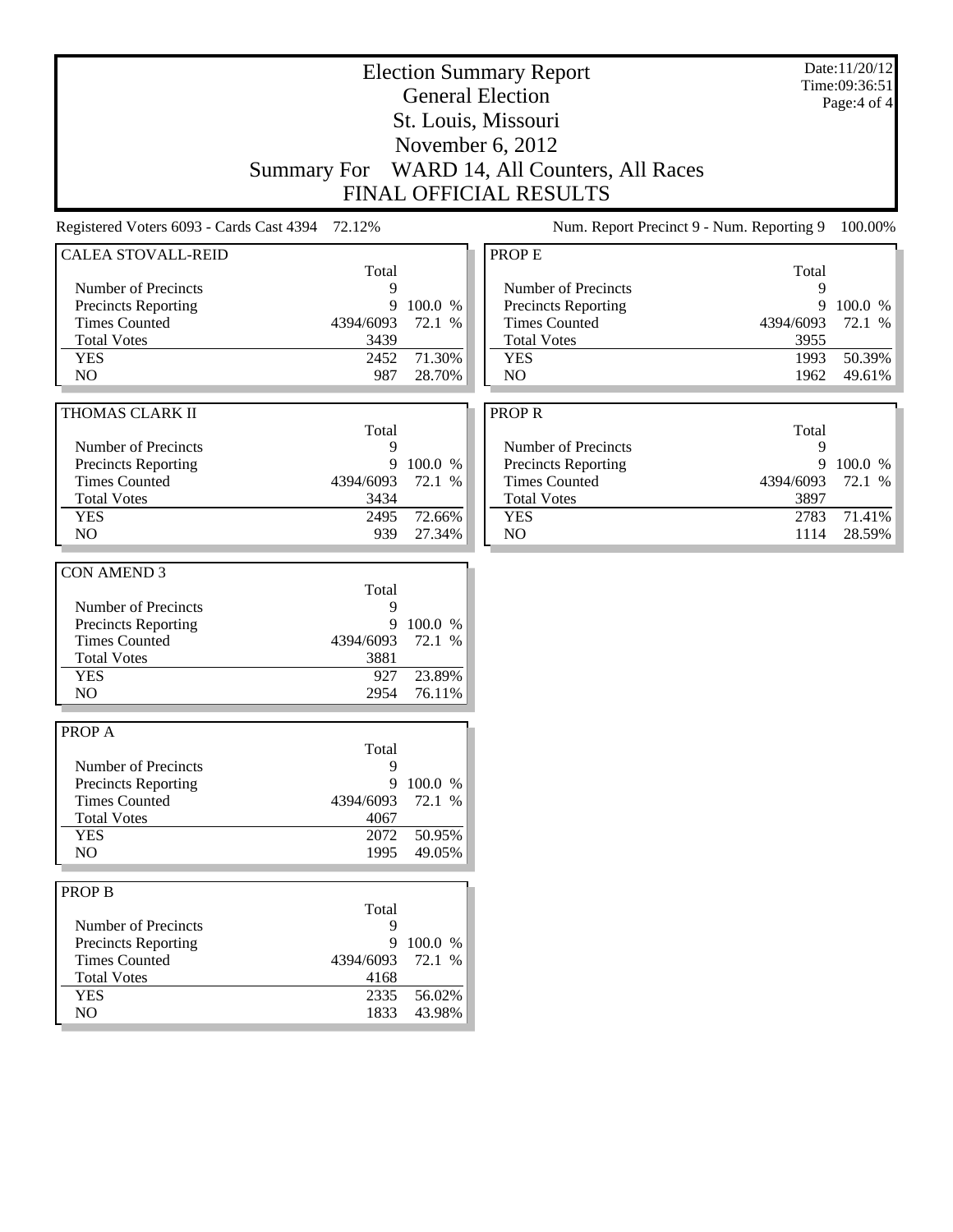| <b>Election Summary Report</b>                  |                    |           |                                           |           | Date:11/20/12<br>Time:09:36:50 |
|-------------------------------------------------|--------------------|-----------|-------------------------------------------|-----------|--------------------------------|
|                                                 |                    |           | <b>General Election</b>                   |           | Page:1 of $4$                  |
|                                                 |                    |           | St. Louis, Missouri                       |           |                                |
|                                                 |                    |           |                                           |           |                                |
|                                                 |                    |           | November 6, 2012                          |           |                                |
|                                                 | <b>Summary For</b> |           | WARD 15, All Counters, All Races          |           |                                |
|                                                 |                    |           | <b>FINAL OFFICIAL RESULTS</b>             |           |                                |
| Registered Voters 7049 - Cards Cast 5246 74.42% |                    |           | Num. Report Precinct 7 - Num. Reporting 7 |           | 100.00%                        |
| <b>PRESIDENT</b>                                |                    |           | <b>SECR OF STATE</b>                      |           |                                |
|                                                 | Total              |           |                                           | Total     |                                |
| Number of Precincts                             |                    |           | Number of Precincts                       | 7         |                                |
| <b>Precincts Reporting</b>                      | 7                  | 100.0 %   | Precincts Reporting                       |           | 100.0 %                        |
| <b>Times Counted</b>                            | 5246/7049          | 74.4 %    | <b>Times Counted</b>                      | 5246/7049 | 74.4 %                         |
| <b>Total Votes</b>                              | 5229               |           | <b>Total Votes</b>                        | 4985      |                                |
| <b>OBAMA/BIDEN</b>                              | 4334               | 82.88%    | <b>JASON KANDER</b>                       | 4139      | 83.03%                         |
| ROMNEY/RYAN                                     | 765                | 14.63%    | <b>SHANE SCHOELLER</b>                    | 608       | 12.20%                         |
| JOHNSON/GRAY                                    | 90                 | 1.72%     | <b>CISSIE SPRAGINS</b>                    | 189       | 3.79%                          |
| <b>GOODE/CLYMER</b>                             | 9                  | 0.17%     | <b>JUSTIN HARTER</b>                      | 41        | 0.82%                          |
| Write-in Votes                                  | 31                 | 0.59%     | Write-in Votes                            | 8         | 0.16%                          |
|                                                 |                    |           |                                           |           |                                |
| <b>US SENATOR</b>                               |                    |           | <b>STATE TREAS</b>                        | Total     |                                |
| Number of Precincts                             | Total<br>7         |           | Number of Precincts                       | 7         |                                |
|                                                 |                    | 7 100.0 % | <b>Precincts Reporting</b>                | 7         | 100.0 %                        |
| Precincts Reporting<br><b>Times Counted</b>     | 5246/7049          | 74.4 %    | <b>Times Counted</b>                      | 5246/7049 | 74.4 %                         |
| <b>Total Votes</b>                              | 5186               |           | <b>Total Votes</b>                        | 4984      |                                |
| <b>CLAIRE MCCASKILL</b>                         | 4471               | 86.21%    | <b>CLINT ZWEIFEL</b>                      | 4165      | 83.57%                         |
| <b>TODD AKIN</b>                                | 513                | 9.89%     | <b>COLE MCNARY</b>                        | 591       | 11.86%                         |
| <b>JONATHAN DINE</b>                            | 188                | 3.63%     | <b>SEAN O'TOOLE</b>                       | 218       | 4.37%                          |
| Write-in Votes                                  | 14                 | 0.27%     | Write-in Votes                            | 10        | 0.20%                          |
|                                                 |                    |           |                                           |           |                                |
| <b>GOVERNOR</b>                                 |                    |           | <b>ATTY GENERAL</b>                       |           |                                |
|                                                 | Total              |           |                                           | Total     |                                |
| Number of Precincts                             | 7                  |           | Number of Precincts                       | 7         |                                |
| Precincts Reporting                             | 7                  | 100.0 %   | <b>Precincts Reporting</b>                | $\tau$    | 100.0 %                        |
| <b>Times Counted</b>                            | 5246/7049          | 74.4 %    | <b>Times Counted</b>                      | 5246/7049 | 74.4 %                         |
| <b>Total Votes</b>                              | 5130               |           | <b>Total Votes</b>                        | 5009      |                                |
| <b>JAY NIXON</b>                                | 4303               | 83.88%    | <b>CHRIS KOSTER</b>                       | 4233      | 84.51%                         |
| <b>DAVE SPENCE</b>                              | 640                | 12.48%    | <b>ED MARTIN</b>                          | 581       | $11.60\%$                      |
| <b>JIM HIGGINS</b>                              | 177                | 3.45%     | <b>DAVE BROWNING</b>                      | 189       | 3.77%                          |
| Write-in Votes                                  | 10                 | 0.19%     | Write-in Votes                            | 6         | 0.12%                          |
| <b>LT GOVERNOR</b>                              |                    |           | US REP DIST 1                             |           |                                |
|                                                 | Total              |           |                                           | Total     |                                |
| Number of Precincts                             | 7                  |           | Number of Precincts                       | 7         |                                |
| Precincts Reporting                             |                    | 7 100.0 % | <b>Precincts Reporting</b>                |           | 7 100.0 %                      |
| <b>Times Counted</b>                            | 5246/7049          | 74.4 %    | <b>Times Counted</b>                      | 5246/7049 | 74.4 %                         |
| <b>Total Votes</b>                              | 5022               |           | <b>Total Votes</b>                        | 4967      |                                |
| <b>SUSAN MONTEE</b>                             | 4002               | 79.69%    | <b>LACY CLAY</b>                          | 3987      | 80.27%                         |
| PETER KINDER                                    | 772                | 15.37%    | <b>ROBYN HAMLIN</b>                       | 683       | 13.75%                         |
| <b>MATTHEW COPPLE</b>                           | 166                | 3.31%     | ROBB CUNNINGHAM                           | 271       | 5.46%                          |
| <b>CYNTHIA DAVIS</b>                            | 72                 | 1.43%     | Write-in Votes                            | 26        | 0.52%                          |
| Write-in Votes                                  | 10                 | 0.20%     |                                           |           |                                |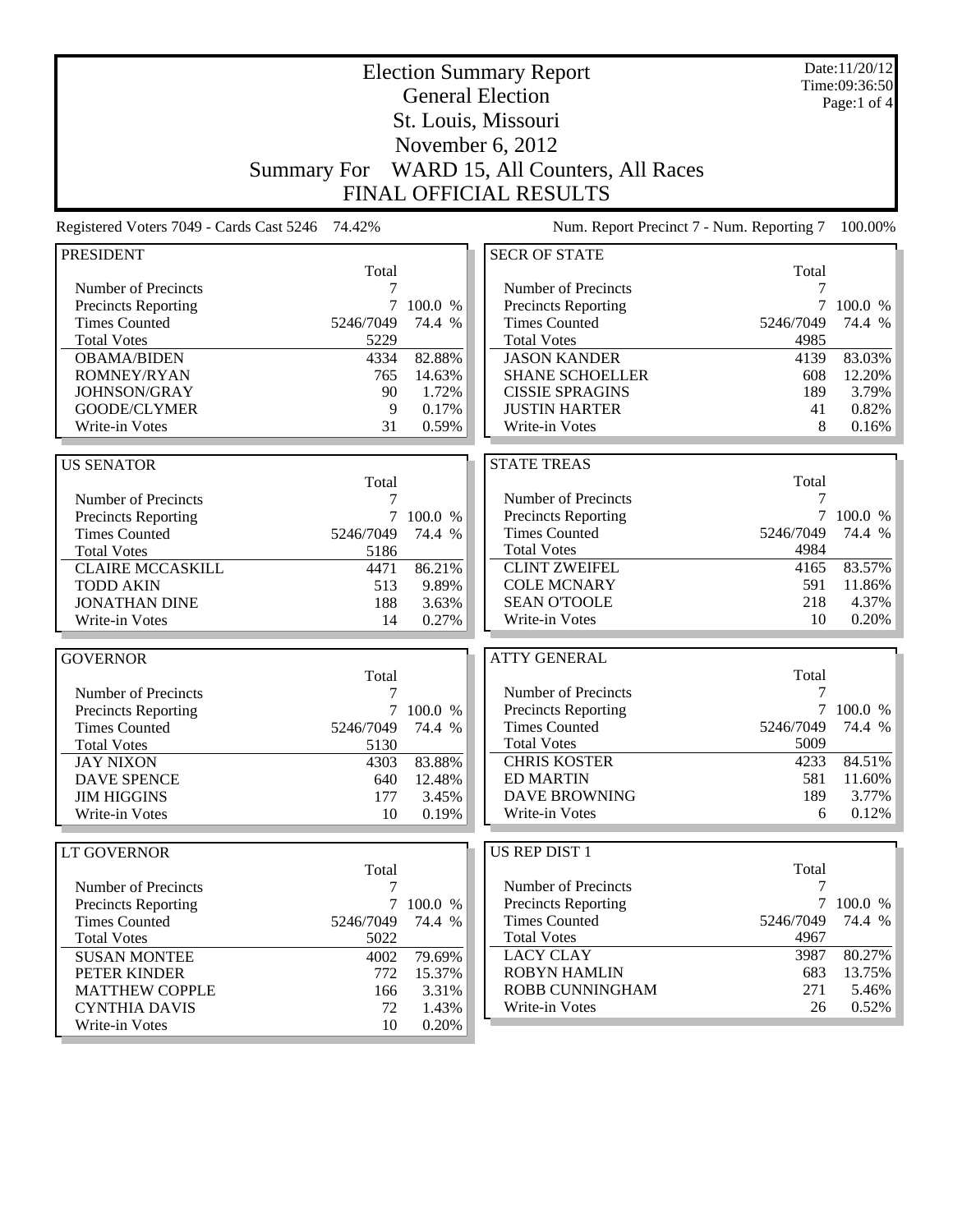| <b>Election Summary Report</b>                  |                    |                     |                                           |                | Date:11/20/12<br>Time:09:36:50 |
|-------------------------------------------------|--------------------|---------------------|-------------------------------------------|----------------|--------------------------------|
|                                                 |                    |                     | <b>General Election</b>                   |                | Page:2 of 4                    |
|                                                 |                    |                     | St. Louis, Missouri                       |                |                                |
|                                                 |                    |                     | November 6, 2012                          |                |                                |
|                                                 |                    |                     | WARD 15, All Counters, All Races          |                |                                |
|                                                 | <b>Summary For</b> |                     |                                           |                |                                |
|                                                 |                    |                     | <b>FINAL OFFICIAL RESULTS</b>             |                |                                |
| Registered Voters 7049 - Cards Cast 5246 74.42% |                    |                     | Num. Report Precinct 7 - Num. Reporting 7 |                | 100.00%                        |
| ST SEN DIST 5                                   | Total              |                     | <b>CITY TREAS</b>                         | Total          |                                |
| Number of Precincts                             | 6                  |                     | Number of Precincts                       | 7              |                                |
| <b>Precincts Reporting</b>                      | 6                  | 100.0 %             | Precincts Reporting                       | 7              | 100.0 %                        |
| <b>Times Counted</b>                            | 5226/7043          | 74.2 %              | <b>Times Counted</b>                      | 5246/7049      | 74.4 %                         |
| <b>Total Votes</b>                              | 4316               |                     | <b>Total Votes</b>                        | 4832           |                                |
| <b>JAMILAH NASHEED</b>                          | 4215               | 97.66%              | <b>TISHAURA JONES</b>                     | 3616           | 74.83%                         |
| Write-in Votes                                  | 101                | 2.34%               | <b>TIM BACHMANN</b>                       | 831            | 17.20%                         |
|                                                 |                    |                     | <b>ANTHONY STEVENS</b><br>Write-in Votes  | 370<br>15      | 7.66%<br>0.31%                 |
| ST REP DIST 80                                  | Total              |                     |                                           |                |                                |
| Number of Precincts                             | 7                  |                     | <b>GEORGE DRAPER III</b>                  |                |                                |
| Precincts Reporting                             | $\overline{7}$     | 100.0 %             |                                           | Total          |                                |
| <b>Times Counted</b>                            | 5246/7049          | 74.4 %              | Number of Precincts                       | 7              |                                |
| <b>Total Votes</b>                              | 4440               |                     | <b>Precincts Reporting</b>                |                | 7 100.0 %                      |
| <b>MIKE COLONA</b>                              | 4378               | 98.60%              | <b>Times Counted</b>                      | 5246/7049      | 74.4 %                         |
| Write-in Votes                                  | 62                 | 1.40%               | <b>Total Votes</b>                        | 4153           |                                |
|                                                 |                    |                     | <b>YES</b>                                | 3168           | 76.28%                         |
| <b>CIRC ATTY</b>                                |                    |                     | N <sub>O</sub>                            | 985            | 23.72%                         |
|                                                 | Total              |                     |                                           |                |                                |
| Number of Precincts<br>Precincts Reporting      | 7                  | 7 100.0 %           | GARY GAERTNER, JR.                        | Total          |                                |
| <b>Times Counted</b>                            | 5246/7049          | 74.4 %              | Number of Precincts                       | 7              |                                |
| <b>Total Votes</b>                              | 4469               |                     | Precincts Reporting                       | $\tau$         | 100.0 %                        |
| <b>JENNIFER JOYCE</b>                           | 4417               | 98.84%              | <b>Times Counted</b>                      | 5246/7049      | 74.4 %                         |
| Write-in Votes                                  | 52                 | 1.16%               | <b>Total Votes</b>                        | 4100           |                                |
|                                                 |                    |                     | <b>YES</b>                                | 3097           | 75.54%                         |
| <b>PUBLIC ADMIN</b>                             |                    |                     | NO                                        | 1003           | 24.46%                         |
|                                                 | Total              |                     |                                           |                |                                |
| Number of Precincts                             | $\boldsymbol{7}$   |                     | SHERRI SULLIVAN                           |                |                                |
| Precincts Reporting<br><b>Times Counted</b>     | 5246/7049          | 7 100.0 %<br>74.4 % | Number of Precincts                       | Total<br>7     |                                |
| <b>Total Votes</b>                              | 4778               |                     | Precincts Reporting                       | $\overline{7}$ | 100.0 %                        |
| <b>GERARD NESTER</b>                            | 3772               | 78.95%              | <b>Times Counted</b>                      | 5246/7049      | 74.4 %                         |
| <b>JUSTIN STROHM</b>                            | 643                | 13.46%              | <b>Total Votes</b>                        | 4095           |                                |
| <b>ELSTON MCCOWAN</b>                           | 352                | 7.37%               | <b>YES</b>                                | 3207           | 78.32%                         |
| Write-in Votes                                  | 11                 | 0.23%               | NO                                        | 888            | 21.68%                         |
|                                                 |                    |                     |                                           |                |                                |
| <b>SHERIFF</b>                                  |                    |                     | <b>ROBERT CLAYTON</b>                     |                |                                |
| Number of Precincts                             | Total<br>7         |                     | Number of Precincts                       | Total<br>7     |                                |
| Precincts Reporting                             | $\overline{7}$     | 100.0 %             | Precincts Reporting                       | $\overline{7}$ | 100.0 %                        |
| <b>Times Counted</b>                            | 5246/7049          | 74.4 %              | <b>Times Counted</b>                      | 5246/7049      | 74.4 %                         |
| <b>Total Votes</b>                              | 4777               |                     | <b>Total Votes</b>                        | 4012           |                                |
| <b>JIM MURPHY</b>                               | 4009               | 83.92%              | <b>YES</b>                                | 3000           | 74.78%                         |
| <b>ROBERT STERNBERG</b>                         | 743                | 15.55%              | NO                                        | 1012           | 25.22%                         |
| Write-in Votes                                  | 25                 | 0.52%               |                                           |                |                                |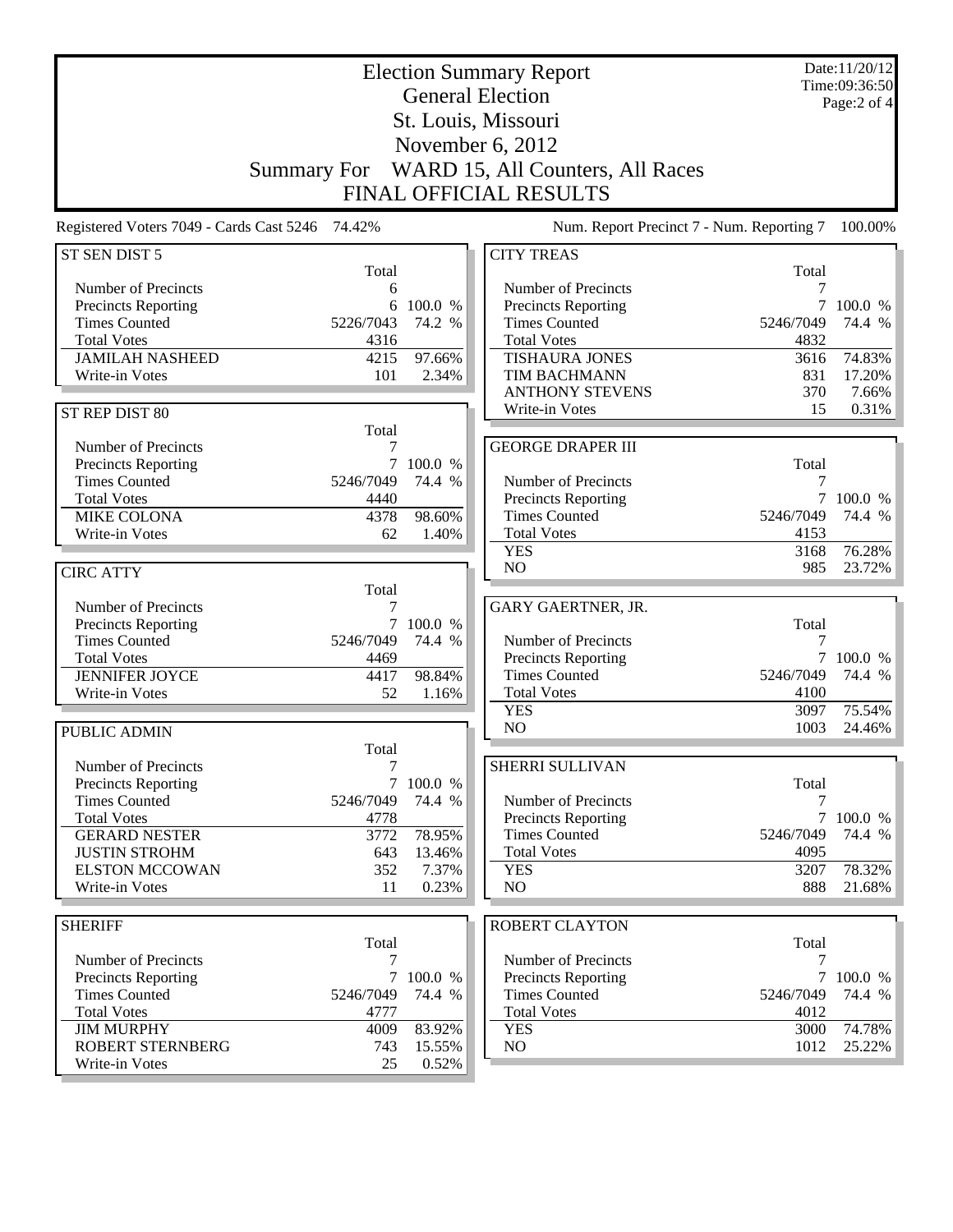| St. Louis, Missouri<br>November $6, 2012$<br>Summary For WARD 15, All Counters, All Races<br><b>FINAL OFFICIAL RESULTS</b><br>Registered Voters 7049 - Cards Cast 5246<br>74.42%<br>Num. Report Precinct 7 - Num. Reporting 7<br><b>ROBERT DIERKER</b><br><b>LAWRENCE MOONEY</b><br>Total<br>Total<br>Number of Precincts<br>Number of Precincts<br>7<br>7<br><b>Precincts Reporting</b><br><b>Precincts Reporting</b><br>7<br>100.0 %<br>7<br>100.0 %<br><b>Times Counted</b><br>5246/7049<br>74.4 %<br><b>Times Counted</b><br>5246/7049<br>74.4 %<br><b>Total Votes</b><br>4006<br><b>Total Votes</b><br>3978<br>75.44%<br>2836<br>71.29%<br><b>YES</b><br>3022<br><b>YES</b><br>N <sub>O</sub><br>984<br>N <sub>O</sub><br>1142<br>28.71%<br>24.56%<br><b>JOHN GARVEY</b><br><b>MICHAEL DAVID</b><br>Total<br>Total<br>Number of Precincts<br>Number of Precincts<br>7<br>7<br>Precincts Reporting<br>7<br>100.0 %<br>Precincts Reporting<br>7<br>100.0 %<br><b>Times Counted</b><br><b>Times Counted</b><br>5246/7049<br>74.4 %<br>5246/7049<br>74.4 %<br><b>Total Votes</b><br><b>Total Votes</b><br>3971<br>3939<br>76.28%<br><b>YES</b><br>3029<br>76.11%<br><b>YES</b><br>2998<br>NO<br>NO<br>942<br>23.72%<br>941<br>23.89%<br><b>MARGARET NEILL</b><br><b>JIMMIE EDWARDS</b><br>Total<br>Total<br>Number of Precincts<br>Number of Precincts<br>7<br>7<br>Precincts Reporting<br>Precincts Reporting<br>7 100.0 %<br>7 100.0 %<br><b>Times Counted</b><br>5246/7049<br>74.4 %<br><b>Times Counted</b><br>5246/7049<br>74.4 %<br><b>Total Votes</b><br>3977<br><b>Total Votes</b><br>3974<br>76.79%<br>76.27%<br><b>YES</b><br>3054<br><b>YES</b><br>3031<br>NO<br>N <sub>O</sub><br>923<br>23.21%<br>943<br><b>REX BURLISON</b><br><b>JOAN MORIARTY</b><br>Total<br>Total<br>Number of Precincts<br>7<br>Number of Precincts<br>7<br><b>Precincts Reporting</b><br>7 100.0 %<br>Precincts Reporting<br><b>Times Counted</b><br><b>Times Counted</b><br>5246/7049<br>74.4 %<br>5246/7049<br><b>Total Votes</b><br><b>Total Votes</b><br>3934<br>3959<br><b>YES</b><br>2910<br>73.97%<br><b>YES</b><br>76.56%<br>3031<br>NO.<br>1024<br>NO<br>928<br>26.03%<br><b>EDWARD SWEENEY</b><br><b>CALEA STOVALL-REID</b><br>Total<br>Total<br>Number of Precincts<br>Number of Precincts<br>7<br>7<br>Precincts Reporting<br>7<br>100.0 %<br><b>Precincts Reporting</b><br><b>Times Counted</b><br><b>Times Counted</b><br>5246/7049<br>74.4 %<br>5246/7049<br>74.4 %<br><b>Total Votes</b><br>3961<br><b>Total Votes</b><br>3944 |            |      | <b>Election Summary Report</b><br><b>General Election</b> |            | Date:11/20/12<br>Time:09:36:50 |              |
|-------------------------------------------------------------------------------------------------------------------------------------------------------------------------------------------------------------------------------------------------------------------------------------------------------------------------------------------------------------------------------------------------------------------------------------------------------------------------------------------------------------------------------------------------------------------------------------------------------------------------------------------------------------------------------------------------------------------------------------------------------------------------------------------------------------------------------------------------------------------------------------------------------------------------------------------------------------------------------------------------------------------------------------------------------------------------------------------------------------------------------------------------------------------------------------------------------------------------------------------------------------------------------------------------------------------------------------------------------------------------------------------------------------------------------------------------------------------------------------------------------------------------------------------------------------------------------------------------------------------------------------------------------------------------------------------------------------------------------------------------------------------------------------------------------------------------------------------------------------------------------------------------------------------------------------------------------------------------------------------------------------------------------------------------------------------------------------------------------------------------------------------------------------------------------------------------------------------------------------------------------------------------------------------------------------------------------------------------------------------------------------------------------------------------------------------------------------------------------------------------------------------------------------|------------|------|-----------------------------------------------------------|------------|--------------------------------|--------------|
|                                                                                                                                                                                                                                                                                                                                                                                                                                                                                                                                                                                                                                                                                                                                                                                                                                                                                                                                                                                                                                                                                                                                                                                                                                                                                                                                                                                                                                                                                                                                                                                                                                                                                                                                                                                                                                                                                                                                                                                                                                                                                                                                                                                                                                                                                                                                                                                                                                                                                                                                     |            |      |                                                           |            |                                | Page: 3 of 4 |
|                                                                                                                                                                                                                                                                                                                                                                                                                                                                                                                                                                                                                                                                                                                                                                                                                                                                                                                                                                                                                                                                                                                                                                                                                                                                                                                                                                                                                                                                                                                                                                                                                                                                                                                                                                                                                                                                                                                                                                                                                                                                                                                                                                                                                                                                                                                                                                                                                                                                                                                                     |            |      |                                                           |            |                                |              |
|                                                                                                                                                                                                                                                                                                                                                                                                                                                                                                                                                                                                                                                                                                                                                                                                                                                                                                                                                                                                                                                                                                                                                                                                                                                                                                                                                                                                                                                                                                                                                                                                                                                                                                                                                                                                                                                                                                                                                                                                                                                                                                                                                                                                                                                                                                                                                                                                                                                                                                                                     |            |      |                                                           |            |                                |              |
| 100.00%                                                                                                                                                                                                                                                                                                                                                                                                                                                                                                                                                                                                                                                                                                                                                                                                                                                                                                                                                                                                                                                                                                                                                                                                                                                                                                                                                                                                                                                                                                                                                                                                                                                                                                                                                                                                                                                                                                                                                                                                                                                                                                                                                                                                                                                                                                                                                                                                                                                                                                                             |            |      |                                                           |            |                                |              |
| 23.73%<br>7 100.0 %<br>74.4 %<br>23.44%<br>100.0 %                                                                                                                                                                                                                                                                                                                                                                                                                                                                                                                                                                                                                                                                                                                                                                                                                                                                                                                                                                                                                                                                                                                                                                                                                                                                                                                                                                                                                                                                                                                                                                                                                                                                                                                                                                                                                                                                                                                                                                                                                                                                                                                                                                                                                                                                                                                                                                                                                                                                                  |            |      |                                                           |            |                                |              |
|                                                                                                                                                                                                                                                                                                                                                                                                                                                                                                                                                                                                                                                                                                                                                                                                                                                                                                                                                                                                                                                                                                                                                                                                                                                                                                                                                                                                                                                                                                                                                                                                                                                                                                                                                                                                                                                                                                                                                                                                                                                                                                                                                                                                                                                                                                                                                                                                                                                                                                                                     |            |      |                                                           |            |                                |              |
|                                                                                                                                                                                                                                                                                                                                                                                                                                                                                                                                                                                                                                                                                                                                                                                                                                                                                                                                                                                                                                                                                                                                                                                                                                                                                                                                                                                                                                                                                                                                                                                                                                                                                                                                                                                                                                                                                                                                                                                                                                                                                                                                                                                                                                                                                                                                                                                                                                                                                                                                     |            |      |                                                           |            |                                |              |
|                                                                                                                                                                                                                                                                                                                                                                                                                                                                                                                                                                                                                                                                                                                                                                                                                                                                                                                                                                                                                                                                                                                                                                                                                                                                                                                                                                                                                                                                                                                                                                                                                                                                                                                                                                                                                                                                                                                                                                                                                                                                                                                                                                                                                                                                                                                                                                                                                                                                                                                                     |            |      |                                                           |            |                                |              |
|                                                                                                                                                                                                                                                                                                                                                                                                                                                                                                                                                                                                                                                                                                                                                                                                                                                                                                                                                                                                                                                                                                                                                                                                                                                                                                                                                                                                                                                                                                                                                                                                                                                                                                                                                                                                                                                                                                                                                                                                                                                                                                                                                                                                                                                                                                                                                                                                                                                                                                                                     |            |      |                                                           |            |                                |              |
|                                                                                                                                                                                                                                                                                                                                                                                                                                                                                                                                                                                                                                                                                                                                                                                                                                                                                                                                                                                                                                                                                                                                                                                                                                                                                                                                                                                                                                                                                                                                                                                                                                                                                                                                                                                                                                                                                                                                                                                                                                                                                                                                                                                                                                                                                                                                                                                                                                                                                                                                     |            |      |                                                           |            |                                |              |
|                                                                                                                                                                                                                                                                                                                                                                                                                                                                                                                                                                                                                                                                                                                                                                                                                                                                                                                                                                                                                                                                                                                                                                                                                                                                                                                                                                                                                                                                                                                                                                                                                                                                                                                                                                                                                                                                                                                                                                                                                                                                                                                                                                                                                                                                                                                                                                                                                                                                                                                                     |            |      |                                                           |            |                                |              |
|                                                                                                                                                                                                                                                                                                                                                                                                                                                                                                                                                                                                                                                                                                                                                                                                                                                                                                                                                                                                                                                                                                                                                                                                                                                                                                                                                                                                                                                                                                                                                                                                                                                                                                                                                                                                                                                                                                                                                                                                                                                                                                                                                                                                                                                                                                                                                                                                                                                                                                                                     |            |      |                                                           |            |                                |              |
|                                                                                                                                                                                                                                                                                                                                                                                                                                                                                                                                                                                                                                                                                                                                                                                                                                                                                                                                                                                                                                                                                                                                                                                                                                                                                                                                                                                                                                                                                                                                                                                                                                                                                                                                                                                                                                                                                                                                                                                                                                                                                                                                                                                                                                                                                                                                                                                                                                                                                                                                     |            |      |                                                           |            |                                |              |
|                                                                                                                                                                                                                                                                                                                                                                                                                                                                                                                                                                                                                                                                                                                                                                                                                                                                                                                                                                                                                                                                                                                                                                                                                                                                                                                                                                                                                                                                                                                                                                                                                                                                                                                                                                                                                                                                                                                                                                                                                                                                                                                                                                                                                                                                                                                                                                                                                                                                                                                                     |            |      |                                                           |            |                                |              |
|                                                                                                                                                                                                                                                                                                                                                                                                                                                                                                                                                                                                                                                                                                                                                                                                                                                                                                                                                                                                                                                                                                                                                                                                                                                                                                                                                                                                                                                                                                                                                                                                                                                                                                                                                                                                                                                                                                                                                                                                                                                                                                                                                                                                                                                                                                                                                                                                                                                                                                                                     |            |      |                                                           |            |                                |              |
|                                                                                                                                                                                                                                                                                                                                                                                                                                                                                                                                                                                                                                                                                                                                                                                                                                                                                                                                                                                                                                                                                                                                                                                                                                                                                                                                                                                                                                                                                                                                                                                                                                                                                                                                                                                                                                                                                                                                                                                                                                                                                                                                                                                                                                                                                                                                                                                                                                                                                                                                     |            |      |                                                           |            |                                |              |
|                                                                                                                                                                                                                                                                                                                                                                                                                                                                                                                                                                                                                                                                                                                                                                                                                                                                                                                                                                                                                                                                                                                                                                                                                                                                                                                                                                                                                                                                                                                                                                                                                                                                                                                                                                                                                                                                                                                                                                                                                                                                                                                                                                                                                                                                                                                                                                                                                                                                                                                                     |            |      |                                                           |            |                                |              |
|                                                                                                                                                                                                                                                                                                                                                                                                                                                                                                                                                                                                                                                                                                                                                                                                                                                                                                                                                                                                                                                                                                                                                                                                                                                                                                                                                                                                                                                                                                                                                                                                                                                                                                                                                                                                                                                                                                                                                                                                                                                                                                                                                                                                                                                                                                                                                                                                                                                                                                                                     |            |      |                                                           |            |                                |              |
|                                                                                                                                                                                                                                                                                                                                                                                                                                                                                                                                                                                                                                                                                                                                                                                                                                                                                                                                                                                                                                                                                                                                                                                                                                                                                                                                                                                                                                                                                                                                                                                                                                                                                                                                                                                                                                                                                                                                                                                                                                                                                                                                                                                                                                                                                                                                                                                                                                                                                                                                     |            |      |                                                           |            |                                |              |
|                                                                                                                                                                                                                                                                                                                                                                                                                                                                                                                                                                                                                                                                                                                                                                                                                                                                                                                                                                                                                                                                                                                                                                                                                                                                                                                                                                                                                                                                                                                                                                                                                                                                                                                                                                                                                                                                                                                                                                                                                                                                                                                                                                                                                                                                                                                                                                                                                                                                                                                                     |            |      |                                                           |            |                                |              |
|                                                                                                                                                                                                                                                                                                                                                                                                                                                                                                                                                                                                                                                                                                                                                                                                                                                                                                                                                                                                                                                                                                                                                                                                                                                                                                                                                                                                                                                                                                                                                                                                                                                                                                                                                                                                                                                                                                                                                                                                                                                                                                                                                                                                                                                                                                                                                                                                                                                                                                                                     |            |      |                                                           |            |                                |              |
|                                                                                                                                                                                                                                                                                                                                                                                                                                                                                                                                                                                                                                                                                                                                                                                                                                                                                                                                                                                                                                                                                                                                                                                                                                                                                                                                                                                                                                                                                                                                                                                                                                                                                                                                                                                                                                                                                                                                                                                                                                                                                                                                                                                                                                                                                                                                                                                                                                                                                                                                     |            |      |                                                           |            |                                |              |
|                                                                                                                                                                                                                                                                                                                                                                                                                                                                                                                                                                                                                                                                                                                                                                                                                                                                                                                                                                                                                                                                                                                                                                                                                                                                                                                                                                                                                                                                                                                                                                                                                                                                                                                                                                                                                                                                                                                                                                                                                                                                                                                                                                                                                                                                                                                                                                                                                                                                                                                                     |            |      |                                                           |            |                                |              |
|                                                                                                                                                                                                                                                                                                                                                                                                                                                                                                                                                                                                                                                                                                                                                                                                                                                                                                                                                                                                                                                                                                                                                                                                                                                                                                                                                                                                                                                                                                                                                                                                                                                                                                                                                                                                                                                                                                                                                                                                                                                                                                                                                                                                                                                                                                                                                                                                                                                                                                                                     |            |      |                                                           |            |                                |              |
|                                                                                                                                                                                                                                                                                                                                                                                                                                                                                                                                                                                                                                                                                                                                                                                                                                                                                                                                                                                                                                                                                                                                                                                                                                                                                                                                                                                                                                                                                                                                                                                                                                                                                                                                                                                                                                                                                                                                                                                                                                                                                                                                                                                                                                                                                                                                                                                                                                                                                                                                     |            |      |                                                           |            |                                |              |
|                                                                                                                                                                                                                                                                                                                                                                                                                                                                                                                                                                                                                                                                                                                                                                                                                                                                                                                                                                                                                                                                                                                                                                                                                                                                                                                                                                                                                                                                                                                                                                                                                                                                                                                                                                                                                                                                                                                                                                                                                                                                                                                                                                                                                                                                                                                                                                                                                                                                                                                                     |            |      |                                                           |            |                                |              |
|                                                                                                                                                                                                                                                                                                                                                                                                                                                                                                                                                                                                                                                                                                                                                                                                                                                                                                                                                                                                                                                                                                                                                                                                                                                                                                                                                                                                                                                                                                                                                                                                                                                                                                                                                                                                                                                                                                                                                                                                                                                                                                                                                                                                                                                                                                                                                                                                                                                                                                                                     |            |      |                                                           |            |                                |              |
|                                                                                                                                                                                                                                                                                                                                                                                                                                                                                                                                                                                                                                                                                                                                                                                                                                                                                                                                                                                                                                                                                                                                                                                                                                                                                                                                                                                                                                                                                                                                                                                                                                                                                                                                                                                                                                                                                                                                                                                                                                                                                                                                                                                                                                                                                                                                                                                                                                                                                                                                     |            |      |                                                           |            |                                |              |
|                                                                                                                                                                                                                                                                                                                                                                                                                                                                                                                                                                                                                                                                                                                                                                                                                                                                                                                                                                                                                                                                                                                                                                                                                                                                                                                                                                                                                                                                                                                                                                                                                                                                                                                                                                                                                                                                                                                                                                                                                                                                                                                                                                                                                                                                                                                                                                                                                                                                                                                                     |            |      |                                                           |            |                                |              |
|                                                                                                                                                                                                                                                                                                                                                                                                                                                                                                                                                                                                                                                                                                                                                                                                                                                                                                                                                                                                                                                                                                                                                                                                                                                                                                                                                                                                                                                                                                                                                                                                                                                                                                                                                                                                                                                                                                                                                                                                                                                                                                                                                                                                                                                                                                                                                                                                                                                                                                                                     |            |      |                                                           |            |                                |              |
|                                                                                                                                                                                                                                                                                                                                                                                                                                                                                                                                                                                                                                                                                                                                                                                                                                                                                                                                                                                                                                                                                                                                                                                                                                                                                                                                                                                                                                                                                                                                                                                                                                                                                                                                                                                                                                                                                                                                                                                                                                                                                                                                                                                                                                                                                                                                                                                                                                                                                                                                     |            |      |                                                           |            |                                |              |
|                                                                                                                                                                                                                                                                                                                                                                                                                                                                                                                                                                                                                                                                                                                                                                                                                                                                                                                                                                                                                                                                                                                                                                                                                                                                                                                                                                                                                                                                                                                                                                                                                                                                                                                                                                                                                                                                                                                                                                                                                                                                                                                                                                                                                                                                                                                                                                                                                                                                                                                                     |            |      |                                                           |            |                                |              |
|                                                                                                                                                                                                                                                                                                                                                                                                                                                                                                                                                                                                                                                                                                                                                                                                                                                                                                                                                                                                                                                                                                                                                                                                                                                                                                                                                                                                                                                                                                                                                                                                                                                                                                                                                                                                                                                                                                                                                                                                                                                                                                                                                                                                                                                                                                                                                                                                                                                                                                                                     |            |      |                                                           |            |                                |              |
|                                                                                                                                                                                                                                                                                                                                                                                                                                                                                                                                                                                                                                                                                                                                                                                                                                                                                                                                                                                                                                                                                                                                                                                                                                                                                                                                                                                                                                                                                                                                                                                                                                                                                                                                                                                                                                                                                                                                                                                                                                                                                                                                                                                                                                                                                                                                                                                                                                                                                                                                     |            |      |                                                           |            |                                |              |
|                                                                                                                                                                                                                                                                                                                                                                                                                                                                                                                                                                                                                                                                                                                                                                                                                                                                                                                                                                                                                                                                                                                                                                                                                                                                                                                                                                                                                                                                                                                                                                                                                                                                                                                                                                                                                                                                                                                                                                                                                                                                                                                                                                                                                                                                                                                                                                                                                                                                                                                                     |            |      |                                                           |            |                                |              |
|                                                                                                                                                                                                                                                                                                                                                                                                                                                                                                                                                                                                                                                                                                                                                                                                                                                                                                                                                                                                                                                                                                                                                                                                                                                                                                                                                                                                                                                                                                                                                                                                                                                                                                                                                                                                                                                                                                                                                                                                                                                                                                                                                                                                                                                                                                                                                                                                                                                                                                                                     |            |      |                                                           |            |                                |              |
|                                                                                                                                                                                                                                                                                                                                                                                                                                                                                                                                                                                                                                                                                                                                                                                                                                                                                                                                                                                                                                                                                                                                                                                                                                                                                                                                                                                                                                                                                                                                                                                                                                                                                                                                                                                                                                                                                                                                                                                                                                                                                                                                                                                                                                                                                                                                                                                                                                                                                                                                     |            |      |                                                           |            |                                |              |
|                                                                                                                                                                                                                                                                                                                                                                                                                                                                                                                                                                                                                                                                                                                                                                                                                                                                                                                                                                                                                                                                                                                                                                                                                                                                                                                                                                                                                                                                                                                                                                                                                                                                                                                                                                                                                                                                                                                                                                                                                                                                                                                                                                                                                                                                                                                                                                                                                                                                                                                                     |            |      |                                                           |            |                                |              |
|                                                                                                                                                                                                                                                                                                                                                                                                                                                                                                                                                                                                                                                                                                                                                                                                                                                                                                                                                                                                                                                                                                                                                                                                                                                                                                                                                                                                                                                                                                                                                                                                                                                                                                                                                                                                                                                                                                                                                                                                                                                                                                                                                                                                                                                                                                                                                                                                                                                                                                                                     |            |      |                                                           |            |                                |              |
|                                                                                                                                                                                                                                                                                                                                                                                                                                                                                                                                                                                                                                                                                                                                                                                                                                                                                                                                                                                                                                                                                                                                                                                                                                                                                                                                                                                                                                                                                                                                                                                                                                                                                                                                                                                                                                                                                                                                                                                                                                                                                                                                                                                                                                                                                                                                                                                                                                                                                                                                     |            |      |                                                           |            |                                |              |
|                                                                                                                                                                                                                                                                                                                                                                                                                                                                                                                                                                                                                                                                                                                                                                                                                                                                                                                                                                                                                                                                                                                                                                                                                                                                                                                                                                                                                                                                                                                                                                                                                                                                                                                                                                                                                                                                                                                                                                                                                                                                                                                                                                                                                                                                                                                                                                                                                                                                                                                                     |            |      |                                                           |            |                                |              |
|                                                                                                                                                                                                                                                                                                                                                                                                                                                                                                                                                                                                                                                                                                                                                                                                                                                                                                                                                                                                                                                                                                                                                                                                                                                                                                                                                                                                                                                                                                                                                                                                                                                                                                                                                                                                                                                                                                                                                                                                                                                                                                                                                                                                                                                                                                                                                                                                                                                                                                                                     |            |      |                                                           |            |                                |              |
|                                                                                                                                                                                                                                                                                                                                                                                                                                                                                                                                                                                                                                                                                                                                                                                                                                                                                                                                                                                                                                                                                                                                                                                                                                                                                                                                                                                                                                                                                                                                                                                                                                                                                                                                                                                                                                                                                                                                                                                                                                                                                                                                                                                                                                                                                                                                                                                                                                                                                                                                     |            |      |                                                           |            |                                |              |
|                                                                                                                                                                                                                                                                                                                                                                                                                                                                                                                                                                                                                                                                                                                                                                                                                                                                                                                                                                                                                                                                                                                                                                                                                                                                                                                                                                                                                                                                                                                                                                                                                                                                                                                                                                                                                                                                                                                                                                                                                                                                                                                                                                                                                                                                                                                                                                                                                                                                                                                                     | <b>YES</b> | 3016 | 76.14%                                                    | <b>YES</b> | 3008                           | 76.27%       |
| NO.<br>NO.<br>23.73%<br>945<br>23.86%<br>936                                                                                                                                                                                                                                                                                                                                                                                                                                                                                                                                                                                                                                                                                                                                                                                                                                                                                                                                                                                                                                                                                                                                                                                                                                                                                                                                                                                                                                                                                                                                                                                                                                                                                                                                                                                                                                                                                                                                                                                                                                                                                                                                                                                                                                                                                                                                                                                                                                                                                        |            |      |                                                           |            |                                |              |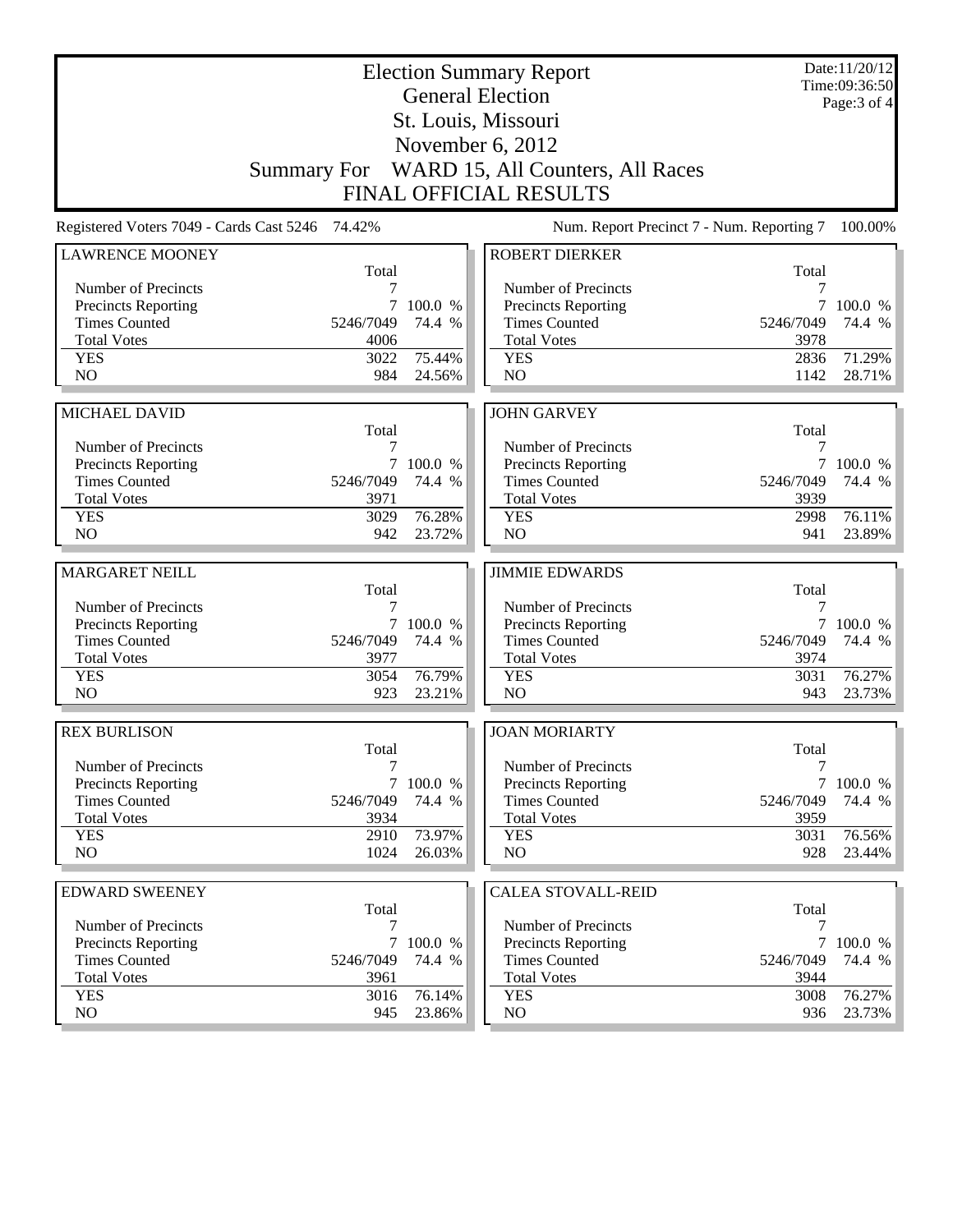|                                                                                                                                    | <b>Summary For</b>                                        |                                         | <b>Election Summary Report</b><br><b>General Election</b><br>St. Louis, Missouri<br>November 6, 2012<br>WARD 15, All Counters, All Races<br>FINAL OFFICIAL RESULTS |                                                   | Date:11/20/12<br>Time:09:36:50<br>Page: 4 of 4 |
|------------------------------------------------------------------------------------------------------------------------------------|-----------------------------------------------------------|-----------------------------------------|--------------------------------------------------------------------------------------------------------------------------------------------------------------------|---------------------------------------------------|------------------------------------------------|
| Registered Voters 7049 - Cards Cast 5246                                                                                           | 74.42%                                                    |                                         | Num. Report Precinct 7 - Num. Reporting 7                                                                                                                          |                                                   | 100.00%                                        |
| THOMAS CLARK II<br>Number of Precincts<br><b>Precincts Reporting</b><br><b>Times Counted</b><br><b>Total Votes</b><br><b>YES</b>   | Total<br>7<br>7<br>5246/7049<br>3931<br>2992              | 100.0 %<br>74.4 %<br>76.11%             | <b>PROPR</b><br>Number of Precincts<br><b>Precincts Reporting</b><br><b>Times Counted</b><br><b>Total Votes</b><br><b>YES</b>                                      | Total<br>7<br>$\tau$<br>5246/7049<br>4638<br>3204 | 100.0 %<br>74.4 %<br>69.08%                    |
| NO.                                                                                                                                | 939                                                       | 23.89%                                  | NO                                                                                                                                                                 | 1434                                              | 30.92%                                         |
| <b>CON AMEND 3</b><br>Number of Precincts<br>Precincts Reporting<br><b>Times Counted</b><br><b>Total Votes</b><br><b>YES</b><br>NO | Total<br>7<br>7<br>5246/7049<br>4712<br>990<br>3722       | 100.0 %<br>74.4 %<br>21.01%<br>78.99%   |                                                                                                                                                                    |                                                   |                                                |
| PROP A<br>Number of Precincts<br><b>Precincts Reporting</b><br><b>Times Counted</b><br><b>Total Votes</b><br><b>YES</b><br>NO.     | Total<br>7<br>7<br>5246/7049<br>4921<br>2949<br>1972      | 100.0 %<br>74.4 %<br>59.93%<br>40.07%   |                                                                                                                                                                    |                                                   |                                                |
| <b>PROP B</b><br>Number of Precincts<br>Precincts Reporting<br><b>Times Counted</b><br><b>Total Votes</b><br><b>YES</b><br>NO      | Total<br>7<br>$\tau$<br>5246/7049<br>5040<br>3213<br>1827 | 100.0 %<br>74.4 %<br>63.75%<br>36.25%   |                                                                                                                                                                    |                                                   |                                                |
| PROP E<br>Number of Precincts<br>Precincts Reporting<br><b>Times Counted</b><br><b>Total Votes</b><br><b>YES</b><br>$\rm NO$       | Total<br>7<br>5246/7049<br>4757<br>1893<br>2864           | 7 100.0 %<br>74.4 %<br>39.79%<br>60.21% |                                                                                                                                                                    |                                                   |                                                |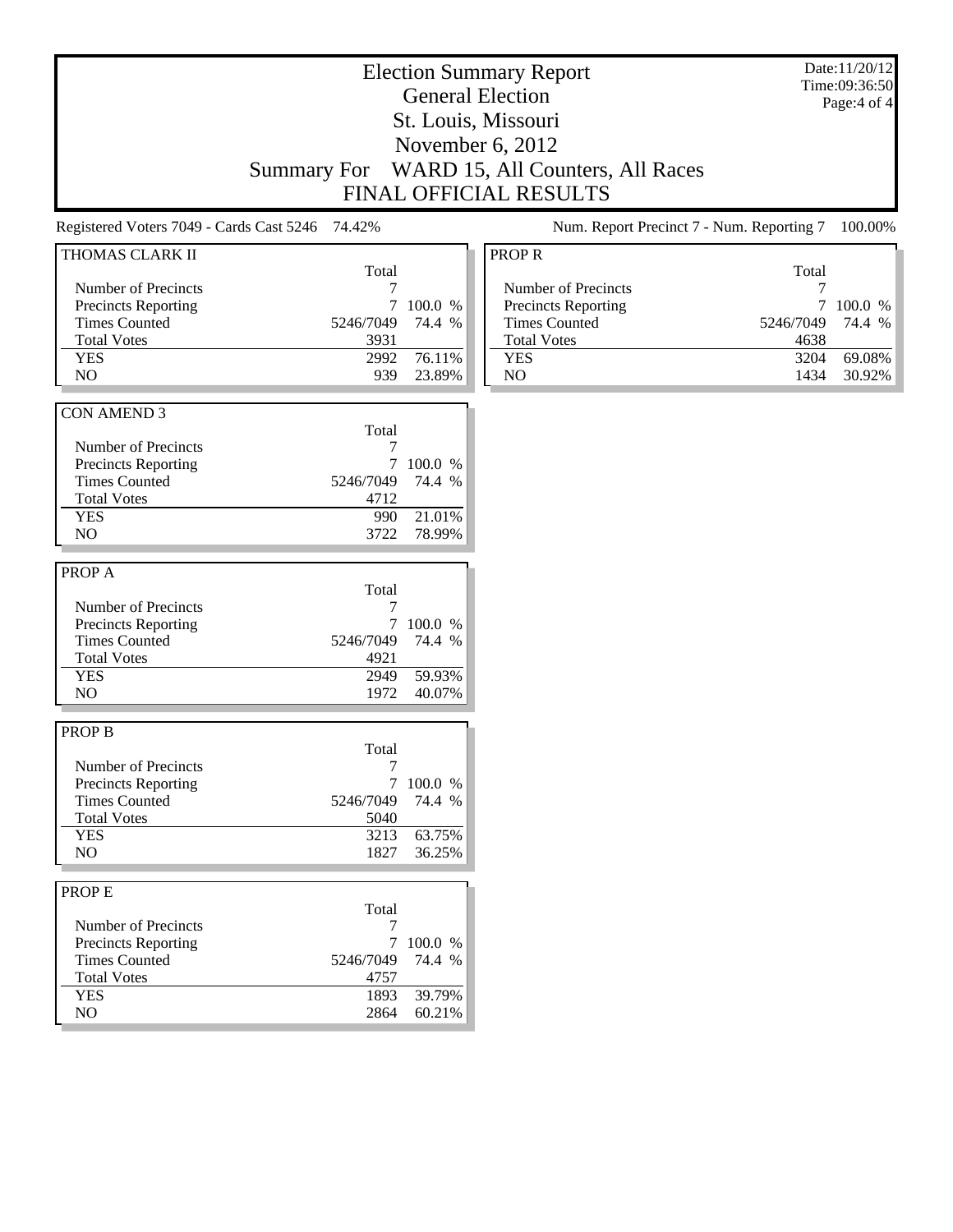| <b>General Election</b><br>Page:1 of 4<br>St. Louis, Missouri<br>November 6, 2012<br>WARD 16, All Counters, All Races<br><b>Summary For</b><br><b>FINAL OFFICIAL RESULTS</b><br>Num. Report Precinct 8 - Num. Reporting 8<br>Registered Voters 8154 - Cards Cast 6726 82.49%<br><b>SECR OF STATE</b><br><b>PRESIDENT</b><br>Total<br>Total<br>Number of Precincts<br>Number of Precincts<br>8<br>8<br>8<br>100.0 %<br>8<br>100.0 %<br>Precincts Reporting<br>Precincts Reporting<br>82.5 %<br>82.5 %<br><b>Times Counted</b><br>6726/8154<br><b>Times Counted</b><br>6726/8154<br><b>Total Votes</b><br><b>Total Votes</b><br>6701<br>6362<br>3744<br>55.87%<br><b>JASON KANDER</b><br><b>OBAMA/BIDEN</b><br>3951<br>62.10%<br>ROMNEY/RYAN<br>2820<br>42.08%<br><b>SHANE SCHOELLER</b><br>2215<br>34.82%<br>JOHNSON/GRAY<br>101<br>1.51%<br><b>CISSIE SPRAGINS</b><br>169<br>2.66%<br>GOODE/CLYMER<br>0.22%<br><b>JUSTIN HARTER</b><br>0.41%<br>15<br>26<br>0.31%<br>0.02%<br>21<br>Write-in Votes<br>Write-in Votes<br>1<br><b>STATE TREAS</b><br><b>US SENATOR</b><br>Total<br>Total<br>Number of Precincts<br>Number of Precincts<br>8<br>8<br>Precincts Reporting<br>8<br>100.0 %<br>Precincts Reporting<br>8<br>100.0 %<br>82.5 %<br><b>Times Counted</b><br>6726/8154<br>82.5 %<br><b>Times Counted</b><br>6726/8154<br><b>Total Votes</b><br>6390<br><b>Total Votes</b><br>6576<br><b>CLINT ZWEIFEL</b><br>64.32%<br><b>CLAIRE MCCASKILL</b><br>66.53%<br>4110<br>4375<br><b>COLE MCNARY</b><br>2051<br>32.10%<br><b>TODD AKIN</b><br>1849<br>28.12%<br><b>SEAN O'TOOLE</b><br>224<br>3.51%<br><b>JONATHAN DINE</b><br>5.09%<br>335<br>Write-in Votes<br>5<br>0.08%<br>Write-in Votes<br>17<br>0.26%<br><b>ATTY GENERAL</b><br><b>GOVERNOR</b><br>Total<br>Total<br>Number of Precincts<br>8<br>Number of Precincts<br>8<br>8<br>Precincts Reporting<br>100.0 %<br>8<br>Precincts Reporting<br>100.0 %<br><b>Times Counted</b><br>6726/8154<br>82.5 %<br><b>Times Counted</b><br>82.5 %<br>6726/8154<br><b>Total Votes</b><br>6462<br><b>Total Votes</b><br>6602<br><b>CHRIS KOSTER</b><br>4218<br><b>JAY NIXON</b><br>64.65%<br>4268<br><b>ED MARTIN</b><br>2081<br><b>DAVE SPENCE</b><br>2172<br>32.90%<br><b>DAVE BROWNING</b><br>2.43%<br>157<br><b>JIM HIGGINS</b><br>160<br>2.42%<br>Write-in Votes<br>0.09%<br>Write-in Votes<br>0.03%<br>6<br>2<br><b>US REP DIST 1</b><br><b>LT GOVERNOR</b><br>Total<br>Total<br>Number of Precincts<br>8<br>Number of Precincts<br>8<br>8<br>8 100.0 %<br>Precincts Reporting<br><b>Precincts Reporting</b><br>100.0 %<br>82.5 %<br><b>Times Counted</b><br>6726/8154<br><b>Times Counted</b><br>6726/8154<br><b>Total Votes</b><br>6289<br><b>Total Votes</b><br>6444<br><b>LACY CLAY</b><br>3416<br>54.32%<br><b>SUSAN MONTEE</b><br>3649<br>56.63%<br><b>ROBYN HAMLIN</b><br>2563<br>2534<br>PETER KINDER<br>39.32%<br>ROBB CUNNINGHAM<br>296<br>4.71%<br><b>MATTHEW COPPLE</b><br>160<br>2.48%<br>Write-in Votes<br>14<br>0.22%<br><b>CYNTHIA DAVIS</b><br>1.52%<br>98<br>Write-in Votes<br>3<br>0.05% |  | <b>Election Summary Report</b> | Date:11/20/12<br>Time:09:39:46 |
|--------------------------------------------------------------------------------------------------------------------------------------------------------------------------------------------------------------------------------------------------------------------------------------------------------------------------------------------------------------------------------------------------------------------------------------------------------------------------------------------------------------------------------------------------------------------------------------------------------------------------------------------------------------------------------------------------------------------------------------------------------------------------------------------------------------------------------------------------------------------------------------------------------------------------------------------------------------------------------------------------------------------------------------------------------------------------------------------------------------------------------------------------------------------------------------------------------------------------------------------------------------------------------------------------------------------------------------------------------------------------------------------------------------------------------------------------------------------------------------------------------------------------------------------------------------------------------------------------------------------------------------------------------------------------------------------------------------------------------------------------------------------------------------------------------------------------------------------------------------------------------------------------------------------------------------------------------------------------------------------------------------------------------------------------------------------------------------------------------------------------------------------------------------------------------------------------------------------------------------------------------------------------------------------------------------------------------------------------------------------------------------------------------------------------------------------------------------------------------------------------------------------------------------------------------------------------------------------------------------------------------------------------------------------------------------------------------------------------------------------------------------------------------------------------------------------------------------------------------------------------------------------------------------------------------------------------------------------------------------------------------------------------------------------------------------|--|--------------------------------|--------------------------------|
|                                                                                                                                                                                                                                                                                                                                                                                                                                                                                                                                                                                                                                                                                                                                                                                                                                                                                                                                                                                                                                                                                                                                                                                                                                                                                                                                                                                                                                                                                                                                                                                                                                                                                                                                                                                                                                                                                                                                                                                                                                                                                                                                                                                                                                                                                                                                                                                                                                                                                                                                                                                                                                                                                                                                                                                                                                                                                                                                                                                                                                                              |  |                                |                                |
|                                                                                                                                                                                                                                                                                                                                                                                                                                                                                                                                                                                                                                                                                                                                                                                                                                                                                                                                                                                                                                                                                                                                                                                                                                                                                                                                                                                                                                                                                                                                                                                                                                                                                                                                                                                                                                                                                                                                                                                                                                                                                                                                                                                                                                                                                                                                                                                                                                                                                                                                                                                                                                                                                                                                                                                                                                                                                                                                                                                                                                                              |  |                                |                                |
|                                                                                                                                                                                                                                                                                                                                                                                                                                                                                                                                                                                                                                                                                                                                                                                                                                                                                                                                                                                                                                                                                                                                                                                                                                                                                                                                                                                                                                                                                                                                                                                                                                                                                                                                                                                                                                                                                                                                                                                                                                                                                                                                                                                                                                                                                                                                                                                                                                                                                                                                                                                                                                                                                                                                                                                                                                                                                                                                                                                                                                                              |  |                                |                                |
| 100.00%<br>65.27%<br>32.20%<br>82.5 %<br>40.75%                                                                                                                                                                                                                                                                                                                                                                                                                                                                                                                                                                                                                                                                                                                                                                                                                                                                                                                                                                                                                                                                                                                                                                                                                                                                                                                                                                                                                                                                                                                                                                                                                                                                                                                                                                                                                                                                                                                                                                                                                                                                                                                                                                                                                                                                                                                                                                                                                                                                                                                                                                                                                                                                                                                                                                                                                                                                                                                                                                                                              |  |                                |                                |
|                                                                                                                                                                                                                                                                                                                                                                                                                                                                                                                                                                                                                                                                                                                                                                                                                                                                                                                                                                                                                                                                                                                                                                                                                                                                                                                                                                                                                                                                                                                                                                                                                                                                                                                                                                                                                                                                                                                                                                                                                                                                                                                                                                                                                                                                                                                                                                                                                                                                                                                                                                                                                                                                                                                                                                                                                                                                                                                                                                                                                                                              |  |                                |                                |
|                                                                                                                                                                                                                                                                                                                                                                                                                                                                                                                                                                                                                                                                                                                                                                                                                                                                                                                                                                                                                                                                                                                                                                                                                                                                                                                                                                                                                                                                                                                                                                                                                                                                                                                                                                                                                                                                                                                                                                                                                                                                                                                                                                                                                                                                                                                                                                                                                                                                                                                                                                                                                                                                                                                                                                                                                                                                                                                                                                                                                                                              |  |                                |                                |
|                                                                                                                                                                                                                                                                                                                                                                                                                                                                                                                                                                                                                                                                                                                                                                                                                                                                                                                                                                                                                                                                                                                                                                                                                                                                                                                                                                                                                                                                                                                                                                                                                                                                                                                                                                                                                                                                                                                                                                                                                                                                                                                                                                                                                                                                                                                                                                                                                                                                                                                                                                                                                                                                                                                                                                                                                                                                                                                                                                                                                                                              |  |                                |                                |
|                                                                                                                                                                                                                                                                                                                                                                                                                                                                                                                                                                                                                                                                                                                                                                                                                                                                                                                                                                                                                                                                                                                                                                                                                                                                                                                                                                                                                                                                                                                                                                                                                                                                                                                                                                                                                                                                                                                                                                                                                                                                                                                                                                                                                                                                                                                                                                                                                                                                                                                                                                                                                                                                                                                                                                                                                                                                                                                                                                                                                                                              |  |                                |                                |
|                                                                                                                                                                                                                                                                                                                                                                                                                                                                                                                                                                                                                                                                                                                                                                                                                                                                                                                                                                                                                                                                                                                                                                                                                                                                                                                                                                                                                                                                                                                                                                                                                                                                                                                                                                                                                                                                                                                                                                                                                                                                                                                                                                                                                                                                                                                                                                                                                                                                                                                                                                                                                                                                                                                                                                                                                                                                                                                                                                                                                                                              |  |                                |                                |
|                                                                                                                                                                                                                                                                                                                                                                                                                                                                                                                                                                                                                                                                                                                                                                                                                                                                                                                                                                                                                                                                                                                                                                                                                                                                                                                                                                                                                                                                                                                                                                                                                                                                                                                                                                                                                                                                                                                                                                                                                                                                                                                                                                                                                                                                                                                                                                                                                                                                                                                                                                                                                                                                                                                                                                                                                                                                                                                                                                                                                                                              |  |                                |                                |
|                                                                                                                                                                                                                                                                                                                                                                                                                                                                                                                                                                                                                                                                                                                                                                                                                                                                                                                                                                                                                                                                                                                                                                                                                                                                                                                                                                                                                                                                                                                                                                                                                                                                                                                                                                                                                                                                                                                                                                                                                                                                                                                                                                                                                                                                                                                                                                                                                                                                                                                                                                                                                                                                                                                                                                                                                                                                                                                                                                                                                                                              |  |                                |                                |
|                                                                                                                                                                                                                                                                                                                                                                                                                                                                                                                                                                                                                                                                                                                                                                                                                                                                                                                                                                                                                                                                                                                                                                                                                                                                                                                                                                                                                                                                                                                                                                                                                                                                                                                                                                                                                                                                                                                                                                                                                                                                                                                                                                                                                                                                                                                                                                                                                                                                                                                                                                                                                                                                                                                                                                                                                                                                                                                                                                                                                                                              |  |                                |                                |
|                                                                                                                                                                                                                                                                                                                                                                                                                                                                                                                                                                                                                                                                                                                                                                                                                                                                                                                                                                                                                                                                                                                                                                                                                                                                                                                                                                                                                                                                                                                                                                                                                                                                                                                                                                                                                                                                                                                                                                                                                                                                                                                                                                                                                                                                                                                                                                                                                                                                                                                                                                                                                                                                                                                                                                                                                                                                                                                                                                                                                                                              |  |                                |                                |
|                                                                                                                                                                                                                                                                                                                                                                                                                                                                                                                                                                                                                                                                                                                                                                                                                                                                                                                                                                                                                                                                                                                                                                                                                                                                                                                                                                                                                                                                                                                                                                                                                                                                                                                                                                                                                                                                                                                                                                                                                                                                                                                                                                                                                                                                                                                                                                                                                                                                                                                                                                                                                                                                                                                                                                                                                                                                                                                                                                                                                                                              |  |                                |                                |
|                                                                                                                                                                                                                                                                                                                                                                                                                                                                                                                                                                                                                                                                                                                                                                                                                                                                                                                                                                                                                                                                                                                                                                                                                                                                                                                                                                                                                                                                                                                                                                                                                                                                                                                                                                                                                                                                                                                                                                                                                                                                                                                                                                                                                                                                                                                                                                                                                                                                                                                                                                                                                                                                                                                                                                                                                                                                                                                                                                                                                                                              |  |                                |                                |
|                                                                                                                                                                                                                                                                                                                                                                                                                                                                                                                                                                                                                                                                                                                                                                                                                                                                                                                                                                                                                                                                                                                                                                                                                                                                                                                                                                                                                                                                                                                                                                                                                                                                                                                                                                                                                                                                                                                                                                                                                                                                                                                                                                                                                                                                                                                                                                                                                                                                                                                                                                                                                                                                                                                                                                                                                                                                                                                                                                                                                                                              |  |                                |                                |
|                                                                                                                                                                                                                                                                                                                                                                                                                                                                                                                                                                                                                                                                                                                                                                                                                                                                                                                                                                                                                                                                                                                                                                                                                                                                                                                                                                                                                                                                                                                                                                                                                                                                                                                                                                                                                                                                                                                                                                                                                                                                                                                                                                                                                                                                                                                                                                                                                                                                                                                                                                                                                                                                                                                                                                                                                                                                                                                                                                                                                                                              |  |                                |                                |
|                                                                                                                                                                                                                                                                                                                                                                                                                                                                                                                                                                                                                                                                                                                                                                                                                                                                                                                                                                                                                                                                                                                                                                                                                                                                                                                                                                                                                                                                                                                                                                                                                                                                                                                                                                                                                                                                                                                                                                                                                                                                                                                                                                                                                                                                                                                                                                                                                                                                                                                                                                                                                                                                                                                                                                                                                                                                                                                                                                                                                                                              |  |                                |                                |
|                                                                                                                                                                                                                                                                                                                                                                                                                                                                                                                                                                                                                                                                                                                                                                                                                                                                                                                                                                                                                                                                                                                                                                                                                                                                                                                                                                                                                                                                                                                                                                                                                                                                                                                                                                                                                                                                                                                                                                                                                                                                                                                                                                                                                                                                                                                                                                                                                                                                                                                                                                                                                                                                                                                                                                                                                                                                                                                                                                                                                                                              |  |                                |                                |
|                                                                                                                                                                                                                                                                                                                                                                                                                                                                                                                                                                                                                                                                                                                                                                                                                                                                                                                                                                                                                                                                                                                                                                                                                                                                                                                                                                                                                                                                                                                                                                                                                                                                                                                                                                                                                                                                                                                                                                                                                                                                                                                                                                                                                                                                                                                                                                                                                                                                                                                                                                                                                                                                                                                                                                                                                                                                                                                                                                                                                                                              |  |                                |                                |
|                                                                                                                                                                                                                                                                                                                                                                                                                                                                                                                                                                                                                                                                                                                                                                                                                                                                                                                                                                                                                                                                                                                                                                                                                                                                                                                                                                                                                                                                                                                                                                                                                                                                                                                                                                                                                                                                                                                                                                                                                                                                                                                                                                                                                                                                                                                                                                                                                                                                                                                                                                                                                                                                                                                                                                                                                                                                                                                                                                                                                                                              |  |                                |                                |
|                                                                                                                                                                                                                                                                                                                                                                                                                                                                                                                                                                                                                                                                                                                                                                                                                                                                                                                                                                                                                                                                                                                                                                                                                                                                                                                                                                                                                                                                                                                                                                                                                                                                                                                                                                                                                                                                                                                                                                                                                                                                                                                                                                                                                                                                                                                                                                                                                                                                                                                                                                                                                                                                                                                                                                                                                                                                                                                                                                                                                                                              |  |                                |                                |
|                                                                                                                                                                                                                                                                                                                                                                                                                                                                                                                                                                                                                                                                                                                                                                                                                                                                                                                                                                                                                                                                                                                                                                                                                                                                                                                                                                                                                                                                                                                                                                                                                                                                                                                                                                                                                                                                                                                                                                                                                                                                                                                                                                                                                                                                                                                                                                                                                                                                                                                                                                                                                                                                                                                                                                                                                                                                                                                                                                                                                                                              |  |                                |                                |
|                                                                                                                                                                                                                                                                                                                                                                                                                                                                                                                                                                                                                                                                                                                                                                                                                                                                                                                                                                                                                                                                                                                                                                                                                                                                                                                                                                                                                                                                                                                                                                                                                                                                                                                                                                                                                                                                                                                                                                                                                                                                                                                                                                                                                                                                                                                                                                                                                                                                                                                                                                                                                                                                                                                                                                                                                                                                                                                                                                                                                                                              |  |                                |                                |
|                                                                                                                                                                                                                                                                                                                                                                                                                                                                                                                                                                                                                                                                                                                                                                                                                                                                                                                                                                                                                                                                                                                                                                                                                                                                                                                                                                                                                                                                                                                                                                                                                                                                                                                                                                                                                                                                                                                                                                                                                                                                                                                                                                                                                                                                                                                                                                                                                                                                                                                                                                                                                                                                                                                                                                                                                                                                                                                                                                                                                                                              |  |                                |                                |
|                                                                                                                                                                                                                                                                                                                                                                                                                                                                                                                                                                                                                                                                                                                                                                                                                                                                                                                                                                                                                                                                                                                                                                                                                                                                                                                                                                                                                                                                                                                                                                                                                                                                                                                                                                                                                                                                                                                                                                                                                                                                                                                                                                                                                                                                                                                                                                                                                                                                                                                                                                                                                                                                                                                                                                                                                                                                                                                                                                                                                                                              |  |                                |                                |
|                                                                                                                                                                                                                                                                                                                                                                                                                                                                                                                                                                                                                                                                                                                                                                                                                                                                                                                                                                                                                                                                                                                                                                                                                                                                                                                                                                                                                                                                                                                                                                                                                                                                                                                                                                                                                                                                                                                                                                                                                                                                                                                                                                                                                                                                                                                                                                                                                                                                                                                                                                                                                                                                                                                                                                                                                                                                                                                                                                                                                                                              |  |                                |                                |
|                                                                                                                                                                                                                                                                                                                                                                                                                                                                                                                                                                                                                                                                                                                                                                                                                                                                                                                                                                                                                                                                                                                                                                                                                                                                                                                                                                                                                                                                                                                                                                                                                                                                                                                                                                                                                                                                                                                                                                                                                                                                                                                                                                                                                                                                                                                                                                                                                                                                                                                                                                                                                                                                                                                                                                                                                                                                                                                                                                                                                                                              |  |                                |                                |
|                                                                                                                                                                                                                                                                                                                                                                                                                                                                                                                                                                                                                                                                                                                                                                                                                                                                                                                                                                                                                                                                                                                                                                                                                                                                                                                                                                                                                                                                                                                                                                                                                                                                                                                                                                                                                                                                                                                                                                                                                                                                                                                                                                                                                                                                                                                                                                                                                                                                                                                                                                                                                                                                                                                                                                                                                                                                                                                                                                                                                                                              |  |                                |                                |
|                                                                                                                                                                                                                                                                                                                                                                                                                                                                                                                                                                                                                                                                                                                                                                                                                                                                                                                                                                                                                                                                                                                                                                                                                                                                                                                                                                                                                                                                                                                                                                                                                                                                                                                                                                                                                                                                                                                                                                                                                                                                                                                                                                                                                                                                                                                                                                                                                                                                                                                                                                                                                                                                                                                                                                                                                                                                                                                                                                                                                                                              |  |                                |                                |
|                                                                                                                                                                                                                                                                                                                                                                                                                                                                                                                                                                                                                                                                                                                                                                                                                                                                                                                                                                                                                                                                                                                                                                                                                                                                                                                                                                                                                                                                                                                                                                                                                                                                                                                                                                                                                                                                                                                                                                                                                                                                                                                                                                                                                                                                                                                                                                                                                                                                                                                                                                                                                                                                                                                                                                                                                                                                                                                                                                                                                                                              |  |                                |                                |
|                                                                                                                                                                                                                                                                                                                                                                                                                                                                                                                                                                                                                                                                                                                                                                                                                                                                                                                                                                                                                                                                                                                                                                                                                                                                                                                                                                                                                                                                                                                                                                                                                                                                                                                                                                                                                                                                                                                                                                                                                                                                                                                                                                                                                                                                                                                                                                                                                                                                                                                                                                                                                                                                                                                                                                                                                                                                                                                                                                                                                                                              |  |                                |                                |
|                                                                                                                                                                                                                                                                                                                                                                                                                                                                                                                                                                                                                                                                                                                                                                                                                                                                                                                                                                                                                                                                                                                                                                                                                                                                                                                                                                                                                                                                                                                                                                                                                                                                                                                                                                                                                                                                                                                                                                                                                                                                                                                                                                                                                                                                                                                                                                                                                                                                                                                                                                                                                                                                                                                                                                                                                                                                                                                                                                                                                                                              |  |                                |                                |
|                                                                                                                                                                                                                                                                                                                                                                                                                                                                                                                                                                                                                                                                                                                                                                                                                                                                                                                                                                                                                                                                                                                                                                                                                                                                                                                                                                                                                                                                                                                                                                                                                                                                                                                                                                                                                                                                                                                                                                                                                                                                                                                                                                                                                                                                                                                                                                                                                                                                                                                                                                                                                                                                                                                                                                                                                                                                                                                                                                                                                                                              |  |                                |                                |
|                                                                                                                                                                                                                                                                                                                                                                                                                                                                                                                                                                                                                                                                                                                                                                                                                                                                                                                                                                                                                                                                                                                                                                                                                                                                                                                                                                                                                                                                                                                                                                                                                                                                                                                                                                                                                                                                                                                                                                                                                                                                                                                                                                                                                                                                                                                                                                                                                                                                                                                                                                                                                                                                                                                                                                                                                                                                                                                                                                                                                                                              |  |                                |                                |
|                                                                                                                                                                                                                                                                                                                                                                                                                                                                                                                                                                                                                                                                                                                                                                                                                                                                                                                                                                                                                                                                                                                                                                                                                                                                                                                                                                                                                                                                                                                                                                                                                                                                                                                                                                                                                                                                                                                                                                                                                                                                                                                                                                                                                                                                                                                                                                                                                                                                                                                                                                                                                                                                                                                                                                                                                                                                                                                                                                                                                                                              |  |                                |                                |
|                                                                                                                                                                                                                                                                                                                                                                                                                                                                                                                                                                                                                                                                                                                                                                                                                                                                                                                                                                                                                                                                                                                                                                                                                                                                                                                                                                                                                                                                                                                                                                                                                                                                                                                                                                                                                                                                                                                                                                                                                                                                                                                                                                                                                                                                                                                                                                                                                                                                                                                                                                                                                                                                                                                                                                                                                                                                                                                                                                                                                                                              |  |                                |                                |
|                                                                                                                                                                                                                                                                                                                                                                                                                                                                                                                                                                                                                                                                                                                                                                                                                                                                                                                                                                                                                                                                                                                                                                                                                                                                                                                                                                                                                                                                                                                                                                                                                                                                                                                                                                                                                                                                                                                                                                                                                                                                                                                                                                                                                                                                                                                                                                                                                                                                                                                                                                                                                                                                                                                                                                                                                                                                                                                                                                                                                                                              |  |                                |                                |
|                                                                                                                                                                                                                                                                                                                                                                                                                                                                                                                                                                                                                                                                                                                                                                                                                                                                                                                                                                                                                                                                                                                                                                                                                                                                                                                                                                                                                                                                                                                                                                                                                                                                                                                                                                                                                                                                                                                                                                                                                                                                                                                                                                                                                                                                                                                                                                                                                                                                                                                                                                                                                                                                                                                                                                                                                                                                                                                                                                                                                                                              |  |                                |                                |
|                                                                                                                                                                                                                                                                                                                                                                                                                                                                                                                                                                                                                                                                                                                                                                                                                                                                                                                                                                                                                                                                                                                                                                                                                                                                                                                                                                                                                                                                                                                                                                                                                                                                                                                                                                                                                                                                                                                                                                                                                                                                                                                                                                                                                                                                                                                                                                                                                                                                                                                                                                                                                                                                                                                                                                                                                                                                                                                                                                                                                                                              |  |                                |                                |
|                                                                                                                                                                                                                                                                                                                                                                                                                                                                                                                                                                                                                                                                                                                                                                                                                                                                                                                                                                                                                                                                                                                                                                                                                                                                                                                                                                                                                                                                                                                                                                                                                                                                                                                                                                                                                                                                                                                                                                                                                                                                                                                                                                                                                                                                                                                                                                                                                                                                                                                                                                                                                                                                                                                                                                                                                                                                                                                                                                                                                                                              |  |                                |                                |
|                                                                                                                                                                                                                                                                                                                                                                                                                                                                                                                                                                                                                                                                                                                                                                                                                                                                                                                                                                                                                                                                                                                                                                                                                                                                                                                                                                                                                                                                                                                                                                                                                                                                                                                                                                                                                                                                                                                                                                                                                                                                                                                                                                                                                                                                                                                                                                                                                                                                                                                                                                                                                                                                                                                                                                                                                                                                                                                                                                                                                                                              |  |                                |                                |
|                                                                                                                                                                                                                                                                                                                                                                                                                                                                                                                                                                                                                                                                                                                                                                                                                                                                                                                                                                                                                                                                                                                                                                                                                                                                                                                                                                                                                                                                                                                                                                                                                                                                                                                                                                                                                                                                                                                                                                                                                                                                                                                                                                                                                                                                                                                                                                                                                                                                                                                                                                                                                                                                                                                                                                                                                                                                                                                                                                                                                                                              |  |                                |                                |
|                                                                                                                                                                                                                                                                                                                                                                                                                                                                                                                                                                                                                                                                                                                                                                                                                                                                                                                                                                                                                                                                                                                                                                                                                                                                                                                                                                                                                                                                                                                                                                                                                                                                                                                                                                                                                                                                                                                                                                                                                                                                                                                                                                                                                                                                                                                                                                                                                                                                                                                                                                                                                                                                                                                                                                                                                                                                                                                                                                                                                                                              |  |                                |                                |
|                                                                                                                                                                                                                                                                                                                                                                                                                                                                                                                                                                                                                                                                                                                                                                                                                                                                                                                                                                                                                                                                                                                                                                                                                                                                                                                                                                                                                                                                                                                                                                                                                                                                                                                                                                                                                                                                                                                                                                                                                                                                                                                                                                                                                                                                                                                                                                                                                                                                                                                                                                                                                                                                                                                                                                                                                                                                                                                                                                                                                                                              |  |                                |                                |
|                                                                                                                                                                                                                                                                                                                                                                                                                                                                                                                                                                                                                                                                                                                                                                                                                                                                                                                                                                                                                                                                                                                                                                                                                                                                                                                                                                                                                                                                                                                                                                                                                                                                                                                                                                                                                                                                                                                                                                                                                                                                                                                                                                                                                                                                                                                                                                                                                                                                                                                                                                                                                                                                                                                                                                                                                                                                                                                                                                                                                                                              |  |                                |                                |
|                                                                                                                                                                                                                                                                                                                                                                                                                                                                                                                                                                                                                                                                                                                                                                                                                                                                                                                                                                                                                                                                                                                                                                                                                                                                                                                                                                                                                                                                                                                                                                                                                                                                                                                                                                                                                                                                                                                                                                                                                                                                                                                                                                                                                                                                                                                                                                                                                                                                                                                                                                                                                                                                                                                                                                                                                                                                                                                                                                                                                                                              |  |                                |                                |
|                                                                                                                                                                                                                                                                                                                                                                                                                                                                                                                                                                                                                                                                                                                                                                                                                                                                                                                                                                                                                                                                                                                                                                                                                                                                                                                                                                                                                                                                                                                                                                                                                                                                                                                                                                                                                                                                                                                                                                                                                                                                                                                                                                                                                                                                                                                                                                                                                                                                                                                                                                                                                                                                                                                                                                                                                                                                                                                                                                                                                                                              |  |                                |                                |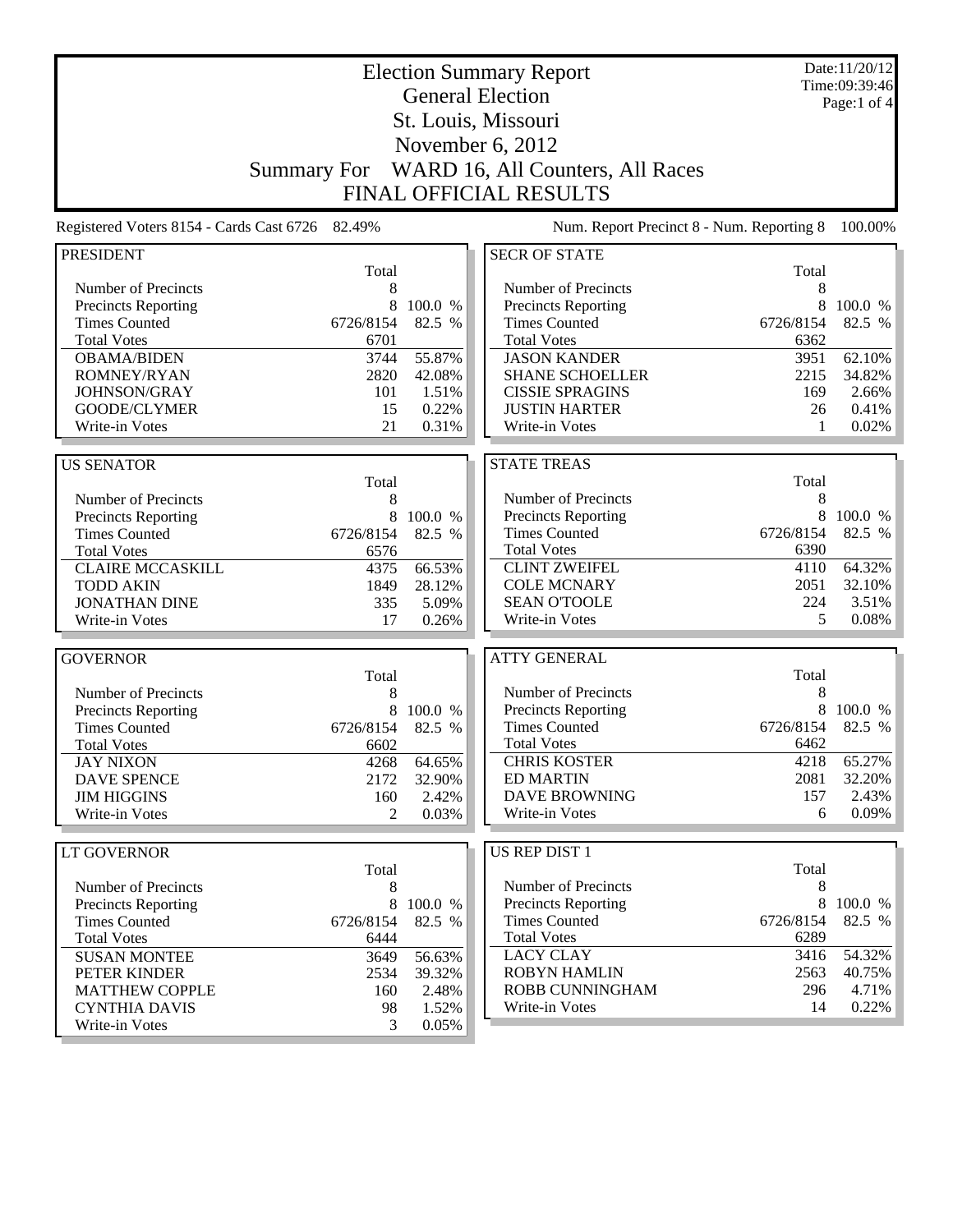|                                                   | <b>Election Summary Report</b><br><b>General Election</b> |           |                                                    |              | Date:11/20/12<br>Time:09:39:46<br>Page:2 of 4 |
|---------------------------------------------------|-----------------------------------------------------------|-----------|----------------------------------------------------|--------------|-----------------------------------------------|
|                                                   |                                                           |           | St. Louis, Missouri                                |              |                                               |
|                                                   |                                                           |           | November 6, 2012                                   |              |                                               |
|                                                   |                                                           |           | Summary For WARD 16, All Counters, All Races       |              |                                               |
|                                                   |                                                           |           | <b>FINAL OFFICIAL RESULTS</b>                      |              |                                               |
| Registered Voters 8154 - Cards Cast 6726 82.49%   |                                                           |           | Num. Report Precinct 8 - Num. Reporting 8          |              | 100.00%                                       |
| ST REP DIST 82                                    |                                                           |           | <b>CITY TREAS</b>                                  |              |                                               |
|                                                   | Total                                                     |           |                                                    | Total        |                                               |
| Number of Precincts<br>Precincts Reporting        | 7                                                         | 7 100.0 % | Number of Precincts<br>Precincts Reporting         | 8<br>8       | 100.0 %                                       |
| <b>Times Counted</b>                              | 6373/7692                                                 | 82.9 %    | <b>Times Counted</b>                               | 6726/8154    | 82.5 %                                        |
| <b>Total Votes</b>                                | 5973                                                      |           | <b>Total Votes</b>                                 | 6139         |                                               |
| <b>MICHELE KRATKY</b>                             | 4283                                                      | 71.71%    | <b>TISHAURA JONES</b>                              | 2947         | 48.00%                                        |
| <b>EDWARD HARLOW</b>                              | 1682                                                      | 28.16%    | TIM BACHMANN                                       | 2924         | 47.63%                                        |
| Write-in Votes                                    | 8                                                         | 0.13%     | <b>ANTHONY STEVENS</b><br>Write-in Votes           | 261<br>7     | 4.25%<br>0.11%                                |
| ST REP DIST 91                                    |                                                           |           |                                                    |              |                                               |
|                                                   | Total                                                     |           | <b>GEORGE DRAPER III</b>                           |              |                                               |
| Number of Precincts                               | 1                                                         |           |                                                    | Total        |                                               |
| Precincts Reporting                               | $\mathbf{1}$                                              | 100.0 %   | Number of Precincts                                | 8            |                                               |
| <b>Times Counted</b><br><b>Total Votes</b>        | 353/462<br>336                                            | 76.4 %    | <b>Precincts Reporting</b><br><b>Times Counted</b> | 6726/8154    | 8 100.0 %<br>82.5 %                           |
| <b>JEANNE KIRKTON</b>                             | 239                                                       | 71.13%    | <b>Total Votes</b>                                 | 5444         |                                               |
| <b>ELIZABETH DEAL</b>                             | 97                                                        | 28.87%    | <b>YES</b>                                         | 4015         | 73.75%                                        |
| Write-in Votes                                    | 0                                                         | $0.00\%$  | NO                                                 | 1429         | 26.25%                                        |
|                                                   |                                                           |           |                                                    |              |                                               |
| <b>CIRC ATTY</b>                                  | Total                                                     |           | GARY GAERTNER, JR.                                 | Total        |                                               |
| Number of Precincts                               | 8                                                         |           | Number of Precincts                                | 8            |                                               |
| Precincts Reporting                               | 8                                                         | 100.0 %   | Precincts Reporting                                | 8            | 100.0 %                                       |
| <b>Times Counted</b>                              | 6726/8154                                                 | 82.5 %    | <b>Times Counted</b>                               | 6726/8154    | 82.5 %                                        |
| <b>Total Votes</b><br><b>JENNIFER JOYCE</b>       | 5387                                                      | 98.03%    | <b>Total Votes</b>                                 | 5446         | 76.64%                                        |
| Write-in Votes                                    | 5281<br>106                                               | 1.97%     | <b>YES</b><br>NO                                   | 4174<br>1272 | 23.36%                                        |
|                                                   |                                                           |           |                                                    |              |                                               |
| PUBLIC ADMIN                                      |                                                           |           | SHERRI SULLIVAN                                    |              |                                               |
|                                                   | Total                                                     |           |                                                    | Total        |                                               |
| Number of Precincts<br><b>Precincts Reporting</b> | 8<br>8                                                    | 100.0 %   | Number of Precincts<br><b>Precincts Reporting</b>  | 8<br>8       | 100.0 %                                       |
| <b>Times Counted</b>                              | 6726/8154                                                 | 82.5 %    | <b>Times Counted</b>                               | 6726/8154    | 82.5 %                                        |
| <b>Total Votes</b>                                | 6037                                                      |           | <b>Total Votes</b>                                 | 5383         |                                               |
| <b>GERARD NESTER</b>                              | 3720                                                      | 61.62%    | <b>YES</b>                                         | 4061         | 75.44%                                        |
| <b>JUSTIN STROHM</b>                              | 2074                                                      | 34.35%    | NO                                                 | 1322         | 24.56%                                        |
| <b>ELSTON MCCOWAN</b>                             | 227                                                       | 3.76%     |                                                    |              |                                               |
| Write-in Votes                                    | 16                                                        | 0.27%     | <b>ROBERT CLAYTON</b>                              |              |                                               |
| <b>SHERIFF</b>                                    |                                                           |           | Number of Precincts                                | Total<br>8   |                                               |
|                                                   | Total                                                     |           | Precincts Reporting                                | 8            | 100.0 %                                       |
| Number of Precincts                               | 8                                                         |           | <b>Times Counted</b>                               | 6726/8154    | 82.5 %                                        |
| Precincts Reporting                               | 8                                                         | 100.0 %   | <b>Total Votes</b>                                 | 5336         |                                               |
| <b>Times Counted</b>                              | 6726/8154                                                 | 82.5 %    | <b>YES</b>                                         | 3907         | 73.22%                                        |
| <b>Total Votes</b><br><b>JIM MURPHY</b>           | 6227<br>4200                                              | 67.45%    | N <sub>O</sub>                                     | 1429         | 26.78%                                        |
| ROBERT STERNBERG                                  | 2017                                                      | 32.39%    |                                                    |              |                                               |
| Write-in Votes                                    | 10                                                        | 0.16%     |                                                    |              |                                               |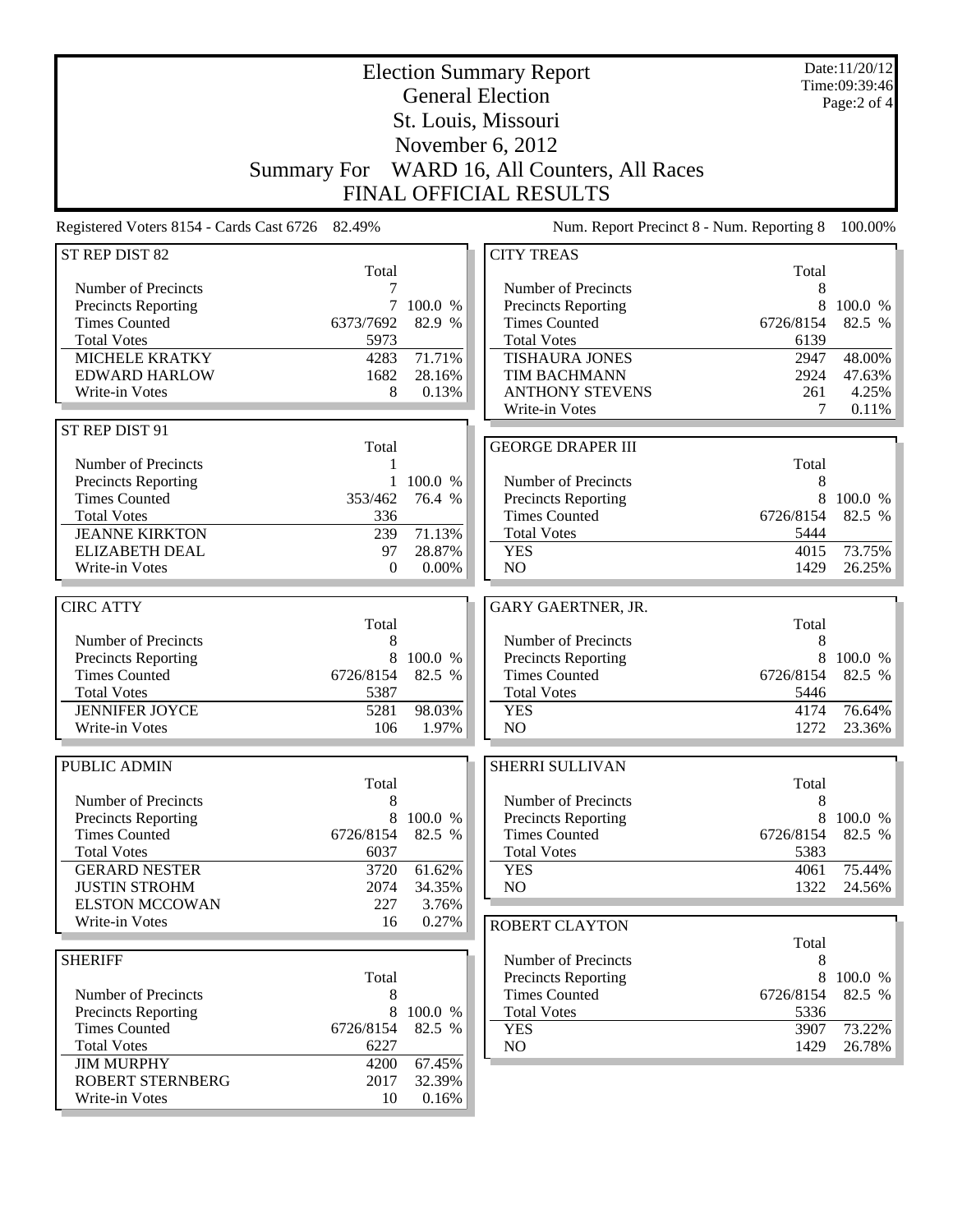| <b>Election Summary Report</b><br><b>General Election</b> |              |                  |                                              |              | Date:11/20/12<br>Time:09:39:46 |
|-----------------------------------------------------------|--------------|------------------|----------------------------------------------|--------------|--------------------------------|
|                                                           |              |                  | St. Louis, Missouri                          |              | Page: 3 of 4                   |
|                                                           |              |                  | November 6, 2012                             |              |                                |
|                                                           |              |                  | Summary For WARD 16, All Counters, All Races |              |                                |
|                                                           |              |                  | <b>FINAL OFFICIAL RESULTS</b>                |              |                                |
|                                                           |              |                  |                                              |              |                                |
| Registered Voters 8154 - Cards Cast 6726 82.49%           |              |                  | Num. Report Precinct 8 - Num. Reporting 8    |              | 100.00%                        |
| <b>LAWRENCE MOONEY</b>                                    | Total        |                  | <b>ROBERT DIERKER</b>                        | Total        |                                |
| Number of Precincts                                       | 8            |                  | Number of Precincts                          | 8            |                                |
| <b>Precincts Reporting</b>                                | 8            | 100.0 %          | <b>Precincts Reporting</b>                   | 8            | 100.0 %                        |
| <b>Times Counted</b>                                      | 6726/8154    | 82.5 %           | <b>Times Counted</b>                         | 6726/8154    | 82.5 %                         |
| <b>Total Votes</b>                                        | 5166         |                  | <b>Total Votes</b>                           | 5293         |                                |
| <b>YES</b>                                                | 3783         | 73.23%           | <b>YES</b>                                   | 4017         | 75.89%                         |
| N <sub>O</sub>                                            | 1383         | 26.77%           | N <sub>O</sub>                               | 1276         | 24.11%                         |
|                                                           |              |                  |                                              |              |                                |
| <b>MICHAEL DAVID</b>                                      | Total        |                  | <b>JOHN GARVEY</b>                           | Total        |                                |
| Number of Precincts                                       | 8            |                  | Number of Precincts                          | 8            |                                |
| <b>Precincts Reporting</b>                                | 8            | 100.0 %          | Precincts Reporting                          | 8            | 100.0 %                        |
| <b>Times Counted</b>                                      | 6726/8154    | 82.5 %           | <b>Times Counted</b>                         | 6726/8154    | 82.5 %                         |
| <b>Total Votes</b>                                        | 5266         |                  | <b>Total Votes</b>                           | 5296         |                                |
| <b>YES</b>                                                | 3912         | 74.29%           | <b>YES</b>                                   | 4034         | 76.17%                         |
| NO                                                        | 1354         | 25.71%           | NO                                           | 1262         | 23.83%                         |
|                                                           |              |                  |                                              |              |                                |
|                                                           |              |                  |                                              |              |                                |
| <b>MARGARET NEILL</b>                                     |              |                  | <b>JIMMIE EDWARDS</b>                        |              |                                |
|                                                           | Total        |                  |                                              | Total        |                                |
| Number of Precincts                                       | 8            |                  | Number of Precincts                          | 8            |                                |
| <b>Precincts Reporting</b>                                | 8            | 100.0 %          | Precincts Reporting                          | 8            | 100.0 %                        |
| <b>Times Counted</b>                                      | 6726/8154    | 82.5 %           | <b>Times Counted</b>                         | 6726/8154    | 82.5 %                         |
| <b>Total Votes</b><br><b>YES</b>                          | 5293<br>3971 | 75.02%           | <b>Total Votes</b><br><b>YES</b>             | 5254<br>3854 | 73.35%                         |
| N <sub>O</sub>                                            | 1322         | 24.98%           | NO                                           | 1400         |                                |
|                                                           |              |                  |                                              |              |                                |
| <b>REX BURLISON</b>                                       |              |                  | <b>JOAN MORIARTY</b>                         |              | 26.65%                         |
| Number of Precincts                                       | Total<br>8   |                  | Number of Precincts                          | Total<br>8   |                                |
| <b>Precincts Reporting</b>                                |              | 8 100.0 %        | <b>Precincts Reporting</b>                   | 8            | 100.0 %                        |
| <b>Times Counted</b>                                      | 6726/8154    | 82.5 %           | <b>Times Counted</b>                         | 6726/8154    | 82.5 %                         |
| <b>Total Votes</b>                                        | 5174         |                  | <b>Total Votes</b>                           | 5244         |                                |
| <b>YES</b>                                                | 3753         | 72.54%           | <b>YES</b>                                   | 3891         | 74.20%                         |
| NO                                                        | 1421         | 27.46%           | NO                                           | 1353         | 25.80%                         |
|                                                           |              |                  |                                              |              |                                |
| <b>EDWARD SWEENEY</b>                                     | Total        |                  | <b>CALEA STOVALL-REID</b>                    | Total        |                                |
| Number of Precincts                                       | 8            |                  | Number of Precincts                          | 8            |                                |
| Precincts Reporting                                       | 8            | 100.0 %          | <b>Precincts Reporting</b>                   | 8            | 100.0 %                        |
| <b>Times Counted</b>                                      | 6726/8154    | 82.5 %           | <b>Times Counted</b>                         | 6726/8154    | 82.5 %                         |
| <b>Total Votes</b>                                        | 5252         |                  | <b>Total Votes</b>                           | 5189         |                                |
| <b>YES</b><br>NO.                                         | 3987<br>1265 | 75.91%<br>24.09% | <b>YES</b><br>NO                             | 3605<br>1584 | 69.47%<br>$30.53\%$            |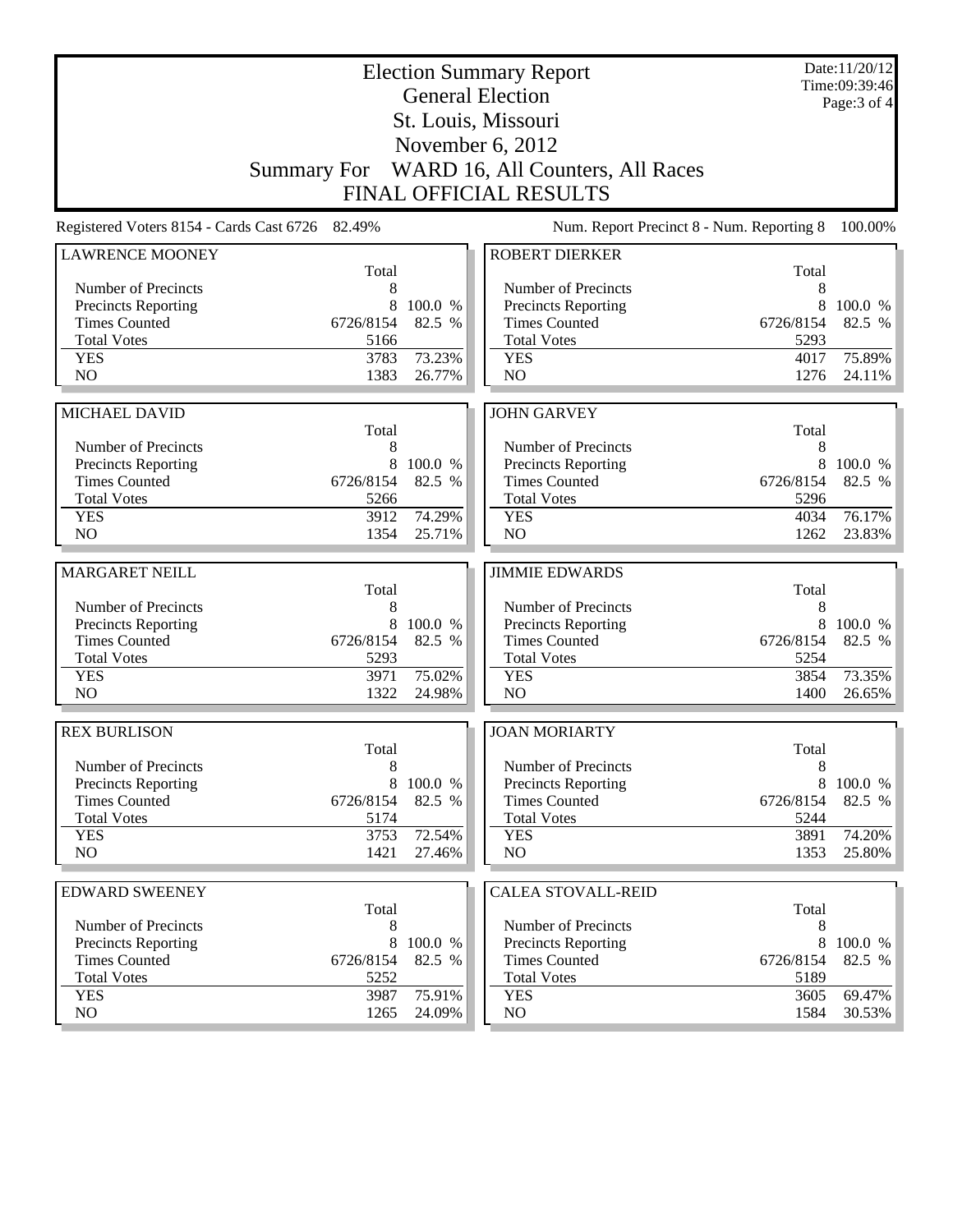## Election Summary Report General Election St. Louis, Missouri November 6, 2012 Summary For WARD 16, All Counters, All Races FINAL OFFICIAL RESULTS

Date:11/20/12 Time:09:39:46 Page:4 of 4

Registered Voters 8154 - Cards Cast 6726 82.49% Num. Report Precinct 8 - Num. Reporting 8 100.00%

| THOMAS CLARK II            |           |         |  |
|----------------------------|-----------|---------|--|
|                            | Total     |         |  |
| Number of Precincts        | 8         |         |  |
| <b>Precincts Reporting</b> | 8         | 100.0 % |  |
| <b>Times Counted</b>       | 6726/8154 | 82.5 %  |  |
| <b>Total Votes</b>         | 5183      |         |  |
| <b>YES</b>                 | 3818      | 73.66%  |  |
| NO                         | 1365      | 26.34%  |  |
|                            |           |         |  |
| <b>CON AMEND 3</b>         |           |         |  |
|                            | Total     |         |  |
| Number of Precincts        | 8         |         |  |
| <b>Precincts Reporting</b> | 8         | 100.0 % |  |
|                            |           |         |  |
| <b>Times Counted</b>       | 6726/8154 | 82.5 %  |  |
| <b>Total Votes</b>         | 6190      |         |  |
| <b>YES</b>                 | 1074      | 17.35%  |  |
| NO                         | 5116      | 82.65%  |  |
|                            |           |         |  |
| PROP A                     |           |         |  |
|                            | Total     |         |  |
| <b>Number of Precincts</b> | 8         |         |  |
| <b>Precincts Reporting</b> | 8         | 100.0 % |  |
| <b>Times Counted</b>       | 6726/8154 | 82.5 %  |  |
| <b>Total Votes</b>         | 6452      |         |  |
|                            | 3279      |         |  |
| <b>YES</b>                 |           | 50.82%  |  |
| NO                         | 3173      | 49.18%  |  |
|                            |           |         |  |
| <b>PROP B</b>              |           |         |  |
|                            | Total     |         |  |
| <b>Number of Precincts</b> | 8         |         |  |
| <b>Precincts Reporting</b> | 8         | 100.0 % |  |
| <b>Times Counted</b>       | 6726/8154 | 82.5 %  |  |
| <b>Total Votes</b>         | 6572      |         |  |
| <b>YES</b>                 | 4135      | 62.92%  |  |
| NO                         | 2437      | 37.08%  |  |
|                            |           |         |  |
|                            |           |         |  |
| <b>PROPE</b>               |           |         |  |
|                            | Total     |         |  |
| Number of Precincts        | 8         |         |  |
| <b>Precincts Reporting</b> | 8         | 100.0 % |  |
| <b>Times Counted</b>       | 6726/8154 | 82.5 %  |  |
| <b>Total Votes</b>         | 6248      |         |  |
| <b>YES</b>                 | 3172      | 50.77%  |  |
| NO                         | 3076      | 49.23%  |  |
|                            |           |         |  |

| PROP <sub>R</sub>    |                  |             |
|----------------------|------------------|-------------|
|                      | Total            |             |
| Number of Precincts  | 8                |             |
| Precincts Reporting  | x                | $100.0\%$   |
| <b>Times Counted</b> | 6726/8154 82.5 % |             |
| <b>Total Votes</b>   | 6138             |             |
| YES                  |                  | 4768 77.68% |
| NΩ                   |                  | 22.32%      |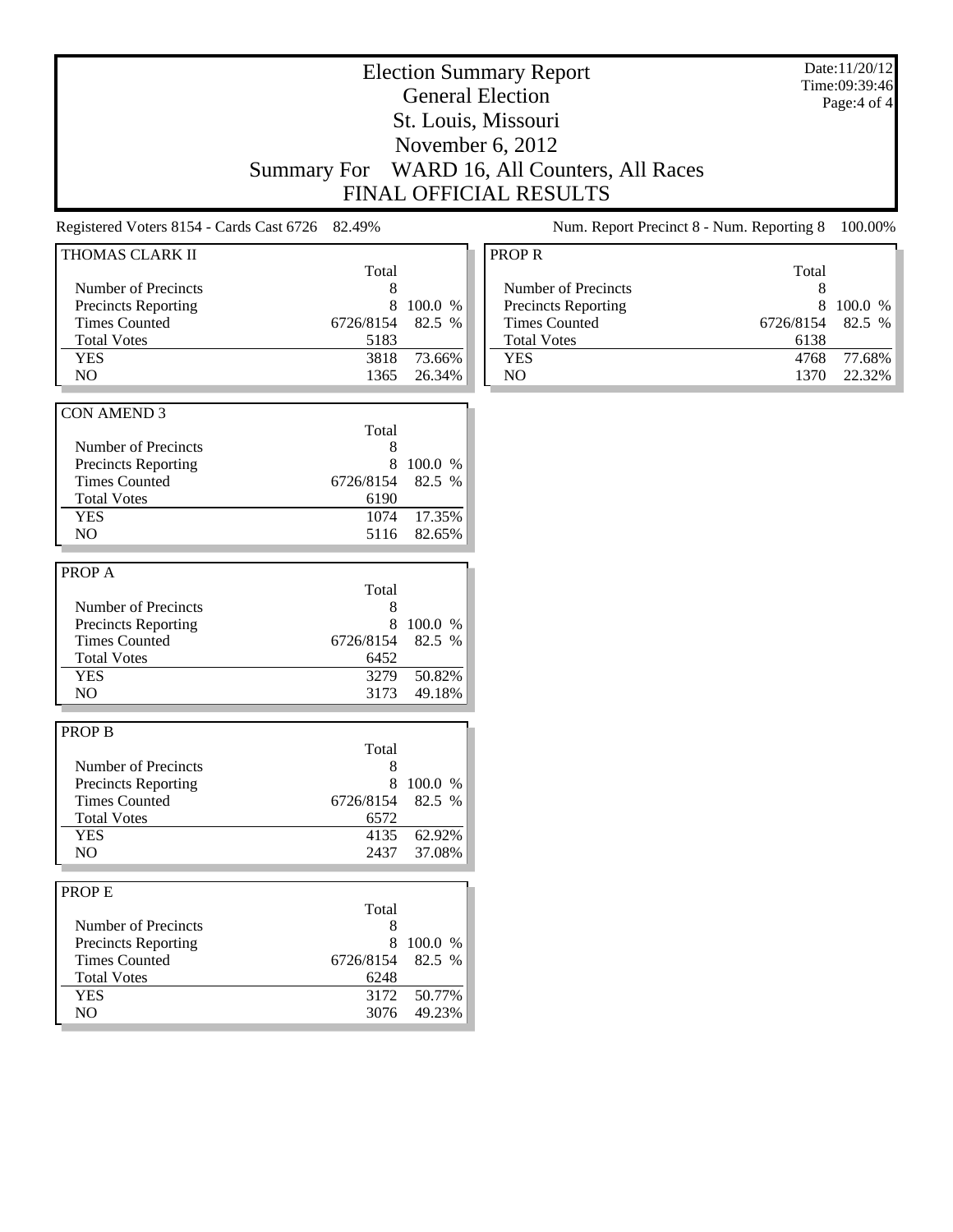|                                          |                         |         | <b>Election Summary Report</b>            |           | Date:11/20/12<br>Time:09:39:57 |
|------------------------------------------|-------------------------|---------|-------------------------------------------|-----------|--------------------------------|
|                                          | <b>General Election</b> |         |                                           |           |                                |
|                                          |                         |         | St. Louis, Missouri                       |           | Page:1 of $4$                  |
|                                          |                         |         |                                           |           |                                |
|                                          |                         |         | November 6, 2012                          |           |                                |
|                                          | <b>Summary For</b>      |         | WARD 17, All Counters, All Races          |           |                                |
|                                          |                         |         | <b>FINAL OFFICIAL RESULTS</b>             |           |                                |
| Registered Voters 6591 - Cards Cast 5129 | 77.82%                  |         | Num. Report Precinct 8 - Num. Reporting 8 |           | 100.00%                        |
| <b>PRESIDENT</b>                         |                         |         | <b>SECR OF STATE</b>                      |           |                                |
|                                          | Total                   |         |                                           | Total     |                                |
| Number of Precincts                      | 8                       |         | Number of Precincts                       | 8         |                                |
| Precincts Reporting                      | 8                       | 100.0 % | <b>Precincts Reporting</b>                | 8         | 100.0 %                        |
| <b>Times Counted</b>                     | 5129/6591               | 77.8 %  | <b>Times Counted</b>                      | 5129/6591 | 77.8 %                         |
| <b>Total Votes</b>                       | 5115                    |         | <b>Total Votes</b>                        | 4843      |                                |
| <b>OBAMA/BIDEN</b>                       | 4268                    | 83.44%  | <b>JASON KANDER</b>                       | 4020      | 83.01%                         |
| <b>ROMNEY/RYAN</b>                       | 774                     | 15.13%  | <b>SHANE SCHOELLER</b>                    | 669       | 13.81%                         |
| JOHNSON/GRAY                             | 56                      | 1.09%   | <b>CISSIE SPRAGINS</b>                    | 129       | 2.66%                          |
| GOODE/CLYMER                             | 1                       | 0.02%   | <b>JUSTIN HARTER</b>                      | 22        | 0.45%                          |
| Write-in Votes                           | 16                      | 0.31%   | Write-in Votes                            | 3         | 0.06%                          |
| <b>US SENATOR</b>                        |                         |         | <b>STATE TREAS</b>                        |           |                                |
|                                          | Total                   |         |                                           | Total     |                                |
| Number of Precincts                      | 8                       |         | Number of Precincts                       | 8         |                                |
| Precincts Reporting                      | 8                       | 100.0 % | Precincts Reporting                       | 8         | 100.0 %                        |
| <b>Times Counted</b>                     | 5129/6591               | 77.8 %  | <b>Times Counted</b>                      | 5129/6591 | 77.8 %                         |
| <b>Total Votes</b>                       | 5053                    |         | <b>Total Votes</b>                        | 4816      |                                |
| <b>CLAIRE MCCASKILL</b>                  | 4407                    | 87.22%  | <b>CLINT ZWEIFEL</b>                      | 3975      | 82.54%                         |
| <b>TODD AKIN</b>                         | 499                     | 9.88%   | <b>COLE MCNARY</b>                        | 676       | 14.04%                         |
| <b>JONATHAN DINE</b>                     | 137                     | 2.71%   | <b>SEAN O'TOOLE</b>                       | 162       | 3.36%                          |
| Write-in Votes                           | 10                      | 0.20%   | Write-in Votes                            | 3         | 0.06%                          |
|                                          |                         |         |                                           |           |                                |
| <b>GOVERNOR</b>                          |                         |         | <b>ATTY GENERAL</b>                       |           |                                |
|                                          | Total                   |         |                                           | Total     |                                |
| Number of Precincts                      | 8                       |         | Number of Precincts                       | 8         |                                |
| Precincts Reporting                      | 8                       | 100.0 % | Precincts Reporting                       | 8         | 100.0 %                        |
| <b>Times Counted</b>                     | 5129/6591               | 77.8 %  | <b>Times Counted</b>                      | 5129/6591 | 77.8 %                         |
| <b>Total Votes</b>                       | 4989                    |         | <b>Total Votes</b>                        | 4855      |                                |
| <b>JAY NIXON</b>                         | 4175                    | 83.68%  | <b>CHRIS KOSTER</b>                       | 4132      | 85.11%                         |
| <b>DAVE SPENCE</b>                       | 675                     | 13.53%  | <b>ED MARTIN</b>                          | 604       | 12.44%                         |
| <b>JIM HIGGINS</b>                       | 131                     | 2.63%   | <b>DAVE BROWNING</b>                      | 115       | 2.37%                          |
| Write-in Votes                           | 8                       | 0.16%   | Write-in Votes                            | 4         | 0.08%                          |
|                                          |                         |         | <b>US REP DIST 1</b>                      |           |                                |
| <b>LT GOVERNOR</b>                       | Total                   |         |                                           | Total     |                                |
| Number of Precincts                      | 8                       |         | Number of Precincts                       | 8         |                                |
| Precincts Reporting                      | 8                       | 100.0 % | <b>Precincts Reporting</b>                | $8\,$     | 100.0 %                        |
| <b>Times Counted</b>                     | 5129/6591               | 77.8 %  | <b>Times Counted</b>                      | 5129/6591 | 77.8 %                         |
| <b>Total Votes</b>                       | 4878                    |         | <b>Total Votes</b>                        | 4815      |                                |
| <b>SUSAN MONTEE</b>                      | 3920                    | 80.36%  | <b>LACY CLAY</b>                          | 3910      | 81.20%                         |
| PETER KINDER                             | 782                     | 16.03%  | <b>ROBYN HAMLIN</b>                       | 720       | 14.95%                         |
| <b>MATTHEW COPPLE</b>                    | 119                     | 2.44%   | ROBB CUNNINGHAM                           | 176       | 3.66%                          |
| <b>CYNTHIA DAVIS</b>                     | 54                      | 1.11%   | Write-in Votes                            | 9         | 0.19%                          |
| Write-in Votes                           | 3                       | 0.06%   |                                           |           |                                |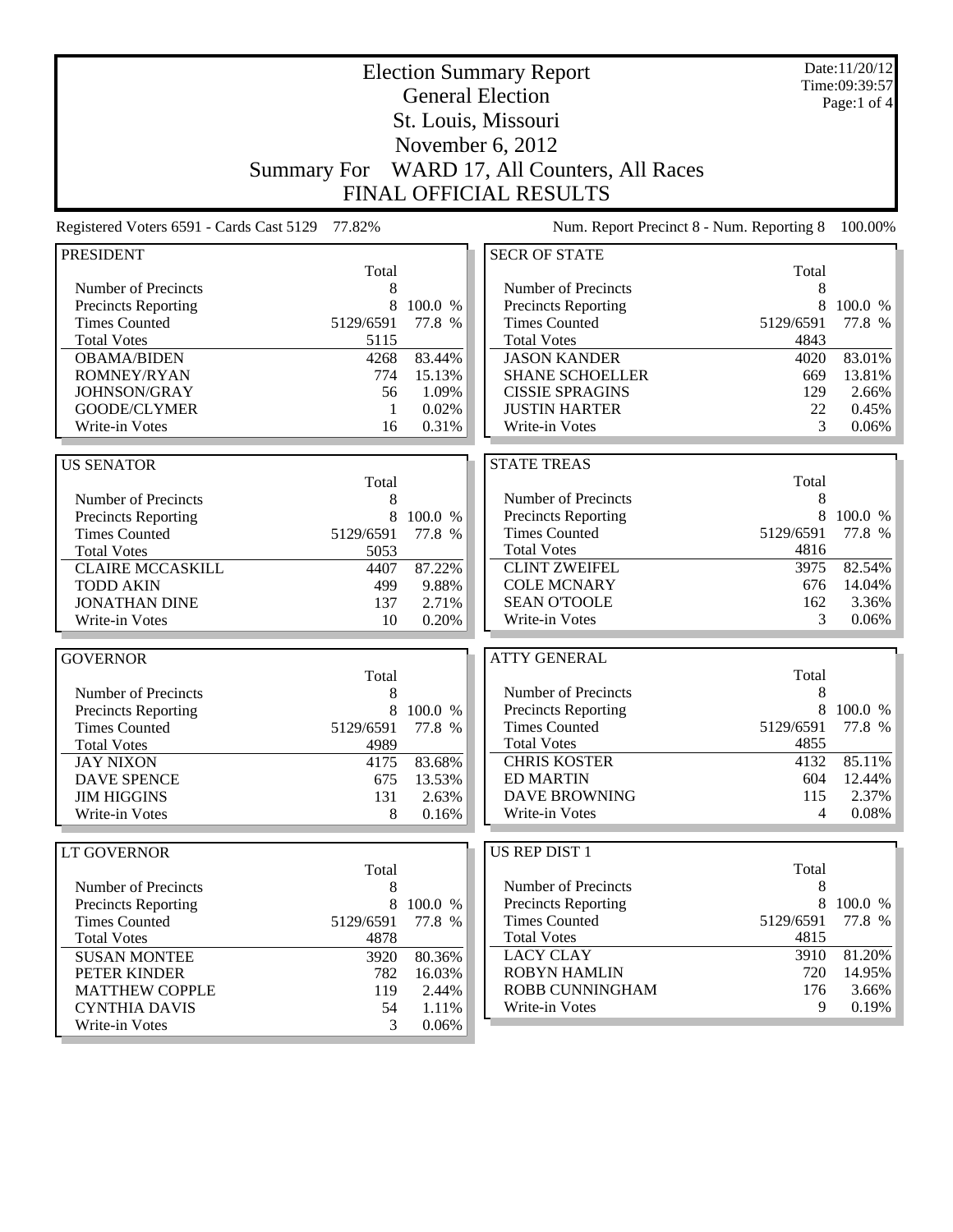|                                          |                    |                         | <b>Election Summary Report</b>              |                | Date:11/20/12<br>Time:09:39:57 |
|------------------------------------------|--------------------|-------------------------|---------------------------------------------|----------------|--------------------------------|
|                                          |                    | <b>General Election</b> |                                             |                |                                |
|                                          |                    |                         | St. Louis, Missouri                         |                | Page:2 of 4                    |
|                                          |                    |                         |                                             |                |                                |
|                                          |                    |                         | November 6, 2012                            |                |                                |
|                                          | <b>Summary For</b> |                         | WARD 17, All Counters, All Races            |                |                                |
|                                          |                    |                         | FINAL OFFICIAL RESULTS                      |                |                                |
| Registered Voters 6591 - Cards Cast 5129 | 77.82%             |                         | Num. Report Precinct 8 - Num. Reporting 8   |                | 100.00%                        |
| ST SEN DIST 5                            |                    |                         | <b>PUBLIC ADMIN</b>                         |                |                                |
|                                          | Total              |                         |                                             | Total          |                                |
| Number of Precincts                      | 6                  |                         | Number of Precincts                         | 8              |                                |
| <b>Precincts Reporting</b>               | 6                  | 100.0 %                 | <b>Precincts Reporting</b>                  |                | 100.0 %                        |
| <b>Times Counted</b>                     | 4130/5316          | 77.7 %                  | <b>Times Counted</b>                        | 5129/6591      | 77.8 %                         |
| <b>Total Votes</b>                       | 3335               |                         | <b>Total Votes</b>                          | 4568           |                                |
| <b>JAMILAH NASHEED</b>                   | 3273               | 98.14%                  | <b>GERARD NESTER</b>                        | 3677           | 80.49%                         |
| Write-in Votes                           | 62                 | 1.86%                   | <b>JUSTIN STROHM</b>                        | 708            | 15.50%                         |
|                                          |                    |                         | <b>ELSTON MCCOWAN</b>                       | 176            | 3.85%                          |
| ST REP DIST 77                           |                    |                         | Write-in Votes                              | 7              | 0.15%                          |
|                                          | Total              |                         |                                             |                |                                |
| Number of Precincts                      | 4                  |                         | <b>SHERIFF</b>                              |                |                                |
| Precincts Reporting                      |                    | 4 100.0 %               |                                             | Total          |                                |
| <b>Times Counted</b>                     | 4198/5375          | 78.1 %                  | Number of Precincts                         | 8              |                                |
| <b>Total Votes</b>                       | 3355               |                         | Precincts Reporting                         |                | 8 100.0 %                      |
| <b>KIMBERLY GARDNER</b>                  | 3311               | 98.69%                  | <b>Times Counted</b>                        | 5129/6591      | 77.8 %                         |
| Write-in Votes                           | 44                 | 1.31%                   | <b>Total Votes</b>                          | 4596           |                                |
|                                          |                    |                         | <b>JIM MURPHY</b>                           | 3763           | 81.88%                         |
| ST REP DIST 79                           |                    |                         | <b>ROBERT STERNBERG</b>                     | 814            | 17.71%                         |
|                                          | Total              |                         | Write-in Votes                              | 19             | 0.41%                          |
| Number of Precincts                      | 2                  |                         |                                             |                |                                |
| Precincts Reporting                      | $\overline{2}$     | 100.0 %                 | <b>CITY TREAS</b>                           |                |                                |
| <b>Times Counted</b>                     | 832/1091           | 76.3 %                  |                                             | Total          |                                |
| <b>Total Votes</b>                       | 695                |                         | Number of Precincts                         | 8              |                                |
| MICHAEL BUTLER                           | 686                | 98.71%                  | Precincts Reporting                         | 8              | 100.0 %                        |
| Write-in Votes                           | 9                  | 1.29%                   | <b>Times Counted</b>                        | 5129/6591      | 77.8 %                         |
|                                          |                    |                         | <b>Total Votes</b><br><b>TISHAURA JONES</b> | 4662<br>3654   | 78.38%                         |
| ST REP DIST 80                           |                    |                         | <b>TIM BACHMANN</b>                         | 831            | 17.82%                         |
|                                          | Total              |                         | <b>ANTHONY STEVENS</b>                      | 175            | 3.75%                          |
| Number of Precincts                      | $\boldsymbol{2}$   |                         | Write-in Votes                              | 2              | $0.04\%$                       |
| Precincts Reporting                      |                    | 2 100.0 $\%$            |                                             |                |                                |
| <b>Times Counted</b>                     | 99/125             | 79.2 %                  |                                             |                |                                |
| <b>Total Votes</b>                       | 89                 |                         | <b>GEORGE DRAPER III</b>                    |                |                                |
| <b>MIKE COLONA</b>                       | 88                 | 98.88%                  |                                             | Total          |                                |
| Write-in Votes                           | 1                  | 1.12%                   | Number of Precincts                         | 8              |                                |
|                                          |                    |                         | Precincts Reporting<br><b>Times Counted</b> | 5129/6591      | 8 100.0 %<br>77.8 %            |
| <b>CIRC ATTY</b>                         |                    |                         | <b>Total Votes</b>                          | 4008           |                                |
|                                          | Total              |                         | <b>YES</b>                                  |                |                                |
| Number of Precincts                      | 8                  |                         | NO                                          | 3191<br>817    | 79.62%<br>20.38%               |
| Precincts Reporting                      |                    | $8\,$ 100.0 $\%$        |                                             |                |                                |
| <b>Times Counted</b>                     | 5129/6591          | 77.8 %                  |                                             |                |                                |
| <b>Total Votes</b>                       | 4240               |                         | GARY GAERTNER, JR.                          |                |                                |
| <b>JENNIFER JOYCE</b>                    | 4183               | 98.66%                  |                                             | Total          |                                |
| Write-in Votes                           | 57                 | 1.34%                   | Number of Precincts                         | 8              |                                |
|                                          |                    |                         | Precincts Reporting<br><b>Times Counted</b> | 8<br>5129/6591 | 100.0 %                        |
|                                          |                    |                         | <b>Total Votes</b>                          | 3962           | 77.8 %                         |
|                                          |                    |                         | <b>YES</b>                                  |                | 79.08%                         |
|                                          |                    |                         | NO                                          | 3133<br>829    |                                |
|                                          |                    |                         |                                             |                | $20.92\%$                      |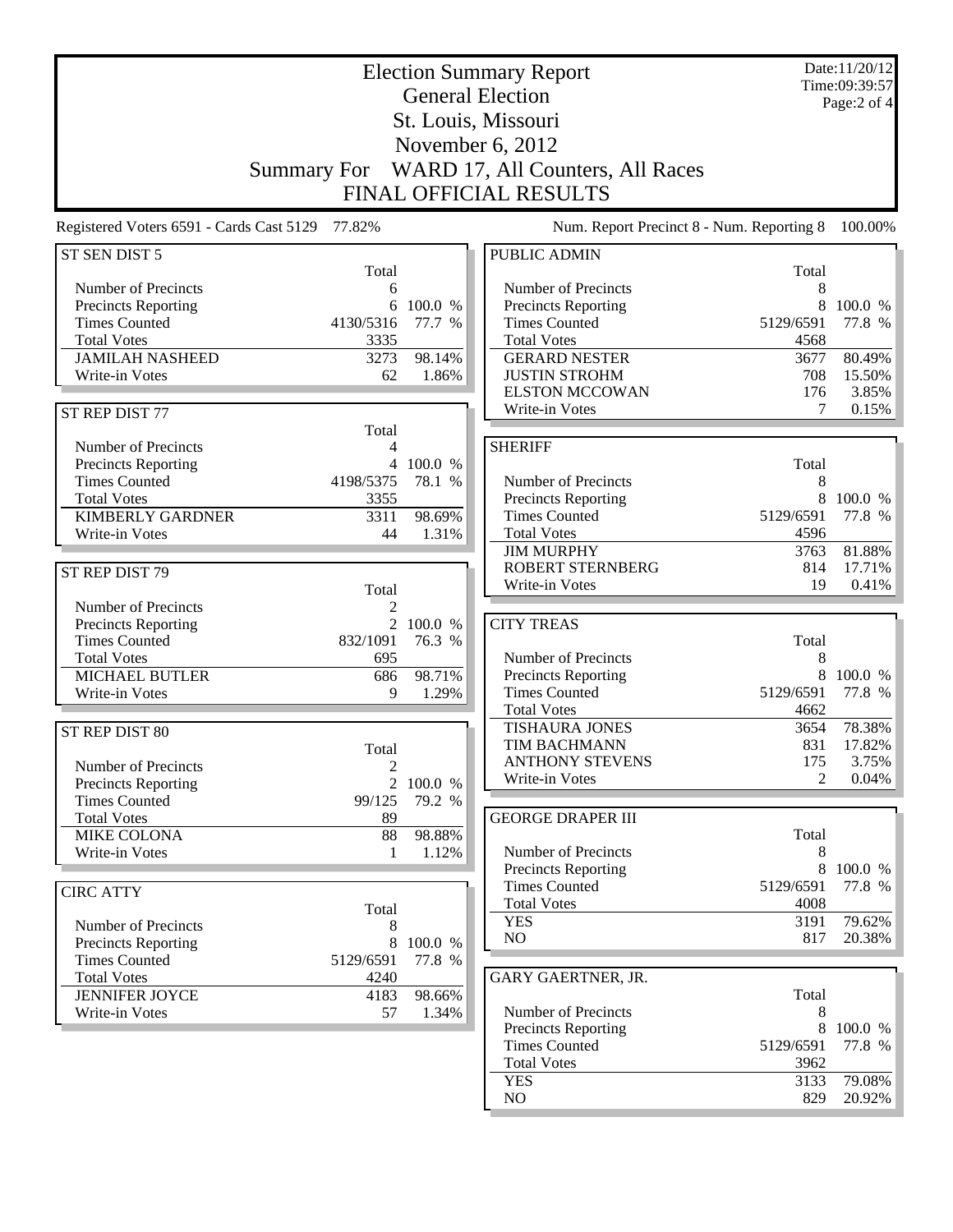|                                                    |                |                   | <b>Election Summary Report</b><br><b>General Election</b> |                |                   |  |
|----------------------------------------------------|----------------|-------------------|-----------------------------------------------------------|----------------|-------------------|--|
|                                                    |                |                   | St. Louis, Missouri                                       |                | Page: 3 of 4      |  |
|                                                    |                |                   | November 6, 2012                                          |                |                   |  |
|                                                    |                |                   | Summary For WARD 17, All Counters, All Races              |                |                   |  |
|                                                    |                |                   | <b>FINAL OFFICIAL RESULTS</b>                             |                |                   |  |
| Registered Voters 6591 - Cards Cast 5129           | 77.82%         |                   | Num. Report Precinct 8 - Num. Reporting 8                 |                | 100.00%           |  |
| <b>SHERRI SULLIVAN</b>                             |                |                   | <b>REX BURLISON</b>                                       |                |                   |  |
|                                                    | Total          |                   |                                                           | Total          |                   |  |
| Number of Precincts                                | 8              |                   | Number of Precincts                                       | 8              |                   |  |
| <b>Precincts Reporting</b>                         | 8              | 100.0 %           | <b>Precincts Reporting</b>                                | 8              | 100.0 %           |  |
| <b>Times Counted</b>                               | 5129/6591      | 77.8 %            | <b>Times Counted</b>                                      | 5129/6591      | 77.8 %            |  |
| <b>Total Votes</b>                                 | 3934           |                   | <b>Total Votes</b>                                        | 3731           |                   |  |
| <b>YES</b>                                         | 3193           | 81.16%            | <b>YES</b>                                                | 2854           | 76.49%            |  |
| NO                                                 | 741            | 18.84%            | NO                                                        | 877            | 23.51%            |  |
|                                                    |                |                   |                                                           |                |                   |  |
| <b>ROBERT CLAYTON</b>                              |                |                   | <b>EDWARD SWEENEY</b>                                     |                |                   |  |
|                                                    | Total          |                   |                                                           | Total          |                   |  |
| Number of Precincts                                | 8              |                   | Number of Precincts                                       | 8<br>8         |                   |  |
| Precincts Reporting<br><b>Times Counted</b>        | 8<br>5129/6591 | 100.0 %<br>77.8 % | <b>Precincts Reporting</b><br><b>Times Counted</b>        | 5129/6591      | 100.0 %<br>77.8 % |  |
| <b>Total Votes</b>                                 | 3865           |                   | <b>Total Votes</b>                                        | 3764           |                   |  |
| <b>YES</b>                                         | 3054           | 79.02%            | <b>YES</b>                                                | 2960           | 78.64%            |  |
| NO                                                 | 811            | 20.98%            | NO                                                        | 804            | 21.36%            |  |
|                                                    |                |                   |                                                           |                |                   |  |
| <b>LAWRENCE MOONEY</b>                             |                |                   | <b>ROBERT DIERKER</b>                                     |                |                   |  |
|                                                    | Total          |                   |                                                           | Total          |                   |  |
| Number of Precincts                                | 8              |                   | Number of Precincts                                       | 8              |                   |  |
| <b>Precincts Reporting</b>                         | 8              | 100.0 %           | Precincts Reporting                                       | 8              | 100.0 %           |  |
| <b>Times Counted</b>                               | 5129/6591      | 77.8 %            | <b>Times Counted</b>                                      | 5129/6591      | 77.8 %            |  |
| <b>Total Votes</b>                                 | 3838           |                   | <b>Total Votes</b>                                        | 3762           |                   |  |
| <b>YES</b>                                         | 3050           | 79.47%            | <b>YES</b>                                                | 2887           | 76.74%            |  |
| N <sub>O</sub>                                     | 788            | 20.53%            | NO                                                        | 875            | 23.26%            |  |
| MICHAEL DAVID                                      |                |                   | <b>JOHN GARVEY</b>                                        |                |                   |  |
|                                                    | Total          |                   |                                                           | Total          |                   |  |
| Number of Precincts                                | 8              |                   | Number of Precincts                                       | 8              |                   |  |
| <b>Precincts Reporting</b>                         | 8              | 100.0 %           | Precincts Reporting                                       | 8              | 100.0 %           |  |
| <b>Times Counted</b>                               | 5129/6591      | 77.8 %            | <b>Times Counted</b>                                      | 5129/6591      | 77.8 %            |  |
| <b>Total Votes</b>                                 | 3784           |                   | <b>Total Votes</b>                                        | 3749           |                   |  |
| <b>YES</b><br>NO                                   | 3032<br>752    | 80.13%<br>19.87%  | <b>YES</b><br>NO                                          | 2944<br>805    | 78.53%<br>21.47%  |  |
|                                                    |                |                   |                                                           |                |                   |  |
| <b>MARGARET NEILL</b>                              |                |                   | <b>JIMMIE EDWARDS</b>                                     |                |                   |  |
|                                                    | Total          |                   |                                                           | Total          |                   |  |
| Number of Precincts                                | 8              |                   | Number of Precincts                                       | 8              |                   |  |
| <b>Precincts Reporting</b><br><b>Times Counted</b> | 8<br>5129/6591 | 100.0 %<br>77.8 % | Precincts Reporting<br><b>Times Counted</b>               | 8<br>5129/6591 | 100.0 %<br>77.8 % |  |
| <b>Total Votes</b>                                 | 3785           |                   | <b>Total Votes</b>                                        | 3810           |                   |  |
| <b>YES</b>                                         | 3076           | 81.27%            | <b>YES</b>                                                | 3063           | 80.39%            |  |
| NO                                                 | 709            | 18.73%            | NO                                                        | 747            | 19.61%            |  |
|                                                    |                |                   |                                                           |                |                   |  |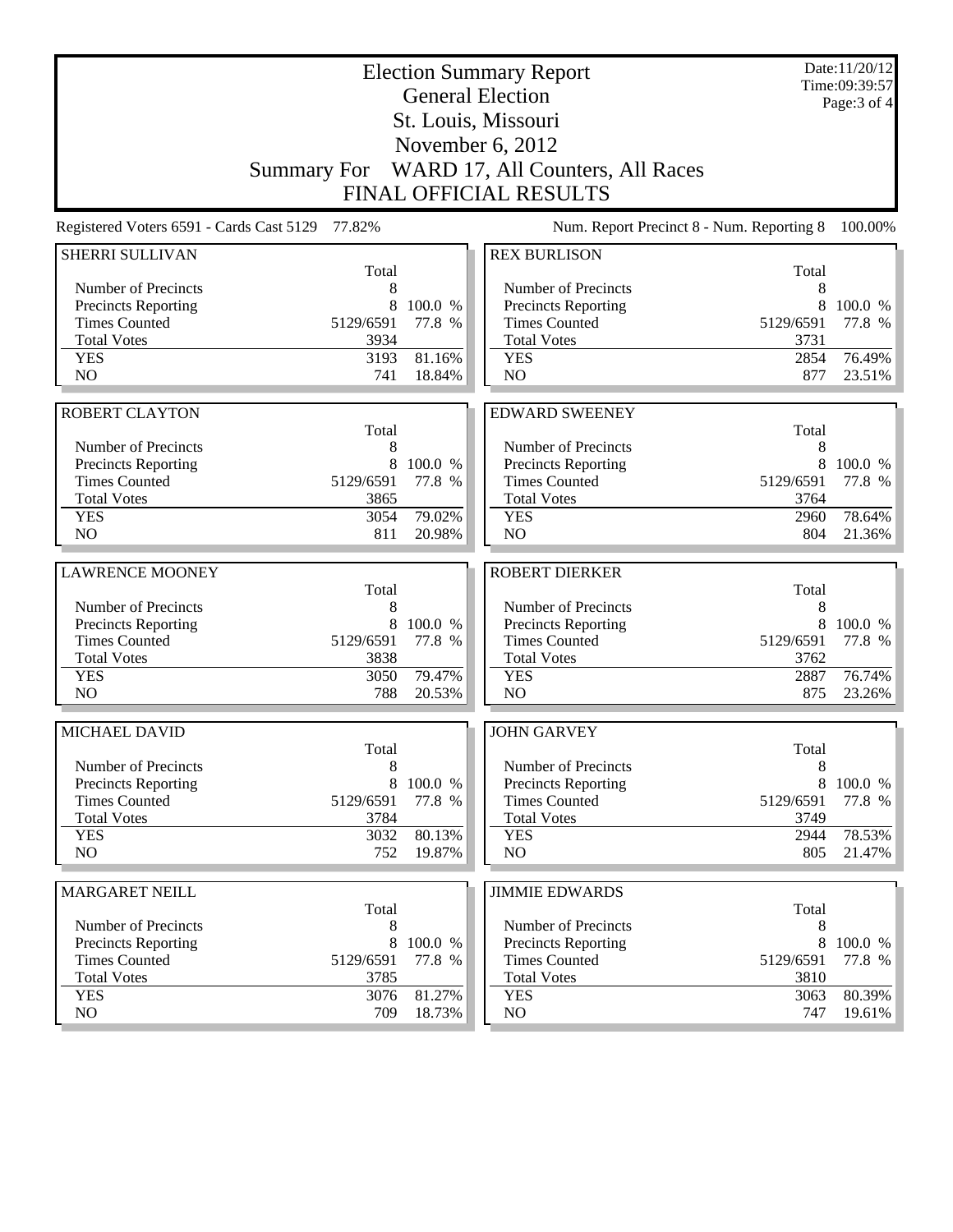|                                          |              |         | <b>Election Summary Report</b><br><b>General Election</b> |              | Date:11/20/12<br>Time:09:39:57 |  |
|------------------------------------------|--------------|---------|-----------------------------------------------------------|--------------|--------------------------------|--|
|                                          |              |         | St. Louis, Missouri                                       |              | Page:4 of 4                    |  |
|                                          |              |         | November 6, 2012                                          |              |                                |  |
|                                          |              |         | Summary For WARD 17, All Counters, All Races              |              |                                |  |
|                                          |              |         | <b>FINAL OFFICIAL RESULTS</b>                             |              |                                |  |
|                                          |              |         |                                                           |              |                                |  |
| Registered Voters 6591 - Cards Cast 5129 | 77.82%       |         | Num. Report Precinct 8 - Num. Reporting 8                 |              | 100.00%                        |  |
| <b>JOAN MORIARTY</b>                     | Total        |         | <b>PROP B</b>                                             | Total        |                                |  |
| Number of Precincts                      | 8            |         | Number of Precincts                                       | 8            |                                |  |
| Precincts Reporting                      | 8            | 100.0 % | Precincts Reporting                                       | 8            | 100.0 %                        |  |
| <b>Times Counted</b>                     | 5129/6591    | 77.8 %  | <b>Times Counted</b>                                      | 5129/6591    | 77.8 %                         |  |
| <b>Total Votes</b>                       | 3769         |         | <b>Total Votes</b>                                        | 4884         |                                |  |
| <b>YES</b>                               | 2997         | 79.52%  | <b>YES</b>                                                | 3535         | 72.38%                         |  |
| N <sub>O</sub>                           | 772          | 20.48%  | N <sub>O</sub>                                            | 1349         | 27.62%                         |  |
|                                          |              |         |                                                           |              |                                |  |
| <b>CALEA STOVALL-REID</b>                |              |         | PROP E                                                    |              |                                |  |
|                                          | Total        |         |                                                           | Total        |                                |  |
| Number of Precincts                      | 8            |         | Number of Precincts                                       | 8            |                                |  |
| Precincts Reporting                      | 8            | 100.0 % | Precincts Reporting                                       |              | 8 100.0 %                      |  |
| <b>Times Counted</b>                     | 5129/6591    | 77.8 %  | <b>Times Counted</b>                                      | 5129/6591    | 77.8 %                         |  |
| <b>Total Votes</b>                       | 3750<br>3000 | 80.00%  | <b>Total Votes</b>                                        | 4674         | 36.99%                         |  |
| <b>YES</b><br>NO                         | 750          | 20.00%  | <b>YES</b><br>N <sub>O</sub>                              | 1729<br>2945 | 63.01%                         |  |
|                                          |              |         |                                                           |              |                                |  |
| THOMAS CLARK II                          |              |         | <b>PROPR</b>                                              |              |                                |  |
|                                          | Total        |         |                                                           | Total        |                                |  |
| Number of Precincts                      | 8            |         | Number of Precincts                                       | 8            |                                |  |
| Precincts Reporting                      | 8            | 100.0 % | Precincts Reporting                                       | 8            | 100.0 %                        |  |
| <b>Times Counted</b>                     | 5129/6591    | 77.8 %  | <b>Times Counted</b>                                      | 5129/6591    | 77.8 %                         |  |
| <b>Total Votes</b>                       | 3730         |         | <b>Total Votes</b>                                        | 4450         |                                |  |
| <b>YES</b>                               | 2944         | 78.93%  | <b>YES</b>                                                | 3247         | 72.97%                         |  |
| N <sub>O</sub>                           | 786          | 21.07%  | N <sub>O</sub>                                            | 1203         | 27.03%                         |  |
| <b>CON AMEND 3</b>                       |              |         |                                                           |              |                                |  |
|                                          | Total        |         |                                                           |              |                                |  |
| Number of Precincts                      | 8            |         |                                                           |              |                                |  |
| Precincts Reporting                      | 8            | 100.0 % |                                                           |              |                                |  |
| <b>Times Counted</b>                     | 5129/6591    | 77.8 %  |                                                           |              |                                |  |
| <b>Total Votes</b>                       | 4567         |         |                                                           |              |                                |  |
| <b>YES</b>                               | 949          | 20.78%  |                                                           |              |                                |  |
| NO                                       | 3618         | 79.22%  |                                                           |              |                                |  |
| PROP A                                   |              |         |                                                           |              |                                |  |
|                                          | Total        |         |                                                           |              |                                |  |
| Number of Precincts                      | 8            |         |                                                           |              |                                |  |
| Precincts Reporting                      | 8            | 100.0 % |                                                           |              |                                |  |
| <b>Times Counted</b>                     | 5129/6591    | 77.8 %  |                                                           |              |                                |  |
| <b>Total Votes</b>                       | 4682         |         |                                                           |              |                                |  |
| <b>YES</b>                               | 3200         | 68.35%  |                                                           |              |                                |  |
| NO                                       | 1482         | 31.65%  |                                                           |              |                                |  |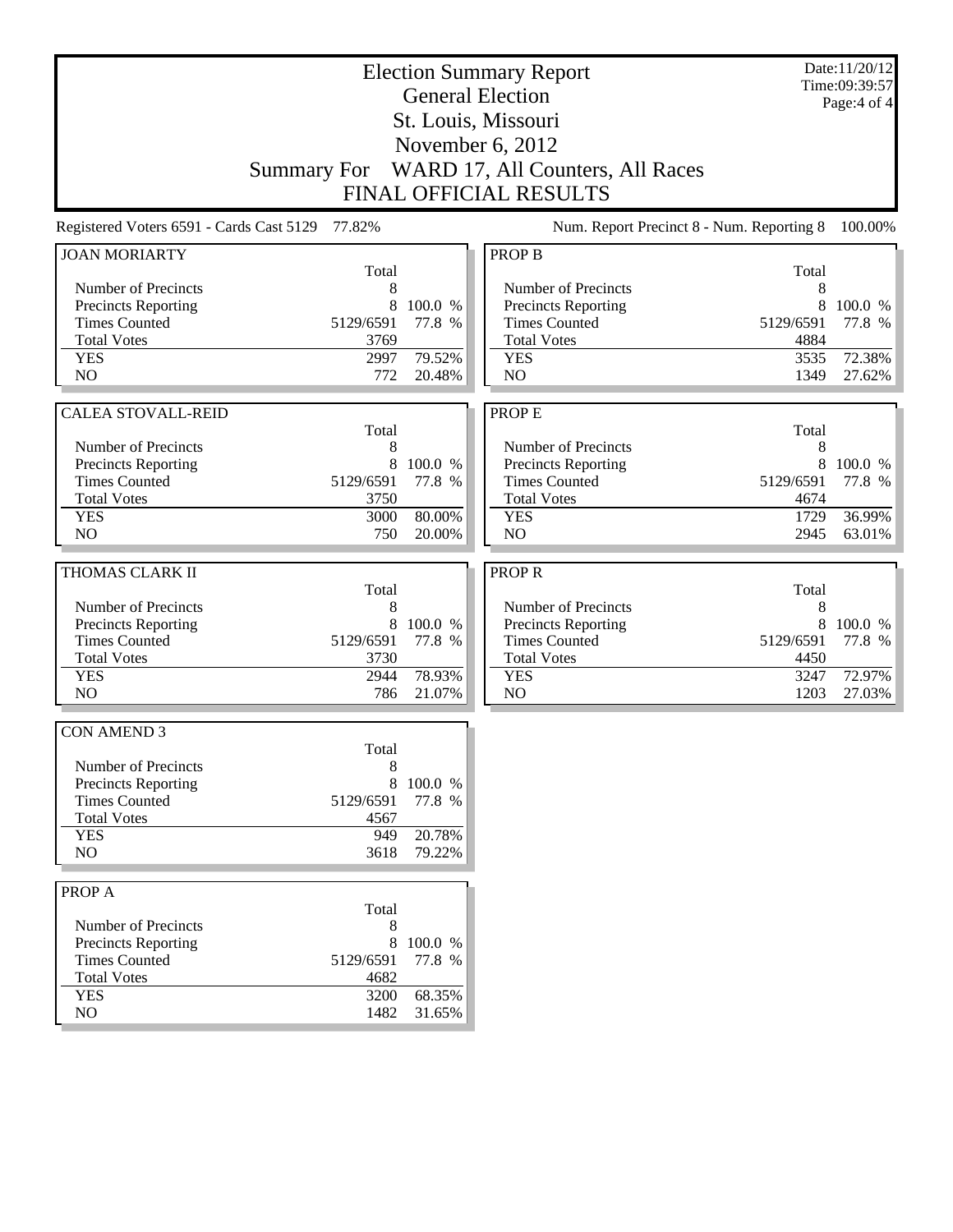|                                             |                    |           | <b>Election Summary Report</b>            |           | Date:11/20/12<br>Time:09:39:54 |
|---------------------------------------------|--------------------|-----------|-------------------------------------------|-----------|--------------------------------|
|                                             |                    |           | <b>General Election</b>                   |           | Page:1 of $4$                  |
|                                             |                    |           | St. Louis, Missouri                       |           |                                |
|                                             |                    |           |                                           |           |                                |
|                                             |                    |           | November 6, 2012                          |           |                                |
|                                             | <b>Summary For</b> |           | WARD 18, All Counters, All Races          |           |                                |
|                                             |                    |           | <b>FINAL OFFICIAL RESULTS</b>             |           |                                |
| Registered Voters 5707 - Cards Cast 4177    | 73.19%             |           | Num. Report Precinct 6 - Num. Reporting 6 |           | 100.00%                        |
| <b>PRESIDENT</b>                            |                    |           | <b>SECR OF STATE</b>                      |           |                                |
|                                             | Total              |           |                                           | Total     |                                |
| Number of Precincts                         | 6                  |           | Number of Precincts                       | 6         |                                |
| <b>Precincts Reporting</b>                  | 6                  | 100.0 %   | Precincts Reporting                       | 6         | 100.0 %                        |
| <b>Times Counted</b>                        | 4177/5707          | 73.2 %    | <b>Times Counted</b>                      | 4177/5707 | 73.2 %                         |
| <b>Total Votes</b>                          | 4167               |           | <b>Total Votes</b>                        | 4021      |                                |
| <b>OBAMA/BIDEN</b>                          | 3942               | 94.60%    | <b>JASON KANDER</b>                       | 3753      | 93.33%                         |
| ROMNEY/RYAN                                 | 196                | 4.70%     | <b>SHANE SCHOELLER</b>                    | 182       | 4.53%                          |
| JOHNSON/GRAY                                | 14                 | 0.34%     | <b>CISSIE SPRAGINS</b>                    | 63        | 1.57%                          |
| GOODE/CLYMER                                | 7                  | 0.17%     | <b>JUSTIN HARTER</b>                      | 18        | 0.45%                          |
| Write-in Votes                              | 8                  | 0.19%     | Write-in Votes                            | 5         | 0.12%                          |
| <b>US SENATOR</b>                           |                    |           | <b>STATE TREAS</b>                        |           |                                |
|                                             | Total              |           |                                           | Total     |                                |
| Number of Precincts                         | 6                  |           | Number of Precincts                       | 6         |                                |
|                                             | 6                  | 100.0 %   | Precincts Reporting                       | 6         | 100.0 %                        |
| Precincts Reporting<br><b>Times Counted</b> | 4177/5707          | 73.2 %    | <b>Times Counted</b>                      | 4177/5707 | 73.2 %                         |
| <b>Total Votes</b>                          | 4133               |           | <b>Total Votes</b>                        | 3997      |                                |
| <b>CLAIRE MCCASKILL</b>                     | 3954               | 95.67%    | <b>CLINT ZWEIFEL</b>                      | 3695      | 92.44%                         |
| <b>TODD AKIN</b>                            | 131                | 3.17%     | <b>COLE MCNARY</b>                        | 216       | 5.40%                          |
| <b>JONATHAN DINE</b>                        | 44                 | 1.06%     | <b>SEAN O'TOOLE</b>                       | 78        | 1.95%                          |
| Write-in Votes                              | 4                  | 0.10%     | Write-in Votes                            | 8         | 0.20%                          |
|                                             |                    |           |                                           |           |                                |
| <b>GOVERNOR</b>                             |                    |           | <b>ATTY GENERAL</b>                       |           |                                |
|                                             | Total              |           |                                           | Total     |                                |
| Number of Precincts                         | 6                  |           | Number of Precincts                       | 6         |                                |
| Precincts Reporting                         | 6                  | 100.0 %   | Precincts Reporting                       |           | 6 100.0 %                      |
| <b>Times Counted</b>                        | 4177/5707          | 73.2 %    | <b>Times Counted</b>                      | 4177/5707 | 73.2 %                         |
| <b>Total Votes</b>                          | 4071               |           | <b>Total Votes</b>                        | 4037      |                                |
| <b>JAY NIXON</b>                            | 3757               | 92.29%    | <b>CHRIS KOSTER</b>                       | 3772      | 93.44%                         |
| <b>DAVE SPENCE</b>                          | 238                | 5.85%     | <b>ED MARTIN</b>                          | 184       | 4.56%                          |
| <b>JIM HIGGINS</b>                          | 67                 | 1.65%     | <b>DAVE BROWNING</b>                      | 74        | 1.83%                          |
| Write-in Votes                              | 9                  | 0.22%     | Write-in Votes                            | 7         | 0.17%                          |
| <b>LT GOVERNOR</b>                          |                    |           | US REP DIST 1                             |           |                                |
|                                             | Total              |           |                                           | Total     |                                |
| Number of Precincts                         | 6                  |           | Number of Precincts                       | 6         |                                |
| Precincts Reporting                         |                    | 6 100.0 % | <b>Precincts Reporting</b>                |           | 6 100.0 %                      |
| <b>Times Counted</b>                        | 4177/5707          | 73.2 %    | <b>Times Counted</b>                      | 4177/5707 | 73.2 %                         |
| <b>Total Votes</b>                          | 4039               |           | <b>Total Votes</b>                        | 4082      |                                |
| <b>SUSAN MONTEE</b>                         | 3696               | 91.51%    | <b>LACY CLAY</b>                          | 3820      | 93.58%                         |
| PETER KINDER                                | 245                | 6.07%     | <b>ROBYN HAMLIN</b>                       | 182       | 4.46%                          |
| <b>MATTHEW COPPLE</b>                       | 49                 | 1.21%     | ROBB CUNNINGHAM                           | 75        | 1.84%                          |
| <b>CYNTHIA DAVIS</b>                        | 44                 | 1.09%     | Write-in Votes                            | 5         | 0.12%                          |
| Write-in Votes                              | 5                  | 0.12%     |                                           |           |                                |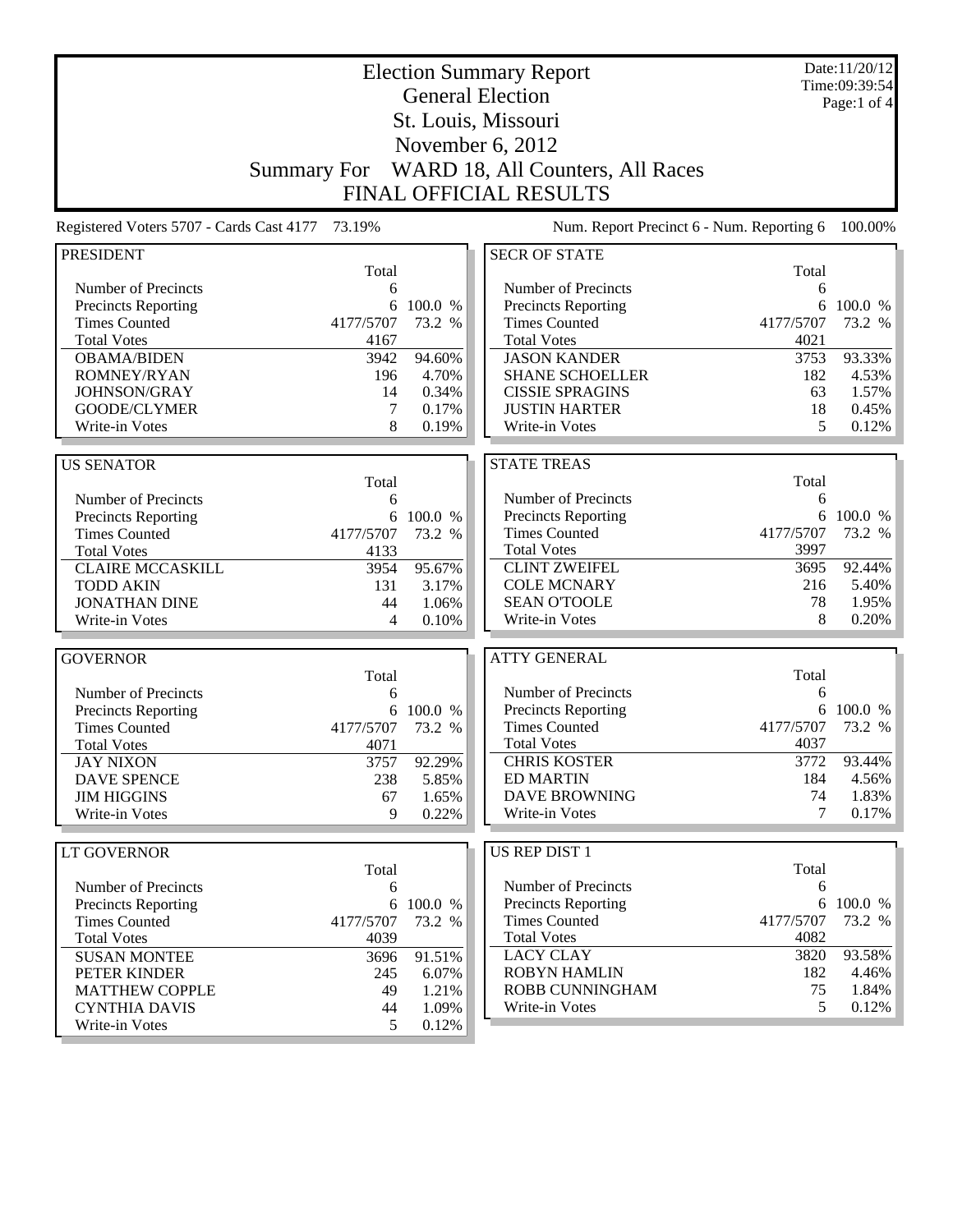|                                                 |                    |                     | <b>Election Summary Report</b>            |            | Date:11/20/12<br>Time:09:39:54 |
|-------------------------------------------------|--------------------|---------------------|-------------------------------------------|------------|--------------------------------|
| <b>General Election</b>                         |                    |                     |                                           |            | Page:2 of 4                    |
|                                                 |                    |                     | St. Louis, Missouri                       |            |                                |
|                                                 |                    |                     | November 6, 2012                          |            |                                |
|                                                 | <b>Summary For</b> |                     | WARD 18, All Counters, All Races          |            |                                |
|                                                 |                    |                     | <b>FINAL OFFICIAL RESULTS</b>             |            |                                |
| Registered Voters 5707 - Cards Cast 4177 73.19% |                    |                     | Num. Report Precinct 6 - Num. Reporting 6 |            | 100.00%                        |
| ST SEN DIST 5                                   |                    |                     | <b>PUBLIC ADMIN</b>                       |            |                                |
|                                                 | Total              |                     |                                           | Total      |                                |
| Number of Precincts                             | 3                  |                     | Number of Precincts                       | 6          |                                |
| Precincts Reporting                             | 3                  | 100.0 %             | Precincts Reporting                       | 6          | 100.0 %                        |
| <b>Times Counted</b>                            | 1906/2506          | 76.1 %              | <b>Times Counted</b>                      | 4177/5707  | 73.2 %                         |
| <b>Total Votes</b>                              | 1699               |                     | <b>Total Votes</b>                        | 3900       |                                |
| <b>JAMILAH NASHEED</b>                          | 1676               | 98.65%              | <b>GERARD NESTER</b>                      | 3578       | 91.74%                         |
| Write-in Votes                                  | 23                 | 1.35%               | <b>JUSTIN STROHM</b>                      | 201        | 5.15%                          |
|                                                 |                    |                     | <b>ELSTON MCCOWAN</b>                     | 110        | 2.82%                          |
| ST REP DIST 77                                  |                    |                     | Write-in Votes                            | 11         | 0.28%                          |
|                                                 | Total              |                     |                                           |            |                                |
| Number of Precincts                             | 3                  |                     | <b>SHERIFF</b>                            |            |                                |
| Precincts Reporting<br><b>Times Counted</b>     | 2467/3251          | 3 100.0 %<br>75.9 % | Number of Precincts                       | Total<br>6 |                                |
| <b>Total Votes</b>                              | 2180               |                     | Precincts Reporting                       |            | 6 100.0 %                      |
| <b>KIMBERLY GARDNER</b>                         | 2164               | 99.27%              | <b>Times Counted</b>                      | 4177/5707  | 73.2 %                         |
| Write-in Votes                                  | 16                 | 0.73%               | <b>Total Votes</b>                        | 3886       |                                |
|                                                 |                    |                     | <b>JIM MURPHY</b>                         | 3628       | 93.36%                         |
|                                                 |                    |                     | <b>ROBERT STERNBERG</b>                   | 240        | 6.18%                          |
| ST REP DIST 79                                  | Total              |                     | Write-in Votes                            | 18         | 0.46%                          |
| Number of Precincts                             |                    |                     |                                           |            |                                |
| <b>Precincts Reporting</b>                      |                    | 100.0 %             | <b>CITY TREAS</b>                         |            |                                |
| <b>Times Counted</b>                            | 166/229            | 72.5 %              |                                           | Total      |                                |
| <b>Total Votes</b>                              | 155                |                     | Number of Precincts                       | 6          |                                |
| <b>MICHAEL BUTLER</b>                           | 153                | 98.71%              | <b>Precincts Reporting</b>                |            | 6 100.0 %                      |
| Write-in Votes                                  | $\overline{2}$     | 1.29%               | <b>Times Counted</b>                      | 4177/5707  | 73.2 %                         |
|                                                 |                    |                     | <b>Total Votes</b>                        | 3995       |                                |
| ST REP DIST 84                                  |                    |                     | <b>TISHAURA JONES</b>                     | 3705       | 92.74%                         |
|                                                 | Total              |                     | TIM BACHMANN                              | 210        | 5.26%                          |
| Number of Precincts                             | $\overline{c}$     |                     | ANTHONY STEVENS                           | 74         | 1.85%                          |
| Precincts Reporting                             |                    | 2 100.0 %           | Write-in Votes                            | 6          | 0.15%                          |
| <b>Times Counted</b>                            | 1544/2227          | 69.3 %              |                                           |            |                                |
| <b>Total Votes</b>                              | 1484               |                     | <b>GEORGE DRAPER III</b>                  |            |                                |
| <b>KARLA MAY</b>                                | 1477               | 99.53%              |                                           | Total      |                                |
| Write-in Votes                                  | 7                  | 0.47%               | Number of Precincts                       | 6          |                                |
|                                                 |                    |                     | Precincts Reporting                       |            | 6 100.0 %                      |
| <b>CIRC ATTY</b>                                |                    |                     | <b>Times Counted</b>                      | 4177/5707  | 73.2 %                         |
|                                                 | Total              |                     | <b>Total Votes</b>                        | 3561       |                                |
| Number of Precincts                             | 6                  |                     | <b>YES</b>                                | 2681       | 75.29%                         |
| <b>Precincts Reporting</b>                      | 6                  | 100.0 %             | NO                                        | 880        | 24.71%                         |
| <b>Times Counted</b>                            | 4177/5707          | 73.2 %              |                                           |            |                                |
| <b>Total Votes</b>                              | 3791               |                     | GARY GAERTNER, JR.                        |            |                                |
| <b>JENNIFER JOYCE</b>                           | 3750               | 98.92%              |                                           | Total      |                                |
| Write-in Votes                                  | 41                 | 1.08%               | Number of Precincts                       | 6          |                                |
|                                                 |                    |                     | Precincts Reporting                       |            | 6 100.0 %                      |
|                                                 |                    |                     | <b>Times Counted</b>                      | 4177/5707  | 73.2 %                         |
|                                                 |                    |                     | <b>Total Votes</b>                        | 3524       |                                |
|                                                 |                    |                     | <b>YES</b>                                | 2632       | 74.69%                         |
|                                                 |                    |                     | NO                                        | 892        | 25.31%                         |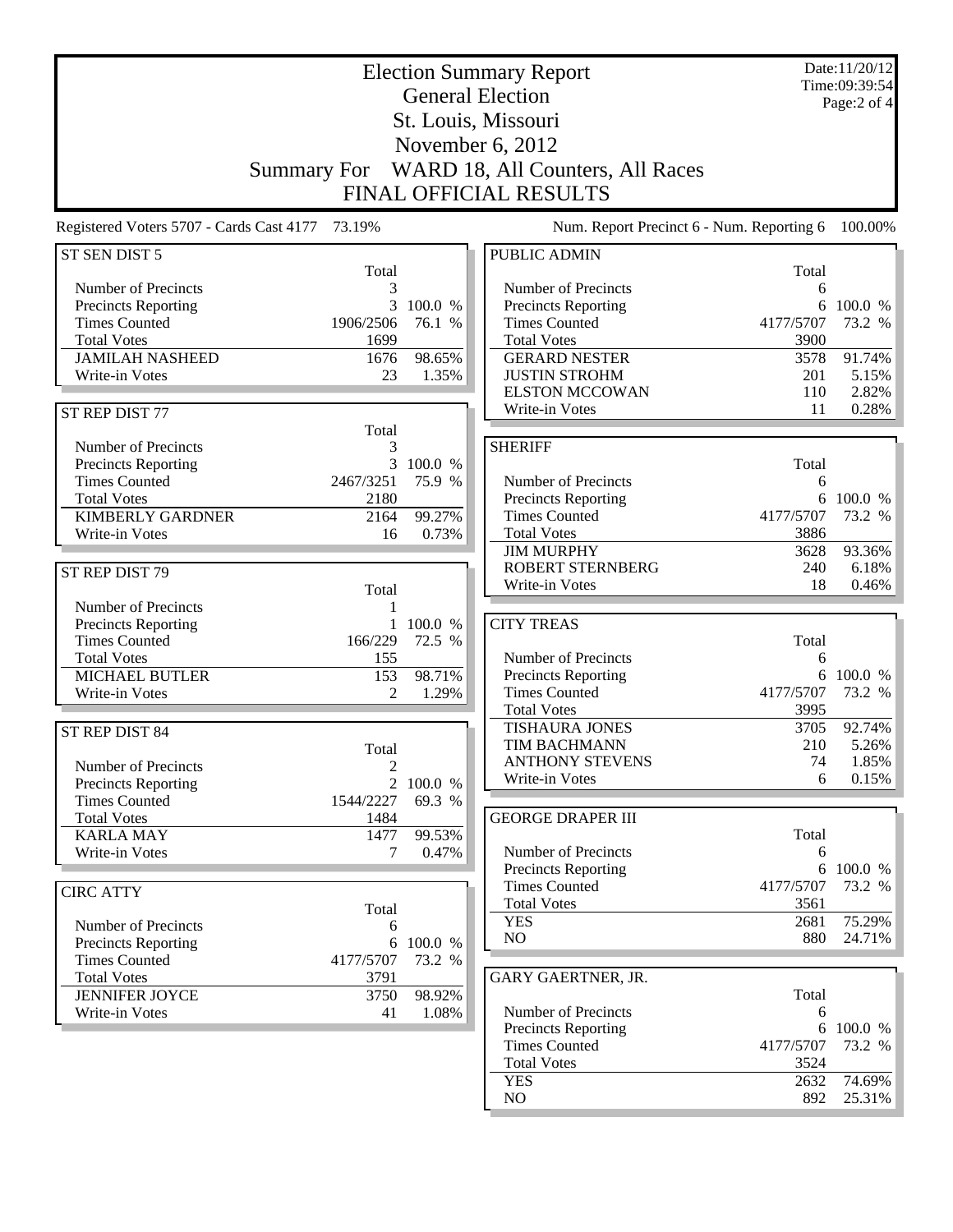| <b>Election Summary Report</b><br><b>General Election</b><br>St. Louis, Missouri |                   |           |                                            |                   | Date:11/20/12<br>Time:09:39:54<br>Page: 3 of 4 |
|----------------------------------------------------------------------------------|-------------------|-----------|--------------------------------------------|-------------------|------------------------------------------------|
| November 6, 2012<br>Summary For WARD 18, All Counters, All Races                 |                   |           |                                            |                   |                                                |
|                                                                                  |                   |           | <b>FINAL OFFICIAL RESULTS</b>              |                   |                                                |
|                                                                                  |                   |           |                                            |                   |                                                |
| Registered Voters 5707 - Cards Cast 4177                                         | 73.19%            |           | Num. Report Precinct 6 - Num. Reporting 6  |                   | 100.00%                                        |
| <b>SHERRI SULLIVAN</b>                                                           | Total             |           | <b>REX BURLISON</b>                        | Total             |                                                |
| Number of Precincts                                                              | 6                 |           | Number of Precincts                        | 6                 |                                                |
| Precincts Reporting                                                              | 6                 | 100.0 %   | Precincts Reporting                        | 6                 | 100.0 %                                        |
| <b>Times Counted</b>                                                             | 4177/5707         | 73.2 %    | <b>Times Counted</b>                       | 4177/5707         | 73.2 %                                         |
| <b>Total Votes</b>                                                               | 3515              |           | <b>Total Votes</b>                         | 3385              |                                                |
| <b>YES</b>                                                                       | 2777              | 79.00%    | <b>YES</b>                                 | 2454              | 72.50%                                         |
| N <sub>O</sub>                                                                   | 738               | 21.00%    | N <sub>O</sub>                             | 931               | 27.50%                                         |
|                                                                                  |                   |           |                                            |                   |                                                |
| <b>ROBERT CLAYTON</b>                                                            |                   |           | <b>EDWARD SWEENEY</b>                      |                   |                                                |
|                                                                                  | Total             |           |                                            | Total             |                                                |
| Number of Precincts                                                              | 6                 |           | Number of Precincts                        | 6                 |                                                |
| Precincts Reporting                                                              | 6                 | 100.0 %   | Precincts Reporting                        | 6                 | 100.0 %                                        |
| <b>Times Counted</b>                                                             | 4177/5707         | 73.2 %    | <b>Times Counted</b>                       | 4177/5707         | 73.2 %                                         |
| <b>Total Votes</b><br><b>YES</b>                                                 | 3472<br>2619      | 75.43%    | <b>Total Votes</b><br><b>YES</b>           | 3427<br>2564      | 74.82%                                         |
| N <sub>O</sub>                                                                   | 853               | 24.57%    | N <sub>O</sub>                             | 863               | 25.18%                                         |
|                                                                                  |                   |           |                                            |                   |                                                |
| <b>LAWRENCE MOONEY</b>                                                           |                   |           | <b>ROBERT DIERKER</b>                      |                   |                                                |
|                                                                                  | Total             |           |                                            | Total             |                                                |
| Number of Precincts                                                              | 6                 |           | Number of Precincts                        | 6                 |                                                |
| Precincts Reporting                                                              | 6                 | 100.0 %   | Precincts Reporting                        | 6                 | 100.0 %                                        |
| <b>Times Counted</b>                                                             | 4177/5707         | 73.2 %    | <b>Times Counted</b>                       | 4177/5707         | 73.2 %                                         |
| <b>Total Votes</b>                                                               | 3400              |           |                                            |                   |                                                |
| <b>YES</b>                                                                       |                   |           | <b>Total Votes</b>                         | 3405              |                                                |
|                                                                                  | 2577              | 75.79%    | <b>YES</b>                                 | 2471              | 72.57%                                         |
| NO                                                                               | 823               | 24.21%    | N <sub>O</sub>                             | 934               | 27.43%                                         |
|                                                                                  |                   |           |                                            |                   |                                                |
| <b>MICHAEL DAVID</b>                                                             |                   |           | <b>JOHN GARVEY</b>                         |                   |                                                |
|                                                                                  | Total             |           |                                            | Total             |                                                |
| Number of Precincts                                                              | 6                 |           | Number of Precincts                        | 6                 |                                                |
| Precincts Reporting                                                              |                   | 6 100.0 % | Precincts Reporting                        | 6                 |                                                |
| <b>Times Counted</b><br><b>Total Votes</b>                                       | 4177/5707<br>3442 | 73.2 %    | <b>Times Counted</b>                       | 4177/5707<br>3400 | 73.2 %                                         |
| <b>YES</b>                                                                       | 2624              | 76.23%    | <b>Total Votes</b><br><b>YES</b>           | 2532              | 74.47%                                         |
| NO                                                                               | 818               | 23.77%    | NO                                         | 868               |                                                |
|                                                                                  |                   |           |                                            |                   | 100.0 %<br>25.53%                              |
| <b>MARGARET NEILL</b>                                                            |                   |           | <b>JIMMIE EDWARDS</b>                      |                   |                                                |
|                                                                                  | Total             |           |                                            | Total             |                                                |
| Number of Precincts                                                              | 6                 |           | Number of Precincts                        | 6                 |                                                |
| Precincts Reporting                                                              | 6                 | 100.0 %   | <b>Precincts Reporting</b>                 | 6                 | 100.0 %                                        |
| <b>Times Counted</b><br><b>Total Votes</b>                                       | 4177/5707<br>3423 | 73.2 %    | <b>Times Counted</b><br><b>Total Votes</b> | 4177/5707<br>3505 | 73.2 %                                         |
| <b>YES</b>                                                                       | 2629              | 76.80%    | <b>YES</b>                                 | 2799              | 79.86%                                         |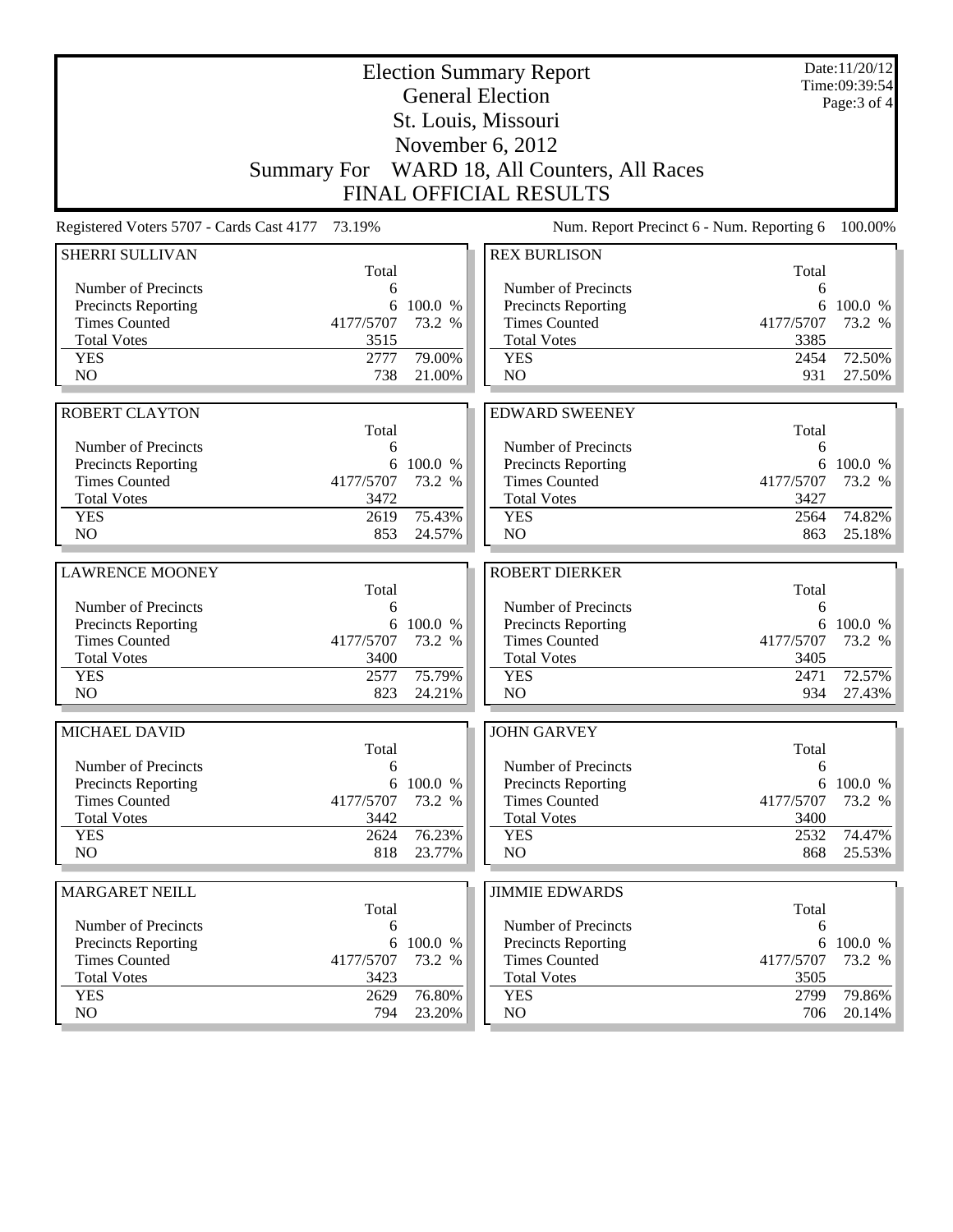| <b>Election Summary Report</b>                  |            |           |                                           | Date:11/20/12<br>Time:09:39:54 |           |
|-------------------------------------------------|------------|-----------|-------------------------------------------|--------------------------------|-----------|
| <b>General Election</b>                         |            |           |                                           | Page:4 of 4                    |           |
| St. Louis, Missouri                             |            |           |                                           |                                |           |
| November 6, 2012                                |            |           |                                           |                                |           |
| Summary For WARD 18, All Counters, All Races    |            |           |                                           |                                |           |
|                                                 |            |           |                                           |                                |           |
| <b>FINAL OFFICIAL RESULTS</b>                   |            |           |                                           |                                |           |
| Registered Voters 5707 - Cards Cast 4177 73.19% |            |           | Num. Report Precinct 6 - Num. Reporting 6 |                                | 100.00%   |
| <b>JOAN MORIARTY</b>                            |            |           | <b>PROP B</b>                             |                                |           |
|                                                 | Total<br>6 |           | Number of Precincts                       | Total                          |           |
| Number of Precincts<br>Precincts Reporting      | 6          | 100.0 %   | Precincts Reporting                       | 6                              | 6 100.0 % |
| <b>Times Counted</b>                            | 4177/5707  | 73.2 %    | <b>Times Counted</b>                      | 4177/5707                      | 73.2 %    |
| <b>Total Votes</b>                              | 3403       |           | <b>Total Votes</b>                        | 3963                           |           |
| <b>YES</b>                                      | 2603       | 76.49%    | <b>YES</b>                                | 2491                           | 62.86%    |
| N <sub>O</sub>                                  | 800        | 23.51%    | N <sub>O</sub>                            | 1472                           | 37.14%    |
|                                                 |            |           |                                           |                                |           |
| <b>CALEA STOVALL-REID</b>                       |            |           | <b>PROPE</b>                              |                                |           |
|                                                 | Total      |           |                                           | Total                          |           |
| Number of Precincts                             | 6          |           | Number of Precincts                       | 6                              |           |
| Precincts Reporting                             |            | 6 100.0 % | Precincts Reporting                       |                                | 6 100.0 % |
| <b>Times Counted</b>                            | 4177/5707  | 73.2 %    | <b>Times Counted</b>                      | 4177/5707                      | 73.2 %    |
| <b>Total Votes</b>                              | 3421       |           | <b>Total Votes</b>                        | 3832                           |           |
| <b>YES</b>                                      | 2700       | 78.92%    | <b>YES</b>                                | 1576                           | 41.13%    |
| N <sub>O</sub>                                  | 721        | 21.08%    | N <sub>O</sub>                            | 2256                           | 58.87%    |
| THOMAS CLARK II                                 |            |           | <b>PROPR</b>                              |                                |           |
|                                                 | Total      |           |                                           | Total                          |           |
| Number of Precincts                             | 6          |           | Number of Precincts                       | 6                              |           |
| Precincts Reporting                             | 6          | 100.0 %   | Precincts Reporting                       |                                | 6 100.0 % |
| <b>Times Counted</b>                            | 4177/5707  | 73.2 %    | <b>Times Counted</b>                      | 4177/5707                      | 73.2 %    |
| <b>Total Votes</b>                              | 3385       |           | <b>Total Votes</b>                        | 3758                           |           |
| <b>YES</b>                                      | 2607       | 77.02%    | <b>YES</b>                                | 1905                           | 50.69%    |
| N <sub>O</sub>                                  | 778        | 22.98%    | N <sub>O</sub>                            | 1853                           | 49.31%    |
|                                                 |            |           |                                           |                                |           |
| <b>CON AMEND 3</b>                              | Total      |           |                                           |                                |           |
| Number of Precincts                             | 6          |           |                                           |                                |           |
| <b>Precincts Reporting</b>                      | 6          | 100.0 %   |                                           |                                |           |
| <b>Times Counted</b>                            | 4177/5707  | 73.2 %    |                                           |                                |           |
| <b>Total Votes</b>                              | 3724       |           |                                           |                                |           |
| <b>YES</b>                                      | 1011       | 27.15%    |                                           |                                |           |
| NO                                              | 2713       | 72.85%    |                                           |                                |           |
|                                                 |            |           |                                           |                                |           |
| PROP A                                          | Total      |           |                                           |                                |           |
| Number of Precincts                             | 6          |           |                                           |                                |           |
| Precincts Reporting                             |            | 6 100.0 % |                                           |                                |           |
| <b>Times Counted</b>                            | 4177/5707  | 73.2 %    |                                           |                                |           |
| <b>Total Votes</b>                              | 3866       |           |                                           |                                |           |
| <b>YES</b>                                      | 1995       | 51.60%    |                                           |                                |           |
| NO                                              | 1871       | 48.40%    |                                           |                                |           |
|                                                 |            |           |                                           |                                |           |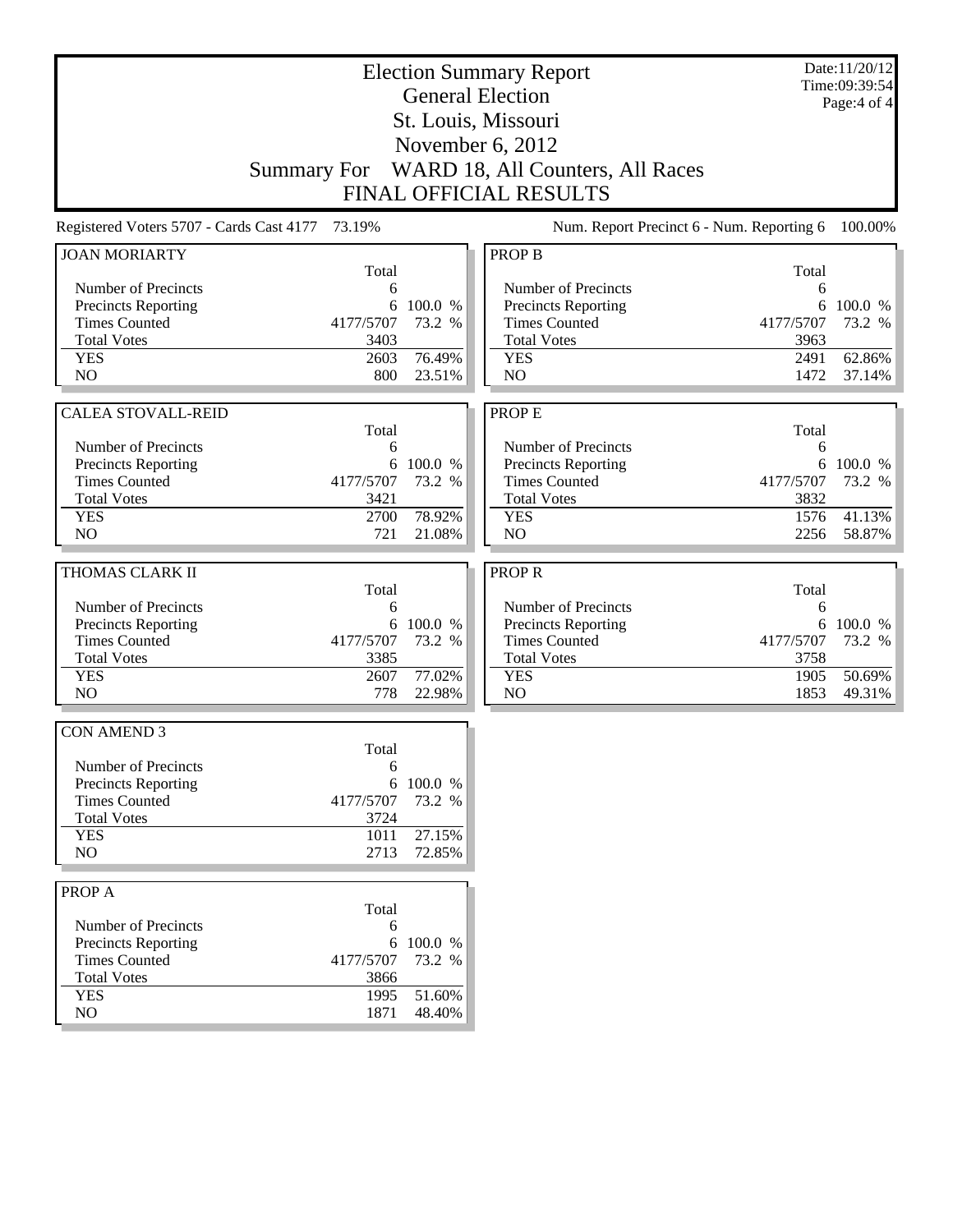|                                          |                    |                | <b>Election Summary Report</b>                     |           | Date:11/20/12<br>Time:09:39:40 |
|------------------------------------------|--------------------|----------------|----------------------------------------------------|-----------|--------------------------------|
|                                          |                    |                | <b>General Election</b>                            |           | Page:1 of 4                    |
|                                          |                    |                | St. Louis, Missouri                                |           |                                |
|                                          |                    |                | November 6, 2012                                   |           |                                |
|                                          |                    |                |                                                    |           |                                |
|                                          | <b>Summary For</b> |                | WARD 19, All Counters, All Races                   |           |                                |
|                                          |                    |                | <b>FINAL OFFICIAL RESULTS</b>                      |           |                                |
| Registered Voters 7208 - Cards Cast 4797 | 66.55%             |                | Num. Report Precinct 9 - Num. Reporting 9          |           | 100.00%                        |
| <b>PRESIDENT</b>                         |                    |                | <b>SECR OF STATE</b>                               |           |                                |
|                                          | Total              |                |                                                    | Total     |                                |
| Number of Precincts                      | 9                  |                | Number of Precincts                                | 9         |                                |
| Precincts Reporting                      | 9                  | 100.0 %        | Precincts Reporting                                | 9         | 100.0 %                        |
| <b>Times Counted</b>                     | 4797/7208          | 66.6 %         | <b>Times Counted</b>                               | 4797/7208 | 66.6 %                         |
| <b>Total Votes</b>                       | 4788               |                | <b>Total Votes</b>                                 | 4508      |                                |
| <b>OBAMA/BIDEN</b>                       | 4151               | 86.70%         | <b>JASON KANDER</b>                                | 3826      | 84.87%                         |
| ROMNEY/RYAN                              | 583                | 12.18%         | <b>SHANE SCHOELLER</b>                             | 512       | 11.36%                         |
| JOHNSON/GRAY                             | 39                 | 0.81%          | <b>CISSIE SPRAGINS</b>                             | 131       | 2.91%                          |
| GOODE/CLYMER                             | 5                  | 0.10%          | <b>JUSTIN HARTER</b>                               | 30        | 0.67%                          |
| Write-in Votes                           | 10                 | 0.21%          | Write-in Votes                                     | 9         | 0.20%                          |
|                                          |                    |                |                                                    |           |                                |
| <b>US SENATOR</b>                        |                    |                | <b>STATE TREAS</b>                                 |           |                                |
|                                          | Total              |                |                                                    | Total     |                                |
| Number of Precincts                      | 9                  |                | Number of Precincts                                | 9<br>9    |                                |
| Precincts Reporting                      | 9                  | 100.0 %        | <b>Precincts Reporting</b><br><b>Times Counted</b> | 4797/7208 | 100.0 %<br>66.6 %              |
| <b>Times Counted</b>                     | 4797/7208          | 66.6 %         | <b>Total Votes</b>                                 | 4492      |                                |
| <b>Total Votes</b>                       | 4718               | 89.23%         | <b>CLINT ZWEIFEL</b>                               | 3789      | 84.35%                         |
| <b>CLAIRE MCCASKILL</b>                  | 4210               |                | <b>COLE MCNARY</b>                                 | 556       | 12.38%                         |
| <b>TODD AKIN</b><br><b>JONATHAN DINE</b> | 389<br>107         | 8.25%<br>2.27% | <b>SEAN O'TOOLE</b>                                | 140       | 3.12%                          |
| Write-in Votes                           | 12                 | 0.25%          | Write-in Votes                                     | 7         | 0.16%                          |
|                                          |                    |                |                                                    |           |                                |
| <b>GOVERNOR</b>                          |                    |                | <b>ATTY GENERAL</b>                                |           |                                |
|                                          | Total              |                |                                                    | Total     |                                |
| Number of Precincts                      | 9                  |                | Number of Precincts                                | 9         |                                |
| Precincts Reporting                      | 9                  | 100.0 %        | Precincts Reporting                                | 9         | 100.0 %                        |
| <b>Times Counted</b>                     | 4797/7208          | 66.6 %         | <b>Times Counted</b>                               | 4797/7208 | 66.6 %                         |
| <b>Total Votes</b>                       | 4604               |                | <b>Total Votes</b>                                 | 4515      |                                |
| <b>JAY NIXON</b>                         | 3918               | 85.10%         | <b>CHRIS KOSTER</b>                                | 3882      | 85.98%                         |
| <b>DAVE SPENCE</b>                       | 554                | 12.03%         | <b>ED MARTIN</b>                                   | 500       | 11.07%                         |
| <b>JIM HIGGINS</b>                       | 128                | 2.78%          | <b>DAVE BROWNING</b>                               | 125       | 2.77%                          |
| Write-in Votes                           | 4                  | 0.09%          | Write-in Votes                                     | 8         | 0.18%                          |
|                                          |                    |                |                                                    |           |                                |
| <b>LT GOVERNOR</b>                       |                    |                | US REP DIST 1                                      |           |                                |
|                                          | Total              |                |                                                    | Total     |                                |
| Number of Precincts                      | 9                  |                | Number of Precincts                                | 9         |                                |
| Precincts Reporting                      |                    | 9 100.0 %      | <b>Precincts Reporting</b>                         |           | 9 100.0 %                      |
| <b>Times Counted</b>                     | 4797/7208          | 66.6 %         | <b>Times Counted</b>                               | 4797/7208 | 66.6 %                         |
| <b>Total Votes</b>                       | 4524               |                | <b>Total Votes</b>                                 | 4534      |                                |
| <b>SUSAN MONTEE</b>                      | 3738               | 82.63%         | <b>LACY CLAY</b>                                   | 3911      | 86.26%                         |
| PETER KINDER                             | 583                | 12.89%         | <b>ROBYN HAMLIN</b>                                | 490       | 10.81%                         |
| <b>MATTHEW COPPLE</b>                    | 111                | 2.45%          | ROBB CUNNINGHAM                                    | 123       | 2.71%                          |
| <b>CYNTHIA DAVIS</b>                     | 85                 | 1.88%          | Write-in Votes                                     | 10        | 0.22%                          |
| Write-in Votes                           | $\tau$             | 0.15%          |                                                    |           |                                |

Write-in Votes 7 0.15%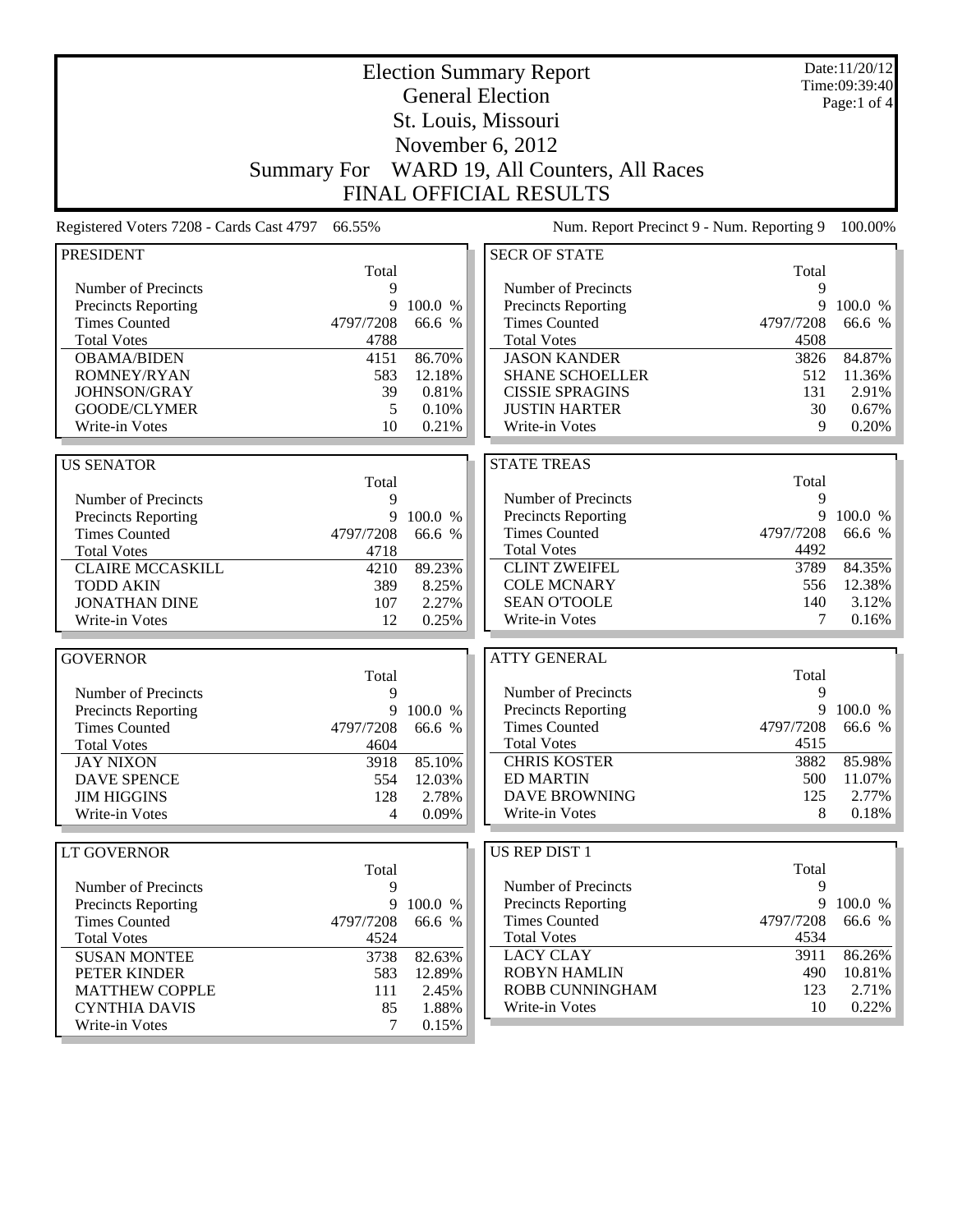|                                                           |                     |                  | <b>Election Summary Report</b><br><b>General Election</b>         |                   | Date:11/20/12<br>Time:09:39:40 |  |
|-----------------------------------------------------------|---------------------|------------------|-------------------------------------------------------------------|-------------------|--------------------------------|--|
|                                                           |                     | Page:2 of 4      |                                                                   |                   |                                |  |
|                                                           | St. Louis, Missouri |                  |                                                                   |                   |                                |  |
|                                                           | November 6, 2012    |                  |                                                                   |                   |                                |  |
|                                                           |                     |                  |                                                                   |                   |                                |  |
|                                                           | <b>Summary For</b>  |                  | WARD 19, All Counters, All Races<br><b>FINAL OFFICIAL RESULTS</b> |                   |                                |  |
|                                                           |                     |                  |                                                                   |                   |                                |  |
| Registered Voters 7208 - Cards Cast 4797<br>ST SEN DIST 5 | 66.55%              |                  | Num. Report Precinct 9 - Num. Reporting 9<br><b>PUBLIC ADMIN</b>  |                   | 100.00%                        |  |
|                                                           | Total               |                  |                                                                   | Total             |                                |  |
| Number of Precincts                                       | 9                   |                  | Number of Precincts                                               | 9                 |                                |  |
| Precincts Reporting<br><b>Times Counted</b>               | 9                   | 100.0 %          | <b>Precincts Reporting</b><br><b>Times Counted</b>                | 9                 | 100.0 %                        |  |
| <b>Total Votes</b>                                        | 4797/7208<br>4240   | 66.6 %           | <b>Total Votes</b>                                                | 4797/7208<br>4360 | 66.6 %                         |  |
| <b>JAMILAH NASHEED</b>                                    | 4191                | 98.84%           | <b>GERARD NESTER</b>                                              | 3682              | 84.45%                         |  |
| Write-in Votes                                            | 49                  | 1.16%            | <b>JUSTIN STROHM</b>                                              | 516               | 11.83%                         |  |
|                                                           |                     |                  | <b>ELSTON MCCOWAN</b>                                             | 154               | 3.53%                          |  |
| ST REP DIST 77                                            |                     |                  | Write-in Votes                                                    | 8                 | 0.18%                          |  |
|                                                           | Total               |                  |                                                                   |                   |                                |  |
| Number of Precincts                                       |                     |                  | <b>SHERIFF</b>                                                    |                   |                                |  |
| Precincts Reporting                                       | $\mathbf{1}$        | 100.0 %          |                                                                   | Total             |                                |  |
| <b>Times Counted</b>                                      | 127/182             | 69.8 %           | Number of Precincts                                               | 9                 |                                |  |
| <b>Total Votes</b>                                        | 88                  |                  | Precincts Reporting                                               | 9                 | 100.0 %                        |  |
| <b>KIMBERLY GARDNER</b>                                   | 87                  | 98.86%           | <b>Times Counted</b>                                              | 4797/7208         | 66.6 %                         |  |
| Write-in Votes                                            | 1                   | 1.14%            | <b>Total Votes</b>                                                | 4362              |                                |  |
|                                                           |                     |                  | <b>JIM MURPHY</b>                                                 | 3764              | 86.29%                         |  |
| ST REP DIST 79                                            |                     |                  | <b>ROBERT STERNBERG</b>                                           | 585               | 13.41%                         |  |
|                                                           | Total               |                  | Write-in Votes                                                    | 13                | 0.30%                          |  |
| Number of Precincts                                       | 7                   |                  |                                                                   |                   |                                |  |
| <b>Precincts Reporting</b>                                |                     | 100.0 %          | <b>CITY TREAS</b>                                                 |                   |                                |  |
| <b>Times Counted</b>                                      | 4625/6970           | 66.4 %           |                                                                   | Total             |                                |  |
| <b>Total Votes</b>                                        | 4004                |                  | Number of Precincts                                               | 9                 |                                |  |
| <b>MICHAEL BUTLER</b>                                     | 3969                | 99.13%           | Precincts Reporting                                               | 9                 | 100.0 %                        |  |
| Write-in Votes                                            | 35                  | 0.87%            | <b>Times Counted</b>                                              | 4797/7208         | 66.6 %                         |  |
|                                                           |                     |                  | <b>Total Votes</b>                                                | 4427              |                                |  |
| ST REP DIST 80                                            |                     |                  | <b>TISHAURA JONES</b>                                             | 3734              | 84.35%                         |  |
|                                                           | Total               |                  | TIM BACHMANN                                                      | 556               | 12.56%                         |  |
| Number of Precincts                                       | $\mathbf{1}$        |                  | <b>ANTHONY STEVENS</b><br>Write-in Votes                          | 130<br>7          | 2.94%<br>0.16%                 |  |
| <b>Precincts Reporting</b>                                | $\mathbf{1}$        | 100.0 %          |                                                                   |                   |                                |  |
| <b>Times Counted</b>                                      | 45/56               | 80.4 %           | <b>GEORGE DRAPER III</b>                                          |                   |                                |  |
| <b>Total Votes</b>                                        | 37                  |                  |                                                                   | Total             |                                |  |
| MIKE COLONA<br>Write-in Votes                             | 37<br>$\theta$      | 100.00%<br>0.00% | Number of Precincts                                               | 9                 |                                |  |
|                                                           |                     |                  | Precincts Reporting                                               | 9                 | 100.0 %                        |  |
|                                                           |                     |                  | <b>Times Counted</b>                                              | 4797/7208         | 66.6 %                         |  |
| <b>CIRC ATTY</b>                                          |                     |                  | <b>Total Votes</b>                                                | 3924              |                                |  |
| Number of Precincts                                       | Total<br>9          |                  | <b>YES</b>                                                        | 3122              | 79.56%                         |  |
| Precincts Reporting                                       | 9                   | 100.0 %          | NO                                                                | 802               | 20.44%                         |  |
| <b>Times Counted</b>                                      | 4797/7208           | 66.6 %           |                                                                   |                   |                                |  |
| <b>Total Votes</b>                                        | 4190                |                  | GARY GAERTNER, JR.                                                |                   |                                |  |
| <b>JENNIFER JOYCE</b>                                     | 4146                | 98.95%           |                                                                   | Total             |                                |  |
| Write-in Votes                                            | 44                  | 1.05%            | Number of Precincts                                               | 9                 |                                |  |
|                                                           |                     |                  | <b>Precincts Reporting</b>                                        | 9                 | 100.0 %                        |  |
|                                                           |                     |                  | <b>Times Counted</b>                                              | 4797/7208         | 66.6 %                         |  |
|                                                           |                     |                  | <b>Total Votes</b>                                                | 3905              |                                |  |
|                                                           |                     |                  | <b>YES</b>                                                        | 3042              | 77.90%                         |  |

NO 863 22.10%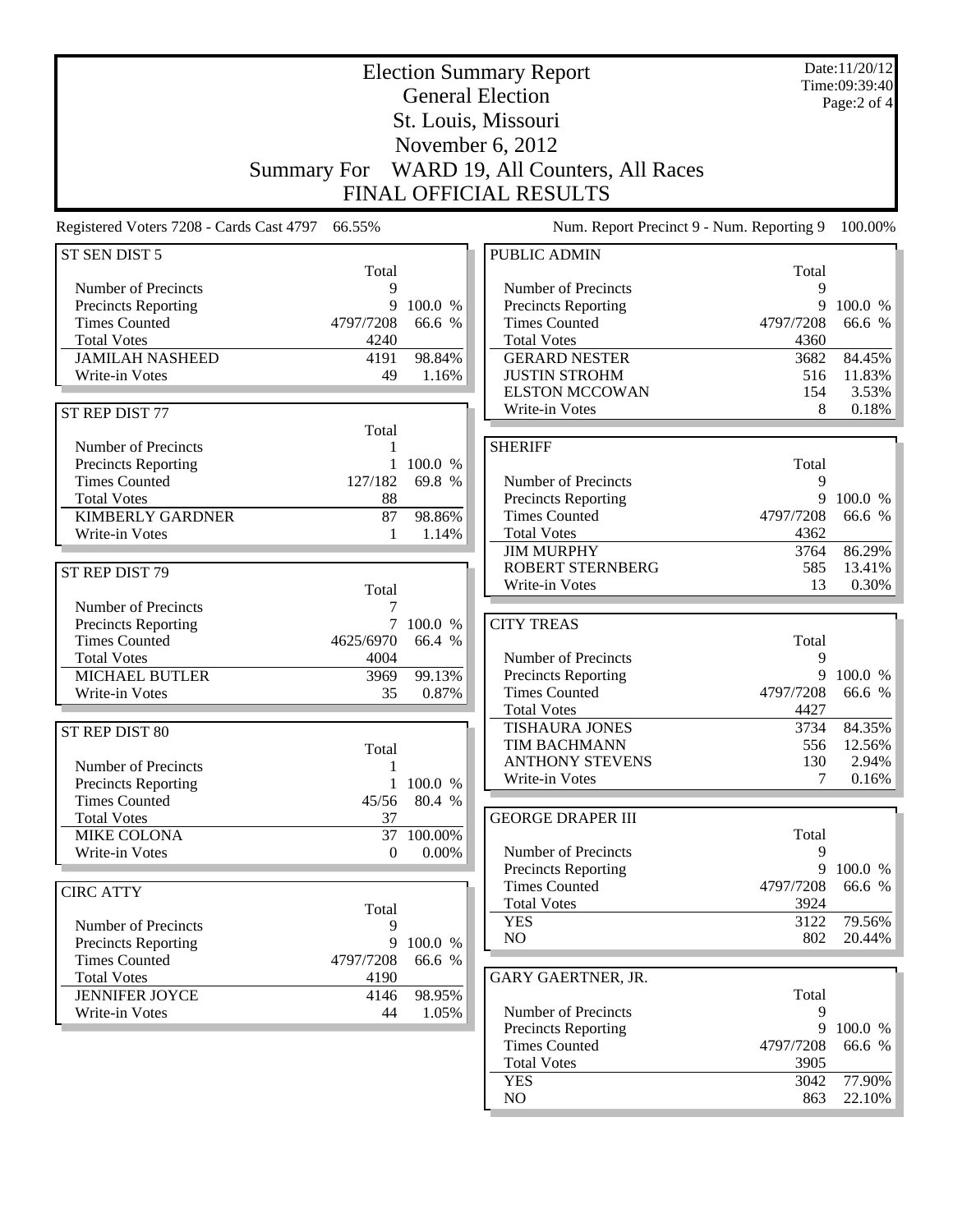|                                                    |                |                   | <b>Election Summary Report</b><br><b>General Election</b> |                | Date:11/20/12<br>Time:09:39:40<br>Page: $3$ of $4$ |
|----------------------------------------------------|----------------|-------------------|-----------------------------------------------------------|----------------|----------------------------------------------------|
|                                                    |                |                   | St. Louis, Missouri                                       |                |                                                    |
|                                                    |                |                   | November $6, 2012$                                        |                |                                                    |
|                                                    |                |                   | Summary For WARD 19, All Counters, All Races              |                |                                                    |
|                                                    |                |                   | FINAL OFFICIAL RESULTS                                    |                |                                                    |
| Registered Voters 7208 - Cards Cast 4797           | 66.55%         |                   | Num. Report Precinct 9 - Num. Reporting 9                 |                | 100.00%                                            |
| <b>SHERRI SULLIVAN</b>                             |                |                   | <b>REX BURLISON</b>                                       |                |                                                    |
| Number of Precincts                                | Total<br>9     |                   | Number of Precincts                                       | Total<br>9     |                                                    |
| <b>Precincts Reporting</b>                         | 9              | 100.0 %           | <b>Precincts Reporting</b>                                | 9              | 100.0 %                                            |
| <b>Times Counted</b>                               | 4797/7208      | 66.6 %            | <b>Times Counted</b>                                      | 4797/7208      | 66.6 %                                             |
| <b>Total Votes</b>                                 | 3903           |                   | <b>Total Votes</b>                                        | 3754           |                                                    |
| <b>YES</b>                                         | 3197           | 81.91%            | <b>YES</b>                                                | 2835           | 75.52%                                             |
| NO                                                 | 706            | 18.09%            | NO                                                        | 919            | 24.48%                                             |
|                                                    |                |                   |                                                           |                |                                                    |
| <b>ROBERT CLAYTON</b>                              |                |                   | <b>EDWARD SWEENEY</b>                                     |                |                                                    |
|                                                    | Total          |                   |                                                           | Total          |                                                    |
| Number of Precincts                                | 9<br>9         | 100.0 %           | Number of Precincts                                       | 9<br>9         | 100.0 %                                            |
| Precincts Reporting<br><b>Times Counted</b>        | 4797/7208      | 66.6 %            | Precincts Reporting<br><b>Times Counted</b>               | 4797/7208      | 66.6 %                                             |
| <b>Total Votes</b>                                 | 3836           |                   | <b>Total Votes</b>                                        | 3775           |                                                    |
| <b>YES</b>                                         | 3041           | 79.28%            | <b>YES</b>                                                | 2932           | 77.67%                                             |
| N <sub>O</sub>                                     | 795            | 20.72%            | NO                                                        | 843            | 22.33%                                             |
|                                                    |                |                   |                                                           |                |                                                    |
| <b>LAWRENCE MOONEY</b>                             |                |                   | <b>ROBERT DIERKER</b>                                     |                |                                                    |
| Number of Precincts                                | Total<br>9     |                   | Number of Precincts                                       | Total<br>9     |                                                    |
| Precincts Reporting                                | 9              | 100.0 %           | Precincts Reporting                                       | 9              | 100.0 %                                            |
| <b>Times Counted</b>                               | 4797/7208      | 66.6 %            | <b>Times Counted</b>                                      | 4797/7208      | 66.6 %                                             |
| <b>Total Votes</b>                                 | 3809           |                   | <b>Total Votes</b>                                        | 3770           |                                                    |
| <b>YES</b>                                         | 3027           | 79.47%            | <b>YES</b>                                                | 2878           | 76.34%                                             |
| N <sub>O</sub>                                     | 782            | 20.53%            | NO                                                        | 892            | 23.66%                                             |
| MICHAEL DAVID                                      |                |                   | <b>JOHN GARVEY</b>                                        |                |                                                    |
|                                                    | Total          |                   |                                                           | Total          |                                                    |
| Number of Precincts                                | 9              |                   | Number of Precincts                                       | 9              |                                                    |
| Precincts Reporting                                | 9              | 100.0 %           | Precincts Reporting                                       | 9              | 100.0 %                                            |
| <b>Times Counted</b>                               | 4797/7208      | 66.6 %            | <b>Times Counted</b>                                      | 4797/7208      | 66.6 %                                             |
| <b>Total Votes</b><br><b>YES</b>                   | 3795<br>3015   | 79.45%            | <b>Total Votes</b><br><b>YES</b>                          | 3768<br>2933   | 77.84%                                             |
| NO                                                 | 780            | 20.55%            | NO                                                        | 835            | $22.16\%$                                          |
|                                                    |                |                   |                                                           |                |                                                    |
| <b>MARGARET NEILL</b>                              |                |                   | <b>JIMMIE EDWARDS</b>                                     |                |                                                    |
|                                                    | Total          |                   |                                                           | Total          |                                                    |
| Number of Precincts                                | 9              |                   | Number of Precincts                                       | 9              |                                                    |
| <b>Precincts Reporting</b><br><b>Times Counted</b> | 9<br>4797/7208 | 100.0 %<br>66.6 % | Precincts Reporting<br><b>Times Counted</b>               | 9<br>4797/7208 | 100.0 %<br>66.6 %                                  |
| <b>Total Votes</b>                                 | 3798           |                   | <b>Total Votes</b>                                        | 3822           |                                                    |
| <b>YES</b>                                         | 3067           | 80.75%            | <b>YES</b>                                                | 3087           | 80.77%                                             |
| NO                                                 | 731            | 19.25%            | NO                                                        | 735            | 19.23%                                             |
|                                                    |                |                   |                                                           |                |                                                    |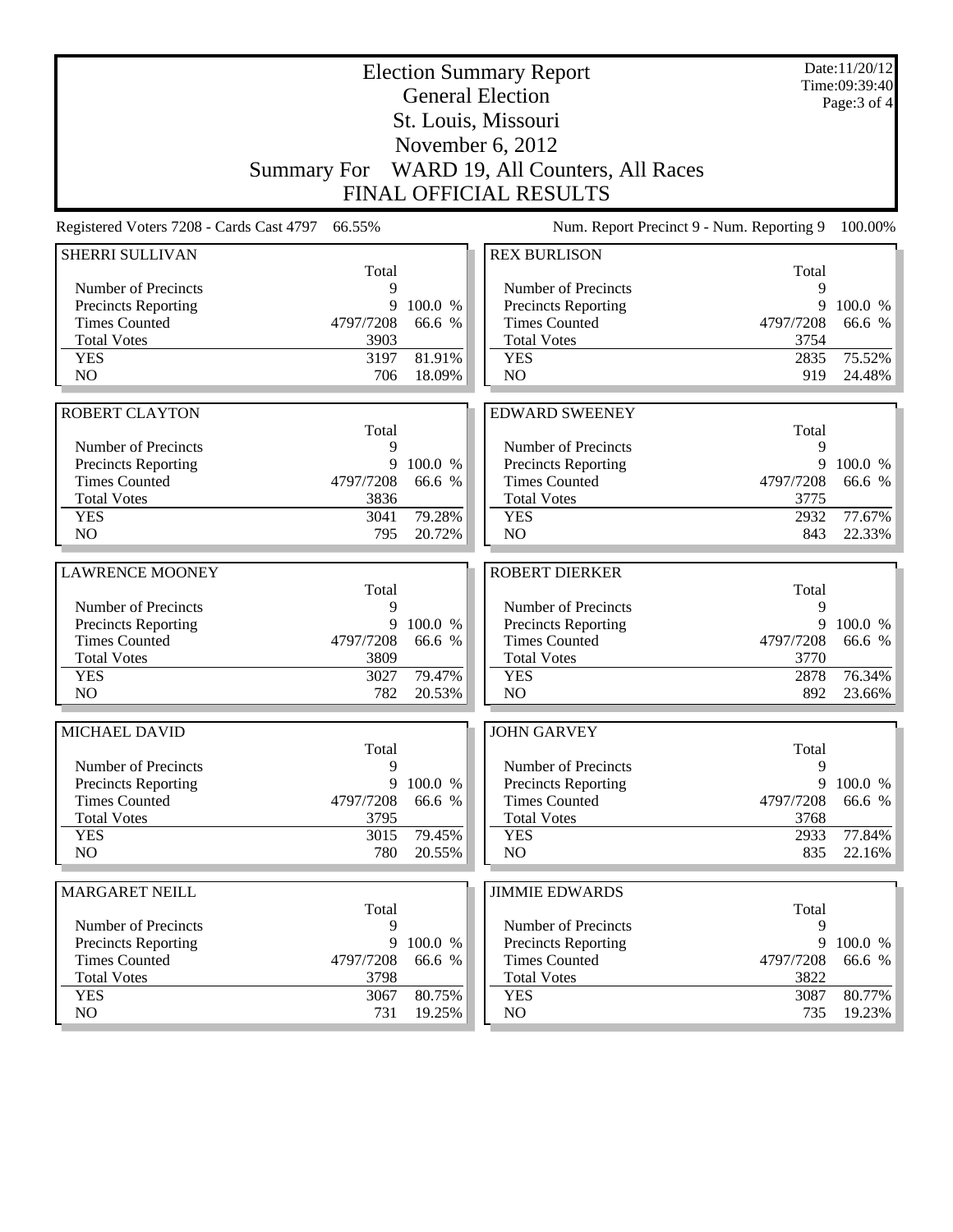| <b>Election Summary Report</b><br><b>General Election</b> |                     |           |                                              |            | Date:11/20/12<br>Time:09:39:40<br>Page: 4 of 4 |
|-----------------------------------------------------------|---------------------|-----------|----------------------------------------------|------------|------------------------------------------------|
|                                                           | St. Louis, Missouri |           |                                              |            |                                                |
|                                                           |                     |           | November 6, 2012                             |            |                                                |
|                                                           |                     |           |                                              |            |                                                |
|                                                           |                     |           | Summary For WARD 19, All Counters, All Races |            |                                                |
|                                                           |                     |           | <b>FINAL OFFICIAL RESULTS</b>                |            |                                                |
| Registered Voters 7208 - Cards Cast 4797                  | 66.55%              |           | Num. Report Precinct 9 - Num. Reporting 9    |            | 100.00%                                        |
| <b>JOAN MORIARTY</b>                                      | Total               |           | <b>PROP B</b>                                | Total      |                                                |
| Number of Precincts                                       | 9                   |           | Number of Precincts                          | 9          |                                                |
| Precincts Reporting                                       | 9                   | 100.0 %   | Precincts Reporting                          | 9          | 100.0 %                                        |
| <b>Times Counted</b>                                      | 4797/7208           | 66.6 %    | <b>Times Counted</b>                         | 4797/7208  | 66.6 %                                         |
| <b>Total Votes</b>                                        | 3774                |           | <b>Total Votes</b>                           | 4552       |                                                |
| <b>YES</b>                                                | 2991                | 79.25%    | <b>YES</b>                                   | 2997       | 65.84%                                         |
| N <sub>O</sub>                                            | 783                 | 20.75%    | N <sub>O</sub>                               | 1555       | 34.16%                                         |
|                                                           |                     |           |                                              |            |                                                |
| <b>CALEA STOVALL-REID</b>                                 | Total               |           | <b>PROPE</b>                                 | Total      |                                                |
| Number of Precincts                                       | 9                   |           | Number of Precincts                          | 9          |                                                |
| Precincts Reporting                                       | 9                   | 100.0 %   | Precincts Reporting                          | 9          | 100.0 %                                        |
| <b>Times Counted</b>                                      | 4797/7208           | 66.6 %    | <b>Times Counted</b>                         | 4797/7208  | 66.6 %                                         |
| <b>Total Votes</b>                                        | 3785                |           | <b>Total Votes</b>                           | 4319       |                                                |
| <b>YES</b>                                                | 3055                | 80.71%    | <b>YES</b>                                   | 2274       | 52.65%                                         |
| NO.                                                       | 730                 | 19.29%    | N <sub>O</sub>                               | 2045       | 47.35%                                         |
|                                                           |                     |           |                                              |            |                                                |
| THOMAS CLARK II                                           |                     |           | <b>PROPR</b>                                 |            |                                                |
| Number of Precincts                                       | Total<br>9          |           | Number of Precincts                          | Total<br>9 |                                                |
| Precincts Reporting                                       | 9                   | 100.0 %   | Precincts Reporting                          | 9          | 100.0 %                                        |
| <b>Times Counted</b>                                      | 4797/7208           | 66.6 %    | <b>Times Counted</b>                         | 4797/7208  | 66.6 %                                         |
| <b>Total Votes</b>                                        | 3773                |           | <b>Total Votes</b>                           | 4138       |                                                |
| <b>YES</b>                                                | 2990                | 79.25%    | <b>YES</b>                                   | 2749       | 66.43%                                         |
| N <sub>O</sub>                                            | 783                 | 20.75%    | NO                                           | 1389       | 33.57%                                         |
|                                                           |                     |           |                                              |            |                                                |
| <b>CON AMEND 3</b>                                        | Total               |           |                                              |            |                                                |
| Number of Precincts                                       | 9                   |           |                                              |            |                                                |
| <b>Precincts Reporting</b>                                |                     | 9 100.0 % |                                              |            |                                                |
| <b>Times Counted</b>                                      | 4797/7208           | 66.6 %    |                                              |            |                                                |
| <b>Total Votes</b>                                        | 4216                |           |                                              |            |                                                |
| <b>YES</b>                                                | 1454                | 34.49%    |                                              |            |                                                |
| NO                                                        | 2762                | 65.51%    |                                              |            |                                                |
| PROP A                                                    |                     |           |                                              |            |                                                |
|                                                           | Total               |           |                                              |            |                                                |
| Number of Precincts                                       | 9                   |           |                                              |            |                                                |
| <b>Precincts Reporting</b>                                | 9                   | 100.0 %   |                                              |            |                                                |
| <b>Times Counted</b>                                      | 4797/7208           | 66.6 %    |                                              |            |                                                |
| <b>Total Votes</b>                                        | 4409                |           |                                              |            |                                                |
| <b>YES</b>                                                | 2614                | 59.29%    |                                              |            |                                                |
| NO                                                        | 1795                | 40.71%    |                                              |            |                                                |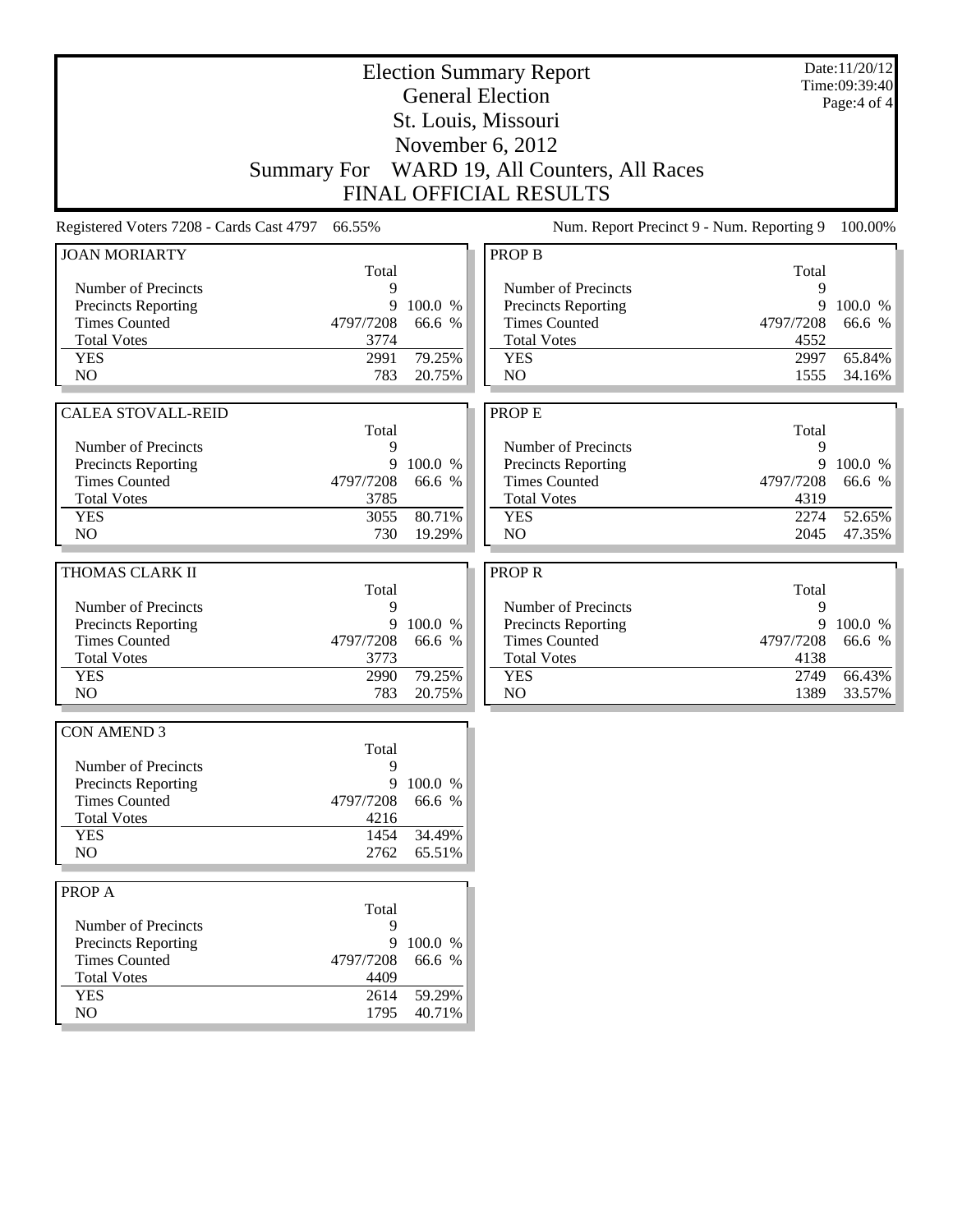| <b>Election Summary Report</b>             |                    |                |                                            | Date:11/20/12<br>Time:09:39:37 |                 |
|--------------------------------------------|--------------------|----------------|--------------------------------------------|--------------------------------|-----------------|
|                                            |                    |                | <b>General Election</b>                    |                                | Page:1 of 4     |
|                                            |                    |                | St. Louis, Missouri                        |                                |                 |
|                                            |                    |                | November 6, 2012                           |                                |                 |
|                                            | <b>Summary For</b> |                | WARD 20, All Counters, All Races           |                                |                 |
|                                            |                    |                |                                            |                                |                 |
|                                            |                    |                | <b>FINAL OFFICIAL RESULTS</b>              |                                |                 |
| Registered Voters 5670 - Cards Cast 3880   | 68.43%             |                | Num. Report Precinct 7 - Num. Reporting 7  |                                | 100.00%         |
| <b>PRESIDENT</b>                           |                    |                | <b>SECR OF STATE</b>                       |                                |                 |
|                                            | Total              |                |                                            | Total                          |                 |
| Number of Precincts<br>Precincts Reporting | 7<br>7             | 100.0 %        | Number of Precincts<br>Precincts Reporting | 7<br>7                         | 100.0 %         |
| <b>Times Counted</b>                       | 3880/5670          | 68.4 %         | <b>Times Counted</b>                       | 3880/5670                      | 68.4 %          |
| <b>Total Votes</b>                         | 3869               |                | <b>Total Votes</b>                         | 3765                           |                 |
| <b>OBAMA/BIDEN</b>                         | 3542               | 91.55%         | <b>JASON KANDER</b>                        | 3402                           | 90.36%          |
| ROMNEY/RYAN                                | 276                | 7.13%          | <b>SHANE SCHOELLER</b>                     | 255                            | 6.77%           |
| JOHNSON/GRAY                               | 27                 | 0.70%          | <b>CISSIE SPRAGINS</b>                     | 83                             | 2.20%           |
| GOODE/CLYMER                               | 11                 | 0.28%          | <b>JUSTIN HARTER</b>                       | 22                             | 0.58%           |
| Write-in Votes                             | 13                 | 0.34%          | Write-in Votes                             | 3                              | 0.08%           |
|                                            |                    |                |                                            |                                |                 |
| <b>US SENATOR</b>                          |                    |                | <b>STATE TREAS</b>                         |                                |                 |
|                                            | Total              |                |                                            | Total                          |                 |
| Number of Precincts                        | 7                  |                | Number of Precincts                        | 7                              |                 |
| Precincts Reporting                        |                    | 7 100.0 %      | Precincts Reporting                        | $\tau$                         | 100.0 %         |
| <b>Times Counted</b>                       | 3880/5670          | 68.4 %         | <b>Times Counted</b>                       | 3880/5670                      | 68.4 %          |
| <b>Total Votes</b>                         | 3848               |                | <b>Total Votes</b>                         | 3761                           |                 |
| <b>CLAIRE MCCASKILL</b>                    | 3549               | 92.23%         | <b>CLINT ZWEIFEL</b><br><b>COLE MCNARY</b> | 3371<br>275                    | 89.63%<br>7.31% |
| <b>TODD AKIN</b>                           | 237                | 6.16%          | <b>SEAN O'TOOLE</b>                        | 112                            | 2.98%           |
| <b>JONATHAN DINE</b><br>Write-in Votes     | 58<br>4            | 1.51%<br>0.10% | Write-in Votes                             | 3                              | 0.08%           |
|                                            |                    |                |                                            |                                |                 |
| <b>GOVERNOR</b>                            |                    |                | <b>ATTY GENERAL</b>                        |                                |                 |
|                                            | Total              |                |                                            | Total                          |                 |
| Number of Precincts                        | 7                  |                | Number of Precincts                        | 7                              |                 |
| Precincts Reporting                        | 7                  | 100.0 %        | <b>Precincts Reporting</b>                 | $\tau$                         | 100.0 %         |
| <b>Times Counted</b>                       | 3880/5670          | 68.4 %         | <b>Times Counted</b>                       | 3880/5670                      | 68.4 %          |
| <b>Total Votes</b>                         | 3800               |                | <b>Total Votes</b>                         | 3774                           |                 |
| <b>JAY NIXON</b>                           | 3421               | 90.03%         | <b>CHRIS KOSTER</b>                        | 3430                           | 90.89%          |
| <b>DAVE SPENCE</b>                         | 265                | 6.97%          | <b>ED MARTIN</b>                           | 241                            | 6.39%           |
| <b>JIM HIGGINS</b>                         | 111                | 2.92%          | <b>DAVE BROWNING</b><br>Write-in Votes     | 100<br>3                       | 2.65%           |
| Write-in Votes                             | 3                  | 0.08%          |                                            |                                | 0.08%           |
| LT GOVERNOR                                |                    |                | US REP DIST 1                              |                                |                 |
|                                            | Total              |                |                                            | Total                          |                 |
| Number of Precincts                        | 7                  |                | Number of Precincts                        | 7                              |                 |
| Precincts Reporting                        |                    | 7 100.0 %      | <b>Precincts Reporting</b>                 |                                | 7 100.0 %       |
| <b>Times Counted</b>                       | 3880/5670          | 68.4 %         | <b>Times Counted</b>                       | 3880/5670                      | 68.4 %          |
| <b>Total Votes</b>                         | 3776               |                | <b>Total Votes</b>                         | 3774                           |                 |
| <b>SUSAN MONTEE</b>                        | 3301               | 87.42%         | <b>LACY CLAY</b>                           | 3386                           | 89.72%          |
| PETER KINDER                               | 325                | 8.61%          | <b>ROBYN HAMLIN</b>                        | 267                            | 7.07%           |
| <b>MATTHEW COPPLE</b>                      | 85                 | 2.25%          | ROBB CUNNINGHAM                            | 115                            | 3.05%           |
| <b>CYNTHIA DAVIS</b>                       | 62                 | 1.64%          | Write-in Votes                             | 6                              | 0.16%           |
| Write-in Votes                             | 3                  | 0.08%          |                                            |                                |                 |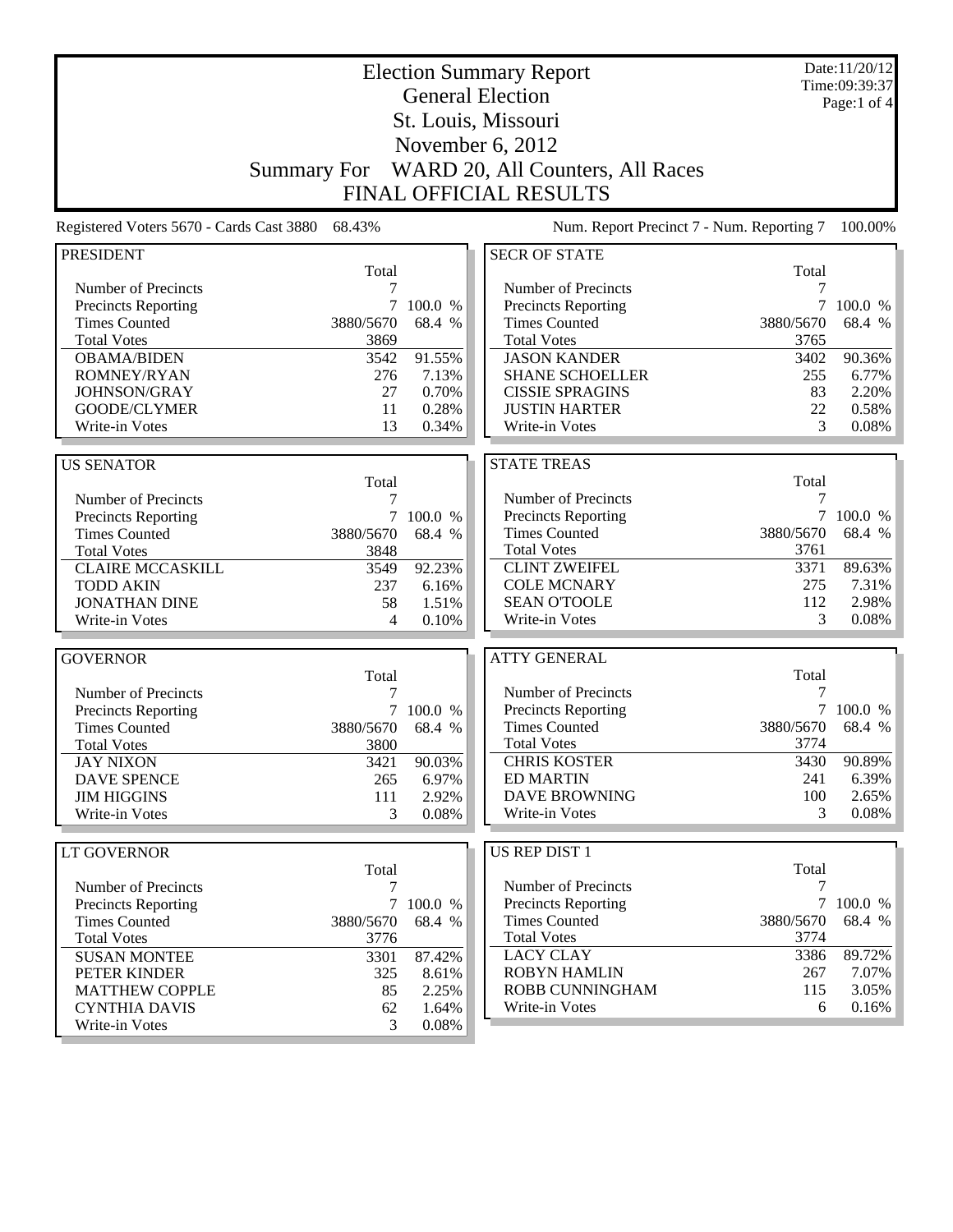|                                             |                     |              | <b>Election Summary Report</b>            |           | Date:11/20/12<br>Time:09:39:37 |
|---------------------------------------------|---------------------|--------------|-------------------------------------------|-----------|--------------------------------|
|                                             |                     |              | <b>General Election</b>                   |           | Page:2 of 4                    |
|                                             | St. Louis, Missouri |              |                                           |           |                                |
|                                             |                     |              | November 6, 2012                          |           |                                |
|                                             |                     |              | WARD 20, All Counters, All Races          |           |                                |
|                                             | <b>Summary For</b>  |              |                                           |           |                                |
|                                             |                     |              | FINAL OFFICIAL RESULTS                    |           |                                |
| Registered Voters 5670 - Cards Cast 3880    | 68.43%              |              | Num. Report Precinct 7 - Num. Reporting 7 |           | 100.00%                        |
| ST SEN DIST 5                               | Total               |              | <b>PUBLIC ADMIN</b>                       |           |                                |
| Number of Precincts                         | 7                   |              | Number of Precincts                       | Total     |                                |
| Precincts Reporting                         |                     | 100.0 %      | Precincts Reporting                       |           | 100.0 %                        |
| <b>Times Counted</b>                        | 3880/5670           | 68.4 %       | <b>Times Counted</b>                      | 3880/5670 | 68.4 %                         |
| <b>Total Votes</b>                          | 3557                |              | <b>Total Votes</b>                        | 3672      |                                |
| <b>JAMILAH NASHEED</b>                      | 3517                | 98.88%       | <b>GERARD NESTER</b>                      | 3278      | 89.27%                         |
| Write-in Votes                              | 40                  | 1.12%        | <b>JUSTIN STROHM</b>                      | 256       | 6.97%                          |
|                                             |                     |              | <b>ELSTON MCCOWAN</b>                     | 129       | 3.51%                          |
| ST REP DIST 78                              |                     |              | Write-in Votes                            | 9         | 0.25%                          |
|                                             | Total               |              |                                           |           |                                |
| Number of Precincts                         | 4                   |              | <b>SHERIFF</b>                            |           |                                |
| Precincts Reporting                         | $\overline{4}$      | 100.0 %      |                                           | Total     |                                |
| <b>Times Counted</b>                        | 2719/3938           | 69.0 %       | Number of Precincts                       | 7         |                                |
| <b>Total Votes</b>                          | 2490                |              | Precincts Reporting                       |           | 7 100.0 %                      |
| PENNY HUBBARD                               | 2466                | 99.04%       | <b>Times Counted</b>                      | 3880/5670 | 68.4 %                         |
| Write-in Votes                              | 24                  | 0.96%        | <b>Total Votes</b>                        | 3680      |                                |
|                                             |                     |              | <b>JIM MURPHY</b>                         | 3370      | 91.58%                         |
| ST REP DIST 80                              |                     |              | <b>ROBERT STERNBERG</b>                   | 300       | 8.15%                          |
|                                             | Total               |              | Write-in Votes                            | 10        | 0.27%                          |
| Number of Precincts                         | 1                   |              |                                           |           |                                |
| Precincts Reporting                         | $\mathbf{1}$        | 100.0 %      | <b>CITY TREAS</b>                         |           |                                |
| <b>Times Counted</b>                        | 228/357             | 63.9 %       |                                           | Total     |                                |
| <b>Total Votes</b>                          | 205                 |              | Number of Precincts                       | 7         |                                |
| <b>MIKE COLONA</b>                          | 198                 | 96.59%       | Precincts Reporting                       |           | 7 100.0 %                      |
| Write-in Votes                              | 7                   | 3.41%        | <b>Times Counted</b>                      | 3880/5670 | 68.4 %                         |
|                                             |                     |              | <b>Total Votes</b>                        | 3714      |                                |
| ST REP DIST 81                              |                     |              | <b>TISHAURA JONES</b>                     | 3276      | 88.21%                         |
|                                             | Total               |              | <b>TIM BACHMANN</b>                       | 298       | 8.02%                          |
| Number of Precincts                         | $\boldsymbol{2}$    |              | <b>ANTHONY STEVENS</b><br>Write-in Votes  | 134<br>6  | 3.61%<br>0.16%                 |
| Precincts Reporting                         |                     | 2 100.0 $\%$ |                                           |           |                                |
| <b>Times Counted</b>                        | 933/1375            | 67.9 %       |                                           |           |                                |
| <b>Total Votes</b>                          | 787                 |              | <b>GEORGE DRAPER III</b>                  | Total     |                                |
| <b>JACOB HUMMEL</b><br>Write-in Votes       | 773                 | 98.22%       | Number of Precincts                       | 7         |                                |
|                                             | 14                  | 1.78%        | Precincts Reporting                       |           | 7 100.0 %                      |
|                                             |                     |              | <b>Times Counted</b>                      | 3880/5670 | 68.4 %                         |
| <b>CIRC ATTY</b>                            |                     |              | <b>Total Votes</b>                        | 3410      |                                |
|                                             | Total               |              | <b>YES</b>                                | 2312      | 67.80%                         |
| Number of Precincts                         | 7                   | 7 100.0 %    | NO                                        | 1098      | 32.20%                         |
| Precincts Reporting<br><b>Times Counted</b> | 3880/5670           | 68.4 %       |                                           |           |                                |
| <b>Total Votes</b>                          | 3563                |              | GARY GAERTNER, JR.                        |           |                                |
| <b>JENNIFER JOYCE</b>                       | 3540                | 99.35%       |                                           | Total     |                                |
| Write-in Votes                              | 23                  | 0.65%        | Number of Precincts                       | 7         |                                |
|                                             |                     |              | Precincts Reporting                       |           | 7 100.0 %                      |
|                                             |                     |              | <b>Times Counted</b>                      | 3880/5670 | 68.4 %                         |
|                                             |                     |              | <b>Total Votes</b>                        | 3407      |                                |
|                                             |                     |              | <b>YES</b>                                | 2350      | 68.98%                         |

NO 1057 31.02%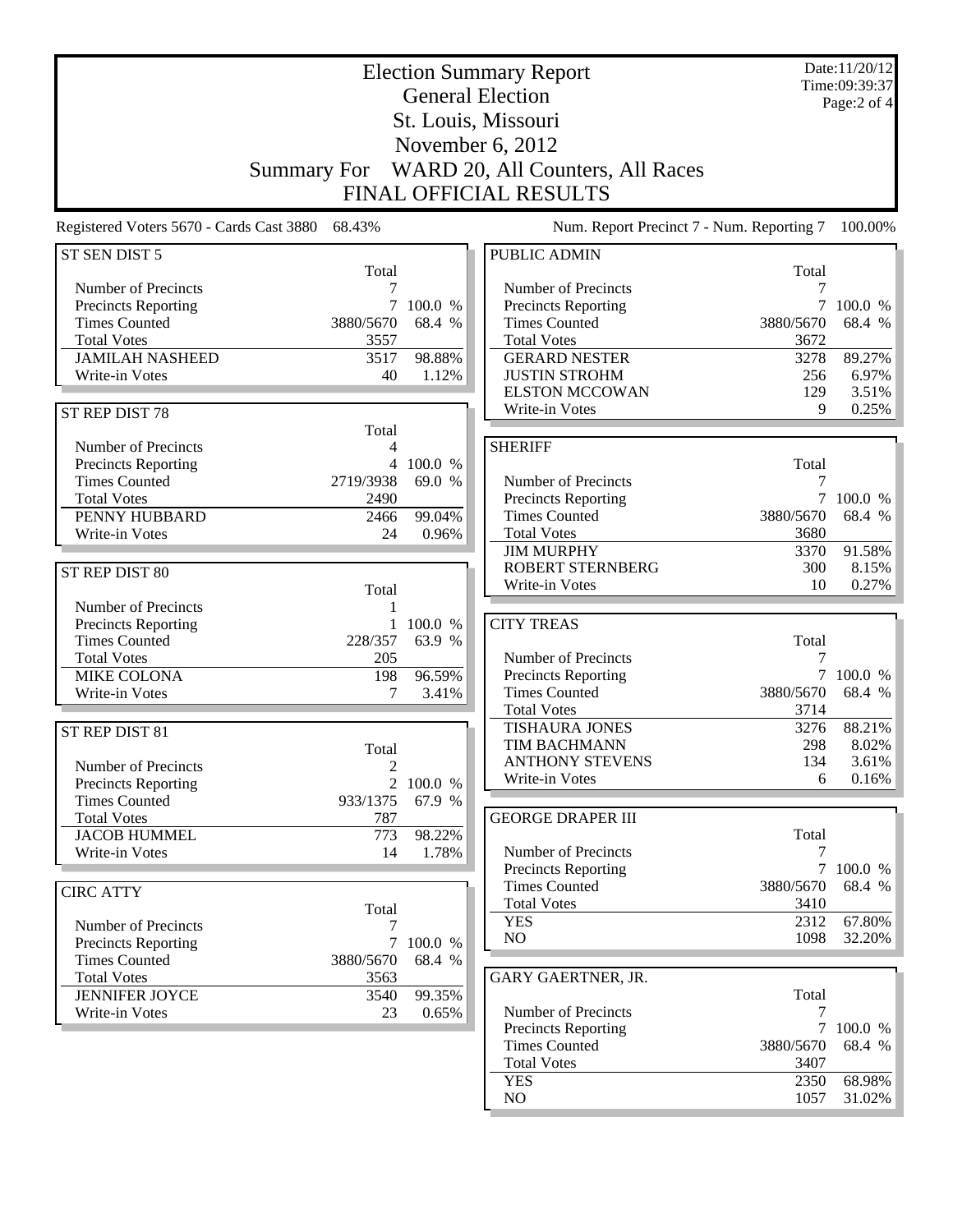| St. Louis, Missouri<br>November $6, 2012$<br>Summary For WARD 20, All Counters, All Races<br><b>FINAL OFFICIAL RESULTS</b><br>Registered Voters 5670 - Cards Cast 3880<br>68.43%<br>Num. Report Precinct 7 - Num. Reporting 7<br><b>REX BURLISON</b><br>SHERRI SULLIVAN<br>Total<br>Total<br>Number of Precincts<br>Number of Precincts<br>7<br>Precincts Reporting<br>100.0 %<br><b>Precincts Reporting</b><br>7<br>100.0 %<br><b>Times Counted</b><br>3880/5670<br>68.4 %<br><b>Times Counted</b><br>3880/5670<br>68.4 %<br><b>Total Votes</b><br>3404<br><b>Total Votes</b><br>3292<br>71.94%<br>66.62%<br><b>YES</b><br>2193<br>2449<br><b>YES</b><br>NO<br>NO<br>955<br>28.06%<br>1099<br>33.38%<br><b>ROBERT CLAYTON</b><br><b>EDWARD SWEENEY</b><br>Total<br>Total<br>Number of Precincts<br>Number of Precincts<br>7<br>7<br>Precincts Reporting<br>7<br>100.0 %<br>Precincts Reporting<br>7<br>100.0 %<br><b>Times Counted</b><br>3880/5670<br>68.4 %<br><b>Times Counted</b><br>3880/5670<br>68.4 %<br><b>Total Votes</b><br>3337<br><b>Total Votes</b><br>3310<br><b>YES</b><br>2352<br>70.48%<br>2308<br>69.73%<br><b>YES</b><br>NO<br>985<br>29.52%<br>N <sub>O</sub><br>1002<br>30.27%<br><b>ROBERT DIERKER</b><br><b>LAWRENCE MOONEY</b><br>Total<br>Total<br>Number of Precincts<br>Number of Precincts<br>7<br>7<br><b>Precincts Reporting</b><br>7 100.0 %<br>Precincts Reporting<br>100.0 %<br>7<br><b>Times Counted</b><br>3880/5670<br>68.4 %<br><b>Times Counted</b><br>3880/5670<br>68.4 %<br><b>Total Votes</b><br>3328<br><b>Total Votes</b><br>3302<br>70.85%<br><b>YES</b><br>2358<br>67.90%<br><b>YES</b><br>2242<br>NO<br>N <sub>O</sub><br>970<br>29.15%<br>1060<br>MICHAEL DAVID<br><b>JOHN GARVEY</b><br>Total<br>Total<br>Number of Precincts<br>7<br>Number of Precincts<br>7<br><b>Precincts Reporting</b><br>7 100.0 %<br>Precincts Reporting<br><b>Times Counted</b><br>68.4 %<br><b>Times Counted</b><br>3880/5670<br>3880/5670<br><b>Total Votes</b><br><b>Total Votes</b><br>3337<br>3294<br>70.81%<br><b>YES</b><br>2363<br><b>YES</b><br>2306<br>70.01%<br>NO<br>NO<br>974<br>29.19%<br>988<br><b>MARGARET NEILL</b><br><b>JIMMIE EDWARDS</b><br>Total<br>Total<br>Number of Precincts<br>Number of Precincts<br>7<br>7<br><b>Precincts Reporting</b><br>7<br><b>Precincts Reporting</b><br>100.0 %<br><b>Times Counted</b><br>68.4 %<br><b>Times Counted</b><br>68.4 %<br>3880/5670<br>3880/5670<br><b>Total Votes</b><br><b>Total Votes</b><br>3302<br>3323<br>71.80%<br><b>YES</b><br>2375<br>71.93%<br><b>YES</b><br>2386<br>NO<br>NO<br>927<br>28.07%<br>937 |  | <b>Election Summary Report</b><br><b>General Election</b> | Date:11/20/12<br>Time:09:39:37 |
|-------------------------------------------------------------------------------------------------------------------------------------------------------------------------------------------------------------------------------------------------------------------------------------------------------------------------------------------------------------------------------------------------------------------------------------------------------------------------------------------------------------------------------------------------------------------------------------------------------------------------------------------------------------------------------------------------------------------------------------------------------------------------------------------------------------------------------------------------------------------------------------------------------------------------------------------------------------------------------------------------------------------------------------------------------------------------------------------------------------------------------------------------------------------------------------------------------------------------------------------------------------------------------------------------------------------------------------------------------------------------------------------------------------------------------------------------------------------------------------------------------------------------------------------------------------------------------------------------------------------------------------------------------------------------------------------------------------------------------------------------------------------------------------------------------------------------------------------------------------------------------------------------------------------------------------------------------------------------------------------------------------------------------------------------------------------------------------------------------------------------------------------------------------------------------------------------------------------------------------------------------------------------------------------------------------------------------------------------------------------------------------------------------------------------------------------------------------------------------------------------------------------------------------------------------------------------------------------------------------|--|-----------------------------------------------------------|--------------------------------|
|                                                                                                                                                                                                                                                                                                                                                                                                                                                                                                                                                                                                                                                                                                                                                                                                                                                                                                                                                                                                                                                                                                                                                                                                                                                                                                                                                                                                                                                                                                                                                                                                                                                                                                                                                                                                                                                                                                                                                                                                                                                                                                                                                                                                                                                                                                                                                                                                                                                                                                                                                                                                             |  |                                                           | Page: 3 of 4                   |
|                                                                                                                                                                                                                                                                                                                                                                                                                                                                                                                                                                                                                                                                                                                                                                                                                                                                                                                                                                                                                                                                                                                                                                                                                                                                                                                                                                                                                                                                                                                                                                                                                                                                                                                                                                                                                                                                                                                                                                                                                                                                                                                                                                                                                                                                                                                                                                                                                                                                                                                                                                                                             |  |                                                           |                                |
|                                                                                                                                                                                                                                                                                                                                                                                                                                                                                                                                                                                                                                                                                                                                                                                                                                                                                                                                                                                                                                                                                                                                                                                                                                                                                                                                                                                                                                                                                                                                                                                                                                                                                                                                                                                                                                                                                                                                                                                                                                                                                                                                                                                                                                                                                                                                                                                                                                                                                                                                                                                                             |  |                                                           |                                |
|                                                                                                                                                                                                                                                                                                                                                                                                                                                                                                                                                                                                                                                                                                                                                                                                                                                                                                                                                                                                                                                                                                                                                                                                                                                                                                                                                                                                                                                                                                                                                                                                                                                                                                                                                                                                                                                                                                                                                                                                                                                                                                                                                                                                                                                                                                                                                                                                                                                                                                                                                                                                             |  |                                                           |                                |
| 100.00%<br>32.10%<br>100.0 %                                                                                                                                                                                                                                                                                                                                                                                                                                                                                                                                                                                                                                                                                                                                                                                                                                                                                                                                                                                                                                                                                                                                                                                                                                                                                                                                                                                                                                                                                                                                                                                                                                                                                                                                                                                                                                                                                                                                                                                                                                                                                                                                                                                                                                                                                                                                                                                                                                                                                                                                                                                |  |                                                           |                                |
| 68.4 %                                                                                                                                                                                                                                                                                                                                                                                                                                                                                                                                                                                                                                                                                                                                                                                                                                                                                                                                                                                                                                                                                                                                                                                                                                                                                                                                                                                                                                                                                                                                                                                                                                                                                                                                                                                                                                                                                                                                                                                                                                                                                                                                                                                                                                                                                                                                                                                                                                                                                                                                                                                                      |  |                                                           |                                |
|                                                                                                                                                                                                                                                                                                                                                                                                                                                                                                                                                                                                                                                                                                                                                                                                                                                                                                                                                                                                                                                                                                                                                                                                                                                                                                                                                                                                                                                                                                                                                                                                                                                                                                                                                                                                                                                                                                                                                                                                                                                                                                                                                                                                                                                                                                                                                                                                                                                                                                                                                                                                             |  |                                                           |                                |
|                                                                                                                                                                                                                                                                                                                                                                                                                                                                                                                                                                                                                                                                                                                                                                                                                                                                                                                                                                                                                                                                                                                                                                                                                                                                                                                                                                                                                                                                                                                                                                                                                                                                                                                                                                                                                                                                                                                                                                                                                                                                                                                                                                                                                                                                                                                                                                                                                                                                                                                                                                                                             |  |                                                           |                                |
|                                                                                                                                                                                                                                                                                                                                                                                                                                                                                                                                                                                                                                                                                                                                                                                                                                                                                                                                                                                                                                                                                                                                                                                                                                                                                                                                                                                                                                                                                                                                                                                                                                                                                                                                                                                                                                                                                                                                                                                                                                                                                                                                                                                                                                                                                                                                                                                                                                                                                                                                                                                                             |  |                                                           |                                |
|                                                                                                                                                                                                                                                                                                                                                                                                                                                                                                                                                                                                                                                                                                                                                                                                                                                                                                                                                                                                                                                                                                                                                                                                                                                                                                                                                                                                                                                                                                                                                                                                                                                                                                                                                                                                                                                                                                                                                                                                                                                                                                                                                                                                                                                                                                                                                                                                                                                                                                                                                                                                             |  |                                                           |                                |
|                                                                                                                                                                                                                                                                                                                                                                                                                                                                                                                                                                                                                                                                                                                                                                                                                                                                                                                                                                                                                                                                                                                                                                                                                                                                                                                                                                                                                                                                                                                                                                                                                                                                                                                                                                                                                                                                                                                                                                                                                                                                                                                                                                                                                                                                                                                                                                                                                                                                                                                                                                                                             |  |                                                           |                                |
|                                                                                                                                                                                                                                                                                                                                                                                                                                                                                                                                                                                                                                                                                                                                                                                                                                                                                                                                                                                                                                                                                                                                                                                                                                                                                                                                                                                                                                                                                                                                                                                                                                                                                                                                                                                                                                                                                                                                                                                                                                                                                                                                                                                                                                                                                                                                                                                                                                                                                                                                                                                                             |  |                                                           |                                |
|                                                                                                                                                                                                                                                                                                                                                                                                                                                                                                                                                                                                                                                                                                                                                                                                                                                                                                                                                                                                                                                                                                                                                                                                                                                                                                                                                                                                                                                                                                                                                                                                                                                                                                                                                                                                                                                                                                                                                                                                                                                                                                                                                                                                                                                                                                                                                                                                                                                                                                                                                                                                             |  |                                                           |                                |
|                                                                                                                                                                                                                                                                                                                                                                                                                                                                                                                                                                                                                                                                                                                                                                                                                                                                                                                                                                                                                                                                                                                                                                                                                                                                                                                                                                                                                                                                                                                                                                                                                                                                                                                                                                                                                                                                                                                                                                                                                                                                                                                                                                                                                                                                                                                                                                                                                                                                                                                                                                                                             |  |                                                           |                                |
|                                                                                                                                                                                                                                                                                                                                                                                                                                                                                                                                                                                                                                                                                                                                                                                                                                                                                                                                                                                                                                                                                                                                                                                                                                                                                                                                                                                                                                                                                                                                                                                                                                                                                                                                                                                                                                                                                                                                                                                                                                                                                                                                                                                                                                                                                                                                                                                                                                                                                                                                                                                                             |  |                                                           |                                |
|                                                                                                                                                                                                                                                                                                                                                                                                                                                                                                                                                                                                                                                                                                                                                                                                                                                                                                                                                                                                                                                                                                                                                                                                                                                                                                                                                                                                                                                                                                                                                                                                                                                                                                                                                                                                                                                                                                                                                                                                                                                                                                                                                                                                                                                                                                                                                                                                                                                                                                                                                                                                             |  |                                                           |                                |
|                                                                                                                                                                                                                                                                                                                                                                                                                                                                                                                                                                                                                                                                                                                                                                                                                                                                                                                                                                                                                                                                                                                                                                                                                                                                                                                                                                                                                                                                                                                                                                                                                                                                                                                                                                                                                                                                                                                                                                                                                                                                                                                                                                                                                                                                                                                                                                                                                                                                                                                                                                                                             |  |                                                           |                                |
|                                                                                                                                                                                                                                                                                                                                                                                                                                                                                                                                                                                                                                                                                                                                                                                                                                                                                                                                                                                                                                                                                                                                                                                                                                                                                                                                                                                                                                                                                                                                                                                                                                                                                                                                                                                                                                                                                                                                                                                                                                                                                                                                                                                                                                                                                                                                                                                                                                                                                                                                                                                                             |  |                                                           |                                |
|                                                                                                                                                                                                                                                                                                                                                                                                                                                                                                                                                                                                                                                                                                                                                                                                                                                                                                                                                                                                                                                                                                                                                                                                                                                                                                                                                                                                                                                                                                                                                                                                                                                                                                                                                                                                                                                                                                                                                                                                                                                                                                                                                                                                                                                                                                                                                                                                                                                                                                                                                                                                             |  |                                                           |                                |
|                                                                                                                                                                                                                                                                                                                                                                                                                                                                                                                                                                                                                                                                                                                                                                                                                                                                                                                                                                                                                                                                                                                                                                                                                                                                                                                                                                                                                                                                                                                                                                                                                                                                                                                                                                                                                                                                                                                                                                                                                                                                                                                                                                                                                                                                                                                                                                                                                                                                                                                                                                                                             |  |                                                           |                                |
|                                                                                                                                                                                                                                                                                                                                                                                                                                                                                                                                                                                                                                                                                                                                                                                                                                                                                                                                                                                                                                                                                                                                                                                                                                                                                                                                                                                                                                                                                                                                                                                                                                                                                                                                                                                                                                                                                                                                                                                                                                                                                                                                                                                                                                                                                                                                                                                                                                                                                                                                                                                                             |  |                                                           |                                |
|                                                                                                                                                                                                                                                                                                                                                                                                                                                                                                                                                                                                                                                                                                                                                                                                                                                                                                                                                                                                                                                                                                                                                                                                                                                                                                                                                                                                                                                                                                                                                                                                                                                                                                                                                                                                                                                                                                                                                                                                                                                                                                                                                                                                                                                                                                                                                                                                                                                                                                                                                                                                             |  |                                                           |                                |
|                                                                                                                                                                                                                                                                                                                                                                                                                                                                                                                                                                                                                                                                                                                                                                                                                                                                                                                                                                                                                                                                                                                                                                                                                                                                                                                                                                                                                                                                                                                                                                                                                                                                                                                                                                                                                                                                                                                                                                                                                                                                                                                                                                                                                                                                                                                                                                                                                                                                                                                                                                                                             |  |                                                           |                                |
|                                                                                                                                                                                                                                                                                                                                                                                                                                                                                                                                                                                                                                                                                                                                                                                                                                                                                                                                                                                                                                                                                                                                                                                                                                                                                                                                                                                                                                                                                                                                                                                                                                                                                                                                                                                                                                                                                                                                                                                                                                                                                                                                                                                                                                                                                                                                                                                                                                                                                                                                                                                                             |  |                                                           |                                |
|                                                                                                                                                                                                                                                                                                                                                                                                                                                                                                                                                                                                                                                                                                                                                                                                                                                                                                                                                                                                                                                                                                                                                                                                                                                                                                                                                                                                                                                                                                                                                                                                                                                                                                                                                                                                                                                                                                                                                                                                                                                                                                                                                                                                                                                                                                                                                                                                                                                                                                                                                                                                             |  |                                                           |                                |
|                                                                                                                                                                                                                                                                                                                                                                                                                                                                                                                                                                                                                                                                                                                                                                                                                                                                                                                                                                                                                                                                                                                                                                                                                                                                                                                                                                                                                                                                                                                                                                                                                                                                                                                                                                                                                                                                                                                                                                                                                                                                                                                                                                                                                                                                                                                                                                                                                                                                                                                                                                                                             |  |                                                           |                                |
|                                                                                                                                                                                                                                                                                                                                                                                                                                                                                                                                                                                                                                                                                                                                                                                                                                                                                                                                                                                                                                                                                                                                                                                                                                                                                                                                                                                                                                                                                                                                                                                                                                                                                                                                                                                                                                                                                                                                                                                                                                                                                                                                                                                                                                                                                                                                                                                                                                                                                                                                                                                                             |  |                                                           |                                |
|                                                                                                                                                                                                                                                                                                                                                                                                                                                                                                                                                                                                                                                                                                                                                                                                                                                                                                                                                                                                                                                                                                                                                                                                                                                                                                                                                                                                                                                                                                                                                                                                                                                                                                                                                                                                                                                                                                                                                                                                                                                                                                                                                                                                                                                                                                                                                                                                                                                                                                                                                                                                             |  |                                                           |                                |
| 7 100.0 %<br>29.99%<br>28.20%                                                                                                                                                                                                                                                                                                                                                                                                                                                                                                                                                                                                                                                                                                                                                                                                                                                                                                                                                                                                                                                                                                                                                                                                                                                                                                                                                                                                                                                                                                                                                                                                                                                                                                                                                                                                                                                                                                                                                                                                                                                                                                                                                                                                                                                                                                                                                                                                                                                                                                                                                                               |  |                                                           |                                |
|                                                                                                                                                                                                                                                                                                                                                                                                                                                                                                                                                                                                                                                                                                                                                                                                                                                                                                                                                                                                                                                                                                                                                                                                                                                                                                                                                                                                                                                                                                                                                                                                                                                                                                                                                                                                                                                                                                                                                                                                                                                                                                                                                                                                                                                                                                                                                                                                                                                                                                                                                                                                             |  |                                                           |                                |
|                                                                                                                                                                                                                                                                                                                                                                                                                                                                                                                                                                                                                                                                                                                                                                                                                                                                                                                                                                                                                                                                                                                                                                                                                                                                                                                                                                                                                                                                                                                                                                                                                                                                                                                                                                                                                                                                                                                                                                                                                                                                                                                                                                                                                                                                                                                                                                                                                                                                                                                                                                                                             |  |                                                           |                                |
|                                                                                                                                                                                                                                                                                                                                                                                                                                                                                                                                                                                                                                                                                                                                                                                                                                                                                                                                                                                                                                                                                                                                                                                                                                                                                                                                                                                                                                                                                                                                                                                                                                                                                                                                                                                                                                                                                                                                                                                                                                                                                                                                                                                                                                                                                                                                                                                                                                                                                                                                                                                                             |  |                                                           |                                |
|                                                                                                                                                                                                                                                                                                                                                                                                                                                                                                                                                                                                                                                                                                                                                                                                                                                                                                                                                                                                                                                                                                                                                                                                                                                                                                                                                                                                                                                                                                                                                                                                                                                                                                                                                                                                                                                                                                                                                                                                                                                                                                                                                                                                                                                                                                                                                                                                                                                                                                                                                                                                             |  |                                                           |                                |
|                                                                                                                                                                                                                                                                                                                                                                                                                                                                                                                                                                                                                                                                                                                                                                                                                                                                                                                                                                                                                                                                                                                                                                                                                                                                                                                                                                                                                                                                                                                                                                                                                                                                                                                                                                                                                                                                                                                                                                                                                                                                                                                                                                                                                                                                                                                                                                                                                                                                                                                                                                                                             |  |                                                           |                                |
|                                                                                                                                                                                                                                                                                                                                                                                                                                                                                                                                                                                                                                                                                                                                                                                                                                                                                                                                                                                                                                                                                                                                                                                                                                                                                                                                                                                                                                                                                                                                                                                                                                                                                                                                                                                                                                                                                                                                                                                                                                                                                                                                                                                                                                                                                                                                                                                                                                                                                                                                                                                                             |  |                                                           |                                |
|                                                                                                                                                                                                                                                                                                                                                                                                                                                                                                                                                                                                                                                                                                                                                                                                                                                                                                                                                                                                                                                                                                                                                                                                                                                                                                                                                                                                                                                                                                                                                                                                                                                                                                                                                                                                                                                                                                                                                                                                                                                                                                                                                                                                                                                                                                                                                                                                                                                                                                                                                                                                             |  |                                                           |                                |
|                                                                                                                                                                                                                                                                                                                                                                                                                                                                                                                                                                                                                                                                                                                                                                                                                                                                                                                                                                                                                                                                                                                                                                                                                                                                                                                                                                                                                                                                                                                                                                                                                                                                                                                                                                                                                                                                                                                                                                                                                                                                                                                                                                                                                                                                                                                                                                                                                                                                                                                                                                                                             |  |                                                           |                                |
|                                                                                                                                                                                                                                                                                                                                                                                                                                                                                                                                                                                                                                                                                                                                                                                                                                                                                                                                                                                                                                                                                                                                                                                                                                                                                                                                                                                                                                                                                                                                                                                                                                                                                                                                                                                                                                                                                                                                                                                                                                                                                                                                                                                                                                                                                                                                                                                                                                                                                                                                                                                                             |  |                                                           |                                |
|                                                                                                                                                                                                                                                                                                                                                                                                                                                                                                                                                                                                                                                                                                                                                                                                                                                                                                                                                                                                                                                                                                                                                                                                                                                                                                                                                                                                                                                                                                                                                                                                                                                                                                                                                                                                                                                                                                                                                                                                                                                                                                                                                                                                                                                                                                                                                                                                                                                                                                                                                                                                             |  |                                                           |                                |
|                                                                                                                                                                                                                                                                                                                                                                                                                                                                                                                                                                                                                                                                                                                                                                                                                                                                                                                                                                                                                                                                                                                                                                                                                                                                                                                                                                                                                                                                                                                                                                                                                                                                                                                                                                                                                                                                                                                                                                                                                                                                                                                                                                                                                                                                                                                                                                                                                                                                                                                                                                                                             |  |                                                           |                                |
|                                                                                                                                                                                                                                                                                                                                                                                                                                                                                                                                                                                                                                                                                                                                                                                                                                                                                                                                                                                                                                                                                                                                                                                                                                                                                                                                                                                                                                                                                                                                                                                                                                                                                                                                                                                                                                                                                                                                                                                                                                                                                                                                                                                                                                                                                                                                                                                                                                                                                                                                                                                                             |  |                                                           |                                |
|                                                                                                                                                                                                                                                                                                                                                                                                                                                                                                                                                                                                                                                                                                                                                                                                                                                                                                                                                                                                                                                                                                                                                                                                                                                                                                                                                                                                                                                                                                                                                                                                                                                                                                                                                                                                                                                                                                                                                                                                                                                                                                                                                                                                                                                                                                                                                                                                                                                                                                                                                                                                             |  |                                                           |                                |
|                                                                                                                                                                                                                                                                                                                                                                                                                                                                                                                                                                                                                                                                                                                                                                                                                                                                                                                                                                                                                                                                                                                                                                                                                                                                                                                                                                                                                                                                                                                                                                                                                                                                                                                                                                                                                                                                                                                                                                                                                                                                                                                                                                                                                                                                                                                                                                                                                                                                                                                                                                                                             |  |                                                           |                                |
|                                                                                                                                                                                                                                                                                                                                                                                                                                                                                                                                                                                                                                                                                                                                                                                                                                                                                                                                                                                                                                                                                                                                                                                                                                                                                                                                                                                                                                                                                                                                                                                                                                                                                                                                                                                                                                                                                                                                                                                                                                                                                                                                                                                                                                                                                                                                                                                                                                                                                                                                                                                                             |  |                                                           |                                |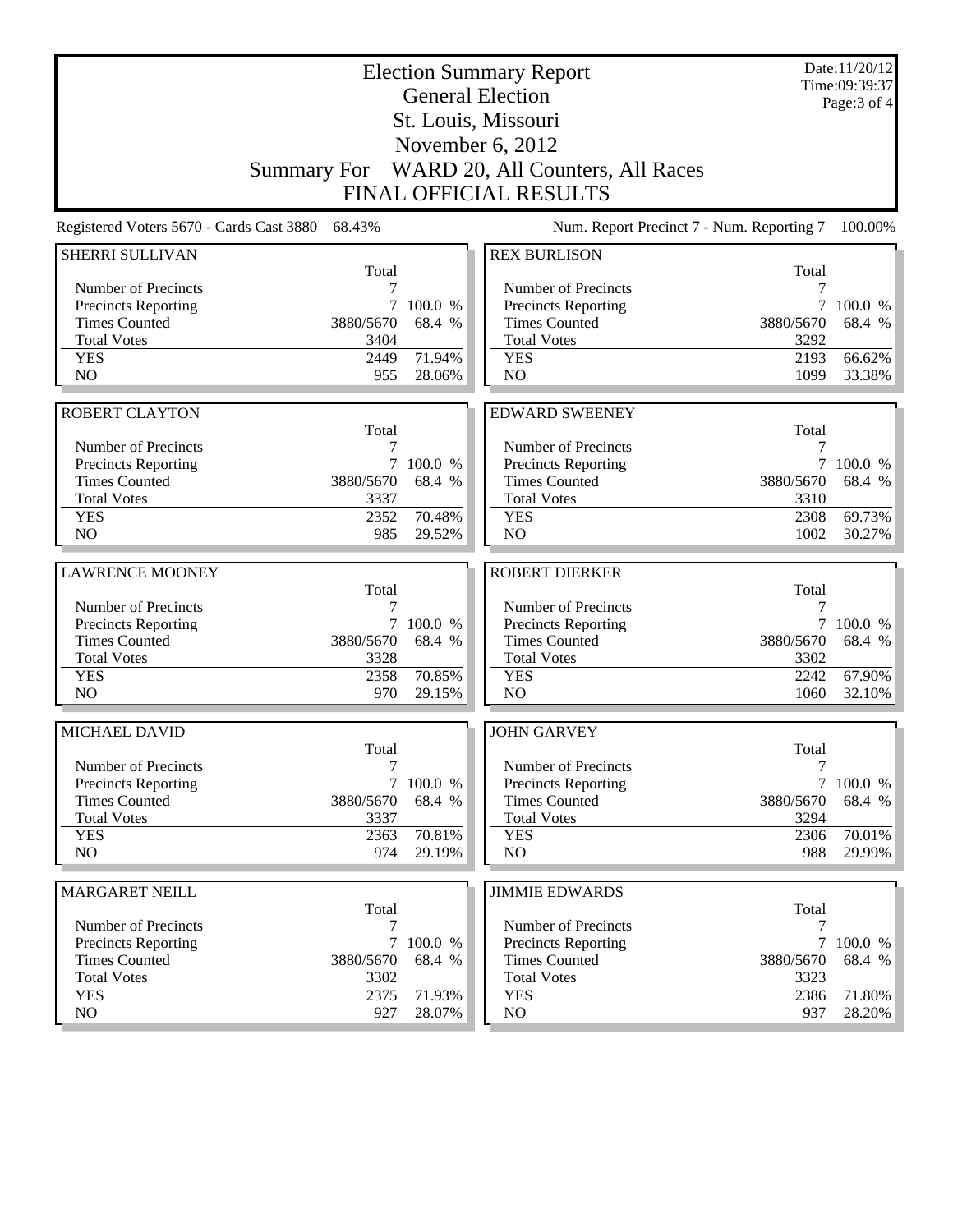| <b>Election Summary Report</b><br><b>General Election</b> |                    |                     |                                             |                   | Date:11/20/12<br>Time:09:39:37 |
|-----------------------------------------------------------|--------------------|---------------------|---------------------------------------------|-------------------|--------------------------------|
|                                                           |                    |                     |                                             |                   | Page: $4$ of $4$               |
|                                                           |                    |                     | St. Louis, Missouri                         |                   |                                |
|                                                           |                    |                     | November 6, 2012                            |                   |                                |
|                                                           | <b>Summary For</b> |                     | WARD 20, All Counters, All Races            |                   |                                |
|                                                           |                    |                     | <b>FINAL OFFICIAL RESULTS</b>               |                   |                                |
| Registered Voters 5670 - Cards Cast 3880                  | 68.43%             |                     | Num. Report Precinct 7 - Num. Reporting 7   |                   | 100.00%                        |
| <b>JOAN MORIARTY</b>                                      |                    |                     | <b>PROP B</b>                               |                   |                                |
| Number of Precincts                                       | Total<br>7         |                     | Number of Precincts                         | Total             |                                |
| Precincts Reporting                                       | $\tau$             | 100.0 %             | Precincts Reporting                         | $\tau$            | 100.0 %                        |
| <b>Times Counted</b>                                      | 3880/5670          | 68.4 %              | <b>Times Counted</b>                        | 3880/5670         | 68.4 %                         |
| <b>Total Votes</b>                                        | 3308               |                     | <b>Total Votes</b>                          | 3707              |                                |
| <b>YES</b>                                                | 2346               | 70.92%              | <b>YES</b>                                  | 1837              | 49.55%                         |
| N <sub>O</sub>                                            | 962                | 29.08%              | N <sub>O</sub>                              | 1870              | 50.45%                         |
|                                                           |                    |                     |                                             |                   |                                |
| <b>CALEA STOVALL-REID</b>                                 |                    |                     | <b>PROPE</b>                                |                   |                                |
|                                                           | Total              |                     |                                             | Total             |                                |
| Number of Precincts                                       | 7                  |                     | Number of Precincts                         | 7                 |                                |
| <b>Precincts Reporting</b><br><b>Times Counted</b>        | 3880/5670          | 7 100.0 %<br>68.4 % | Precincts Reporting<br><b>Times Counted</b> | 3880/5670         | 7 100.0 %<br>68.4 %            |
| <b>Total Votes</b>                                        | 3297               |                     | <b>Total Votes</b>                          | 3571              |                                |
| <b>YES</b>                                                | 2385               | 72.34%              | <b>YES</b>                                  | 1614              | 45.20%                         |
| N <sub>O</sub>                                            | 912                | 27.66%              | N <sub>O</sub>                              | 1957              | 54.80%                         |
|                                                           |                    |                     |                                             |                   |                                |
| THOMAS CLARK II                                           |                    |                     | <b>PROPR</b>                                |                   |                                |
|                                                           | Total              |                     |                                             | Total             |                                |
| Number of Precincts                                       | 7                  |                     | Number of Precincts                         | 7                 |                                |
| Precincts Reporting                                       | 7                  | 100.0 %             | Precincts Reporting                         | $\tau$            | 100.0 %                        |
| <b>Times Counted</b><br><b>Total Votes</b>                | 3880/5670<br>3280  | 68.4 %              | <b>Times Counted</b><br><b>Total Votes</b>  | 3880/5670<br>3553 | 68.4 %                         |
| <b>YES</b>                                                | 2326               | 70.91%              | <b>YES</b>                                  | 1904              | 53.59%                         |
| N <sub>O</sub>                                            | 954                | 29.09%              | NO                                          | 1649              | 46.41%                         |
|                                                           |                    |                     |                                             |                   |                                |
| <b>CON AMEND 3</b>                                        |                    |                     |                                             |                   |                                |
|                                                           | Total              |                     |                                             |                   |                                |
| Number of Precincts                                       | 7                  |                     |                                             |                   |                                |
| Precincts Reporting                                       |                    | 7 100.0 %           |                                             |                   |                                |
| <b>Times Counted</b>                                      | 3880/5670          | 68.4 %              |                                             |                   |                                |
| <b>Total Votes</b>                                        | 3524               |                     |                                             |                   |                                |
| <b>YES</b><br>NO                                          | 1046<br>2478       | 29.68%<br>70.32%    |                                             |                   |                                |
|                                                           |                    |                     |                                             |                   |                                |
| PROP A                                                    |                    |                     |                                             |                   |                                |
| Number of Precincts                                       | Total<br>7         |                     |                                             |                   |                                |
| Precincts Reporting                                       |                    | 7 100.0 %           |                                             |                   |                                |
| <b>Times Counted</b>                                      | 3880/5670          | 68.4 %              |                                             |                   |                                |
| <b>Total Votes</b>                                        | 3675               |                     |                                             |                   |                                |
| <b>YES</b>                                                | 1787               | 48.63%              |                                             |                   |                                |
| NO                                                        | 1888               | 51.37%              |                                             |                   |                                |
|                                                           |                    |                     |                                             |                   |                                |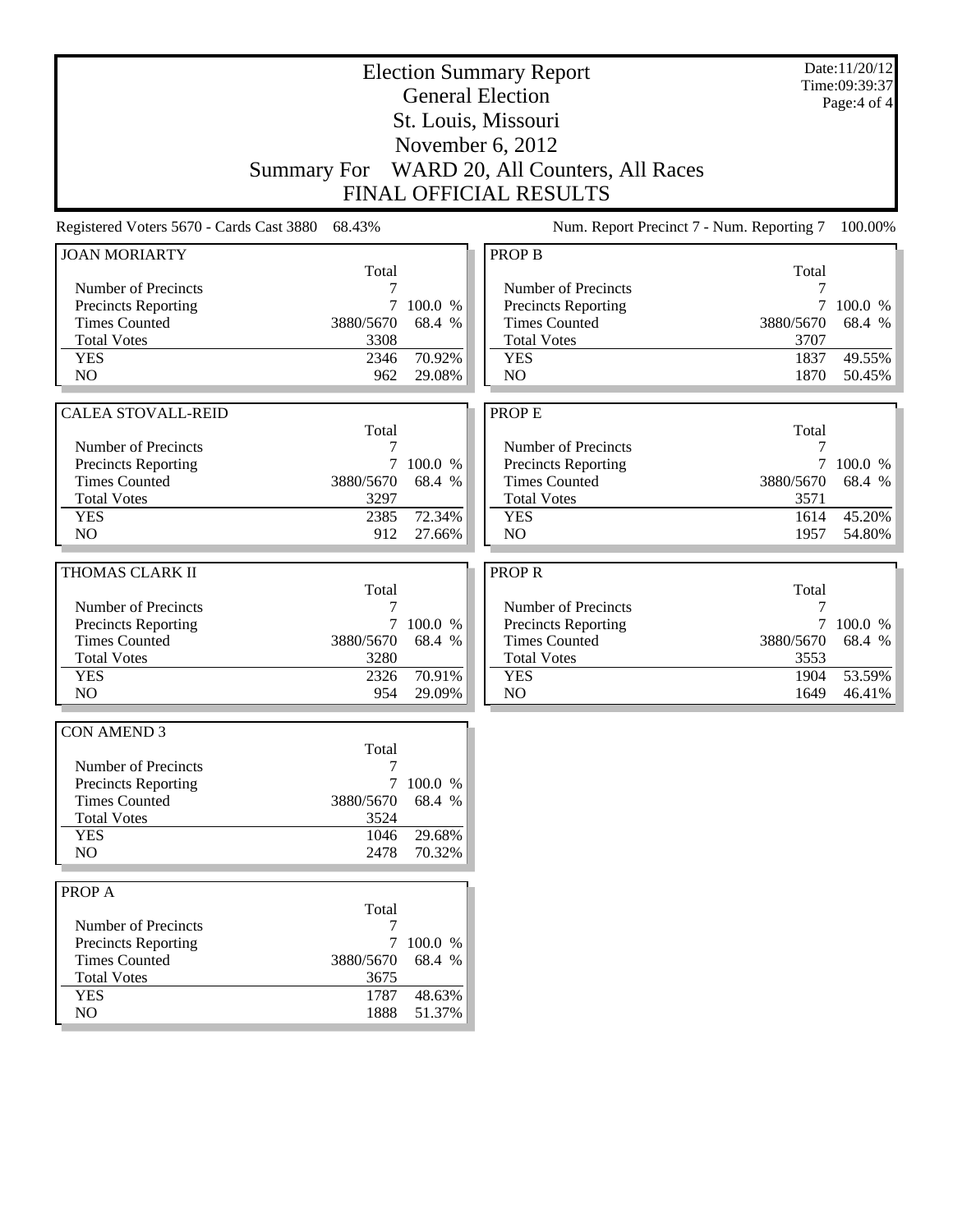| <b>Election Summary Report</b>           |                    |           |                                           |           | Date:11/20/12<br>Time:09:42:03 |
|------------------------------------------|--------------------|-----------|-------------------------------------------|-----------|--------------------------------|
|                                          |                    |           | <b>General Election</b>                   |           | Page:1 of $4$                  |
|                                          |                    |           | St. Louis, Missouri                       |           |                                |
|                                          |                    |           |                                           |           |                                |
|                                          |                    |           | November 6, 2012                          |           |                                |
|                                          | <b>Summary For</b> |           | WARD 21, All Counters, All Races          |           |                                |
|                                          |                    |           | <b>FINAL OFFICIAL RESULTS</b>             |           |                                |
| Registered Voters 7803 - Cards Cast 5682 | 72.82%             |           | Num. Report Precinct 9 - Num. Reporting 9 |           | 100.00%                        |
| <b>PRESIDENT</b>                         |                    |           | <b>SECR OF STATE</b>                      |           |                                |
|                                          | Total              |           |                                           | Total     |                                |
| Number of Precincts                      | 9                  |           | Number of Precincts                       | 9         |                                |
| Precincts Reporting                      | 9                  | 100.0 %   | Precincts Reporting                       | 9         | 100.0 %                        |
| <b>Times Counted</b>                     | 5682/7803          | 72.8 %    | <b>Times Counted</b>                      | 5682/7803 | 72.8 %                         |
| <b>Total Votes</b>                       | 5658               |           | <b>Total Votes</b>                        | 5492      |                                |
| <b>OBAMA/BIDEN</b>                       | 5574               | 98.52%    | <b>JASON KANDER</b>                       | 5311      | 96.70%                         |
| <b>ROMNEY/RYAN</b>                       | 73                 | 1.29%     | <b>SHANE SCHOELLER</b>                    | 103       | 1.88%                          |
| JOHNSON/GRAY                             | 9                  | 0.16%     | <b>CISSIE SPRAGINS</b>                    | 47        | 0.86%                          |
| GOODE/CLYMER                             | $\mathbf{0}$       | 0.00%     | <b>JUSTIN HARTER</b>                      | 24        | 0.44%                          |
| Write-in Votes                           | $\mathfrak{D}$     | 0.04%     | Write-in Votes                            | 7         | 0.13%                          |
|                                          |                    |           |                                           |           |                                |
| <b>US SENATOR</b>                        |                    |           | <b>STATE TREAS</b>                        |           |                                |
|                                          | Total              |           |                                           | Total     |                                |
| Number of Precincts                      | 9                  |           | Number of Precincts                       | 9         |                                |
| Precincts Reporting                      | 9                  | 100.0 %   | Precincts Reporting                       | 9         | 100.0 %                        |
| <b>Times Counted</b>                     | 5682/7803          | 72.8 %    | <b>Times Counted</b>                      | 5682/7803 | 72.8 %                         |
| <b>Total Votes</b>                       | 5626               |           | <b>Total Votes</b>                        | 5482      |                                |
| <b>CLAIRE MCCASKILL</b>                  | 5525               | 98.20%    | <b>CLINT ZWEIFEL</b>                      | 5288      | 96.46%                         |
| <b>TODD AKIN</b>                         | 78                 | 1.39%     | <b>COLE MCNARY</b>                        | 128       | 2.33%                          |
| <b>JONATHAN DINE</b>                     | 20                 | 0.36%     | <b>SEAN O'TOOLE</b>                       | 58        | 1.06%                          |
| Write-in Votes                           | 3                  | 0.05%     | Write-in Votes                            | 8         | 0.15%                          |
| <b>GOVERNOR</b>                          |                    |           | <b>ATTY GENERAL</b>                       |           |                                |
|                                          | Total              |           |                                           | Total     |                                |
| Number of Precincts                      | 9                  |           | Number of Precincts                       | 9         |                                |
| Precincts Reporting                      | 9                  | 100.0 %   | Precincts Reporting                       | 9         | 100.0 %                        |
| <b>Times Counted</b>                     | 5682/7803          | 72.8 %    | <b>Times Counted</b>                      | 5682/7803 | 72.8 %                         |
| <b>Total Votes</b>                       | 5537               |           | <b>Total Votes</b>                        | 5514      |                                |
| <b>JAY NIXON</b>                         | 5254               | 94.89%    | <b>CHRIS KOSTER</b>                       | 5369      | 97.37%                         |
| <b>DAVE SPENCE</b>                       | 194                | 3.50%     | <b>ED MARTIN</b>                          | 76        | 1.38%                          |
| <b>JIM HIGGINS</b>                       | 83                 | 1.50%     | <b>DAVE BROWNING</b>                      | 63        | 1.14%                          |
| Write-in Votes                           | 6                  | 0.11%     | Write-in Votes                            | 6         | 0.11%                          |
|                                          |                    |           |                                           |           |                                |
| <b>LT GOVERNOR</b>                       |                    |           | <b>US REP DIST 1</b>                      |           |                                |
|                                          | Total              |           |                                           | Total     |                                |
| Number of Precincts                      | 9                  |           | Number of Precincts                       | 9         |                                |
| Precincts Reporting                      |                    | 9 100.0 % | <b>Precincts Reporting</b>                | 9         | 100.0 %                        |
| <b>Times Counted</b>                     | 5682/7803          | 72.8 %    | <b>Times Counted</b>                      | 5682/7803 | 72.8 %                         |
| <b>Total Votes</b>                       | 5511               |           | <b>Total Votes</b>                        | 5574      |                                |
| <b>SUSAN MONTEE</b>                      | 5252               | 95.30%    | <b>LACY CLAY</b>                          | 5431      | 97.43%                         |
| PETER KINDER                             | 159                | 2.89%     | <b>ROBYN HAMLIN</b>                       | 78        | 1.40%                          |
| <b>MATTHEW COPPLE</b>                    | 41                 | 0.74%     | ROBB CUNNINGHAM                           | 59        | 1.06%                          |
| <b>CYNTHIA DAVIS</b>                     | 54                 | 0.98%     | Write-in Votes                            | 6         | 0.11%                          |
| Write-in Votes                           | 5                  | 0.09%     |                                           |           |                                |

<u> 1980 - Johann Barnett, mars et al. 1980 - Anna ann an t-</u>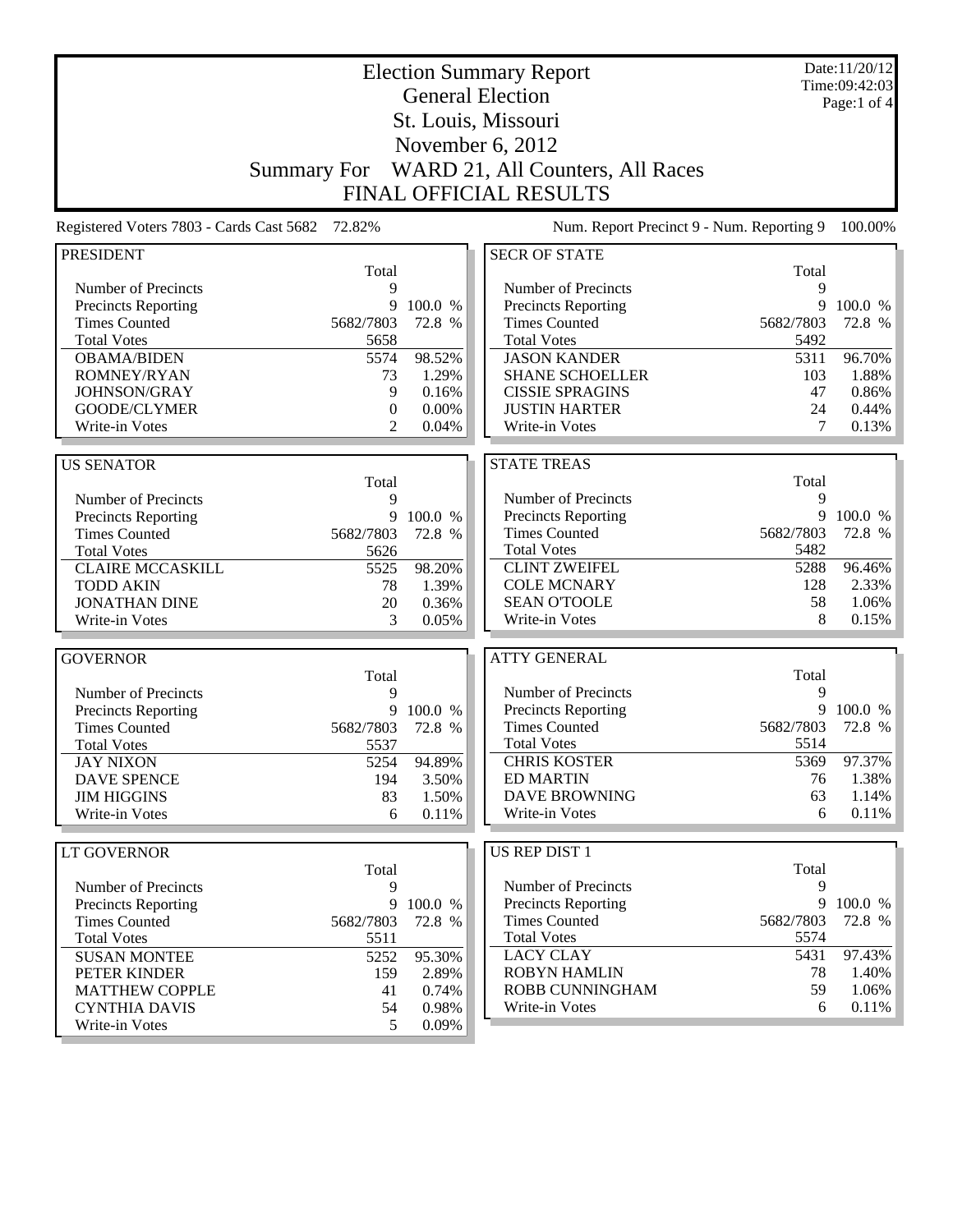| Date:11/20/12<br><b>Election Summary Report</b><br>Time:09:42:03<br><b>General Election</b><br>Page:2 of 4<br>St. Louis, Missouri<br>November 6, 2012<br>WARD 21, All Counters, All Races<br><b>Summary For</b><br><b>FINAL OFFICIAL RESULTS</b> |              |                   |                                              |                   |                  |
|--------------------------------------------------------------------------------------------------------------------------------------------------------------------------------------------------------------------------------------------------|--------------|-------------------|----------------------------------------------|-------------------|------------------|
| Registered Voters 7803 - Cards Cast 5682 72.82%                                                                                                                                                                                                  |              |                   | Num. Report Precinct 9 - Num. Reporting 9    |                   | 100.00%          |
| ST SEN DIST 5                                                                                                                                                                                                                                    |              |                   | <b>SHERIFF</b>                               |                   |                  |
| Number of Precincts                                                                                                                                                                                                                              | Total<br>8   |                   | Number of Precincts                          | Total<br>9        |                  |
| Precincts Reporting                                                                                                                                                                                                                              | 8            | 100.0 %           | Precincts Reporting                          | 9                 | 100.0 %          |
| <b>Times Counted</b><br>5100/7008                                                                                                                                                                                                                |              | 72.8 %            | <b>Times Counted</b>                         | 5682/7803         | 72.8 %           |
| <b>Total Votes</b>                                                                                                                                                                                                                               | 4877         |                   | <b>Total Votes</b>                           | 5342              |                  |
| <b>JAMILAH NASHEED</b>                                                                                                                                                                                                                           | 4857         | 99.59%            | <b>JIM MURPHY</b><br><b>ROBERT STERNBERG</b> | 5138              | 96.18%           |
| Write-in Votes                                                                                                                                                                                                                                   | 20           | 0.41%             | Write-in Votes                               | 178<br>26         | 3.33%<br>0.49%   |
| ST REP DIST 76                                                                                                                                                                                                                                   |              |                   |                                              |                   |                  |
|                                                                                                                                                                                                                                                  | Total        |                   | <b>CITY TREAS</b>                            |                   |                  |
| Number of Precincts                                                                                                                                                                                                                              | 4            |                   |                                              | Total             |                  |
| Precincts Reporting                                                                                                                                                                                                                              |              | 4 100.0 %         | Number of Precincts                          | 9                 |                  |
| <b>Times Counted</b><br>2331/3132                                                                                                                                                                                                                |              | 74.4 %            | Precincts Reporting                          | 9                 | 100.0 %          |
| <b>Total Votes</b><br><b>CHRIS CARTER</b>                                                                                                                                                                                                        | 2157<br>2134 | 98.93%            | <b>Times Counted</b><br><b>Total Votes</b>   | 5682/7803<br>5453 | 72.8 %           |
| Write-in Votes                                                                                                                                                                                                                                   | 23           | 1.07%             | <b>TISHAURA JONES</b>                        | 5313              | 97.43%           |
|                                                                                                                                                                                                                                                  |              |                   | TIM BACHMANN                                 | 79                | 1.45%            |
| ST REP DIST 77                                                                                                                                                                                                                                   |              |                   | <b>ANTHONY STEVENS</b>                       | 58                | 1.06%            |
|                                                                                                                                                                                                                                                  | Total        |                   | Write-in Votes                               | 3                 | 0.06%            |
| Number of Precincts                                                                                                                                                                                                                              | 5            |                   |                                              |                   |                  |
| <b>Precincts Reporting</b>                                                                                                                                                                                                                       | 5            | 100.0 %           | <b>GEORGE DRAPER III</b>                     |                   |                  |
| <b>Times Counted</b><br>3351/4671<br><b>Total Votes</b>                                                                                                                                                                                          | 3108         | 71.7 %            | Number of Precincts                          | Total<br>9        |                  |
| <b>KIMBERLY GARDNER</b>                                                                                                                                                                                                                          | 3099         | 99.71%            | Precincts Reporting                          |                   | 9 100.0 %        |
| Write-in Votes                                                                                                                                                                                                                                   | 9            | 0.29%             | <b>Times Counted</b>                         | 5682/7803         | 72.8 %           |
|                                                                                                                                                                                                                                                  |              |                   | <b>Total Votes</b>                           | 4904              |                  |
| <b>CIRC ATTY</b>                                                                                                                                                                                                                                 |              |                   | <b>YES</b>                                   | 3763              | 76.73%           |
|                                                                                                                                                                                                                                                  | Total        |                   | NO                                           | 1141              | 23.27%           |
| Number of Precincts                                                                                                                                                                                                                              | 9            |                   |                                              |                   |                  |
| Precincts Reporting<br><b>Times Counted</b><br>5682/7803                                                                                                                                                                                         | 9            | 100.0 %<br>72.8 % | GARY GAERTNER, JR.                           | Total             |                  |
| <b>Total Votes</b>                                                                                                                                                                                                                               | 5319         |                   | Number of Precincts                          | 9                 |                  |
| <b>JENNIFER JOYCE</b>                                                                                                                                                                                                                            | 5302         | 99.68%            | Precincts Reporting                          |                   | 9 100.0 %        |
| Write-in Votes                                                                                                                                                                                                                                   | 17           | 0.32%             | <b>Times Counted</b>                         | 5682/7803         | 72.8 %           |
|                                                                                                                                                                                                                                                  |              |                   | <b>Total Votes</b>                           | 4902              |                  |
| PUBLIC ADMIN                                                                                                                                                                                                                                     |              |                   | <b>YES</b><br>NO                             | 3646<br>1256      | 74.38%<br>25.62% |
|                                                                                                                                                                                                                                                  | Total        |                   |                                              |                   |                  |
| Number of Precincts<br>Precincts Reporting                                                                                                                                                                                                       | 9<br>9       | 100.0 %           | SHERRI SULLIVAN                              |                   |                  |
| <b>Times Counted</b><br>5682/7803                                                                                                                                                                                                                |              | 72.8 %            |                                              | Total             |                  |
| <b>Total Votes</b>                                                                                                                                                                                                                               | 5375         |                   | Number of Precincts                          | 9                 |                  |
| <b>GERARD NESTER</b>                                                                                                                                                                                                                             | 5186         | 96.48%            | <b>Precincts Reporting</b>                   | 9                 | 100.0 %          |
| <b>JUSTIN STROHM</b>                                                                                                                                                                                                                             | 105          | 1.95%             | <b>Times Counted</b>                         | 5682/7803         | 72.8 %           |
| <b>ELSTON MCCOWAN</b><br>Write-in Votes                                                                                                                                                                                                          | 78           | 1.45%             | <b>Total Votes</b><br><b>YES</b>             | 4864<br>3809      | 78.31%           |
|                                                                                                                                                                                                                                                  | 6            | 0.11%             | $\rm NO$                                     | 1055              | $21.69\%$        |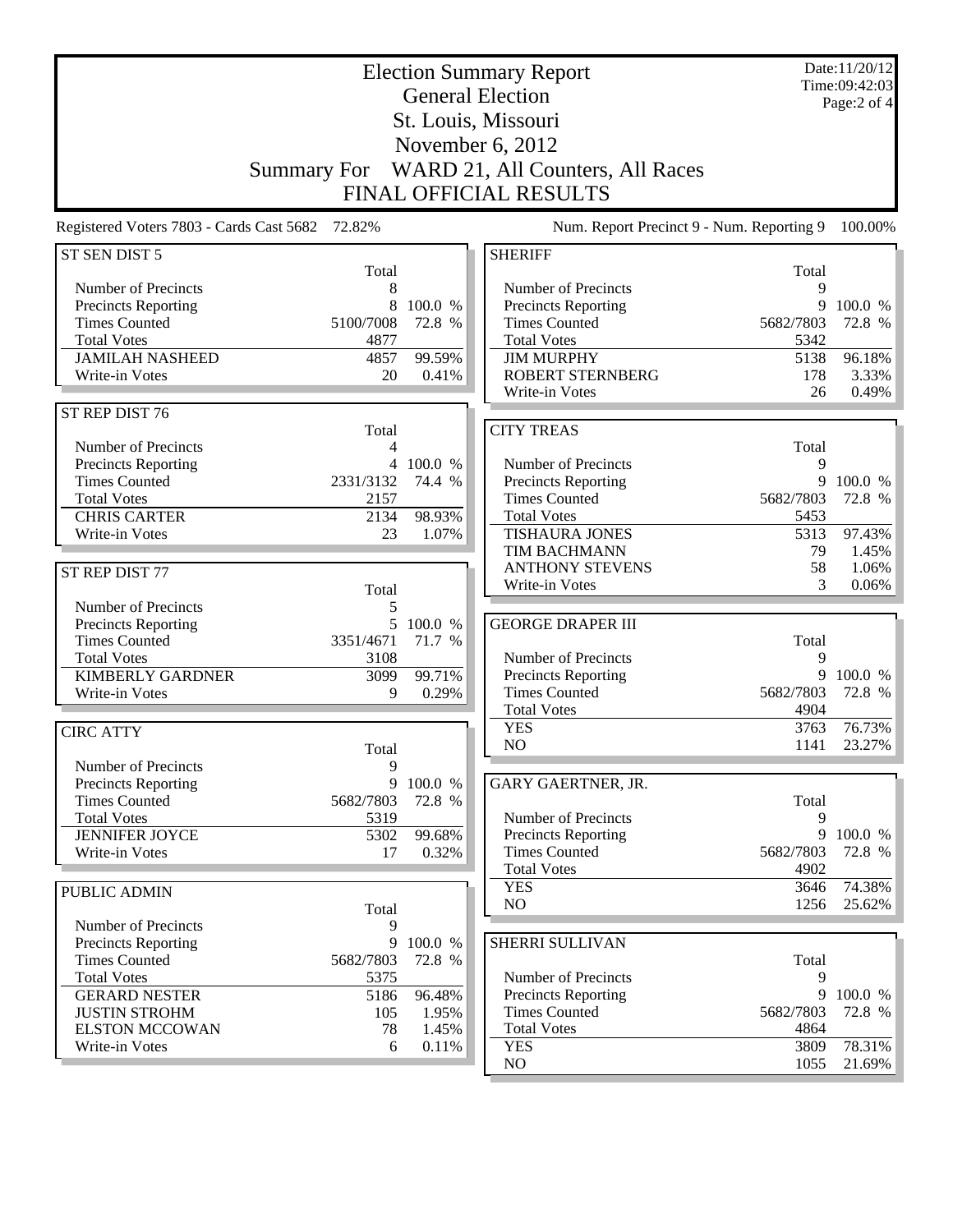| <b>General Election</b>                                                                         | Date:11/20/12<br>Time:09:42:04   |
|-------------------------------------------------------------------------------------------------|----------------------------------|
| St. Louis, Missouri                                                                             | Page: $3$ of $4$                 |
| November 6, 2012                                                                                |                                  |
| Summary For WARD 21, All Counters, All Races                                                    |                                  |
| <b>FINAL OFFICIAL RESULTS</b>                                                                   |                                  |
| Num. Report Precinct 9 - Num. Reporting 9<br>Registered Voters 7803 - Cards Cast 5682<br>72.82% | 100.00%                          |
| <b>ROBERT CLAYTON</b><br><b>EDWARD SWEENEY</b>                                                  |                                  |
| Total                                                                                           | Total                            |
| 9<br>Number of Precincts<br>Number of Precincts                                                 | 9                                |
| <b>Precincts Reporting</b><br>9<br>100.0 %<br>Precincts Reporting                               | 9<br>100.0 %                     |
| <b>Times Counted</b><br><b>Times Counted</b><br>5682/7803<br>72.8 %<br>5682/7803                | 72.8 %                           |
| <b>Total Votes</b><br>4776<br><b>Total Votes</b>                                                | 4721                             |
| 75.06%<br><b>YES</b><br>3585<br><b>YES</b>                                                      | 75.01%<br>3541                   |
| NO<br>N <sub>O</sub><br>1191<br>24.94%                                                          | 1180<br>24.99%                   |
| <b>ROBERT DIERKER</b><br><b>LAWRENCE MOONEY</b>                                                 |                                  |
| Total                                                                                           | Total                            |
| Number of Precincts<br>9<br>Number of Precincts                                                 | 9                                |
| 9<br><b>Precincts Reporting</b><br>100.0 %<br><b>Precincts Reporting</b>                        | 9<br>100.0 %                     |
| <b>Times Counted</b><br><b>Times Counted</b><br>5682/7803<br>72.8 %<br>5682/7803                | 72.8 %                           |
| <b>Total Votes</b><br>4725<br><b>Total Votes</b>                                                | 4701                             |
| 75.64%<br>3574<br><b>YES</b><br><b>YES</b>                                                      | 3385<br>72.01%                   |
| NO<br>N <sub>O</sub><br>1151<br>24.36%                                                          | 27.99%<br>1316                   |
| <b>JOHN GARVEY</b><br>MICHAEL DAVID                                                             |                                  |
| Total                                                                                           | Total                            |
| 9<br>Number of Precincts<br>Number of Precincts                                                 | 9                                |
| <b>Precincts Reporting</b><br>9<br>100.0 %<br><b>Precincts Reporting</b>                        | 9<br>100.0 %                     |
| <b>Times Counted</b><br><b>Times Counted</b><br>5682/7803<br>72.8 %<br>5682/7803                | 72.8 %                           |
| <b>Total Votes</b><br>4744<br><b>Total Votes</b>                                                | 4685                             |
| 76.39%<br><b>YES</b><br>3624<br><b>YES</b>                                                      | 74.88%<br>3508                   |
| NO<br>N <sub>O</sub><br>1120<br>23.61%                                                          | 1177<br>25.12%                   |
| <b>MARGARET NEILL</b><br><b>JIMMIE EDWARDS</b>                                                  |                                  |
| Total                                                                                           | Total                            |
| Number of Precincts<br>9<br>Number of Precincts                                                 | 9                                |
| <b>Precincts Reporting</b><br>9<br>100.0 %<br>Precincts Reporting                               | 9<br>100.0 %                     |
| <b>Times Counted</b><br>5682/7803<br>72.8 %<br><b>Times Counted</b><br>5682/7803                | 72.8 %                           |
| <b>Total Votes</b><br><b>Total Votes</b><br>4714                                                | 4808                             |
|                                                                                                 | 78.93%<br>3795                   |
| <b>YES</b><br>77.00%<br><b>YES</b><br>3630                                                      |                                  |
| NO.<br>1084<br>NO<br>23.00%                                                                     | 1013<br>21.07%                   |
|                                                                                                 |                                  |
| <b>REX BURLISON</b><br><b>JOAN MORIARTY</b><br>Total                                            | Total                            |
| Number of Precincts<br>9<br>Number of Precincts                                                 | 9                                |
| 9<br>100.0 %<br>Precincts Reporting<br><b>Precincts Reporting</b>                               | 9<br>100.0 %                     |
| <b>Times Counted</b><br><b>Times Counted</b><br>5682/7803<br>72.8 %<br>5682/7803                | 72.8 %                           |
| <b>Total Votes</b><br><b>Total Votes</b><br>4664                                                | 4703                             |
| 70.95%<br><b>YES</b><br>3309<br><b>YES</b><br>NO.<br>1355<br>NO<br>29.05%                       | 75.78%<br>3564<br>24.22%<br>1139 |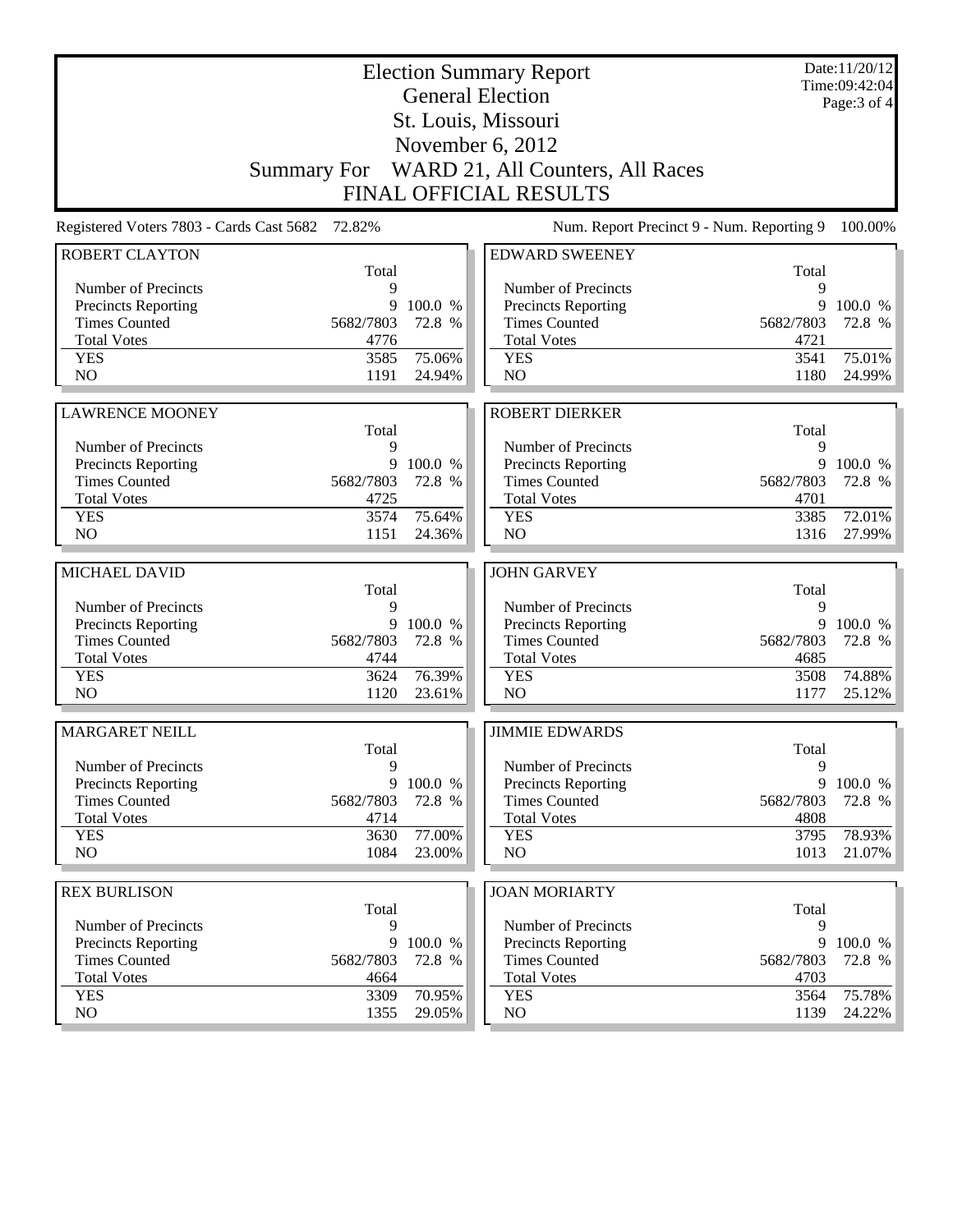| <b>Election Summary Report</b><br><b>General Election</b> |                    |                   |                                           |            | Date:11/20/12<br>Time:09:42:04 |
|-----------------------------------------------------------|--------------------|-------------------|-------------------------------------------|------------|--------------------------------|
|                                                           |                    |                   |                                           |            | Page:4 of 4                    |
|                                                           |                    |                   | St. Louis, Missouri                       |            |                                |
|                                                           |                    |                   | November 6, 2012                          |            |                                |
|                                                           | <b>Summary For</b> |                   | WARD 21, All Counters, All Races          |            |                                |
|                                                           |                    |                   | <b>FINAL OFFICIAL RESULTS</b>             |            |                                |
| Registered Voters 7803 - Cards Cast 5682 72.82%           |                    |                   | Num. Report Precinct 9 - Num. Reporting 9 |            | 100.00%                        |
| <b>CALEA STOVALL-REID</b>                                 |                    |                   | PROP E                                    |            |                                |
| Number of Precincts                                       | Total<br>9         |                   | Number of Precincts                       | Total<br>9 |                                |
| Precincts Reporting                                       | 9                  | 100.0 %           | Precincts Reporting                       | 9          | 100.0 %                        |
| <b>Times Counted</b>                                      | 5682/7803          | 72.8 %            | <b>Times Counted</b>                      | 5682/7803  | 72.8 %                         |
| <b>Total Votes</b>                                        | 4703               |                   | <b>Total Votes</b>                        | 5170       |                                |
| <b>YES</b>                                                | 3665               | 77.93%            | <b>YES</b>                                | 1953       | 37.78%                         |
| NO                                                        | 1038               | 22.07%            | N <sub>O</sub>                            | 3217       | 62.22%                         |
|                                                           |                    |                   |                                           |            |                                |
| THOMAS CLARK II                                           |                    |                   | <b>PROPR</b>                              | Total      |                                |
| Number of Precincts                                       | Total<br>9         |                   | Number of Precincts                       | 9          |                                |
| Precincts Reporting                                       | 9                  | 100.0 %           | Precincts Reporting                       | 9          | 100.0 %                        |
| <b>Times Counted</b>                                      | 5682/7803          | 72.8 %            | <b>Times Counted</b>                      | 5682/7803  | 72.8 %                         |
| <b>Total Votes</b>                                        | 4712               |                   | <b>Total Votes</b>                        | 5137       |                                |
| <b>YES</b>                                                | 3597               | 76.34%            | <b>YES</b>                                | 2215       | 43.12%                         |
| NO                                                        | 1115               | 23.66%            | NO                                        | 2922       | 56.88%                         |
|                                                           |                    |                   |                                           |            |                                |
| <b>CON AMEND 3</b>                                        |                    |                   |                                           |            |                                |
|                                                           | Total              |                   |                                           |            |                                |
| Number of Precincts                                       | 9                  |                   |                                           |            |                                |
| Precincts Reporting<br><b>Times Counted</b>               | 9<br>5682/7803     | 100.0 %<br>72.8 % |                                           |            |                                |
| <b>Total Votes</b>                                        | 4980               |                   |                                           |            |                                |
| <b>YES</b>                                                | 1877               | 37.69%            |                                           |            |                                |
| NO                                                        | 3103               | 62.31%            |                                           |            |                                |
|                                                           |                    |                   |                                           |            |                                |
| PROP A                                                    |                    |                   |                                           |            |                                |
|                                                           | Total              |                   |                                           |            |                                |
| Number of Precincts                                       | 9                  |                   |                                           |            |                                |
| Precincts Reporting                                       | 9                  | 100.0 %           |                                           |            |                                |
| <b>Times Counted</b><br><b>Total Votes</b>                | 5682/7803          | 72.8 %            |                                           |            |                                |
| <b>YES</b>                                                | 5334<br>3168       | 59.39%            |                                           |            |                                |
| NO                                                        | 2166               | 40.61%            |                                           |            |                                |
|                                                           |                    |                   |                                           |            |                                |
| <b>PROP B</b>                                             |                    |                   |                                           |            |                                |
|                                                           | Total              |                   |                                           |            |                                |
| Number of Precincts                                       | 9                  |                   |                                           |            |                                |
| Precincts Reporting                                       | 9                  | 100.0 %           |                                           |            |                                |
| <b>Times Counted</b>                                      | 5682/7803          | 72.8 %            |                                           |            |                                |
| <b>Total Votes</b>                                        | 5342               |                   |                                           |            |                                |
| <b>YES</b><br>$\rm NO$                                    | 3186<br>2156       | 59.64%<br>40.36%  |                                           |            |                                |
|                                                           |                    |                   |                                           |            |                                |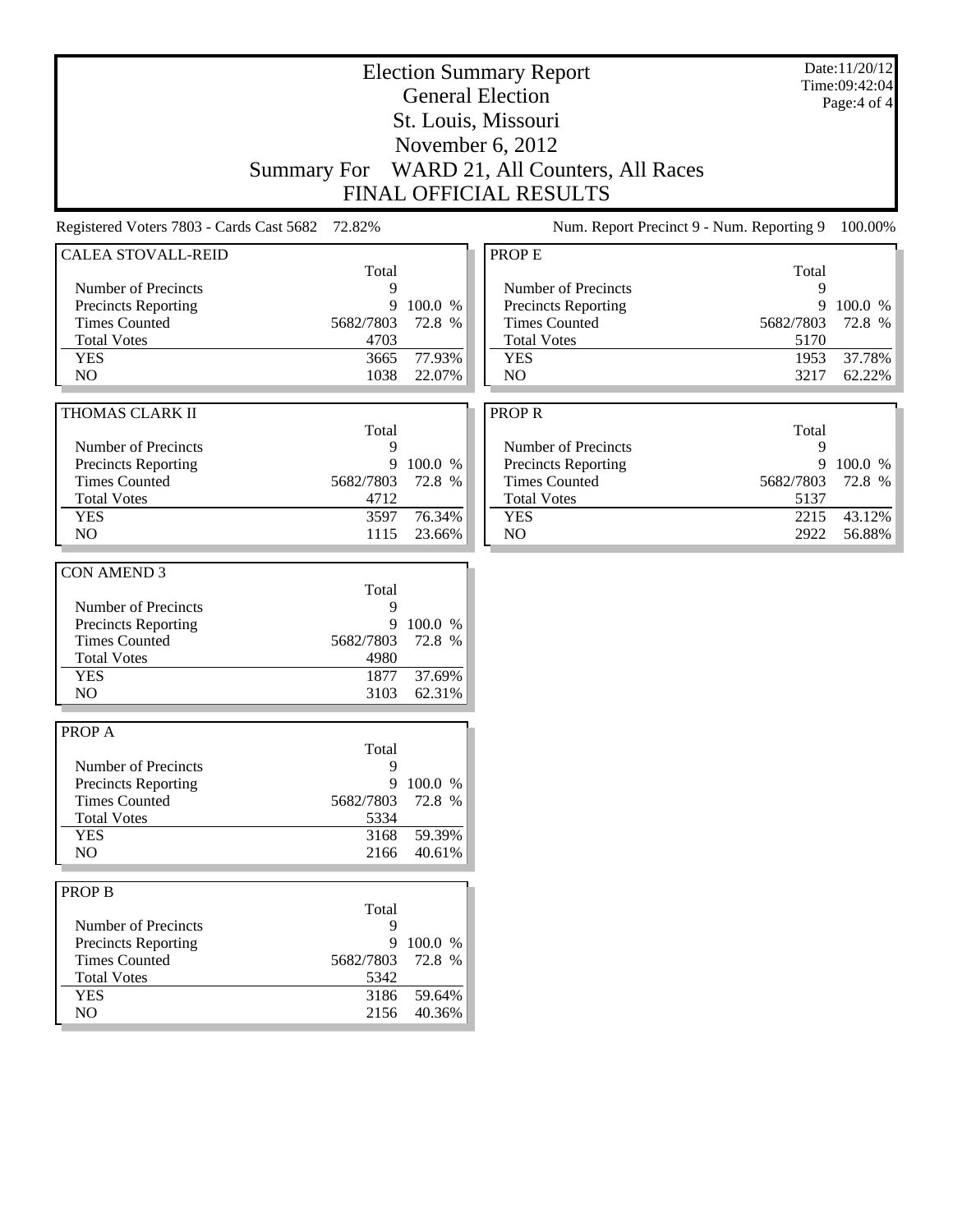| <b>Election Summary Report</b><br><b>General Election</b> |                    |             |                                           |                | Date:11/20/12<br>Time:09:42:00 |
|-----------------------------------------------------------|--------------------|-------------|-------------------------------------------|----------------|--------------------------------|
|                                                           |                    | Page:1 of 4 |                                           |                |                                |
|                                                           |                    |             | St. Louis, Missouri                       |                |                                |
|                                                           |                    |             |                                           |                |                                |
|                                                           |                    |             | November 6, 2012                          |                |                                |
|                                                           | <b>Summary For</b> |             | WARD 22, All Counters, All Races          |                |                                |
|                                                           |                    |             | <b>FINAL OFFICIAL RESULTS</b>             |                |                                |
| Registered Voters 6792 - Cards Cast 4790                  | 70.52%             |             | Num. Report Precinct 8 - Num. Reporting 8 |                | 100.00%                        |
| <b>PRESIDENT</b>                                          |                    |             | <b>SECR OF STATE</b>                      |                |                                |
|                                                           | Total              |             |                                           | Total          |                                |
| Number of Precincts                                       | 8                  |             | Number of Precincts                       | 8              |                                |
| Precincts Reporting                                       | 8                  | 100.0 %     | <b>Precincts Reporting</b>                | 8              | 100.0 %                        |
| <b>Times Counted</b>                                      | 4790/6792          | 70.5 %      | <b>Times Counted</b>                      | 4790/6792      | 70.5 %                         |
| <b>Total Votes</b>                                        | 4779               |             | <b>Total Votes</b>                        | 4650           |                                |
| <b>OBAMA/BIDEN</b>                                        | 4739               | 99.16%      | <b>JASON KANDER</b>                       | 4513           | 97.05%                         |
| ROMNEY/RYAN                                               | 27                 | 0.56%       | <b>SHANE SCHOELLER</b>                    | 65             | 1.40%                          |
| JOHNSON/GRAY                                              | 7                  | 0.15%       | <b>CISSIE SPRAGINS</b>                    | 63             | 1.35%                          |
| GOODE/CLYMER                                              | 3                  | 0.06%       | <b>JUSTIN HARTER</b>                      | 8              | 0.17%                          |
| Write-in Votes                                            | 3                  | 0.06%       | Write-in Votes                            | 1              | 0.02%                          |
| <b>US SENATOR</b>                                         |                    |             | <b>STATE TREAS</b>                        |                |                                |
|                                                           | Total              |             |                                           | Total          |                                |
| Number of Precincts                                       | 8                  |             | Number of Precincts                       | 8              |                                |
| Precincts Reporting                                       | 8                  | 100.0 %     | <b>Precincts Reporting</b>                | 8              | 100.0 %                        |
| <b>Times Counted</b>                                      | 4790/6792          | 70.5 %      | <b>Times Counted</b>                      | 4790/6792      | 70.5 %                         |
| <b>Total Votes</b>                                        | 4733               |             | <b>Total Votes</b>                        | 4629           |                                |
| <b>CLAIRE MCCASKILL</b>                                   | 4666               | 98.58%      | <b>CLINT ZWEIFEL</b>                      | 4462           | 96.39%                         |
| <b>TODD AKIN</b>                                          | 36                 | 0.76%       | <b>COLE MCNARY</b>                        | 101            | 2.18%                          |
| <b>JONATHAN DINE</b>                                      | 31                 | 0.65%       | <b>SEAN O'TOOLE</b>                       | 64             | 1.38%                          |
| Write-in Votes                                            | $\theta$           | 0.00%       | Write-in Votes                            | $\overline{2}$ | 0.04%                          |
|                                                           |                    |             |                                           |                |                                |
| <b>GOVERNOR</b>                                           |                    |             | <b>ATTY GENERAL</b>                       |                |                                |
|                                                           | Total              |             |                                           | Total          |                                |
| Number of Precincts                                       | 8                  |             | Number of Precincts                       | 8              |                                |
| Precincts Reporting                                       | 8                  | 100.0 %     | Precincts Reporting                       | 8              | 100.0 %                        |
| <b>Times Counted</b>                                      | 4790/6792          | 70.5 %      | <b>Times Counted</b>                      | 4790/6792      | 70.5 %                         |
| <b>Total Votes</b>                                        | 4672               |             | <b>Total Votes</b>                        | 4656           |                                |
| <b>JAY NIXON</b>                                          | 4453               | 95.31%      | <b>CHRIS KOSTER</b>                       | 4544           | 97.59%                         |
| <b>DAVE SPENCE</b>                                        | 125                | 2.68%       | <b>ED MARTIN</b>                          | 43             | $0.92\%$                       |
| <b>JIM HIGGINS</b>                                        | 91                 | 1.95%       | <b>DAVE BROWNING</b>                      | 66             | 1.42%                          |
| Write-in Votes                                            | 3                  | 0.06%       | Write-in Votes                            | 3              | 0.06%                          |
| <b>LT GOVERNOR</b>                                        |                    |             | US REP DIST 1                             |                |                                |
|                                                           | Total              |             |                                           | Total          |                                |
| Number of Precincts                                       | 8                  |             | Number of Precincts                       | 8              |                                |
| Precincts Reporting                                       | 8                  | 100.0 %     | <b>Precincts Reporting</b>                | 8              | 100.0 %                        |
| <b>Times Counted</b>                                      | 4790/6792          | 70.5 %      | <b>Times Counted</b>                      | 4790/6792      | 70.5 %                         |
| <b>Total Votes</b>                                        | 4660               |             | <b>Total Votes</b>                        | 4702           |                                |
| <b>SUSAN MONTEE</b>                                       | 4433               | 95.13%      | <b>LACY CLAY</b>                          | 4591           | 97.64%                         |
| PETER KINDER                                              | 131                | 2.81%       | <b>ROBYN HAMLIN</b>                       | 62             | 1.32%                          |
| <b>MATTHEW COPPLE</b>                                     | 47                 | 1.01%       | ROBB CUNNINGHAM                           | 45             | 0.96%                          |
| <b>CYNTHIA DAVIS</b>                                      | 48                 | 1.03%       | Write-in Votes                            | 4              | 0.09%                          |
| Write-in Votes                                            | 1                  | 0.02%       |                                           |                |                                |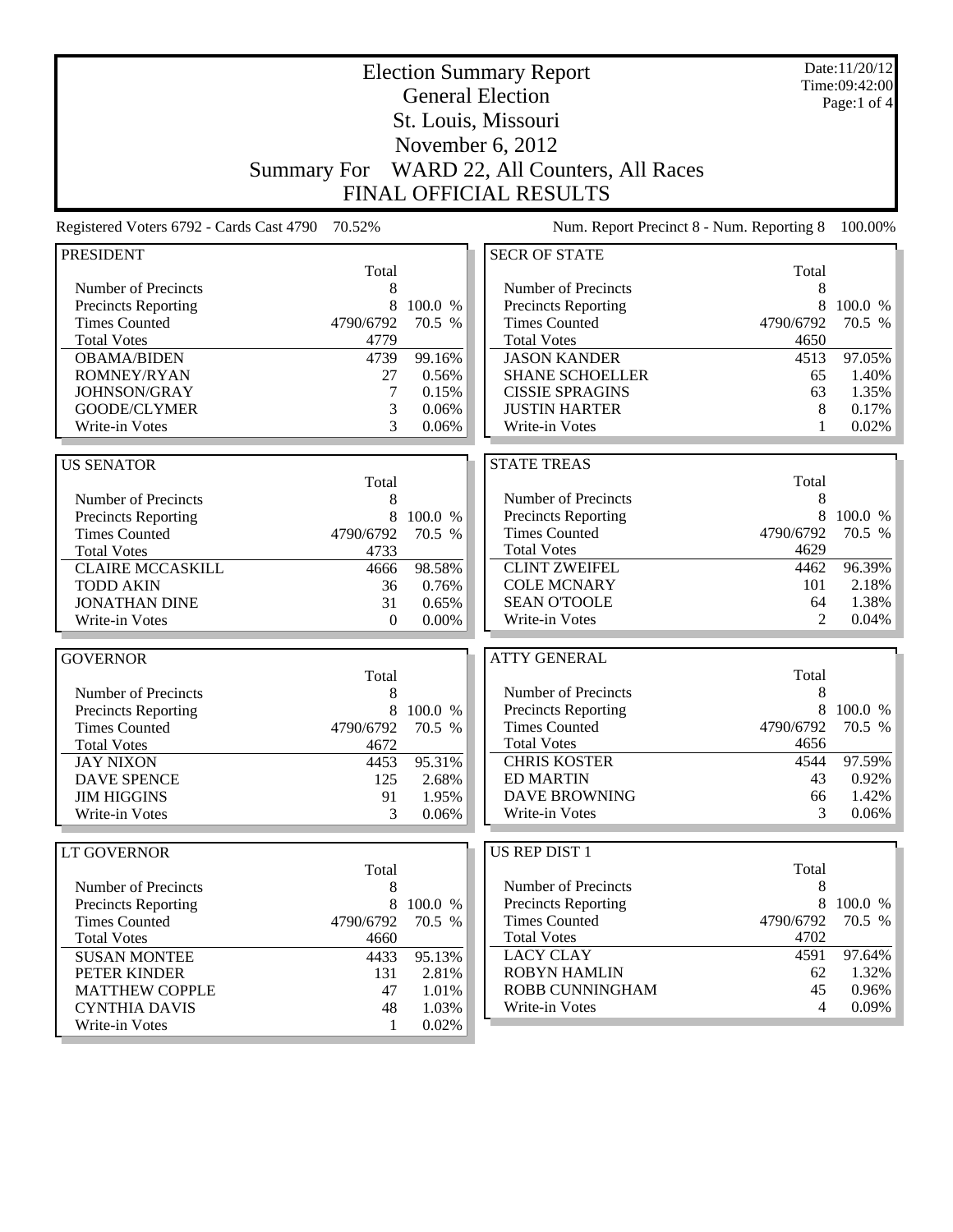| <b>Election Summary Report</b><br><b>General Election</b> |                     |                   |                                              |              | Date:11/20/12<br>Time:09:42:00 |
|-----------------------------------------------------------|---------------------|-------------------|----------------------------------------------|--------------|--------------------------------|
|                                                           |                     |                   |                                              |              | Page:2 of 4                    |
|                                                           | St. Louis, Missouri |                   |                                              |              |                                |
|                                                           |                     |                   | November 6, 2012                             |              |                                |
|                                                           |                     |                   | Summary For WARD 22, All Counters, All Races |              |                                |
|                                                           |                     |                   | <b>FINAL OFFICIAL RESULTS</b>                |              |                                |
| Registered Voters 6792 - Cards Cast 4790 70.52%           |                     |                   | Num. Report Precinct 8 - Num. Reporting 8    |              | 100.00%                        |
| ST REP DIST 76                                            |                     |                   | <b>CITY TREAS</b>                            |              |                                |
|                                                           | Total               |                   |                                              | Total        |                                |
| Number of Precincts                                       |                     |                   | Number of Precincts                          | 8            |                                |
| <b>Precincts Reporting</b>                                | 3                   | 100.0 %           | <b>Precincts Reporting</b>                   | 8            | 100.0 %                        |
| <b>Times Counted</b>                                      | 1946/2650           | 73.4 %            | <b>Times Counted</b>                         | 4790/6792    | 70.5 %                         |
| <b>Total Votes</b><br><b>CHRIS CARTER</b>                 | 1852<br>1847        | 99.73%            | <b>Total Votes</b><br><b>TISHAURA JONES</b>  | 4615<br>4501 | 97.53%                         |
| Write-in Votes                                            | 5                   | 0.27%             | TIM BACHMANN                                 | 60           | 1.30%                          |
|                                                           |                     |                   | <b>ANTHONY STEVENS</b>                       | 53           | 1.15%                          |
| ST REP DIST 84                                            |                     |                   | Write-in Votes                               | 1            | 0.02%                          |
|                                                           | Total               |                   |                                              |              |                                |
| Number of Precincts                                       | 5                   |                   | <b>GEORGE DRAPER III</b>                     |              |                                |
| Precincts Reporting                                       | 5 <sup>5</sup>      | 100.0 %           |                                              | Total        |                                |
| <b>Times Counted</b>                                      | 2844/4142           | 68.7 %            | Number of Precincts                          | 8            |                                |
| <b>Total Votes</b>                                        | 2710                |                   | Precincts Reporting                          | 8            | 100.0 %                        |
| <b>KARLA MAY</b>                                          | 2699                | 99.59%            | <b>Times Counted</b>                         | 4790/6792    | 70.5 %                         |
| Write-in Votes                                            | 11                  | 0.41%             | <b>Total Votes</b>                           | 4137         |                                |
|                                                           |                     |                   | <b>YES</b><br>N <sub>O</sub>                 | 3007<br>1130 | 72.69%<br>27.31%               |
| <b>CIRC ATTY</b>                                          | Total               |                   |                                              |              |                                |
| Number of Precincts                                       | 8                   |                   | GARY GAERTNER, JR.                           |              |                                |
| Precincts Reporting                                       | 8                   | 100.0 %           |                                              | Total        |                                |
| <b>Times Counted</b>                                      | 4790/6792           | 70.5 %            | Number of Precincts                          | 8            |                                |
| <b>Total Votes</b>                                        | 4483                |                   | <b>Precincts Reporting</b>                   | 8            | 100.0 %                        |
| <b>JENNIFER JOYCE</b>                                     | 4464                | 99.58%            | <b>Times Counted</b>                         | 4790/6792    | 70.5 %                         |
| Write-in Votes                                            | 19                  | 0.42%             | <b>Total Votes</b>                           | 4140         |                                |
|                                                           |                     |                   | <b>YES</b>                                   | 3067         | 74.08%                         |
| PUBLIC ADMIN                                              |                     |                   | N <sub>O</sub>                               | 1073         | 25.92%                         |
|                                                           | Total               |                   |                                              |              |                                |
| Number of Precincts                                       | 8                   |                   | SHERRI SULLIVAN                              |              |                                |
| Precincts Reporting<br><b>Times Counted</b>               | 8<br>4790/6792      | 100.0 %<br>70.5 % | Number of Precincts                          | Total<br>8   |                                |
| <b>Total Votes</b>                                        | 4551                |                   | Precincts Reporting                          | 8            | 100.0 %                        |
| <b>GERARD NESTER</b>                                      | 4370                | 96.02%            | <b>Times Counted</b>                         | 4790/6792    | 70.5 %                         |
| <b>JUSTIN STROHM</b>                                      | 82                  | 1.80%             | <b>Total Votes</b>                           | 4106         |                                |
| <b>ELSTON MCCOWAN</b>                                     | 92                  | 2.02%             | <b>YES</b>                                   | 3154         | 76.81%                         |
| Write-in Votes                                            | 7                   | 0.15%             | NO                                           | 952          | 23.19%                         |
|                                                           |                     |                   |                                              |              |                                |
| <b>SHERIFF</b>                                            |                     |                   | <b>ROBERT CLAYTON</b>                        |              |                                |
| Number of Precincts                                       | Total<br>8          |                   | Number of Precincts                          | Total<br>8   |                                |
| Precincts Reporting                                       | 8                   | 100.0 %           | Precincts Reporting                          | 8            | 100.0 %                        |
| <b>Times Counted</b>                                      | 4790/6792           | 70.5 %            | <b>Times Counted</b>                         | 4790/6792    | 70.5 %                         |
| <b>Total Votes</b>                                        | 4560                |                   | <b>Total Votes</b>                           | 4096         |                                |
| <b>JIM MURPHY</b>                                         | 4412                | 96.75%            | <b>YES</b>                                   | 2973         | 72.58%                         |
| <b>ROBERT STERNBERG</b>                                   | 134                 | 2.94%             | NO                                           | 1123         | 27.42%                         |
| Write-in Votes                                            | 14                  | 0.31%             |                                              |              |                                |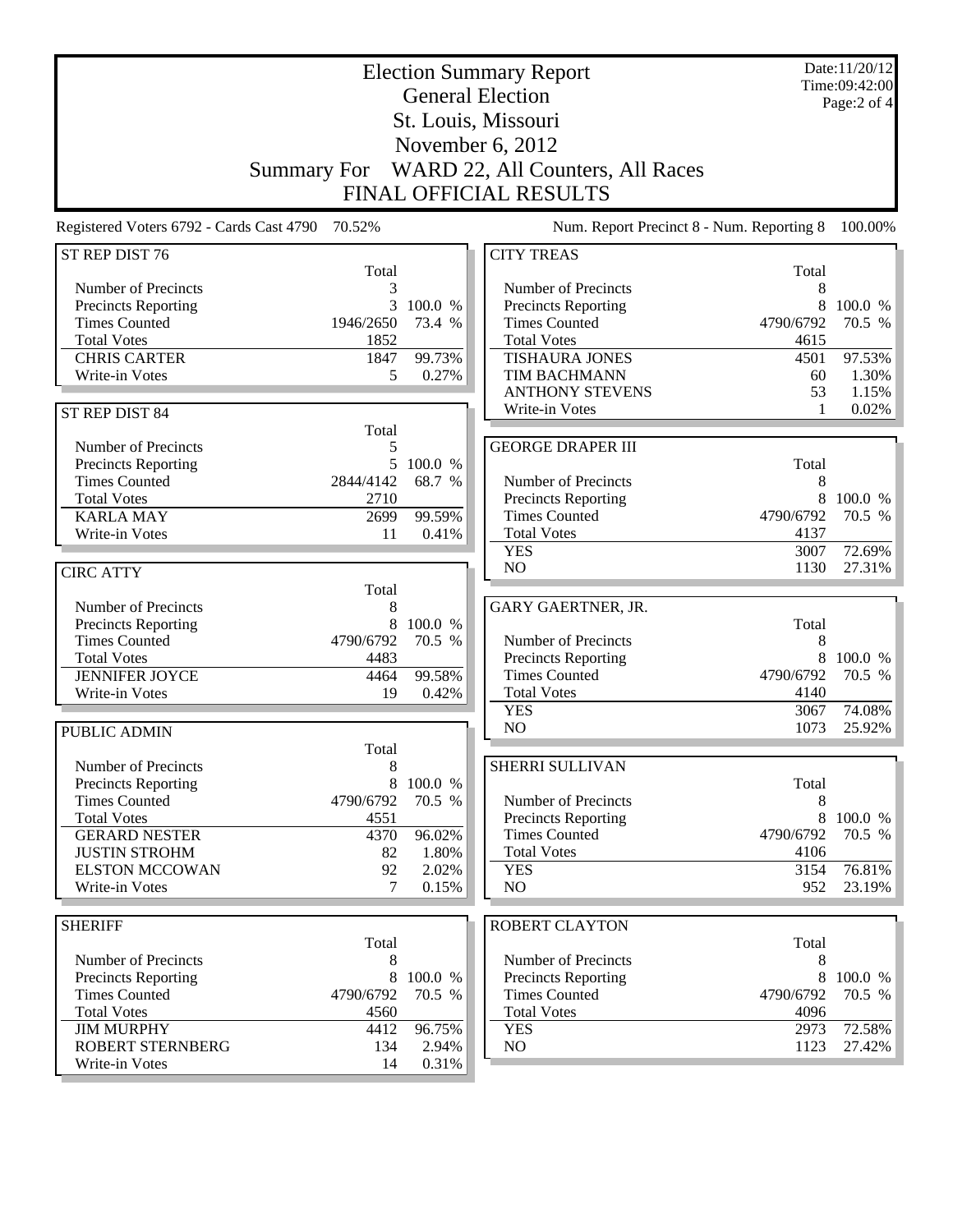|                                                    |                   |                   | <b>Election Summary Report</b><br><b>General Election</b> |                   | Date:11/20/12<br>Time:09:42:00 |
|----------------------------------------------------|-------------------|-------------------|-----------------------------------------------------------|-------------------|--------------------------------|
|                                                    |                   |                   |                                                           |                   | Page: 3 of 4                   |
|                                                    |                   |                   | St. Louis, Missouri                                       |                   |                                |
|                                                    |                   |                   | November 6, 2012                                          |                   |                                |
|                                                    |                   |                   | Summary For WARD 22, All Counters, All Races              |                   |                                |
|                                                    |                   |                   | <b>FINAL OFFICIAL RESULTS</b>                             |                   |                                |
| Registered Voters 6792 - Cards Cast 4790           | 70.52%            |                   | Num. Report Precinct 8 - Num. Reporting 8                 |                   | 100.00%                        |
| <b>LAWRENCE MOONEY</b>                             |                   |                   | <b>ROBERT DIERKER</b>                                     |                   |                                |
|                                                    | Total             |                   | Number of Precincts                                       | Total             |                                |
| Number of Precincts<br><b>Precincts Reporting</b>  | 8<br>8            | 100.0 %           | Precincts Reporting                                       | 8<br>8            | 100.0 %                        |
| <b>Times Counted</b>                               | 4790/6792         | 70.5 %            | <b>Times Counted</b>                                      | 4790/6792         | 70.5 %                         |
| <b>Total Votes</b>                                 | 3962              |                   | <b>Total Votes</b>                                        | 3996              |                                |
| <b>YES</b>                                         | 2927              | 73.88%            | <b>YES</b>                                                | 2836              | 70.97%                         |
| N <sub>O</sub>                                     | 1035              | 26.12%            | NO                                                        | 1160              | 29.03%                         |
|                                                    |                   |                   |                                                           |                   |                                |
| MICHAEL DAVID                                      |                   |                   | <b>JOHN GARVEY</b>                                        |                   |                                |
|                                                    | Total             |                   |                                                           | Total             |                                |
| Number of Precincts                                | 8                 |                   | Number of Precincts                                       | 8                 |                                |
| <b>Precincts Reporting</b>                         | 8                 | 100.0 %           | <b>Precincts Reporting</b>                                | 8                 | 100.0 %                        |
| <b>Times Counted</b>                               | 4790/6792         | 70.5 %            | <b>Times Counted</b>                                      | 4790/6792         | 70.5 %                         |
| <b>Total Votes</b><br><b>YES</b>                   | 4041<br>3000      | 74.24%            | <b>Total Votes</b><br><b>YES</b>                          | 3994<br>2911      | 72.88%                         |
| N <sub>O</sub>                                     | 1041              | 25.76%            | NO                                                        | 1083              | 27.12%                         |
|                                                    |                   |                   |                                                           |                   |                                |
| <b>MARGARET NEILL</b>                              |                   |                   | <b>JIMMIE EDWARDS</b>                                     |                   |                                |
|                                                    | Total             |                   |                                                           | Total             |                                |
| Number of Precincts                                | 8                 |                   | Number of Precincts                                       | 8                 |                                |
| <b>Precincts Reporting</b>                         | 8                 | 100.0 %           | Precincts Reporting                                       | 8                 | 100.0 %                        |
| <b>Times Counted</b>                               | 4790/6792         | 70.5 %            | <b>Times Counted</b>                                      | 4790/6792         | 70.5 %                         |
| <b>Total Votes</b>                                 | 4020              |                   | <b>Total Votes</b>                                        | 4083              |                                |
| <b>YES</b>                                         | 3042              | 75.67%            | <b>YES</b>                                                | 3133              | 76.73%                         |
| N <sub>O</sub>                                     | 978               | 24.33%            | NO                                                        | 950               | 23.27%                         |
| <b>REX BURLISON</b>                                |                   |                   | <b>JOAN MORIARTY</b>                                      |                   |                                |
|                                                    | Total             |                   |                                                           | Total             |                                |
| Number of Precincts                                | 8                 |                   | Number of Precincts                                       | 8                 |                                |
| <b>Precincts Reporting</b><br><b>Times Counted</b> | 8                 | 100.0 %<br>70.5 % | Precincts Reporting<br><b>Times Counted</b>               | 8                 | 100.0 %                        |
| <b>Total Votes</b>                                 | 4790/6792<br>3989 |                   | <b>Total Votes</b>                                        | 4790/6792<br>3991 | 70.5 %                         |
| <b>YES</b>                                         | 2807              | 70.37%            | <b>YES</b>                                                | 2923              | 73.24%                         |
| NO.                                                | 1182              | 29.63%            | NO                                                        | 1068              | 26.76%                         |
|                                                    |                   |                   |                                                           |                   |                                |
| <b>EDWARD SWEENEY</b>                              |                   |                   | <b>CALEA STOVALL-REID</b>                                 |                   |                                |
|                                                    | Total             |                   |                                                           | Total             |                                |
| Number of Precincts                                | 8                 |                   | Number of Precincts                                       | 8                 |                                |
| <b>Precincts Reporting</b>                         | 8                 | 100.0 %           | <b>Precincts Reporting</b>                                | 8                 | 100.0 %                        |
|                                                    |                   |                   |                                                           |                   |                                |
| <b>Times Counted</b>                               | 4790/6792         | 70.5 %            | <b>Times Counted</b>                                      | 4790/6792         | 70.5 %                         |
| <b>Total Votes</b>                                 | 4001              |                   | <b>Total Votes</b>                                        | 4012              |                                |
| <b>YES</b><br>NO                                   | 2919<br>1082      | 72.96%<br>27.04%  | <b>YES</b><br>NO                                          | 3068<br>944       | 76.47%<br>23.53%               |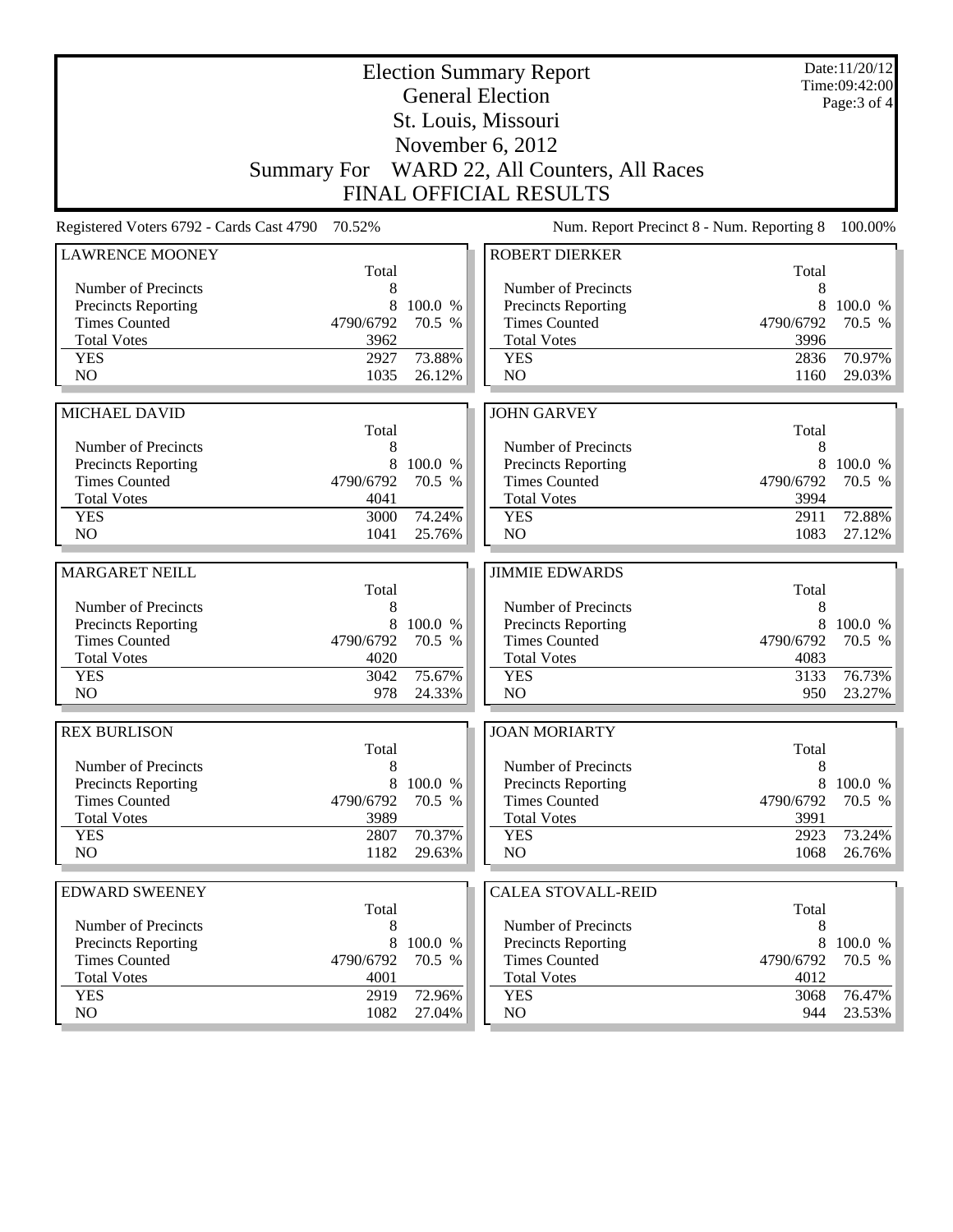#### Election Summary Report General Election St. Louis, Missouri November 6, 2012 Summary For WARD 22, All Counters, All Races FINAL OFFICIAL RESULTS

Registered Voters 6792 - Cards Cast 4790 70.52% Num. Report Precinct 8 - Num. Reporting 8 100.00%

| THOMAS CLARK II                                    |           |                   |
|----------------------------------------------------|-----------|-------------------|
|                                                    | Total     |                   |
| Number of Precincts                                | 8         |                   |
| Precincts Reporting                                | 8         | 100.0 %           |
| <b>Times Counted</b>                               | 4790/6792 | 70.5 %            |
| <b>Total Votes</b>                                 | 3980      |                   |
| <b>YES</b>                                         | 2991      | 75.15%            |
| N <sub>O</sub>                                     | 989       | 24.85%            |
|                                                    |           |                   |
| <b>CON AMEND 3</b>                                 |           |                   |
|                                                    | Total     |                   |
| Number of Precincts                                | 8         |                   |
| <b>Precincts Reporting</b>                         | 8         | 100.0 %           |
| <b>Times Counted</b>                               | 4790/6792 | 70.5 %            |
| <b>Total Votes</b>                                 | 4281      |                   |
| <b>YES</b>                                         | 1284      | 29.99%            |
| N <sub>O</sub>                                     | 2997      | 70.01%            |
|                                                    |           |                   |
| PROP A                                             |           |                   |
|                                                    | Total     |                   |
| Number of Precincts                                | 8         |                   |
|                                                    | 8         |                   |
| <b>Precincts Reporting</b><br><b>Times Counted</b> | 4790/6792 | 100.0 %<br>70.5 % |
|                                                    |           |                   |
| <b>Total Votes</b>                                 | 4478      |                   |
| <b>YES</b>                                         | 2439      | 54.47%            |
| NO.                                                | 2039      | 45.53%            |
|                                                    |           |                   |
| <b>PROP B</b>                                      |           |                   |
|                                                    | Total     |                   |
| Number of Precincts                                | 8         |                   |
| <b>Precincts Reporting</b>                         | 8         | 100.0 %           |
| <b>Times Counted</b>                               | 4790/6792 | 70.5 %            |
| <b>Total Votes</b>                                 | 4526      |                   |
| <b>YES</b>                                         | 2624      | 57.98%            |
| NO                                                 | 1902      | 42.02%            |
|                                                    |           |                   |
| PROP E                                             |           |                   |
|                                                    | Total     |                   |
| Number of Precincts                                | 8         |                   |
| <b>Precincts Reporting</b>                         | 8         | 100.0 %           |
| <b>Times Counted</b>                               | 4790/6792 | 70.5 %            |
| <b>Total Votes</b>                                 | 4378      |                   |
| <b>YES</b>                                         | 1655      | 37.80%            |
| NO                                                 | 2723      | 62.20%            |
|                                                    |           |                   |

#### $\overline{ROPR}$ Total Number of Precincts<br>
Precincts Reporting
8 100.0 % Precincts Reporting 8 100.0 %<br>Times Counted 4790/6792 70.5 % Times Counted Total Votes 4349 YES 1829 42.06% NO 2520 57.94%

Date:11/20/12 Time:09:42:00 Page:4 of 4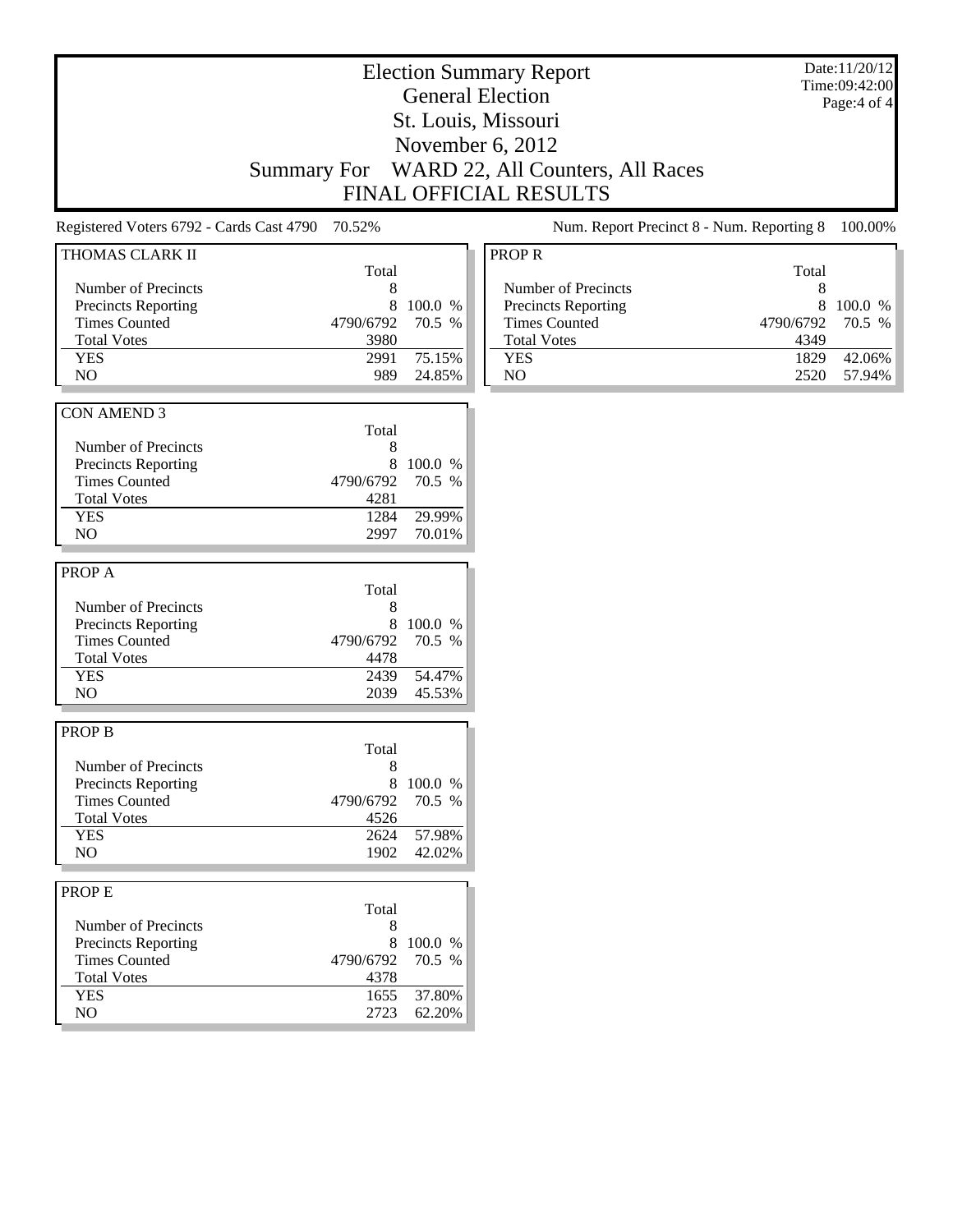| <b>General Election</b><br>Page:1 of $4$<br>St. Louis, Missouri<br>November 6, 2012<br>WARD 23, All Counters, All Races<br><b>Summary For</b><br><b>FINAL OFFICIAL RESULTS</b><br>79.34%<br>Registered Voters 8345 - Cards Cast 6621<br>Num. Report Precinct 9 - Num. Reporting 9<br><b>SECR OF STATE</b><br><b>PRESIDENT</b><br>Total<br>Total<br>Number of Precincts<br>Number of Precincts<br>9<br>9<br>9<br>100.0 %<br>9<br>100.0 %<br>Precincts Reporting<br>Precincts Reporting<br><b>Times Counted</b><br>6621/8345<br>79.3 %<br><b>Times Counted</b><br>6621/8345<br>79.3 %<br><b>Total Votes</b><br>6594<br><b>Total Votes</b><br>6264<br>59.89%<br><b>JASON KANDER</b><br>4055<br>64.73%<br><b>OBAMA/BIDEN</b><br>3949<br>ROMNEY/RYAN<br>2459<br>37.29%<br><b>SHANE SCHOELLER</b><br>1914<br>30.56%<br>JOHNSON/GRAY<br>145<br>2.20%<br><b>CISSIE SPRAGINS</b><br>251<br>GOODE/CLYMER<br>0.24%<br><b>JUSTIN HARTER</b><br>39<br>16<br>0.08%<br>25<br>0.38%<br>5<br>Write-in Votes<br>Write-in Votes<br><b>STATE TREAS</b><br><b>US SENATOR</b><br>Total<br>Total<br>Number of Precincts<br>9<br>Number of Precincts<br>9<br>Precincts Reporting<br>9<br>100.0 %<br>Precincts Reporting<br>9<br>100.0 %<br><b>Times Counted</b><br>6621/8345<br>79.3 %<br><b>Times Counted</b><br>6621/8345<br>79.3 %<br><b>Total Votes</b><br>6495<br><b>Total Votes</b><br>6261<br><b>CLINT ZWEIFEL</b><br>69.58%<br>65.85%<br><b>CLAIRE MCCASKILL</b><br>4123<br>4519<br><b>COLE MCNARY</b><br>1806<br>28.85%<br><b>TODD AKIN</b><br>1584<br>24.39%<br><b>SEAN O'TOOLE</b><br>330<br><b>JONATHAN DINE</b><br>373<br>5.74%<br>Write-in Votes<br>2<br>Write-in Votes<br>19<br>0.29%<br><b>ATTY GENERAL</b><br><b>GOVERNOR</b><br>Total<br>Total<br>Number of Precincts<br>9<br>Number of Precincts<br>9<br>9<br>Precincts Reporting<br>100.0 %<br>9<br>Precincts Reporting<br>100.0 %<br><b>Times Counted</b><br>6621/8345<br>79.3 %<br><b>Times Counted</b><br>6621/8345<br>79.3 %<br><b>Total Votes</b><br>6332<br>6497<br><b>Total Votes</b><br>68.45%<br><b>CHRIS KOSTER</b><br>4285<br><b>JAY NIXON</b><br>4447<br><b>ED MARTIN</b><br>1786<br><b>DAVE SPENCE</b><br>1854<br>28.54%<br><b>DAVE BROWNING</b><br>257<br>2.94%<br><b>JIM HIGGINS</b><br>191<br>Write-in Votes<br>Write-in Votes<br>5<br>0.08%<br>4<br>US REP DIST 1<br>LT GOVERNOR<br>Total<br>Total<br>Number of Precincts<br>9<br>9<br>Number of Precincts<br>9<br>9<br>100.0 %<br><b>Precincts Reporting</b><br>Precincts Reporting<br><b>Times Counted</b><br><b>Times Counted</b><br>79.3 %<br>6621/8345<br>6621/8345<br><b>Total Votes</b><br>6178<br><b>Total Votes</b><br>6350<br><b>LACY CLAY</b><br>3597<br><b>SUSAN MONTEE</b><br>3758<br>59.18%<br>2215<br><b>ROBYN HAMLIN</b><br>PETER KINDER<br>2273<br>35.80%<br>ROBB CUNNINGHAM<br>349<br><b>MATTHEW COPPLE</b><br>223<br>3.51%<br>Write-in Votes<br>17<br><b>CYNTHIA DAVIS</b><br>93<br>1.46%<br>3<br>Write-in Votes<br>0.05% | <b>Election Summary Report</b> |  |  |  | Date:11/20/12<br>Time:09:41:57 |  |
|-----------------------------------------------------------------------------------------------------------------------------------------------------------------------------------------------------------------------------------------------------------------------------------------------------------------------------------------------------------------------------------------------------------------------------------------------------------------------------------------------------------------------------------------------------------------------------------------------------------------------------------------------------------------------------------------------------------------------------------------------------------------------------------------------------------------------------------------------------------------------------------------------------------------------------------------------------------------------------------------------------------------------------------------------------------------------------------------------------------------------------------------------------------------------------------------------------------------------------------------------------------------------------------------------------------------------------------------------------------------------------------------------------------------------------------------------------------------------------------------------------------------------------------------------------------------------------------------------------------------------------------------------------------------------------------------------------------------------------------------------------------------------------------------------------------------------------------------------------------------------------------------------------------------------------------------------------------------------------------------------------------------------------------------------------------------------------------------------------------------------------------------------------------------------------------------------------------------------------------------------------------------------------------------------------------------------------------------------------------------------------------------------------------------------------------------------------------------------------------------------------------------------------------------------------------------------------------------------------------------------------------------------------------------------------------------------------------------------------------------------------------------------------------------------------------------------------------------------------------------------------------------------------------------------------------------------------------|--------------------------------|--|--|--|--------------------------------|--|
|                                                                                                                                                                                                                                                                                                                                                                                                                                                                                                                                                                                                                                                                                                                                                                                                                                                                                                                                                                                                                                                                                                                                                                                                                                                                                                                                                                                                                                                                                                                                                                                                                                                                                                                                                                                                                                                                                                                                                                                                                                                                                                                                                                                                                                                                                                                                                                                                                                                                                                                                                                                                                                                                                                                                                                                                                                                                                                                                                           |                                |  |  |  |                                |  |
|                                                                                                                                                                                                                                                                                                                                                                                                                                                                                                                                                                                                                                                                                                                                                                                                                                                                                                                                                                                                                                                                                                                                                                                                                                                                                                                                                                                                                                                                                                                                                                                                                                                                                                                                                                                                                                                                                                                                                                                                                                                                                                                                                                                                                                                                                                                                                                                                                                                                                                                                                                                                                                                                                                                                                                                                                                                                                                                                                           |                                |  |  |  |                                |  |
|                                                                                                                                                                                                                                                                                                                                                                                                                                                                                                                                                                                                                                                                                                                                                                                                                                                                                                                                                                                                                                                                                                                                                                                                                                                                                                                                                                                                                                                                                                                                                                                                                                                                                                                                                                                                                                                                                                                                                                                                                                                                                                                                                                                                                                                                                                                                                                                                                                                                                                                                                                                                                                                                                                                                                                                                                                                                                                                                                           |                                |  |  |  |                                |  |
| 4.01%<br>58.22%                                                                                                                                                                                                                                                                                                                                                                                                                                                                                                                                                                                                                                                                                                                                                                                                                                                                                                                                                                                                                                                                                                                                                                                                                                                                                                                                                                                                                                                                                                                                                                                                                                                                                                                                                                                                                                                                                                                                                                                                                                                                                                                                                                                                                                                                                                                                                                                                                                                                                                                                                                                                                                                                                                                                                                                                                                                                                                                                           |                                |  |  |  |                                |  |
| 100.00%                                                                                                                                                                                                                                                                                                                                                                                                                                                                                                                                                                                                                                                                                                                                                                                                                                                                                                                                                                                                                                                                                                                                                                                                                                                                                                                                                                                                                                                                                                                                                                                                                                                                                                                                                                                                                                                                                                                                                                                                                                                                                                                                                                                                                                                                                                                                                                                                                                                                                                                                                                                                                                                                                                                                                                                                                                                                                                                                                   |                                |  |  |  |                                |  |
|                                                                                                                                                                                                                                                                                                                                                                                                                                                                                                                                                                                                                                                                                                                                                                                                                                                                                                                                                                                                                                                                                                                                                                                                                                                                                                                                                                                                                                                                                                                                                                                                                                                                                                                                                                                                                                                                                                                                                                                                                                                                                                                                                                                                                                                                                                                                                                                                                                                                                                                                                                                                                                                                                                                                                                                                                                                                                                                                                           |                                |  |  |  |                                |  |
|                                                                                                                                                                                                                                                                                                                                                                                                                                                                                                                                                                                                                                                                                                                                                                                                                                                                                                                                                                                                                                                                                                                                                                                                                                                                                                                                                                                                                                                                                                                                                                                                                                                                                                                                                                                                                                                                                                                                                                                                                                                                                                                                                                                                                                                                                                                                                                                                                                                                                                                                                                                                                                                                                                                                                                                                                                                                                                                                                           |                                |  |  |  |                                |  |
|                                                                                                                                                                                                                                                                                                                                                                                                                                                                                                                                                                                                                                                                                                                                                                                                                                                                                                                                                                                                                                                                                                                                                                                                                                                                                                                                                                                                                                                                                                                                                                                                                                                                                                                                                                                                                                                                                                                                                                                                                                                                                                                                                                                                                                                                                                                                                                                                                                                                                                                                                                                                                                                                                                                                                                                                                                                                                                                                                           |                                |  |  |  |                                |  |
|                                                                                                                                                                                                                                                                                                                                                                                                                                                                                                                                                                                                                                                                                                                                                                                                                                                                                                                                                                                                                                                                                                                                                                                                                                                                                                                                                                                                                                                                                                                                                                                                                                                                                                                                                                                                                                                                                                                                                                                                                                                                                                                                                                                                                                                                                                                                                                                                                                                                                                                                                                                                                                                                                                                                                                                                                                                                                                                                                           |                                |  |  |  |                                |  |
| 0.62%<br>5.27%<br>0.03%<br>67.67%<br>28.21%<br>4.06%<br>0.06%<br>100.0 %<br>79.3 %<br>35.85%<br>5.65%<br>0.28%                                                                                                                                                                                                                                                                                                                                                                                                                                                                                                                                                                                                                                                                                                                                                                                                                                                                                                                                                                                                                                                                                                                                                                                                                                                                                                                                                                                                                                                                                                                                                                                                                                                                                                                                                                                                                                                                                                                                                                                                                                                                                                                                                                                                                                                                                                                                                                                                                                                                                                                                                                                                                                                                                                                                                                                                                                            |                                |  |  |  |                                |  |
|                                                                                                                                                                                                                                                                                                                                                                                                                                                                                                                                                                                                                                                                                                                                                                                                                                                                                                                                                                                                                                                                                                                                                                                                                                                                                                                                                                                                                                                                                                                                                                                                                                                                                                                                                                                                                                                                                                                                                                                                                                                                                                                                                                                                                                                                                                                                                                                                                                                                                                                                                                                                                                                                                                                                                                                                                                                                                                                                                           |                                |  |  |  |                                |  |
|                                                                                                                                                                                                                                                                                                                                                                                                                                                                                                                                                                                                                                                                                                                                                                                                                                                                                                                                                                                                                                                                                                                                                                                                                                                                                                                                                                                                                                                                                                                                                                                                                                                                                                                                                                                                                                                                                                                                                                                                                                                                                                                                                                                                                                                                                                                                                                                                                                                                                                                                                                                                                                                                                                                                                                                                                                                                                                                                                           |                                |  |  |  |                                |  |
|                                                                                                                                                                                                                                                                                                                                                                                                                                                                                                                                                                                                                                                                                                                                                                                                                                                                                                                                                                                                                                                                                                                                                                                                                                                                                                                                                                                                                                                                                                                                                                                                                                                                                                                                                                                                                                                                                                                                                                                                                                                                                                                                                                                                                                                                                                                                                                                                                                                                                                                                                                                                                                                                                                                                                                                                                                                                                                                                                           |                                |  |  |  |                                |  |
|                                                                                                                                                                                                                                                                                                                                                                                                                                                                                                                                                                                                                                                                                                                                                                                                                                                                                                                                                                                                                                                                                                                                                                                                                                                                                                                                                                                                                                                                                                                                                                                                                                                                                                                                                                                                                                                                                                                                                                                                                                                                                                                                                                                                                                                                                                                                                                                                                                                                                                                                                                                                                                                                                                                                                                                                                                                                                                                                                           |                                |  |  |  |                                |  |
|                                                                                                                                                                                                                                                                                                                                                                                                                                                                                                                                                                                                                                                                                                                                                                                                                                                                                                                                                                                                                                                                                                                                                                                                                                                                                                                                                                                                                                                                                                                                                                                                                                                                                                                                                                                                                                                                                                                                                                                                                                                                                                                                                                                                                                                                                                                                                                                                                                                                                                                                                                                                                                                                                                                                                                                                                                                                                                                                                           |                                |  |  |  |                                |  |
|                                                                                                                                                                                                                                                                                                                                                                                                                                                                                                                                                                                                                                                                                                                                                                                                                                                                                                                                                                                                                                                                                                                                                                                                                                                                                                                                                                                                                                                                                                                                                                                                                                                                                                                                                                                                                                                                                                                                                                                                                                                                                                                                                                                                                                                                                                                                                                                                                                                                                                                                                                                                                                                                                                                                                                                                                                                                                                                                                           |                                |  |  |  |                                |  |
|                                                                                                                                                                                                                                                                                                                                                                                                                                                                                                                                                                                                                                                                                                                                                                                                                                                                                                                                                                                                                                                                                                                                                                                                                                                                                                                                                                                                                                                                                                                                                                                                                                                                                                                                                                                                                                                                                                                                                                                                                                                                                                                                                                                                                                                                                                                                                                                                                                                                                                                                                                                                                                                                                                                                                                                                                                                                                                                                                           |                                |  |  |  |                                |  |
|                                                                                                                                                                                                                                                                                                                                                                                                                                                                                                                                                                                                                                                                                                                                                                                                                                                                                                                                                                                                                                                                                                                                                                                                                                                                                                                                                                                                                                                                                                                                                                                                                                                                                                                                                                                                                                                                                                                                                                                                                                                                                                                                                                                                                                                                                                                                                                                                                                                                                                                                                                                                                                                                                                                                                                                                                                                                                                                                                           |                                |  |  |  |                                |  |
|                                                                                                                                                                                                                                                                                                                                                                                                                                                                                                                                                                                                                                                                                                                                                                                                                                                                                                                                                                                                                                                                                                                                                                                                                                                                                                                                                                                                                                                                                                                                                                                                                                                                                                                                                                                                                                                                                                                                                                                                                                                                                                                                                                                                                                                                                                                                                                                                                                                                                                                                                                                                                                                                                                                                                                                                                                                                                                                                                           |                                |  |  |  |                                |  |
|                                                                                                                                                                                                                                                                                                                                                                                                                                                                                                                                                                                                                                                                                                                                                                                                                                                                                                                                                                                                                                                                                                                                                                                                                                                                                                                                                                                                                                                                                                                                                                                                                                                                                                                                                                                                                                                                                                                                                                                                                                                                                                                                                                                                                                                                                                                                                                                                                                                                                                                                                                                                                                                                                                                                                                                                                                                                                                                                                           |                                |  |  |  |                                |  |
|                                                                                                                                                                                                                                                                                                                                                                                                                                                                                                                                                                                                                                                                                                                                                                                                                                                                                                                                                                                                                                                                                                                                                                                                                                                                                                                                                                                                                                                                                                                                                                                                                                                                                                                                                                                                                                                                                                                                                                                                                                                                                                                                                                                                                                                                                                                                                                                                                                                                                                                                                                                                                                                                                                                                                                                                                                                                                                                                                           |                                |  |  |  |                                |  |
|                                                                                                                                                                                                                                                                                                                                                                                                                                                                                                                                                                                                                                                                                                                                                                                                                                                                                                                                                                                                                                                                                                                                                                                                                                                                                                                                                                                                                                                                                                                                                                                                                                                                                                                                                                                                                                                                                                                                                                                                                                                                                                                                                                                                                                                                                                                                                                                                                                                                                                                                                                                                                                                                                                                                                                                                                                                                                                                                                           |                                |  |  |  |                                |  |
|                                                                                                                                                                                                                                                                                                                                                                                                                                                                                                                                                                                                                                                                                                                                                                                                                                                                                                                                                                                                                                                                                                                                                                                                                                                                                                                                                                                                                                                                                                                                                                                                                                                                                                                                                                                                                                                                                                                                                                                                                                                                                                                                                                                                                                                                                                                                                                                                                                                                                                                                                                                                                                                                                                                                                                                                                                                                                                                                                           |                                |  |  |  |                                |  |
|                                                                                                                                                                                                                                                                                                                                                                                                                                                                                                                                                                                                                                                                                                                                                                                                                                                                                                                                                                                                                                                                                                                                                                                                                                                                                                                                                                                                                                                                                                                                                                                                                                                                                                                                                                                                                                                                                                                                                                                                                                                                                                                                                                                                                                                                                                                                                                                                                                                                                                                                                                                                                                                                                                                                                                                                                                                                                                                                                           |                                |  |  |  |                                |  |
|                                                                                                                                                                                                                                                                                                                                                                                                                                                                                                                                                                                                                                                                                                                                                                                                                                                                                                                                                                                                                                                                                                                                                                                                                                                                                                                                                                                                                                                                                                                                                                                                                                                                                                                                                                                                                                                                                                                                                                                                                                                                                                                                                                                                                                                                                                                                                                                                                                                                                                                                                                                                                                                                                                                                                                                                                                                                                                                                                           |                                |  |  |  |                                |  |
|                                                                                                                                                                                                                                                                                                                                                                                                                                                                                                                                                                                                                                                                                                                                                                                                                                                                                                                                                                                                                                                                                                                                                                                                                                                                                                                                                                                                                                                                                                                                                                                                                                                                                                                                                                                                                                                                                                                                                                                                                                                                                                                                                                                                                                                                                                                                                                                                                                                                                                                                                                                                                                                                                                                                                                                                                                                                                                                                                           |                                |  |  |  |                                |  |
|                                                                                                                                                                                                                                                                                                                                                                                                                                                                                                                                                                                                                                                                                                                                                                                                                                                                                                                                                                                                                                                                                                                                                                                                                                                                                                                                                                                                                                                                                                                                                                                                                                                                                                                                                                                                                                                                                                                                                                                                                                                                                                                                                                                                                                                                                                                                                                                                                                                                                                                                                                                                                                                                                                                                                                                                                                                                                                                                                           |                                |  |  |  |                                |  |
|                                                                                                                                                                                                                                                                                                                                                                                                                                                                                                                                                                                                                                                                                                                                                                                                                                                                                                                                                                                                                                                                                                                                                                                                                                                                                                                                                                                                                                                                                                                                                                                                                                                                                                                                                                                                                                                                                                                                                                                                                                                                                                                                                                                                                                                                                                                                                                                                                                                                                                                                                                                                                                                                                                                                                                                                                                                                                                                                                           |                                |  |  |  |                                |  |
|                                                                                                                                                                                                                                                                                                                                                                                                                                                                                                                                                                                                                                                                                                                                                                                                                                                                                                                                                                                                                                                                                                                                                                                                                                                                                                                                                                                                                                                                                                                                                                                                                                                                                                                                                                                                                                                                                                                                                                                                                                                                                                                                                                                                                                                                                                                                                                                                                                                                                                                                                                                                                                                                                                                                                                                                                                                                                                                                                           |                                |  |  |  |                                |  |
|                                                                                                                                                                                                                                                                                                                                                                                                                                                                                                                                                                                                                                                                                                                                                                                                                                                                                                                                                                                                                                                                                                                                                                                                                                                                                                                                                                                                                                                                                                                                                                                                                                                                                                                                                                                                                                                                                                                                                                                                                                                                                                                                                                                                                                                                                                                                                                                                                                                                                                                                                                                                                                                                                                                                                                                                                                                                                                                                                           |                                |  |  |  |                                |  |
|                                                                                                                                                                                                                                                                                                                                                                                                                                                                                                                                                                                                                                                                                                                                                                                                                                                                                                                                                                                                                                                                                                                                                                                                                                                                                                                                                                                                                                                                                                                                                                                                                                                                                                                                                                                                                                                                                                                                                                                                                                                                                                                                                                                                                                                                                                                                                                                                                                                                                                                                                                                                                                                                                                                                                                                                                                                                                                                                                           |                                |  |  |  |                                |  |
|                                                                                                                                                                                                                                                                                                                                                                                                                                                                                                                                                                                                                                                                                                                                                                                                                                                                                                                                                                                                                                                                                                                                                                                                                                                                                                                                                                                                                                                                                                                                                                                                                                                                                                                                                                                                                                                                                                                                                                                                                                                                                                                                                                                                                                                                                                                                                                                                                                                                                                                                                                                                                                                                                                                                                                                                                                                                                                                                                           |                                |  |  |  |                                |  |
|                                                                                                                                                                                                                                                                                                                                                                                                                                                                                                                                                                                                                                                                                                                                                                                                                                                                                                                                                                                                                                                                                                                                                                                                                                                                                                                                                                                                                                                                                                                                                                                                                                                                                                                                                                                                                                                                                                                                                                                                                                                                                                                                                                                                                                                                                                                                                                                                                                                                                                                                                                                                                                                                                                                                                                                                                                                                                                                                                           |                                |  |  |  |                                |  |
|                                                                                                                                                                                                                                                                                                                                                                                                                                                                                                                                                                                                                                                                                                                                                                                                                                                                                                                                                                                                                                                                                                                                                                                                                                                                                                                                                                                                                                                                                                                                                                                                                                                                                                                                                                                                                                                                                                                                                                                                                                                                                                                                                                                                                                                                                                                                                                                                                                                                                                                                                                                                                                                                                                                                                                                                                                                                                                                                                           |                                |  |  |  |                                |  |
|                                                                                                                                                                                                                                                                                                                                                                                                                                                                                                                                                                                                                                                                                                                                                                                                                                                                                                                                                                                                                                                                                                                                                                                                                                                                                                                                                                                                                                                                                                                                                                                                                                                                                                                                                                                                                                                                                                                                                                                                                                                                                                                                                                                                                                                                                                                                                                                                                                                                                                                                                                                                                                                                                                                                                                                                                                                                                                                                                           |                                |  |  |  |                                |  |
|                                                                                                                                                                                                                                                                                                                                                                                                                                                                                                                                                                                                                                                                                                                                                                                                                                                                                                                                                                                                                                                                                                                                                                                                                                                                                                                                                                                                                                                                                                                                                                                                                                                                                                                                                                                                                                                                                                                                                                                                                                                                                                                                                                                                                                                                                                                                                                                                                                                                                                                                                                                                                                                                                                                                                                                                                                                                                                                                                           |                                |  |  |  |                                |  |
|                                                                                                                                                                                                                                                                                                                                                                                                                                                                                                                                                                                                                                                                                                                                                                                                                                                                                                                                                                                                                                                                                                                                                                                                                                                                                                                                                                                                                                                                                                                                                                                                                                                                                                                                                                                                                                                                                                                                                                                                                                                                                                                                                                                                                                                                                                                                                                                                                                                                                                                                                                                                                                                                                                                                                                                                                                                                                                                                                           |                                |  |  |  |                                |  |
|                                                                                                                                                                                                                                                                                                                                                                                                                                                                                                                                                                                                                                                                                                                                                                                                                                                                                                                                                                                                                                                                                                                                                                                                                                                                                                                                                                                                                                                                                                                                                                                                                                                                                                                                                                                                                                                                                                                                                                                                                                                                                                                                                                                                                                                                                                                                                                                                                                                                                                                                                                                                                                                                                                                                                                                                                                                                                                                                                           |                                |  |  |  |                                |  |
|                                                                                                                                                                                                                                                                                                                                                                                                                                                                                                                                                                                                                                                                                                                                                                                                                                                                                                                                                                                                                                                                                                                                                                                                                                                                                                                                                                                                                                                                                                                                                                                                                                                                                                                                                                                                                                                                                                                                                                                                                                                                                                                                                                                                                                                                                                                                                                                                                                                                                                                                                                                                                                                                                                                                                                                                                                                                                                                                                           |                                |  |  |  |                                |  |
|                                                                                                                                                                                                                                                                                                                                                                                                                                                                                                                                                                                                                                                                                                                                                                                                                                                                                                                                                                                                                                                                                                                                                                                                                                                                                                                                                                                                                                                                                                                                                                                                                                                                                                                                                                                                                                                                                                                                                                                                                                                                                                                                                                                                                                                                                                                                                                                                                                                                                                                                                                                                                                                                                                                                                                                                                                                                                                                                                           |                                |  |  |  |                                |  |
|                                                                                                                                                                                                                                                                                                                                                                                                                                                                                                                                                                                                                                                                                                                                                                                                                                                                                                                                                                                                                                                                                                                                                                                                                                                                                                                                                                                                                                                                                                                                                                                                                                                                                                                                                                                                                                                                                                                                                                                                                                                                                                                                                                                                                                                                                                                                                                                                                                                                                                                                                                                                                                                                                                                                                                                                                                                                                                                                                           |                                |  |  |  |                                |  |
|                                                                                                                                                                                                                                                                                                                                                                                                                                                                                                                                                                                                                                                                                                                                                                                                                                                                                                                                                                                                                                                                                                                                                                                                                                                                                                                                                                                                                                                                                                                                                                                                                                                                                                                                                                                                                                                                                                                                                                                                                                                                                                                                                                                                                                                                                                                                                                                                                                                                                                                                                                                                                                                                                                                                                                                                                                                                                                                                                           |                                |  |  |  |                                |  |
|                                                                                                                                                                                                                                                                                                                                                                                                                                                                                                                                                                                                                                                                                                                                                                                                                                                                                                                                                                                                                                                                                                                                                                                                                                                                                                                                                                                                                                                                                                                                                                                                                                                                                                                                                                                                                                                                                                                                                                                                                                                                                                                                                                                                                                                                                                                                                                                                                                                                                                                                                                                                                                                                                                                                                                                                                                                                                                                                                           |                                |  |  |  |                                |  |
|                                                                                                                                                                                                                                                                                                                                                                                                                                                                                                                                                                                                                                                                                                                                                                                                                                                                                                                                                                                                                                                                                                                                                                                                                                                                                                                                                                                                                                                                                                                                                                                                                                                                                                                                                                                                                                                                                                                                                                                                                                                                                                                                                                                                                                                                                                                                                                                                                                                                                                                                                                                                                                                                                                                                                                                                                                                                                                                                                           |                                |  |  |  |                                |  |
|                                                                                                                                                                                                                                                                                                                                                                                                                                                                                                                                                                                                                                                                                                                                                                                                                                                                                                                                                                                                                                                                                                                                                                                                                                                                                                                                                                                                                                                                                                                                                                                                                                                                                                                                                                                                                                                                                                                                                                                                                                                                                                                                                                                                                                                                                                                                                                                                                                                                                                                                                                                                                                                                                                                                                                                                                                                                                                                                                           |                                |  |  |  |                                |  |
|                                                                                                                                                                                                                                                                                                                                                                                                                                                                                                                                                                                                                                                                                                                                                                                                                                                                                                                                                                                                                                                                                                                                                                                                                                                                                                                                                                                                                                                                                                                                                                                                                                                                                                                                                                                                                                                                                                                                                                                                                                                                                                                                                                                                                                                                                                                                                                                                                                                                                                                                                                                                                                                                                                                                                                                                                                                                                                                                                           |                                |  |  |  |                                |  |
|                                                                                                                                                                                                                                                                                                                                                                                                                                                                                                                                                                                                                                                                                                                                                                                                                                                                                                                                                                                                                                                                                                                                                                                                                                                                                                                                                                                                                                                                                                                                                                                                                                                                                                                                                                                                                                                                                                                                                                                                                                                                                                                                                                                                                                                                                                                                                                                                                                                                                                                                                                                                                                                                                                                                                                                                                                                                                                                                                           |                                |  |  |  |                                |  |
|                                                                                                                                                                                                                                                                                                                                                                                                                                                                                                                                                                                                                                                                                                                                                                                                                                                                                                                                                                                                                                                                                                                                                                                                                                                                                                                                                                                                                                                                                                                                                                                                                                                                                                                                                                                                                                                                                                                                                                                                                                                                                                                                                                                                                                                                                                                                                                                                                                                                                                                                                                                                                                                                                                                                                                                                                                                                                                                                                           |                                |  |  |  |                                |  |
|                                                                                                                                                                                                                                                                                                                                                                                                                                                                                                                                                                                                                                                                                                                                                                                                                                                                                                                                                                                                                                                                                                                                                                                                                                                                                                                                                                                                                                                                                                                                                                                                                                                                                                                                                                                                                                                                                                                                                                                                                                                                                                                                                                                                                                                                                                                                                                                                                                                                                                                                                                                                                                                                                                                                                                                                                                                                                                                                                           |                                |  |  |  |                                |  |
|                                                                                                                                                                                                                                                                                                                                                                                                                                                                                                                                                                                                                                                                                                                                                                                                                                                                                                                                                                                                                                                                                                                                                                                                                                                                                                                                                                                                                                                                                                                                                                                                                                                                                                                                                                                                                                                                                                                                                                                                                                                                                                                                                                                                                                                                                                                                                                                                                                                                                                                                                                                                                                                                                                                                                                                                                                                                                                                                                           |                                |  |  |  |                                |  |
|                                                                                                                                                                                                                                                                                                                                                                                                                                                                                                                                                                                                                                                                                                                                                                                                                                                                                                                                                                                                                                                                                                                                                                                                                                                                                                                                                                                                                                                                                                                                                                                                                                                                                                                                                                                                                                                                                                                                                                                                                                                                                                                                                                                                                                                                                                                                                                                                                                                                                                                                                                                                                                                                                                                                                                                                                                                                                                                                                           |                                |  |  |  |                                |  |

Write-in Votes 3 0.05%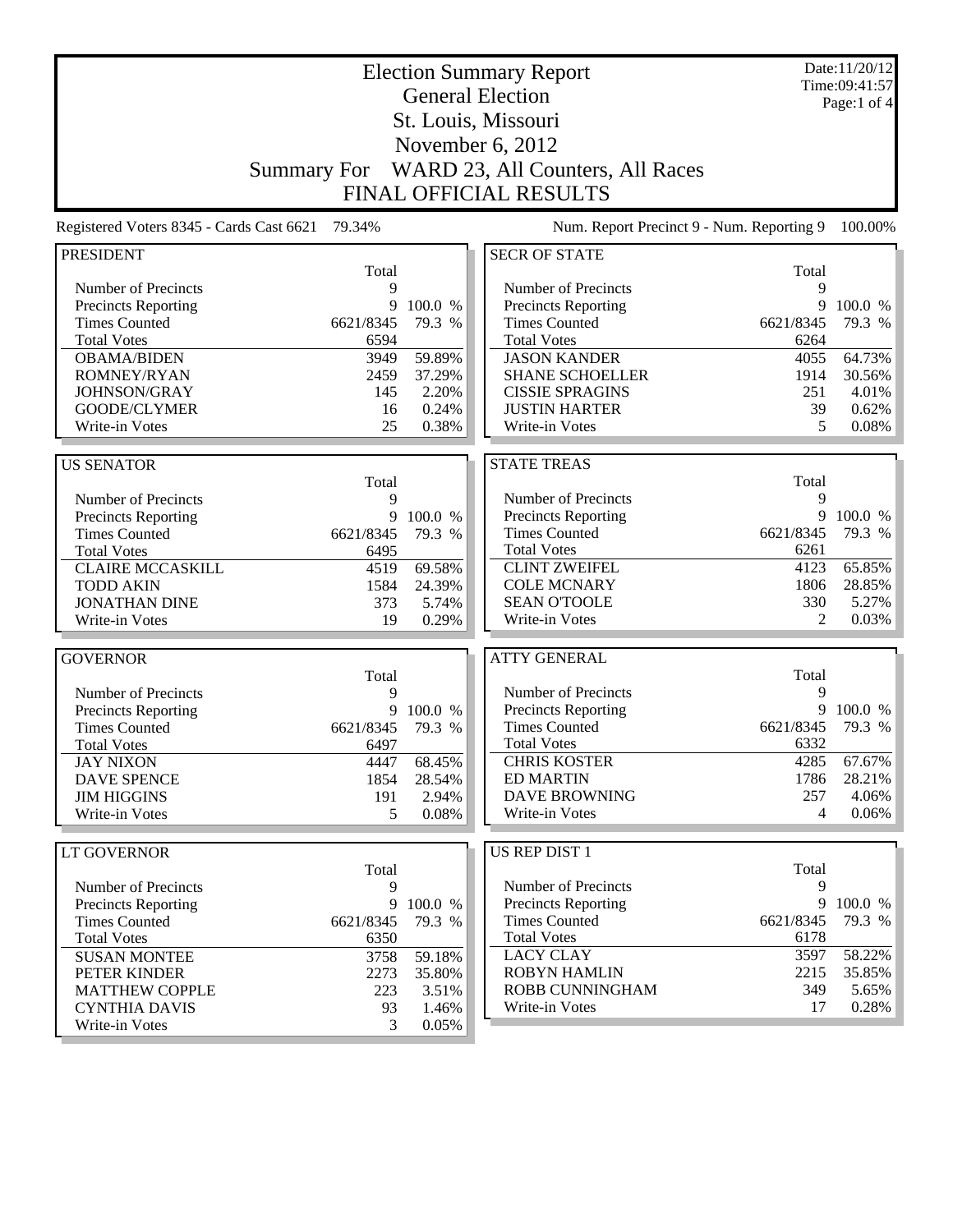|                                             | Date:11/20/12<br><b>Election Summary Report</b><br>Time:09:41:57 |                   |                                             |                |                   |
|---------------------------------------------|------------------------------------------------------------------|-------------------|---------------------------------------------|----------------|-------------------|
|                                             |                                                                  |                   | <b>General Election</b>                     |                | Page: $2$ of $4$  |
|                                             |                                                                  |                   | St. Louis, Missouri                         |                |                   |
|                                             |                                                                  |                   | November 6, 2012                            |                |                   |
|                                             |                                                                  |                   | WARD 23, All Counters, All Races            |                |                   |
|                                             | <b>Summary For</b>                                               |                   |                                             |                |                   |
|                                             |                                                                  |                   | FINAL OFFICIAL RESULTS                      |                |                   |
| Registered Voters 8345 - Cards Cast 6621    | 79.34%                                                           |                   | Num. Report Precinct 9 - Num. Reporting 9   |                | 100.00%           |
| ST REP DIST 80                              |                                                                  |                   | <b>PUBLIC ADMIN</b>                         |                |                   |
|                                             | Total                                                            |                   |                                             | Total          |                   |
| Number of Precincts                         | 1                                                                |                   | Number of Precincts                         | Q              |                   |
| Precincts Reporting<br><b>Times Counted</b> | 714/883                                                          | 100.0 %<br>80.9 % | Precincts Reporting<br><b>Times Counted</b> | 9<br>6621/8345 | 100.0 %<br>79.3 % |
| <b>Total Votes</b>                          | 580                                                              |                   | <b>Total Votes</b>                          | 5957           |                   |
| MIKE COLONA                                 | 571                                                              | 98.45%            | <b>GERARD NESTER</b>                        | 3960           | 66.48%            |
| Write-in Votes                              | 9                                                                | 1.55%             | <b>JUSTIN STROHM</b>                        | 1726           | 28.97%            |
|                                             |                                                                  |                   | <b>ELSTON MCCOWAN</b>                       | 265            | 4.45%             |
| ST REP DIST 82                              |                                                                  |                   | Write-in Votes                              | 6              | 0.10%             |
|                                             | Total                                                            |                   |                                             |                |                   |
| Number of Precincts                         | 6                                                                |                   | <b>SHERIFF</b>                              |                |                   |
| Precincts Reporting                         | 6                                                                | 100.0 %           |                                             | Total          |                   |
| <b>Times Counted</b>                        | 4523/5693                                                        | 79.4 %            | Number of Precincts                         | 9              |                   |
| <b>Total Votes</b>                          | 4167                                                             |                   | <b>Precincts Reporting</b>                  | 9              | 100.0 %           |
| <b>MICHELE KRATKY</b>                       | 2969                                                             | 71.25%            | <b>Times Counted</b>                        | 6621/8345      | 79.3 %            |
| <b>EDWARD HARLOW</b>                        | 1193                                                             | 28.63%            | <b>Total Votes</b>                          | 6053           |                   |
| Write-in Votes                              | 5                                                                | 0.12%             | <b>JIM MURPHY</b>                           | 4213           | 69.60%            |
|                                             |                                                                  |                   | <b>ROBERT STERNBERG</b>                     | 1823           | 30.12%            |
| ST REP DIST 83                              |                                                                  |                   | Write-in Votes                              | 17             | 0.28%             |
|                                             | Total                                                            |                   |                                             |                |                   |
| Number of Precincts                         | 1                                                                |                   | <b>CITY TREAS</b>                           |                |                   |
| Precincts Reporting                         |                                                                  | 100.0 %           |                                             | Total          |                   |
| <b>Times Counted</b><br><b>Total Votes</b>  | 1143/1485<br>885                                                 | 77.0 %            | Number of Precincts<br>Precincts Reporting  | 9<br>9         | 100.0 %           |
| <b>GINA MITTEN</b>                          | 863                                                              | 97.51%            | <b>Times Counted</b>                        | 6621/8345      | 79.3 %            |
| Write-in Votes                              | 22                                                               | 2.49%             | <b>Total Votes</b>                          | 6015           |                   |
|                                             |                                                                  |                   | <b>TISHAURA JONES</b>                       | 3069           | 51.02%            |
| ST REP DIST 91                              |                                                                  |                   | <b>TIM BACHMANN</b>                         | 2557           | 42.51%            |
|                                             | Total                                                            |                   | <b>ANTHONY STEVENS</b>                      | 378            | 6.28%             |
| Number of Precincts                         |                                                                  |                   | Write-in Votes                              | 11             | 0.18%             |
| Precincts Reporting                         | 1                                                                | 100.0 %           |                                             |                |                   |
| <b>Times Counted</b>                        | 241/284                                                          | 84.9 %            | <b>GEORGE DRAPER III</b>                    |                |                   |
| <b>Total Votes</b>                          | 222                                                              |                   |                                             | Total          |                   |
| <b>JEANNE KIRKTON</b>                       | 132                                                              | 59.46%            | Number of Precincts                         | 9              |                   |
| <b>ELIZABETH DEAL</b>                       | 89                                                               | 40.09%            | Precincts Reporting                         |                | 9 100.0 %         |
| Write-in Votes                              | 1                                                                | 0.45%             | <b>Times Counted</b>                        | 6621/8345      | 79.3 %            |
|                                             |                                                                  |                   | <b>Total Votes</b>                          | 5312           |                   |
| <b>CIRC ATTY</b>                            |                                                                  |                   | <b>YES</b><br>NO                            | 3841           | 72.31%<br>27.69%  |
|                                             | Total                                                            |                   |                                             | 1471           |                   |
| Number of Precincts                         | 9                                                                |                   |                                             |                |                   |
| Precincts Reporting<br><b>Times Counted</b> | 9                                                                | 100.0 %           | GARY GAERTNER, JR.                          |                |                   |
| <b>Total Votes</b>                          | 6621/8345<br>5397                                                | 79.3 %            | Number of Precincts                         | Total<br>9     |                   |
| <b>JENNIFER JOYCE</b>                       | 5296                                                             | 98.13%            | Precincts Reporting                         | 9              | 100.0 %           |
| Write-in Votes                              | 101                                                              | 1.87%             | <b>Times Counted</b>                        | 6621/8345      | 79.3 %            |
|                                             |                                                                  |                   | <b>Total Votes</b>                          | 5271           |                   |
|                                             |                                                                  |                   | <b>YES</b>                                  | 3807           | 72.23%            |
|                                             |                                                                  |                   | NO                                          | 1464           | 27.77%            |
|                                             |                                                                  |                   |                                             |                |                   |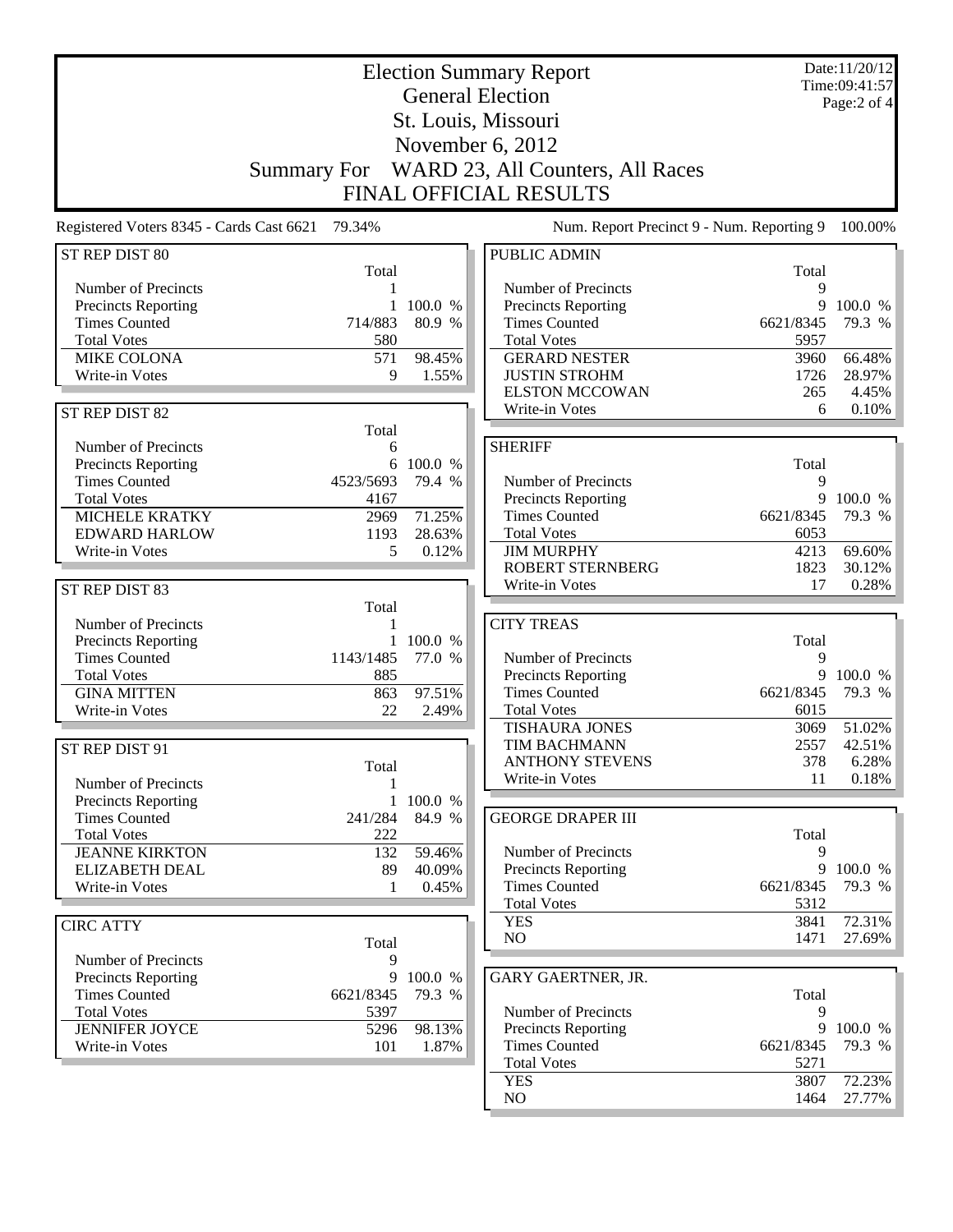| <b>Election Summary Report</b><br><b>General Election</b>                                                  |                |                   |                                                   |                | Date:11/20/12<br>Time:09:41:57<br>Page: 3 of 4 |  |
|------------------------------------------------------------------------------------------------------------|----------------|-------------------|---------------------------------------------------|----------------|------------------------------------------------|--|
|                                                                                                            |                |                   | St. Louis, Missouri                               |                |                                                |  |
|                                                                                                            |                |                   | November $6, 2012$                                |                |                                                |  |
|                                                                                                            |                |                   | Summary For WARD 23, All Counters, All Races      |                |                                                |  |
|                                                                                                            |                |                   | <b>FINAL OFFICIAL RESULTS</b>                     |                |                                                |  |
| Num. Report Precinct 9 - Num. Reporting 9<br>Registered Voters 8345 - Cards Cast 6621<br>79.34%<br>100.00% |                |                   |                                                   |                |                                                |  |
| <b>SHERRI SULLIVAN</b>                                                                                     |                |                   | <b>REX BURLISON</b>                               |                |                                                |  |
|                                                                                                            | Total          |                   |                                                   | Total          |                                                |  |
| Number of Precincts<br><b>Precincts Reporting</b>                                                          | 9<br>9         | 100.0 %           | Number of Precincts<br><b>Precincts Reporting</b> | 9<br>9         | 100.0 %                                        |  |
| <b>Times Counted</b>                                                                                       | 6621/8345      | 79.3 %            | <b>Times Counted</b>                              | 6621/8345      | 79.3 %                                         |  |
| <b>Total Votes</b>                                                                                         | 5236           |                   | <b>Total Votes</b>                                | 5047           |                                                |  |
| <b>YES</b>                                                                                                 | 3777           | 72.14%            | <b>YES</b>                                        | 3529           | 69.92%                                         |  |
| NO                                                                                                         | 1459           | 27.86%            | NO                                                | 1518           | 30.08%                                         |  |
|                                                                                                            |                |                   |                                                   |                |                                                |  |
| <b>ROBERT CLAYTON</b>                                                                                      |                |                   | <b>EDWARD SWEENEY</b>                             |                |                                                |  |
|                                                                                                            | Total          |                   |                                                   | Total          |                                                |  |
| Number of Precincts<br>Precincts Reporting                                                                 | 9<br>9         | 100.0 %           | Number of Precincts<br>Precincts Reporting        | 9<br>9         | 100.0 %                                        |  |
| <b>Times Counted</b>                                                                                       | 6621/8345      | 79.3 %            | <b>Times Counted</b>                              | 6621/8345      | 79.3 %                                         |  |
| <b>Total Votes</b>                                                                                         | 5198           |                   | <b>Total Votes</b>                                | 5111           |                                                |  |
| <b>YES</b>                                                                                                 | 3658           | 70.37%            | <b>YES</b>                                        | 3709           | 72.57%                                         |  |
| NO                                                                                                         | 1540           | 29.63%            | NO                                                | 1402           | 27.43%                                         |  |
|                                                                                                            |                |                   |                                                   |                |                                                |  |
| <b>LAWRENCE MOONEY</b>                                                                                     |                |                   | <b>ROBERT DIERKER</b>                             |                |                                                |  |
| Number of Precincts                                                                                        | Total<br>9     |                   | Number of Precincts                               | Total<br>9     |                                                |  |
| Precincts Reporting                                                                                        | 9              | 100.0 %           | <b>Precincts Reporting</b>                        | 9              | 100.0 %                                        |  |
| <b>Times Counted</b>                                                                                       | 6621/8345      | 79.3 %            | <b>Times Counted</b>                              | 6621/8345      | 79.3 %                                         |  |
| <b>Total Votes</b>                                                                                         | 5070           |                   | <b>Total Votes</b>                                | 5112           |                                                |  |
| <b>YES</b>                                                                                                 | 3587           | 70.75%            | <b>YES</b>                                        | 3705           | 72.48%                                         |  |
| NO                                                                                                         | 1483           | 29.25%            | NO                                                | 1407           | 27.52%                                         |  |
| MICHAEL DAVID                                                                                              |                |                   | <b>JOHN GARVEY</b>                                |                |                                                |  |
|                                                                                                            | Total          |                   |                                                   | Total          |                                                |  |
| Number of Precincts                                                                                        | 9              |                   | Number of Precincts                               | 9              |                                                |  |
| <b>Precincts Reporting</b><br><b>Times Counted</b>                                                         | 9<br>6621/8345 | 100.0 %<br>79.3 % | Precincts Reporting<br><b>Times Counted</b>       | 9<br>6621/8345 | 100.0 %<br>79.3 %                              |  |
| <b>Total Votes</b>                                                                                         | 5113           |                   | <b>Total Votes</b>                                | 5123           |                                                |  |
| <b>YES</b>                                                                                                 | 3687           | 72.11%            | <b>YES</b>                                        | 3738           | 72.97%                                         |  |
| NO                                                                                                         | 1426           | 27.89%            | NO.                                               | 1385           | 27.03%                                         |  |
|                                                                                                            |                |                   |                                                   |                |                                                |  |
| <b>MARGARET NEILL</b>                                                                                      | Total          |                   | <b>JIMMIE EDWARDS</b>                             | Total          |                                                |  |
| Number of Precincts                                                                                        | 9              |                   | Number of Precincts                               | 9              |                                                |  |
| <b>Precincts Reporting</b>                                                                                 | 9              | 100.0 %           | <b>Precincts Reporting</b>                        | 9              | 100.0 %                                        |  |
| <b>Times Counted</b>                                                                                       | 6621/8345      | 79.3 %            | <b>Times Counted</b>                              | 6621/8345      | 79.3 %                                         |  |
| <b>Total Votes</b>                                                                                         | 5133           |                   | <b>Total Votes</b>                                | 5086           |                                                |  |
| <b>YES</b>                                                                                                 | 3726           | 72.59%            | <b>YES</b>                                        | 3621           | 71.20%                                         |  |
| NO                                                                                                         | 1407           | 27.41%            | NO.                                               | 1465           | 28.80%                                         |  |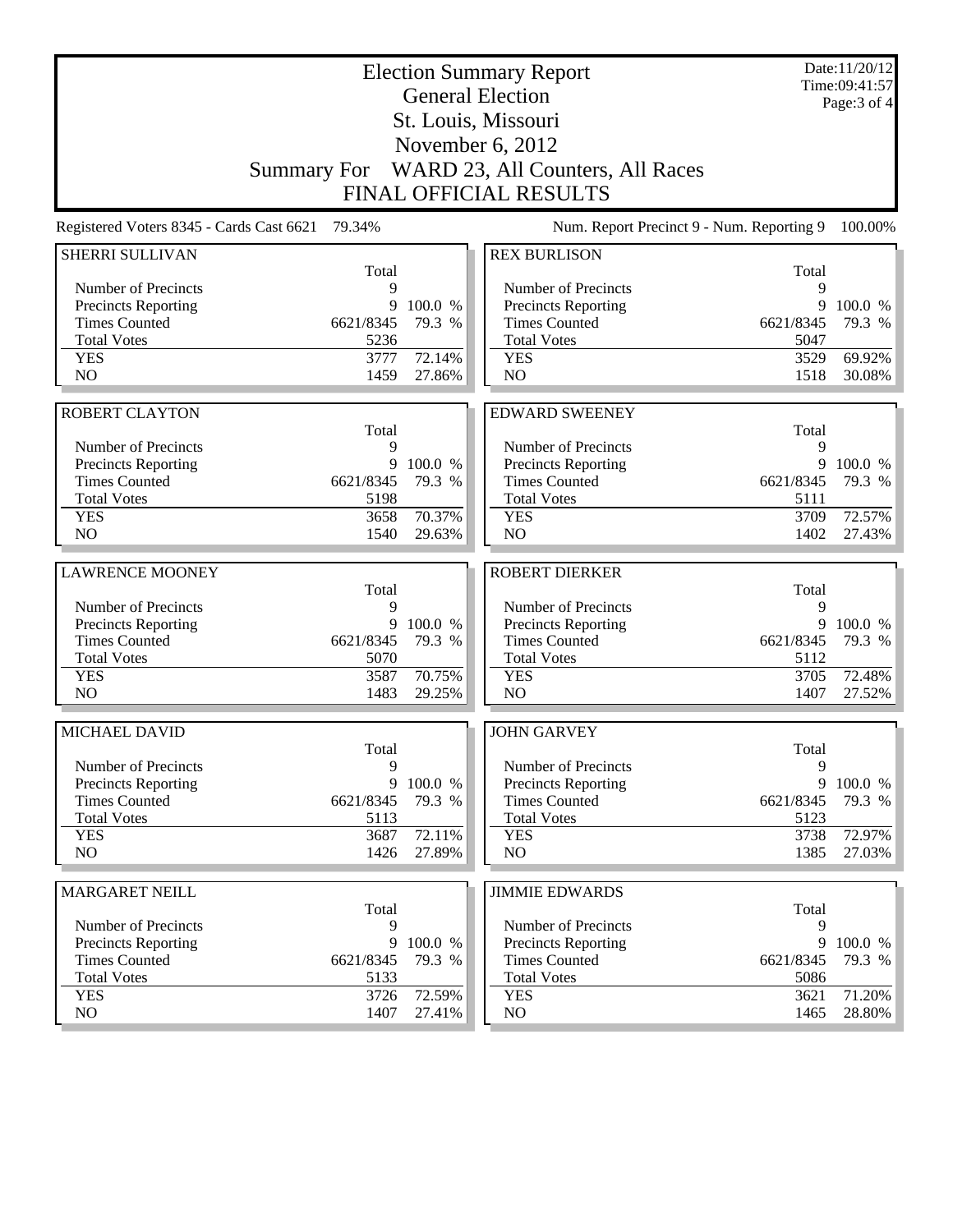| <b>Election Summary Report</b>                  |           |                   |                                              |           | Date:11/20/12<br>Time:09:41:57 |
|-------------------------------------------------|-----------|-------------------|----------------------------------------------|-----------|--------------------------------|
|                                                 |           |                   | <b>General Election</b>                      |           | Page:4 of 4                    |
|                                                 |           |                   | St. Louis, Missouri                          |           |                                |
|                                                 |           |                   | November 6, 2012                             |           |                                |
|                                                 |           |                   |                                              |           |                                |
|                                                 |           |                   | Summary For WARD 23, All Counters, All Races |           |                                |
|                                                 |           |                   | <b>FINAL OFFICIAL RESULTS</b>                |           |                                |
| Registered Voters 8345 - Cards Cast 6621 79.34% |           |                   | Num. Report Precinct 9 - Num. Reporting 9    |           | 100.00%                        |
| <b>JOAN MORIARTY</b>                            |           |                   | <b>PROP B</b>                                |           |                                |
|                                                 | Total     |                   |                                              | Total     |                                |
| Number of Precincts                             | 9<br>9    |                   | Number of Precincts                          | 9         |                                |
| Precincts Reporting<br><b>Times Counted</b>     | 6621/8345 | 100.0 %<br>79.3 % | Precincts Reporting<br><b>Times Counted</b>  | 6621/8345 | 9 100.0 %<br>79.3 %            |
| <b>Total Votes</b>                              | 5095      |                   | <b>Total Votes</b>                           | 6491      |                                |
| <b>YES</b>                                      | 3685      | 72.33%            | <b>YES</b>                                   | 3867      | 59.57%                         |
| N <sub>O</sub>                                  | 1410      | 27.67%            | N <sub>O</sub>                               | 2624      | 40.43%                         |
|                                                 |           |                   |                                              |           |                                |
| <b>CALEA STOVALL-REID</b>                       |           |                   | <b>PROPE</b>                                 |           |                                |
|                                                 | Total     |                   |                                              | Total     |                                |
| Number of Precincts                             | 9         |                   | Number of Precincts                          | 9         |                                |
| Precincts Reporting                             |           | 9 100.0 %         | Precincts Reporting                          |           | 9 100.0 %                      |
| <b>Times Counted</b>                            | 6621/8345 | 79.3 %            | <b>Times Counted</b>                         | 6621/8345 | 79.3 %                         |
| <b>Total Votes</b>                              | 5048      |                   | <b>Total Votes</b>                           | 6171      |                                |
| <b>YES</b>                                      | 3428      | 67.91%            | <b>YES</b>                                   | 3020      | 48.94%                         |
| N <sub>O</sub>                                  | 1620      | 32.09%            | N <sub>O</sub>                               | 3151      | 51.06%                         |
| THOMAS CLARK II                                 |           |                   | <b>PROPR</b>                                 |           |                                |
|                                                 | Total     |                   |                                              | Total     |                                |
| Number of Precincts                             | 9         |                   | Number of Precincts                          | 9         |                                |
| Precincts Reporting                             |           | 9 100.0 %         | Precincts Reporting                          |           | 9 100.0 %                      |
| <b>Times Counted</b>                            | 6621/8345 | 79.3 %            | <b>Times Counted</b>                         | 6621/8345 | 79.3 %                         |
| <b>Total Votes</b>                              | 5031      |                   | <b>Total Votes</b>                           | 6042      |                                |
| <b>YES</b>                                      | 3585      | 71.26%            | <b>YES</b>                                   | 4092      | 67.73%                         |
| N <sub>O</sub>                                  | 1446      | 28.74%            | N <sub>O</sub>                               | 1950      | 32.27%                         |
|                                                 |           |                   |                                              |           |                                |
| <b>CON AMEND 3</b>                              | Total     |                   |                                              |           |                                |
| Number of Precincts                             | 9         |                   |                                              |           |                                |
| Precincts Reporting                             |           | 9 100.0 %         |                                              |           |                                |
| <b>Times Counted</b>                            | 6621/8345 | 79.3 %            |                                              |           |                                |
| <b>Total Votes</b>                              | 6041      |                   |                                              |           |                                |
| <b>YES</b>                                      | 1309      | 21.67%            |                                              |           |                                |
| NO                                              | 4732      | 78.33%            |                                              |           |                                |
|                                                 |           |                   |                                              |           |                                |
| PROP A                                          | Total     |                   |                                              |           |                                |
| Number of Precincts                             | 9         |                   |                                              |           |                                |
| Precincts Reporting                             | 9         | 100.0 %           |                                              |           |                                |
| <b>Times Counted</b>                            | 6621/8345 | 79.3 %            |                                              |           |                                |
| <b>Total Votes</b>                              | 6353      |                   |                                              |           |                                |
| <b>YES</b>                                      | 3344      | 52.64%            |                                              |           |                                |
| NO                                              | 3009      | 47.36%            |                                              |           |                                |
|                                                 |           |                   |                                              |           |                                |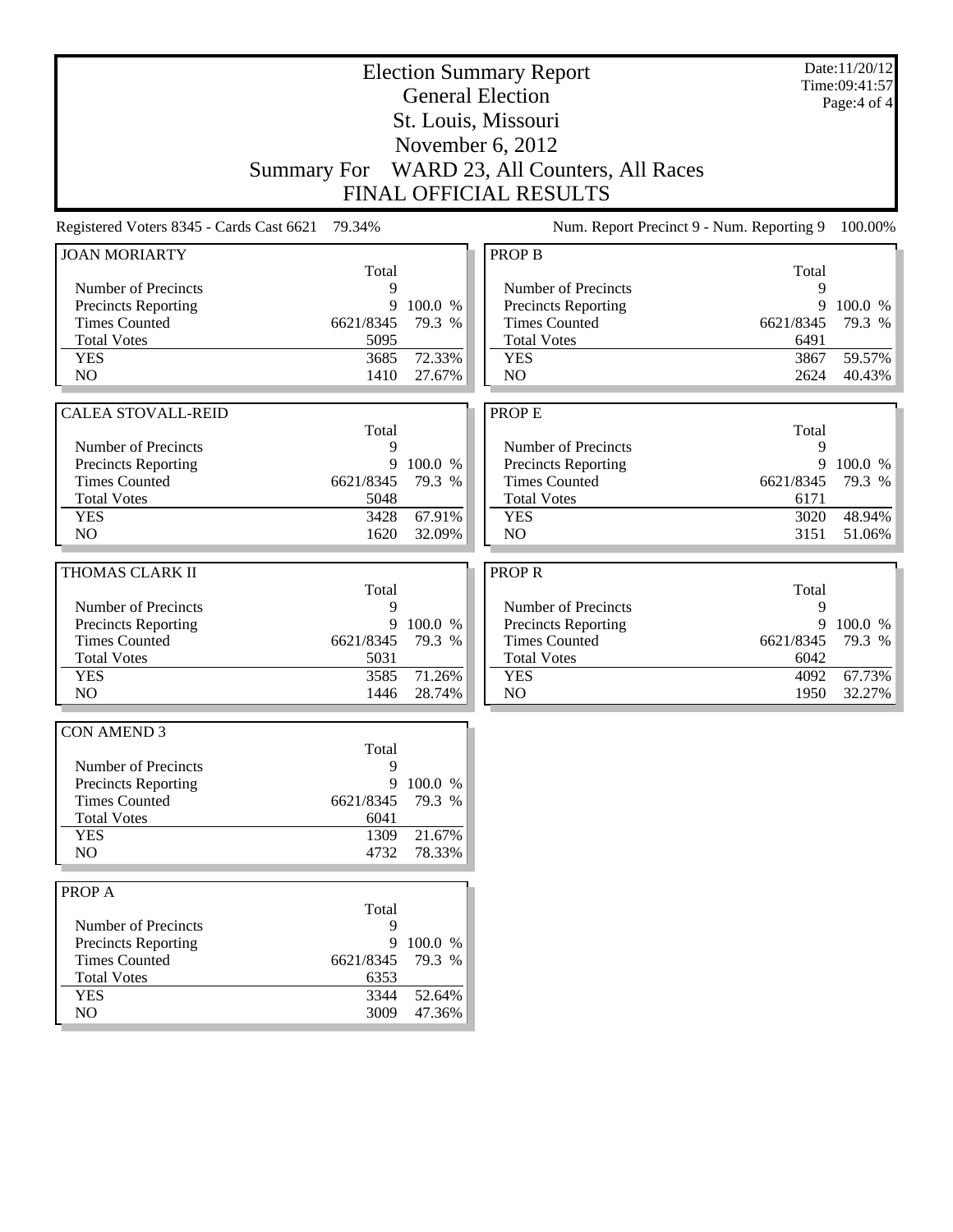| <b>Election Summary Report</b>              |                    |                   |                                                    |              | Date:11/20/12<br>Time:09:41:54 |
|---------------------------------------------|--------------------|-------------------|----------------------------------------------------|--------------|--------------------------------|
| <b>General Election</b>                     |                    |                   |                                                    |              | Page:1 of 4                    |
|                                             |                    |                   | St. Louis, Missouri                                |              |                                |
|                                             |                    |                   | November 6, 2012                                   |              |                                |
|                                             | <b>Summary For</b> |                   | WARD 24, All Counters, All Races                   |              |                                |
|                                             |                    |                   | <b>FINAL OFFICIAL RESULTS</b>                      |              |                                |
| Registered Voters 7451 - Cards Cast 5660    | 75.96%             |                   | Num. Report Precinct 8 - Num. Reporting 8          |              | 100.00%                        |
| <b>PRESIDENT</b>                            |                    |                   | <b>SECR OF STATE</b>                               |              |                                |
|                                             | Total              |                   |                                                    | Total        |                                |
| Number of Precincts                         | 8                  |                   | Number of Precincts                                | 8            |                                |
| Precincts Reporting                         | 8                  | 100.0 %           | <b>Precincts Reporting</b>                         | 8            | 100.0 %                        |
| <b>Times Counted</b>                        | 5660/7451          | 76.0 %            | <b>Times Counted</b>                               | 5660/7451    | 76.0 %                         |
| <b>Total Votes</b>                          | 5634               |                   | <b>Total Votes</b>                                 | 5360         |                                |
| <b>OBAMA/BIDEN</b>                          | 3775               | 67.00%            | <b>JASON KANDER</b>                                | 3723         | 69.46%                         |
| <b>ROMNEY/RYAN</b>                          | 1673               | 29.69%            | <b>SHANE SCHOELLER</b>                             | 1305         | 24.35%                         |
| JOHNSON/GRAY                                | 142                | 2.52%             | <b>CISSIE SPRAGINS</b>                             | 285          | 5.32%                          |
| GOODE/CLYMER                                | 11                 | 0.20%             | <b>JUSTIN HARTER</b>                               | 45           | 0.84%                          |
| Write-in Votes                              | 33                 | 0.59%             | Write-in Votes                                     | 2            | 0.04%                          |
|                                             |                    |                   |                                                    |              |                                |
| <b>US SENATOR</b>                           |                    |                   | <b>STATE TREAS</b>                                 |              |                                |
|                                             | Total              |                   |                                                    | Total        |                                |
| Number of Precincts                         | 8                  |                   | Number of Precincts                                | 8            |                                |
| Precincts Reporting                         | 8                  | 100.0 %           | <b>Precincts Reporting</b>                         | 8            | 100.0 %                        |
| <b>Times Counted</b>                        | 5660/7451          | 76.0 %            | <b>Times Counted</b>                               | 5660/7451    | 76.0 %                         |
| <b>Total Votes</b>                          | 5579               |                   | <b>Total Votes</b><br><b>CLINT ZWEIFEL</b>         | 5357<br>3712 | 69.29%                         |
| <b>CLAIRE MCCASKILL</b>                     | 4169               | 74.73%            | <b>COLE MCNARY</b>                                 | 1255         | 23.43%                         |
| <b>TODD AKIN</b><br><b>JONATHAN DINE</b>    | 1069<br>328        | 19.16%<br>5.88%   | <b>SEAN O'TOOLE</b>                                | 385          | 7.19%                          |
| Write-in Votes                              | 13                 | 0.23%             | Write-in Votes                                     | 5            | 0.09%                          |
|                                             |                    |                   |                                                    |              |                                |
| <b>GOVERNOR</b>                             |                    |                   | <b>ATTY GENERAL</b>                                |              |                                |
|                                             | Total              |                   |                                                    | Total        |                                |
| Number of Precincts                         | 8                  |                   | Number of Precincts                                | 8            |                                |
| Precincts Reporting                         | $\,8\,$            | 100.0 %           | Precincts Reporting                                | 8            | 100.0 %                        |
| <b>Times Counted</b>                        | 5660/7451          | 76.0 %            | <b>Times Counted</b>                               | 5660/7451    | 76.0 %                         |
| <b>Total Votes</b>                          | 5553               |                   | <b>Total Votes</b>                                 | 5399         |                                |
| <b>JAY NIXON</b>                            | 4000               | 72.03%            | <b>CHRIS KOSTER</b>                                | 3919         | 72.59%                         |
| <b>DAVE SPENCE</b>                          | 1301               | 23.43%            | <b>ED MARTIN</b>                                   | 1196         | 22.15%                         |
| <b>JIM HIGGINS</b>                          | 248                | 4.47%             | <b>DAVE BROWNING</b>                               | 282          | 5.22%                          |
| Write-in Votes                              | 4                  | 0.07%             | Write-in Votes                                     | 2            | 0.04%                          |
|                                             |                    |                   |                                                    |              |                                |
| LT GOVERNOR                                 |                    |                   | US REP DIST 1                                      |              |                                |
|                                             | Total              |                   |                                                    | Total        |                                |
| Number of Precincts                         | 8                  |                   | Number of Precincts                                | 8<br>$8\,$   |                                |
| Precincts Reporting<br><b>Times Counted</b> | 8<br>5660/7451     | 100.0 %<br>76.0 % | <b>Precincts Reporting</b><br><b>Times Counted</b> | 5660/7451    | 100.0 %<br>76.0 %              |
| <b>Total Votes</b>                          | 5426               |                   | <b>Total Votes</b>                                 | 5303         |                                |
| <b>SUSAN MONTEE</b>                         | 3511               | 64.71%            | <b>LACY CLAY</b>                                   | 3452         | 65.10%                         |
| PETER KINDER                                | 1532               | 28.23%            | <b>ROBYN HAMLIN</b>                                | 1441         | 27.17%                         |
| <b>MATTHEW COPPLE</b>                       | 292                | 5.38%             | ROBB CUNNINGHAM                                    | 398          | 7.51%                          |
| <b>CYNTHIA DAVIS</b>                        | 85                 | 1.57%             | Write-in Votes                                     | 12           | 0.23%                          |
| Write-in Votes                              | 6                  | 0.11%             |                                                    |              |                                |
|                                             |                    |                   |                                                    |              |                                |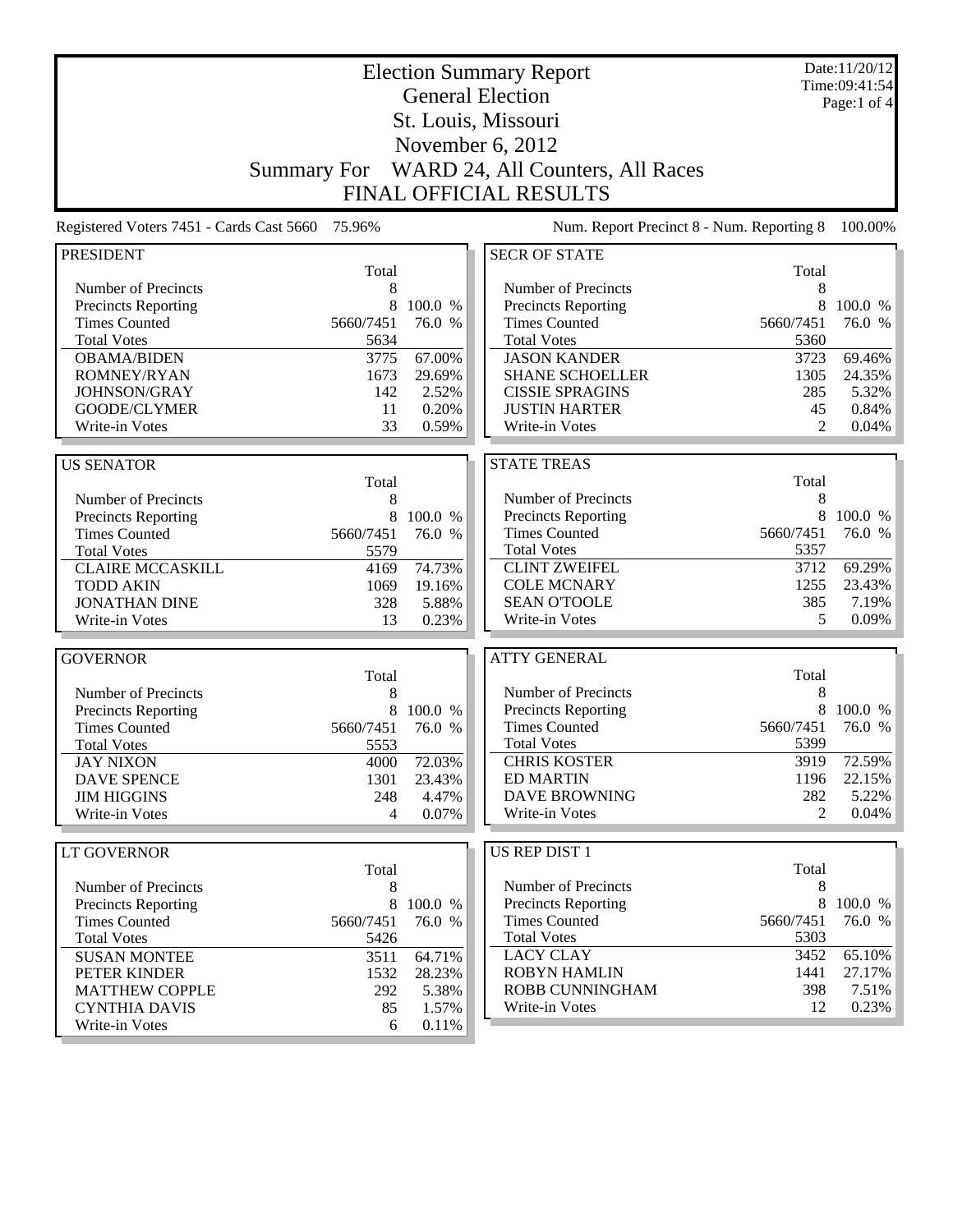| <b>Election Summary Report</b><br><b>General Election</b> |              |                   |                                             |                   | Date:11/20/12<br>Time:09:41:54 |
|-----------------------------------------------------------|--------------|-------------------|---------------------------------------------|-------------------|--------------------------------|
|                                                           |              |                   |                                             |                   | Page:2 of 4                    |
|                                                           |              |                   | St. Louis, Missouri                         |                   |                                |
|                                                           |              |                   | November 6, 2012                            |                   |                                |
| <b>Summary For</b>                                        |              |                   | WARD 24, All Counters, All Races            |                   |                                |
|                                                           |              |                   | <b>FINAL OFFICIAL RESULTS</b>               |                   |                                |
| Registered Voters 7451 - Cards Cast 5660 75.96%           |              |                   | Num. Report Precinct 8 - Num. Reporting 8   |                   | 100.00%                        |
| ST REP DIST 83                                            |              |                   | <b>CITY TREAS</b>                           |                   |                                |
|                                                           | Total        |                   |                                             | Total             |                                |
| Number of Precincts                                       | 4            |                   | Number of Precincts                         | 8                 |                                |
| Precincts Reporting<br><b>Times Counted</b><br>3177/4257  | 4            | 100.0 %<br>74.6 % | Precincts Reporting<br><b>Times Counted</b> | 8<br>5660/7451    | 100.0 %<br>76.0 %              |
| <b>Total Votes</b>                                        | 2519         |                   | <b>Total Votes</b>                          | 5146              |                                |
| <b>GINA MITTEN</b>                                        | 2466         | 97.90%            | <b>TISHAURA JONES</b>                       | 2971              | 57.73%                         |
| Write-in Votes                                            | 53           | 2.10%             | TIM BACHMANN                                | 1714              | 33.31%                         |
|                                                           |              |                   | <b>ANTHONY STEVENS</b>                      | 459               | 8.92%                          |
| ST REP DIST 84                                            |              |                   | Write-in Votes                              | $\mathfrak{D}$    | $0.04\%$                       |
| Number of Precincts                                       | Total<br>4   |                   | <b>GEORGE DRAPER III</b>                    |                   |                                |
| Precincts Reporting                                       | 4            | 100.0 %           |                                             | Total             |                                |
| <b>Times Counted</b><br>2483/3194                         |              | 77.7 %            | Number of Precincts                         | 8                 |                                |
| <b>Total Votes</b>                                        | 1904         |                   | Precincts Reporting                         | 8                 | 100.0 %                        |
| <b>KARLA MAY</b>                                          | 1855         | 97.43%            | <b>Times Counted</b>                        | 5660/7451         | 76.0 %                         |
| Write-in Votes                                            | 49           | 2.57%             | <b>Total Votes</b>                          | 4555              |                                |
|                                                           |              |                   | <b>YES</b><br>N <sub>O</sub>                | 3293<br>1262      | 72.29%<br>27.71%               |
| <b>CIRC ATTY</b>                                          | Total        |                   |                                             |                   |                                |
| Number of Precincts                                       | 8            |                   | GARY GAERTNER, JR.                          |                   |                                |
| Precincts Reporting                                       | 8            | 100.0 %           |                                             | Total             |                                |
| <b>Times Counted</b><br>5660/7451                         |              | 76.0 %            | Number of Precincts                         | 8                 |                                |
| <b>Total Votes</b>                                        | 4568         |                   | <b>Precincts Reporting</b>                  | 8                 | 100.0 %                        |
| <b>JENNIFER JOYCE</b>                                     | 4486         | 98.20%            | <b>Times Counted</b><br><b>Total Votes</b>  | 5660/7451         | 76.0 %                         |
| Write-in Votes                                            | 82           | 1.80%             | <b>YES</b>                                  | 4488<br>3248      | 72.37%                         |
| <b>PUBLIC ADMIN</b>                                       |              |                   | NO                                          | 1240              | 27.63%                         |
|                                                           | Total        |                   |                                             |                   |                                |
| Number of Precincts                                       | $8\,$        |                   | SHERRI SULLIVAN                             |                   |                                |
| <b>Precincts Reporting</b>                                | 8            | 100.0 %           |                                             | Total             |                                |
| <b>Times Counted</b><br>5660/7451                         |              | 76.0 %            | Number of Precincts                         | 8                 |                                |
| <b>Total Votes</b>                                        | 5072         |                   | <b>Precincts Reporting</b>                  | 8                 | 100.0 %                        |
| <b>GERARD NESTER</b><br><b>JUSTIN STROHM</b>              | 3330<br>1334 | 65.65%<br>26.30%  | <b>Times Counted</b><br><b>Total Votes</b>  | 5660/7451<br>4473 | 76.0 %                         |
| <b>ELSTON MCCOWAN</b>                                     | 401          | 7.91%             | <b>YES</b>                                  | 3287              | 73.49%                         |
| Write-in Votes                                            | 7            | 0.14%             | NO                                          | 1186              | 26.51%                         |
|                                                           |              |                   |                                             |                   |                                |
| <b>SHERIFF</b>                                            |              |                   | <b>ROBERT CLAYTON</b>                       |                   |                                |
| Number of Precincts                                       | Total<br>8   |                   | Number of Precincts                         | Total<br>8        |                                |
| Precincts Reporting                                       | 8            | 100.0 %           | Precincts Reporting                         | 8                 | 100.0 %                        |
| <b>Times Counted</b><br>5660/7451                         |              | 76.0 %            | <b>Times Counted</b>                        | 5660/7451         | 76.0 %                         |
| <b>Total Votes</b>                                        | 5158         |                   | <b>Total Votes</b>                          | 4446              |                                |
| <b>JIM MURPHY</b>                                         | 3777         | 73.23%            | <b>YES</b>                                  | 3183              | 71.59%                         |
| <b>ROBERT STERNBERG</b>                                   | 1368         | 26.52%            | NO                                          | 1263              | 28.41%                         |
| Write-in Votes                                            | 13           | 0.25%             |                                             |                   |                                |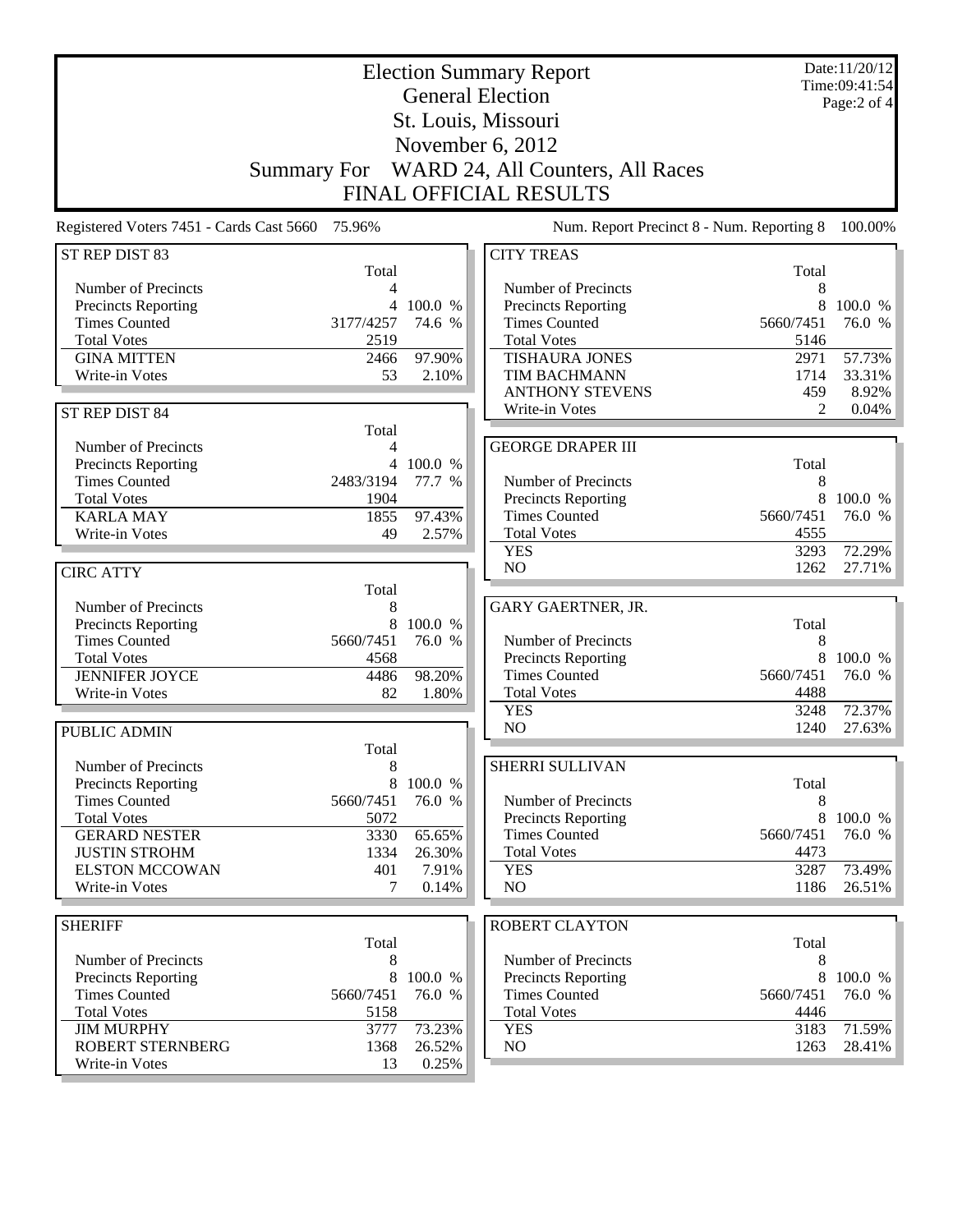|                                                    | <b>Election Summary Report</b><br><b>General Election</b> |                   |                                              |                |                  |
|----------------------------------------------------|-----------------------------------------------------------|-------------------|----------------------------------------------|----------------|------------------|
|                                                    |                                                           |                   | St. Louis, Missouri                          |                | Page: 3 of 4     |
|                                                    |                                                           |                   | November 6, 2012                             |                |                  |
|                                                    |                                                           |                   | Summary For WARD 24, All Counters, All Races |                |                  |
|                                                    |                                                           |                   | <b>FINAL OFFICIAL RESULTS</b>                |                |                  |
| Registered Voters 7451 - Cards Cast 5660           | 75.96%                                                    |                   | Num. Report Precinct 8 - Num. Reporting 8    |                | 100.00%          |
| <b>LAWRENCE MOONEY</b>                             |                                                           |                   | <b>ROBERT DIERKER</b>                        |                |                  |
|                                                    | Total                                                     |                   |                                              | Total          |                  |
| Number of Precincts                                | 8                                                         |                   | Number of Precincts                          | 8              |                  |
| <b>Precincts Reporting</b>                         | 8                                                         | 100.0 %           | <b>Precincts Reporting</b>                   | 8              | 100.0 %          |
| <b>Times Counted</b>                               | 5660/7451                                                 | 76.0 %            | <b>Times Counted</b>                         | 5660/7451      | 76.0 %           |
| <b>Total Votes</b>                                 | 4297                                                      |                   | <b>Total Votes</b>                           | 4305           |                  |
| <b>YES</b>                                         | 3083                                                      | 71.75%            | <b>YES</b>                                   | 3076           | 71.45%           |
| N <sub>O</sub>                                     | 1214                                                      | 28.25%            | N <sub>O</sub>                               | 1229           | 28.55%           |
|                                                    |                                                           |                   |                                              |                |                  |
| <b>MICHAEL DAVID</b>                               |                                                           |                   | <b>JOHN GARVEY</b>                           |                |                  |
| Number of Precincts                                | Total<br>8                                                |                   | Number of Precincts                          | Total<br>8     |                  |
| <b>Precincts Reporting</b>                         | 8                                                         | 100.0 %           | Precincts Reporting                          | 8              | 100.0 %          |
| <b>Times Counted</b>                               | 5660/7451                                                 | 76.0 %            | <b>Times Counted</b>                         | 5660/7451      | 76.0 %           |
| <b>Total Votes</b>                                 | 4316                                                      |                   | <b>Total Votes</b>                           | 4297           |                  |
| <b>YES</b>                                         | 3146                                                      | 72.89%            | <b>YES</b>                                   | 3112           | 72.42%           |
| NO                                                 | 1170                                                      | 27.11%            | NO                                           | 1185           | 27.58%           |
|                                                    |                                                           |                   |                                              |                |                  |
|                                                    |                                                           |                   |                                              |                |                  |
| <b>MARGARET NEILL</b>                              |                                                           |                   | <b>JIMMIE EDWARDS</b>                        |                |                  |
|                                                    | Total                                                     |                   |                                              | Total          |                  |
| Number of Precincts                                | 8                                                         |                   | Number of Precincts                          | 8              |                  |
| <b>Precincts Reporting</b><br><b>Times Counted</b> | 8<br>5660/7451                                            | 100.0 %<br>76.0 % | Precincts Reporting<br><b>Times Counted</b>  | 8<br>5660/7451 | 100.0 %          |
| <b>Total Votes</b>                                 | 4332                                                      |                   | <b>Total Votes</b>                           | 4305           | 76.0 %           |
| <b>YES</b>                                         | 3234                                                      | 74.65%            | <b>YES</b>                                   | 3107           | 72.17%           |
| N <sub>O</sub>                                     | 1098                                                      | 25.35%            | NO                                           | 1198           | 27.83%           |
|                                                    |                                                           |                   |                                              |                |                  |
| <b>REX BURLISON</b>                                |                                                           |                   | <b>JOAN MORIARTY</b>                         |                |                  |
| Number of Precincts                                | Total<br>8                                                |                   | Number of Precincts                          | Total<br>8     |                  |
| <b>Precincts Reporting</b>                         | 8                                                         | 100.0 %           | <b>Precincts Reporting</b>                   | 8              | 100.0 %          |
| <b>Times Counted</b>                               | 5660/7451                                                 | 76.0 %            | <b>Times Counted</b>                         | 5660/7451      | 76.0 %           |
| <b>Total Votes</b>                                 | 4276                                                      |                   | <b>Total Votes</b>                           | 4321           |                  |
| <b>YES</b>                                         | 3000                                                      | 70.16%            | <b>YES</b>                                   | 3151           | 72.92%           |
| NO                                                 | 1276                                                      | 29.84%            | NO                                           | 1170           | 27.08%           |
|                                                    |                                                           |                   |                                              |                |                  |
| <b>EDWARD SWEENEY</b>                              | Total                                                     |                   | <b>CALEA STOVALL-REID</b>                    | Total          |                  |
| Number of Precincts                                | 8                                                         |                   | Number of Precincts                          | 8              |                  |
| <b>Precincts Reporting</b>                         | 8                                                         | 100.0 %           | <b>Precincts Reporting</b>                   | 8              | 100.0 %          |
| <b>Times Counted</b>                               | 5660/7451                                                 | 76.0 %            | <b>Times Counted</b>                         | 5660/7451      | 76.0 %           |
| <b>Total Votes</b>                                 | 4302                                                      |                   | <b>Total Votes</b>                           | 4295           |                  |
| <b>YES</b><br>NO.                                  | 3107<br>1195                                              | 72.22%<br>27.78%  | <b>YES</b><br>NO                             | 3046<br>1249   | 70.92%<br>29.08% |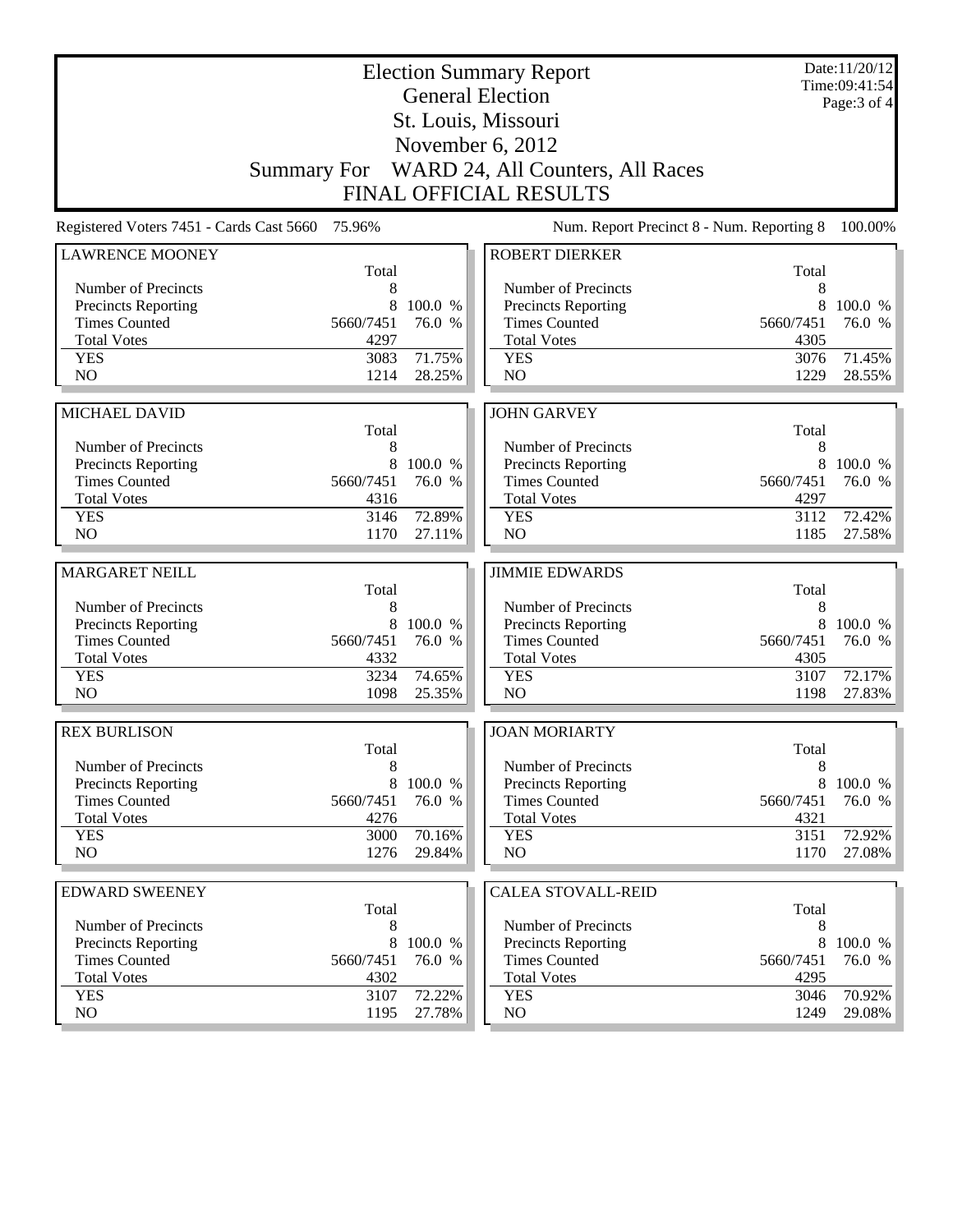# Election Summary Report General Election St. Louis, Missouri November 6, 2012 Summary For WARD 24, All Counters, All Races FINAL OFFICIAL RESULTS

Date:11/20/12 Time:09:41:54 Page:4 of 4

Registered Voters 7451 - Cards Cast 5660 75.96% Num. Report Precinct 8 - Num. Reporting 8 100.00%

| THOMAS CLARK II            |           |         | $\mathbf{P}$ |
|----------------------------|-----------|---------|--------------|
|                            | Total     |         |              |
| Number of Precincts        | 8         |         |              |
| <b>Precincts Reporting</b> | 8         | 100.0 % |              |
| <b>Times Counted</b>       | 5660/7451 | 76.0 %  |              |
| <b>Total Votes</b>         | 4274      |         |              |
| <b>YES</b>                 | 3064      | 71.69%  |              |
| NO                         | 1210      | 28.31%  |              |
|                            |           |         |              |
| <b>CON AMEND 3</b>         |           |         |              |
|                            | Total     |         |              |
| Number of Precincts        | 8         |         |              |
| <b>Precincts Reporting</b> | 8         | 100.0 % |              |
| <b>Times Counted</b>       | 5660/7451 | 76.0 %  |              |
| <b>Total Votes</b>         | 5131      |         |              |
| <b>YES</b>                 | 920       | 17.93%  |              |
| NO                         | 4211      | 82.07%  |              |
|                            |           |         |              |
| PROP A                     |           |         |              |
|                            | Total     |         |              |
| Number of Precincts        | 8         |         |              |
| <b>Precincts Reporting</b> | 8         | 100.0 % |              |
| <b>Times Counted</b>       | 5660/7451 | 76.0 %  |              |
| <b>Total Votes</b>         | 5349      |         |              |
| <b>YES</b>                 | 3041      | 56.85%  |              |
| N <sub>O</sub>             | 2308      | 43.15%  |              |
|                            |           |         |              |
| <b>PROP B</b>              |           |         |              |
|                            | Total     |         |              |
| Number of Precincts        | 8         |         |              |
|                            | 8         |         |              |
| <b>Precincts Reporting</b> |           | 100.0 % |              |
| <b>Times Counted</b>       | 5660/7451 | 76.0 %  |              |
| <b>Total Votes</b>         | 5522      |         |              |
| <b>YES</b>                 | 3225      | 58.40%  |              |
| NO.                        | 2297      | 41.60%  |              |
|                            |           |         |              |
| PROP E                     |           |         |              |
|                            | Total     |         |              |
| Number of Precincts        | 8         |         |              |
| <b>Precincts Reporting</b> | 8         | 100.0 % |              |
| <b>Times Counted</b>       | 5660/7451 | 76.0 %  |              |
| <b>Total Votes</b>         | 5237      |         |              |
| <b>YES</b>                 | 2444      | 46.67%  |              |
| NO                         | 2793      | 53.33%  |              |
|                            |           |         |              |

| <b>PROP R</b>              |                  |           |  |
|----------------------------|------------------|-----------|--|
|                            | Total            |           |  |
| Number of Precincts        |                  |           |  |
| <b>Precincts Reporting</b> | 8                | $100.0\%$ |  |
| <b>Times Counted</b>       | 5660/7451 76.0 % |           |  |
| <b>Total Votes</b>         | 5025             |           |  |
| <b>YES</b>                 | 3566             | 70.97%    |  |
| NΟ                         | 1459             | 29.03%    |  |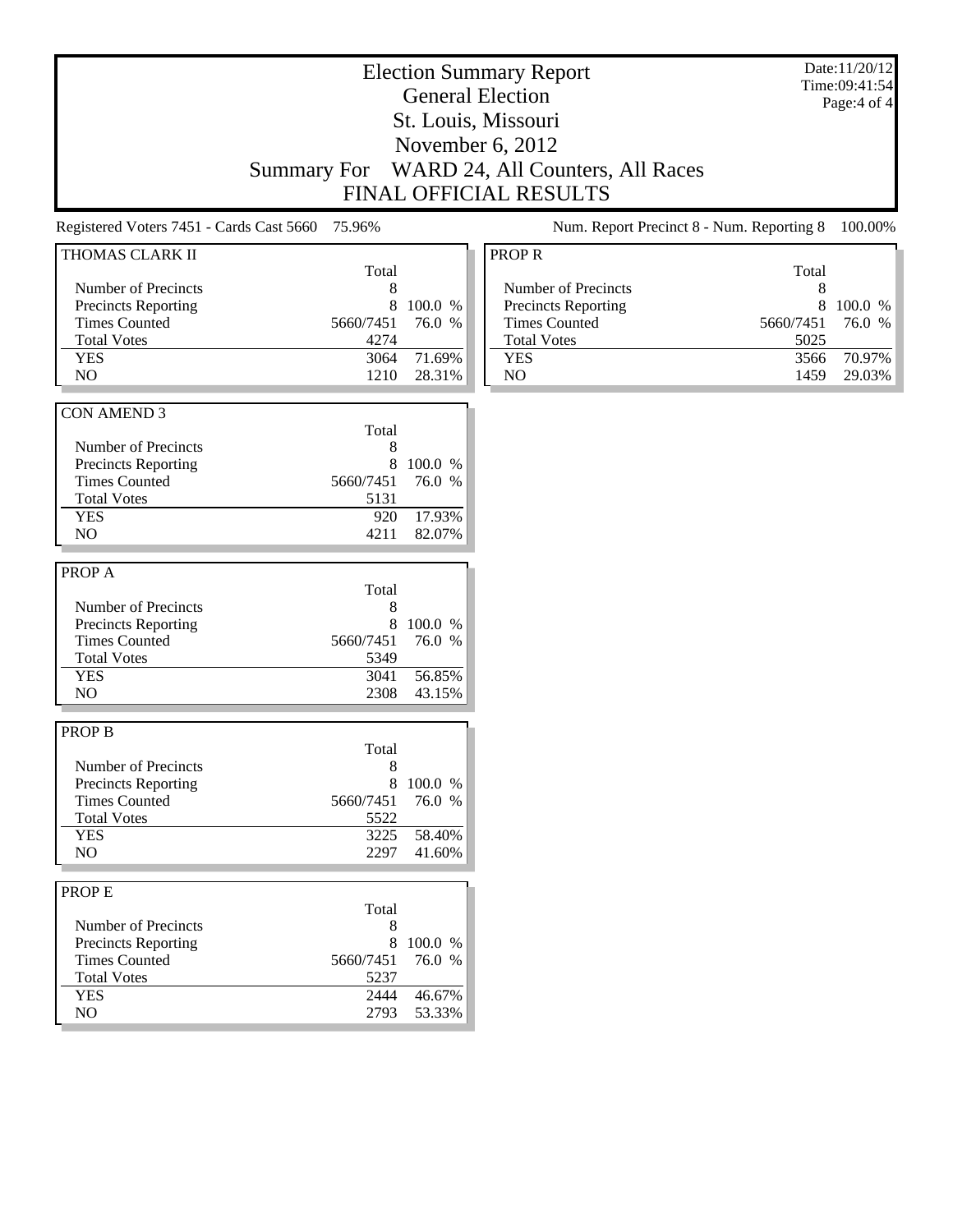|                                          |                    |           | <b>Election Summary Report</b>            |           | Date:11/20/12<br>Time:09:41:50 |
|------------------------------------------|--------------------|-----------|-------------------------------------------|-----------|--------------------------------|
|                                          |                    |           | <b>General Election</b>                   |           | Page:1 of 4                    |
|                                          |                    |           | St. Louis, Missouri                       |           |                                |
|                                          |                    |           |                                           |           |                                |
|                                          |                    |           | November 6, 2012                          |           |                                |
|                                          | <b>Summary For</b> |           | WARD 25, All Counters, All Races          |           |                                |
|                                          |                    |           | <b>FINAL OFFICIAL RESULTS</b>             |           |                                |
| Registered Voters 5706 - Cards Cast 3844 | 67.37%             |           | Num. Report Precinct 6 - Num. Reporting 6 |           | 100.00%                        |
| <b>PRESIDENT</b>                         |                    |           | <b>SECR OF STATE</b>                      |           |                                |
|                                          | Total              |           |                                           | Total     |                                |
| Number of Precincts                      | 6                  |           | Number of Precincts                       | 6         |                                |
| Precincts Reporting                      | 6                  | 100.0 %   | <b>Precincts Reporting</b>                | 6         | 100.0 %                        |
| <b>Times Counted</b>                     | 3844/5706          | 67.4 %    | <b>Times Counted</b>                      | 3844/5706 | 67.4 %                         |
| <b>Total Votes</b>                       | 3831               |           | <b>Total Votes</b>                        | 3732      |                                |
| <b>OBAMA/BIDEN</b>                       | 3267               | 85.28%    | <b>JASON KANDER</b>                       | 3168      | 84.89%                         |
| ROMNEY/RYAN                              | 502                | 13.10%    | <b>SHANE SCHOELLER</b>                    | 424       | 11.36%                         |
| JOHNSON/GRAY                             | 38                 | 0.99%     | <b>CISSIE SPRAGINS</b>                    | 107       | 2.87%                          |
| GOODE/CLYMER                             | 11                 | 0.29%     | <b>JUSTIN HARTER</b>                      | 29        | 0.78%                          |
| Write-in Votes                           | 13                 | 0.34%     | Write-in Votes                            | 4         | 0.11%                          |
| <b>US SENATOR</b>                        |                    |           | <b>STATE TREAS</b>                        |           |                                |
|                                          | Total              |           |                                           | Total     |                                |
| Number of Precincts                      | 6                  |           | Number of Precincts                       | 6         |                                |
| Precincts Reporting                      |                    | 6 100.0 % | Precincts Reporting                       | 6         | 100.0 %                        |
| <b>Times Counted</b>                     | 3844/5706          | 67.4 %    | <b>Times Counted</b>                      | 3844/5706 | 67.4 %                         |
| <b>Total Votes</b>                       | 3813               |           | <b>Total Votes</b>                        | 3726      |                                |
| <b>CLAIRE MCCASKILL</b>                  | 3356               | 88.01%    | <b>CLINT ZWEIFEL</b>                      | 3173      | 85.16%                         |
| <b>TODD AKIN</b>                         | 348                | 9.13%     | <b>COLE MCNARY</b>                        | 426       | 11.43%                         |
| <b>JONATHAN DINE</b>                     | 105                | 2.75%     | <b>SEAN O'TOOLE</b>                       | 121       | 3.25%                          |
| Write-in Votes                           | 4                  | 0.10%     | Write-in Votes                            | 6         | 0.16%                          |
|                                          |                    |           |                                           |           |                                |
| <b>GOVERNOR</b>                          |                    |           | <b>ATTY GENERAL</b>                       |           |                                |
|                                          | Total              |           |                                           | Total     |                                |
| Number of Precincts                      | 6                  |           | Number of Precincts                       | 6         |                                |
| <b>Precincts Reporting</b>               | 6                  | 100.0 %   | <b>Precincts Reporting</b>                | 6         | 100.0 %                        |
| <b>Times Counted</b>                     | 3844/5706          | 67.4 %    | <b>Times Counted</b>                      | 3844/5706 | 67.4 %                         |
| <b>Total Votes</b>                       | 3774               |           | <b>Total Votes</b>                        | 3737      |                                |
| <b>JAY NIXON</b>                         | 3218               | 85.27%    | <b>CHRIS KOSTER</b>                       | 3237      | 86.62%                         |
| <b>DAVE SPENCE</b>                       | 446                | 11.82%    | <b>ED MARTIN</b>                          | 384       | 10.28%                         |
| <b>JIM HIGGINS</b>                       | 105                | 2.78%     | <b>DAVE BROWNING</b>                      | 113       | 3.02%                          |
| Write-in Votes                           | 5                  | 0.13%     | Write-in Votes                            | 3         | $0.08\%$                       |
| <b>LT GOVERNOR</b>                       |                    |           | US REP DIST 1                             |           |                                |
|                                          | Total              |           |                                           | Total     |                                |
| Number of Precincts                      | 6                  |           | Number of Precincts                       | 6         |                                |
| <b>Precincts Reporting</b>               |                    | 6 100.0 % | <b>Precincts Reporting</b>                |           | 6 100.0 %                      |
| <b>Times Counted</b>                     | 3844/5706          | 67.4 %    | <b>Times Counted</b>                      | 3844/5706 | 67.4 %                         |
| <b>Total Votes</b>                       | 3729               |           | <b>Total Votes</b>                        | 3723      |                                |
| <b>SUSAN MONTEE</b>                      | 3057               | 81.98%    | <b>LACY CLAY</b>                          | 3082      | 82.78%                         |
| PETER KINDER                             | 508                | 13.62%    | <b>ROBYN HAMLIN</b>                       | 477       | 12.81%                         |
| <b>MATTHEW COPPLE</b>                    | 90                 | 2.41%     | ROBB CUNNINGHAM                           | 154       | $4.14\%$                       |
| <b>CYNTHIA DAVIS</b>                     | 71                 | 1.90%     | Write-in Votes                            | 10        | 0.27%                          |
| Write-in Votes                           | 3                  | 0.08%     |                                           |           |                                |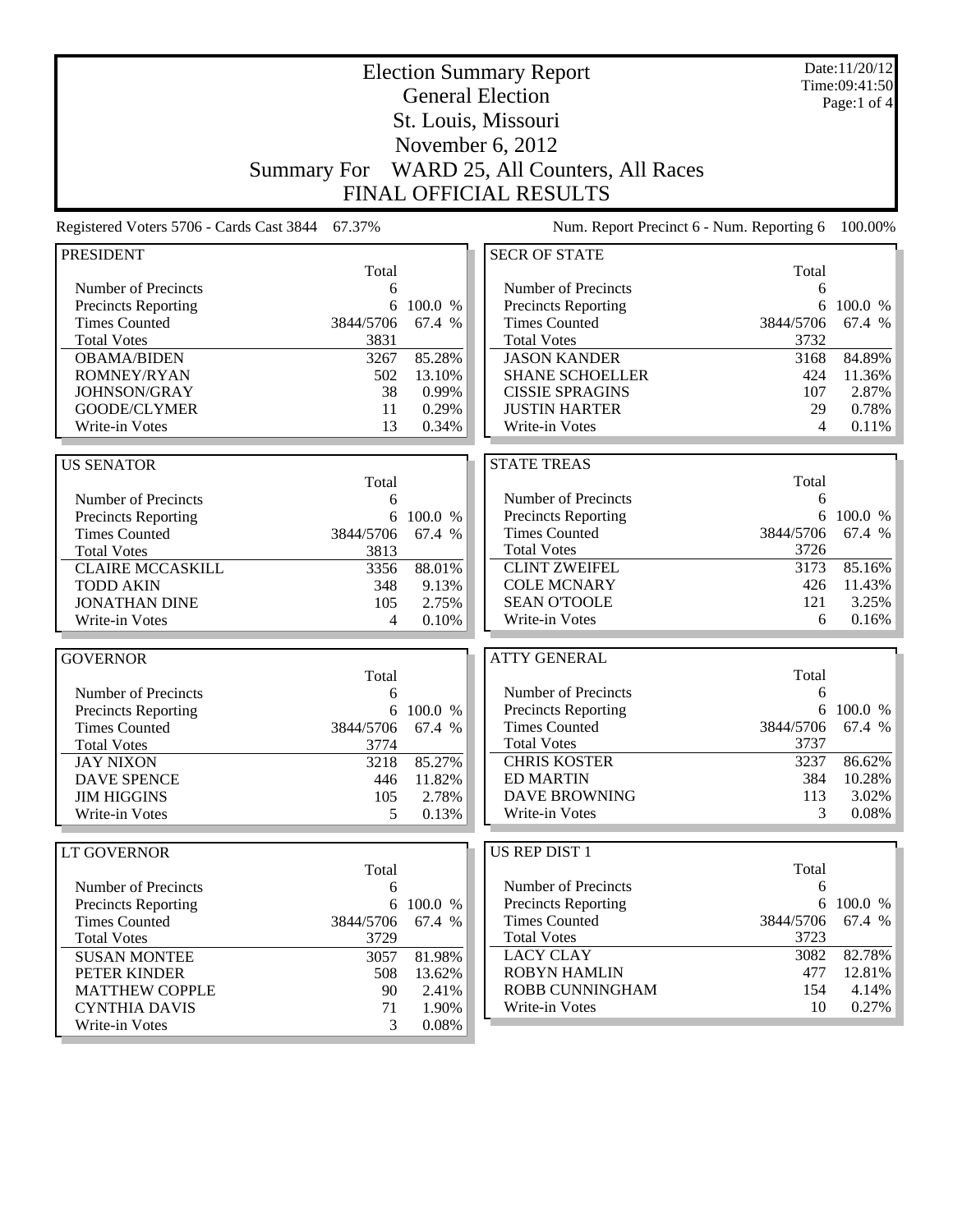|                                                 |                    |          | <b>Election Summary Report</b>                |            | Date:11/20/12<br>Time:09:41:50 |
|-------------------------------------------------|--------------------|----------|-----------------------------------------------|------------|--------------------------------|
|                                                 |                    |          | <b>General Election</b>                       |            | Page:2 of 4                    |
|                                                 |                    |          | St. Louis, Missouri                           |            |                                |
|                                                 |                    |          |                                               |            |                                |
|                                                 |                    |          | November 6, 2012                              |            |                                |
|                                                 | <b>Summary For</b> |          | WARD 25, All Counters, All Races              |            |                                |
|                                                 |                    |          | <b>FINAL OFFICIAL RESULTS</b>                 |            |                                |
| Registered Voters 5706 - Cards Cast 3844 67.37% |                    |          | Num. Report Precinct 6 - Num. Reporting 6     |            | 100.00%                        |
| ST SEN DIST 5                                   |                    |          | <b>PUBLIC ADMIN</b>                           |            |                                |
|                                                 | Total              |          |                                               | Total      |                                |
| Number of Precincts                             | 6                  |          | Number of Precincts                           | 6          |                                |
| <b>Precincts Reporting</b>                      | 6                  | 100.0 %  | Precincts Reporting                           | 6          | 100.0 %                        |
| <b>Times Counted</b>                            | 3844/5706          | 67.4 %   | <b>Times Counted</b>                          | 3844/5706  | 67.4 %                         |
| <b>Total Votes</b>                              | 3400               |          | <b>Total Votes</b>                            | 3630       |                                |
| <b>JAMILAH NASHEED</b>                          | 3352               | 98.59%   | <b>GERARD NESTER</b>                          | 3068       | 84.52%                         |
| Write-in Votes                                  | 48                 | 1.41%    | <b>JUSTIN STROHM</b><br><b>ELSTON MCCOWAN</b> | 434<br>125 | 11.96%<br>3.44%                |
|                                                 |                    |          | Write-in Votes                                | 3          | 0.08%                          |
| ST REP DIST 78                                  |                    |          |                                               |            |                                |
| Number of Precincts                             | Total<br>1         |          | <b>SHERIFF</b>                                |            |                                |
| Precincts Reporting                             | $\mathbf{1}$       | 100.0 %  |                                               | Total      |                                |
| <b>Times Counted</b>                            | 18/26              | 69.2 %   | Number of Precincts                           | 6          |                                |
| <b>Total Votes</b>                              | 17                 |          | Precincts Reporting                           |            | 6 100.0 %                      |
| PENNY HUBBARD                                   | 17                 | 100.00%  | <b>Times Counted</b>                          | 3844/5706  | 67.4 %                         |
| Write-in Votes                                  | $\mathbf{0}$       | $0.00\%$ | <b>Total Votes</b>                            | 3620       |                                |
|                                                 |                    |          | <b>JIM MURPHY</b>                             | 3157       | 87.21%                         |
| ST REP DIST 80                                  |                    |          | <b>ROBERT STERNBERG</b>                       | 447        | 12.35%                         |
|                                                 | Total              |          | Write-in Votes                                | 16         | 0.44%                          |
| Number of Precincts                             | 2                  |          |                                               |            |                                |
| <b>Precincts Reporting</b>                      | $\overline{2}$     | 100.0 %  | <b>CITY TREAS</b>                             |            |                                |
| <b>Times Counted</b>                            | 865/1374           | 63.0 %   |                                               | Total      |                                |
| <b>Total Votes</b>                              | 746                |          | Number of Precincts                           | 6          |                                |
| <b>MIKE COLONA</b>                              | 738                | 98.93%   | <b>Precincts Reporting</b>                    |            | 6 100.0 %                      |
| Write-in Votes                                  | 8                  | 1.07%    | <b>Times Counted</b>                          | 3844/5706  | 67.4 %                         |
|                                                 |                    |          | <b>Total Votes</b>                            | 3663       |                                |
| ST REP DIST 81                                  |                    |          | <b>TISHAURA JONES</b>                         | 2962       | 80.86%                         |
|                                                 | Total              |          | <b>TIM BACHMANN</b>                           | 557        | 15.21%                         |
| Number of Precincts                             | 3                  |          | <b>ANTHONY STEVENS</b>                        | 141        | 3.85%                          |
| <b>Precincts Reporting</b>                      | 3                  | 100.0 %  | Write-in Votes                                | 3          | 0.08%                          |
| <b>Times Counted</b>                            | 2961/4306          | 68.8 %   |                                               |            |                                |
| <b>Total Votes</b>                              | 2582               |          | <b>GEORGE DRAPER III</b>                      |            |                                |
| <b>JACOB HUMMEL</b>                             | 2559               | 99.11%   |                                               | Total      |                                |
| Write-in Votes                                  | 23                 | 0.89%    | Number of Precincts                           | 6          |                                |
|                                                 |                    |          | Precincts Reporting                           |            | 6 100.0 %                      |
| <b>CIRC ATTY</b>                                |                    |          | <b>Times Counted</b>                          | 3844/5706  | 67.4 %                         |
|                                                 | Total              |          | <b>Total Votes</b>                            | 3358       |                                |
| Number of Precincts                             | 6                  |          | <b>YES</b>                                    | 2434       | 72.48%                         |
| Precincts Reporting                             | 6                  | 100.0 %  | NO                                            | 924        | 27.52%                         |
| <b>Times Counted</b>                            | 3844/5706          | 67.4 %   |                                               |            |                                |
| <b>Total Votes</b>                              | 3435               |          | GARY GAERTNER, JR.                            |            |                                |
| <b>JENNIFER JOYCE</b>                           | 3401               | 99.01%   |                                               | Total      |                                |
| Write-in Votes                                  | 34                 | 0.99%    | Number of Precincts                           | 6          |                                |
|                                                 |                    |          | Precincts Reporting                           |            | 6 100.0 %                      |
|                                                 |                    |          | <b>Times Counted</b>                          | 3844/5706  | 67.4 %                         |
|                                                 |                    |          | <b>Total Votes</b>                            | 3359       |                                |
|                                                 |                    |          | <b>YES</b>                                    | 2361       | 70.29%                         |
|                                                 |                    |          | NO                                            | 998        | $29.71\%$                      |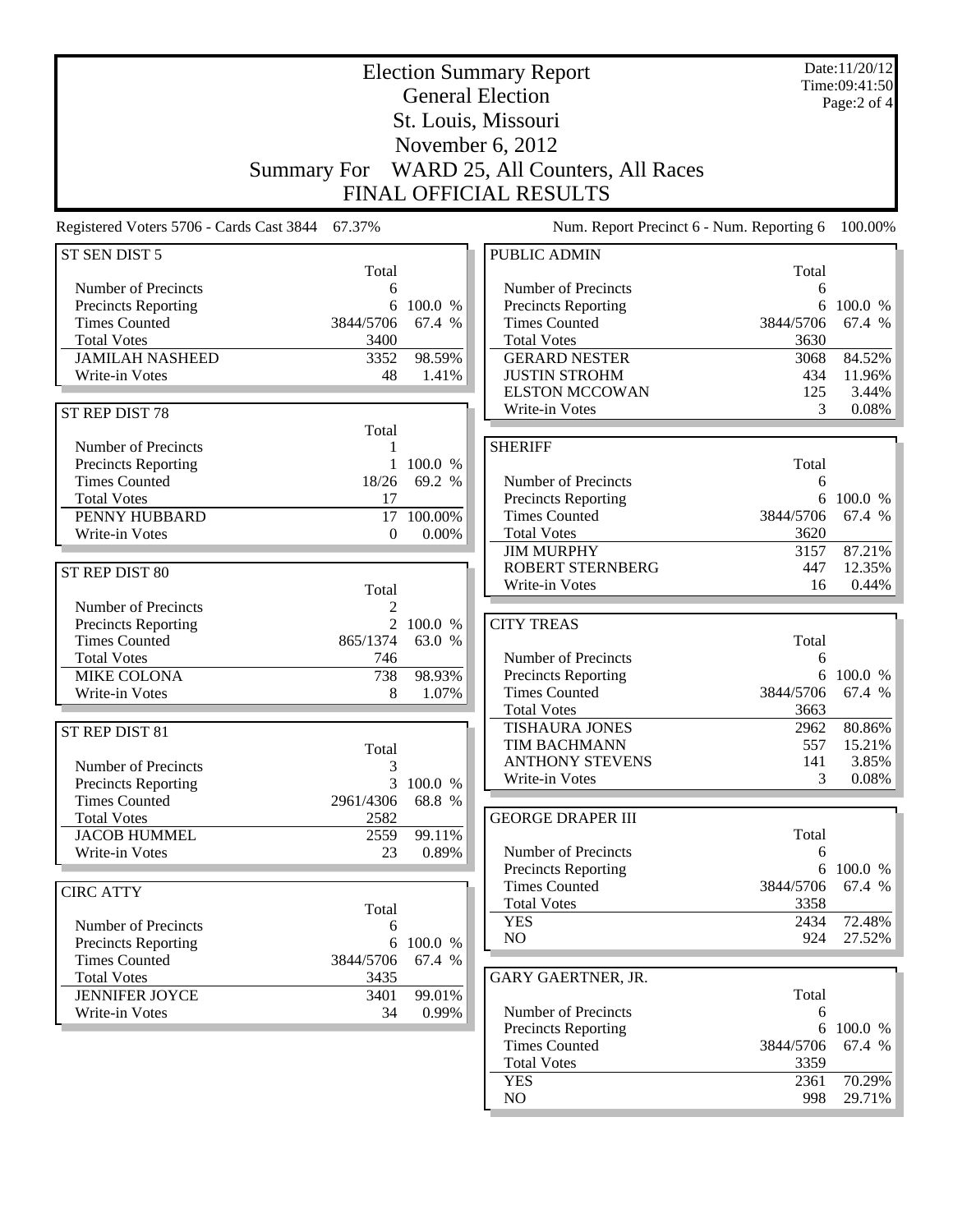| <b>Election Summary Report</b><br><b>General Election</b> |                   |                   |                                              |                   | Date:11/20/12<br>Time:09:41:50<br>Page: 3 of 4 |
|-----------------------------------------------------------|-------------------|-------------------|----------------------------------------------|-------------------|------------------------------------------------|
|                                                           |                   |                   | St. Louis, Missouri                          |                   |                                                |
|                                                           |                   |                   | November $6, 2012$                           |                   |                                                |
|                                                           |                   |                   | Summary For WARD 25, All Counters, All Races |                   |                                                |
|                                                           |                   |                   | <b>FINAL OFFICIAL RESULTS</b>                |                   |                                                |
| Registered Voters 5706 - Cards Cast 3844                  | 67.37%            |                   | Num. Report Precinct 6 - Num. Reporting 6    |                   | 100.00%                                        |
| <b>SHERRI SULLIVAN</b>                                    |                   |                   | <b>REX BURLISON</b>                          |                   |                                                |
|                                                           | Total             |                   |                                              | Total             |                                                |
| Number of Precincts                                       | 6                 |                   | Number of Precincts                          | 6                 |                                                |
| <b>Precincts Reporting</b>                                | 6                 | 100.0 %           | <b>Precincts Reporting</b>                   | 6                 | 100.0 %                                        |
| <b>Times Counted</b><br><b>Total Votes</b>                | 3844/5706<br>3347 | 67.4 %            | <b>Times Counted</b><br><b>Total Votes</b>   | 3844/5706<br>3238 | 67.4 %                                         |
| <b>YES</b>                                                | 2485              | 74.25%            | <b>YES</b>                                   | 2230              | 68.87%                                         |
| NO                                                        | 862               | 25.75%            | NO                                           | 1008              | 31.13%                                         |
|                                                           |                   |                   |                                              |                   |                                                |
| <b>ROBERT CLAYTON</b>                                     |                   |                   | <b>EDWARD SWEENEY</b>                        |                   |                                                |
|                                                           | Total             |                   |                                              | Total             |                                                |
| Number of Precincts                                       | 6                 |                   | Number of Precincts                          | 6                 |                                                |
| <b>Precincts Reporting</b><br><b>Times Counted</b>        | 6<br>3844/5706    | 100.0 %<br>67.4 % | Precincts Reporting<br><b>Times Counted</b>  | 6<br>3844/5706    | 100.0 %<br>67.4 %                              |
| <b>Total Votes</b>                                        | 3285              |                   | <b>Total Votes</b>                           | 3254              |                                                |
| <b>YES</b>                                                | 2372              | 72.21%            | <b>YES</b>                                   | 2336              | 71.79%                                         |
| NO                                                        | 913               | 27.79%            | N <sub>O</sub>                               | 918               | 28.21%                                         |
|                                                           |                   |                   |                                              |                   |                                                |
| <b>LAWRENCE MOONEY</b>                                    | Total             |                   | <b>ROBERT DIERKER</b>                        |                   |                                                |
| Number of Precincts                                       | 6                 |                   | Number of Precincts                          | Total<br>6        |                                                |
| Precincts Reporting                                       | 6                 | 100.0 %           | <b>Precincts Reporting</b>                   | 6                 | 100.0 %                                        |
| <b>Times Counted</b>                                      | 3844/5706         | 67.4 %            | <b>Times Counted</b>                         | 3844/5706         | 67.4 %                                         |
| <b>Total Votes</b>                                        | 3262              |                   | <b>Total Votes</b>                           | 3262              |                                                |
| <b>YES</b>                                                | 2339              | 71.70%            | <b>YES</b>                                   | 2271              | 69.62%                                         |
| NO                                                        | 923               | 28.30%            | NO                                           | 991               | 30.38%                                         |
| <b>MICHAEL DAVID</b>                                      |                   |                   | <b>JOHN GARVEY</b>                           |                   |                                                |
|                                                           | Total             |                   |                                              | Total             |                                                |
| Number of Precincts                                       | 6                 |                   | Number of Precincts                          | 6                 |                                                |
| Precincts Reporting<br><b>Times Counted</b>               | 6<br>3844/5706    | 100.0 %<br>67.4 % | Precincts Reporting<br><b>Times Counted</b>  | 6<br>3844/5706    | 100.0 %<br>67.4 %                              |
| <b>Total Votes</b>                                        | 3262              |                   | <b>Total Votes</b>                           | 3250              |                                                |
| <b>YES</b>                                                | 2344              | 71.86%            | <b>YES</b>                                   | 2290              | 70.46%                                         |
| NO                                                        | 918               | 28.14%            | NO.                                          | 960               | 29.54%                                         |
|                                                           |                   |                   |                                              |                   |                                                |
| <b>MARGARET NEILL</b>                                     | Total             |                   | <b>JIMMIE EDWARDS</b>                        | Total             |                                                |
| Number of Precincts                                       | 6                 |                   | Number of Precincts                          | 6                 |                                                |
| <b>Precincts Reporting</b>                                | 6                 | 100.0 %           | <b>Precincts Reporting</b>                   | 6                 | 100.0 %                                        |
| <b>Times Counted</b>                                      | 3844/5706         | 67.4 %            | <b>Times Counted</b>                         | 3844/5706         | 67.4 %                                         |
| <b>Total Votes</b>                                        | 3250              |                   | <b>Total Votes</b>                           | 3264              |                                                |
| <b>YES</b>                                                | 2405              | 74.00%            | <b>YES</b>                                   | 2359              | 72.27%                                         |
| NO                                                        | 845               | 26.00%            | NO.                                          | 905               | 27.73%                                         |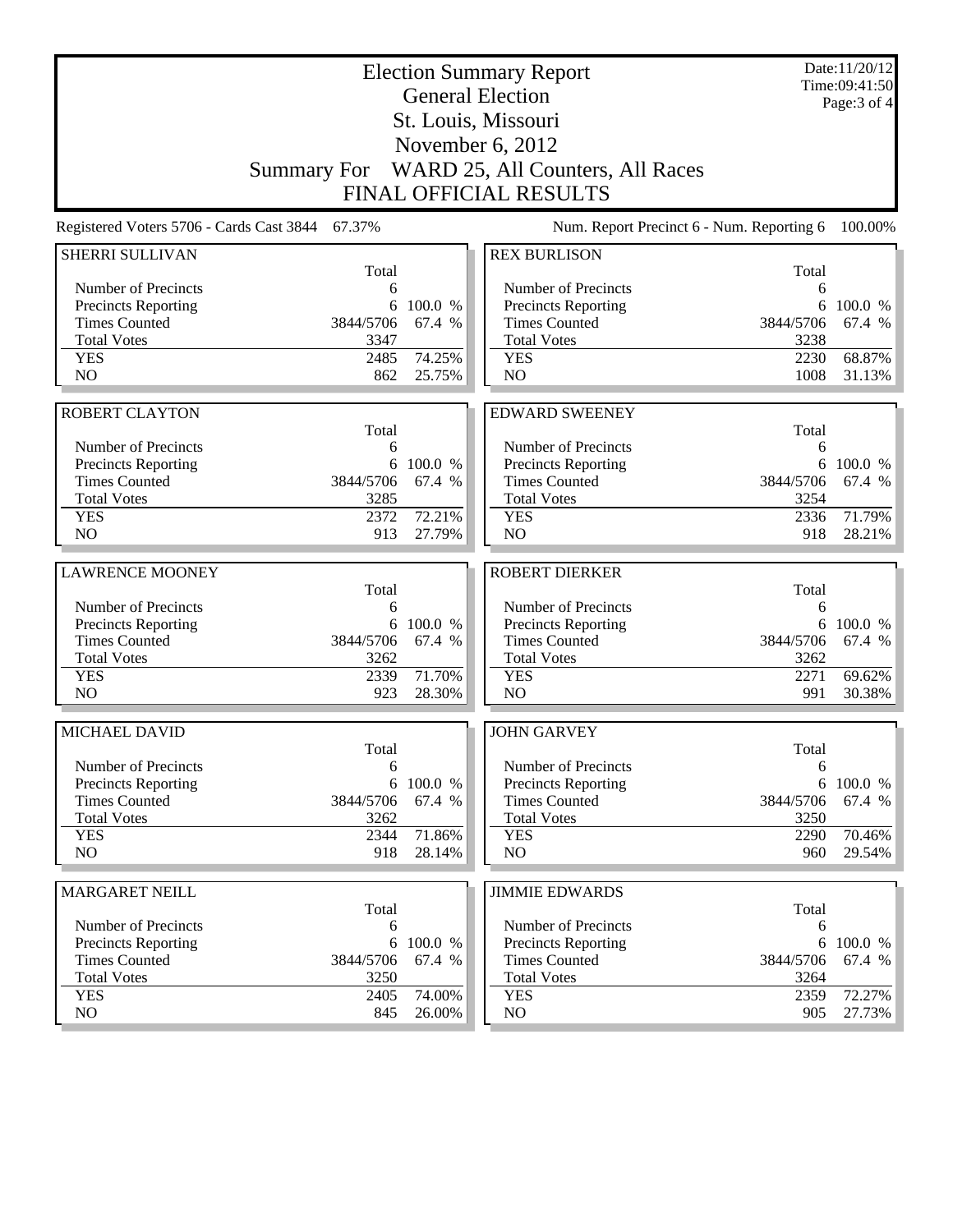|                                          |            |           | <b>Election Summary Report</b><br><b>General Election</b> |            | Date:11/20/12<br>Time:09:41:50 |
|------------------------------------------|------------|-----------|-----------------------------------------------------------|------------|--------------------------------|
|                                          |            |           | St. Louis, Missouri                                       |            | Page:4 of 4                    |
|                                          |            |           |                                                           |            |                                |
|                                          |            |           | November 6, 2012                                          |            |                                |
|                                          |            |           | Summary For WARD 25, All Counters, All Races              |            |                                |
|                                          |            |           | <b>FINAL OFFICIAL RESULTS</b>                             |            |                                |
| Registered Voters 5706 - Cards Cast 3844 | 67.37%     |           | Num. Report Precinct 6 - Num. Reporting 6                 |            | 100.00%                        |
| <b>JOAN MORIARTY</b>                     | Total      |           | <b>PROP B</b>                                             | Total      |                                |
| Number of Precincts                      | 6          |           | Number of Precincts                                       | 6          |                                |
| Precincts Reporting                      | 6          | 100.0 %   | Precincts Reporting                                       |            | 6 100.0 %                      |
| <b>Times Counted</b>                     | 3844/5706  | 67.4 %    | <b>Times Counted</b>                                      | 3844/5706  | 67.4 %                         |
| <b>Total Votes</b>                       | 3254       |           | <b>Total Votes</b>                                        | 3691       |                                |
| <b>YES</b>                               | 2370       | 72.83%    | <b>YES</b>                                                | 2056       | 55.70%                         |
| N <sub>O</sub>                           | 884        | 27.17%    | N <sub>O</sub>                                            | 1635       | 44.30%                         |
|                                          |            |           |                                                           |            |                                |
| <b>CALEA STOVALL-REID</b>                | Total      |           | <b>PROPE</b>                                              | Total      |                                |
| Number of Precincts                      | 6          |           | Number of Precincts                                       | 6          |                                |
| Precincts Reporting                      |            | 6 100.0 % | Precincts Reporting                                       |            | 6 100.0 %                      |
| <b>Times Counted</b>                     | 3844/5706  | 67.4 %    | <b>Times Counted</b>                                      | 3844/5706  | 67.4 %                         |
| <b>Total Votes</b>                       | 3259       |           | <b>Total Votes</b>                                        | 3589       |                                |
| <b>YES</b>                               | 2386       | 73.21%    | <b>YES</b>                                                | 1536       | 42.80%                         |
| NO                                       | 873        | 26.79%    | N <sub>O</sub>                                            | 2053       | 57.20%                         |
|                                          |            |           |                                                           |            |                                |
| THOMAS CLARK II                          |            |           | <b>PROPR</b>                                              |            |                                |
| Number of Precincts                      | Total<br>6 |           | Number of Precincts                                       | Total<br>6 |                                |
| Precincts Reporting                      | 6          | 100.0 %   | Precincts Reporting                                       |            | 6 100.0 %                      |
| <b>Times Counted</b>                     | 3844/5706  | 67.4 %    | <b>Times Counted</b>                                      | 3844/5706  | 67.4 %                         |
| <b>Total Votes</b>                       | 3246       |           | <b>Total Votes</b>                                        | 3565       |                                |
| <b>YES</b>                               | 2346       | 72.27%    | <b>YES</b>                                                | 2456       | 68.89%                         |
| N <sub>O</sub>                           | 900        | 27.73%    | N <sub>O</sub>                                            | 1109       | 31.11%                         |
| <b>CON AMEND 3</b>                       |            |           |                                                           |            |                                |
|                                          | Total      |           |                                                           |            |                                |
| Number of Precincts                      | 6          |           |                                                           |            |                                |
| <b>Precincts Reporting</b>               | 6          | 100.0 %   |                                                           |            |                                |
| <b>Times Counted</b>                     | 3844/5706  | 67.4 %    |                                                           |            |                                |
| <b>Total Votes</b>                       | 3537       |           |                                                           |            |                                |
| <b>YES</b>                               | 914        | 25.84%    |                                                           |            |                                |
| NO                                       | 2623       | 74.16%    |                                                           |            |                                |
| PROP A                                   |            |           |                                                           |            |                                |
|                                          | Total      |           |                                                           |            |                                |
| Number of Precincts                      | 6          |           |                                                           |            |                                |
| Precincts Reporting                      | 6          | 100.0 %   |                                                           |            |                                |
| <b>Times Counted</b>                     | 3844/5706  | 67.4 %    |                                                           |            |                                |
| <b>Total Votes</b>                       | 3663       |           |                                                           |            |                                |
| <b>YES</b>                               | 1965       | 53.64%    |                                                           |            |                                |
| NO                                       | 1698       | 46.36%    |                                                           |            |                                |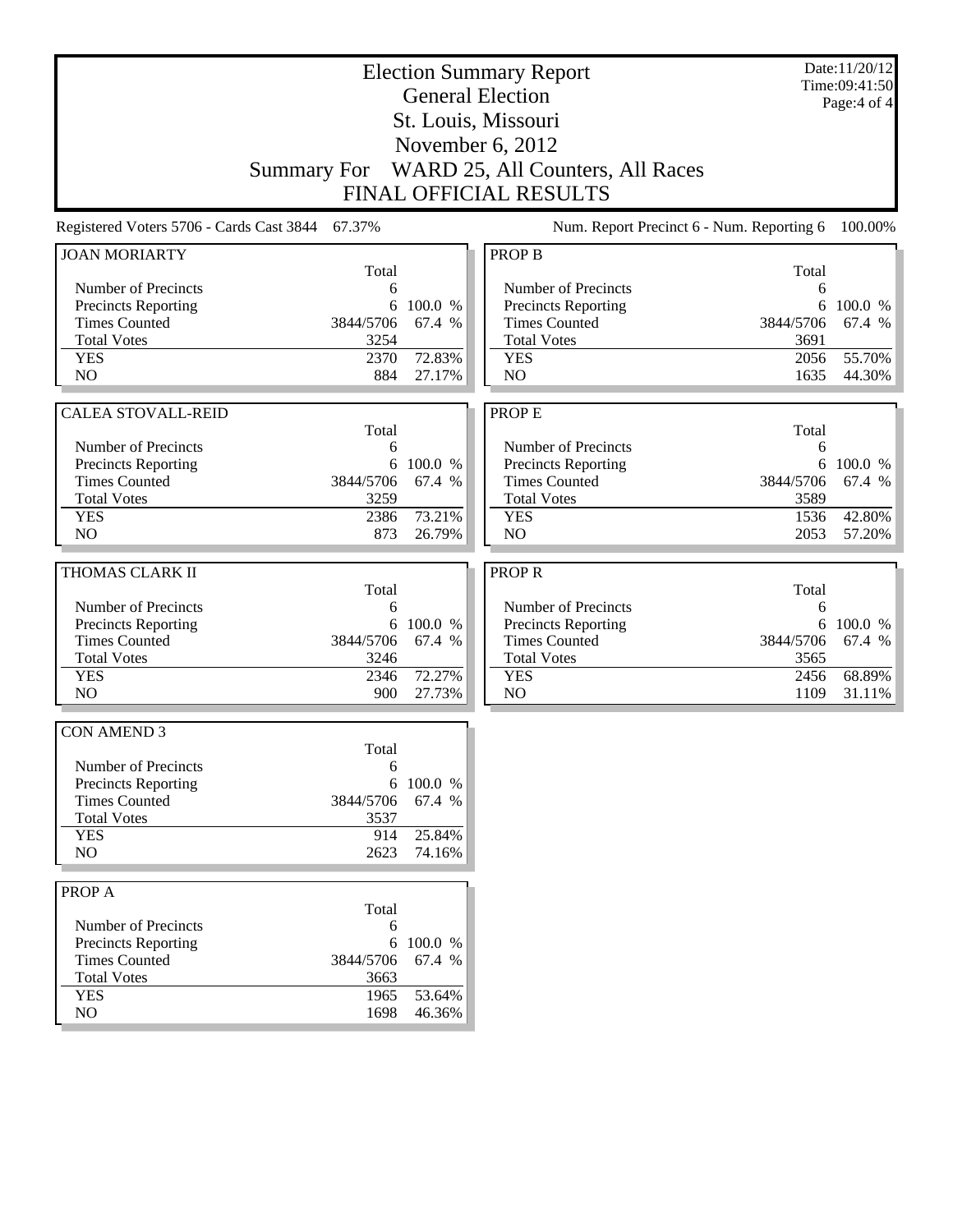|                                          |                    |           | <b>Election Summary Report</b>            |           | Date:11/20/12<br>Time:09:41:47 |
|------------------------------------------|--------------------|-----------|-------------------------------------------|-----------|--------------------------------|
|                                          |                    |           | <b>General Election</b>                   |           | Page:1 of $4$                  |
|                                          |                    |           | St. Louis, Missouri                       |           |                                |
|                                          |                    |           | November 6, 2012                          |           |                                |
|                                          | <b>Summary For</b> |           | WARD 26, All Counters, All Races          |           |                                |
|                                          |                    |           | <b>FINAL OFFICIAL RESULTS</b>             |           |                                |
|                                          |                    |           |                                           |           |                                |
| Registered Voters 7075 - Cards Cast 5326 | 75.28%             |           | Num. Report Precinct 6 - Num. Reporting 6 |           | 100.00%                        |
| <b>PRESIDENT</b>                         | Total              |           | <b>SECR OF STATE</b>                      | Total     |                                |
| Number of Precincts                      | 6                  |           | Number of Precincts                       | 6         |                                |
| Precincts Reporting                      | 6                  | 100.0 %   | <b>Precincts Reporting</b>                | 6         | 100.0 %                        |
| <b>Times Counted</b>                     | 5326/7075          | 75.3 %    | <b>Times Counted</b>                      | 5326/7075 | 75.3 %                         |
| <b>Total Votes</b>                       | 5312               |           | <b>Total Votes</b>                        | 5134      |                                |
| <b>OBAMA/BIDEN</b>                       | 4973               | 93.62%    | <b>JASON KANDER</b>                       | 4753      | 92.58%                         |
| ROMNEY/RYAN                              | 300                | 5.65%     | <b>SHANE SCHOELLER</b>                    | 269       | 5.24%                          |
| JOHNSON/GRAY                             | 28                 | 0.53%     | <b>CISSIE SPRAGINS</b>                    | 84        | 1.64%                          |
| GOODE/CLYMER                             | 3                  | 0.06%     | <b>JUSTIN HARTER</b>                      | 22        | 0.43%                          |
| Write-in Votes                           | 8                  | 0.15%     | Write-in Votes                            | 6         | 0.12%                          |
|                                          |                    |           |                                           |           |                                |
| <b>US SENATOR</b>                        | Total              |           | <b>STATE TREAS</b>                        | Total     |                                |
| Number of Precincts                      | 6                  |           | Number of Precincts                       | 6         |                                |
| Precincts Reporting                      |                    | 6 100.0 % | Precincts Reporting                       | 6         | 100.0 %                        |
| <b>Times Counted</b>                     | 5326/7075          | 75.3 %    | <b>Times Counted</b>                      | 5326/7075 | 75.3 %                         |
| <b>Total Votes</b>                       | 5266               |           | <b>Total Votes</b>                        | 5123      |                                |
| <b>CLAIRE MCCASKILL</b>                  | 4959               | 94.17%    | <b>CLINT ZWEIFEL</b>                      | 4702      | 91.78%                         |
| <b>TODD AKIN</b>                         | 227                | 4.31%     | <b>COLE MCNARY</b>                        | 307       | 5.99%                          |
| <b>JONATHAN DINE</b>                     | 75                 | 1.42%     | <b>SEAN O'TOOLE</b>                       | 105       | 2.05%                          |
| Write-in Votes                           | 5                  | 0.09%     | Write-in Votes                            | 9         | 0.18%                          |
|                                          |                    |           |                                           |           |                                |
| <b>GOVERNOR</b>                          |                    |           | <b>ATTY GENERAL</b>                       | Total     |                                |
| Number of Precincts                      | Total              |           | Number of Precincts                       | 6         |                                |
| <b>Precincts Reporting</b>               | 6<br>6             | 100.0 %   | <b>Precincts Reporting</b>                |           | 6 100.0 %                      |
| <b>Times Counted</b>                     | 5326/7075          | 75.3 %    | <b>Times Counted</b>                      | 5326/7075 | 75.3 %                         |
| <b>Total Votes</b>                       | 5197               |           | <b>Total Votes</b>                        | 5143      |                                |
| <b>JAY NIXON</b>                         | 4766               | 91.71%    | <b>CHRIS KOSTER</b>                       | 4793      | 93.19%                         |
| <b>DAVE SPENCE</b>                       | 330                | 6.35%     | <b>ED MARTIN</b>                          | 246       | 4.78%                          |
| <b>JIM HIGGINS</b>                       | 93                 | 1.79%     | <b>DAVE BROWNING</b>                      | 99        | 1.92%                          |
| Write-in Votes                           | 8                  | 0.15%     | Write-in Votes                            | 5         | 0.10%                          |
|                                          |                    |           |                                           |           |                                |
| LT GOVERNOR                              | Total              |           | US REP DIST 1                             | Total     |                                |
| Number of Precincts                      | 6                  |           | Number of Precincts                       | 6         |                                |
| Precincts Reporting                      |                    | 6 100.0 % | <b>Precincts Reporting</b>                | 6         | 100.0 %                        |
| <b>Times Counted</b>                     | 5326/7075          | 75.3 %    | <b>Times Counted</b>                      | 5326/7075 | 75.3 %                         |
| <b>Total Votes</b>                       | 5155               |           | <b>Total Votes</b>                        | 5209      |                                |
| <b>SUSAN MONTEE</b>                      | 4646               | 90.13%    | <b>LACY CLAY</b>                          | 4826      | 92.65%                         |
| PETER KINDER                             | 379                | 7.35%     | <b>ROBYN HAMLIN</b>                       | 272       | 5.22%                          |
| <b>MATTHEW COPPLE</b>                    | 72                 | 1.40%     | ROBB CUNNINGHAM                           | 108       | 2.07%                          |
| <b>CYNTHIA DAVIS</b>                     | 50                 | 0.97%     | Write-in Votes                            | 3         | 0.06%                          |
| Write-in Votes                           | 8                  | 0.16%     |                                           |           |                                |
|                                          |                    |           |                                           |           |                                |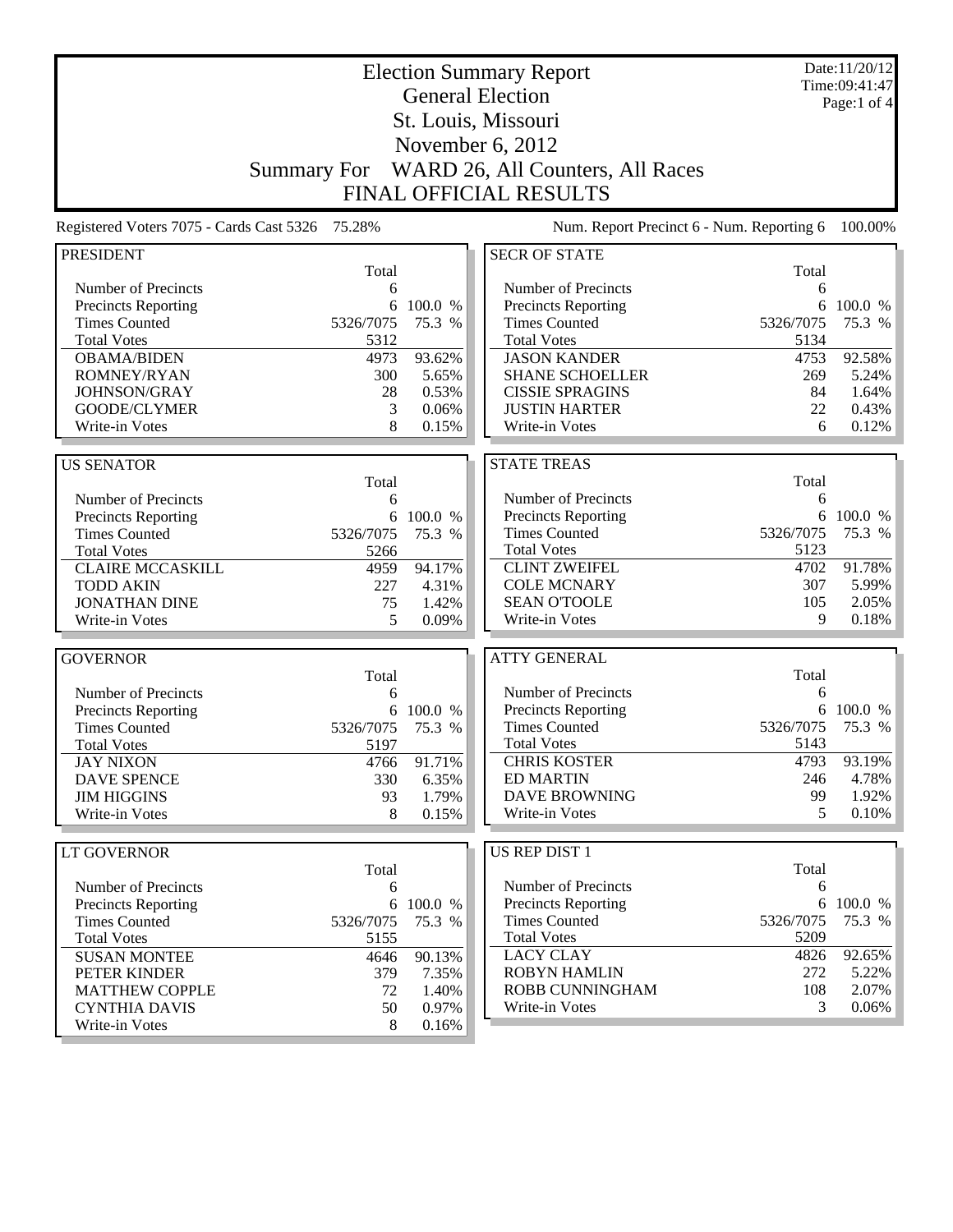|                                                                                                                                                                          | <b>Election Summary Report</b><br><b>General Election</b><br>St. Louis, Missouri<br>November 6, 2012 |                                               |                                                                                                                          |                                                      | Date:11/20/12<br>Time:09:41:47<br>Page:2 of 4 |
|--------------------------------------------------------------------------------------------------------------------------------------------------------------------------|------------------------------------------------------------------------------------------------------|-----------------------------------------------|--------------------------------------------------------------------------------------------------------------------------|------------------------------------------------------|-----------------------------------------------|
|                                                                                                                                                                          | <b>Summary For</b>                                                                                   |                                               | WARD 26, All Counters, All Races<br><b>FINAL OFFICIAL RESULTS</b>                                                        |                                                      |                                               |
| Registered Voters 7075 - Cards Cast 5326 75.28%                                                                                                                          |                                                                                                      |                                               | Num. Report Precinct 6 - Num. Reporting 6                                                                                |                                                      | 100.00%                                       |
| ST REP DIST 84                                                                                                                                                           | Total                                                                                                |                                               | <b>GEORGE DRAPER III</b>                                                                                                 | Total                                                |                                               |
| Number of Precincts<br><b>Precincts Reporting</b><br><b>Times Counted</b><br><b>Total Votes</b><br><b>KARLA MAY</b><br>Write-in Votes                                    | 6<br>6<br>5326/7075<br>4930<br>4904<br>26                                                            | 100.0 %<br>75.3 %<br>99.47%<br>0.53%          | Number of Precincts<br><b>Precincts Reporting</b><br><b>Times Counted</b><br><b>Total Votes</b><br><b>YES</b><br>NO      | 6<br>6<br>5326/7075<br>4509<br>3471<br>1038          | 100.0 %<br>75.3 %<br>76.98%<br>23.02%         |
| <b>CIRC ATTY</b>                                                                                                                                                         | Total                                                                                                |                                               | <b>GARY GAERTNER, JR.</b>                                                                                                |                                                      |                                               |
| Number of Precincts<br><b>Precincts Reporting</b><br><b>Times Counted</b><br><b>Total Votes</b><br><b>JENNIFER JOYCE</b><br>Write-in Votes                               | 6<br>6<br>5326/7075<br>4766<br>4727<br>39                                                            | 100.0 %<br>75.3 %<br>99.18%<br>0.82%          | Number of Precincts<br>Precincts Reporting<br><b>Times Counted</b><br><b>Total Votes</b><br><b>YES</b><br>N <sub>O</sub> | Total<br>6<br>6<br>5326/7075<br>4436<br>3316<br>1120 | 100.0 %<br>75.3 %<br>74.75%<br>25.25%         |
| PUBLIC ADMIN                                                                                                                                                             |                                                                                                      |                                               | <b>SHERRI SULLIVAN</b>                                                                                                   |                                                      |                                               |
| Number of Precincts<br><b>Precincts Reporting</b><br><b>Times Counted</b><br><b>Total Votes</b><br><b>GERARD NESTER</b><br><b>JUSTIN STROHM</b><br><b>ELSTON MCCOWAN</b> | Total<br>6<br>6<br>5326/7075<br>4959<br>4487<br>313<br>149                                           | 100.0 %<br>75.3 %<br>90.48%<br>6.31%<br>3.00% | Number of Precincts<br>Precincts Reporting<br><b>Times Counted</b><br><b>Total Votes</b><br><b>YES</b><br>NO             | Total<br>6<br>6<br>5326/7075<br>4424<br>3477<br>947  | 100.0 %<br>75.3 %<br>78.59%<br>21.41%         |
| Write-in Votes                                                                                                                                                           | 10                                                                                                   | 0.20%                                         | <b>ROBERT CLAYTON</b>                                                                                                    |                                                      |                                               |
| <b>SHERIFF</b><br>Number of Precincts<br><b>Precincts Reporting</b><br><b>Times Counted</b><br><b>Total Votes</b><br><b>JIM MURPHY</b>                                   | Total<br>6<br>6<br>5326/7075<br>4946                                                                 | 100.0 %<br>75.3 %                             | Number of Precincts<br>Precincts Reporting<br><b>Times Counted</b><br><b>Total Votes</b><br><b>YES</b><br>NO             | Total<br>6<br>5326/7075<br>4414<br>3342<br>1072      | 6 100.0 %<br>75.3 %<br>75.71%<br>24.29%       |
| <b>ROBERT STERNBERG</b><br>Write-in Votes                                                                                                                                | 4539<br>372<br>35                                                                                    | 91.77%<br>7.52%<br>0.71%                      | <b>LAWRENCE MOONEY</b>                                                                                                   | Total                                                |                                               |
|                                                                                                                                                                          |                                                                                                      |                                               | Number of Precincts                                                                                                      | 6                                                    |                                               |
| <b>CITY TREAS</b><br>Number of Precincts<br>Precincts Reporting<br><b>Times Counted</b><br><b>Total Votes</b>                                                            | Total<br>6<br>5326/7075<br>5092                                                                      | 6 100.0 %<br>75.3 %                           | <b>Precincts Reporting</b><br><b>Times Counted</b><br><b>Total Votes</b><br><b>YES</b><br>NO                             | 5326/7075<br>4278<br>3233<br>1045                    | 6 100.0 %<br>75.3 %<br>75.57%<br>24.43%       |
| <b>TISHAURA JONES</b><br><b>TIM BACHMANN</b><br><b>ANTHONY STEVENS</b><br>Write-in Votes                                                                                 | 4676<br>322<br>90<br>4                                                                               | 91.83%<br>6.32%<br>1.77%<br>0.08%             |                                                                                                                          |                                                      |                                               |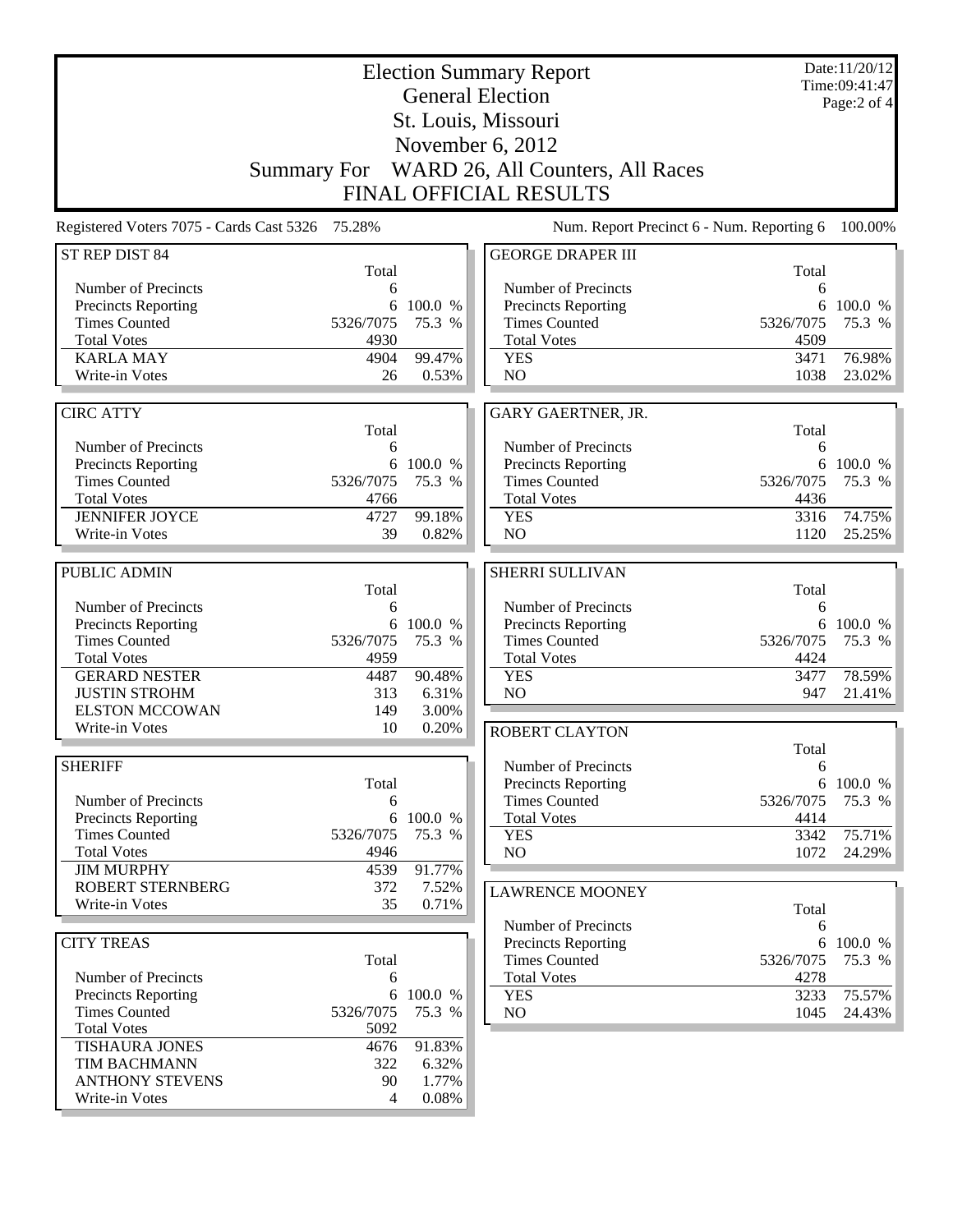| <b>Election Summary Report</b><br><b>General Election</b><br>St. Louis, Missouri |              |                  |                                                   |                                           | Date:11/20/12<br>Time:09:41:47<br>Page: 3 of 4 |
|----------------------------------------------------------------------------------|--------------|------------------|---------------------------------------------------|-------------------------------------------|------------------------------------------------|
|                                                                                  |              |                  |                                                   |                                           |                                                |
| November 6, 2012<br>Summary For WARD 26, All Counters, All Races                 |              |                  |                                                   |                                           |                                                |
|                                                                                  |              |                  | <b>FINAL OFFICIAL RESULTS</b>                     |                                           |                                                |
|                                                                                  |              |                  |                                                   |                                           |                                                |
| Registered Voters 7075 - Cards Cast 5326 75.28%                                  |              |                  |                                                   | Num. Report Precinct 6 - Num. Reporting 6 | 100.00%                                        |
| <b>MICHAEL DAVID</b>                                                             | Total        |                  | <b>JOHN GARVEY</b>                                | Total                                     |                                                |
| Number of Precincts                                                              | 6            |                  | Number of Precincts                               | 6                                         |                                                |
| Precincts Reporting                                                              | 6            | 100.0 %          | <b>Precincts Reporting</b>                        | 6                                         | 100.0 %                                        |
| <b>Times Counted</b>                                                             | 5326/7075    | 75.3 %           | <b>Times Counted</b>                              | 5326/7075                                 | 75.3 %                                         |
| <b>Total Votes</b>                                                               | 4337         |                  | <b>Total Votes</b>                                | 4306                                      |                                                |
| <b>YES</b>                                                                       | 3246         | 74.84%           | <b>YES</b>                                        | 3216                                      | 74.69%                                         |
| N <sub>O</sub>                                                                   | 1091         | 25.16%           | N <sub>O</sub>                                    | 1090                                      | 25.31%                                         |
|                                                                                  |              |                  |                                                   |                                           |                                                |
| <b>MARGARET NEILL</b>                                                            | Total        |                  | <b>JIMMIE EDWARDS</b>                             | Total                                     |                                                |
| Number of Precincts                                                              | 6            |                  | Number of Precincts                               | 6                                         |                                                |
| Precincts Reporting                                                              |              | 6 100.0 %        | Precincts Reporting                               | 6                                         | 100.0 %                                        |
| <b>Times Counted</b>                                                             | 5326/7075    | 75.3 %           | <b>Times Counted</b>                              | 5326/7075                                 | 75.3 %                                         |
| <b>Total Votes</b>                                                               | 4315         |                  | <b>Total Votes</b>                                | 4467                                      |                                                |
| <b>YES</b>                                                                       | 3344         | 77.50%           | <b>YES</b>                                        | 3538                                      | 79.20%                                         |
| NO                                                                               | 971          | 22.50%           | N <sub>O</sub>                                    | 929                                       | 20.80%                                         |
|                                                                                  |              |                  |                                                   |                                           |                                                |
|                                                                                  |              |                  |                                                   |                                           |                                                |
| <b>REX BURLISON</b>                                                              |              |                  | <b>JOAN MORIARTY</b>                              |                                           |                                                |
|                                                                                  | Total        |                  |                                                   | Total                                     |                                                |
| Number of Precincts                                                              | 6            |                  | Number of Precincts                               | 6                                         |                                                |
| Precincts Reporting                                                              | 6            | 100.0 %          | <b>Precincts Reporting</b>                        | 6                                         | 100.0 %                                        |
| <b>Times Counted</b>                                                             | 5326/7075    | 75.3 %           | <b>Times Counted</b>                              | 5326/7075                                 | 75.3 %                                         |
| <b>Total Votes</b>                                                               | 4296         |                  | <b>Total Votes</b>                                | 4320                                      |                                                |
| <b>YES</b><br>NO                                                                 | 3078<br>1218 | 71.65%<br>28.35% | <b>YES</b><br>NO                                  | 3277<br>1043                              | 75.86%<br>24.14%                               |
|                                                                                  |              |                  |                                                   |                                           |                                                |
| <b>EDWARD SWEENEY</b>                                                            |              |                  | <b>CALEA STOVALL-REID</b>                         |                                           |                                                |
|                                                                                  | Total<br>6   |                  |                                                   | Total<br>6                                |                                                |
| Number of Precincts<br>Precincts Reporting                                       |              | 6 100.0 %        | Number of Precincts<br><b>Precincts Reporting</b> |                                           | 6 100.0 %                                      |
| <b>Times Counted</b>                                                             | 5326/7075    | 75.3 %           | <b>Times Counted</b>                              | 5326/7075                                 | 75.3 %                                         |
| <b>Total Votes</b>                                                               | 4324         |                  | <b>Total Votes</b>                                | 4323                                      |                                                |
| <b>YES</b>                                                                       | 3179         | 73.52%           | <b>YES</b>                                        | 3387                                      | 78.35%                                         |
| NO                                                                               | 1145         | 26.48%           | NO                                                | 936                                       | $21.65\%$                                      |
|                                                                                  |              |                  |                                                   |                                           |                                                |
| <b>ROBERT DIERKER</b>                                                            |              |                  | THOMAS CLARK II                                   |                                           |                                                |
| Number of Precincts                                                              | Total<br>6   |                  | Number of Precincts                               | Total<br>6                                |                                                |
| <b>Precincts Reporting</b>                                                       | 6            | 100.0 %          | <b>Precincts Reporting</b>                        | 6                                         | 100.0 %                                        |
| <b>Times Counted</b>                                                             | 5326/7075    | 75.3 %           | <b>Times Counted</b>                              | 5326/7075                                 | 75.3 %                                         |
| <b>Total Votes</b>                                                               | 4313         |                  | <b>Total Votes</b>                                | 4296                                      |                                                |
| <b>YES</b><br>NO                                                                 | 3111<br>1202 | 72.13%<br>27.87% | <b>YES</b><br>NO                                  | 3283<br>1013                              | 76.42%<br>23.58%                               |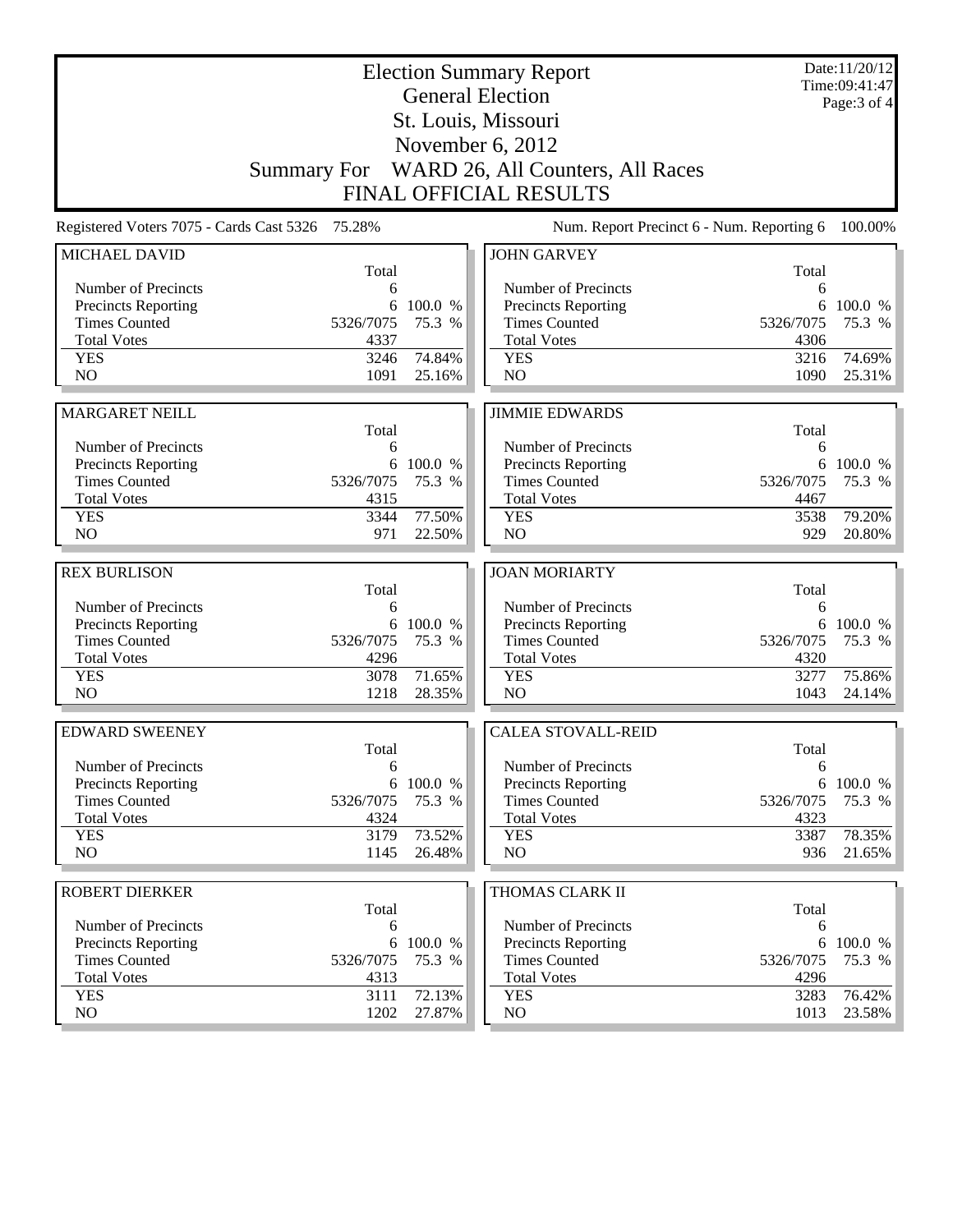Date:11/20/12 Time:09:41:47 Page:4 of 4

# Election Summary Report General Election St. Louis, Missouri November 6, 2012 Summary For WARD 26, All Counters, All Races FINAL OFFICIAL RESULTS

| <b>CON AMEND 3</b>         |                   |         |
|----------------------------|-------------------|---------|
|                            | Total             |         |
| Number of Precincts        | 6                 |         |
| <b>Precincts Reporting</b> | 6                 | 100.0 % |
| <b>Times Counted</b>       | 5326/7075         | 75.3 %  |
| <b>Total Votes</b>         | 4820              |         |
| <b>YES</b>                 | 1226              | 25.44%  |
| NO                         | 3594              | 74.56%  |
|                            |                   |         |
| PROP A                     |                   |         |
|                            |                   |         |
|                            | Total             |         |
| Number of Precincts        | 6                 |         |
| <b>Precincts Reporting</b> | 6                 | 100.0 % |
| <b>Times Counted</b>       | 5326/7075         | 75.3 %  |
| <b>Total Votes</b>         | 4996              |         |
| <b>YES</b>                 | 3051              | 61.07%  |
| NO.                        | 1945              | 38.93%  |
|                            |                   |         |
| <b>PROP B</b>              |                   |         |
|                            | Total             |         |
| Number of Precincts        | 6                 |         |
| <b>Precincts Reporting</b> | 6                 | 100.0 % |
| <b>Times Counted</b>       | 5326/7075         | 75.3 %  |
| <b>Total Votes</b>         | 5080              |         |
| <b>YES</b>                 | 3308              | 65.12%  |
| NO.                        | 1772              | 34.88%  |
|                            |                   |         |
| <b>PROPE</b>               |                   |         |
|                            | Total             |         |
| Number of Precincts        | 6                 |         |
| <b>Precincts Reporting</b> | 6                 | 100.0 % |
| <b>Times Counted</b>       |                   | 75.3 %  |
| <b>Total Votes</b>         | 5326/7075<br>4903 |         |
|                            |                   |         |
| <b>YES</b>                 | 1893              | 38.61%  |
| NO                         | 3010              | 61.39%  |
|                            |                   |         |
| <b>PROPR</b>               |                   |         |
|                            | Total             |         |
| Number of Precincts        | 6                 |         |
| <b>Precincts Reporting</b> | 6                 | 100.0 % |
| <b>Times Counted</b>       | 5326/7075         | 75.3 %  |
| <b>Total Votes</b>         | 4841              |         |
| <b>YES</b>                 | 2524              | 52.14%  |
| NO                         | 2317              | 47.86%  |

Registered Voters 7075 - Cards Cast 5326 75.28% Num. Report Precinct 6 - Num. Reporting 6 100.00%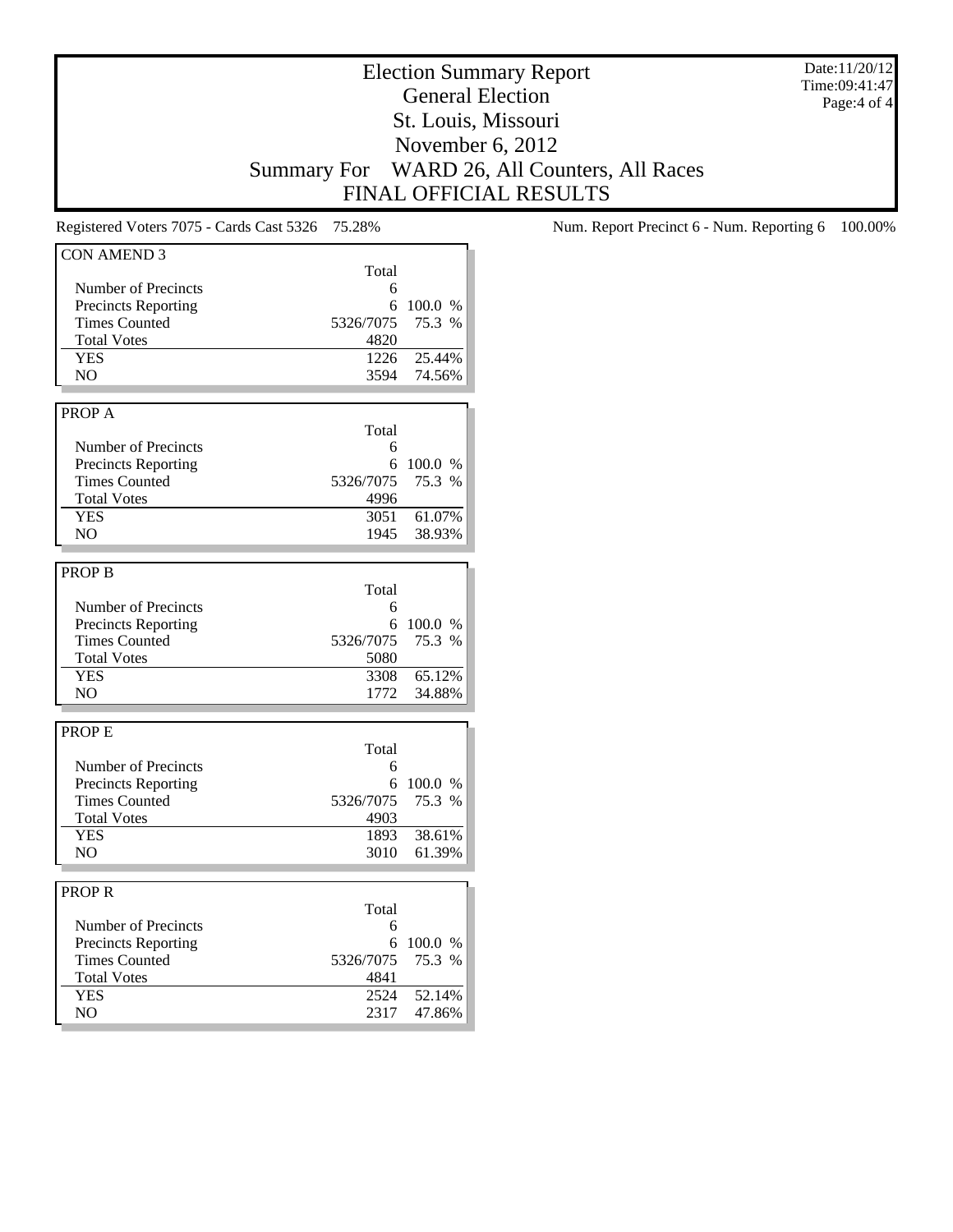| <b>Election Summary Report</b>                                                                                     | Time:09:41:39 | Date:11/20/12 |
|--------------------------------------------------------------------------------------------------------------------|---------------|---------------|
| <b>General Election</b>                                                                                            |               | Page:1 of $4$ |
| St. Louis, Missouri                                                                                                |               |               |
| November 6, 2012                                                                                                   |               |               |
|                                                                                                                    |               |               |
| WARD 27, All Counters, All Races<br><b>Summary For</b>                                                             |               |               |
| <b>FINAL OFFICIAL RESULTS</b>                                                                                      |               |               |
| Registered Voters 8238 - Cards Cast 6058<br>73.54%<br>Num. Report Precinct 8 - Num. Reporting 8                    |               | 100.00%       |
| <b>SECR OF STATE</b><br><b>PRESIDENT</b>                                                                           |               |               |
| Total                                                                                                              | Total         |               |
| Number of Precincts<br>Number of Precincts<br>8                                                                    | 8             |               |
| 8<br>100.0 %<br>Precincts Reporting<br>Precincts Reporting                                                         | 8             | 100.0 %       |
| <b>Times Counted</b><br><b>Times Counted</b><br>6058/8238<br>73.5 %<br>6058/8238                                   |               | 73.5 %        |
| <b>Total Votes</b><br>6036<br><b>Total Votes</b>                                                                   | 5837          |               |
| <b>JASON KANDER</b><br><b>OBAMA/BIDEN</b><br>5985<br>99.16%                                                        | 5632          | 96.49%        |
| <b>ROMNEY/RYAN</b><br>40<br><b>SHANE SCHOELLER</b><br>0.66%                                                        | 97            | 1.66%         |
| JOHNSON/GRAY<br>0.10%<br><b>CISSIE SPRAGINS</b><br>6                                                               | 71            | 1.22%         |
| GOODE/CLYMER<br>0.07%<br><b>JUSTIN HARTER</b><br>4                                                                 | 34            | 0.58%         |
| 0.02%<br>Write-in Votes<br>Write-in Votes<br>1                                                                     | 3             | $0.05\%$      |
| <b>STATE TREAS</b><br><b>US SENATOR</b>                                                                            |               |               |
| Total                                                                                                              | Total         |               |
| Number of Precincts<br>Number of Precincts<br>8                                                                    | 8             |               |
| Precincts Reporting<br>8<br>Precincts Reporting<br>100.0 %                                                         | 8             | 100.0 %       |
| <b>Times Counted</b><br>6058/8238<br><b>Times Counted</b><br>6058/8238<br>73.5 %                                   |               | 73.5 %        |
| <b>Total Votes</b><br>6007<br><b>Total Votes</b>                                                                   | 5838          |               |
| <b>CLINT ZWEIFEL</b><br>98.78%<br><b>CLAIRE MCCASKILL</b><br>5934                                                  | 5649          | 96.76%        |
| <b>COLE MCNARY</b><br><b>TODD AKIN</b><br>45<br>0.75%                                                              | 119           | 2.04%         |
| <b>SEAN O'TOOLE</b><br><b>JONATHAN DINE</b><br>26<br>0.43%                                                         | 64            | $1.10\%$      |
| Write-in Votes<br>2<br>Write-in Votes<br>0.03%                                                                     | 6             | 0.10%         |
|                                                                                                                    |               |               |
| <b>ATTY GENERAL</b><br><b>GOVERNOR</b>                                                                             |               |               |
| Total<br>Number of Precincts<br>Number of Precincts                                                                | Total<br>8    |               |
| 8<br>8<br>Precincts Reporting                                                                                      | 8             | 100.0 %       |
| Precincts Reporting<br>100.0 %<br><b>Times Counted</b><br>6058/8238<br><b>Times Counted</b><br>6058/8238<br>73.5 % |               | 73.5 %        |
| <b>Total Votes</b><br>5922<br><b>Total Votes</b>                                                                   | 5862          |               |
| <b>JAY NIXON</b><br>95.42%<br><b>CHRIS KOSTER</b><br>5651                                                          | 5705          | 97.32%        |
| <b>ED MARTIN</b><br><b>DAVE SPENCE</b><br>2.74%<br>162                                                             | 86            | 1.47%         |
| <b>DAVE BROWNING</b><br>1.76%<br><b>JIM HIGGINS</b><br>104                                                         | 70            | 1.19%         |
| Write-in Votes<br>Write-in Votes<br>5<br>0.08%                                                                     | 1             | 0.02%         |
|                                                                                                                    |               |               |
| <b>US REP DIST 1</b><br>LT GOVERNOR                                                                                |               |               |
| Total                                                                                                              | Total         |               |
| Number of Precincts<br>Number of Precincts<br>8                                                                    | 8             |               |
| 8<br>100.0 %<br><b>Precincts Reporting</b><br>Precincts Reporting<br><b>Times Counted</b><br>6058/8238             | 8             | 100.0 %       |
| <b>Times Counted</b><br>6058/8238<br>73.5 %<br><b>Total Votes</b>                                                  | 5976          | 73.5 %        |
| <b>Total Votes</b><br>5854<br><b>LACY CLAY</b><br><b>SUSAN MONTEE</b>                                              | 5863          | 98.11%        |
| 5555<br>94.89%<br><b>ROBYN HAMLIN</b>                                                                              | 54            | $0.90\%$      |
| PETER KINDER<br>155<br>2.65%<br>ROBB CUNNINGHAM<br><b>MATTHEW COPPLE</b><br>1.21%<br>71                            | 56            | $0.94\%$      |
| Write-in Votes<br><b>CYNTHIA DAVIS</b><br>68<br>1.16%                                                              | 3             | $0.05\%$      |
| Write-in Votes<br>5<br>0.09%                                                                                       |               |               |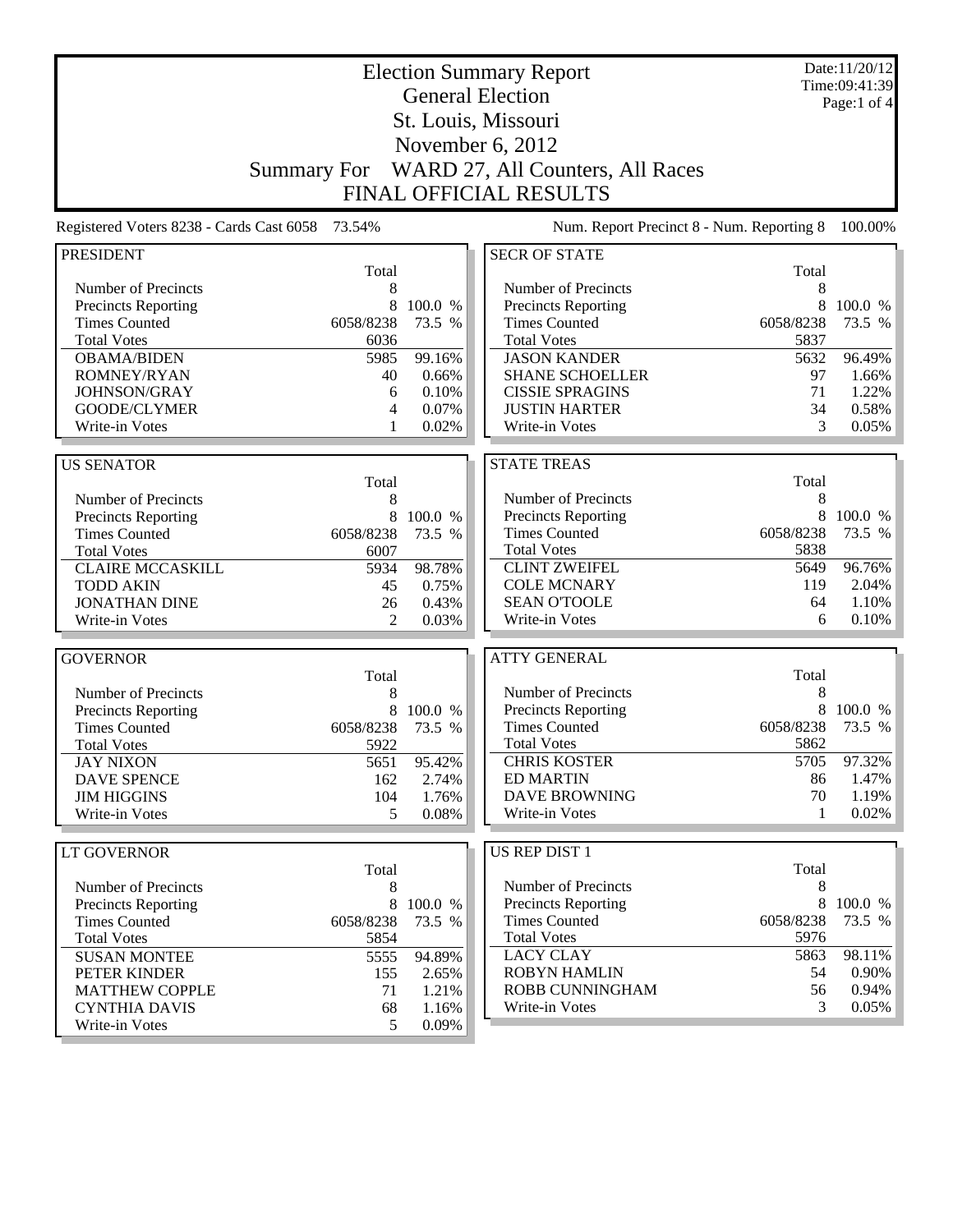|                                                 |                    |                   | <b>Election Summary Report</b>             |                   | Date:11/20/12<br>Time:09:41:39 |
|-------------------------------------------------|--------------------|-------------------|--------------------------------------------|-------------------|--------------------------------|
|                                                 |                    |                   | <b>General Election</b>                    |                   | Page:2 of 4                    |
|                                                 |                    |                   | St. Louis, Missouri                        |                   |                                |
|                                                 |                    |                   | November 6, 2012                           |                   |                                |
|                                                 | <b>Summary For</b> |                   | WARD 27, All Counters, All Races           |                   |                                |
|                                                 |                    |                   | <b>FINAL OFFICIAL RESULTS</b>              |                   |                                |
| Registered Voters 8238 - Cards Cast 6058 73.54% |                    |                   | Num. Report Precinct 8 - Num. Reporting 8  |                   | 100.00%                        |
| ST SEN DIST 5                                   |                    |                   | <b>CITY TREAS</b>                          |                   |                                |
|                                                 | Total              |                   |                                            | Total             |                                |
| Number of Precincts                             |                    |                   | Number of Precincts                        | 8                 |                                |
| Precincts Reporting                             |                    | 100.0 %           | Precincts Reporting                        | 8                 | 100.0 %                        |
| <b>Times Counted</b><br><b>Total Votes</b>      | 559/711<br>533     | 78.6 %            | <b>Times Counted</b><br><b>Total Votes</b> | 6058/8238<br>5853 | 73.5 %                         |
| <b>JAMILAH NASHEED</b>                          | 533                | 100.00%           | <b>TISHAURA JONES</b>                      | 5700              | 97.39%                         |
| Write-in Votes                                  | $\theta$           | 0.00%             | TIM BACHMANN                               | 75                | 1.28%                          |
|                                                 |                    |                   | <b>ANTHONY STEVENS</b>                     | 77                | 1.32%                          |
| ST REP DIST 76                                  |                    |                   | Write-in Votes                             | 1                 | 0.02%                          |
|                                                 | Total              |                   |                                            |                   |                                |
| Number of Precincts                             | 8                  |                   | <b>GEORGE DRAPER III</b>                   |                   |                                |
| Precincts Reporting<br><b>Times Counted</b>     | 8<br>6058/8238     | 100.0 %<br>73.5 % | Number of Precincts                        | Total<br>8        |                                |
| <b>Total Votes</b>                              | 5822               |                   | <b>Precincts Reporting</b>                 | 8                 | 100.0 %                        |
| <b>CHRIS CARTER</b>                             | 5800               | 99.62%            | <b>Times Counted</b>                       | 6058/8238         | 73.5 %                         |
| Write-in Votes                                  | 22                 | 0.38%             | <b>Total Votes</b>                         | 5177              |                                |
|                                                 |                    |                   | <b>YES</b>                                 | 4017              | 77.59%                         |
| <b>CIRC ATTY</b>                                |                    |                   | N <sub>O</sub>                             | 1160              | 22.41%                         |
|                                                 | Total              |                   |                                            |                   |                                |
| Number of Precincts<br>Precincts Reporting      | 8<br>8             | 100.0 %           | GARY GAERTNER, JR.                         | Total             |                                |
| <b>Times Counted</b>                            | 6058/8238          | 73.5 %            | Number of Precincts                        | 8                 |                                |
| <b>Total Votes</b>                              | 5601               |                   | <b>Precincts Reporting</b>                 | 8                 | 100.0 %                        |
| <b>JENNIFER JOYCE</b>                           | 5580               | 99.63%            | <b>Times Counted</b>                       | 6058/8238         | 73.5 %                         |
| Write-in Votes                                  | 21                 | 0.37%             | <b>Total Votes</b>                         | 5159              |                                |
|                                                 |                    |                   | <b>YES</b>                                 | 3838              | 74.39%                         |
| <b>PUBLIC ADMIN</b>                             |                    |                   | NO                                         | 1321              | 25.61%                         |
| Number of Precincts                             | Total<br>8         |                   | SHERRI SULLIVAN                            |                   |                                |
| Precincts Reporting                             | 8                  | 100.0 %           |                                            | Total             |                                |
| <b>Times Counted</b>                            | 6058/8238          | 73.5 %            | Number of Precincts                        | 8                 |                                |
| <b>Total Votes</b>                              | 5705               |                   | Precincts Reporting                        | 8                 | 100.0 %                        |
| <b>GERARD NESTER</b>                            | 5493               | 96.28%            | <b>Times Counted</b>                       | 6058/8238         | 73.5 %                         |
| <b>JUSTIN STROHM</b>                            | 95                 | 1.67%             | <b>Total Votes</b>                         | 5118              |                                |
| <b>ELSTON MCCOWAN</b>                           | 112                | 1.96%             | <b>YES</b>                                 | 4014              | 78.43%                         |
| Write-in Votes                                  | 5                  | 0.09%             | NO                                         | 1104              | 21.57%                         |
| <b>SHERIFF</b>                                  |                    |                   | <b>ROBERT CLAYTON</b>                      |                   |                                |
|                                                 | Total              |                   |                                            | Total             |                                |
| Number of Precincts                             | 8                  |                   | Number of Precincts                        | 8                 |                                |
| Precincts Reporting                             | 8                  | 100.0 %           | Precincts Reporting                        | 8                 | 100.0 %                        |
| <b>Times Counted</b>                            | 6058/8238          | 73.5 %            | <b>Times Counted</b>                       | 6058/8238         | 73.5 %                         |
| <b>Total Votes</b><br><b>JIM MURPHY</b>         | 5737<br>5536       | 96.50%            | <b>Total Votes</b><br><b>YES</b>           | 5097<br>3865      | 75.83%                         |
| <b>ROBERT STERNBERG</b>                         | 184                | 3.21%             | NO                                         | 1232              | 24.17%                         |
| Write-in Votes                                  | 17                 | 0.30%             |                                            |                   |                                |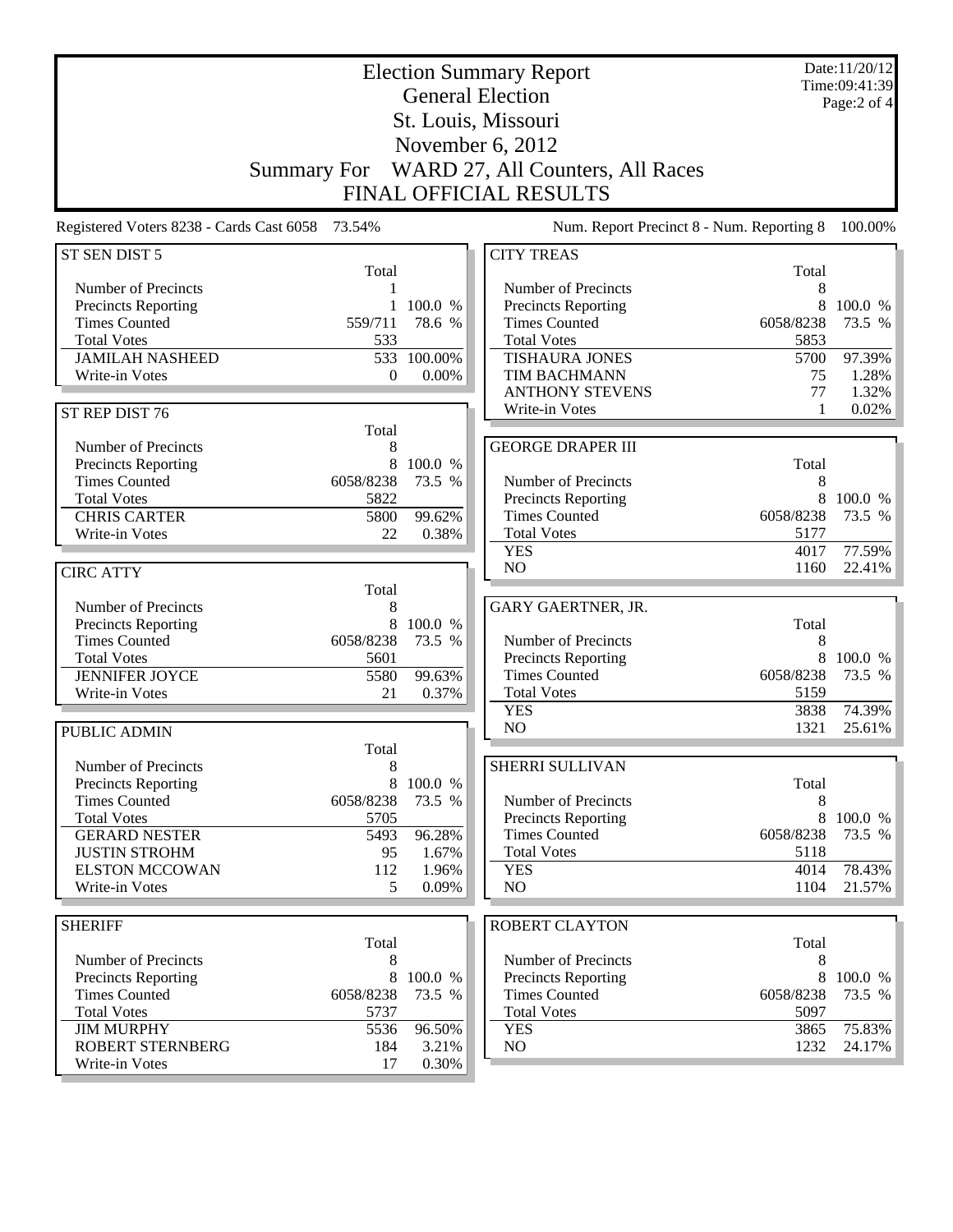| <b>Election Summary Report</b><br><b>General Election</b> |              |                   |                                              |              | Date:11/20/12<br>Time:09:41:39 |
|-----------------------------------------------------------|--------------|-------------------|----------------------------------------------|--------------|--------------------------------|
|                                                           |              |                   | St. Louis, Missouri                          |              | Page: 3 of 4                   |
|                                                           |              |                   | November 6, 2012                             |              |                                |
|                                                           |              |                   | Summary For WARD 27, All Counters, All Races |              |                                |
|                                                           |              |                   | <b>FINAL OFFICIAL RESULTS</b>                |              |                                |
|                                                           |              |                   |                                              |              |                                |
| Registered Voters 8238 - Cards Cast 6058                  | 73.54%       |                   | Num. Report Precinct 8 - Num. Reporting 8    |              | 100.00%                        |
| <b>LAWRENCE MOONEY</b>                                    | Total        |                   | <b>ROBERT DIERKER</b>                        | Total        |                                |
| Number of Precincts                                       | 8            |                   | Number of Precincts                          | 8            |                                |
| <b>Precincts Reporting</b>                                | 8            | 100.0 %           | <b>Precincts Reporting</b>                   | 8            | 100.0 %                        |
| <b>Times Counted</b>                                      | 6058/8238    | 73.5 %            | <b>Times Counted</b>                         | 6058/8238    | 73.5 %                         |
| <b>Total Votes</b>                                        | 4893         |                   | <b>Total Votes</b>                           | 4958         |                                |
| <b>YES</b>                                                | 3760         | 76.84%            | <b>YES</b>                                   | 3631         | 73.24%                         |
| N <sub>O</sub>                                            | 1133         | 23.16%            | NO                                           | 1327         | 26.76%                         |
|                                                           |              |                   |                                              |              |                                |
| <b>MICHAEL DAVID</b>                                      | Total        |                   | <b>JOHN GARVEY</b>                           | Total        |                                |
| Number of Precincts                                       | 8            |                   | Number of Precincts                          | 8            |                                |
| <b>Precincts Reporting</b>                                | 8            | 100.0 %           | Precincts Reporting                          | 8            | 100.0 %                        |
| <b>Times Counted</b>                                      | 6058/8238    | 73.5 %            | <b>Times Counted</b>                         | 6058/8238    | 73.5 %                         |
| <b>Total Votes</b>                                        | 5028         |                   | <b>Total Votes</b>                           | 4944         |                                |
| <b>YES</b>                                                | 3802         | 75.62%            | <b>YES</b>                                   | 3699         | 74.82%                         |
| NO                                                        | 1226         | 24.38%            | NO                                           | 1245         | 25.18%                         |
|                                                           |              |                   |                                              |              |                                |
|                                                           |              |                   |                                              |              |                                |
| <b>MARGARET NEILL</b>                                     |              |                   | <b>JIMMIE EDWARDS</b>                        |              |                                |
|                                                           | Total        |                   |                                              | Total        |                                |
| Number of Precincts                                       | 8<br>8       |                   | Number of Precincts                          | 8<br>8       |                                |
| Precincts Reporting<br><b>Times Counted</b>               | 6058/8238    | 100.0 %<br>73.5 % | Precincts Reporting<br><b>Times Counted</b>  | 6058/8238    | 100.0 %<br>73.5 %              |
| <b>Total Votes</b>                                        | 4975         |                   | <b>Total Votes</b>                           | 5080         |                                |
| <b>YES</b>                                                | 3830         | 76.98%            | <b>YES</b>                                   | 4004         | 78.82%                         |
| N <sub>O</sub>                                            | 1145         | 23.02%            | NO                                           | 1076         | 21.18%                         |
|                                                           |              |                   |                                              |              |                                |
| <b>REX BURLISON</b>                                       |              |                   | <b>JOAN MORIARTY</b>                         |              |                                |
| Number of Precincts                                       | Total<br>8   |                   | Number of Precincts                          | Total<br>8   |                                |
| <b>Precincts Reporting</b>                                | 8            | 100.0 %           | Precincts Reporting                          | 8            | 100.0 %                        |
| <b>Times Counted</b>                                      | 6058/8238    | 73.5 %            | <b>Times Counted</b>                         | 6058/8238    | 73.5 %                         |
| <b>Total Votes</b>                                        | 4935         |                   | <b>Total Votes</b>                           | 4953         |                                |
| <b>YES</b>                                                | 3547         | 71.87%            | <b>YES</b>                                   | 3746         | 75.63%                         |
| NO.                                                       | 1388         | 28.13%            | NO                                           | 1207         | 24.37%                         |
|                                                           |              |                   |                                              |              |                                |
| <b>EDWARD SWEENEY</b>                                     | Total        |                   | <b>CALEA STOVALL-REID</b>                    | Total        |                                |
| Number of Precincts                                       | 8            |                   | Number of Precincts                          | 8            |                                |
| Precincts Reporting                                       | 8            | 100.0 %           | Precincts Reporting                          | 8            | 100.0 %                        |
| <b>Times Counted</b>                                      | 6058/8238    | 73.5 %            | <b>Times Counted</b>                         | 6058/8238    | 73.5 %                         |
| <b>Total Votes</b>                                        | 4973         |                   | <b>Total Votes</b>                           | 4972         |                                |
| <b>YES</b><br>NO.                                         | 3683<br>1290 | 74.06%<br>25.94%  | <b>YES</b><br>NO.                            | 3893<br>1079 | 78.30%<br>21.70%               |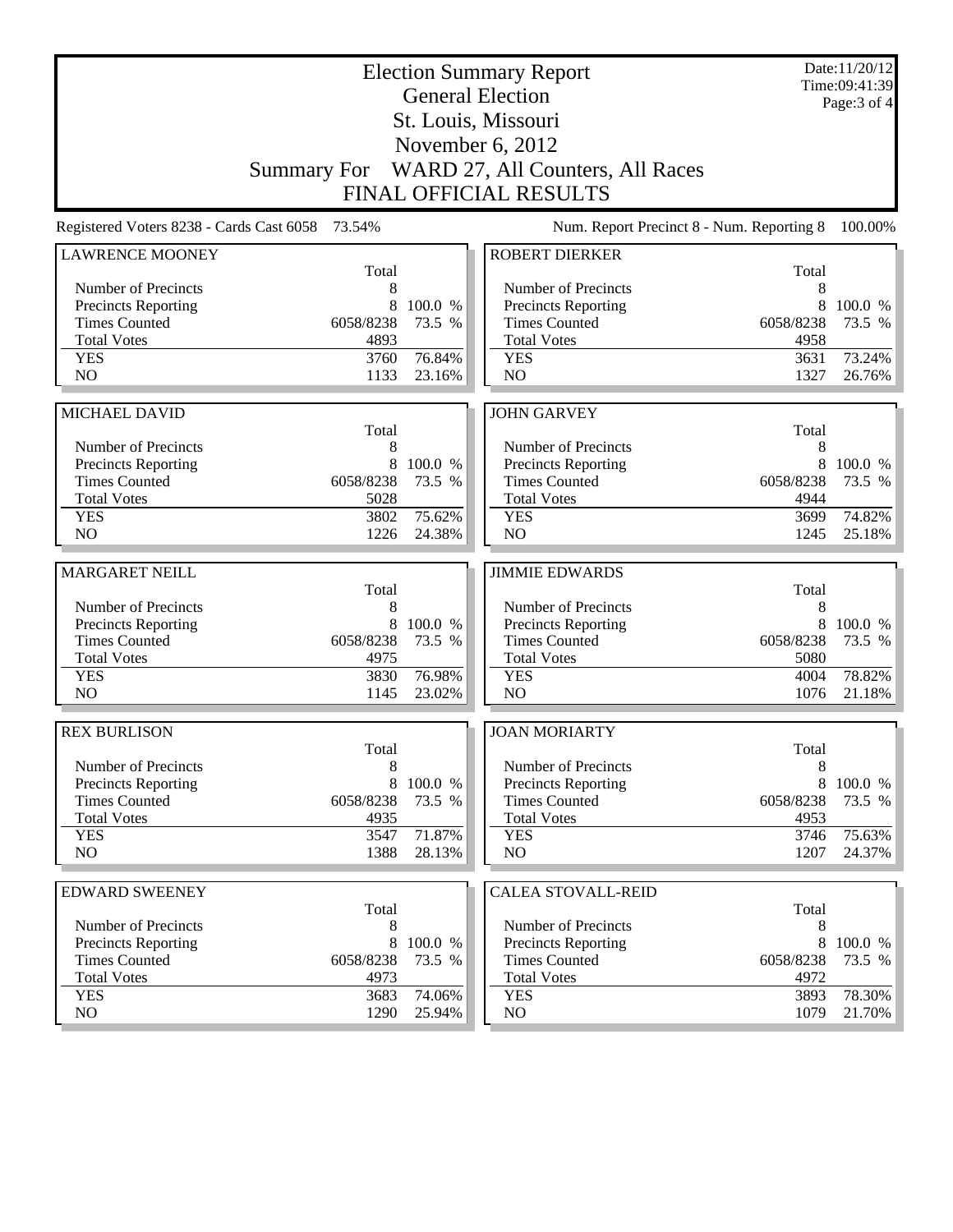# Election Summary Report General Election St. Louis, Missouri November 6, 2012 Summary For WARD 27, All Counters, All Races

FINAL OFFICIAL RESULTS

Registered Voters 8238 - Cards Cast 6058 73.54% Num. Report Precinct 8 - Num. Reporting 8 100.00%

Date:11/20/12 Time:09:41:39 Page:4 of 4

|           |                                                                                                                                               | PR <sub>(</sub>                                                                                   |
|-----------|-----------------------------------------------------------------------------------------------------------------------------------------------|---------------------------------------------------------------------------------------------------|
|           |                                                                                                                                               |                                                                                                   |
| Total     |                                                                                                                                               |                                                                                                   |
| 8         |                                                                                                                                               | N                                                                                                 |
| 8         | 100.0 %                                                                                                                                       | P                                                                                                 |
|           | 73.5 %                                                                                                                                        | T                                                                                                 |
| 4931      |                                                                                                                                               | T                                                                                                 |
| 3818      | 77.43%                                                                                                                                        | Y                                                                                                 |
| 1113      | 22.57%                                                                                                                                        | N                                                                                                 |
|           |                                                                                                                                               |                                                                                                   |
|           |                                                                                                                                               |                                                                                                   |
|           |                                                                                                                                               |                                                                                                   |
|           |                                                                                                                                               |                                                                                                   |
|           |                                                                                                                                               |                                                                                                   |
|           |                                                                                                                                               |                                                                                                   |
|           |                                                                                                                                               |                                                                                                   |
|           |                                                                                                                                               |                                                                                                   |
|           |                                                                                                                                               |                                                                                                   |
|           |                                                                                                                                               |                                                                                                   |
|           |                                                                                                                                               |                                                                                                   |
|           |                                                                                                                                               |                                                                                                   |
|           |                                                                                                                                               |                                                                                                   |
|           |                                                                                                                                               |                                                                                                   |
| 8         | 100.0 %                                                                                                                                       |                                                                                                   |
| 6058/8238 | 73.5 %                                                                                                                                        |                                                                                                   |
| 5681      |                                                                                                                                               |                                                                                                   |
| 3572      | 62.88%                                                                                                                                        |                                                                                                   |
| 2109      | 37.12%                                                                                                                                        |                                                                                                   |
|           |                                                                                                                                               |                                                                                                   |
|           |                                                                                                                                               |                                                                                                   |
|           |                                                                                                                                               |                                                                                                   |
| 8         |                                                                                                                                               |                                                                                                   |
|           |                                                                                                                                               |                                                                                                   |
|           |                                                                                                                                               |                                                                                                   |
|           |                                                                                                                                               |                                                                                                   |
|           |                                                                                                                                               |                                                                                                   |
|           |                                                                                                                                               |                                                                                                   |
|           |                                                                                                                                               |                                                                                                   |
|           |                                                                                                                                               |                                                                                                   |
|           |                                                                                                                                               |                                                                                                   |
|           |                                                                                                                                               |                                                                                                   |
|           |                                                                                                                                               |                                                                                                   |
|           |                                                                                                                                               |                                                                                                   |
| 6058/8238 | 73.5 %                                                                                                                                        |                                                                                                   |
|           |                                                                                                                                               |                                                                                                   |
| 5541      |                                                                                                                                               |                                                                                                   |
| 1872      | 33.78%                                                                                                                                        |                                                                                                   |
|           | 6058/8238<br>Total<br>8<br>8<br>6058/8238<br>5387<br>1630<br>3757<br>Total<br>8<br>Total<br>8<br>6058/8238<br>5732<br>2213<br>Total<br>8<br>8 | 100.0 %<br>73.5 %<br>30.26%<br>69.74%<br>100.0 %<br>73.5 %<br>61.39%<br>3519<br>38.61%<br>100.0 % |

| PROP R                     |                  |           |
|----------------------------|------------------|-----------|
|                            | Total            |           |
| Number of Precincts        | 8                |           |
| <b>Precincts Reporting</b> | x                | $100.0\%$ |
| <b>Times Counted</b>       | 6058/8238 73.5 % |           |
| <b>Total Votes</b>         | 5493             |           |
| YES                        | 2279             | 41.49%    |
| NΟ                         | 3214             | 58.51%    |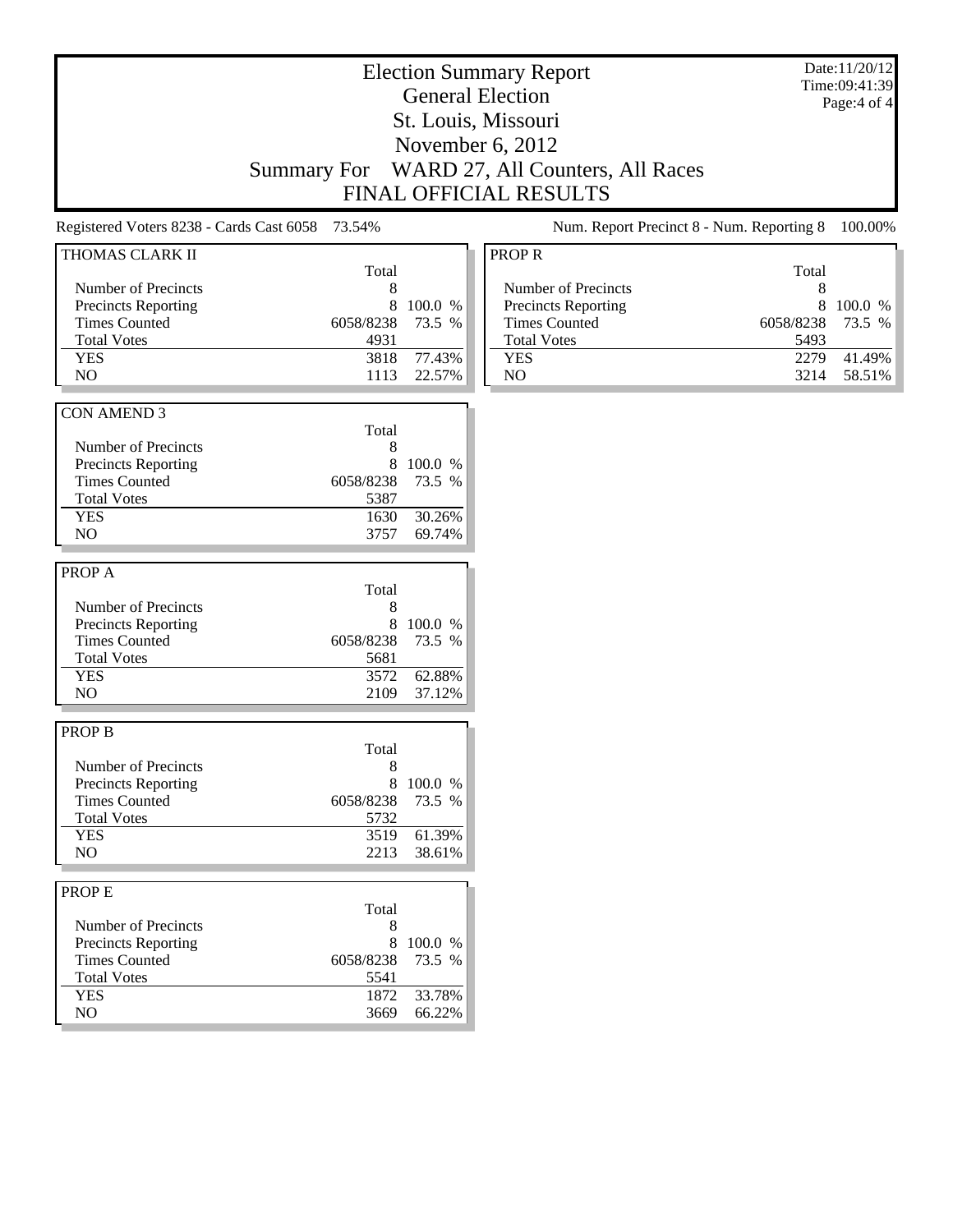| <b>Election Summary Report</b>                     |                    |            |                                             |           | Date:11/20/12<br>Time:09:41:36 |  |
|----------------------------------------------------|--------------------|------------|---------------------------------------------|-----------|--------------------------------|--|
| <b>General Election</b>                            |                    |            |                                             |           | Page:1 of 4                    |  |
|                                                    |                    |            | St. Louis, Missouri                         |           |                                |  |
|                                                    |                    |            |                                             |           |                                |  |
|                                                    |                    |            | November 6, 2012                            |           |                                |  |
|                                                    | <b>Summary For</b> |            | WARD 28, All Counters, All Races            |           |                                |  |
|                                                    |                    |            | <b>FINAL OFFICIAL RESULTS</b>               |           |                                |  |
| Registered Voters 7590 - Cards Cast 6141           | 80.91%             |            | Num. Report Precinct 10 - Num. Reporting 10 |           | 100.00%                        |  |
| <b>PRESIDENT</b>                                   |                    |            | <b>SECR OF STATE</b>                        |           |                                |  |
|                                                    | Total              |            |                                             | Total     |                                |  |
| Number of Precincts                                | 10                 |            | Number of Precincts                         | 10        |                                |  |
| <b>Precincts Reporting</b>                         | 10                 | 100.0 %    | Precincts Reporting                         | 10        | 100.0 %                        |  |
| <b>Times Counted</b>                               | 6141/7590          | 80.9 %     | <b>Times Counted</b>                        | 6141/7590 | 80.9 %                         |  |
| <b>Total Votes</b>                                 | 6129               |            | <b>Total Votes</b>                          | 5832      |                                |  |
| <b>OBAMA/BIDEN</b>                                 | 4750               | 77.50%     | <b>JASON KANDER</b>                         | 4584      | 78.60%                         |  |
| ROMNEY/RYAN                                        | 1283               | 20.93%     | <b>SHANE SCHOELLER</b>                      | 1062      | 18.21%                         |  |
| JOHNSON/GRAY                                       | 67                 | 1.09%      | <b>CISSIE SPRAGINS</b>                      | 167       | 2.86%                          |  |
| <b>GOODE/CLYMER</b>                                | 8                  | 0.13%      | <b>JUSTIN HARTER</b>                        | 14        | 0.24%                          |  |
| Write-in Votes                                     | 21                 | 0.34%      | Write-in Votes                              | 5         | 0.09%                          |  |
|                                                    |                    |            |                                             |           |                                |  |
| <b>US SENATOR</b>                                  | Total              |            | <b>STATE TREAS</b>                          | Total     |                                |  |
| Number of Precincts                                | 10                 |            | Number of Precincts                         | 10        |                                |  |
|                                                    |                    | 10 100.0 % | Precincts Reporting                         |           | 10 100.0 %                     |  |
| <b>Precincts Reporting</b><br><b>Times Counted</b> | 6141/7590          | 80.9 %     | <b>Times Counted</b>                        | 6141/7590 | 80.9 %                         |  |
| <b>Total Votes</b>                                 | 6058               |            | <b>Total Votes</b>                          | 5805      |                                |  |
| <b>CLAIRE MCCASKILL</b>                            | 5056               | 83.46%     | <b>CLINT ZWEIFEL</b>                        | 4535      | 78.12%                         |  |
| <b>TODD AKIN</b>                                   | 818                | 13.50%     | <b>COLE MCNARY</b>                          | 1079      | 18.59%                         |  |
| <b>JONATHAN DINE</b>                               | 170                | 2.81%      | <b>SEAN O'TOOLE</b>                         | 187       | 3.22%                          |  |
| Write-in Votes                                     | 14                 | 0.23%      | Write-in Votes                              | 4         | 0.07%                          |  |
|                                                    |                    |            |                                             |           |                                |  |
| <b>GOVERNOR</b>                                    |                    |            | <b>ATTY GENERAL</b>                         |           |                                |  |
|                                                    | Total              |            |                                             | Total     |                                |  |
| Number of Precincts                                | 10                 |            | Number of Precincts                         | 10        |                                |  |
| Precincts Reporting                                | 10                 | 100.0 %    | Precincts Reporting                         |           | 10 100.0 %                     |  |
| <b>Times Counted</b>                               | 6141/7590          | 80.9 %     | <b>Times Counted</b>                        | 6141/7590 | 80.9 %                         |  |
| <b>Total Votes</b>                                 | 6005               |            | <b>Total Votes</b>                          | 5826      |                                |  |
| <b>JAY NIXON</b>                                   | 4832               | 80.47%     | <b>CHRIS KOSTER</b>                         | 4749      | 81.51%                         |  |
| <b>DAVE SPENCE</b>                                 | 1037               | 17.27%     | <b>ED MARTIN</b>                            | 930       | 15.96%                         |  |
| <b>JIM HIGGINS</b>                                 | 128                | 2.13%      | <b>DAVE BROWNING</b>                        | 141       | 2.42%                          |  |
| Write-in Votes                                     | 8                  | 0.13%      | Write-in Votes                              | 6         | 0.10%                          |  |
|                                                    |                    |            |                                             |           |                                |  |
| LT GOVERNOR                                        |                    |            | <b>US REP DIST 1</b>                        |           |                                |  |
|                                                    | Total              |            |                                             | Total     |                                |  |
| Number of Precincts                                | 10                 |            | Number of Precincts                         | 10        |                                |  |
| <b>Precincts Reporting</b>                         |                    | 10 100.0 % | <b>Precincts Reporting</b>                  |           | 10 100.0 %                     |  |
| <b>Times Counted</b>                               | 6141/7590          | 80.9 %     | <b>Times Counted</b>                        | 6141/7590 | 80.9 %                         |  |
| <b>Total Votes</b>                                 | 5878               |            | <b>Total Votes</b>                          | 5830      |                                |  |
| <b>SUSAN MONTEE</b>                                | 4442               | 75.57%     | <b>LACY CLAY</b>                            | 4383      | 75.18%                         |  |
| PETER KINDER                                       | 1234               | 20.99%     | <b>ROBYN HAMLIN</b>                         | 1202      | 20.62%                         |  |
| <b>MATTHEW COPPLE</b>                              | 143                | 2.43%      | ROBB CUNNINGHAM                             | 222       | 3.81%                          |  |
| <b>CYNTHIA DAVIS</b>                               | 53                 | 0.90%      | Write-in Votes                              | 23        | 0.39%                          |  |
| Write-in Votes                                     | 6                  | 0.10%      |                                             |           |                                |  |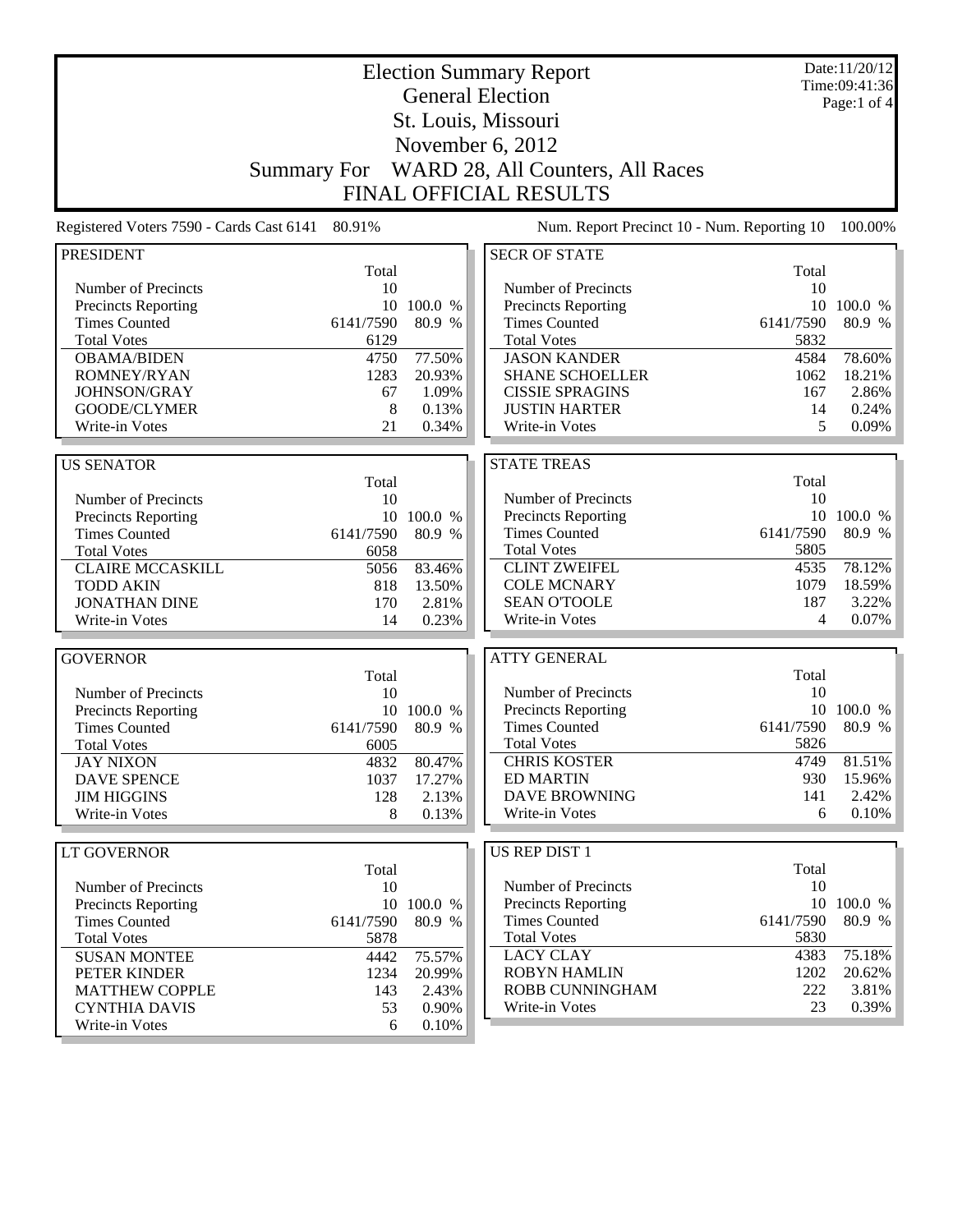| <b>Election Summary Report</b><br><b>General Election</b><br>St. Louis, Missouri<br>November 6, 2012<br>Summary For WARD 28, All Counters, All Races<br><b>FINAL OFFICIAL RESULTS</b> |                   |                   |                                             |             | Date:11/20/12<br>Time:09:41:36<br>Page: 2 of 4 |
|---------------------------------------------------------------------------------------------------------------------------------------------------------------------------------------|-------------------|-------------------|---------------------------------------------|-------------|------------------------------------------------|
| Registered Voters 7590 - Cards Cast 6141                                                                                                                                              | 80.91%            |                   | Num. Report Precinct 10 - Num. Reporting 10 |             | 100.00%                                        |
| ST SEN DIST 5                                                                                                                                                                         |                   |                   | <b>SHERIFF</b>                              |             |                                                |
|                                                                                                                                                                                       | Total             |                   |                                             | Total       |                                                |
| Number of Precincts<br>Precincts Reporting                                                                                                                                            | 1<br>1            | 100.0 %           | Number of Precincts<br>Precincts Reporting  | 10          | 10 100.0 %                                     |
| <b>Times Counted</b>                                                                                                                                                                  | 574/677           | 84.8 %            | <b>Times Counted</b>                        | 6141/7590   | 80.9 %                                         |
| <b>Total Votes</b>                                                                                                                                                                    | 448               |                   | <b>Total Votes</b>                          | 5484        |                                                |
| <b>JAMILAH NASHEED</b>                                                                                                                                                                | 440               | 98.21%            | <b>JIM MURPHY</b>                           | 4223        | 77.01%                                         |
| Write-in Votes                                                                                                                                                                        | 8                 | 1.79%             | <b>ROBERT STERNBERG</b>                     | 1234        | 22.50%                                         |
|                                                                                                                                                                                       |                   |                   | Write-in Votes                              | 27          | 0.49%                                          |
| ST REP DIST 77                                                                                                                                                                        |                   |                   |                                             |             |                                                |
|                                                                                                                                                                                       | Total             |                   | <b>CITY TREAS</b>                           |             |                                                |
| Number of Precincts                                                                                                                                                                   | 4                 | 4 100.0 %         | Number of Precincts                         | Total<br>10 |                                                |
| Precincts Reporting<br><b>Times Counted</b>                                                                                                                                           | 1964/2326         | 84.4 %            | Precincts Reporting                         |             | 10 100.0 %                                     |
| <b>Total Votes</b>                                                                                                                                                                    | 1572              |                   | <b>Times Counted</b>                        | 6141/7590   | 80.9 %                                         |
| <b>KIMBERLY GARDNER</b>                                                                                                                                                               | 1553              | 98.79%            | <b>Total Votes</b>                          | 5629        |                                                |
| Write-in Votes                                                                                                                                                                        | 19                | 1.21%             | <b>TISHAURA JONES</b>                       | 4072        | 72.34%                                         |
|                                                                                                                                                                                       |                   |                   | TIM BACHMANN                                | 1328        | 23.59%                                         |
| ST REP DIST 84                                                                                                                                                                        |                   |                   | <b>ANTHONY STEVENS</b>                      | 218         | 3.87%                                          |
|                                                                                                                                                                                       | Total             |                   | Write-in Votes                              | 11          | 0.20%                                          |
| Number of Precincts                                                                                                                                                                   | 6                 |                   |                                             |             |                                                |
| Precincts Reporting<br><b>Times Counted</b>                                                                                                                                           | 6<br>4177/5264    | 100.0 %<br>79.4 % | <b>GEORGE DRAPER III</b>                    | Total       |                                                |
| <b>Total Votes</b>                                                                                                                                                                    | 3322              |                   | Number of Precincts                         | 10          |                                                |
| <b>KARLA MAY</b>                                                                                                                                                                      | 3252              | 97.89%            | <b>Precincts Reporting</b>                  |             | 10 100.0 %                                     |
| Write-in Votes                                                                                                                                                                        | 70                | 2.11%             | <b>Times Counted</b>                        | 6141/7590   | 80.9 %                                         |
|                                                                                                                                                                                       |                   |                   | <b>Total Votes</b>                          | 4715        |                                                |
| <b>CIRC ATTY</b>                                                                                                                                                                      |                   |                   | <b>YES</b>                                  | 3953        | 83.84%                                         |
|                                                                                                                                                                                       | Total             |                   | NO                                          | 762         | 16.16%                                         |
| Number of Precincts                                                                                                                                                                   | 10                |                   |                                             |             |                                                |
| Precincts Reporting                                                                                                                                                                   | 10                | 100.0 %           | GARY GAERTNER, JR.                          |             |                                                |
| <b>Times Counted</b><br><b>Total Votes</b>                                                                                                                                            | 6141/7590<br>5048 | 80.9 %            | Number of Precincts                         | Total<br>10 |                                                |
| <b>JENNIFER JOYCE</b>                                                                                                                                                                 | 4982              | 98.69%            | Precincts Reporting                         | 10          | 100.0 %                                        |
| Write-in Votes                                                                                                                                                                        | 66                | 1.31%             | <b>Times Counted</b>                        | 6141/7590   | 80.9 %                                         |
|                                                                                                                                                                                       |                   |                   | <b>Total Votes</b>                          | 4636        |                                                |
| PUBLIC ADMIN                                                                                                                                                                          |                   |                   | <b>YES</b>                                  | 3870        | 83.48%                                         |
|                                                                                                                                                                                       | Total             |                   | NO                                          | 766         | 16.52%                                         |
| Number of Precincts                                                                                                                                                                   | 10                |                   |                                             |             |                                                |
| Precincts Reporting                                                                                                                                                                   | 10                | 100.0 %           | SHERRI SULLIVAN                             |             |                                                |
| <b>Times Counted</b><br><b>Total Votes</b>                                                                                                                                            | 6141/7590<br>5499 | 80.9 %            | Number of Precincts                         | Total<br>10 |                                                |
| <b>GERARD NESTER</b>                                                                                                                                                                  | 4187              | 76.14%            | <b>Precincts Reporting</b>                  |             | 10 100.0 %                                     |
| <b>JUSTIN STROHM</b>                                                                                                                                                                  | 1062              | 19.31%            | <b>Times Counted</b>                        | 6141/7590   | 80.9 %                                         |
| <b>ELSTON MCCOWAN</b>                                                                                                                                                                 | 236               | 4.29%             | <b>Total Votes</b>                          | 4583        |                                                |
| Write-in Votes                                                                                                                                                                        | 14                | 0.25%             | <b>YES</b>                                  | 3865        | 84.33%                                         |
|                                                                                                                                                                                       |                   |                   | NO                                          | 718         | $15.67\%$                                      |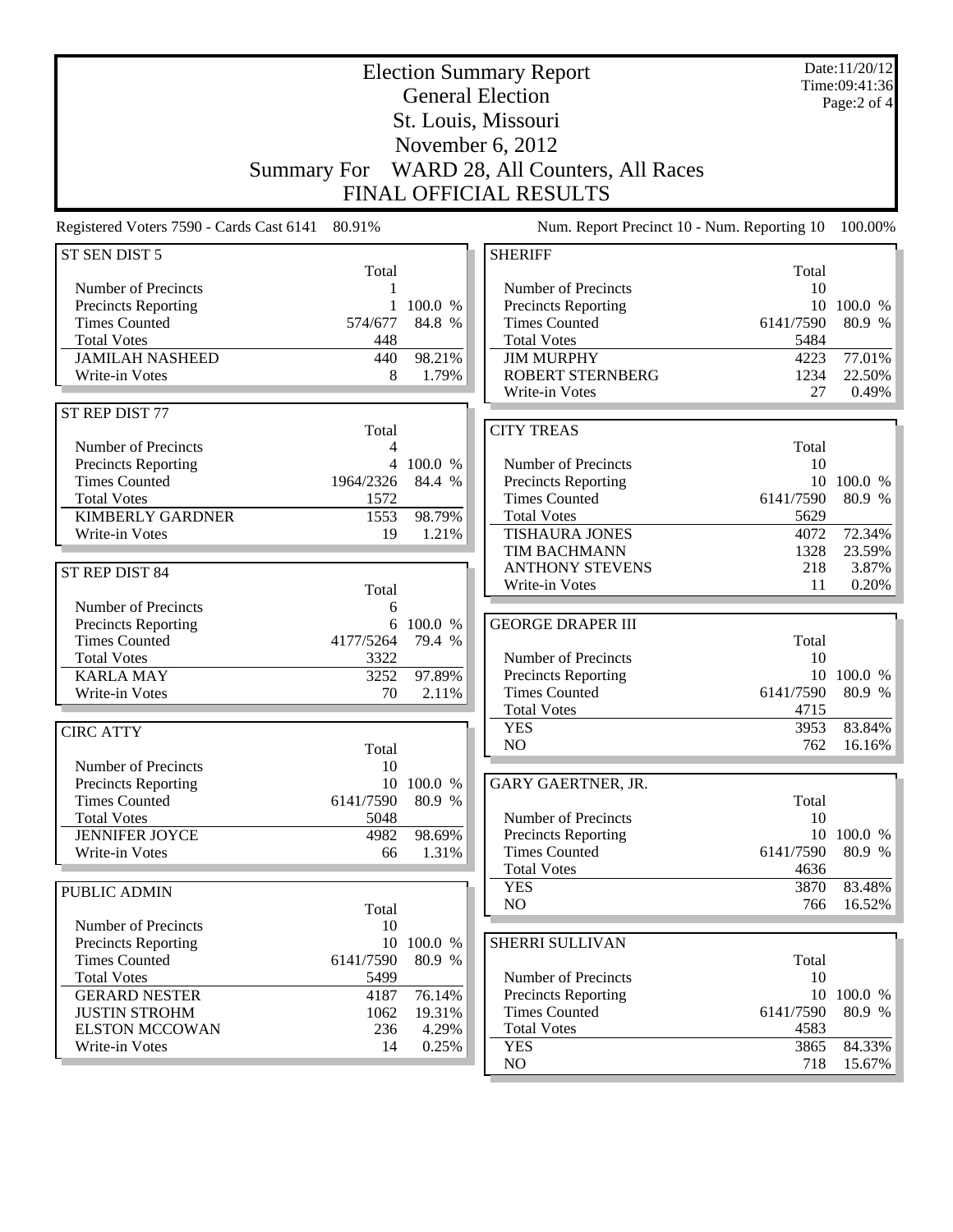| <b>General Election</b><br>St. Louis, Missouri<br>November 6, 2012                                | Page: 3 of 4 |  |  |  |  |  |
|---------------------------------------------------------------------------------------------------|--------------|--|--|--|--|--|
|                                                                                                   |              |  |  |  |  |  |
|                                                                                                   |              |  |  |  |  |  |
|                                                                                                   |              |  |  |  |  |  |
| Summary For WARD 28, All Counters, All Races                                                      |              |  |  |  |  |  |
| <b>FINAL OFFICIAL RESULTS</b>                                                                     |              |  |  |  |  |  |
| Num. Report Precinct 10 - Num. Reporting 10<br>Registered Voters 7590 - Cards Cast 6141<br>80.91% | 100.00%      |  |  |  |  |  |
| <b>ROBERT CLAYTON</b><br><b>EDWARD SWEENEY</b>                                                    |              |  |  |  |  |  |
| Total<br>Total<br>10<br>Number of Precincts<br>10<br>Number of Precincts                          |              |  |  |  |  |  |
| <b>Precincts Reporting</b><br>10<br>100.0 %<br><b>Precincts Reporting</b><br>10                   | 100.0 %      |  |  |  |  |  |
| <b>Times Counted</b><br><b>Times Counted</b><br>6141/7590<br>80.9 %<br>6141/7590                  | 80.9 %       |  |  |  |  |  |
| <b>Total Votes</b><br><b>Total Votes</b><br>4560<br>4420                                          |              |  |  |  |  |  |
| 83.09%<br><b>YES</b><br>3789<br><b>YES</b><br>3699                                                | 83.69%       |  |  |  |  |  |
| NO<br>NO<br>771<br>16.91%<br>721                                                                  | 16.31%       |  |  |  |  |  |
|                                                                                                   |              |  |  |  |  |  |
| <b>ROBERT DIERKER</b><br><b>LAWRENCE MOONEY</b>                                                   |              |  |  |  |  |  |
| Total<br>Total<br>Number of Precincts<br>Number of Precincts<br>10<br>10                          |              |  |  |  |  |  |
| <b>Precincts Reporting</b><br>10<br>100.0 %<br><b>Precincts Reporting</b>                         | 10 100.0 %   |  |  |  |  |  |
| <b>Times Counted</b><br><b>Times Counted</b><br>6141/7590<br>80.9 %<br>6141/7590                  | 80.9 %       |  |  |  |  |  |
| <b>Total Votes</b><br><b>Total Votes</b><br>4467<br>4447                                          |              |  |  |  |  |  |
| 82.96%<br>3648<br><b>YES</b><br>3706<br><b>YES</b>                                                | 82.03%       |  |  |  |  |  |
| NO<br>N <sub>O</sub><br>761<br>17.04%<br>799                                                      | 17.97%       |  |  |  |  |  |
|                                                                                                   |              |  |  |  |  |  |
| MICHAEL DAVID<br><b>JOHN GARVEY</b>                                                               |              |  |  |  |  |  |
| Total<br>Total<br>Number of Precincts<br>10<br>Number of Precincts<br>10                          |              |  |  |  |  |  |
| <b>Precincts Reporting</b><br>10 100.0 %<br>Precincts Reporting                                   | 10 100.0 %   |  |  |  |  |  |
| <b>Times Counted</b><br><b>Times Counted</b><br>6141/7590<br>80.9 %<br>6141/7590                  | 80.9 %       |  |  |  |  |  |
| <b>Total Votes</b><br>4427<br><b>Total Votes</b><br>4403                                          |              |  |  |  |  |  |
| 3727<br>84.19%<br><b>YES</b><br><b>YES</b><br>3686                                                | 83.72%       |  |  |  |  |  |
| 700<br>NO<br>N <sub>O</sub><br>15.81%<br>717                                                      | 16.28%       |  |  |  |  |  |
|                                                                                                   |              |  |  |  |  |  |
| <b>MARGARET NEILL</b><br><b>JIMMIE EDWARDS</b><br>Total                                           |              |  |  |  |  |  |
| Total<br>10<br>Number of Precincts<br>10<br>Number of Precincts                                   |              |  |  |  |  |  |
| <b>Precincts Reporting</b><br>10 100.0 %<br><b>Precincts Reporting</b>                            | 10 100.0 %   |  |  |  |  |  |
| <b>Times Counted</b><br>6141/7590<br>80.9 %<br><b>Times Counted</b><br>6141/7590                  | 80.9 %       |  |  |  |  |  |
| <b>Total Votes</b><br><b>Total Votes</b><br>4509<br>4464                                          |              |  |  |  |  |  |
| 85.13%<br><b>YES</b><br>3800<br><b>YES</b><br>3784                                                | 83.92%       |  |  |  |  |  |
| N <sub>O</sub><br>NO<br>725<br>664<br>14.87%                                                      | 16.08%       |  |  |  |  |  |
| <b>JOAN MORIARTY</b>                                                                              |              |  |  |  |  |  |
| <b>REX BURLISON</b><br>Total<br>Total                                                             |              |  |  |  |  |  |
| Number of Precincts<br>10<br>Number of Precincts<br>10                                            |              |  |  |  |  |  |
| <b>Precincts Reporting</b><br>100.0 %<br>10<br>Precincts Reporting                                | 10 100.0 $%$ |  |  |  |  |  |
| <b>Times Counted</b><br>6141/7590<br><b>Times Counted</b><br>6141/7590<br>80.9 %                  | 80.9 %       |  |  |  |  |  |
| <b>Total Votes</b><br><b>Total Votes</b><br>4345<br>4416                                          |              |  |  |  |  |  |
| <b>YES</b><br>3574<br>82.26%<br><b>YES</b><br>3706                                                | 83.92%       |  |  |  |  |  |
| NO.<br>NO.<br>771<br>17.74%<br>710                                                                | 16.08%       |  |  |  |  |  |